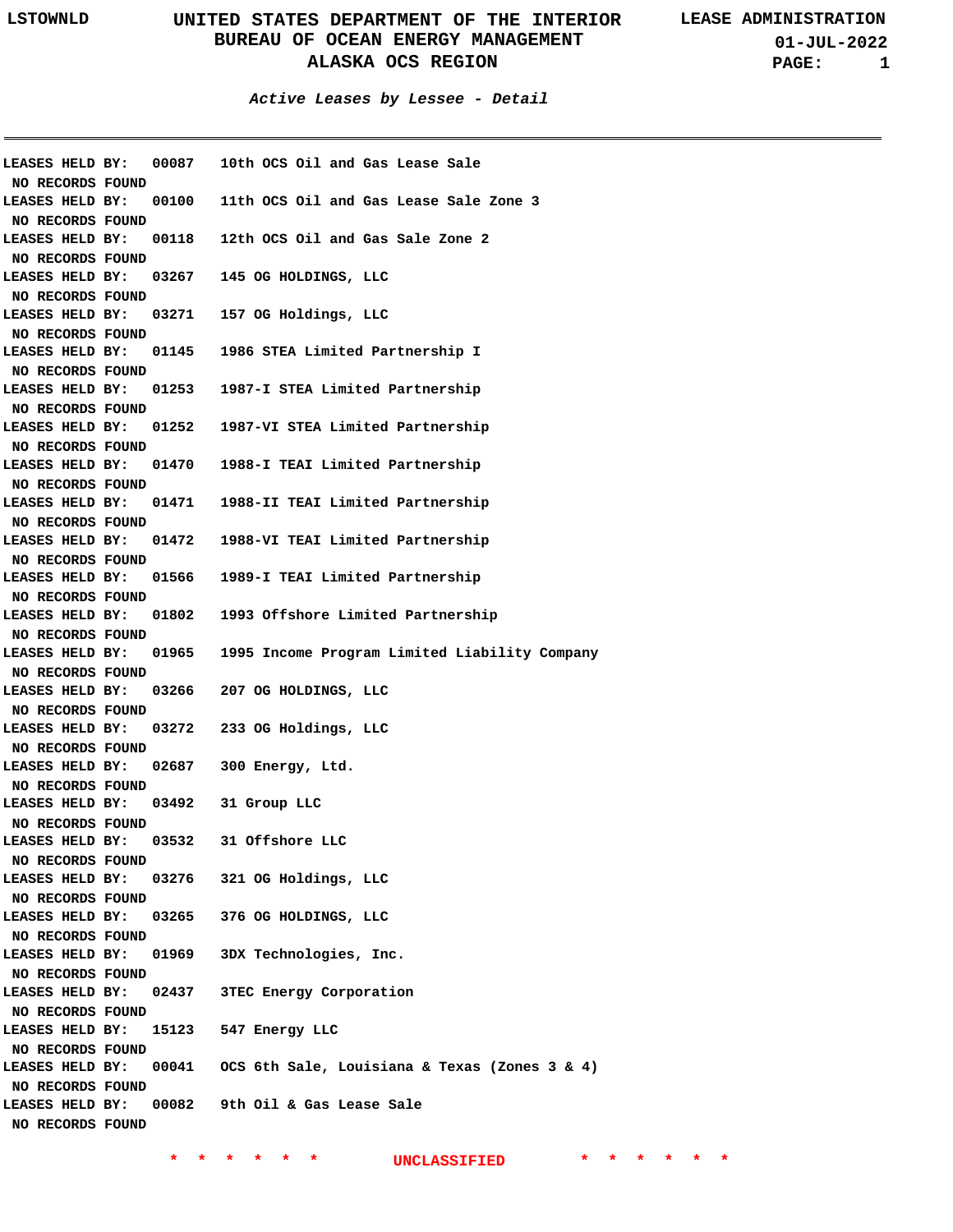**Active Leases by Lessee - Detail**

| LEASES HELD BY:  |                  |                                                                                                                                                                                                                                                                                                                                                                                                                                                                                                                                                                                                                                                                    | 00997 A B C Industries, Inc.                                                                     |
|------------------|------------------|--------------------------------------------------------------------------------------------------------------------------------------------------------------------------------------------------------------------------------------------------------------------------------------------------------------------------------------------------------------------------------------------------------------------------------------------------------------------------------------------------------------------------------------------------------------------------------------------------------------------------------------------------------------------|--------------------------------------------------------------------------------------------------|
|                  |                  |                                                                                                                                                                                                                                                                                                                                                                                                                                                                                                                                                                                                                                                                    |                                                                                                  |
|                  |                  |                                                                                                                                                                                                                                                                                                                                                                                                                                                                                                                                                                                                                                                                    | 02792 A.M.E. Petroleum Corp.                                                                     |
|                  |                  |                                                                                                                                                                                                                                                                                                                                                                                                                                                                                                                                                                                                                                                                    |                                                                                                  |
|                  |                  |                                                                                                                                                                                                                                                                                                                                                                                                                                                                                                                                                                                                                                                                    | 00665 A Ruddy Petina Oil Company                                                                 |
|                  |                  |                                                                                                                                                                                                                                                                                                                                                                                                                                                                                                                                                                                                                                                                    |                                                                                                  |
|                  |                  |                                                                                                                                                                                                                                                                                                                                                                                                                                                                                                                                                                                                                                                                    | 02686 A&T OFFSHORE VENTURES, INC.                                                                |
|                  |                  |                                                                                                                                                                                                                                                                                                                                                                                                                                                                                                                                                                                                                                                                    |                                                                                                  |
|                  |                  |                                                                                                                                                                                                                                                                                                                                                                                                                                                                                                                                                                                                                                                                    | 03193 Abandonment Program Management Holdings, LLC                                               |
|                  |                  |                                                                                                                                                                                                                                                                                                                                                                                                                                                                                                                                                                                                                                                                    |                                                                                                  |
|                  |                  |                                                                                                                                                                                                                                                                                                                                                                                                                                                                                                                                                                                                                                                                    | 01312 Aberdeen Petroleum (USA) Inc.                                                              |
|                  |                  |                                                                                                                                                                                                                                                                                                                                                                                                                                                                                                                                                                                                                                                                    |                                                                                                  |
|                  |                  |                                                                                                                                                                                                                                                                                                                                                                                                                                                                                                                                                                                                                                                                    | 02615 Acadian Oil and Gas, LLC                                                                   |
|                  |                  |                                                                                                                                                                                                                                                                                                                                                                                                                                                                                                                                                                                                                                                                    |                                                                                                  |
|                  |                  |                                                                                                                                                                                                                                                                                                                                                                                                                                                                                                                                                                                                                                                                    | 00076 Acasa Investment Company                                                                   |
|                  |                  |                                                                                                                                                                                                                                                                                                                                                                                                                                                                                                                                                                                                                                                                    |                                                                                                  |
|                  |                  |                                                                                                                                                                                                                                                                                                                                                                                                                                                                                                                                                                                                                                                                    | 02763 Access Exploration Corp.                                                                   |
|                  |                  |                                                                                                                                                                                                                                                                                                                                                                                                                                                                                                                                                                                                                                                                    |                                                                                                  |
|                  |                  |                                                                                                                                                                                                                                                                                                                                                                                                                                                                                                                                                                                                                                                                    | 03188 Accruit EAT36 LLC                                                                          |
|                  |                  |                                                                                                                                                                                                                                                                                                                                                                                                                                                                                                                                                                                                                                                                    |                                                                                                  |
|                  |                  |                                                                                                                                                                                                                                                                                                                                                                                                                                                                                                                                                                                                                                                                    | 02121 ACE Energy Development, Inc.                                                               |
|                  |                  |                                                                                                                                                                                                                                                                                                                                                                                                                                                                                                                                                                                                                                                                    |                                                                                                  |
|                  |                  |                                                                                                                                                                                                                                                                                                                                                                                                                                                                                                                                                                                                                                                                    |                                                                                                  |
|                  |                  |                                                                                                                                                                                                                                                                                                                                                                                                                                                                                                                                                                                                                                                                    | 02143 ACE Energy, Ltd.                                                                           |
|                  |                  |                                                                                                                                                                                                                                                                                                                                                                                                                                                                                                                                                                                                                                                                    |                                                                                                  |
|                  |                  |                                                                                                                                                                                                                                                                                                                                                                                                                                                                                                                                                                                                                                                                    | 02900 Ace Exploration, Inc.                                                                      |
|                  |                  |                                                                                                                                                                                                                                                                                                                                                                                                                                                                                                                                                                                                                                                                    |                                                                                                  |
|                  |                  |                                                                                                                                                                                                                                                                                                                                                                                                                                                                                                                                                                                                                                                                    |                                                                                                  |
|                  |                  |                                                                                                                                                                                                                                                                                                                                                                                                                                                                                                                                                                                                                                                                    |                                                                                                  |
|                  |                  |                                                                                                                                                                                                                                                                                                                                                                                                                                                                                                                                                                                                                                                                    | LEASES HELD BY: 00259 Adobe Oil & Gas Corporation                                                |
|                  |                  |                                                                                                                                                                                                                                                                                                                                                                                                                                                                                                                                                                                                                                                                    |                                                                                                  |
|                  |                  |                                                                                                                                                                                                                                                                                                                                                                                                                                                                                                                                                                                                                                                                    | LEASES HELD BY: 01023 Adobe Resources Corporation                                                |
|                  |                  |                                                                                                                                                                                                                                                                                                                                                                                                                                                                                                                                                                                                                                                                    |                                                                                                  |
|                  |                  |                                                                                                                                                                                                                                                                                                                                                                                                                                                                                                                                                                                                                                                                    | LEASES HELD BY: 00759 AE Investments, Inc.                                                       |
|                  |                  |                                                                                                                                                                                                                                                                                                                                                                                                                                                                                                                                                                                                                                                                    |                                                                                                  |
|                  |                  |                                                                                                                                                                                                                                                                                                                                                                                                                                                                                                                                                                                                                                                                    |                                                                                                  |
|                  |                  |                                                                                                                                                                                                                                                                                                                                                                                                                                                                                                                                                                                                                                                                    |                                                                                                  |
|                  |                  |                                                                                                                                                                                                                                                                                                                                                                                                                                                                                                                                                                                                                                                                    | Aegis Energy, Inc.                                                                               |
|                  |                  |                                                                                                                                                                                                                                                                                                                                                                                                                                                                                                                                                                                                                                                                    |                                                                                                  |
|                  |                  |                                                                                                                                                                                                                                                                                                                                                                                                                                                                                                                                                                                                                                                                    | Aera Energy LLC                                                                                  |
|                  |                  |                                                                                                                                                                                                                                                                                                                                                                                                                                                                                                                                                                                                                                                                    |                                                                                                  |
|                  |                  |                                                                                                                                                                                                                                                                                                                                                                                                                                                                                                                                                                                                                                                                    |                                                                                                  |
|                  | NO RECORDS FOUND |                                                                                                                                                                                                                                                                                                                                                                                                                                                                                                                                                                                                                                                                    |                                                                                                  |
| LEASES HELD BY:  |                  | 02578                                                                                                                                                                                                                                                                                                                                                                                                                                                                                                                                                                                                                                                              | AES Ocean Express LLC                                                                            |
| NO RECORDS FOUND |                  |                                                                                                                                                                                                                                                                                                                                                                                                                                                                                                                                                                                                                                                                    |                                                                                                  |
| LEASES HELD BY:  |                  | 02764                                                                                                                                                                                                                                                                                                                                                                                                                                                                                                                                                                                                                                                              | AGH Energy, LLC                                                                                  |
| NO RECORDS FOUND |                  |                                                                                                                                                                                                                                                                                                                                                                                                                                                                                                                                                                                                                                                                    |                                                                                                  |
| LEASES HELD BY:  |                  | 02458                                                                                                                                                                                                                                                                                                                                                                                                                                                                                                                                                                                                                                                              | Agincourt, Inc.                                                                                  |
| NO RECORDS FOUND |                  |                                                                                                                                                                                                                                                                                                                                                                                                                                                                                                                                                                                                                                                                    |                                                                                                  |
| LEASES HELD BY:  |                  | 01793                                                                                                                                                                                                                                                                                                                                                                                                                                                                                                                                                                                                                                                              | Agricultural Methane, L.P.                                                                       |
| NO RECORDS FOUND |                  |                                                                                                                                                                                                                                                                                                                                                                                                                                                                                                                                                                                                                                                                    |                                                                                                  |
| LEASES HELD BY:  |                  | 00488                                                                                                                                                                                                                                                                                                                                                                                                                                                                                                                                                                                                                                                              | AGT Exploration Corp.                                                                            |
| NO RECORDS FOUND |                  |                                                                                                                                                                                                                                                                                                                                                                                                                                                                                                                                                                                                                                                                    |                                                                                                  |
| LEASES HELD BY:  |                  | 00219                                                                                                                                                                                                                                                                                                                                                                                                                                                                                                                                                                                                                                                              | Aikman Bros. Corporation                                                                         |
|                  |                  | NO RECORDS FOUND<br>LEASES HELD BY:<br>NO RECORDS FOUND<br>LEASES HELD BY:<br>NO RECORDS FOUND<br>LEASES HELD BY:<br>NO RECORDS FOUND<br>LEASES HELD BY:<br>NO RECORDS FOUND<br>LEASES HELD BY:<br>NO RECORDS FOUND<br>LEASES HELD BY:<br>NO RECORDS FOUND<br>LEASES HELD BY:<br>NO RECORDS FOUND<br>LEASES HELD BY:<br>NO RECORDS FOUND<br>LEASES HELD BY:<br>NO RECORDS FOUND<br>LEASES HELD BY:<br>NO RECORDS FOUND<br>LEASES HELD BY:<br>NO RECORDS FOUND<br>LEASES HELD BY:<br>NO RECORDS FOUND<br>NO RECORDS FOUND<br>NO RECORDS FOUND<br>NO RECORDS FOUND<br>NO RECORDS FOUND<br>NO RECORDS FOUND<br>LEASES HELD BY:<br>NO RECORDS FOUND<br>LEASES HELD BY: | LEASES HELD BY: 00054 Ada Oil Company<br>LEASES HELD BY: 01217 AEDC (USA) INC.<br>01816<br>01954 |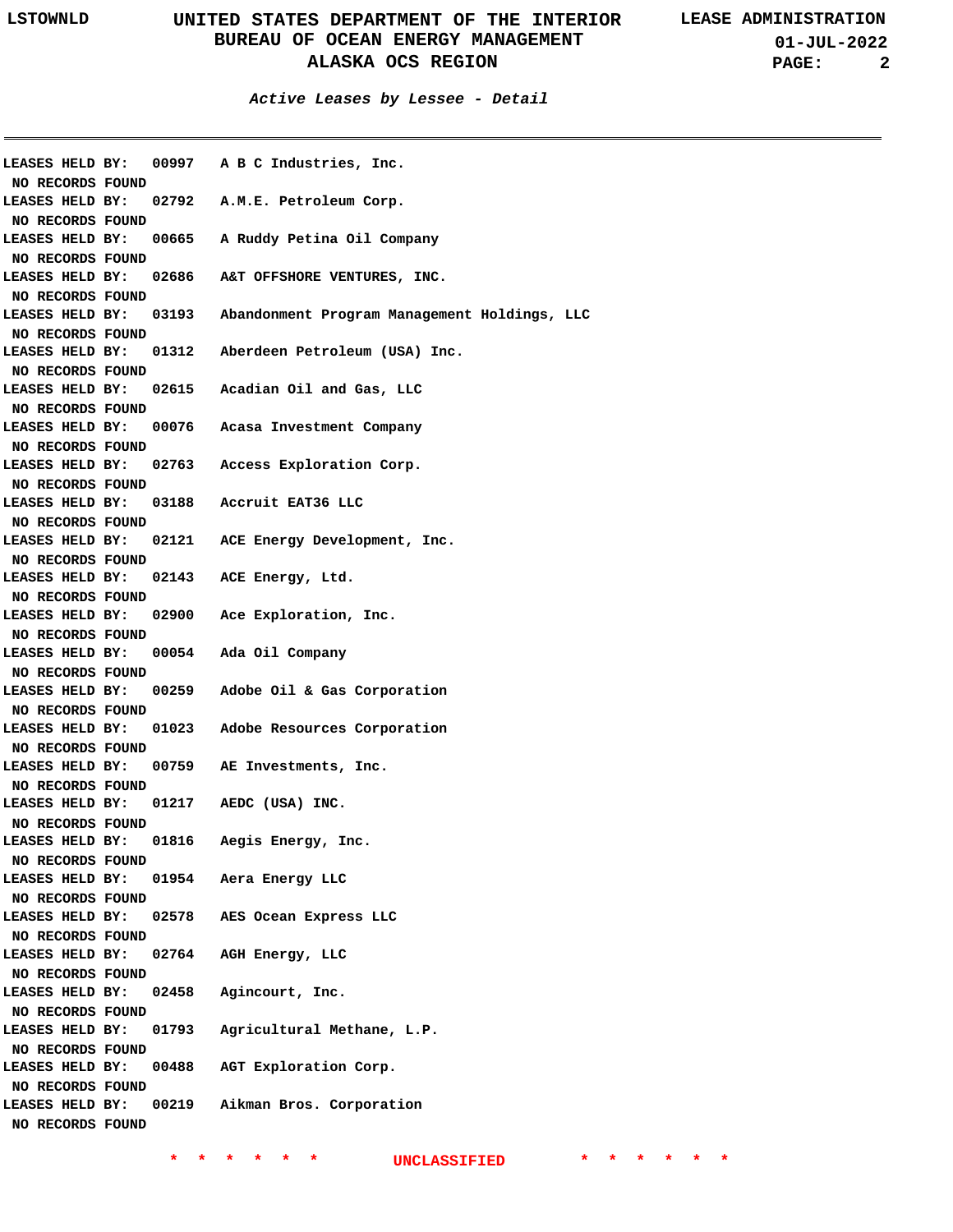**01-JUL-2022 PAGE: 3**

### **Active Leases by Lessee - Detail**

|                                     |  |       | LEASES HELD BY: 02696 Akela Exploration Company           |
|-------------------------------------|--|-------|-----------------------------------------------------------|
| NO RECORDS FOUND                    |  |       |                                                           |
| LEASES HELD BY:                     |  |       | 00390 Al-Aquitaine Exploration, Ltd.                      |
| NO RECORDS FOUND<br>LEASES HELD BY: |  |       | 03540 AL-Perdido Holdings, LLC                            |
|                                     |  |       |                                                           |
| NO RECORDS FOUND<br>LEASES HELD BY: |  |       | 02799 Alamo-Palace MP 59, LLC                             |
|                                     |  |       |                                                           |
| NO RECORDS FOUND<br>LEASES HELD BY: |  |       | 02021 Alan Bates, Inc.                                    |
|                                     |  |       |                                                           |
| NO RECORDS FOUND<br>LEASES HELD BY: |  |       | 00405 Alaska Oil and Minerals Corp.                       |
|                                     |  |       |                                                           |
| NO RECORDS FOUND<br>LEASES HELD BY: |  |       | 00391 Alaskco U.S.A., Ltd.                                |
|                                     |  |       |                                                           |
| NO RECORDS FOUND                    |  |       | 01084 Albion International Resources Inc.                 |
| LEASES HELD BY:                     |  |       |                                                           |
| NO RECORDS FOUND                    |  |       |                                                           |
| LEASES HELD BY:                     |  |       | 01523 Alcazar Corp.                                       |
| NO RECORDS FOUND                    |  |       |                                                           |
| LEASES HELD BY:                     |  |       | 02326 Alfred Management, Inc.                             |
| NO RECORDS FOUND                    |  |       |                                                           |
|                                     |  |       | LEASES HELD BY: 02913 Algonquin Gas Transmission, LLC     |
| NO RECORDS FOUND                    |  |       |                                                           |
|                                     |  |       | LEASES HELD BY: 15090 Algonquin Power Fund (America) Inc. |
| NO RECORDS FOUND                    |  |       |                                                           |
|                                     |  |       | LEASES HELD BY: 02743 ALITHEIA RESOURCES INC.             |
| NO RECORDS FOUND                    |  |       |                                                           |
|                                     |  |       | LEASES HELD BY: 01850 All Aboard Development Corporation  |
| NO RECORDS FOUND                    |  |       |                                                           |
|                                     |  |       | LEASES HELD BY: 02692 All American Pipeline, L.P.         |
| NO RECORDS FOUND                    |  |       |                                                           |
|                                     |  |       | LEASES HELD BY: 01713 Allard Offshore Management, Inc.    |
| NO RECORDS FOUND                    |  |       |                                                           |
|                                     |  |       | LEASES HELD BY: 01458 Alliance 1987-I Limited Partnership |
| NO RECORDS FOUND                    |  |       |                                                           |
|                                     |  |       | LEASES HELD BY: 01459 Alliance 1988-I Limited Partnership |
| NO RECORDS FOUND                    |  |       |                                                           |
| LEASES HELD BY:                     |  | 01460 | Alliance 1988-II Limited Partnership                      |
| NO RECORDS FOUND                    |  |       |                                                           |
| LEASES HELD BY:                     |  | 03426 | Alliance Energy Group, LLC                                |
| NO RECORDS FOUND                    |  |       |                                                           |
| LEASES HELD BY:                     |  |       | 00091 Allied Corporation                                  |
| NO RECORDS FOUND                    |  |       |                                                           |
| LEASES HELD BY:                     |  |       | 02116 Allied Natural Gas Corporation                      |
| NO RECORDS FOUND                    |  |       |                                                           |
| LEASES HELD BY:                     |  |       | 01653 Alma Energy Corp.                                   |
| NO RECORDS FOUND                    |  |       |                                                           |
| LEASES HELD BY:                     |  |       | 00296 Alminex (U.S.) Inc.                                 |
| NO RECORDS FOUND                    |  |       |                                                           |
| LEASES HELD BY:                     |  |       | 00354 Alminex U.S.A., Inc.                                |
| NO RECORDS FOUND                    |  |       |                                                           |
| LEASES HELD BY:                     |  |       | 01529 Almond Equity Exchange, Inc.                        |
| NO RECORDS FOUND                    |  |       |                                                           |
|                                     |  |       |                                                           |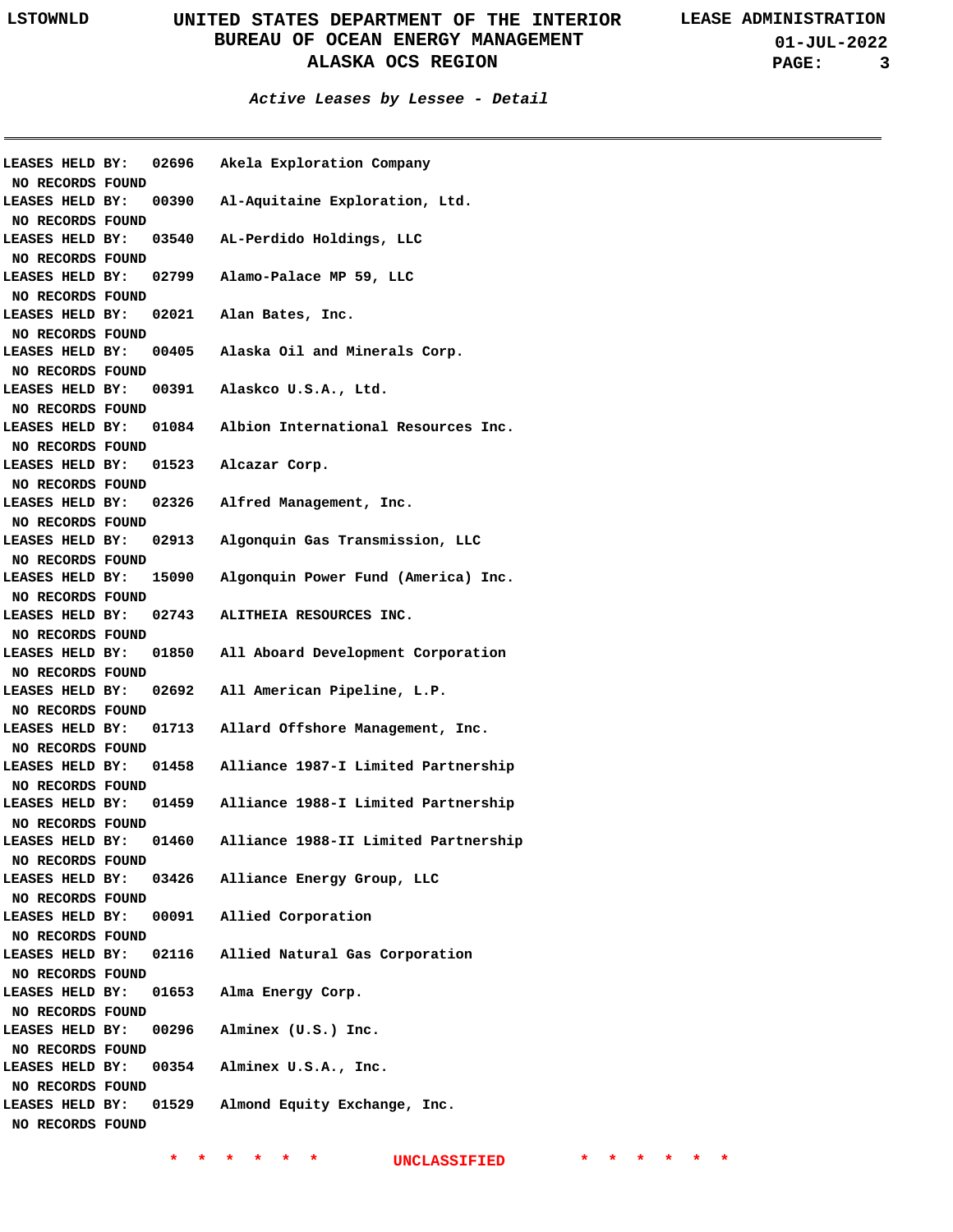**01-JUL-2022 PAGE: 4**

| LEASES HELD BY:                     |       | 03665 Alpha Energy Offshore LLC           |
|-------------------------------------|-------|-------------------------------------------|
| NO RECORDS FOUND                    |       |                                           |
| LEASES HELD BY:                     | 03645 | Alpha Energy Transition LLC               |
| NO RECORDS FOUND                    |       |                                           |
| LEASES HELD BY:                     | 03002 | Alpine Gas WRO, LLC                       |
| NO RECORDS FOUND                    |       |                                           |
| LEASES HELD BY:                     | 00561 | Amarex, Inc.                              |
| NO RECORDS FOUND                    |       |                                           |
| LEASES HELD BY:                     | 00309 | AMAX Petroleum Corporation                |
| NO RECORDS FOUND                    |       |                                           |
| LEASES HELD BY:                     | 00787 | Amber Resources Company                   |
| NO RECORDS FOUND                    |       |                                           |
| LEASES HELD BY:                     | 01634 | AmBrit Energy Corp.                       |
| NO RECORDS FOUND                    |       |                                           |
| LEASES HELD BY:                     | 02766 | AMCO Energy, Inc.                         |
| NO RECORDS FOUND                    |       |                                           |
| LEASES HELD BY:                     | 01173 | Amerac Energy Corporation                 |
| NO RECORDS FOUND                    |       |                                           |
| LEASES HELD BY:                     | 00059 | Amerada Hess Corporation                  |
| NO RECORDS FOUND                    |       |                                           |
| LEASES HELD BY:                     | 02484 | American Coastal Energy II, Ltd.          |
| NO RECORDS FOUND                    |       |                                           |
| LEASES HELD BY:                     | 02115 | American Coastal Energy, Inc.             |
| NO RECORDS FOUND                    |       |                                           |
| LEASES HELD BY:                     | 02141 | American Coastal Energy Offshore, Inc.    |
| NO RECORDS FOUND                    |       |                                           |
| LEASES HELD BY:                     | 01115 | American Cometra, Inc.                    |
| NO RECORDS FOUND                    |       |                                           |
| LEASES HELD BY:                     | 01310 | American Energy, Inc.                     |
| NO RECORDS FOUND                    |       |                                           |
| LEASES HELD BY:                     | 01106 | American Exploration Acquisition Company  |
| NO RECORDS FOUND                    |       |                                           |
| LEASES HELD BY:                     | 01131 | American Exploration Company              |
| NO RECORDS FOUND                    |       |                                           |
| LEASES HELD BY:                     | 01858 | American Explorer, Inc.                   |
| NO RECORDS FOUND                    |       |                                           |
| LEASES HELD BY:                     | 01536 | American Hunter Exploration Ltd.          |
| NO RECORDS FOUND                    |       |                                           |
| LEASES HELD BY:                     | 00268 | American Independent Oil Company          |
| NO RECORDS FOUND                    |       |                                           |
| LEASES HELD BY:                     | 03436 | American Midstream Emerald, LLC           |
| NO RECORDS FOUND                    |       |                                           |
| LEASES HELD BY:                     | 03404 | American Midstream, LLC                   |
| NO RECORDS FOUND                    |       |                                           |
| LEASES HELD BY:                     | 02267 | American Midstream Offshore (Seacrest) LP |
| NO RECORDS FOUND                    |       |                                           |
| LEASES HELD BY:                     | 00765 | American National Petroleum Company       |
|                                     |       |                                           |
| NO RECORDS FOUND<br>LEASES HELD BY: | 03411 | American Panther, LLC                     |
|                                     |       |                                           |
| NO RECORDS FOUND                    |       |                                           |
| LEASES HELD BY:                     | 00154 | American Petrofina Exploration Company    |
| NO RECORDS FOUND                    |       |                                           |
|                                     |       |                                           |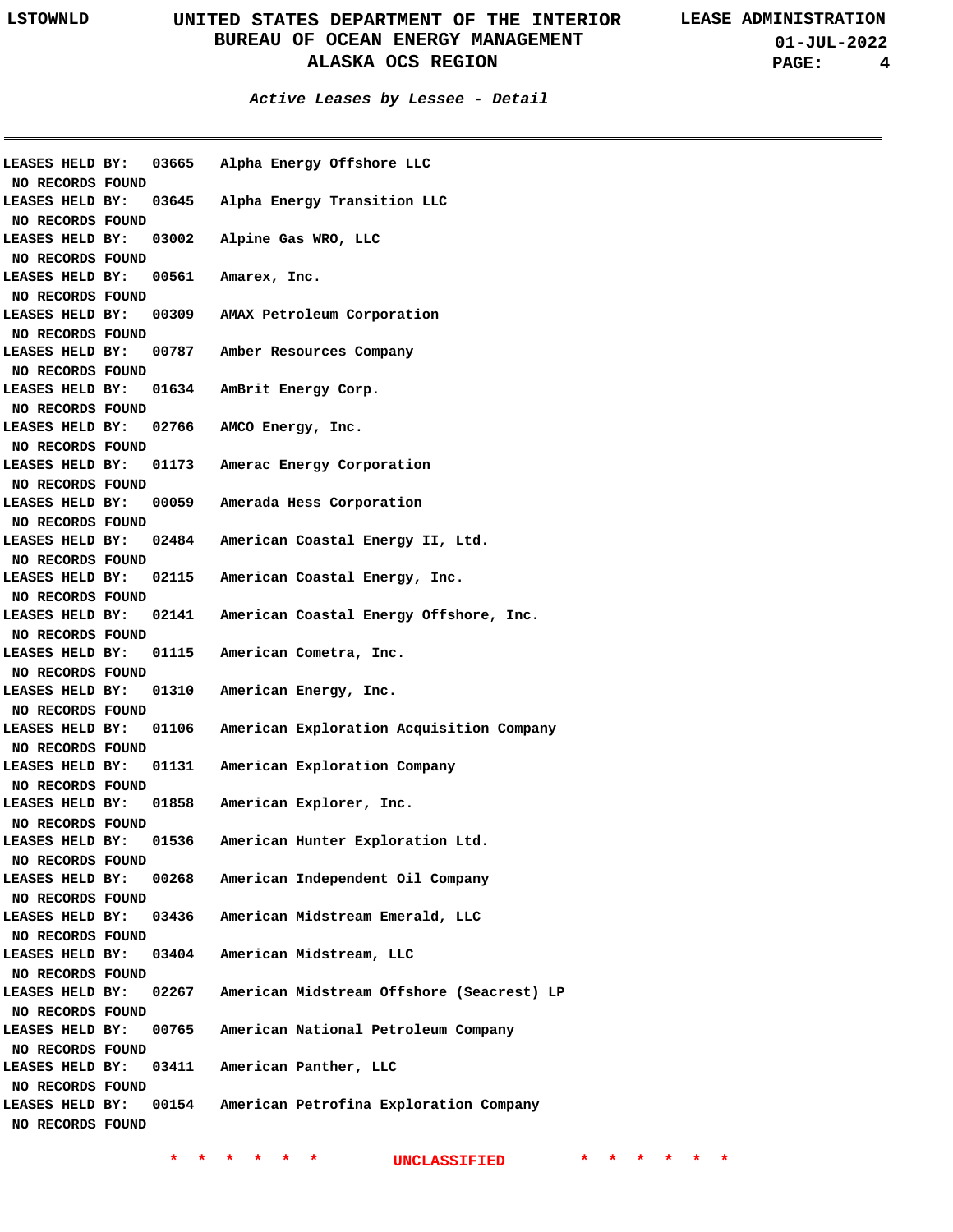|                                     |                                    | LEASES HELD BY: 01195 American Production Partnership-III, Ltd.   |
|-------------------------------------|------------------------------------|-------------------------------------------------------------------|
| NO RECORDS FOUND                    |                                    |                                                                   |
|                                     |                                    | LEASES HELD BY: 01219 American Production Partnership-V, Ltd.     |
| NO RECORDS FOUND                    |                                    |                                                                   |
|                                     |                                    | LEASES HELD BY: 01196 American Production Partnership-IV, Ltd.    |
| NO RECORDS FOUND                    |                                    |                                                                   |
|                                     |                                    | LEASES HELD BY: 02243 American Resources Offshore, Inc.           |
| NO RECORDS FOUND                    |                                    | LEASES HELD BY: 01937 American Resources Offshore, Inc.           |
| <b>NO RECORDS FOUND</b>             |                                    |                                                                   |
|                                     |                                    | LEASES HELD BY: 00908 American Royalty Producing Company          |
| NO RECORDS FOUND                    |                                    |                                                                   |
|                                     |                                    | LEASES HELD BY: 01127 American Shoreline, Inc.                    |
| NO RECORDS FOUND                    |                                    |                                                                   |
|                                     |                                    | LEASES HELD BY: 01039 American Trading and Production Corporation |
| NO RECORDS FOUND                    |                                    |                                                                   |
|                                     |                                    | LEASES HELD BY: 01126 Ameriplor Corp.                             |
| NO RECORDS FOUND                    |                                    |                                                                   |
|                                     |                                    | LEASES HELD BY: 02247 Ameritex Minerals, Inc.                     |
| NO RECORDS FOUND                    |                                    |                                                                   |
|                                     |                                    | LEASES HELD BY: 00164 Aminoil Development, Incorporated           |
| NO RECORDS FOUND                    |                                    |                                                                   |
|                                     | LEASES HELD BY: 00418 Aminoil Inc. |                                                                   |
| NO RECORDS FOUND                    |                                    |                                                                   |
|                                     |                                    | LEASES HELD BY: 00463 Aminoil International, Inc.                 |
| NO RECORDS FOUND                    |                                    |                                                                   |
|                                     |                                    | LEASES HELD BY: 00368 Aminoil USA, Inc.                           |
| <b>NO RECORDS FOUND</b>             |                                    |                                                                   |
|                                     |                                    | LEASES HELD BY: 00735 Amoco Canyon Company                        |
| NO RECORDS FOUND                    |                                    |                                                                   |
| LEASES HELD BY:                     |                                    | 02244 Amoco Corporation                                           |
| NO RECORDS FOUND                    |                                    |                                                                   |
|                                     |                                    | LEASES HELD BY: 01679 Amoco Foundation, Inc.                      |
| NO RECORDS FOUND                    |                                    |                                                                   |
|                                     |                                    | LEASES HELD BY: 00751 Amoco Pipeline Company                      |
| NO RECORDS FOUND                    |                                    |                                                                   |
| LEASES HELD BY:                     |                                    | 00114 Amoco Production Company                                    |
| NO RECORDS FOUND                    |                                    |                                                                   |
| LEASES HELD BY:                     |                                    | 01396 AmPac Oil & Gas, Inc.                                       |
| NO RECORDS FOUND                    |                                    |                                                                   |
| LEASES HELD BY:                     |                                    | 01004 Ampetrol, Inc.                                              |
| NO RECORDS FOUND                    |                                    |                                                                   |
| LEASES HELD BY:                     | 03252                              | Ample Oil & Gas Investments, LLC                                  |
| NO RECORDS FOUND<br>LEASES HELD BY: | 03268                              | Ample Resources, Inc.                                             |
| NO RECORDS FOUND                    |                                    |                                                                   |
| LEASES HELD BY:                     |                                    | 01112 Ampolex (Texas), Inc.                                       |
| NO RECORDS FOUND                    |                                    |                                                                   |
| LEASES HELD BY:                     |                                    | 01591 Amsearch, Inc.                                              |
| NO RECORDS FOUND                    |                                    |                                                                   |
| LEASES HELD BY:                     |                                    | 03565 Ana M. Clarke                                               |
| NO RECORDS FOUND                    |                                    |                                                                   |
|                                     |                                    |                                                                   |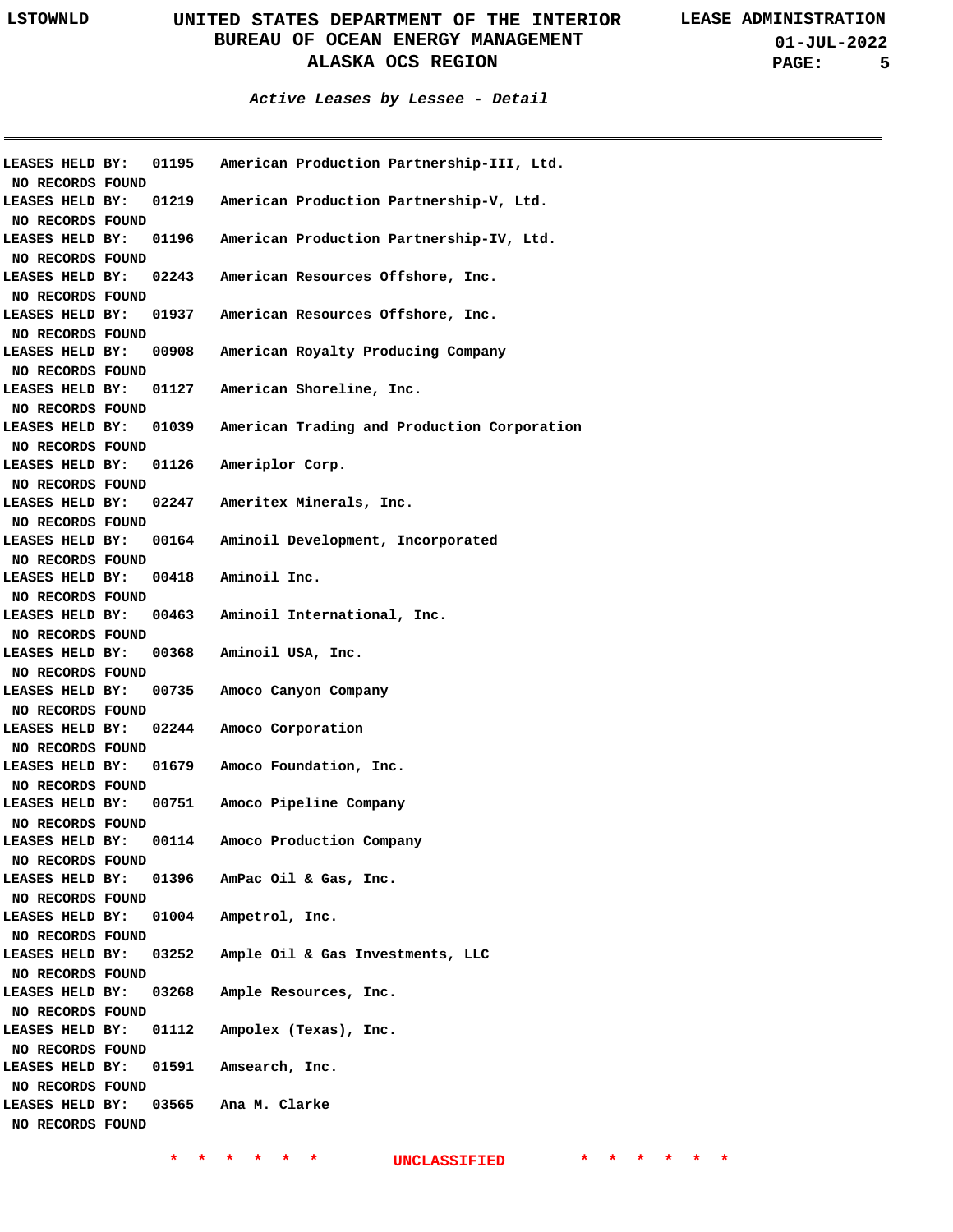### **Active Leases by Lessee - Detail**

|                                     |       | LEASES HELD BY: 00981 Anadarko Petroleum Corporation               |
|-------------------------------------|-------|--------------------------------------------------------------------|
| NO RECORDS FOUND                    |       |                                                                    |
| <b>LEASES HELD BY:</b>              |       | 00170 Anadarko Production Company                                  |
| NO RECORDS FOUND                    |       |                                                                    |
| <b>LEASES HELD BY:</b>              |       | 02219 Anadarko US Offshore LLC                                     |
| NO RECORDS FOUND                    |       |                                                                    |
| <b>LEASES HELD BY:</b>              |       | 03051 AnaTexas Offshore, Inc.                                      |
| NO RECORDS FOUND                    |       |                                                                    |
| LEASES HELD BY:                     |       | 15075 Anbaric Development Partners, LLC                            |
| NO RECORDS FOUND                    |       |                                                                    |
| LEASES HELD BY:                     |       | 02345 Anderson Offshore Exploration Company, L.L.C.                |
| NO RECORDS FOUND                    |       |                                                                    |
| LEASES HELD BY:                     |       | 02432 Andex Resources, L.L.C.                                      |
| NO RECORDS FOUND                    |       |                                                                    |
| <b>LEASES HELD BY:</b>              |       | 02911 Andromeda Resources II, LLC                                  |
| NO RECORDS FOUND                    |       |                                                                    |
| <b>LEASES HELD BY:</b>              |       | 02912 Andromeda Resources III, LLC                                 |
| NO RECORDS FOUND                    |       |                                                                    |
|                                     |       | LEASES HELD BY: 02676 Andromeda Resources, LLC                     |
| NO RECORDS FOUND                    |       |                                                                    |
|                                     |       | LEASES HELD BY: 03233 Anglo-Suisse Resources, LLC                  |
| NO RECORDS FOUND                    |       |                                                                    |
|                                     |       | LEASES HELD BY: 03163 Anglo-Suisse Development Partners, LLC       |
| NO RECORDS FOUND                    |       |                                                                    |
|                                     |       | LEASES HELD BY: 02693 ANGLO-SUISSE, INC.                           |
| NO RECORDS FOUND                    |       |                                                                    |
|                                     |       | LEASES HELD BY: 02738 Anglo-Suisse Offshore Partners, LLC          |
| NO RECORDS FOUND                    |       |                                                                    |
|                                     |       | LEASES HELD BY: 02739 Anglo-Suisse Offshore Pipeline Partners, LLC |
| NO RECORDS FOUND                    |       |                                                                    |
|                                     |       | LEASES HELD BY: 02981 ANKOR E&P Holdings Corporation               |
| NO RECORDS FOUND                    |       |                                                                    |
|                                     |       | LEASES HELD BY: 03059 ANKOR Energy LLC                             |
| NO RECORDS FOUND                    |       |                                                                    |
|                                     |       | LEASES HELD BY: 01859 Anne Dice Interests, Inc.                    |
| NO RECORDS FOUND                    |       |                                                                    |
| LEASES HELD BY:                     | 02447 | ANR Central Gulf Gathering Company, Inc.                           |
| NO RECORDS FOUND                    |       |                                                                    |
| LEASES HELD BY:                     |       | 01936 ANR FREIGHT SYSTEM, INC.                                     |
| NO RECORDS FOUND                    |       |                                                                    |
| LEASES HELD BY:                     |       | 00160 ANR PIPELINE COMPANY                                         |
| NO RECORDS FOUND                    |       |                                                                    |
| LEASES HELD BY:                     |       | 00240 ANR Production Company                                       |
| NO RECORDS FOUND                    |       |                                                                    |
| LEASES HELD BY:                     |       | 00569 The Anschutz Corporation                                     |
| NO RECORDS FOUND                    |       |                                                                    |
| LEASES HELD BY:                     |       | 01792 Antara Resources, Inc.                                       |
| NO RECORDS FOUND                    |       |                                                                    |
| LEASES HELD BY:                     |       | 01700 Antego Investment Corporation                                |
|                                     |       |                                                                    |
| NO RECORDS FOUND<br>LEASES HELD BY: | 02534 |                                                                    |
|                                     |       | Apache Clearwater Operations, Inc.                                 |
| NO RECORDS FOUND                    |       |                                                                    |
|                                     |       |                                                                    |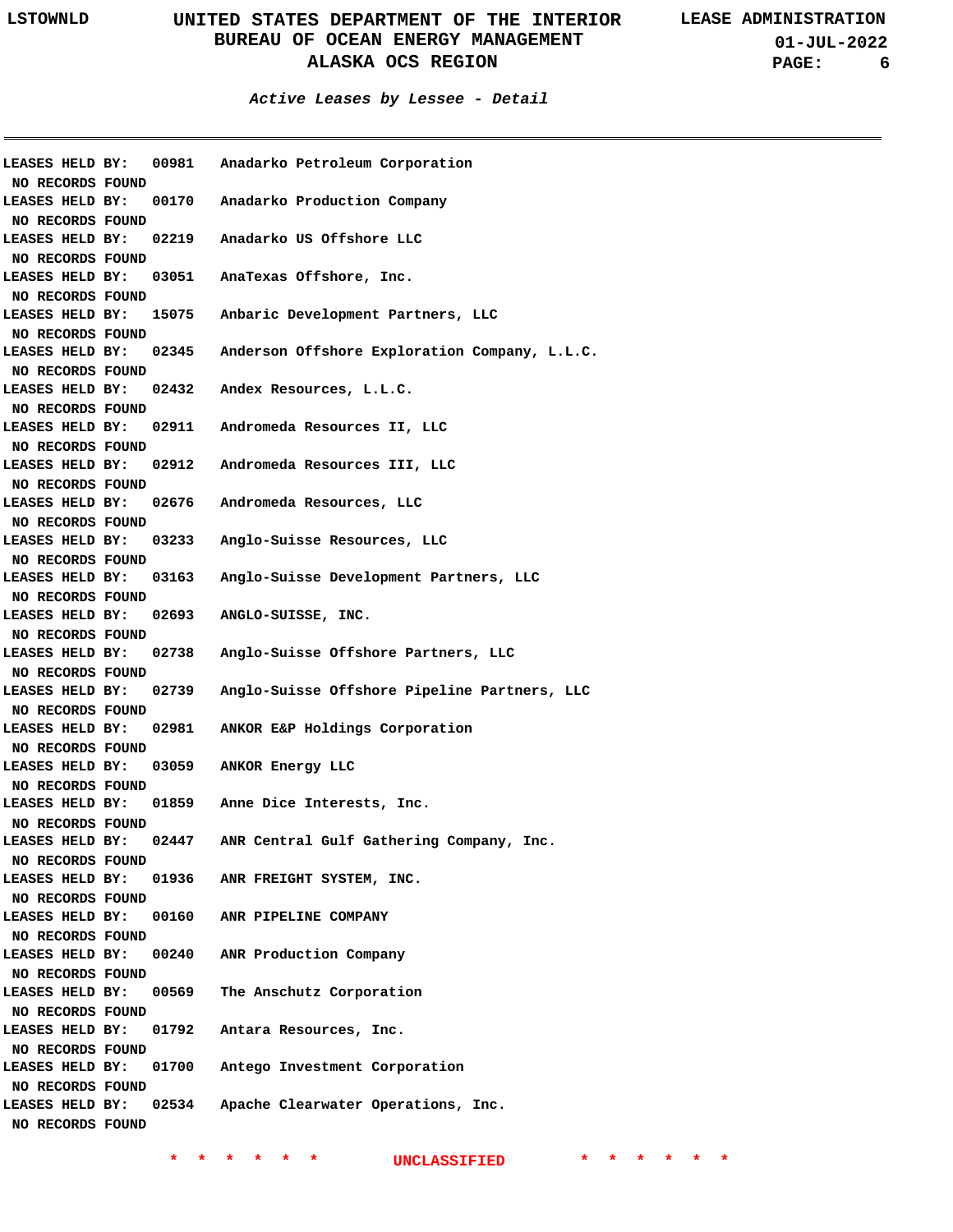**Active Leases by Lessee - Detail**

| LEASES HELD BY:                     |       | 00105 Apache Corporation                  |
|-------------------------------------|-------|-------------------------------------------|
| NO RECORDS FOUND                    |       |                                           |
| LEASES HELD BY:                     |       | 03165 Apache Deepwater LLC                |
| NO RECORDS FOUND                    |       |                                           |
| LEASES HELD BY:                     |       | 01762 Apache Gathering Company            |
| NO RECORDS FOUND                    |       |                                           |
| LEASES HELD BY:                     |       | 00904 Apache Oil & Gas Transmission, Inc. |
| NO RECORDS FOUND                    |       |                                           |
| LEASES HELD BY:                     |       | 02767 Apache Offshore Holdings, LLC       |
| NO RECORDS FOUND                    |       |                                           |
| LEASES HELD BY:                     |       | 00106 Apache Oil Corporation              |
| NO RECORDS FOUND                    |       |                                           |
| LEASES HELD BY:                     |       | 03296 Apache Shelf Exploration LLC        |
| NO RECORDS FOUND                    |       |                                           |
| LEASES HELD BY:                     |       | 02851 Apache Shelf, Inc.                  |
| NO RECORDS FOUND                    |       |                                           |
| LEASES HELD BY:                     |       | 00321 Apco Oil Corporation                |
| NO RECORDS FOUND                    |       |                                           |
| LEASES HELD BY:                     | 00897 | APD Company                               |
| NO RECORDS FOUND                    |       |                                           |
| LEASES HELD BY:                     |       | 02271 Apex Exploration Company            |
| NO RECORDS FOUND                    |       |                                           |
| LEASES HELD BY:                     |       | 15048 Apex Offshore Maryland, LLC         |
| NO RECORDS FOUND                    |       |                                           |
| LEASES HELD BY:                     |       | 15026 Apex Offshore Wind, LLC             |
| NO RECORDS FOUND                    |       |                                           |
|                                     |       |                                           |
| LEASES HELD BY:                     |       | 01963 Apex Oil & Gas, Inc.                |
| NO RECORDS FOUND                    |       |                                           |
| LEASES HELD BY:                     |       | 01665 Apex Royalties, Inc.                |
| NO RECORDS FOUND                    |       |                                           |
| LEASES HELD BY:                     |       | 15040 Apex Virginia Offshore Wind, LLC    |
| NO RECORDS FOUND                    |       |                                           |
| LEASES HELD BY:                     |       | 00811 APP Production Inc.                 |
| NO RECORDS FOUND                    |       |                                           |
| LEASES HELD BY:                     |       | 01473 Applied Drilling Technology Inc.    |
| NO RECORDS FOUND                    |       |                                           |
| LEASES HELD BY:                     | 15095 | Aquantis Development Company, Inc.        |
| NO RECORDS FOUND                    |       |                                           |
| LEASES HELD BY:                     |       | 15003 AQUANTIS, INC.                      |
| NO RECORDS FOUND                    |       |                                           |
| LEASES HELD BY:                     | 03641 | Aquasition Energy LLC                     |
| NO RECORDS FOUND                    |       |                                           |
| LEASES HELD BY:                     | 03639 | Aquasition LLC                            |
| NO RECORDS FOUND                    |       |                                           |
| LEASES HELD BY:                     | 01211 | Aquila Energy Corporation                 |
| NO RECORDS FOUND                    |       |                                           |
| LEASES HELD BY:                     | 01512 | Aquila Energy Resources Corporation       |
| NO RECORDS FOUND                    |       |                                           |
| LEASES HELD BY:                     | 01725 | Aquila Offshore Gas Systems Corporation   |
| NO RECORDS FOUND                    |       |                                           |
| LEASES HELD BY:<br>NO RECORDS FOUND | 02711 | Aquilonia Energy E & P Inc.               |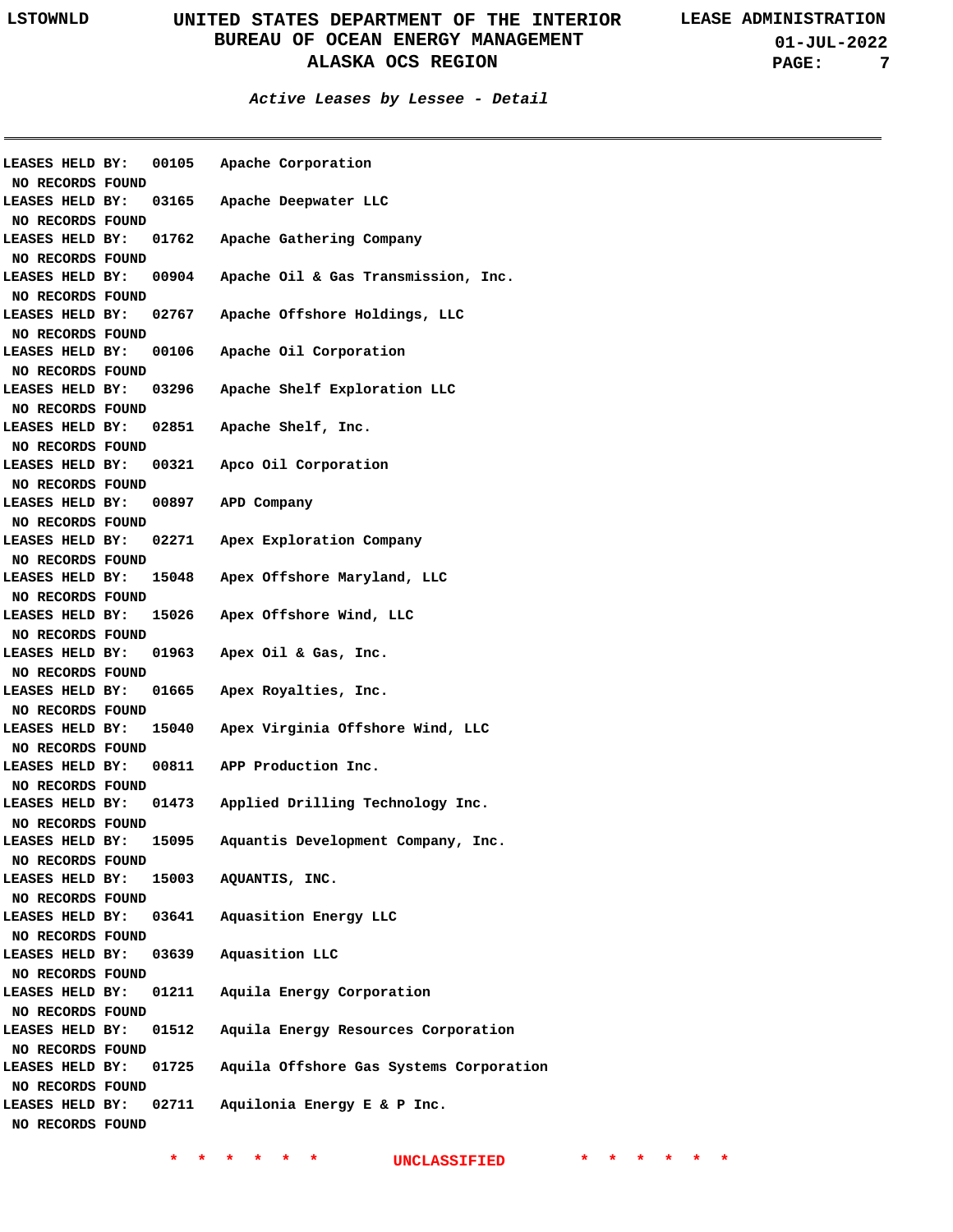**01-JUL-2022 PAGE: 8**

### **Active Leases by Lessee - Detail**

| LEASES HELD BY:  | 00422 | Aracca Petroleum Corporation                 |
|------------------|-------|----------------------------------------------|
| NO RECORDS FOUND |       |                                              |
| LEASES HELD BY:  | 15037 | Arcadia Offshore Maryland, LLC               |
| NO RECORDS FOUND |       |                                              |
| LEASES HELD BY:  | 15038 | Arcadia Offshore Massachusetts, LLC          |
| NO RECORDS FOUND |       |                                              |
| LEASES HELD BY:  | 15039 | Arcadia Offshore Virginia, LLC               |
| NO RECORDS FOUND |       |                                              |
| LEASES HELD BY:  | 02487 | Arcadia Oil, Inc.                            |
| NO RECORDS FOUND |       |                                              |
| LEASES HELD BY:  | 00486 | ARCO Pipe Line Company                       |
| NO RECORDS FOUND |       |                                              |
| LEASES HELD BY:  | 02305 | Ardeel Oil & Gas, Inc.                       |
| NO RECORDS FOUND |       |                                              |
| LEASES HELD BY:  | 02417 | Arena Energy, LLC                            |
| NO RECORDS FOUND |       |                                              |
| LEASES HELD BY:  | 02901 | Arena Exploration LLC                        |
| NO RECORDS FOUND |       |                                              |
| LEASES HELD BY:  | 02628 | Arena Offshore, LP                           |
|                  |       |                                              |
| NO RECORDS FOUND |       | Arena Offshore Operating, LLC                |
| LEASES HELD BY:  | 03138 |                                              |
| NO RECORDS FOUND |       |                                              |
| LEASES HELD BY:  | 03624 | Arena Oil & Gas, LLC                         |
| NO RECORDS FOUND |       |                                              |
| LEASES HELD BY:  | 15129 | Arevia Power LLC                             |
| NO RECORDS FOUND |       |                                              |
| LEASES HELD BY:  | 02468 | Argo, L.L.C.                                 |
| NO RECORDS FOUND |       |                                              |
| LEASES HELD BY:  | 00246 | Argonaut Petroleum Corporation               |
| NO RECORDS FOUND |       |                                              |
| LEASES HELD BY:  | 02372 | Arguello Inc.                                |
| NO RECORDS FOUND |       |                                              |
| LEASES HELD BY:  | 02214 | Aries Resources, LLC                         |
| NO RECORDS FOUND |       |                                              |
| LEASES HELD BY:  | 00712 | Arlington Exploration Company                |
| NO RECORDS FOUND |       |                                              |
| LEASES HELD BY:  | 00679 | Armada Production Company                    |
| NO RECORDS FOUND |       |                                              |
| LEASES HELD BY:  | 00678 | Armada Resources, Inc.                       |
| NO RECORDS FOUND |       |                                              |
| LEASES HELD BY:  | 02671 | Armstrong Alaska, Inc.                       |
| NO RECORDS FOUND |       |                                              |
| LEASES HELD BY:  | 02905 | Armstrong Oil & Gas, Inc.                    |
| NO RECORDS FOUND |       |                                              |
| LEASES HELD BY:  | 02037 | ARNO INC.                                    |
| NO RECORDS FOUND |       |                                              |
| LEASES HELD BY:  | 00693 | Arnold 1975 Exploration No. 2 Limited        |
|                  |       | Partnership                                  |
|                  |       |                                              |
| NO RECORDS FOUND |       |                                              |
| LEASES HELD BY:  | 00933 | Antonette Tilley Arnold (individual)         |
| NO RECORDS FOUND |       |                                              |
| LEASES HELD BY:  | 00998 | The Carl F. Arnold Revocable Trust Agreement |
|                  |       |                                              |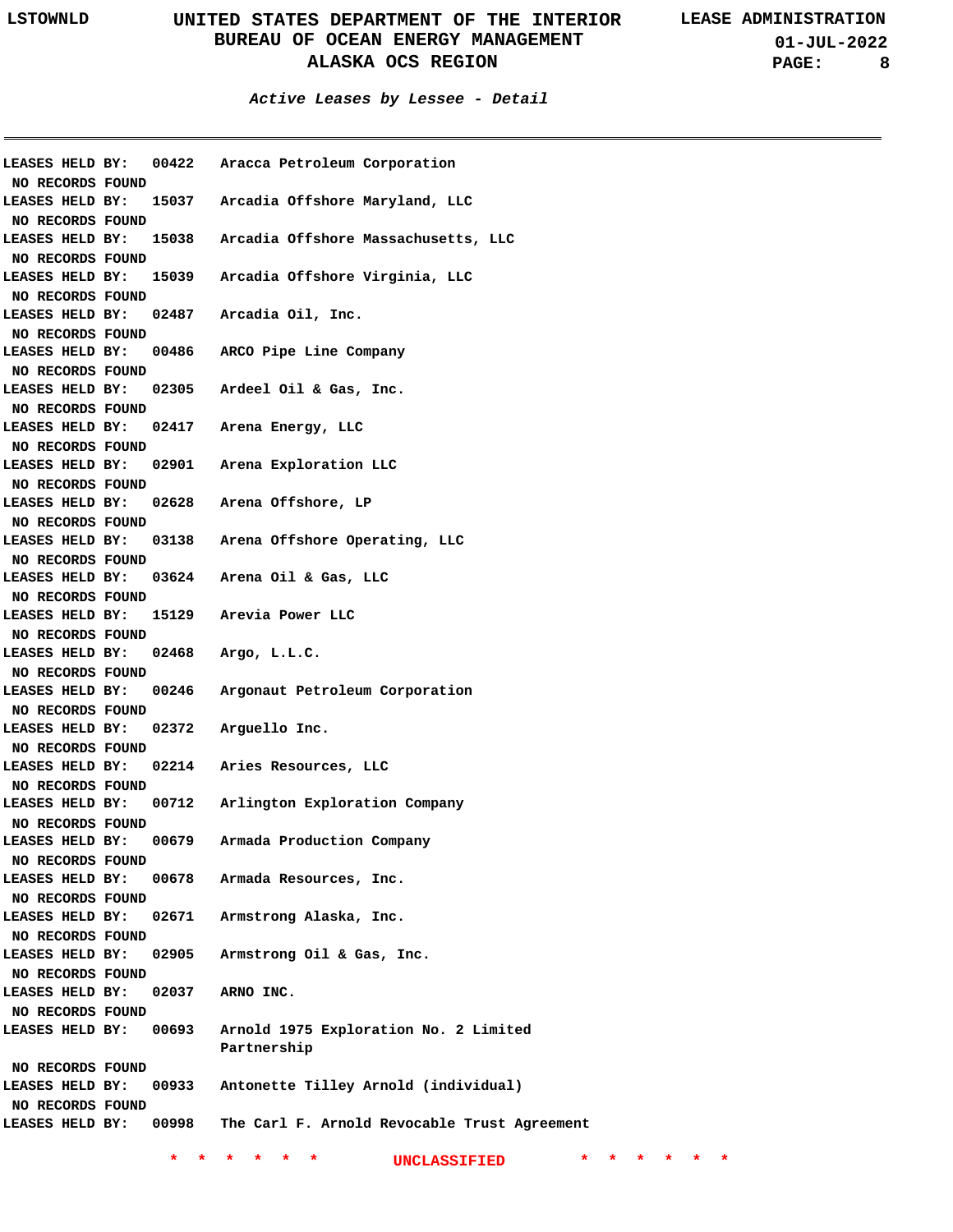**Active Leases by Lessee - Detail**

|                  | LEASES HELD BY: 00998 | The Carl F. Arnold Revocable Trust Agreement<br>of December 26, 1984 |
|------------------|-----------------------|----------------------------------------------------------------------|
| NO RECORDS FOUND |                       |                                                                      |
| LEASES HELD BY:  |                       | 00934 Carl F. Arnold (individual)                                    |
| NO RECORDS FOUND |                       |                                                                      |
| LEASES HELD BY:  |                       | 00935 Isaac Arnold, Jr. (individual)                                 |
| NO RECORDS FOUND |                       |                                                                      |
| LEASES HELD BY:  | 03407                 | Array Petroleum, LLC                                                 |
| NO RECORDS FOUND |                       |                                                                      |
| LEASES HELD BY:  |                       | 03414 Arrowhead Gulf Coast Pipeline, LLC                             |
| NO RECORDS FOUND |                       |                                                                      |
| LEASES HELD BY:  |                       | 03136 Arrowhead Offshore Pipeline, LLC                               |
| NO RECORDS FOUND |                       |                                                                      |
| LEASES HELD BY:  |                       | 00455 Arrowhead Propane Corporation                                  |
|                  |                       |                                                                      |
| NO RECORDS FOUND |                       |                                                                      |
| LEASES HELD BY:  | 01166                 | Asalyn Enterprises, Inc.                                             |
| NO RECORDS FOUND |                       |                                                                      |
| LEASES HELD BY:  | 01346                 | Asalyn Resources, Inc.                                               |
| NO RECORDS FOUND |                       |                                                                      |
| LEASES HELD BY:  |                       | 00664 Asamera Oil (U.S.) Inc.                                        |
| NO RECORDS FOUND |                       |                                                                      |
| LEASES HELD BY:  |                       | 03231 ASEANA Exploration LLC                                         |
| NO RECORDS FOUND |                       |                                                                      |
| LEASES HELD BY:  |                       | 00457 Ashland Exploration, Inc.                                      |
| NO RECORDS FOUND |                       |                                                                      |
| LEASES HELD BY:  | 00052                 | Ashland Oil, Inc.                                                    |
| NO RECORDS FOUND |                       |                                                                      |
| LEASES HELD BY:  | 01818                 | Ashlawn Energy, Inc.                                                 |
| NO RECORDS FOUND |                       |                                                                      |
| LEASES HELD BY:  | 00702                 | ASR 1980 Exploration Limited Partnership                             |
| NO RECORDS FOUND |                       |                                                                      |
|                  |                       | LEASES HELD BY: 03397 ASRC Exploration, LLC                          |
| NO RECORDS FOUND |                       |                                                                      |
|                  |                       | LEASES HELD BY: 01921 Asset Energy, Inc.                             |
| NO RECORDS FOUND |                       |                                                                      |
|                  |                       | LEASES HELD BY: 03507 Atlantia Prometheus LLC                        |
|                  |                       |                                                                      |
| NO RECORDS FOUND |                       |                                                                      |
| LEASES HELD BY:  | 03479                 | Atlantia Resources, LLC                                              |
| NO RECORDS FOUND |                       |                                                                      |
| LEASES HELD BY:  | 00489                 | Atlantic Distributors Exploration Co.                                |
| NO RECORDS FOUND |                       |                                                                      |
| LEASES HELD BY:  | 15022                 | Atlantic Grid Holdings LLC                                           |
| NO RECORDS FOUND |                       |                                                                      |
| LEASES HELD BY:  | 01477                 | Atlantic Pacific Marine Corporation                                  |
| NO RECORDS FOUND |                       |                                                                      |
| LEASES HELD BY:  | 00092                 | The Atlantic Refining Company                                        |
| NO RECORDS FOUND |                       |                                                                      |
| LEASES HELD BY:  | 00002                 | Atlantic Richfield Company                                           |
| NO RECORDS FOUND |                       |                                                                      |
| LEASES HELD BY:  |                       | 00967 Atlantic Richfield Company                                     |
| NO RECORDS FOUND |                       |                                                                      |
| LEASES HELD BY:  |                       | 15119 Atlantic Shores Offshore Wind Bight, LLC                       |
|                  |                       |                                                                      |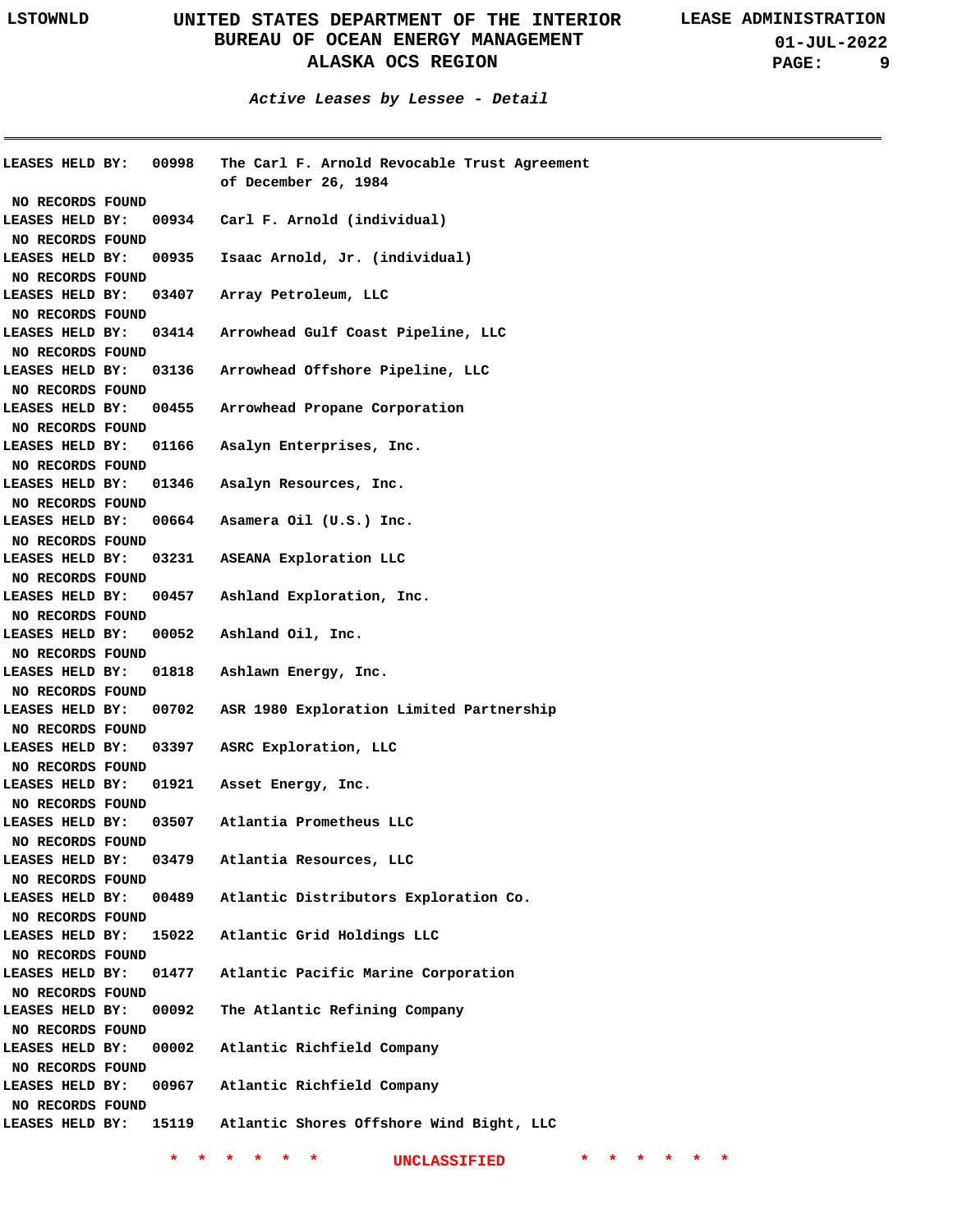**01-JUL-2022 PAGE: 10**

**Active Leases by Lessee - Detail**

| LEASES HELD BY:  |       | 15119 Atlantic Shores Offshore Wind Bight, LLC                 |
|------------------|-------|----------------------------------------------------------------|
| NO RECORDS FOUND |       |                                                                |
| LEASES HELD BY:  | 15116 | Atlantic Shores Offshore Wind Project 1, LLC                   |
| NO RECORDS FOUND |       |                                                                |
| LEASES HELD BY:  | 15117 | Atlantic Shores Offshore Wind Project 2, LLC                   |
| NO RECORDS FOUND |       |                                                                |
| LEASES HELD BY:  |       | 15092 Atlantic Shores Offshore Wind, LLC                       |
| NO RECORDS FOUND |       |                                                                |
| LEASES HELD BY:  |       | 03068 ATLANTIS DEEPWATER PRODUCTION, INC.                      |
| NO RECORDS FOUND |       |                                                                |
| LEASES HELD BY:  |       | 00320 ATOFINA Petrochemicals, Inc.                             |
| NO RECORDS FOUND |       |                                                                |
| LEASES HELD BY:  |       | 03104 ATP Infrastructure Partners, L.P.                        |
| NO RECORDS FOUND |       |                                                                |
|                  |       | LEASES HELD BY: 02046 ATP Oil & Gas 1994-A Limited Partnership |
| NO RECORDS FOUND |       |                                                                |
|                  |       | LEASES HELD BY: 01819 ATP Oil & Gas Corporation                |
| NO RECORDS FOUND |       |                                                                |
|                  |       | LEASES HELD BY: 03156 ATP Titan Holdco LLC                     |
| NO RECORDS FOUND |       |                                                                |
|                  |       | LEASES HELD BY: 03157 ATP Titan LLC                            |
| NO RECORDS FOUND |       |                                                                |
|                  |       | LEASES HELD BY: 15115 Attentive Energy LLC                     |
| NO RECORDS FOUND |       |                                                                |
|                  |       | LEASES HELD BY: 02444 Aures Energy, L.L.C.                     |
| NO RECORDS FOUND |       |                                                                |
|                  |       | LEASES HELD BY: 03689 Aurivos Offshore LLC                     |
| NO RECORDS FOUND |       |                                                                |
|                  |       | LEASES HELD BY: 02504 AURORA EXPLORATION, L.L.C.               |
| NO RECORDS FOUND |       |                                                                |
|                  |       | LEASES HELD BY: 03386 AUS PETROLEUM CORPORATION                |
| NO RECORDS FOUND |       |                                                                |
| LEASES HELD BY:  | 01684 | Austral Oil Company, Incorporated                              |
| NO RECORDS FOUND |       |                                                                |
| LEASES HELD BY:  | 00057 | Austral Oil Exploration Company, Incorporated                  |
| NO RECORDS FOUND |       |                                                                |
| LEASES HELD BY:  | 15019 | Avangrid Renewables, LLC                                       |
| NO RECORDS FOUND |       |                                                                |
| LEASES HELD BY:  |       | 15070 Avangrid, Inc.                                           |
| NO RECORDS FOUND |       |                                                                |
| LEASES HELD BY:  | 01185 | Aviva America, Inc.                                            |
| NO RECORDS FOUND |       |                                                                |
| LEASES HELD BY:  | 01189 | Aviva Offshore, Inc.                                           |
| NO RECORDS FOUND |       |                                                                |
| LEASES HELD BY:  | 03530 | Avocet LNG, LLC                                                |
| NO RECORDS FOUND |       |                                                                |
| LEASES HELD BY:  | 01556 | Avon Energy Corporation                                        |
| NO RECORDS FOUND |       |                                                                |
| LEASES HELD BY:  | 15043 | AW Hawaii Wind, LLC                                            |
| NO RECORDS FOUND |       |                                                                |
| LEASES HELD BY:  | 00890 | Axem Resources Incorporated                                    |
| NO RECORDS FOUND |       |                                                                |
|                  |       |                                                                |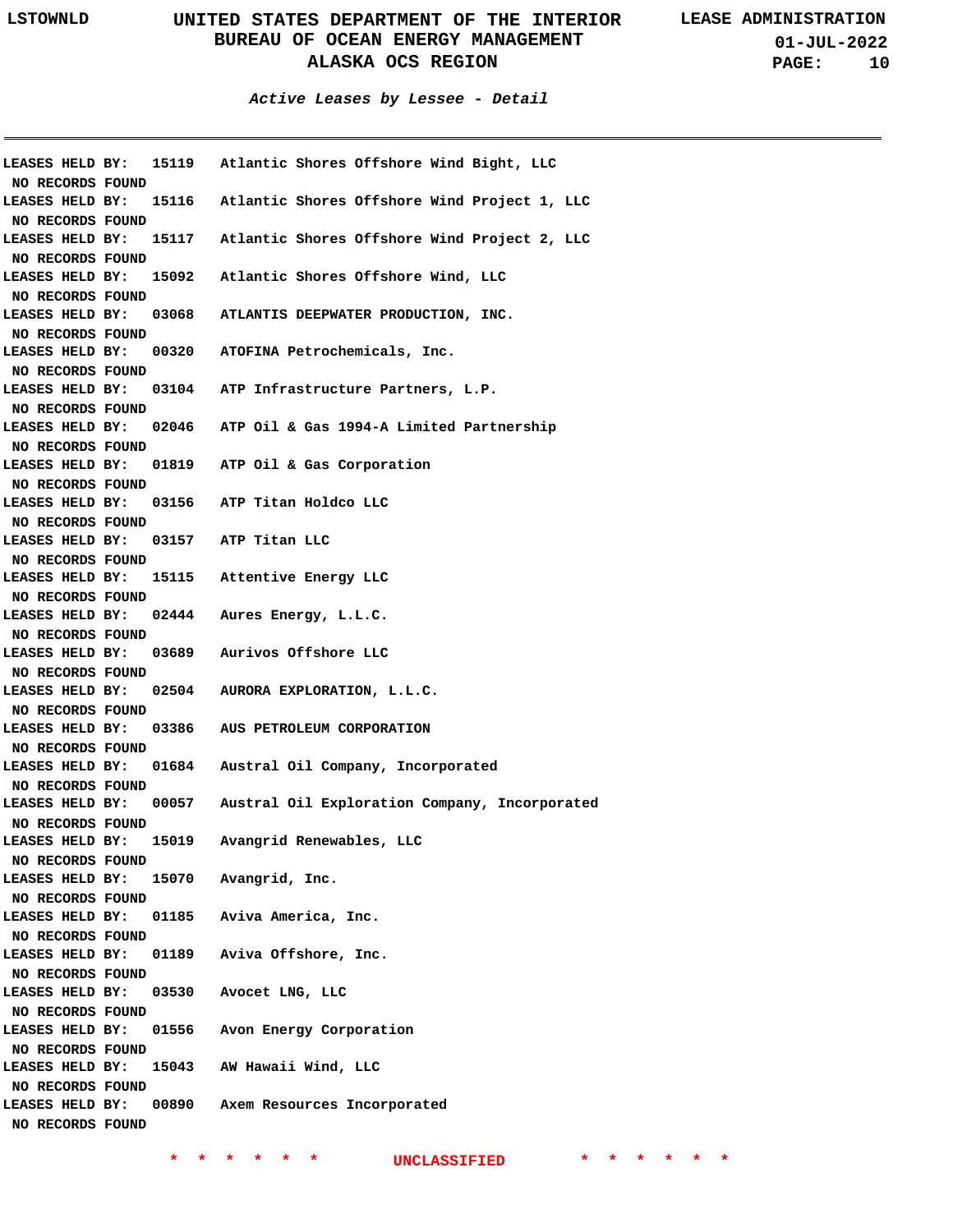**Active Leases by Lessee - Detail**

| NO RECORDS FOUND      |       | LEASES HELD BY: 02723 Ayco Energy, LLC                       |
|-----------------------|-------|--------------------------------------------------------------|
|                       |       |                                                              |
| LEASES HELD BY:       |       | 02610 Azar Energy, Inc.                                      |
| NO RECORDS FOUND      |       |                                                              |
| LEASES HELD BY:       |       | 00241 Aztec Oil and Gas Company                              |
| NO RECORDS FOUND      |       |                                                              |
| LEASES HELD BY:       |       | 03259 B & L Exploration, L.L.C.                              |
| NO RECORDS FOUND      |       |                                                              |
| LEASES HELD BY:       |       | 01324 B T Operating Co.                                      |
| NO RECORDS FOUND      |       |                                                              |
| LEASES HELD BY:       |       | 03181 B. E. Quinn III                                        |
| NO RECORDS FOUND      |       |                                                              |
| LEASES HELD BY:       |       | 03074 BA502-FALCON PARTNERS, LTD.                            |
| NO RECORDS FOUND      |       |                                                              |
| LEASES HELD BY:       |       | 01250 Badger Oil and Gas Company, Inc.                       |
| NO RECORDS FOUND      |       |                                                              |
| LEASES HELD BY:       |       | 02605 Badger Oil Corporation                                 |
| NO RECORDS FOUND      |       |                                                              |
| LEASES HELD BY:       |       | 01476 Baker Hughes Incorporated                              |
| NO RECORDS FOUND      |       |                                                              |
| LEASES HELD BY:       |       | 02469 Baker Hughes International Branches, Inc.              |
| NO RECORDS FOUND      |       |                                                              |
|                       |       |                                                              |
|                       |       | LEASES HELD BY: 01079 Walter S. Baker, Jr. as Trustee of the |
|                       |       | Alexandra R. Marshall, 1985 Trust                            |
| NO RECORDS FOUND      |       |                                                              |
| LEASES HELD BY:       |       | 02616 Baker/MO Services, Inc.                                |
| NO RECORDS FOUND      |       |                                                              |
|                       |       | LEASES HELD BY: 02303 Ballard Petroleum LLC                  |
| NO RECORDS FOUND      |       |                                                              |
|                       |       | LEASES HELD BY: 01947 Bandera Oil & Gas Inc                  |
| NO RECORDS FOUND      |       |                                                              |
|                       |       | LEASES HELD BY: 02894 Bandon Oil and Gas, LP                 |
| NO RECORDS FOUND      |       |                                                              |
|                       |       | LEASES HELD BY: 00836 Baralonco Exploration, Inc.            |
| NO RECORDS FOUND      |       |                                                              |
|                       |       | LEASES HELD BY: 00266 Barber Oil Exploration, Inc.           |
| NO RECORDS FOUND      |       |                                                              |
| LEASES HELD BY:       | 01515 | Barcoo Exploration Inc.                                      |
| NO RECORDS FOUND      |       |                                                              |
| LEASES HELD BY:       |       | 02035 Bargo Energy Company                                   |
| NO RECORDS FOUND      |       |                                                              |
| LEASES HELD BY: 00695 |       | Barnhart 1975 Exploration No. 2 Limited                      |
|                       |       |                                                              |
|                       |       |                                                              |
|                       |       | Partnership                                                  |
| NO RECORDS FOUND      |       |                                                              |
| LEASES HELD BY:       |       | 01607 Baron Petroleum Company                                |
| NO RECORDS FOUND      |       |                                                              |
| LEASES HELD BY:       |       | 02050 Barrett Resources Corporation                          |
| NO RECORDS FOUND      |       |                                                              |
| LEASES HELD BY:       |       | 01510 BASF Corporation                                       |
| NO RECORDS FOUND      |       |                                                              |
| LEASES HELD BY:       |       | 00345 Basin Exploration Corporation                          |
| NO RECORDS FOUND      |       |                                                              |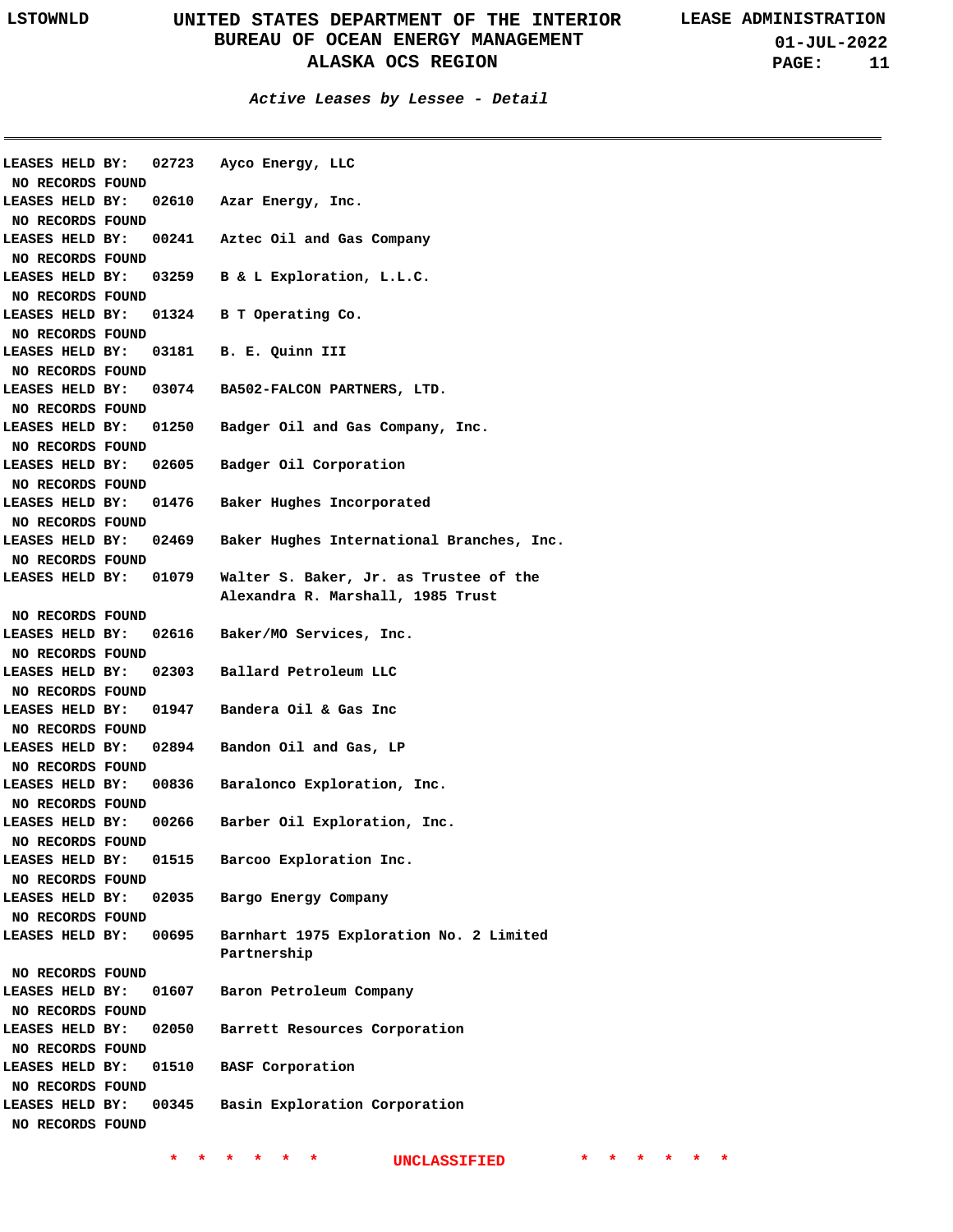|                                     |       | LEASES HELD BY: 01938 Basin Exploration, Inc. |  |
|-------------------------------------|-------|-----------------------------------------------|--|
| NO RECORDS FOUND                    |       |                                               |  |
| LEASES HELD BY:                     | 01992 | Basin Exploration, L.L.C.                     |  |
| NO RECORDS FOUND                    |       |                                               |  |
| LEASES HELD BY:                     | 02440 | Basin Mineral Resources, L.L.C.               |  |
| NO RECORDS FOUND                    |       |                                               |  |
| LEASES HELD BY:                     | 00292 | Bass Enterprises Production Co.               |  |
| NO RECORDS FOUND                    |       |                                               |  |
| LEASES HELD BY:                     | 01288 | Bass Trust Three Partnership                  |  |
| NO RECORDS FOUND                    |       |                                               |  |
| LEASES HELD BY:                     | 01394 | Bass Trust Two Partnership                    |  |
| NO RECORDS FOUND                    |       |                                               |  |
| LEASES HELD BY:                     |       | 00171 H. W. Bass & Sons, Inc.                 |  |
| NO RECORDS FOUND                    |       |                                               |  |
| LEASES HELD BY:                     | 01063 | Harry W. Bass, Jr. (individual)               |  |
| NO RECORDS FOUND                    |       |                                               |  |
| LEASES HELD BY:                     | 00855 | Harry W. Bass Estate                          |  |
| NO RECORDS FOUND                    |       |                                               |  |
| LEASES HELD BY:                     | 00856 | Harry W. Bass, Jr. Residuary Trust            |  |
| NO RECORDS FOUND                    |       |                                               |  |
| LEASES HELD BY:                     | 01150 | Richard D. Bass (individual)                  |  |
| NO RECORDS FOUND                    |       |                                               |  |
| LEASES HELD BY:                     | 02667 | Bastian Bay Pipeline, LP                      |  |
| NO RECORDS FOUND                    |       |                                               |  |
| LEASES HELD BY:                     | 02838 | BATELEUR EXPLORATION AND PRODUCTION COMPANY,  |  |
|                                     |       | INC.                                          |  |
|                                     |       |                                               |  |
| NO RECORDS FOUND                    |       |                                               |  |
| LEASES HELD BY:                     | 00715 | Bates Oil Corporation                         |  |
| NO RECORDS FOUND                    |       |                                               |  |
| LEASES HELD BY:                     | 01313 | Baxter Drilling & Exploration, Inc.           |  |
| NO RECORDS FOUND                    |       |                                               |  |
| LEASES HELD BY:                     | 00704 | Bay State Exploration, Inc.                   |  |
| NO RECORDS FOUND                    |       |                                               |  |
| LEASES HELD BY:                     | 15053 | Bay State Wind LLC                            |  |
| NO RECORDS FOUND                    |       |                                               |  |
| LEASES HELD BY:                     | 01498 | Baylon Oil Corporation                        |  |
| NO RECORDS FOUND                    |       |                                               |  |
| LEASES HELD BY:                     | 02948 | Bayou Bend Offshore, Ltd.                     |  |
| NO RECORDS FOUND                    |       |                                               |  |
| LEASES HELD BY:                     | 02201 | Bayou City Pipelines, Inc.                    |  |
| NO RECORDS FOUND                    |       |                                               |  |
| LEASES HELD BY:                     | 00326 | Bayou Hydrocarbons, Inc.                      |  |
| NO RECORDS FOUND                    |       |                                               |  |
| LEASES HELD BY:                     | 00865 | Bayou Interstate Pipeline Corp.               |  |
| NO RECORDS FOUND                    |       |                                               |  |
| LEASES HELD BY:                     | 00987 |                                               |  |
| NO RECORDS FOUND                    |       | Bayou Interstate Pipeline System              |  |
| LEASES HELD BY:                     | 01073 | BCS Natural Resources Corporation             |  |
|                                     |       |                                               |  |
| NO RECORDS FOUND<br>LEASES HELD BY: | 03244 | BDX Group, LLC                                |  |
|                                     |       |                                               |  |
| NO RECORDS FOUND<br>LEASES HELD BY: | 03034 | The Beach Energy Group, a limited-liability   |  |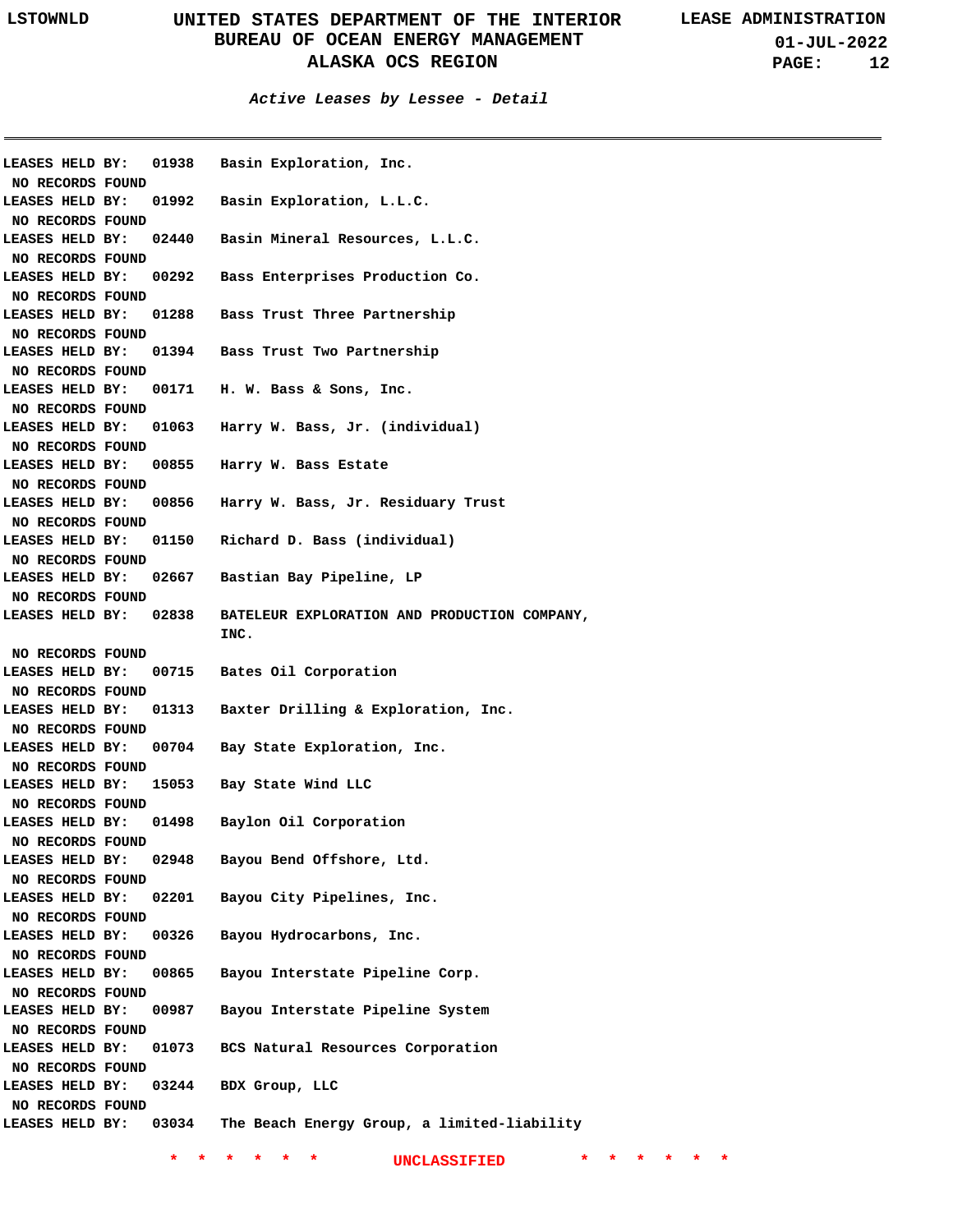**01-JUL-2022 PAGE: 13**

**Active Leases by Lessee - Detail**

|                                            | <b>LEASES HELD BY: 03034</b> | The Beach Energy Group, a limited-liability<br>company |
|--------------------------------------------|------------------------------|--------------------------------------------------------|
| NO RECORDS FOUND                           |                              |                                                        |
| <b>LEASES HELD BY:</b>                     | 03630                        | Beacon Asset Holdings LLC                              |
| NO RECORDS FOUND                           |                              |                                                        |
| <b>LEASES HELD BY:</b>                     | 02539                        | Beacon Exploration, LLC                                |
| NO RECORDS FOUND                           |                              |                                                        |
| <b>LEASES HELD BY:</b>                     | 03567                        | Beacon Growthco Operating Company, L.L.C.              |
| NO RECORDS FOUND                           |                              |                                                        |
| <b>LEASES HELD BY:</b>                     | 03675                        | Beacon II Development LLC                              |
| NO RECORDS FOUND                           |                              |                                                        |
| LEASES HELD BY:                            | 03669                        | Beacon II Exploration LLC                              |
| NO RECORDS FOUND                           |                              |                                                        |
| <b>LEASES HELD BY:</b>                     |                              | 03491 Beacon Offshore Energy Buckskin LLC              |
| NO RECORDS FOUND                           |                              |                                                        |
| <b>LEASES HELD BY:</b>                     | 03683                        | Beacon Offshore Energy Castile LLC                     |
| NO RECORDS FOUND                           |                              |                                                        |
| <b>LEASES HELD BY:</b>                     |                              | 03563 Beacon Offshore Energy Development LLC           |
| NO RECORDS FOUND                           |                              |                                                        |
| <b>LEASES HELD BY:</b>                     | 03570                        | Beacon Offshore Energy Exploration LLC                 |
| NO RECORDS FOUND                           |                              |                                                        |
| <b>LEASES HELD BY:</b>                     |                              | 03684 Beacon Offshore Energy Leon LLC                  |
| NO RECORDS FOUND                           |                              |                                                        |
| <b>LEASES HELD BY:</b>                     |                              | 03410 Beacon Offshore Energy Operating LLC             |
| NO RECORDS FOUND                           |                              |                                                        |
| <b>LEASES HELD BY:</b>                     | 03539                        | Beacon West Energy Group, LLC                          |
| NO RECORDS FOUND                           |                              |                                                        |
| <b>LEASES HELD BY:</b>                     |                              | 15102 Beacon Wind LLC                                  |
| NO RECORDS FOUND                           |                              |                                                        |
| <b>LEASES HELD BY:</b>                     |                              | 15104 Beacon Wind LLC                                  |
| NO RECORDS FOUND                           |                              |                                                        |
| <b>LEASES HELD BY:</b>                     |                              | 00795 Bechtel Investments, Inc.                        |
| NO RECORDS FOUND                           |                              |                                                        |
| <b>LEASES HELD BY:</b>                     |                              | 01064 John A. Been (individual)                        |
| NO RECORDS FOUND                           |                              |                                                        |
|                                            |                              | LEASES HELD BY: 00867 Belco Development Corporation    |
| NO RECORDS FOUND                           |                              |                                                        |
| <b>LEASES HELD BY:</b>                     | 00227                        | Belco Petroleum Corporation                            |
|                                            |                              |                                                        |
| NO RECORDS FOUND<br><b>LEASES HELD BY:</b> | 00184                        |                                                        |
|                                            |                              | Bell Oil and Gas Company                               |
| NO RECORDS FOUND<br>LEASES HELD BY:        |                              |                                                        |
|                                            | 01975                        | Belle Energy, Inc.                                     |
| NO RECORDS FOUND                           |                              |                                                        |
| LEASES HELD BY:                            | 01222                        | Bellwether Exploration Company                         |
| NO RECORDS FOUND                           |                              |                                                        |
| <b>LEASES HELD BY:</b>                     | 00583                        | BelNorth Petroleum Corporation                         |
| NO RECORDS FOUND                           |                              |                                                        |
| <b>LEASES HELD BY:</b>                     |                              | 03308 Bennu Oil & Gas, LLC                             |
| NO RECORDS FOUND                           |                              |                                                        |
| <b>LEASES HELD BY:</b>                     |                              | 01203 Bentel Partners                                  |
| NO RECORDS FOUND                           |                              |                                                        |
| <b>LEASES HELD BY:</b>                     |                              | 03133 Bernard A. Tower 2008 Trust                      |
|                                            |                              |                                                        |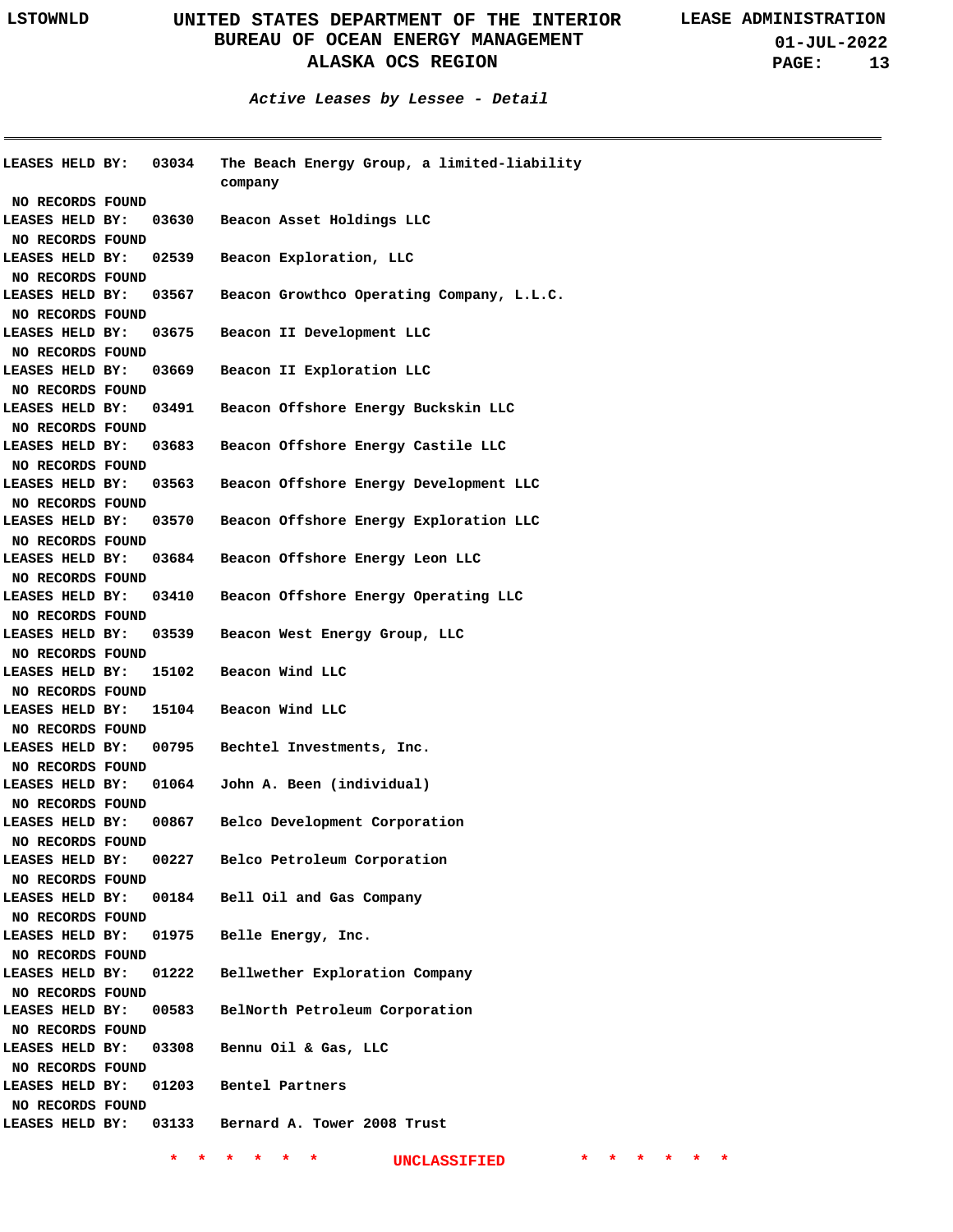**01-JUL-2022 PAGE: 14**

**Active Leases by Lessee - Detail**

| LEASES HELD BY:                     | 03133 | Bernard A. Tower 2008 Trust               |
|-------------------------------------|-------|-------------------------------------------|
| NO RECORDS FOUND                    |       |                                           |
| LEASES HELD BY:                     | 02841 | Beryl Resources LP                        |
| NO RECORDS FOUND                    |       |                                           |
| LEASES HELD BY:                     | 02306 | Beta Oil & Gas, Inc.                      |
| NO RECORDS FOUND                    |       |                                           |
| LEASES HELD BY:                     | 03126 | Beta Operating Company, LLC               |
| NO RECORDS FOUND                    |       |                                           |
| LEASES HELD BY:                     | 00331 | Bethlehem Steel Corporation               |
| NO RECORDS FOUND                    |       |                                           |
| LEASES HELD BY:                     | 02682 | BetsWest Interests, L.P.                  |
| NO RECORDS FOUND                    |       |                                           |
| LEASES HELD BY:                     | 02683 | BetsWest Investments, L.P.                |
| NO RECORDS FOUND                    |       |                                           |
| LEASES HELD BY:                     |       | 02564 Bever Investments, Inc.             |
| NO RECORDS FOUND                    |       |                                           |
| LEASES HELD BY:                     | 02737 | BFW, LLC                                  |
| NO RECORDS FOUND                    |       |                                           |
| LEASES HELD BY:                     | 01489 | BG Exploration America, Inc.              |
| NO RECORDS FOUND                    |       |                                           |
| LEASES HELD BY:                     | 03146 | BGI Gulf Coast, LLC                       |
| NO RECORDS FOUND                    |       |                                           |
| LEASES HELD BY:                     | 01059 | BHB Petroleum, Ltd.                       |
| NO RECORDS FOUND                    |       |                                           |
| LEASES HELD BY:                     | 02277 | BHP Billiton Petroleum (Deepwater) Inc.   |
| NO RECORDS FOUND                    |       |                                           |
| LEASES HELD BY:                     | 02010 | BHP Billiton Petroleum (GOM) Inc.         |
| NO RECORDS FOUND                    |       |                                           |
| LEASES HELD BY:                     | 02552 | BHP Holdings (Resources) Inc.             |
| NO RECORDS FOUND                    |       |                                           |
| LEASES HELD BY:                     | 02245 | BHP Minerals International Inc.           |
| NO RECORDS FOUND                    |       |                                           |
| LEASES HELD BY:                     | 02426 | BHP Resources Inc.                        |
|                                     |       |                                           |
| NO RECORDS FOUND<br>LEASES HELD BY: | 15112 | Bight Wind Holdings, LLC                  |
|                                     |       |                                           |
| NO RECORDS FOUND                    |       |                                           |
| LEASES HELD BY:                     | 01056 | Ben Bird (individual)                     |
| NO RECORDS FOUND                    |       |                                           |
| LEASES HELD BY:                     | 02875 | Birnham Energy Investment Company, L.P.   |
| NO RECORDS FOUND                    |       |                                           |
| LEASES HELD BY:                     | 03043 | Bisso Exploration & Production, LLC       |
| NO RECORDS FOUND                    |       |                                           |
| LEASES HELD BY:                     | 03264 | B/K VENTURE CAPITAL OG HOLDINGS, LLC      |
| NO RECORDS FOUND                    |       |                                           |
| LEASES HELD BY:                     | 03084 | Black Elk Energy, LLC                     |
| NO RECORDS FOUND                    |       |                                           |
| LEASES HELD BY:                     | 03033 | Black Elk Energy Offshore Operations, LLC |
| NO RECORDS FOUND                    |       |                                           |
| LEASES HELD BY:                     | 03196 | Black Elk Oil & Gas, LLC                  |
| NO RECORDS FOUND                    |       |                                           |
| LEASES HELD BY:                     | 03072 | Black Elk Warrior Operations L.L.C.       |
| NO RECORDS FOUND                    |       |                                           |
|                                     |       |                                           |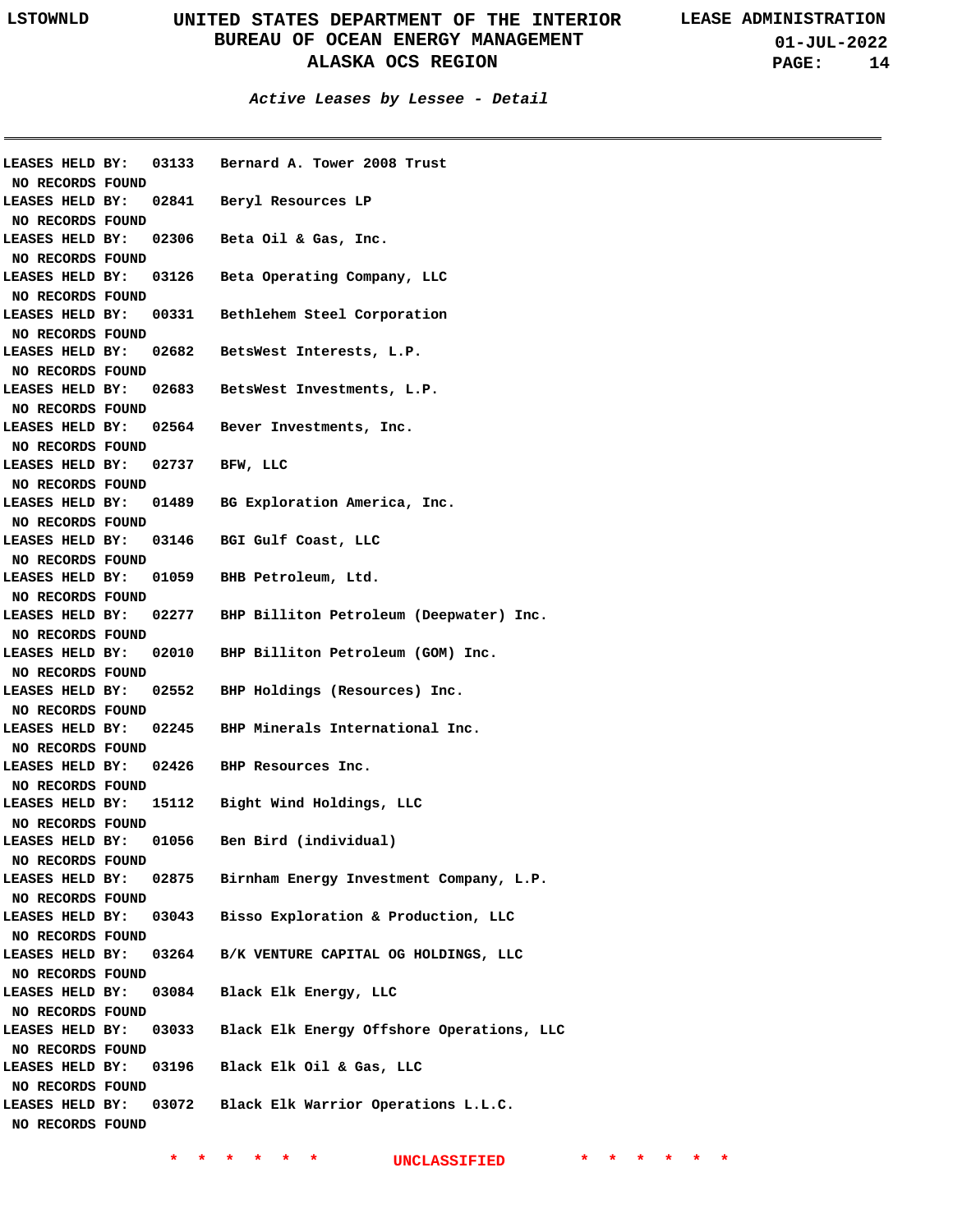**01-JUL-2022 PAGE: 15**

| LEASES HELD BY:<br>NO RECORDS FOUND |       | 01094                  | Black Hawk Oil Company                       |
|-------------------------------------|-------|------------------------|----------------------------------------------|
| LEASES HELD BY:                     |       | 02063                  | Black Hills Exploration and Production, Inc. |
| NO RECORDS FOUND<br>LEASES HELD BY: |       | 00156                  | Black Marlin Pipeline LLC                    |
| NO RECORDS FOUND<br>LEASES HELD BY: | 03506 |                        | Black Raven Resources LLC                    |
| NO RECORDS FOUND<br>LEASES HELD BY: |       | 01002<br>Blackbird Co. |                                              |
| NO RECORDS FOUND                    |       |                        |                                              |
| LEASES HELD BY:                     |       | 03475                  | Blackcomb Energy, LLC                        |
| NO RECORDS FOUND                    |       |                        |                                              |
| LEASES HELD BY:                     |       | 02087                  | Edna K. Blackie (individual)                 |
| NO RECORDS FOUND                    |       |                        |                                              |
| LEASES HELD BY:                     | 02088 |                        | Gary W. Blackie (individual)                 |
| NO RECORDS FOUND                    |       |                        |                                              |
| LEASES HELD BY:                     |       | 02089                  | Sally Blackie (individual)                   |
| NO RECORDS FOUND                    |       |                        |                                              |
| LEASES HELD BY:                     |       | 03064                  | BLAKE OFFSHORE ENERGY, LLC                   |
| NO RECORDS FOUND                    |       |                        |                                              |
| LEASES HELD BY:                     |       | 01662                  | Blake Production Company, Inc.               |
| NO RECORDS FOUND                    |       |                        |                                              |
| LEASES HELD BY:                     |       | 02264                  | Mark O. Blanche (individual)                 |
| NO RECORDS FOUND                    |       |                        |                                              |
| LEASES HELD BY:                     |       | 02145                  | Blazer Energy Corp.                          |
| NO RECORDS FOUND                    |       |                        |                                              |
| LEASES HELD BY:                     |       | 00024                  | BLOCK 27 ASSOCIATES LTD.                     |
| NO RECORDS FOUND                    |       |                        |                                              |
| LEASES HELD BY:                     | 02181 |                        | Block 561, LLC                               |
| NO RECORDS FOUND                    |       |                        |                                              |
| LEASES HELD BY:                     | 00690 |                        | Blocker Exploration Company                  |
| NO RECORDS FOUND                    |       |                        |                                              |
| LEASES HELD BY:                     |       | 03649                  | Bloodhound Offshore LLC                      |
| NO RECORDS FOUND                    |       |                        |                                              |
| LEASES HELD BY:                     | 01663 |                        | Blue Dolphin Exploration Company             |
| NO RECORDS FOUND                    |       |                        |                                              |
| LEASES HELD BY:                     | 02526 |                        | Blue Dolphin Petroleum Company               |
| NO RECORDS FOUND                    |       |                        |                                              |
| LEASES HELD BY:                     |       | 00125                  | Blue Dolphin Pipe Line Company               |
| NO RECORDS FOUND                    |       |                        |                                              |
| LEASES HELD BY:                     |       | 03124                  | Blue Ocean Operating, LLC                    |
| NO RECORDS FOUND                    |       |                        |                                              |
| LEASES HELD BY:                     | 02405 |                        | Bluebird Energy, Inc.                        |
| NO RECORDS FOUND                    |       |                        |                                              |
| LEASES HELD BY:                     | 15000 |                        | Bluewater Wind Delaware LLC                  |
| NO RECORDS FOUND                    |       |                        |                                              |
| LEASES HELD BY:                     |       | 15018                  | Bluewater Wind Maryland LLC                  |
| NO RECORDS FOUND                    |       |                        |                                              |
| LEASES HELD BY:                     | 15002 |                        | Bluewater Wind New Jersey Energy LLC         |
| NO RECORDS FOUND                    |       |                        |                                              |
| LEASES HELD BY:                     | 03572 |                        | BOE Exploration & Production LLC             |
| NO RECORDS FOUND                    |       |                        |                                              |
|                                     |       |                        |                                              |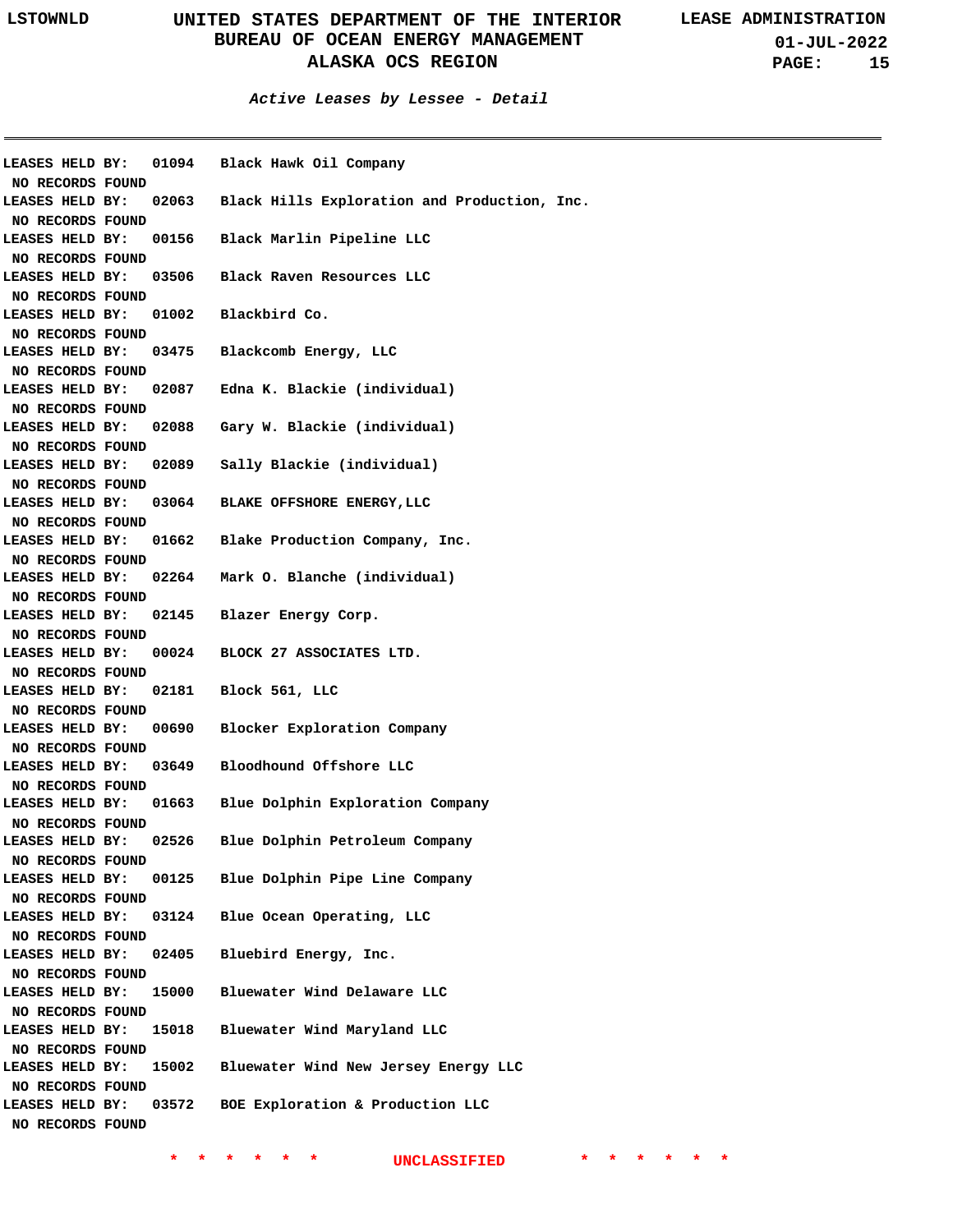**01-JUL-2022 PAGE: 16**

| Teace                               |       | Messure - Lesse Area Aliguot - Aliguot Portion - Percent - Lessee Net Portio |
|-------------------------------------|-------|------------------------------------------------------------------------------|
| LEASES HELD BY:                     | 00113 | BP Exploration (Alaska) Inc.                                                 |
| NO RECORDS FOUND                    |       |                                                                              |
| LEASES HELD BY:                     | 02481 | BP Exploration & Production Inc.                                             |
| NO RECORDS FOUND                    |       |                                                                              |
| LEASES HELD BY:                     | 01680 | BP Exploration & Oil Inc.                                                    |
| NO RECORDS FOUND                    |       |                                                                              |
| LEASES HELD BY:                     | 02367 | BP Corporation North America Inc.                                            |
| NO RECORDS FOUND                    |       |                                                                              |
| LEASES HELD BY:                     | 00301 | BP Alaska Exploration Inc.                                                   |
| NO RECORDS FOUND                    |       |                                                                              |
| LEASES HELD BY:                     | 02236 | Box Exploration, L.L.C.                                                      |
| NO RECORDS FOUND                    |       |                                                                              |
| NO RECORDS FOUND<br>LEASES HELD BY: | 00503 | Bow Valley Resources Services Inc.                                           |
| LEASES HELD BY:                     | 00550 | Bow Valley Petroleum Inc.                                                    |
| NO RECORDS FOUND                    |       |                                                                              |
| LEASES HELD BY:                     | 01608 | Bounty Group, Inc.                                                           |
| NO RECORDS FOUND                    |       |                                                                              |
| LEASES HELD BY:                     | 01152 | Boston Oil & Gas, Inc.                                                       |
| NO RECORDS FOUND                    |       |                                                                              |
| LEASES HELD BY:                     | 00332 | Boo-Ker Oil and Gas Corporation                                              |
| NO RECORDS FOUND                    |       |                                                                              |
| LEASES HELD BY:                     | 01778 | Bonray, Inc.                                                                 |
| NO RECORDS FOUND                    |       |                                                                              |
| LEASES HELD BY:                     | 00243 | BONITA TRANSMISSION COMPANY                                                  |
| NO RECORDS FOUND                    |       |                                                                              |
| LEASES HELD BY:                     | 02287 | Bois d'Arc Resources Ltd.                                                    |
| NO RECORDS FOUND                    |       |                                                                              |
| LEASES HELD BY:                     | 02076 | Bois d'Arc Resources                                                         |
| NO RECORDS FOUND                    |       |                                                                              |
| LEASES HELD BY:                     | 02765 | Bois d'Arc Properties, LP                                                    |
| NO RECORDS FOUND                    |       |                                                                              |
| LEASES HELD BY:                     | 01946 | Bois d'Arc Operating Corporation                                             |
| NO RECORDS FOUND                    |       |                                                                              |
| LEASES HELD BY:                     | 02269 | Bois d'Arc Oil & Gas Company LLC                                             |
| NO RECORDS FOUND                    |       |                                                                              |
| LEASES HELD BY:                     | 02268 | Bois d'Arc Offshore Ltd.                                                     |
| NO RECORDS FOUND                    |       |                                                                              |
| LEASES HELD BY:                     | 02084 | Bois d'Arc Offshore, L.L.C.                                                  |
| NO RECORDS FOUND                    |       |                                                                              |
| LEASES HELD BY:                     | 02286 | Bois d'Arc Interests LLC                                                     |
| NO RECORDS FOUND                    |       |                                                                              |
| LEASES HELD BY:                     | 03093 | Bois d' Arc Exploration LLC                                                  |

| Lease          | Measure | Lease Area   | Aliquot | Aliquot Portion           | Percent    | Lessee Net Portion |
|----------------|---------|--------------|---------|---------------------------|------------|--------------------|
| Y01585         | Н       | 2234.891189  |         | 0.000                     | 50.00000   | 1117.445595        |
| Y01650         | Н       | 2147.996183  |         | 0.000                     | 50.00000   | 1073.998092        |
| Y01886         | Н       | 1.097685     |         | 0.000                     | 50.00000   | 0.548843           |
| TOTAL ACRES    |         | 10833.046275 |         | TOTAL NET PORTION (ACRES) |            | 5416.523138        |
| TOTAL HECTARES |         | 4383.985057  |         | TOTAL NET PORTION         | (HECTARES) | 2191.992529        |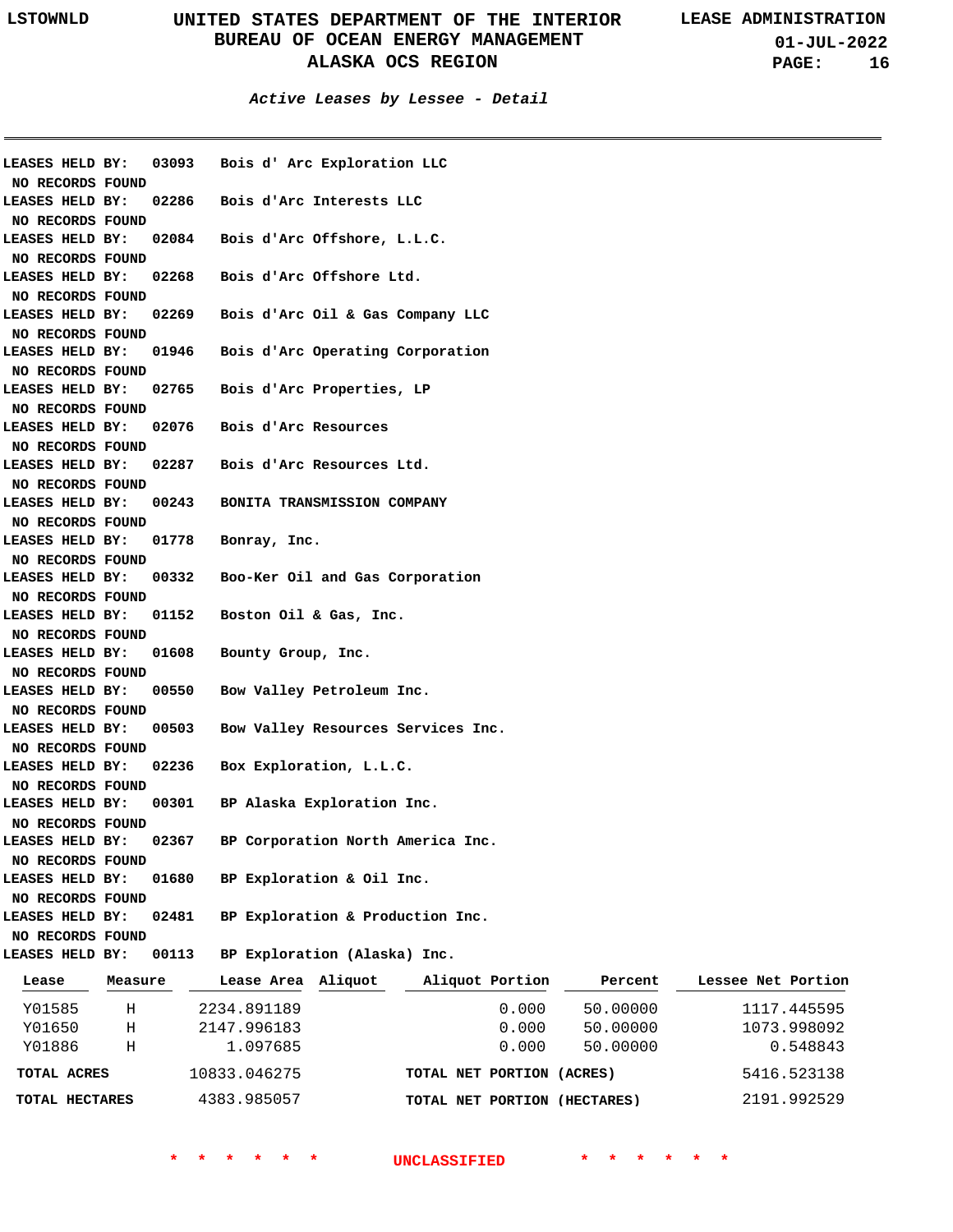**Active Leases by Lessee - Detail**

| LEASES HELD BY:         | 00120                 | BP Oil Corporation                          |
|-------------------------|-----------------------|---------------------------------------------|
| NO RECORDS FOUND        |                       |                                             |
| LEASES HELD BY:         | 02350                 | BP Prod. Corp.                              |
| NO RECORDS FOUND        |                       |                                             |
| LEASES HELD BY:         | 15122                 | BP US Offshore Wind Energy LLC              |
| NO RECORDS FOUND        |                       |                                             |
| LEASES HELD BY:         | 01184                 | Brannigan Resources, Inc.                   |
| NO RECORDS FOUND        |                       |                                             |
| LEASES HELD BY:         | 02331                 | Breitburn Energy Company LLC                |
| NO RECORDS FOUND        |                       |                                             |
|                         | LEASES HELD BY: 01519 | Brendan Dalton, Ian Huyett, and Cavan Ahern |
|                         |                       | Fitzsimmons Trust                           |
| NO RECORDS FOUND        |                       |                                             |
| LEASES HELD BY:         | 03116                 | BREPS Petroleum LLC                         |
| NO RECORDS FOUND        |                       |                                             |
| LEASES HELD BY:         | 02986                 | Breton Energy, LLC                          |
| NO RECORDS FOUND        |                       |                                             |
| LEASES HELD BY:         | 00824                 | Breton Resources Company                    |
| NO RECORDS FOUND        |                       |                                             |
| LEASES HELD BY:         | 01887                 | Bridge Oil Company, L.P.                    |
| NO RECORDS FOUND        |                       |                                             |
| LEASES HELD BY:         | 01572                 | Bridge Oil Production Company, Inc.         |
| NO RECORDS FOUND        |                       |                                             |
| LEASES HELD BY:         | 00699                 | Bridgeport Exploration Limited Partnership  |
| NO RECORDS FOUND        |                       |                                             |
| LEASES HELD BY:         | 02654                 | Bright & Company, LLC                       |
| NO RECORDS FOUND        |                       |                                             |
| LEASES HELD BY:         | 02207                 | Bris-Tex Financial Enterprises, Inc.        |
| NO RECORDS FOUND        |                       |                                             |
| LEASES HELD BY:         | 00566                 | Bristol Bay Native Corporation              |
| NO RECORDS FOUND        |                       |                                             |
| LEASES HELD BY:         | 00658                 | Bristol Partners                            |
| NO RECORDS FOUND        |                       |                                             |
| LEASES HELD BY:         | 02026                 | British Acadian Ltd., Inc.                  |
| NO RECORDS FOUND        |                       |                                             |
| LEASES HELD BY:         | 00060                 | The British American Oil Production Company |
| NO RECORDS FOUND        |                       |                                             |
| LEASES HELD BY:         | 02324                 | British Gas US Holdings, Inc.               |
| NO RECORDS FOUND        |                       |                                             |
| LEASES HELD BY:         | 02288                 | British-Borneo Offshore, Inc.               |
| <b>NO RECORDS FOUND</b> |                       |                                             |
| LEASES HELD BY:         | 01431                 | British-Borneo Petroleum, Inc.              |
| <b>NO RECORDS FOUND</b> |                       |                                             |
| LEASES HELD BY:         | 01578                 | British-Borneo USA, Inc.                    |
| NO RECORDS FOUND        |                       |                                             |
| LEASES HELD BY:         | 00863                 | Britoil Ventures Inc.                       |
| NO RECORDS FOUND        |                       |                                             |
| LEASES HELD BY:         | 01379                 | Brock Minerals Corporation                  |
| NO RECORDS FOUND        |                       |                                             |
| LEASES HELD BY:         | 01427                 | Brock Oil and Gas Corporation               |
| NO RECORDS FOUND        |                       |                                             |
| LEASES HELD BY:         | 02508                 | Broussard Brothers, Inc.                    |
|                         |                       |                                             |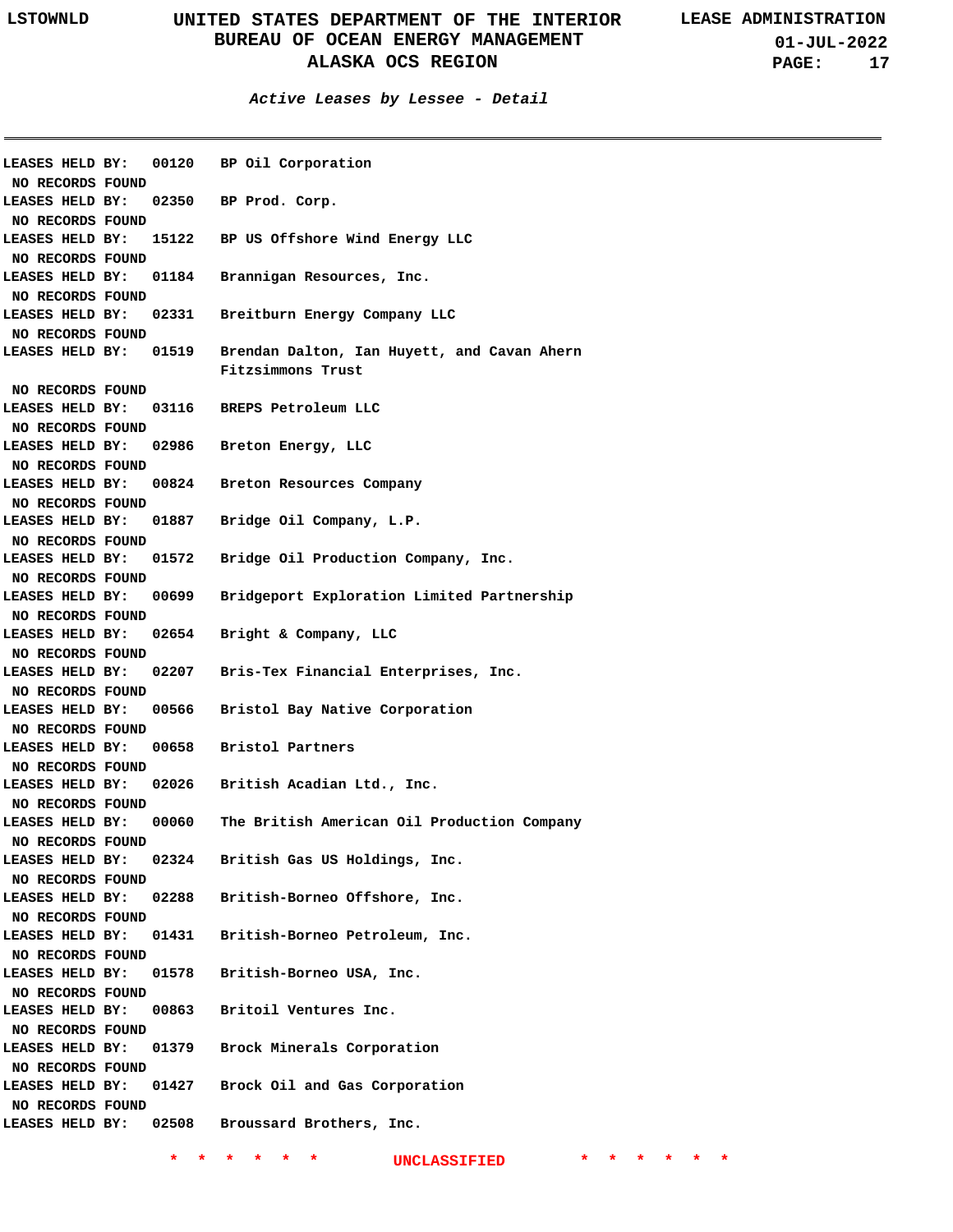**Active Leases by Lessee - Detail**

| LEASES HELD BY:<br>NO RECORDS FOUND | 02508 | Broussard Brothers, Inc.                  |
|-------------------------------------|-------|-------------------------------------------|
| LEASES HELD BY:                     | 02413 | Brown Angus Properties, Inc.              |
| NO RECORDS FOUND<br>LEASES HELD BY: | 02659 | BROWN GULF PROPERTIES, INC.               |
| NO RECORDS FOUND<br>LEASES HELD BY: | 02520 | Brown Offshore Holdings, Inc.             |
| NO RECORDS FOUND<br>LEASES HELD BY: | 02644 | BROWN SOUTH PELTO, INC.                   |
| NO RECORDS FOUND<br>LEASES HELD BY: | 01018 | The George R. Brown Partnership, L.P.     |
| NO RECORDS FOUND<br>LEASES HELD BY: | 01871 | Browning Offshore, Inc.                   |
| NO RECORDS FOUND<br>LEASES HELD BY: | 02048 | Browning Offshore Partners, L.P.          |
| NO RECORDS FOUND<br>LEASES HELD BY: | 01867 | Browning Oil Company, Inc.                |
| NO RECORDS FOUND<br>LEASES HELD BY: | 01709 | The Brownland Corporation                 |
| NO RECORDS FOUND<br>LEASES HELD BY: |       | 01430 BRT Properties, Inc.                |
| NO RECORDS FOUND<br>LEASES HELD BY: |       | 01155 Bryson Oil & Gas Corporation        |
| NO RECORDS FOUND                    |       |                                           |
| LEASES HELD BY:<br>NO RECORDS FOUND |       | 00931 BTA Oil Producers                   |
| LEASES HELD BY:<br>NO RECORDS FOUND | 03274 | Buccaneer Alaska Operations, LLC          |
| LEASES HELD BY:<br>NO RECORDS FOUND | 02399 | Buccaneer Gas Pipeline Company, L.L.C.    |
| LEASES HELD BY:<br>NO RECORDS FOUND | 03083 | BUCCANEER RESOURCES, LLC                  |
| LEASES HELD BY:<br>NO RECORDS FOUND | 03477 | Buckstone Development Company, L.L.C.     |
| LEASES HELD BY:<br>NO RECORDS FOUND | 01193 | Bula Oil America Inc.                     |
| LEASES HELD BY:<br>NO RECORDS FOUND | 02549 | Bulldog One Oil & Gas, Inc.               |
| LEASES HELD BY:<br>NO RECORDS FOUND |       | 01205 Bundy Partners                      |
| LEASES HELD BY:                     | 00616 | Bunker Exploration Company                |
| NO RECORDS FOUND<br>LEASES HELD BY: | 00615 | Bunker-Gulf, Inc.                         |
| NO RECORDS FOUND<br>LEASES HELD BY: | 00099 | L. S. Burk (individual)                   |
| NO RECORDS FOUND<br>LEASES HELD BY: | 02442 | Burlington Resources Inc.                 |
| NO RECORDS FOUND<br>LEASES HELD BY: | 01904 | Burlington Resources Offshore Inc.        |
| NO RECORDS FOUND<br>LEASES HELD BY: | 02229 | Burlington Resources Oil & Gas Company LP |
| NO RECORDS FOUND                    |       |                                           |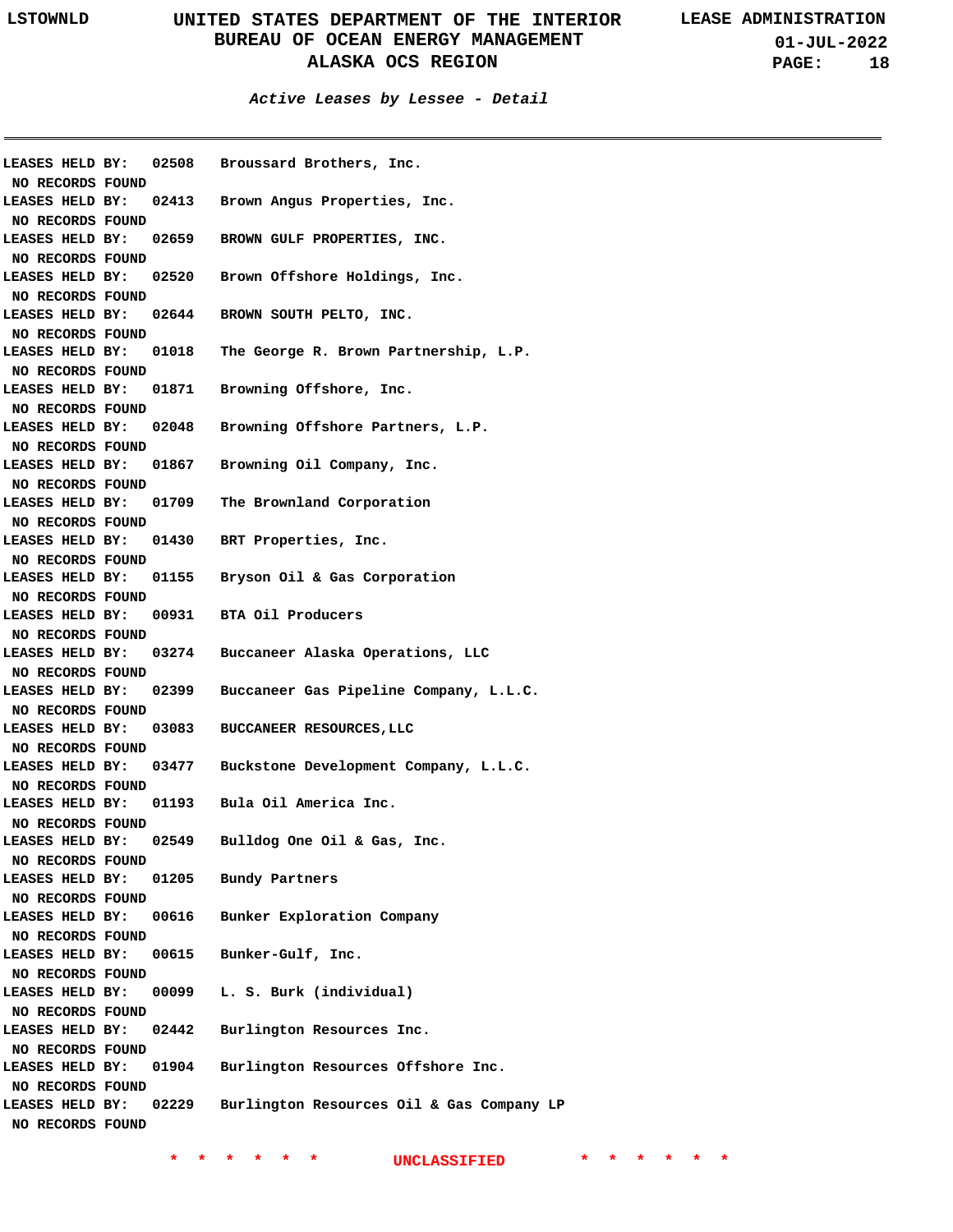**Active Leases by Lessee - Detail**

| LEASES HELD BY:<br>NO RECORDS FOUND |       | 00049 Burmah Oil & Gas Company                               |
|-------------------------------------|-------|--------------------------------------------------------------|
| <b>LEASES HELD BY:</b>              |       | 00371 Burmah Oil Development 1974-1 Limited                  |
| NO RECORDS FOUND                    |       |                                                              |
| LEASES HELD BY:                     |       | 00213 Burmah Oil Exploration, Inc.                           |
| NO RECORDS FOUND                    |       |                                                              |
| LEASES HELD BY:                     |       | 00281 Burmah Oil Offshore Trading, Inc.                      |
| NO RECORDS FOUND                    |       |                                                              |
| LEASES HELD BY:                     |       | 00043 The Burmah Oil Western Company                         |
| NO RECORDS FOUND                    |       |                                                              |
| LEASES HELD BY:                     |       | 00095 Burmah Oil Western Exploration Company                 |
| NO RECORDS FOUND                    |       |                                                              |
| LEASES HELD BY:                     |       | 00853 Burnett Oil Company                                    |
| NO RECORDS FOUND                    |       |                                                              |
| LEASES HELD BY:                     |       | 01826 Howard L. Burris, Sr. (individual)                     |
| NO RECORDS FOUND                    |       |                                                              |
| LEASES HELD BY:                     |       | 01157 Burrwood Gathering Company                             |
| NO RECORDS FOUND                    |       |                                                              |
| LEASES HELD BY:                     |       | 02751 Bushhill, L.P.                                         |
| NO RECORDS FOUND                    |       |                                                              |
| LEASES HELD BY:                     |       | 00188 Buttes Gas and Oil Company                             |
| NO RECORDS FOUND                    |       |                                                              |
| LEASES HELD BY:                     |       | 00380 Buttes Resources Company                               |
| NO RECORDS FOUND                    |       |                                                              |
| <b>LEASES HELD BY:</b>              |       | 02961 Byron Energy Inc.                                      |
| NO RECORDS FOUND                    |       |                                                              |
| <b>LEASES HELD BY:</b>              |       | 01373 Bristol Resources Corporation                          |
| NO RECORDS FOUND                    |       |                                                              |
| <b>LEASES HELD BY:</b>              |       | 00341 C & K Marine Production Company                        |
| NO RECORDS FOUND                    |       | 00245 C & K Offshore Co.                                     |
| LEASES HELD BY:<br>NO RECORDS FOUND |       |                                                              |
| <b>LEASES HELD BY:</b>              |       | 00644 C & K Offshore Company                                 |
| NO RECORDS FOUND                    |       |                                                              |
| <b>LEASES HELD BY:</b>              |       | 00210 C & K Petroleum, Inc.                                  |
| NO RECORDS FOUND                    |       |                                                              |
| LEASES HELD BY:                     | 00643 | C & K Petroleum, Inc.                                        |
| NO RECORDS FOUND                    |       |                                                              |
| LEASES HELD BY:                     |       | 00046 Cabot Carbon Company                                   |
| NO RECORDS FOUND                    |       |                                                              |
|                                     |       | LEASES HELD BY: 00075 Cabot Corporation                      |
| NO RECORDS FOUND                    |       |                                                              |
| LEASES HELD BY:                     |       | 01372 Cabot Exploration Corporation                          |
| NO RECORDS FOUND                    |       |                                                              |
| LEASES HELD BY:                     |       | 01355 Cabot Oil & Gas Corporation                            |
| NO RECORDS FOUND                    |       |                                                              |
|                                     |       | LEASES HELD BY: 01241 Cabot Oil & Gas Production Corporation |
| NO RECORDS FOUND                    |       |                                                              |
| LEASES HELD BY:                     |       | 00685 Cabot Petroleum Corporation                            |
| NO RECORDS FOUND                    |       |                                                              |
| LEASES HELD BY:                     |       | 02292 Cade Oil Investments, Inc.                             |
| NO RECORDS FOUND                    |       |                                                              |
|                                     |       |                                                              |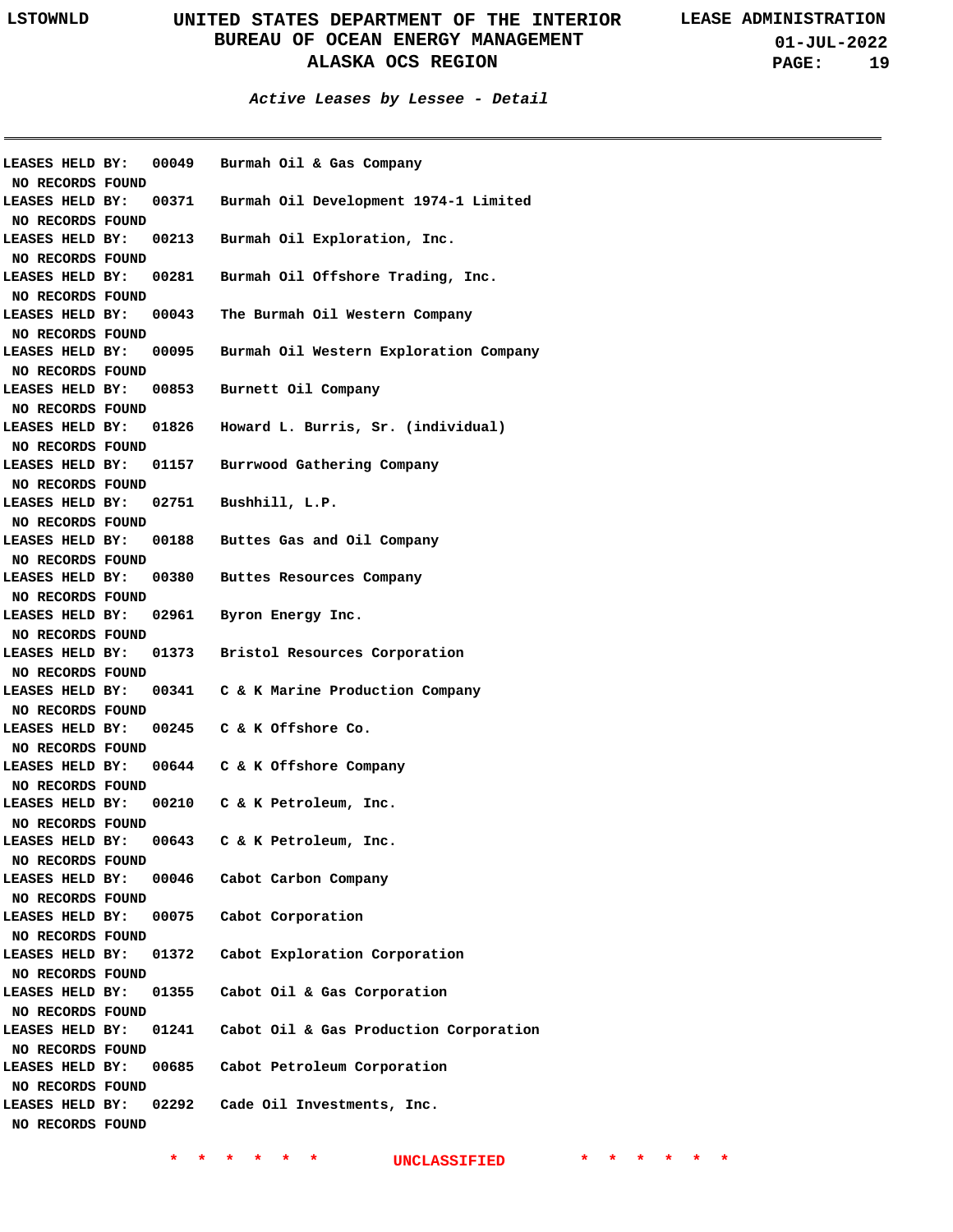| LEASES HELD BY:<br>NO RECORDS FOUND |       | 15093 Cademo Corporation                               |
|-------------------------------------|-------|--------------------------------------------------------|
|                                     |       | LEASES HELD BY: 02554 Caesar Oil Pipeline Company, LLC |
| NO RECORDS FOUND                    |       |                                                        |
| LEASES HELD BY:                     |       | 02869 Caillou Boca Gathering, LLC                      |
| NO RECORDS FOUND                    |       |                                                        |
| LEASES HELD BY:                     |       | 01414 Cairn Energy USA, Inc.                           |
| NO RECORDS FOUND                    |       |                                                        |
| LEASES HELD BY:                     |       | 01711 Cairn Energy USA, LLC                            |
| NO RECORDS FOUND                    |       |                                                        |
| LEASES HELD BY:                     |       | 01609 CAL International Operations, Inc.               |
| NO RECORDS FOUND                    |       |                                                        |
| LEASES HELD BY:                     |       | 00038 The California Company                           |
| NO RECORDS FOUND                    |       |                                                        |
| LEASES HELD BY:                     |       | 03014 Callon Entrada Company                           |
| NO RECORDS FOUND                    |       |                                                        |
| LEASES HELD BY:                     |       | 02232 Callon Petroleum Company                         |
| NO RECORDS FOUND                    |       |                                                        |
| LEASES HELD BY:                     |       | 01513 Callon Petroleum Operating Company               |
| NO RECORDS FOUND                    |       |                                                        |
| LEASES HELD BY:                     |       | 01514 Calo Partners, L.P.                              |
| NO RECORDS FOUND                    |       |                                                        |
| LEASES HELD BY:                     |       | 02276 Calo Resources, L.L.C.                           |
| NO RECORDS FOUND                    |       |                                                        |
| <b>LEASES HELD BY:</b>              |       | 02602 Calpine Corporation                              |
| NO RECORDS FOUND                    |       |                                                        |
| <b>LEASES HELD BY:</b>              |       | 02441 Calpine Natural Gas Company                      |
| NO RECORDS FOUND                    |       |                                                        |
| LEASES HELD BY:                     |       | 02776 Calpine Natural Gas L.P.                         |
| NO RECORDS FOUND                    |       |                                                        |
| LEASES HELD BY:                     |       | 02478 Calypso Exploration, LLC                         |
| NO RECORDS FOUND                    |       |                                                        |
| LEASES HELD BY:                     |       | 00482 Cambridge Royalty Company                        |
| NO RECORDS FOUND                    |       |                                                        |
| LEASES HELD BY:                     |       | 15077 Camellia Wind Energy LLC                         |
| NO RECORDS FOUND                    |       |                                                        |
| LEASES HELD BY:                     | 01752 | Jackson J. Campau (individual)                         |
| NO RECORDS FOUND                    |       |                                                        |
| LEASES HELD BY:                     | 01538 | Clifford G. Campbell (individual)                      |
| NO RECORDS FOUND                    |       |                                                        |
| LEASES HELD BY:                     | 01539 | William J. Campbell (individual)                       |
| NO RECORDS FOUND                    |       |                                                        |
| LEASES HELD BY:                     | 00357 | Canadian Export Gas & Oil Inc.                         |
| NO RECORDS FOUND                    |       |                                                        |
| LEASES HELD BY:                     | 00970 | Canadian Occidental of California, Inc.                |
| NO RECORDS FOUND                    |       |                                                        |
| LEASES HELD BY:                     | 00269 | Canadian Occidental of California, Inc.                |
| NO RECORDS FOUND                    |       |                                                        |
| LEASES HELD BY:                     | 00138 | Canadian Superior Oil (U.S.) Ltd.                      |
| NO RECORDS FOUND                    |       |                                                        |
| LEASES HELD BY:                     | 00369 | CanadianOxy Offshore Production Co.                    |
| NO RECORDS FOUND                    |       |                                                        |
|                                     |       |                                                        |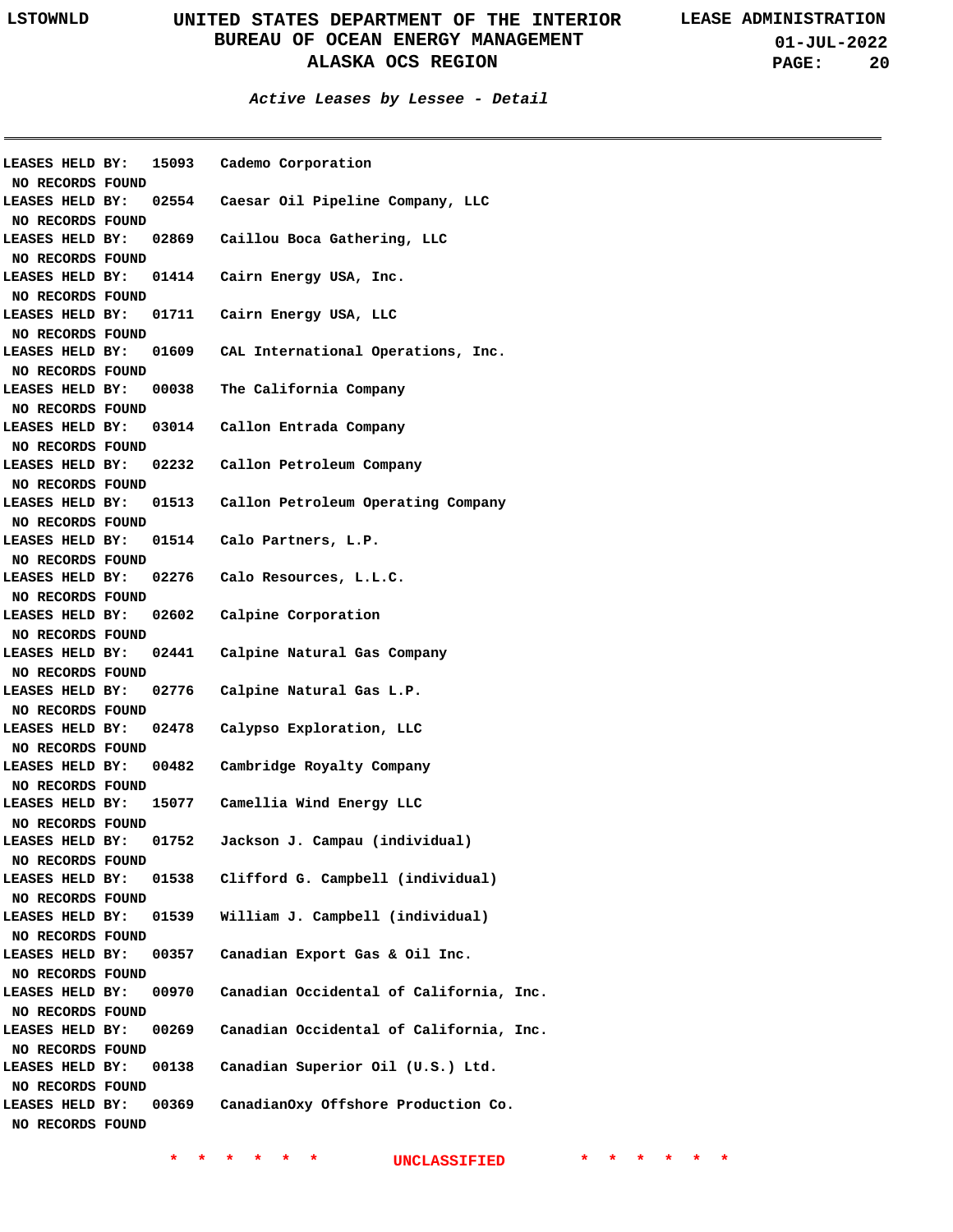**01-JUL-2022 PAGE: 21**

### **Active Leases by Lessee - Detail**

| LEASES HELD BY:                     |       | 03216 CanNat Energy Inc.                                   |
|-------------------------------------|-------|------------------------------------------------------------|
| NO RECORDS FOUND                    |       |                                                            |
| LEASES HELD BY:                     |       | 02663 Cano Energy Corporation                              |
| NO RECORDS FOUND                    |       |                                                            |
| LEASES HELD BY:                     |       | 01404 Canon Minerals, Inc.                                 |
| NO RECORDS FOUND                    |       |                                                            |
| LEASES HELD BY:                     |       | 00825 Canouan Trust                                        |
| NO RECORDS FOUND                    |       |                                                            |
| LEASES HELD BY:                     |       | 00379 Canso Oil & Gas, Inc.                                |
| NO RECORDS FOUND                    |       |                                                            |
| LEASES HELD BY:                     |       | 03481 Cantium, LLC                                         |
| NO RECORDS FOUND                    |       |                                                            |
| LEASES HELD BY:                     |       | 00740 Canyon Energy, Inc.                                  |
| NO RECORDS FOUND                    |       |                                                            |
| LEASES HELD BY:                     | 00741 | Canyon/Vermilion 392, Ltd., a Texas Limited<br>Partnership |
| NO RECORDS FOUND                    |       |                                                            |
| LEASES HELD BY:                     |       | 15007 Cape Wind Associates, LLC                            |
| NO RECORDS FOUND                    |       |                                                            |
| LEASES HELD BY:                     | 02198 | David D. Capron (individual)                               |
| NO RECORDS FOUND                    |       |                                                            |
| LEASES HELD BY:                     |       | 01754 Captiva Energy, Inc.                                 |
| NO RECORDS FOUND                    |       |                                                            |
| LEASES HELD BY:                     |       | 01860 Carden Oil & Gas, Inc.                               |
| NO RECORDS FOUND                    |       |                                                            |
| LEASES HELD BY:                     |       | 01445 C. T. Carden (individual)                            |
| NO RECORDS FOUND                    |       |                                                            |
| LEASES HELD BY:                     |       | 01446 Edna Mae Assel Carden (individual)                   |
| NO RECORDS FOUND                    |       |                                                            |
| LEASES HELD BY:                     |       | 01442 Cardinal Creek Corporation                           |
|                                     |       |                                                            |
| NO RECORDS FOUND<br>LEASES HELD BY: |       | 02081 Carl Herrin Oil & Gas, LLC                           |
|                                     |       |                                                            |
| NO RECORDS FOUND                    |       |                                                            |
| LEASES HELD BY:                     |       | 15135 Carolina Offshore Wind LLC                           |
| NO RECORDS FOUND                    |       |                                                            |
| LEASES HELD BY:                     | 03018 | Carone Petroleum Corporation                               |
| NO RECORDS FOUND                    |       |                                                            |
| LEASES HELD BY:                     |       | 02260 Carrizo Oil & Gas, Inc.                              |
| NO RECORDS FOUND                    |       |                                                            |
| LEASES HELD BY:                     |       | 00216 Case-Pomeroy Oil Corporation                         |
| NO RECORDS FOUND                    |       |                                                            |
| LEASES HELD BY:                     |       | 01535 Casex Co.                                            |
| NO RECORDS FOUND                    |       |                                                            |
| LEASES HELD BY:                     |       | 00789 Cashco Energy Corporation                            |
| NO RECORDS FOUND                    |       |                                                            |
| LEASES HELD BY:                     |       | 01306 Caspen Oil, Inc.                                     |
| NO RECORDS FOUND                    |       |                                                            |
| LEASES HELD BY:                     |       | 03610 Castex E&P, LLC                                      |
| NO RECORDS FOUND                    |       |                                                            |
| LEASES HELD BY:                     |       | 02970 Castex Offshore, Inc.                                |
| NO RECORDS FOUND                    |       |                                                            |
|                                     |       | LEASES HELD BY: 15085 Castle Wind LLC                      |
|                                     |       |                                                            |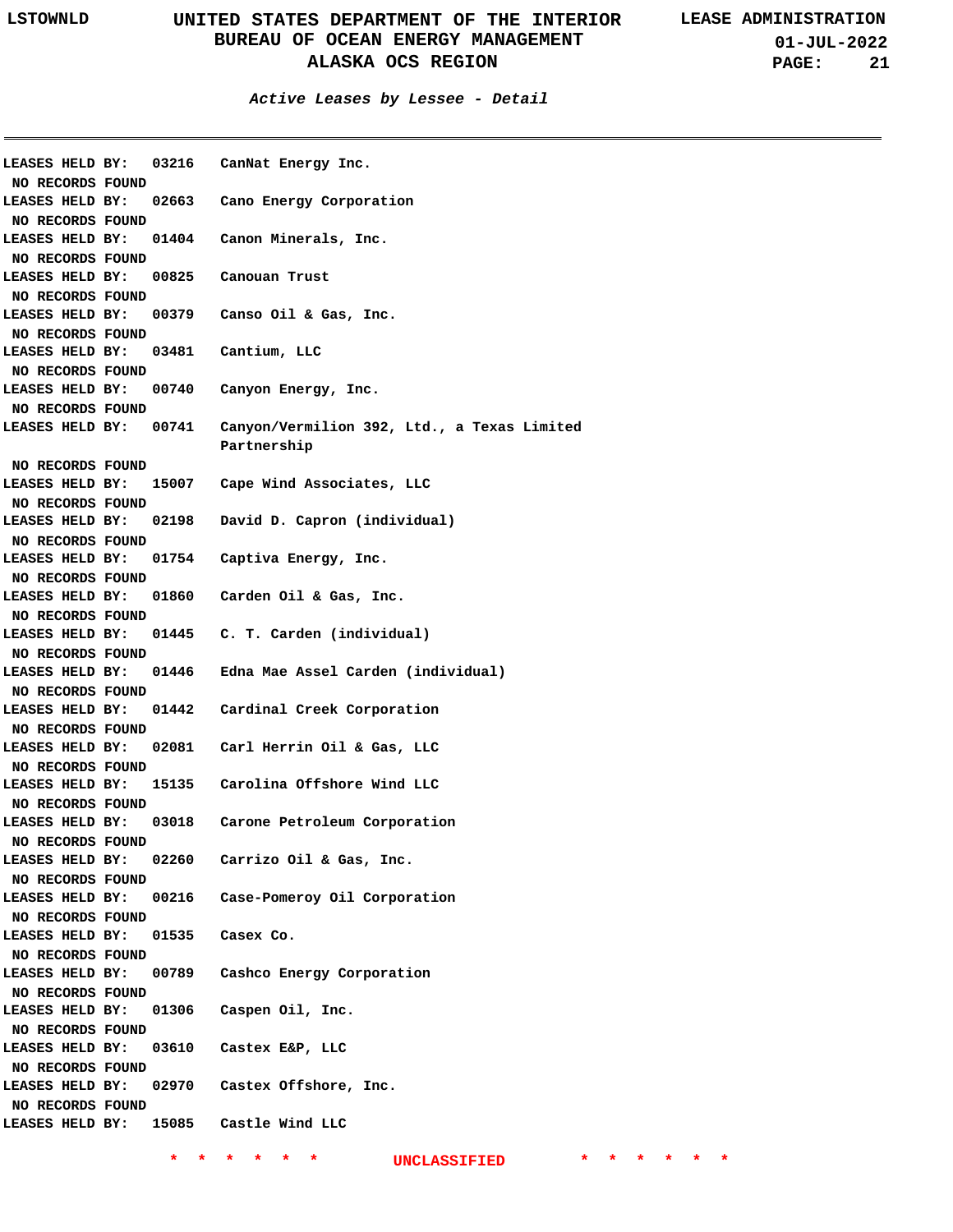| LEASES HELD BY:                     |       | 15085 Castle Wind LLC                    |
|-------------------------------------|-------|------------------------------------------|
| NO RECORDS FOUND                    |       |                                          |
| LEASES HELD BY:                     | 00423 | Castro Exploration Co. aka Casex Co.     |
| NO RECORDS FOUND                    |       |                                          |
| LEASES HELD BY:                     | 03021 | Catapult Exploration, LLC                |
| NO RECORDS FOUND                    |       |                                          |
| LEASES HELD BY:                     | 01567 | Catlin Energy Corporation                |
| NO RECORDS FOUND                    |       |                                          |
| LEASES HELD BY:                     | 01716 | Cavalla Energy Exploration Company       |
| NO RECORDS FOUND                    |       |                                          |
| LEASES HELD BY:                     | 00782 | Cayman Exploration Corporation           |
| NO RECORDS FOUND                    |       |                                          |
| LEASES HELD BY:                     | 02107 | CBL Capital Corporation                  |
| NO RECORDS FOUND                    |       |                                          |
| LEASES HELD BY:                     | 01702 | CBW Energy, Inc.                         |
| NO RECORDS FOUND                    |       |                                          |
| LEASES HELD BY:                     |       | 03528 CCE Gulf Coast, Inc.               |
| NO RECORDS FOUND                    |       |                                          |
| LEASES HELD BY:                     |       | $00844$ CCNW, Ltd.                       |
| NO RECORDS FOUND                    |       |                                          |
| LEASES HELD BY:                     |       | 01910 C.E. North America, Inc.           |
| NO RECORDS FOUND                    |       |                                          |
| LEASES HELD BY:                     |       | 02650 Cedar Gas Company                  |
| NO RECORDS FOUND                    |       |                                          |
| LEASES HELD BY:                     |       | 01154 Cedyco Corporation                 |
| NO RECORDS FOUND                    |       |                                          |
| LEASES HELD BY:                     |       | 02960 CEL Properties, LLC                |
| NO RECORDS FOUND                    |       |                                          |
| LEASES HELD BY:                     |       | 00556 CELERON Oil and Gas Company        |
|                                     |       |                                          |
| NO RECORDS FOUND<br>LEASES HELD BY: | 02258 | Cenergy, Corporation                     |
|                                     |       |                                          |
| NO RECORDS FOUND<br>LEASES HELD BY: | 02713 | Cenergy Exploration & Production Company |
|                                     |       |                                          |
| NO RECORDS FOUND                    |       |                                          |
| LEASES HELD BY:                     | 00508 | Cenergy Exploration Company              |
| NO RECORDS FOUND                    |       |                                          |
| LEASES HELD BY:                     | 00499 | CENERGY, Inc.                            |
| NO RECORDS FOUND                    |       |                                          |
| LEASES HELD BY:                     | 02132 | Cenote Oil Company                       |
| NO RECORDS FOUND                    |       |                                          |
| LEASES HELD BY:                     | 02947 | CENOTE RESOURCES PARTNERSHIP, LTD.       |
| NO RECORDS FOUND                    |       |                                          |
| LEASES HELD BY:                     | 01943 | Centana Gathering Company                |
| NO RECORDS FOUND                    |       |                                          |
| LEASES HELD BY:                     | 02541 | Centana Gathering, LLC                   |
| NO RECORDS FOUND                    |       |                                          |
| LEASES HELD BY:                     | 15110 | Central California Offshore Wind LLC     |
| NO RECORDS FOUND                    |       |                                          |
| LEASES HELD BY:                     | 01686 | Central Crude, Inc.                      |
| NO RECORDS FOUND                    |       |                                          |
| LEASES HELD BY:                     | 01670 | Centran Corporation                      |
| NO RECORDS FOUND                    |       |                                          |
|                                     |       |                                          |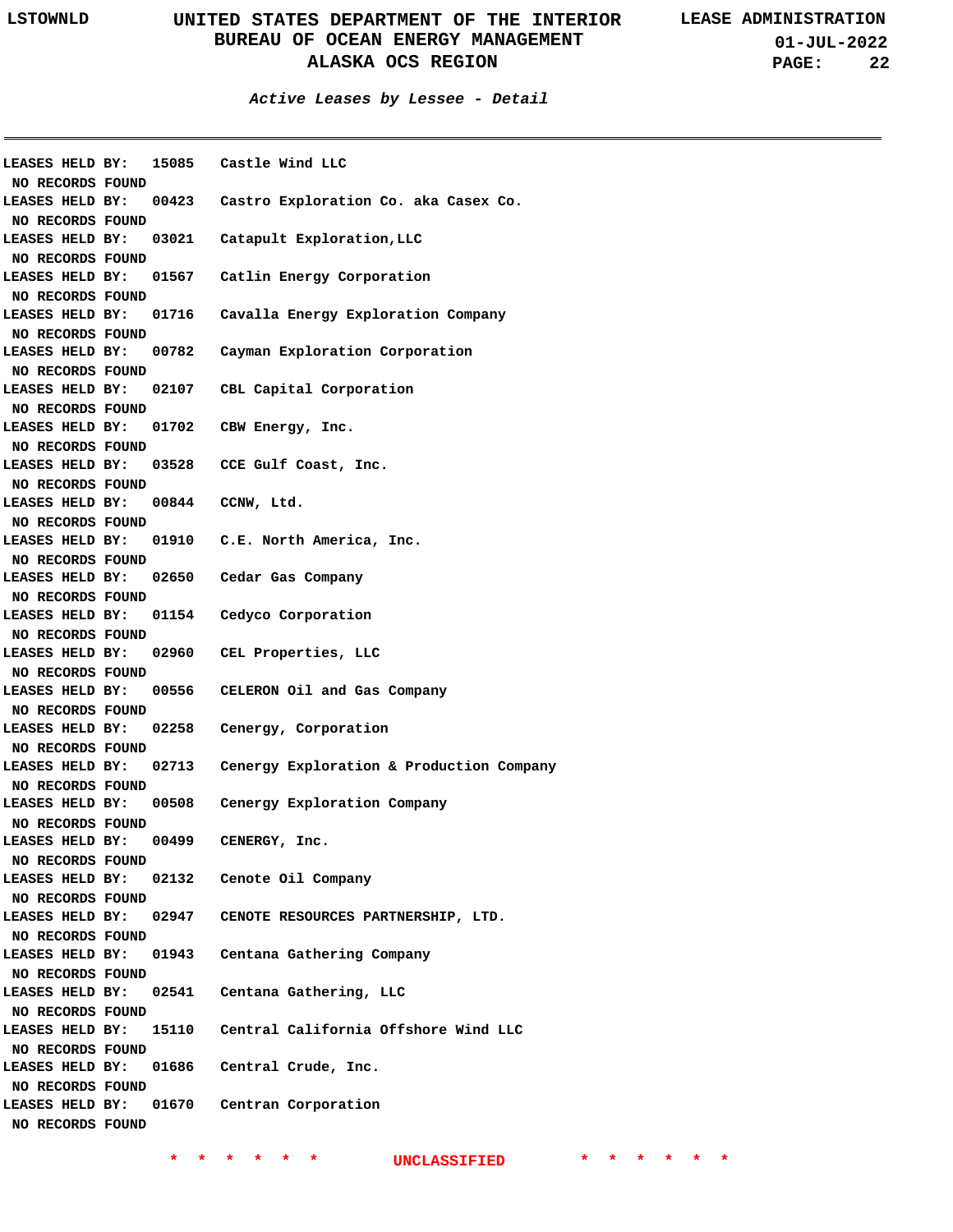| LEASES HELD BY:  |                                     | 01380 Century Assets Corporation                              |
|------------------|-------------------------------------|---------------------------------------------------------------|
| NO RECORDS FOUND |                                     |                                                               |
| LEASES HELD BY:  |                                     | 00642 Century Chartering Co., Inc.                            |
| NO RECORDS FOUND |                                     |                                                               |
| LEASES HELD BY:  |                                     | 02412 Century Exploration Company                             |
| NO RECORDS FOUND |                                     |                                                               |
| LEASES HELD BY:  |                                     | 02714 Century Exploration New Orleans, LLC                    |
| NO RECORDS FOUND |                                     |                                                               |
| LEASES HELD BY:  |                                     | 03016 Century Exploration Resources, Inc.                     |
| NO RECORDS FOUND |                                     |                                                               |
|                  |                                     | LEASES HELD BY: 01102 Century Offshore Management Corporation |
| NO RECORDS FOUND |                                     |                                                               |
|                  |                                     | LEASES HELD BY: 01040 Century Oil Company                     |
| NO RECORDS FOUND |                                     |                                                               |
|                  |                                     | LEASES HELD BY: 02910 CEU Offshore I, LLC                     |
| NO RECORDS FOUND |                                     |                                                               |
|                  | LEASES HELD BY: 01592 CEVS Inc.     |                                                               |
| NO RECORDS FOUND |                                     |                                                               |
|                  | LEASES HELD BY: 02822 CGM, L.P.     |                                                               |
| NO RECORDS FOUND |                                     |                                                               |
|                  |                                     | LEASES HELD BY: 03175 CH4 Resources L.L.C.                    |
| NO RECORDS FOUND |                                     |                                                               |
|                  | LEASES HELD BY: 01013 Chalaco, Ltd. |                                                               |
| NO RECORDS FOUND |                                     |                                                               |
|                  |                                     | LEASES HELD BY: 00403 Challenger Minerals Inc.                |
| NO RECORDS FOUND |                                     |                                                               |
|                  |                                     | LEASES HELD BY: 00205 Chambers & Kennedy                      |
| NO RECORDS FOUND |                                     |                                                               |
|                  |                                     | LEASES HELD BY: 00211 Chambers & Kennedy Properties, Ltd.     |
| NO RECORDS FOUND |                                     |                                                               |
|                  |                                     | LEASES HELD BY: 01098 Chambers Offshore Exploration Co.       |
| NO RECORDS FOUND |                                     |                                                               |
|                  |                                     | LEASES HELD BY: 00891 Jerry Chambers Exploration Co.          |
| NO RECORDS FOUND |                                     |                                                               |
|                  |                                     | LEASES HELD BY: 03048 Champion Exploration, LLC               |
| NO RECORDS FOUND |                                     |                                                               |
| LEASES HELD BY:  | 01532                               | CHANDELEUR LTD.                                               |
| NO RECORDS FOUND |                                     |                                                               |
| LEASES HELD BY:  | 00209                               | Chandeleur Pipe Line, LLC                                     |
| NO RECORDS FOUND |                                     |                                                               |
| LEASES HELD BY:  | 01810                               | Chandeleur Platform Corporation                               |
| NO RECORDS FOUND |                                     |                                                               |
| LEASES HELD BY:  | 02646                               | Chanex, LLC                                                   |
| NO RECORDS FOUND |                                     |                                                               |
| LEASES HELD BY:  | 03284                               | Channel Islands Capital, L.L.C.                               |
| NO RECORDS FOUND |                                     |                                                               |
| LEASES HELD BY:  | 00424                               | Chanslor Western Oil and Development Company                  |
| NO RECORDS FOUND |                                     |                                                               |
| LEASES HELD BY:  | 03020                               | Charter II,Inc.                                               |
| NO RECORDS FOUND |                                     |                                                               |
| LEASES HELD BY:  | 00289                               | Charter Resources Company                                     |
| NO RECORDS FOUND |                                     |                                                               |
|                  |                                     |                                                               |
|                  |                                     |                                                               |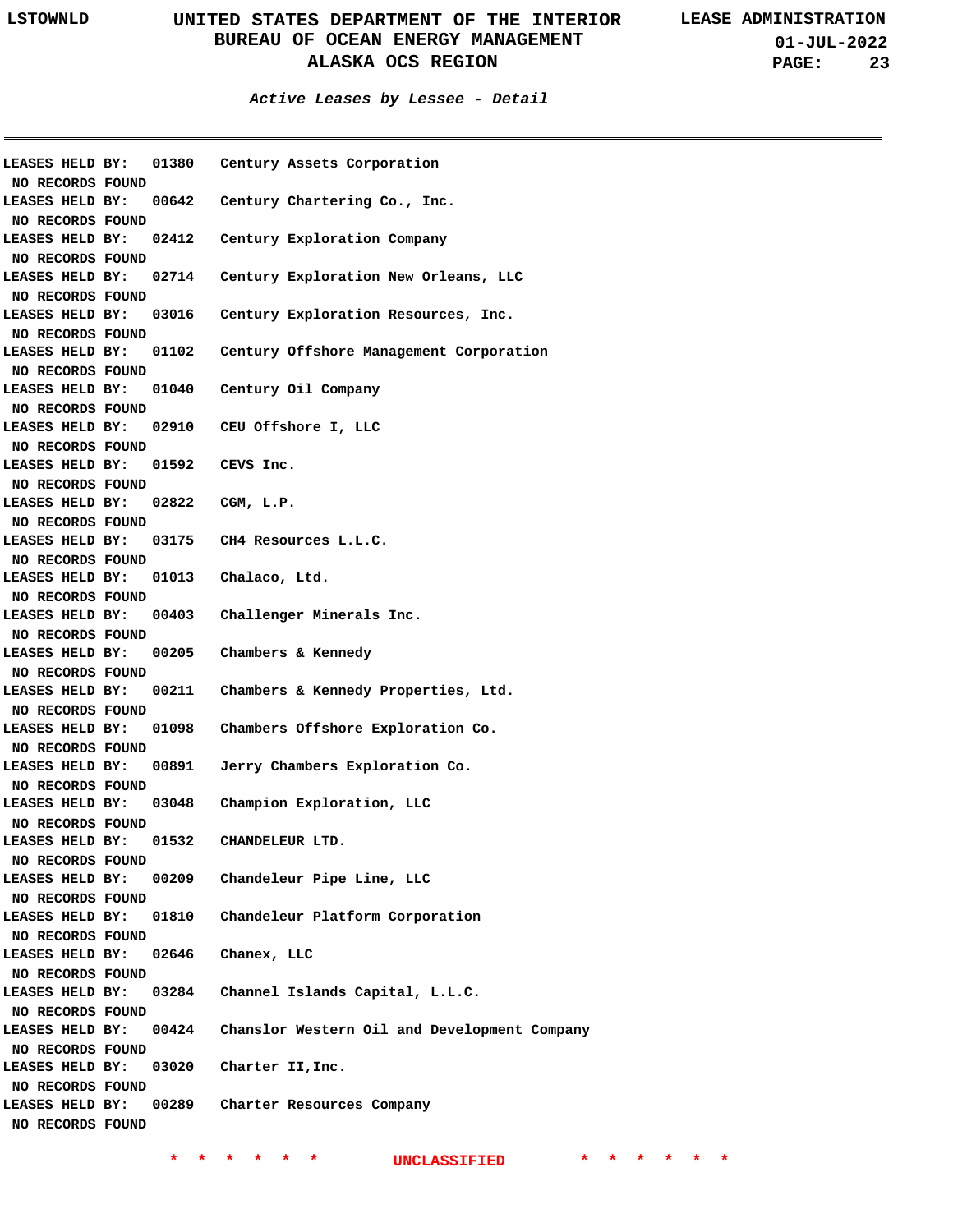| LEASES HELD BY:        |                       | 01361 Chateau Oil and Gas Inc.               |
|------------------------|-----------------------|----------------------------------------------|
| NO RECORDS FOUND       |                       |                                              |
| <b>LEASES HELD BY:</b> |                       | 01290 Chenault Partners                      |
| NO RECORDS FOUND       |                       |                                              |
| LEASES HELD BY:        |                       | 02034 Cheniere Energy California, Inc.       |
| NO RECORDS FOUND       |                       |                                              |
| LEASES HELD BY:        |                       | 02330 Cheniere Energy, Inc.                  |
| NO RECORDS FOUND       |                       |                                              |
| LEASES HELD BY:        |                       | 02976 Chet Morrison Contractors, L.L.C.      |
| NO RECORDS FOUND       |                       |                                              |
| LEASES HELD BY:        |                       | 02335 Chevron Corporation                    |
| NO RECORDS FOUND       |                       |                                              |
| LEASES HELD BY:        |                       | 02626 Chevron Natural Gas Pipe Line Company  |
| NO RECORDS FOUND       |                       |                                              |
| LEASES HELD BY:        |                       | 01443 Chevron Oil Company of the Netherlands |
| NO RECORDS FOUND       |                       |                                              |
| LEASES HELD BY:        |                       | 00400 Chevron Pipe Line Company              |
| NO RECORDS FOUND       |                       |                                              |
| LEASES HELD BY:        |                       | 00078 Chevron U.S.A. Inc.                    |
| NO RECORDS FOUND       |                       |                                              |
| LEASES HELD BY:        |                       | 00112 Chevron U.S.A. Inc.                    |
| NO RECORDS FOUND       |                       |                                              |
| LEASES HELD BY:        |                       | 02544 Chevron U.S.A. LP                      |
| NO RECORDS FOUND       |                       |                                              |
| <b>LEASES HELD BY:</b> |                       | 01630 Cheyenne International Corporation     |
| NO RECORDS FOUND       |                       |                                              |
| <b>LEASES HELD BY:</b> |                       | 01385 Chieftain International (U.S.) Inc.    |
| NO RECORDS FOUND       |                       |                                              |
| <b>LEASES HELD BY:</b> |                       | 00471 CHIEFTAIN INTERNATIONAL, INC.          |
| NO RECORDS FOUND       |                       |                                              |
| <b>LEASES HELD BY:</b> |                       | 01553 Donald L. Childress (individual)       |
| NO RECORDS FOUND       |                       |                                              |
| <b>LEASES HELD BY:</b> | 01646                 | Chippewa Resources Corporation               |
| NO RECORDS FOUND       |                       |                                              |
| <b>LEASES HELD BY:</b> | 01595                 | Choctaw II Oil & Gas, Ltd.                   |
| NO RECORDS FOUND       |                       |                                              |
| LEASES HELD BY:        | 02803                 | Choice Exploration, Inc.                     |
|                        |                       |                                              |
| NO RECORDS FOUND       |                       | 02011 Christeve Oil Company, Inc.            |
| <b>LEASES HELD BY:</b> |                       |                                              |
| NO RECORDS FOUND       | LEASES HELD BY: 01915 |                                              |
|                        |                       | Jack O. Christy (individual)                 |
| NO RECORDS FOUND       |                       |                                              |
| LEASES HELD BY:        | 02697                 | Chroma Exploration & Production, Inc.        |
| NO RECORDS FOUND       |                       |                                              |
| LEASES HELD BY:        | 03081                 | Chroma Oil & Gas, LP                         |
| NO RECORDS FOUND       |                       |                                              |
| LEASES HELD BY:        |                       | 02855 Chroma Operating, Inc.                 |
| NO RECORDS FOUND       |                       |                                              |
| LEASES HELD BY:        |                       | 15079 CI III Blue Cloud Wind Energy II LLC   |
| NO RECORDS FOUND       |                       |                                              |
|                        |                       | LEASES HELD BY: 15063 CI-II NY Inc.          |
| NO RECORDS FOUND       |                       |                                              |
|                        |                       |                                              |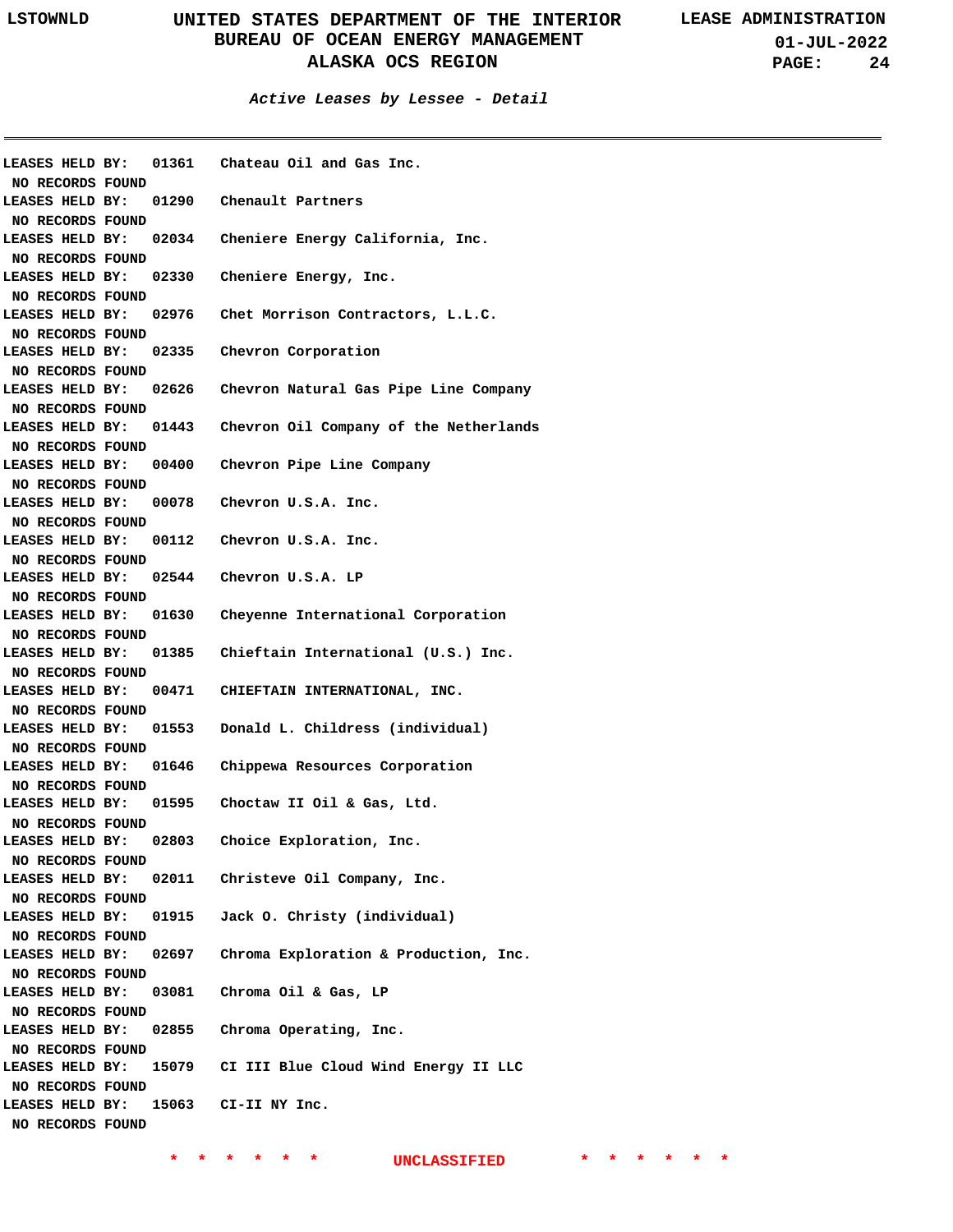**01-JUL-2022 PAGE: 25**

**Active Leases by Lessee - Detail**

| LEASES HELD BY:        |       | 03529 Cibco Resources, LLC                |
|------------------------|-------|-------------------------------------------|
| NO RECORDS FOUND       |       |                                           |
| LEASES HELD BY:        |       | 03039 CIECO Energy (Entrada) LLC          |
| NO RECORDS FOUND       |       |                                           |
| LEASES HELD BY:        |       | 02980 CIECO Energy (US) Limited           |
| NO RECORDS FOUND       |       |                                           |
| LEASES HELD BY:        |       | 02171 CIECO Offshore, L.P.                |
| NO RECORDS FOUND       |       |                                           |
| LEASES HELD BY:        |       | 15086 Cierco Corporation                  |
| NO RECORDS FOUND       |       |                                           |
| LEASES HELD BY:        | 15126 | Cierco Projects Corporation               |
| NO RECORDS FOUND       |       |                                           |
| LEASES HELD BY:        | 00627 | CILCO Exploration and Development Company |
| NO RECORDS FOUND       |       |                                           |
| LEASES HELD BY:        |       | 02359 CIMA ENERGY, L.L.C.                 |
| NO RECORDS FOUND       |       |                                           |
| LEASES HELD BY:        |       | 02716 Cimarex Energy Co.                  |
| NO RECORDS FOUND       |       |                                           |
| LEASES HELD BY:        |       | 15036 Cirrus Wind Energy, Inc.            |
| NO RECORDS FOUND       |       |                                           |
| LEASES HELD BY:        |       | 02719 Cities Energy, LLC                  |
|                        |       |                                           |
| NO RECORDS FOUND       |       |                                           |
| LEASES HELD BY:        |       | 02819 Cities Energy Offshore, LLC         |
| NO RECORDS FOUND       |       |                                           |
| LEASES HELD BY:        |       | 01403 City Oil Corporation                |
| NO RECORDS FOUND       |       |                                           |
| LEASES HELD BY:        |       | 00547 CL & E Corporation                  |
| NO RECORDS FOUND       |       |                                           |
| <b>LEASES HELD BY:</b> |       | 03394 CL&F Offshore LLC                   |
| NO RECORDS FOUND       |       |                                           |
| LEASES HELD BY:        |       | 02574 CL&F Resources LP                   |
| NO RECORDS FOUND       |       |                                           |
| LEASES HELD BY:        |       | 00206 Clark Oil Producing Co.             |
| NO RECORDS FOUND       |       |                                           |
| LEASES HELD BY:        | 00172 | Clark Oil & Refining Corporation          |
| NO RECORDS FOUND       |       |                                           |
| LEASES HELD BY:        | 00613 | Clarke-Gulf, Inc.                         |
| NO RECORDS FOUND       |       |                                           |
| LEASES HELD BY:        | 01331 | Clayton W. Williams, Jr., Inc.            |
| NO RECORDS FOUND       |       |                                           |
| LEASES HELD BY:        | 02656 | Clayton Williams Energy, Inc.             |
| NO RECORDS FOUND       |       |                                           |
| LEASES HELD BY:        | 15064 | Clean Power Northeast Development Inc.    |
| NO RECORDS FOUND       |       |                                           |
| LEASES HELD BY:        | 02944 | Clearwater Port LLC                       |
|                        |       |                                           |
| NO RECORDS FOUND       |       |                                           |
| LEASES HELD BY:        | 15109 | Clearway Renew LLC                        |
| NO RECORDS FOUND       |       |                                           |
| LEASES HELD BY:        | 02097 | Neal Clement (individual)                 |
| NO RECORDS FOUND       |       |                                           |
| LEASES HELD BY:        | 02553 | Cleopatra Gas Gathering Company, LLC      |
| NO RECORDS FOUND       |       |                                           |
|                        |       |                                           |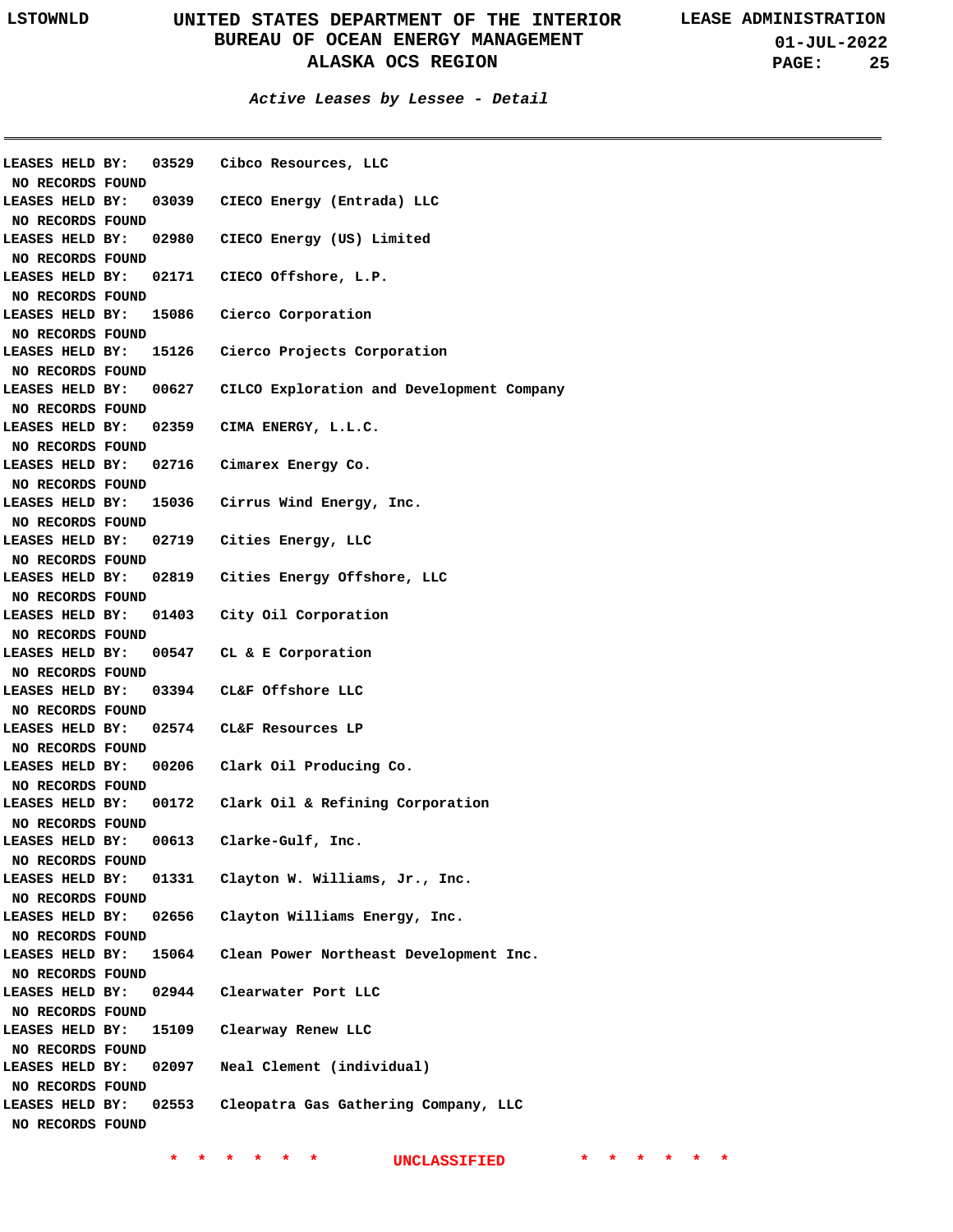### **Active Leases by Lessee - Detail**

|                                     |       | LEASES HELD BY: 01848 Click, Corp.                            |
|-------------------------------------|-------|---------------------------------------------------------------|
| NO RECORDS FOUND                    |       |                                                               |
| LEASES HELD BY:                     |       | 00960 Cliffs Drilling Company                                 |
| NO RECORDS FOUND                    |       |                                                               |
| LEASES HELD BY:                     |       | 01072 Cliffs Oil and Gas Company                              |
| NO RECORDS FOUND                    |       |                                                               |
| LEASES HELD BY:                     |       | 01125 CLK Exploration Company                                 |
| NO RECORDS FOUND                    |       |                                                               |
| LEASES HELD BY:                     |       | 02334 CLK Exploration Company, L.L.C.                         |
| NO RECORDS FOUND                    |       |                                                               |
| LEASES HELD BY:                     |       | 00978 CLK Oil & Gas Company                                   |
| NO RECORDS FOUND                    |       |                                                               |
| LEASES HELD BY:                     |       | 00661 CLK Producing                                           |
| NO RECORDS FOUND                    |       |                                                               |
| LEASES HELD BY:                     |       | 01133 CLK Producing, Inc.                                     |
| NO RECORDS FOUND                    |       |                                                               |
| LEASES HELD BY:                     |       | 02757 CMA Pipeline Partnership, L.P.                          |
| NO RECORDS FOUND                    |       |                                                               |
| LEASES HELD BY:                     |       | 00843 CNG Pipeline Company                                    |
| NO RECORDS FOUND                    |       |                                                               |
| LEASES HELD BY:                     |       | 00282 CNG Producing Company                                   |
| NO RECORDS FOUND                    |       |                                                               |
| LEASES HELD BY:                     |       | 02079 CNOOC Petroleum Offshore U.S.A. Inc.                    |
| NO RECORDS FOUND                    |       |                                                               |
| LEASES HELD BY:                     |       | 00687 CNOOC Petroleum U.S.A. Inc.                             |
| NO RECORDS FOUND                    |       |                                                               |
|                                     |       | LEASES HELD BY: 01723 Coastal Bend Offshore Exploration Corp. |
| NO RECORDS FOUND                    |       |                                                               |
|                                     |       | LEASES HELD BY: 02362 Coastal Field Services Company          |
| NO RECORDS FOUND                    |       |                                                               |
|                                     |       | LEASES HELD BY: 00153 Coastal Production Company              |
| NO RECORDS FOUND                    |       |                                                               |
| LEASES HELD BY:                     |       | 00893 Coastal Production Company                              |
| NO RECORDS FOUND                    |       |                                                               |
| LEASES HELD BY:                     |       | 02069 Coastal States Gas Transmission Company                 |
|                                     |       |                                                               |
| NO RECORDS FOUND<br>LEASES HELD BY: | 02256 | Coastal States Trading, Inc.                                  |
|                                     |       |                                                               |
| NO RECORDS FOUND                    |       |                                                               |
| LEASES HELD BY:                     |       | 03070 Cobalt GOM #1 LLC                                       |
| NO RECORDS FOUND                    |       |                                                               |
| LEASES HELD BY:                     |       | 03071 Cobalt GOM #2 LLC                                       |
| NO RECORDS FOUND                    |       |                                                               |
| LEASES HELD BY:                     |       | 02873 Cobalt International Energy, L.P.                       |
| NO RECORDS FOUND                    |       |                                                               |
| LEASES HELD BY:                     | 03681 | Cobia Operating, LLC                                          |
| NO RECORDS FOUND                    |       |                                                               |
| LEASES HELD BY:                     |       | 15073 Cobra Industrial Services, Inc.                         |
| NO RECORDS FOUND                    |       |                                                               |
| LEASES HELD BY:                     | 03288 | Cochon Properties, LLC                                        |
| NO RECORDS FOUND                    |       |                                                               |
| LEASES HELD BY:                     | 02386 | Cockrell Exploration L.L.C.                                   |
| NO RECORDS FOUND                    |       |                                                               |
|                                     |       |                                                               |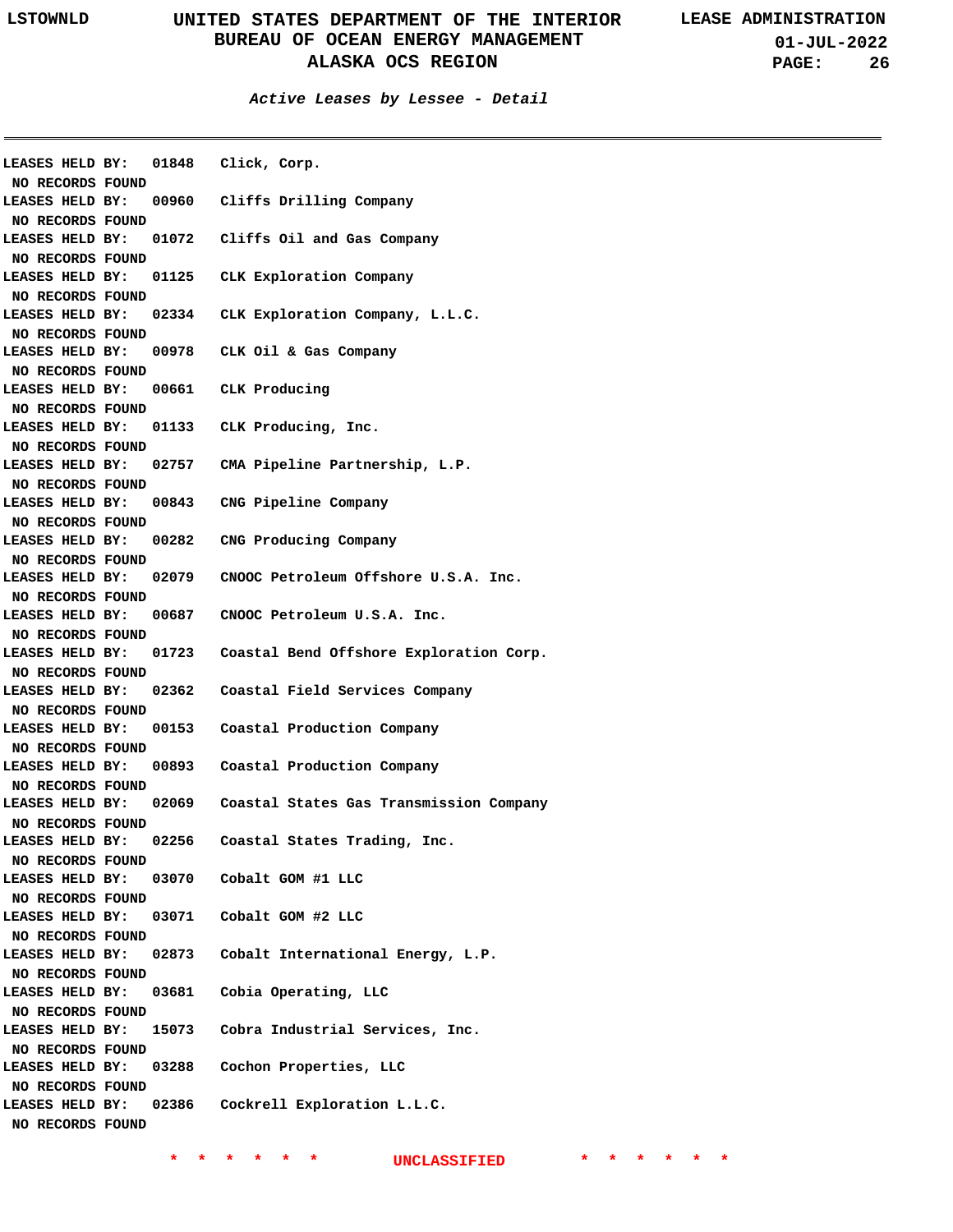| LEASES HELD BY:  | 01078 | The Cockrell Foundation                       |
|------------------|-------|-----------------------------------------------|
| NO RECORDS FOUND |       |                                               |
| LEASES HELD BY:  | 01731 | Cockrell Group, L.P.                          |
| NO RECORDS FOUND |       |                                               |
| LEASES HELD BY:  | 01732 | Cockrell Oil and Gas, L.P.                    |
| NO RECORDS FOUND |       |                                               |
| LEASES HELD BY:  | 00828 | Cockrell Oil Corporation                      |
| NO RECORDS FOUND |       |                                               |
| LEASES HELD BY:  | 00971 | The David Allen Cockrell Louisiana Trust      |
| NO RECORDS FOUND |       |                                               |
| LEASES HELD BY:  | 00972 | The Ernest D. Cockrell, II, Louisiana Trust   |
| NO RECORDS FOUND |       |                                               |
| LEASES HELD BY:  | 01453 | Ernest H. Cockrell (individual)               |
| NO RECORDS FOUND |       |                                               |
| LEASES HELD BY:  | 00698 | Cockspur Exploration Limited Partnership      |
| NO RECORDS FOUND |       |                                               |
| LEASES HELD BY:  | 01520 | Cody Energy, Inc.                             |
| NO RECORDS FOUND |       |                                               |
| LEASES HELD BY:  | 01677 | Cody Resources, Inc.                          |
| NO RECORDS FOUND |       |                                               |
| LEASES HELD BY:  | 02019 |                                               |
|                  |       | CoEnergy Central Exploration, Inc.            |
| NO RECORDS FOUND |       |                                               |
| LEASES HELD BY:  | 01827 | Cogen Technologies Brazos Block, L.P.         |
| NO RECORDS FOUND |       |                                               |
| LEASES HELD BY:  | 01348 | Coho Resources, Inc.                          |
| NO RECORDS FOUND |       |                                               |
| LEASES HELD BY:  | 00833 | Colanco, Inc.                                 |
| NO RECORDS FOUND |       |                                               |
| LEASES HELD BY:  | 01053 | Martin S. Coleman (individual)                |
| NO RECORDS FOUND |       |                                               |
| LEASES HELD BY:  | 02090 | Weldon Collins (individual)                   |
| NO RECORDS FOUND |       |                                               |
| LEASES HELD BY:  | 01105 | Colonial Drilling and Exploration Corporation |
| NO RECORDS FOUND |       |                                               |
| LEASES HELD BY:  | 02720 | Colorado Energy Minerals, Inc.                |
| NO RECORDS FOUND |       |                                               |
| LEASES HELD BY:  | 00445 | Colorado Oil Company, Incorporated            |
| NO RECORDS FOUND |       |                                               |
| LEASES HELD BY:  | 00752 | Colton Gulf Coast, Inc.                       |
| NO RECORDS FOUND |       |                                               |
| LEASES HELD BY:  | 00222 | Columbia Gas Development Corporation          |
| NO RECORDS FOUND |       |                                               |
| LEASES HELD BY:  | 00208 | Columbia Gulf Transmission Company            |
| NO RECORDS FOUND |       |                                               |
| LEASES HELD BY:  | 01863 | Columbia Production Company                   |
| NO RECORDS FOUND |       |                                               |
| LEASES HELD BY:  | 00680 | Columbus Mills, Inc.                          |
| NO RECORDS FOUND |       |                                               |
| LEASES HELD BY:  | 03117 | Comanche Oil, LLC                             |
| NO RECORDS FOUND |       |                                               |
| LEASES HELD BY:  | 01782 | Cometra Oil & Gas, Inc.                       |
|                  |       |                                               |
| NO RECORDS FOUND |       |                                               |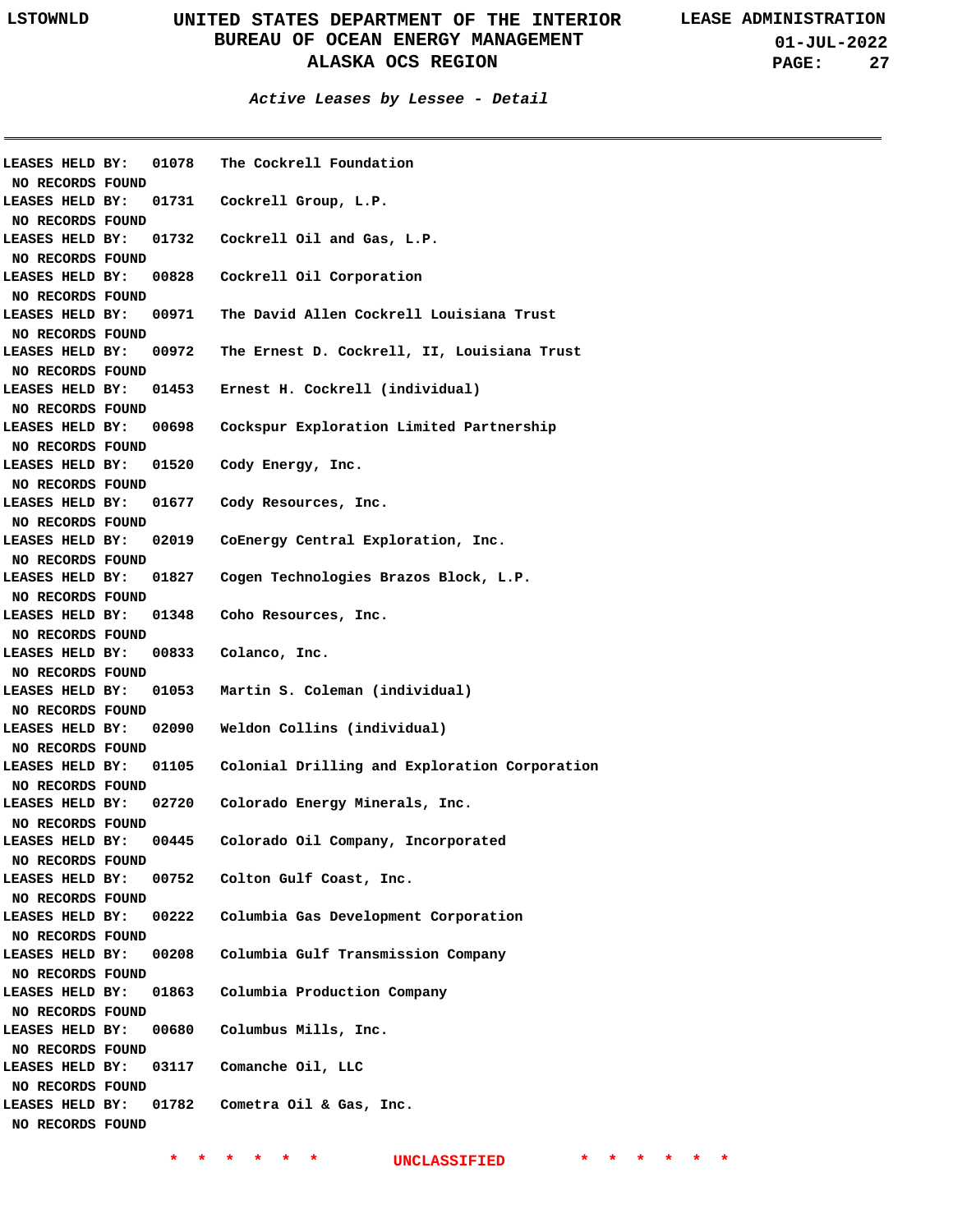**01-JUL-2022 PAGE: 28**

**Active Leases by Lessee - Detail**

| <b>LEASES HELD BY:</b> | 15014 | Commonwealth of Virginia, Department of       |
|------------------------|-------|-----------------------------------------------|
|                        |       | Mines, Minerals and Energy                    |
| NO RECORDS FOUND       |       |                                               |
| LEASES HELD BY:        | 02252 | Comstock Offshore, LLC                        |
| NO RECORDS FOUND       |       |                                               |
| LEASES HELD BY:        | 02283 | Comstock Oil & Gas, Inc.                      |
| NO RECORDS FOUND       |       |                                               |
| LEASES HELD BY:        | 02634 | Comstock Resources, Inc.                      |
| NO RECORDS FOUND       |       |                                               |
| LEASES HELD BY:        | 15031 | Condor Wind Energy LLC                        |
| NO RECORDS FOUND       |       |                                               |
| LEASES HELD BY:        | 00552 | Conex, Incorporated                           |
| NO RECORDS FOUND       |       |                                               |
| LEASES HELD BY:        | 01071 | Conn Energy, Inc.                             |
| NO RECORDS FOUND       |       |                                               |
| LEASES HELD BY:        | 00001 | Conoco Inc.                                   |
| NO RECORDS FOUND       |       |                                               |
| LEASES HELD BY:        | 01948 | Conoco Offshore Inc.                          |
| NO RECORDS FOUND       |       |                                               |
| LEASES HELD BY:        | 02952 | ConocoPhillips                                |
| NO RECORDS FOUND       |       |                                               |
| LEASES HELD BY:        | 00635 | ConocoPhillips Alaska, Inc.                   |
|                        |       |                                               |
| NO RECORDS FOUND       |       |                                               |
| LEASES HELD BY:        | 00056 | ConocoPhillips Company                        |
| NO RECORDS FOUND       |       |                                               |
| LEASES HELD BY:        | 01116 | Conquest Exploration Company                  |
| NO RECORDS FOUND       |       |                                               |
| LEASES HELD BY:        | 01234 | Conquest/N 1985 Limited Partnership           |
| NO RECORDS FOUND       |       |                                               |
| LEASES HELD BY:        | 01235 | Conquest/NWM Texas O&G II Limited Partnership |
| NO RECORDS FOUND       |       |                                               |
| LEASES HELD BY:        | 01236 | Conquest/P 1985 Limited Partnership           |
| NO RECORDS FOUND       |       |                                               |
| LEASES HELD BY:        | 00061 | Consolidated Coal Company                     |
| NO RECORDS FOUND       |       |                                               |
| LEASES HELD BY:        | 00015 | Consolidated Gas Supply Corporation           |
| NO RECORDS FOUND       |       |                                               |
| LEASES HELD BY:        | 00886 | Consolidated Gas Transmission Corporation     |
| NO RECORDS FOUND       |       |                                               |
| LEASES HELD BY:        | 00373 | Consolidated Natural Gas Company              |
| NO RECORDS FOUND       |       |                                               |
| LEASES HELD BY:        | 02895 | Consolidated Natural Gas Company              |
| NO RECORDS FOUND       |       |                                               |
| LEASES HELD BY:        | 02585 | Consolidated Reserves Company, L.C.           |
| NO RECORDS FOUND       |       |                                               |
| LEASES HELD BY:        | 02643 | Contango Offshore Exploration LLC             |
| NO RECORDS FOUND       |       |                                               |
| LEASES HELD BY:        | 02449 | Contango Oil & Gas Company                    |
| NO RECORDS FOUND       |       |                                               |
| LEASES HELD BY:        | 02712 | Contango Oil & Gas Company                    |
| NO RECORDS FOUND       |       |                                               |
| LEASES HELD BY:        | 02503 | Contango Operators, Inc.                      |
|                        |       |                                               |
|                        |       |                                               |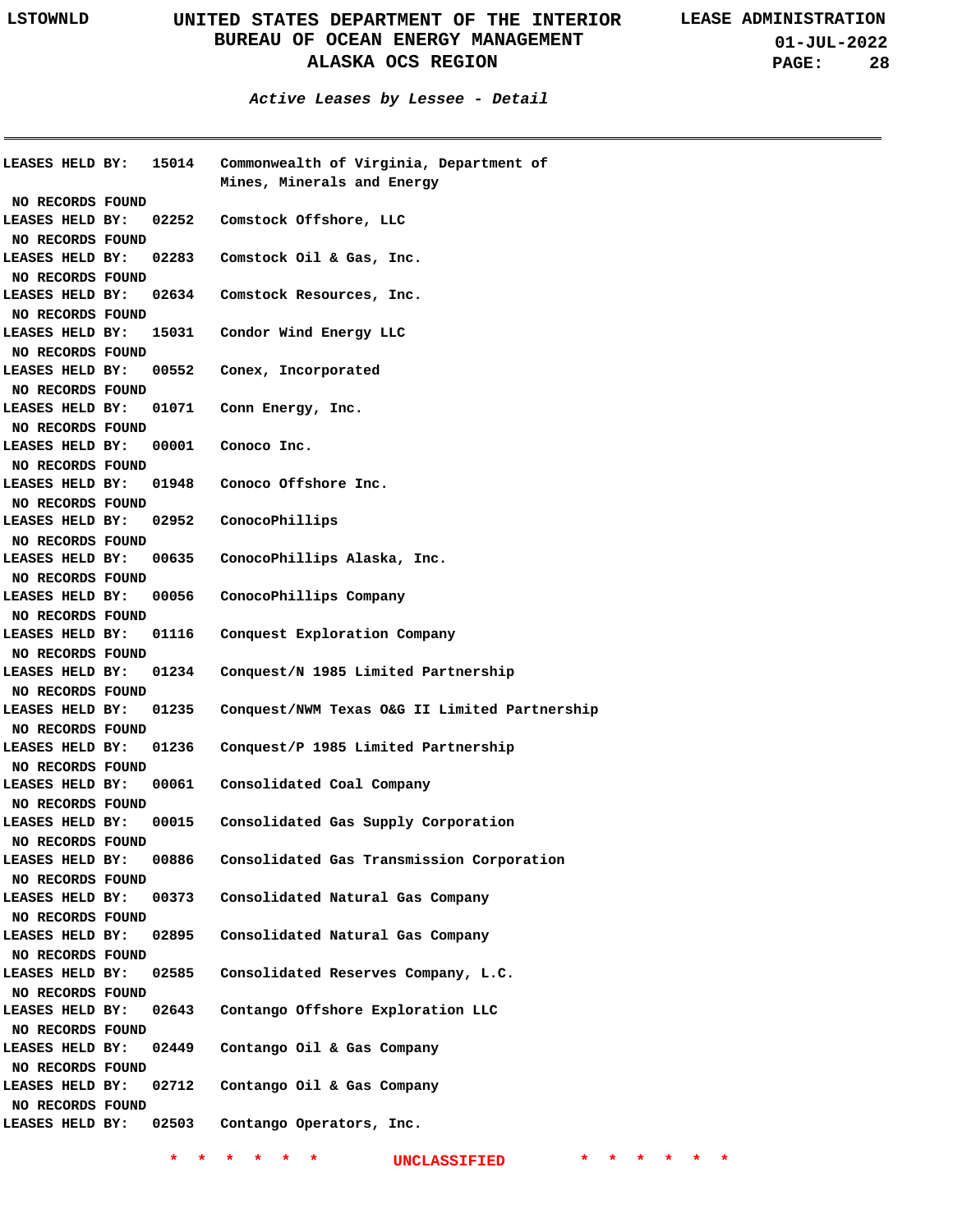**01-JUL-2022 PAGE: 29**

| NO RECORDS FOUND                                        |       | LEASES HELD BY: 02503 Contango Operators, Inc.            |
|---------------------------------------------------------|-------|-----------------------------------------------------------|
| NO RECORDS FOUND                                        |       | LEASES HELD BY: 03003 Contango Resources Company          |
| NO RECORDS FOUND                                        |       | LEASES HELD BY: 00442 The Continental Group, Inc.         |
| NO RECORDS FOUND                                        |       | LEASES HELD BY: 00739 Continental Land & Fur Co., Inc.    |
| NO RECORDS FOUND                                        |       | LEASES HELD BY: 02391 Continental Resources, Inc.         |
| NO RECORDS FOUND                                        |       | LEASES HELD BY: 02005 Contran Corporation                 |
| NO RECORDS FOUND                                        |       | LEASES HELD BY: 02006 Contran Realty Corp.                |
| NO RECORDS FOUND                                        |       | LEASES HELD BY: 15051 Convalt Energy LLC                  |
| NO RECORDS FOUND                                        |       | LEASES HELD BY: 00610 ConVest Energy Corporation          |
|                                                         |       | LEASES HELD BY: 01599 Convest Energy Corporation          |
| NO RECORDS FOUND<br>NO RECORDS FOUND                    |       | LEASES HELD BY: 00979 ConVest Production Company          |
| NO RECORDS FOUND                                        |       | LEASES HELD BY: 01081 Conwest Exploration (Delaware) Inc. |
| NO RECORDS FOUND                                        |       | LEASES HELD BY: 00570 Cook Inlet Region, Inc.             |
| NO RECORDS FOUND                                        |       | LEASES HELD BY: 02096  John T. Cook (individual)          |
| NO RECORDS FOUND                                        |       | LEASES HELD BY: 00598 Coquina Oil Corporation             |
| NO RECORDS FOUND                                        |       | LEASES HELD BY: 00577 Coquina Petroleum Offshore Inc.     |
| NO RECORDS FOUND                                        |       | LEASES HELD BY: 00576 Coquina Petroleum Inc.              |
| NO RECORDS FOUND                                        |       | LEASES HELD BY: 00327 Coquina Petroleum U.S. Inc.         |
| LEASES HELD BY:                                         | 00031 | Coral Drilling Company, Inc.                              |
| NO RECORDS FOUND<br>LEASES HELD BY:<br>NO RECORDS FOUND |       | 00180 Coral Drilling, Inc.                                |
| LEASES HELD BY:<br>NO RECORDS FOUND                     |       | 01244 Cord Energy Resources, Inc.                         |
| LEASES HELD BY:<br>NO RECORDS FOUND                     | 01132 | Cordova Resources, Inc.                                   |
| LEASES HELD BY:<br>NO RECORDS FOUND                     |       | 01147 Corexcal, Inc.                                      |
| LEASES HELD BY:                                         |       | 02877 Coriolis Offshore Inc                               |
| NO RECORDS FOUND<br>LEASES HELD BY:<br>NO RECORDS FOUND |       | 01086 Cornell Oil Company                                 |
| LEASES HELD BY:<br>NO RECORDS FOUND                     | 01012 | Cornerstone Energy Corporation                            |
|                                                         |       |                                                           |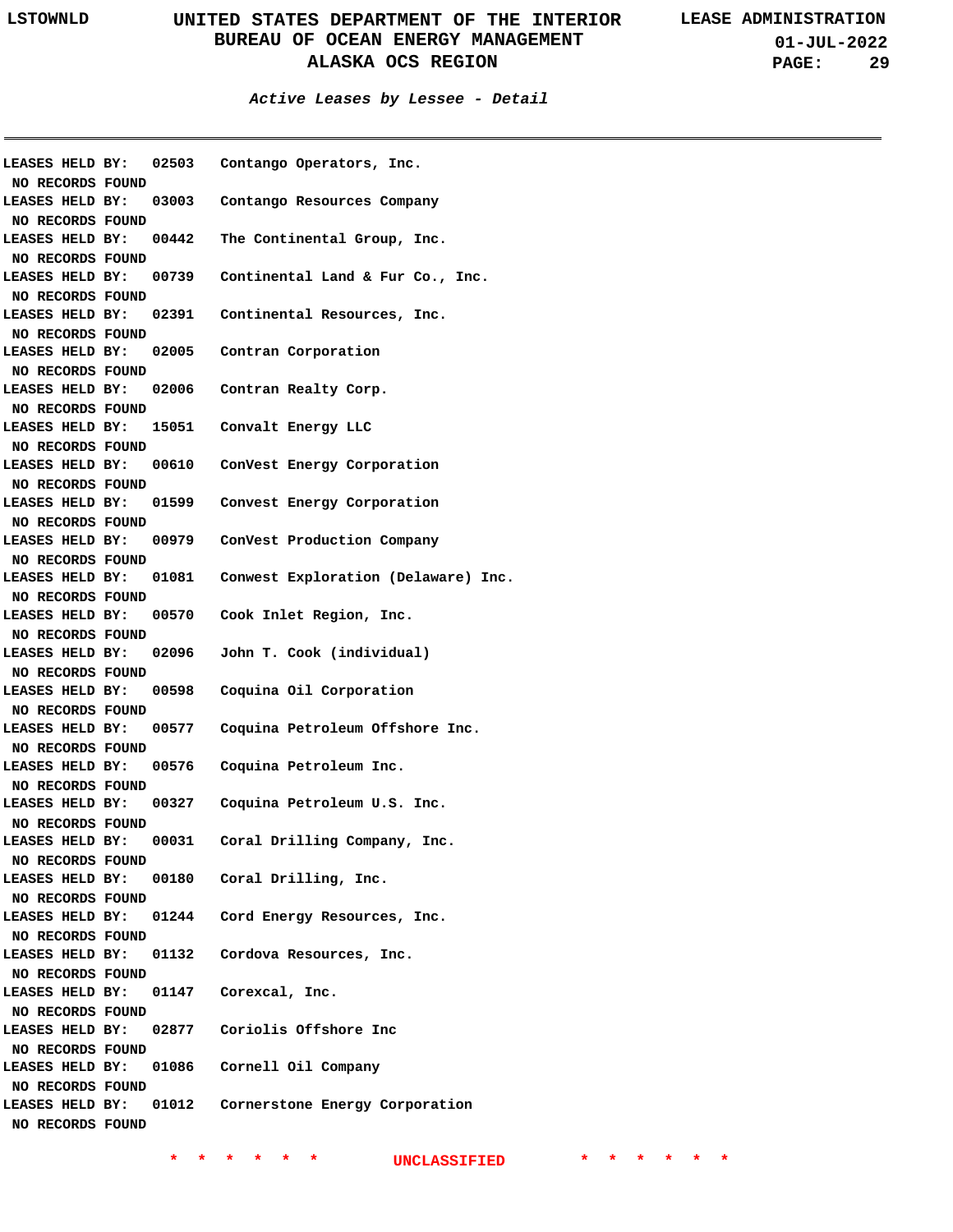**01-JUL-2022 PAGE: 30**

**Active Leases by Lessee - Detail**

|                                   |       | LEASES HELD BY: 00582 Corpus Christi Exploration Company  |
|-----------------------------------|-------|-----------------------------------------------------------|
| NO RECORDS FOUND                  |       |                                                           |
| LEASES HELD BY:                   |       | 01360 Corpus Christi Hydrocarbons Company                 |
| NO RECORDS FOUND                  |       |                                                           |
| LEASES HELD BY:                   |       | 00538 Corpus Christi Oil and Gas Company                  |
| NO RECORDS FOUND                  |       |                                                           |
|                                   |       | LEASES HELD BY: 00660 COSCO Oil & Gas Corp.               |
| NO RECORDS FOUND                  |       |                                                           |
|                                   |       | LEASES HELD BY: 00558 Coscol Marine Corporation           |
| NO RECORDS FOUND                  |       |                                                           |
|                                   |       | LEASES HELD BY: 02157 Costilla Energy, Inc.               |
| NO RECORDS FOUND                  |       |                                                           |
|                                   |       | LEASES HELD BY: 02110 Costilla Energy, L.L.C.             |
| NO RECORDS FOUND                  |       |                                                           |
|                                   |       | LEASES HELD BY: 02942 Cottesloe Oil & Gas, LLC            |
| NO RECORDS FOUND                  |       |                                                           |
|                                   |       | LEASES HELD BY: 00496 Cotton Petroleum Corporation        |
| NO RECORDS FOUND                  |       |                                                           |
|                                   |       | LEASES HELD BY: 03348 Cottonwood Natural Resources, Ltd.  |
| NO RECORDS FOUND                  |       |                                                           |
|                                   |       |                                                           |
|                                   |       | LEASES HELD BY: 01537 Rodney L. Cottrell (individual)     |
| NO RECORDS FOUND                  |       |                                                           |
|                                   |       | LEASES HELD BY: 02725 Couch Oil & Gas, Inc.               |
| NO RECORDS FOUND                  |       |                                                           |
|                                   |       | LEASES HELD BY: 01641 Covington Energy Corporation        |
| NO RECORDS FOUND                  |       |                                                           |
|                                   |       | LEASES HELD BY: 01224 Cowboy Pipeline Company             |
| NO RECORDS FOUND                  |       |                                                           |
|                                   |       | LEASES HELD BY: 03152 Cox Oil Offshore, L.L.C.            |
| NO RECORDS FOUND                  |       |                                                           |
|                                   |       | LEASES HELD BY: 03151 Cox Operating, L.L.C.               |
| NO RECORDS FOUND                  |       |                                                           |
|                                   |       | LEASES HELD BY: 15114 CPV Offshore Wind LP                |
| NO RECORDS FOUND                  |       |                                                           |
| LEASES HELD BY: 00324 CRA, Inc.   |       |                                                           |
| NO RECORDS FOUND                  |       |                                                           |
| LEASES HELD BY:                   | 01325 | Crab Run Gas Company                                      |
| NO RECORDS FOUND                  |       |                                                           |
| <b>LEASES HELD BY:</b>            |       | 02809 Crain Energy, Ltd.                                  |
|                                   |       |                                                           |
| NO RECORDS FOUND                  |       |                                                           |
|                                   |       | LEASES HELD BY: 01744 Crane Holdings, Inc.                |
| NO RECORDS FOUND                  |       |                                                           |
| LEASES HELD BY: 02746 CRCOne, LLC |       |                                                           |
| NO RECORDS FOUND                  |       |                                                           |
|                                   |       | LEASES HELD BY: 01964 Creek Resources, LLC                |
| NO RECORDS FOUND                  |       |                                                           |
| LEASES HELD BY:                   |       | 00791 Crescent Drilling & Development, Inc.               |
| NO RECORDS FOUND                  |       |                                                           |
| LEASES HELD BY:                   |       | 03673 Crescent GIGS, LLC                                  |
| NO RECORDS FOUND                  |       |                                                           |
|                                   |       | LEASES HELD BY: 01124 Crescent-Graham Exploration Company |
| NO RECORDS FOUND                  |       |                                                           |
|                                   |       |                                                           |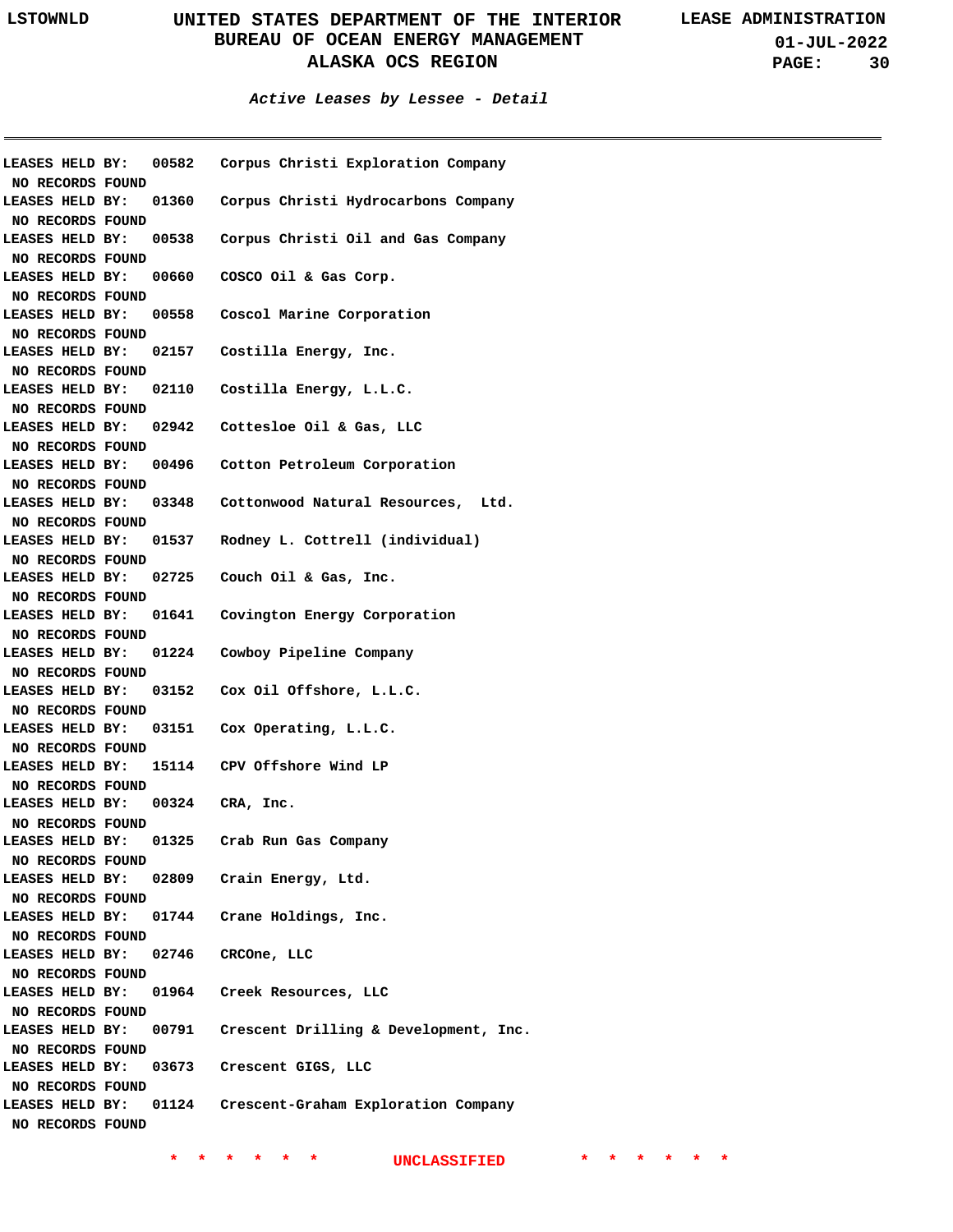**01-JUL-2022 PAGE: 31**

| <b>LEASES HELD BY:</b>              |  |       | 00554 Crescent Investment Co.                    |
|-------------------------------------|--|-------|--------------------------------------------------|
| NO RECORDS FOUND                    |  |       |                                                  |
| LEASES HELD BY:                     |  |       | 03218 Crescent Midstream, LLC                    |
| NO RECORDS FOUND                    |  |       |                                                  |
| LEASES HELD BY:                     |  |       | 03518 Cretaceous LLC                             |
| NO RECORDS FOUND                    |  |       |                                                  |
| LEASES HELD BY:                     |  |       | 02826 Crimson Exploration Inc.                   |
| NO RECORDS FOUND                    |  |       |                                                  |
| LEASES HELD BY:                     |  |       | 01755 Jack R. Crissup (individual)               |
| NO RECORDS FOUND                    |  |       |                                                  |
| LEASES HELD BY:                     |  |       | 02310 Cronus Offshore, Inc.                      |
| NO RECORDS FOUND                    |  |       |                                                  |
| LEASES HELD BY:                     |  |       | 02282 Cross Energy Corporation                   |
| NO RECORDS FOUND                    |  |       |                                                  |
| LEASES HELD BY:                     |  |       | 01745 Cross Timbers Oil Company, L.P.            |
| NO RECORDS FOUND                    |  |       |                                                  |
| LEASES HELD BY:                     |  |       | 01240 Cross Timbers Oil Company, L.P.            |
|                                     |  |       |                                                  |
| NO RECORDS FOUND<br>LEASES HELD BY: |  |       |                                                  |
|                                     |  |       | 01216 Cross Timbers Production Company           |
| NO RECORDS FOUND                    |  |       |                                                  |
| LEASES HELD BY:                     |  |       | 00404 Crowley Exploration, Inc.                  |
| NO RECORDS FOUND                    |  |       |                                                  |
| LEASES HELD BY:                     |  |       | 00169 Crown Central Petroleum Corporation        |
| NO RECORDS FOUND                    |  |       |                                                  |
| LEASES HELD BY:                     |  |       | 01783 Crutcher Oil and Gas-I Limited Partnership |
| NO RECORDS FOUND                    |  |       |                                                  |
| LEASES HELD BY:                     |  | 01077 | Albert B. Crutcher, Jr. (individual)             |
| NO RECORDS FOUND                    |  |       |                                                  |
| LEASES HELD BY:                     |  |       | 03210 Crux1, LLC                                 |
| NO RECORDS FOUND                    |  |       |                                                  |
| LEASES HELD BY:                     |  |       | 02798 Crystal Energy LLC                         |
| NO RECORDS FOUND                    |  |       |                                                  |
| LEASES HELD BY:                     |  |       | 00304 Crystal Exploration and Production Company |
| NO RECORDS FOUND                    |  |       |                                                  |
| LEASES HELD BY:                     |  |       | 01457 Crystal Oil Company                        |
| NO RECORDS FOUND                    |  |       |                                                  |
| <b>LEASES HELD BY:</b>              |  | 02639 | Cs Solutions, Inc.                               |
| NO RECORDS FOUND                    |  |       |                                                  |
| LEASES HELD BY:                     |  |       | 01580 CSA Financial Services, Inc.               |
| NO RECORDS FOUND                    |  |       |                                                  |
| LEASES HELD BY:                     |  | 03616 | CSL CM III, LP                                   |
| NO RECORDS FOUND                    |  |       |                                                  |
| LEASES HELD BY:                     |  |       | 03194 CSL Exploration, LP                        |
|                                     |  |       |                                                  |
| NO RECORDS FOUND                    |  |       | CSP Pipeline, L.L.C.                             |
| LEASES HELD BY:                     |  | 02041 |                                                  |
| NO RECORDS FOUND                    |  |       |                                                  |
| LEASES HELD BY: 00936               |  |       | Roy H. Cullen, as his separate property for      |
|                                     |  |       | his sole use and benefit                         |
| NO RECORDS FOUND                    |  |       |                                                  |
| LEASES HELD BY:                     |  |       | 01454 Carol C. Curran (individual)               |
| NO RECORDS FOUND                    |  |       |                                                  |
|                                     |  |       | LEASES HELD BY: 01681 Cut Off Corporation        |
|                                     |  |       |                                                  |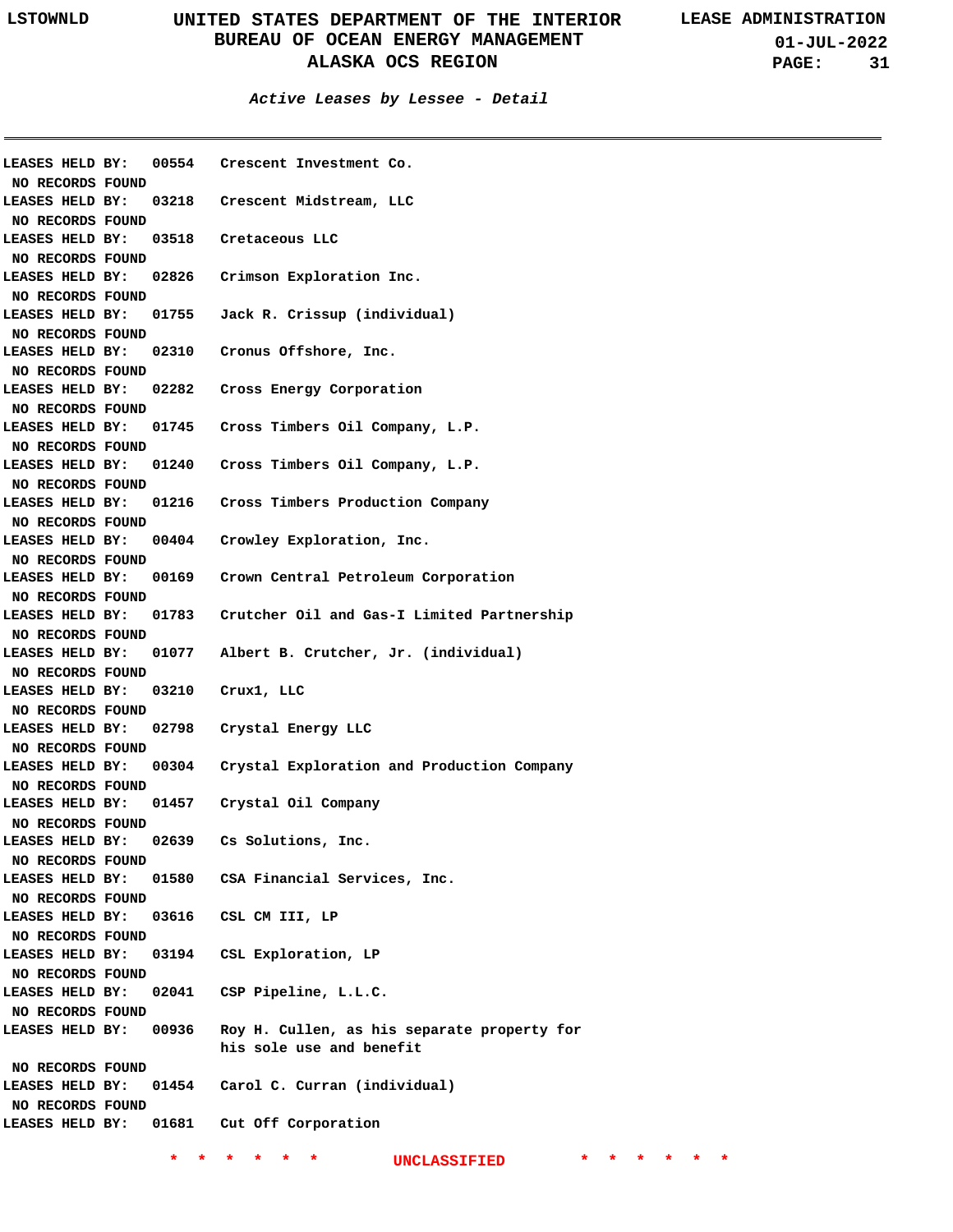**01-JUL-2022 PAGE: 32**

### **Active Leases by Lessee - Detail**

| NO RECORDS FOUND                    |       | LEASES HELD BY: 01681 Cut Off Corporation           |
|-------------------------------------|-------|-----------------------------------------------------|
|                                     |       | LEASES HELD BY: 03027 Cutter Energy, LLC            |
| NO RECORDS FOUND                    |       |                                                     |
| LEASES HELD BY:                     |       | 03001 CV Energy Corporation                         |
| NO RECORDS FOUND                    |       |                                                     |
| LEASES HELD BY:                     |       | 00444 Cypher Energy Corporation                     |
| NO RECORDS FOUND                    |       |                                                     |
| LEASES HELD BY:                     |       | 02778 CYPRESS GULF LLC                              |
| NO RECORDS FOUND                    |       |                                                     |
|                                     |       | LEASES HELD BY: 02660 D & E Energy, Inc.            |
| NO RECORDS FOUND                    |       |                                                     |
|                                     |       | LEASES HELD BY: 01898 D & G Energy Corporation      |
| NO RECORDS FOUND                    |       |                                                     |
|                                     |       | LEASES HELD BY: 01899 D & G Operating Company, Inc. |
| NO RECORDS FOUND                    |       |                                                     |
|                                     |       | LEASES HELD BY: 01487 D & V Petroleum Corporation   |
| NO RECORDS FOUND                    |       |                                                     |
| <b>LEASES HELD BY:</b>              |       | 03282 D&H Offshore, LLC                             |
| NO RECORDS FOUND                    |       |                                                     |
| <b>LEASES HELD BY:</b>              |       | 01395 D&S Petroleum Consultants, Inc.               |
| NO RECORDS FOUND                    |       |                                                     |
| <b>LEASES HELD BY:</b>              |       | 01979 Anthony D'Anna (individual)                   |
| NO RECORDS FOUND                    |       |                                                     |
|                                     |       | LEASES HELD BY: 01511 DALEN Resources Oil & Gas Co. |
| NO RECORDS FOUND                    |       |                                                     |
| LEASES HELD BY:                     |       | 03578 DANOS, L.L.C.                                 |
| NO RECORDS FOUND                    |       |                                                     |
| LEASES HELD BY: 02428               |       | Darcy Exploration, Inc.                             |
| NO RECORDS FOUND                    |       |                                                     |
| LEASES HELD BY: 02876               |       | DAUBERT-HOWELL ENERGY, LTD.                         |
| NO RECORDS FOUND                    |       |                                                     |
| LEASES HELD BY:                     | 01846 | Dauphin Island Gathering Company, L.P.              |
| NO RECORDS FOUND                    |       |                                                     |
| LEASES HELD BY: 01847               |       | Dauphin Island Gathering Partners                   |
| NO RECORDS FOUND                    |       |                                                     |
| <b>LEASES HELD BY:</b>              | 02699 | Dauphin Island Gathering System, LLC                |
| NO RECORDS FOUND                    |       |                                                     |
|                                     |       | LEASES HELD BY: 03421 Davis GOM Holdings, LLC       |
| NO RECORDS FOUND                    |       |                                                     |
|                                     |       | LEASES HELD BY: 02567 Davis Gulf Coast, Inc.        |
| NO RECORDS FOUND                    |       |                                                     |
| LEASES HELD BY: 02480               |       | Davis Offshore, L.P.                                |
| NO RECORDS FOUND                    |       |                                                     |
| LEASES HELD BY:                     | 00493 | Davis Oil Company                                   |
| NO RECORDS FOUND<br>LEASES HELD BY: |       | 01633 Davis Petroleum Corp.                         |
| NO RECORDS FOUND                    |       |                                                     |
| LEASES HELD BY:                     |       | 01914 Charles M. Davis (individual)                 |
|                                     |       |                                                     |
| NO RECORDS FOUND<br>LEASES HELD BY: |       | 01691 Day Exploration, Inc.                         |
|                                     |       |                                                     |
| NO RECORDS FOUND                    |       |                                                     |
|                                     |       |                                                     |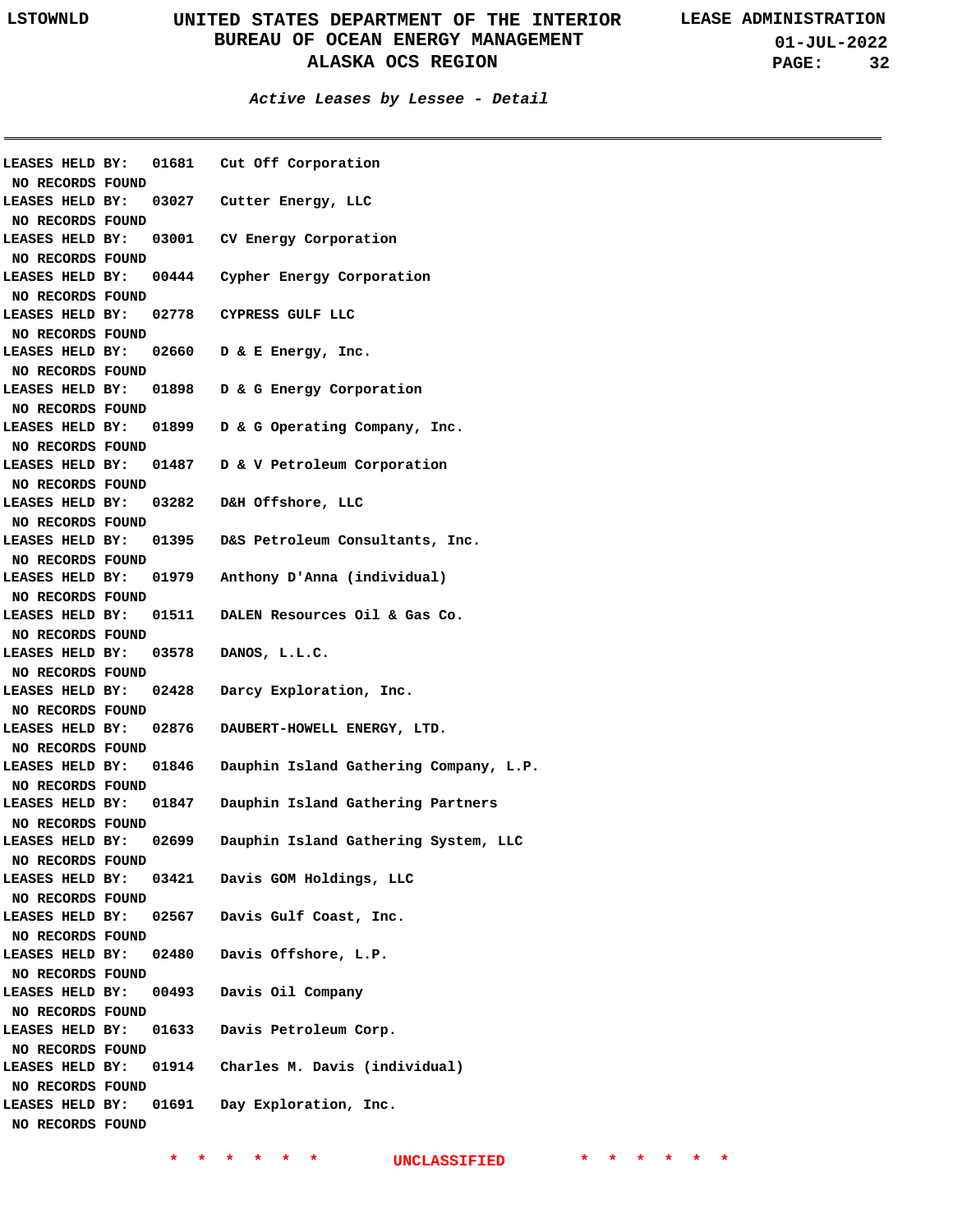**01-JUL-2022 PAGE: 33**

**Active Leases by Lessee - Detail**

**02959 00937 LEASES HELD BY: Robert A. Day, Jr. (individual) 00957 Dayfar Pty. (U.S.) Inc. 00696 DBM, Jr. 1976 Exploration No. 2 Limited 02531 LEASES HELD BY: DCOR, L.L.C. 02949 LEASES HELD BY: DCP Midstream, LLC 03651 DCP Mobile Bay Processing, LLC 02167 LEASES HELD BY: DCP Operating Company, LP 01824 LEASES HELD BY: DDD Energy, Inc. 01388 LEASES HELD BY: William Cecil DeArman (individual) 02204 William Cecil DeArman Estate 00305 LEASES HELD BY: Decalta International Corporation 02985 LEASES HELD BY: Deep Gulf Energy II, LLC 02815 Deep Gulf Energy LP 03453 LEASES HELD BY: Deep Gulf Operating, LLC 03612 LEASES HELD BY: Deep Wave Exploration, LLC 03521 LEASES HELD BY: Deepwater Abandonment Alternatives, Inc. 02814 Deepwater Development Company LLC 00026 Deepwater Exploration Company 03598 LEASES HELD BY: Deepwater Partners LLC 15083 Deepwater Structures Inc. 15034 LEASES HELD BY: Deepwater Wind Block Island Transmission, LLC 15028 LEASES HELD BY: Deepwater Wind Hudson Canyon, LLC 15006 Deepwater Wind, LLC 15012 Deepwater Wind New England, LLC 00388 LEASES HELD BY: DEKALB Corporation LEASES HELD BY: LEASES HELD BY: LEASES HELD BY: LEASES HELD BY: LEASES HELD BY: LEASES HELD BY: LEASES HELD BY: LEASES HELD BY: LEASES HELD BY: LEASES HELD BY: LEASES HELD BY: Day Holdings, L.L.C. Partnership NO RECORDS FOUND NO RECORDS FOUND NO RECORDS FOUND NO RECORDS FOUND NO RECORDS FOUND NO RECORDS FOUND NO RECORDS FOUND NO RECORDS FOUND NO RECORDS FOUND NO RECORDS FOUND NO RECORDS FOUND NO RECORDS FOUND NO RECORDS FOUND NO RECORDS FOUND NO RECORDS FOUND NO RECORDS FOUND NO RECORDS FOUND NO RECORDS FOUND NO RECORDS FOUND NO RECORDS FOUND NO RECORDS FOUND NO RECORDS FOUND NO RECORDS FOUND NO RECORDS FOUND NO RECORDS FOUND**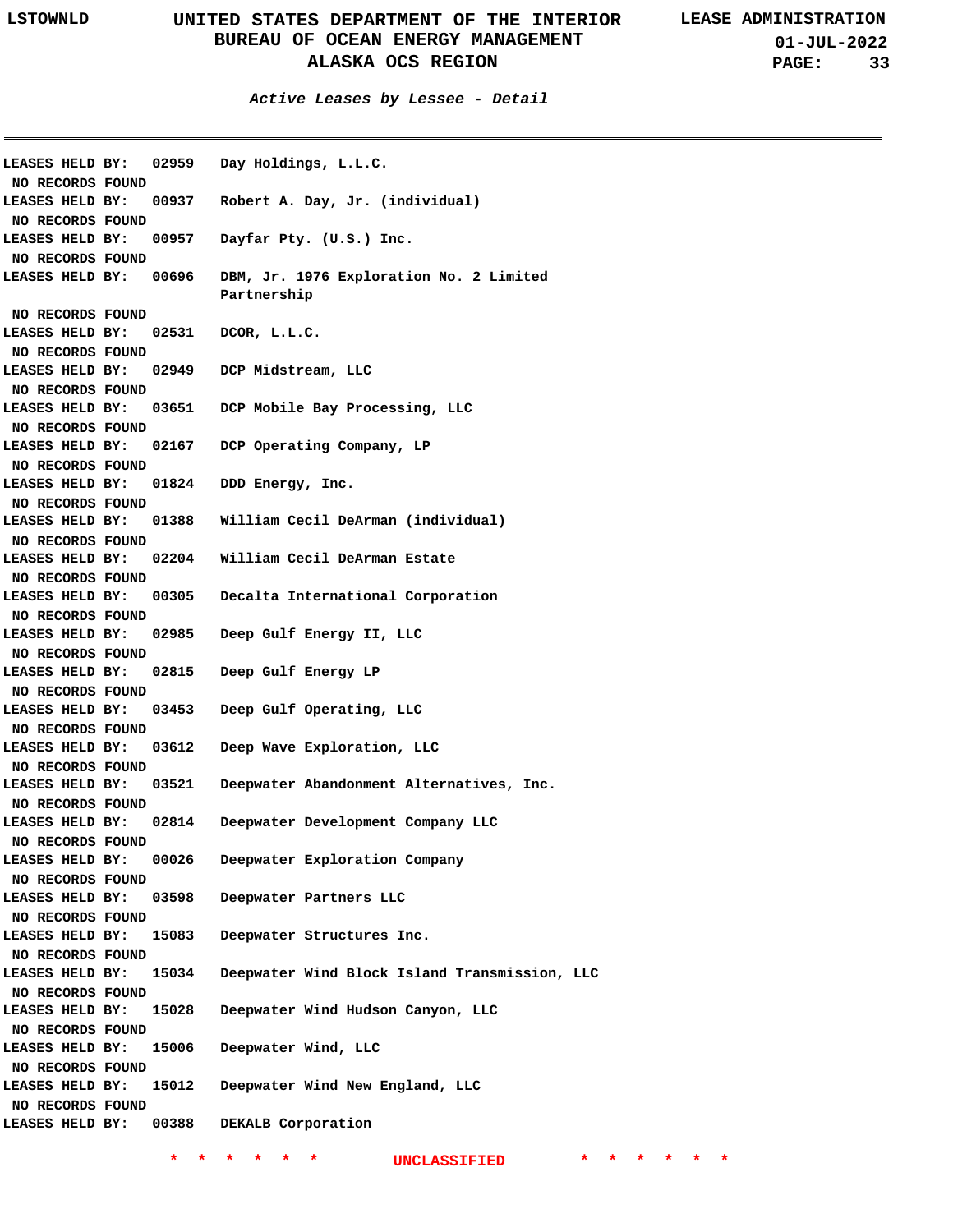### **Active Leases by Lessee - Detail**

| LEASES HELD BY:<br>NO RECORDS FOUND | 00388 | DEKALB Corporation                         |
|-------------------------------------|-------|--------------------------------------------|
| LEASES HELD BY:                     | 01501 | DEKALB Energy Company                      |
| NO RECORDS FOUND                    |       |                                            |
| LEASES HELD BY:                     | 02369 | Delano Energy Ventures, L.L.C.             |
| NO RECORDS FOUND                    |       |                                            |
|                                     |       |                                            |
| LEASES HELD BY:                     | 00287 | Delco Oil Company                          |
| NO RECORDS FOUND                    |       |                                            |
| LEASES HELD BY:                     | 03566 | Delek GOM Investments, LLC                 |
| NO RECORDS FOUND                    |       |                                            |
| LEASES HELD BY:                     | 00408 | Delfin Offshore Pipeline LLC               |
| NO RECORDS FOUND                    |       |                                            |
| LEASES HELD BY:                     | 00465 | Delhi Oil Corporation                      |
| NO RECORDS FOUND                    |       |                                            |
| LEASES HELD BY:                     | 00090 | Delhi Taylor Oil Corporation               |
| NO RECORDS FOUND                    |       |                                            |
| LEASES HELD BY:                     | 03585 | Delmar Systems, Inc.                       |
| NO RECORDS FOUND                    |       |                                            |
| <b>LEASES HELD BY:</b>              | 01525 | DelMar/JHM 1989 Exploration Limited        |
|                                     |       | Partnership                                |
| NO RECORDS FOUND                    |       |                                            |
| LEASES HELD BY:                     | 01016 | DelMar/MM 1985 Exploration Limited         |
|                                     |       | Partnership                                |
| NO RECORDS FOUND                    |       |                                            |
| LEASES HELD BY:                     | 01526 | DelMar/MM 1989 Exploration Limited         |
|                                     |       | Partnership                                |
| NO RECORDS FOUND                    |       |                                            |
| LEASES HELD BY:                     | 01527 | DelMar/NEW 1989 Exploration Limited        |
|                                     |       | Partnership                                |
| NO RECORDS FOUND                    |       |                                            |
| LEASES HELD BY:                     | 01528 | DelMar/NFC 1989 Exploration Limited        |
|                                     |       | Partnership                                |
|                                     |       |                                            |
| NO RECORDS FOUND                    |       |                                            |
| LEASES HELD BY:                     | 00772 | Delta Drilling Company                     |
| NO RECORDS FOUND                    |       |                                            |
| LEASES HELD BY:                     | 01005 | Delta Exploration, Inc.                    |
| NO RECORDS FOUND                    |       |                                            |
| LEASES HELD BY:                     | 00019 | Delta Marine Drilling Company              |
| NO RECORDS FOUND                    |       |                                            |
| LEASES HELD BY:                     | 00607 | Deminex U.S. Oil Company                   |
| NO RECORDS FOUND                    |       |                                            |
| LEASES HELD BY:                     | 02522 | Denbury Offshore, Inc.                     |
| NO RECORDS FOUND                    |       |                                            |
| LEASES HELD BY:                     | 02753 | Denbury Onshore, LLC                       |
| NO RECORDS FOUND                    |       |                                            |
| LEASES HELD BY:                     | 02416 | Denbury Resources Inc.                     |
| NO RECORDS FOUND                    |       |                                            |
| LEASES HELD BY:                     | 00557 | Denison Mines (U.S.) Incorporated          |
| NO RECORDS FOUND                    |       |                                            |
| LEASES HELD BY:                     | 01300 | Denny Offshore Exploration, Inc.           |
| NO RECORDS FOUND                    |       |                                            |
| LEASES HELD BY: 01794               |       | DenverAmerican Petroleum, a Ltd. Liability |
|                                     |       |                                            |
|                                     |       |                                            |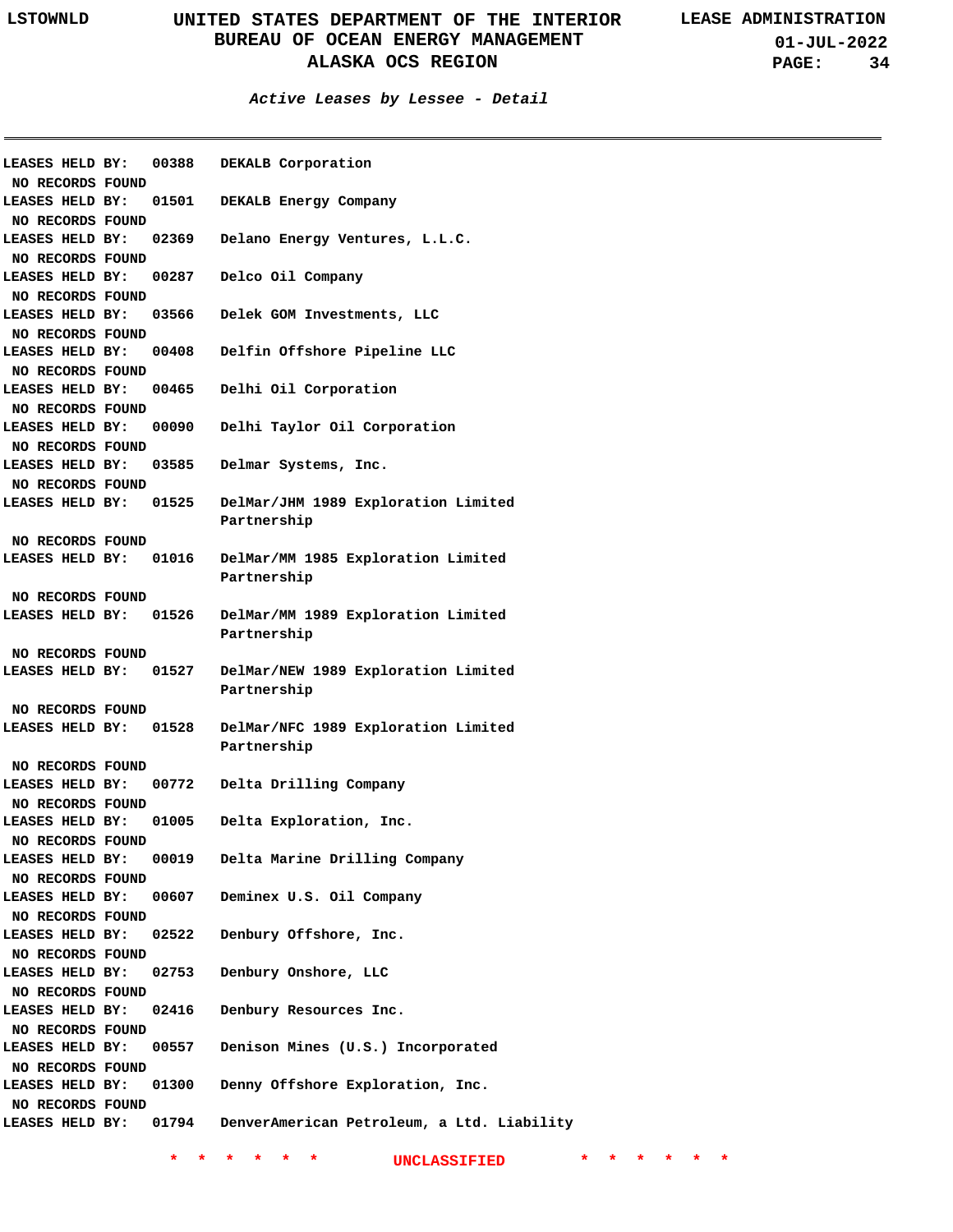**Active Leases by Lessee - Detail**

| <b>LEASES HELD BY:</b> | 01794 | DenverAmerican Petroleum, a Ltd. Liability |
|------------------------|-------|--------------------------------------------|
|                        |       | Co.                                        |
| NO RECORDS FOUND       |       |                                            |
| LEASES HELD BY:        | 01128 | Department of Energy                       |
| NO RECORDS FOUND       |       |                                            |
| LEASES HELD BY:        | 00146 | Derby Refining Company                     |
| NO RECORDS FOUND       |       |                                            |
| LEASES HELD BY:        | 00217 | Despot, Inc.                               |
| NO RECORDS FOUND       |       |                                            |
| LEASES HELD BY:        | 02144 | Destin Pipeline Company Inc.               |
| NO RECORDS FOUND       |       |                                            |
| LEASES HELD BY:        | 02193 | Destin Pipeline Company, L.L.C.            |
| NO RECORDS FOUND       |       |                                            |
| LEASES HELD BY:        | 02788 | Destin Resources LLC                       |
| NO RECORDS FOUND       |       |                                            |
| LEASES HELD BY:        | 00441 | Devon Corporation                          |
| NO RECORDS FOUND       |       |                                            |
| LEASES HELD BY:        | 02410 | Devon Energy Corporation                   |
| NO RECORDS FOUND       |       |                                            |
| LEASES HELD BY:        | 01010 | Devon Energy Corporation (Nevada)          |
| NO RECORDS FOUND       |       |                                            |
| LEASES HELD BY:        | 02638 | Devon Energy Operating Company, L.P.       |
|                        |       |                                            |
| NO RECORDS FOUND       |       |                                            |
| LEASES HELD BY:        | 01901 | Devon Energy Operating Corporation         |
| NO RECORDS FOUND       |       |                                            |
| LEASES HELD BY:        | 01853 | Devon Energy Petroleum Pipeline Company    |
| NO RECORDS FOUND       |       |                                            |
| LEASES HELD BY:        | 02421 | Devon Energy Production Co., L.P.          |
| NO RECORDS FOUND       |       |                                            |
| LEASES HELD BY:        | 01777 | Devon Louisiana Corporation                |
| NO RECORDS FOUND       |       |                                            |
| LEASES HELD BY:        | 01551 | Devon SFS Operating, Inc.                  |
| NO RECORDS FOUND       |       |                                            |
| LEASES HELD BY:        | 03615 | DG Exploration, Inc.                       |
| NO RECORDS FOUND       |       |                                            |
| LEASES HELD BY:        | 02622 | Diamond A Exploration, LLC                 |
| NO RECORDS FOUND       |       |                                            |
| LEASES HELD BY:        | 00144 | Diamond Chemicals Company                  |
| NO RECORDS FOUND       |       |                                            |
| LEASES HELD BY:        | 15100 | Diamond Generating LLC                     |
| NO RECORDS FOUND       |       |                                            |
| LEASES HELD BY:        | 00992 | Diamond Shamrock Offshore Partners Limited |
|                        |       | Partnership                                |
| NO RECORDS FOUND       |       |                                            |
| LEASES HELD BY:        | 15113 | Diamond Wind North America, LLC            |
| NO RECORDS FOUND       |       |                                            |
| LEASES HELD BY:        | 01492 | James H. Dick (individual)                 |
| NO RECORDS FOUND       |       |                                            |
| LEASES HELD BY:        | 02272 | Discovery Gas Transmission LLC             |
|                        |       |                                            |
| NO RECORDS FOUND       |       |                                            |
| LEASES HELD BY:        | 02273 | Discovery Producer Services LLC            |
| NO RECORDS FOUND       |       |                                            |
|                        |       |                                            |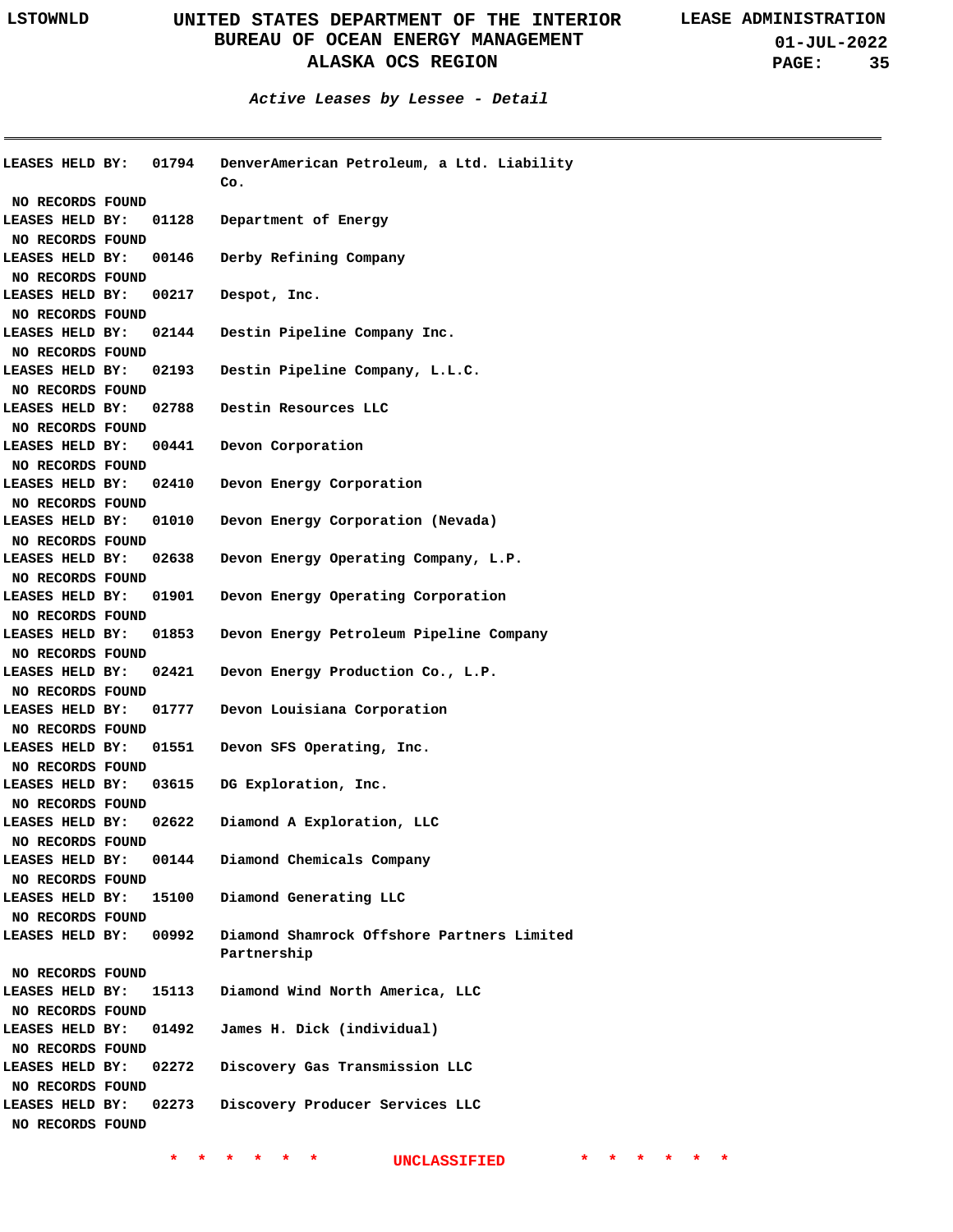**01-JUL-2022 PAGE: 36**

**Active Leases by Lessee - Detail**

| LEASES HELD BY:              | 02943 | Diverse 2007 Exploration, LP                 |
|------------------------------|-------|----------------------------------------------|
| NO RECORDS FOUND             |       |                                              |
| LEASES HELD BY: 02866        |       | Diverse Exploration L.P.                     |
| NO RECORDS FOUND             |       |                                              |
|                              |       | LEASES HELD BY: 01719 Diverse GP III         |
| NO RECORDS FOUND             |       |                                              |
| LEASES HELD BY: 01842        |       | Diverse Offshore, Inc.                       |
| NO RECORDS FOUND             |       |                                              |
|                              |       | LEASES HELD BY: 02364 Diverse Offshore L.P.  |
| NO RECORDS FOUND             |       |                                              |
|                              |       | LEASES HELD BY: 02867 Diverse Oil & Gas L.P. |
| NO RECORDS FOUND             |       |                                              |
| <b>LEASES HELD BY: 01995</b> |       | Diverse Operating Company                    |
| NO RECORDS FOUND             |       |                                              |
| LEASES HELD BY:              | 00425 | Dixel Resources Incorporated                 |
| NO RECORDS FOUND             |       |                                              |
| LEASES HELD BY:              | 00130 | Dixilyn Corporation                          |
| NO RECORDS FOUND             |       |                                              |
| LEASES HELD BY:              | 00542 | Dixilyn-Field Drilling Company               |
| NO RECORDS FOUND             |       |                                              |
| LEASES HELD BY:              | 02988 | Dixon Royalty, Ltd.                          |
| NO RECORDS FOUND             |       |                                              |
| LEASES HELD BY:              | 01202 | DKM Offshore Resources, Inc.                 |
| NO RECORDS FOUND             |       |                                              |
| <b>LEASES HELD BY: 01678</b> |       | Domain Energy Production Corporation         |
| NO RECORDS FOUND             |       |                                              |
| <b>LEASES HELD BY:</b>       | 15071 | Dominion Energy, Inc.                        |
| NO RECORDS FOUND             |       |                                              |
| <b>LEASES HELD BY: 02576</b> |       | Dominion Oklahoma Texas Exploration &        |
|                              |       | Production, Inc.                             |
| NO RECORDS FOUND             |       |                                              |
| LEASES HELD BY:              | 02044 | Dominion Reserves Gulf Coast, Inc.           |
| NO RECORDS FOUND             |       |                                              |
| LEASES HELD BY:              | 02023 | Dominion Reserves, Inc.                      |
| NO RECORDS FOUND             |       |                                              |
| <b>LEASES HELD BY:</b>       | 15049 | Dominion Wind Development, LLC               |
| NO RECORDS FOUND             |       |                                              |
| LEASES HELD BY:              | 03191 | Donald L. Asher Revocable Trust              |
| NO RECORDS FOUND             |       |                                              |
| LEASES HELD BY:              | 00490 | Donohue Anstey & Morrill                     |
| NO RECORDS FOUND             |       |                                              |
| LEASES HELD BY:              | 03176 | Dorado Deep GP, LLC                          |
| NO RECORDS FOUND             |       |                                              |
| LEASES HELD BY:              | 00847 | Dorchester Exploration, Inc.                 |
| NO RECORDS FOUND             |       |                                              |
| LEASES HELD BY:              | 01329 | Dorchester Master Limited Partnership        |
| NO RECORDS FOUND             |       |                                              |
| LEASES HELD BY:              |       | 00072 Dorn & Miller                          |
| NO RECORDS FOUND             |       |                                              |
| LEASES HELD BY:              |       | 01030 John T. Dorrance, Jr. (individual)     |
| NO RECORDS FOUND             |       |                                              |
| LEASES HELD BY: 02311        |       | Dover Energy, Inc.                           |
|                              |       |                                              |
|                              |       |                                              |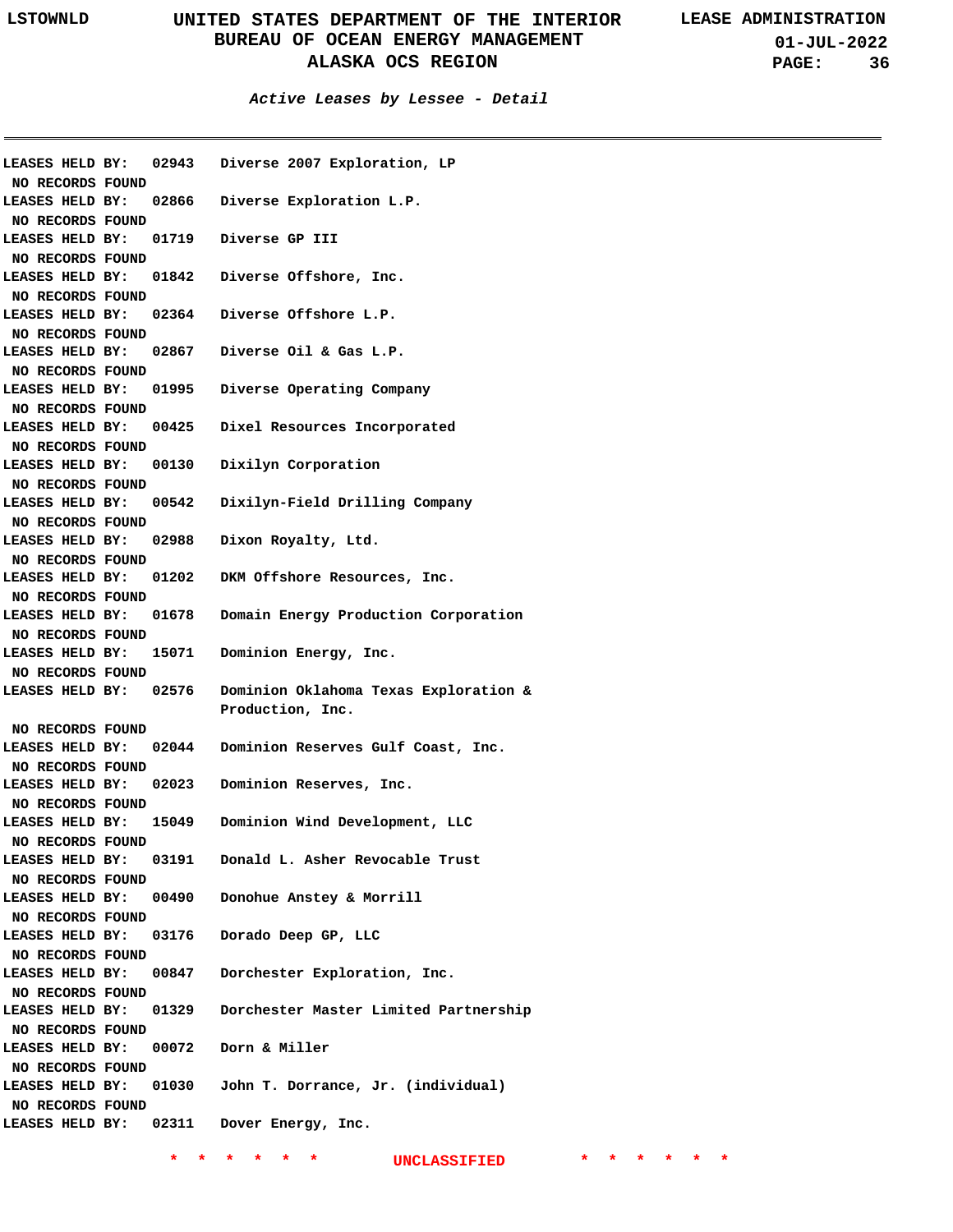**01-JUL-2022 PAGE: 37**

**Active Leases by Lessee - Detail**

| LEASES HELD BY:<br>NO RECORDS FOUND                     |       | 02311 Dover Energy, Inc.                   |
|---------------------------------------------------------|-------|--------------------------------------------|
| LEASES HELD BY:<br>NO RECORDS FOUND                     |       | 01563 Dover Oil & Gas Ventures, Inc.       |
| LEASES HELD BY:<br>NO RECORDS FOUND                     |       | 00181 The Dow Chemical Company             |
| LEASES HELD BY:                                         |       | 00617 Doyon, Limited                       |
| NO RECORDS FOUND<br>LEASES HELD BY:                     |       | 00264 Drillamex, Inc.                      |
| NO RECORDS FOUND<br>LEASES HELD BY:                     |       | 01883 Thomas C. Driscoll (individual)      |
| NO RECORDS FOUND<br>LEASES HELD BY:                     |       | 00670 Du Pont Holdings, Incorporated       |
| NO RECORDS FOUND<br>LEASES HELD BY:                     |       | 15134 Duke Energy Renewables Wind, LLC     |
| NO RECORDS FOUND<br>LEASES HELD BY:                     | 02666 | Dunhill Exploration & Production II, LLC   |
| NO RECORDS FOUND<br>LEASES HELD BY:                     | 02649 | Dunhill Exploration & Production, LLC      |
| NO RECORDS FOUND<br>LEASES HELD BY:                     |       | 02563 Dunhill Resources I, LLC             |
| NO RECORDS FOUND<br>LEASES HELD BY:                     |       | 02560 Dunhill Resources, Inc.              |
| NO RECORDS FOUND<br>LEASES HELD BY:<br>NO RECORDS FOUND |       | 00614 Dunoak, Inc.                         |
| LEASES HELD BY:<br>NO RECORDS FOUND                     | 00194 | Durecorp, Inc.                             |
| LEASES HELD BY:<br>NO RECORDS FOUND                     |       | 15098 DWW Rev I, LLC                       |
| LEASES HELD BY:<br>NO RECORDS FOUND                     |       | 02630 Dynamic Offshore Resources NS, LLC   |
| LEASES HELD BY:<br>NO RECORDS FOUND                     | 01481 | Dynegy Energy, Inc.                        |
| LEASES HELD BY:<br>NO RECORDS FOUND                     |       | 02230 E. I. du Pont de Nemours and Company |
| LEASES HELD BY:                                         | 00725 | E. A. Development, Incorporated            |
| NO RECORDS FOUND<br>LEASES HELD BY:<br>NO RECORDS FOUND | 01585 | Express Acquisition Company                |
| LEASES HELD BY:                                         | 03125 | Eagle Eye Energy Partners, L.P.            |
| NO RECORDS FOUND<br>LEASES HELD BY:<br>NO RECORDS FOUND | 00353 | Eason Oil Company                          |
| LEASES HELD BY:                                         |       | 03523 East Cameron Connection LLC          |
| NO RECORDS FOUND<br>LEASES HELD BY:                     |       | 03388 East Cameron Gathering LLC           |
| NO RECORDS FOUND<br>LEASES HELD BY:<br>NO RECORDS FOUND |       | 02007 East Cameron, Inc.                   |
| LEASES HELD BY:<br>NO RECORDS FOUND                     |       | 02594 East Cameron Partners, LP            |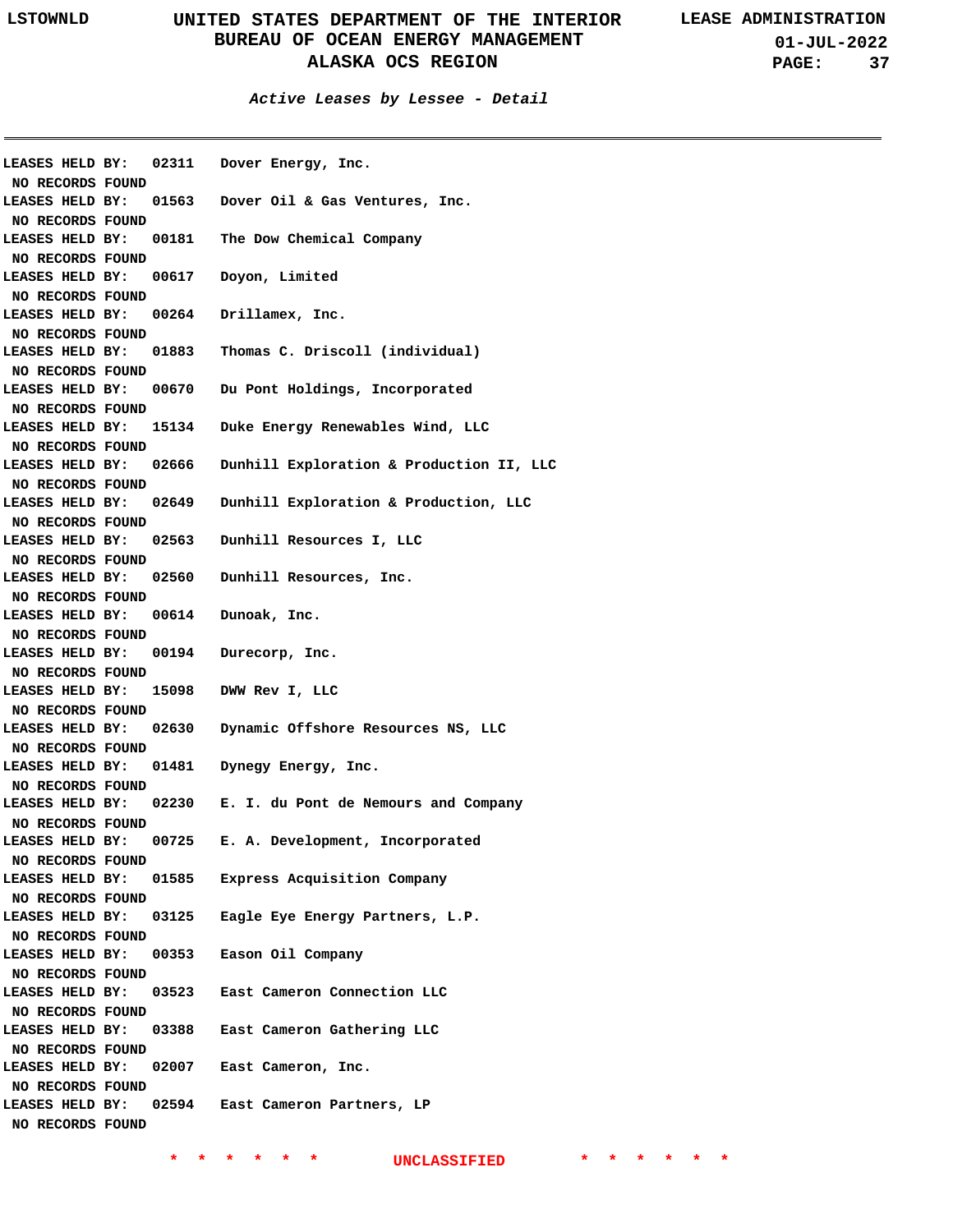**01-JUL-2022 PAGE: 38**

| LEASES HELD BY:  | 01238                |  | East Timbers Limited Partnership          |  |  |  |                     |  |  |  |  |  |  |
|------------------|----------------------|--|-------------------------------------------|--|--|--|---------------------|--|--|--|--|--|--|
| NO RECORDS FOUND |                      |  |                                           |  |  |  |                     |  |  |  |  |  |  |
| LEASES HELD BY:  | 15076 East Wind LLC  |  |                                           |  |  |  |                     |  |  |  |  |  |  |
| NO RECORDS FOUND |                      |  |                                           |  |  |  |                     |  |  |  |  |  |  |
| LEASES HELD BY:  | 02284 EASTCAM97, LLC |  |                                           |  |  |  |                     |  |  |  |  |  |  |
| NO RECORDS FOUND |                      |  |                                           |  |  |  |                     |  |  |  |  |  |  |
| LEASES HELD BY:  | 02265                |  | Eastern Energy, Inc.                      |  |  |  |                     |  |  |  |  |  |  |
| NO RECORDS FOUND |                      |  |                                           |  |  |  |                     |  |  |  |  |  |  |
| LEASES HELD BY:  | 03147                |  | EC Offshore Properties, Inc.              |  |  |  |                     |  |  |  |  |  |  |
| NO RECORDS FOUND |                      |  |                                           |  |  |  |                     |  |  |  |  |  |  |
| LEASES HELD BY:  | 02387                |  | EC143 INC.                                |  |  |  |                     |  |  |  |  |  |  |
| NO RECORDS FOUND |                      |  |                                           |  |  |  |                     |  |  |  |  |  |  |
| LEASES HELD BY:  | 00237                |  | Ecee, Inc.                                |  |  |  |                     |  |  |  |  |  |  |
| NO RECORDS FOUND |                      |  |                                           |  |  |  |                     |  |  |  |  |  |  |
| LEASES HELD BY:  | 00426                |  | ECON, Inc.                                |  |  |  |                     |  |  |  |  |  |  |
| NO RECORDS FOUND |                      |  |                                           |  |  |  |                     |  |  |  |  |  |  |
| LEASES HELD BY:  | 02990                |  | Ecopetrol America LLC                     |  |  |  |                     |  |  |  |  |  |  |
| NO RECORDS FOUND |                      |  |                                           |  |  |  |                     |  |  |  |  |  |  |
| LEASES HELD BY:  | 03052                |  | EcoRigs, L.L.C.                           |  |  |  |                     |  |  |  |  |  |  |
| NO RECORDS FOUND |                      |  |                                           |  |  |  |                     |  |  |  |  |  |  |
| LEASES HELD BY:  | 01121                |  | Ronald C. Eddington (individual)          |  |  |  |                     |  |  |  |  |  |  |
| NO RECORDS FOUND |                      |  |                                           |  |  |  |                     |  |  |  |  |  |  |
| LEASES HELD BY:  | 15027                |  | EDF Renewables Development, Inc.          |  |  |  |                     |  |  |  |  |  |  |
| NO RECORDS FOUND |                      |  |                                           |  |  |  |                     |  |  |  |  |  |  |
| LEASES HELD BY:  | 01301                |  | Edisto Exploration & Production Company   |  |  |  |                     |  |  |  |  |  |  |
| NO RECORDS FOUND |                      |  |                                           |  |  |  |                     |  |  |  |  |  |  |
| LEASES HELD BY:  | 01806                |  | Edisto Exploration & Production Company   |  |  |  |                     |  |  |  |  |  |  |
| NO RECORDS FOUND |                      |  |                                           |  |  |  |                     |  |  |  |  |  |  |
| LEASES HELD BY:  | 15074                |  | EDPR Offshore North America LLC           |  |  |  |                     |  |  |  |  |  |  |
| NO RECORDS FOUND |                      |  |                                           |  |  |  |                     |  |  |  |  |  |  |
| LEASES HELD BY:  | 01669                |  | Thomas H. Edwards (individual)            |  |  |  |                     |  |  |  |  |  |  |
| NO RECORDS FOUND |                      |  |                                           |  |  |  |                     |  |  |  |  |  |  |
| LEASES HELD BY:  | 02360                |  | EEX E&P Company, L.P.                     |  |  |  |                     |  |  |  |  |  |  |
| NO RECORDS FOUND |                      |  |                                           |  |  |  |                     |  |  |  |  |  |  |
| LEASES HELD BY:  | 02771                |  | El Paso CGP Company                       |  |  |  |                     |  |  |  |  |  |  |
| NO RECORDS FOUND |                      |  |                                           |  |  |  |                     |  |  |  |  |  |  |
| LEASES HELD BY:  | 01801                |  | El Paso Energy Development I Company      |  |  |  |                     |  |  |  |  |  |  |
| NO RECORDS FOUND |                      |  |                                           |  |  |  |                     |  |  |  |  |  |  |
| LEASES HELD BY:  | 01852                |  | El Paso Energy Texas Gathering Company    |  |  |  |                     |  |  |  |  |  |  |
| NO RECORDS FOUND |                      |  |                                           |  |  |  |                     |  |  |  |  |  |  |
| LEASES HELD BY:  | 00581                |  | El Paso Exploration Company               |  |  |  |                     |  |  |  |  |  |  |
| NO RECORDS FOUND |                      |  |                                           |  |  |  |                     |  |  |  |  |  |  |
| LEASES HELD BY:  | 02599                |  | El Paso Field Services, L.P.              |  |  |  |                     |  |  |  |  |  |  |
| NO RECORDS FOUND |                      |  |                                           |  |  |  |                     |  |  |  |  |  |  |
| LEASES HELD BY:  | 00109                |  | El Paso Natural Gas Company, L.L.C.       |  |  |  |                     |  |  |  |  |  |  |
| NO RECORDS FOUND |                      |  |                                           |  |  |  |                     |  |  |  |  |  |  |
| LEASES HELD BY:  | 02263                |  | El Paso Offshore Gathering & Transmission |  |  |  |                     |  |  |  |  |  |  |
|                  |                      |  | Company                                   |  |  |  |                     |  |  |  |  |  |  |
| NO RECORDS FOUND |                      |  |                                           |  |  |  |                     |  |  |  |  |  |  |
| LEASES HELD BY:  | 02381                |  | El Paso Oil & Gas Resources Company, L.P. |  |  |  |                     |  |  |  |  |  |  |
| NO RECORDS FOUND |                      |  |                                           |  |  |  |                     |  |  |  |  |  |  |
| LEASES HELD BY:  | 01724                |  | El Paso Production Company                |  |  |  |                     |  |  |  |  |  |  |
|                  |                      |  |                                           |  |  |  |                     |  |  |  |  |  |  |
|                  |                      |  |                                           |  |  |  | <b>UNCLASSIFIED</b> |  |  |  |  |  |  |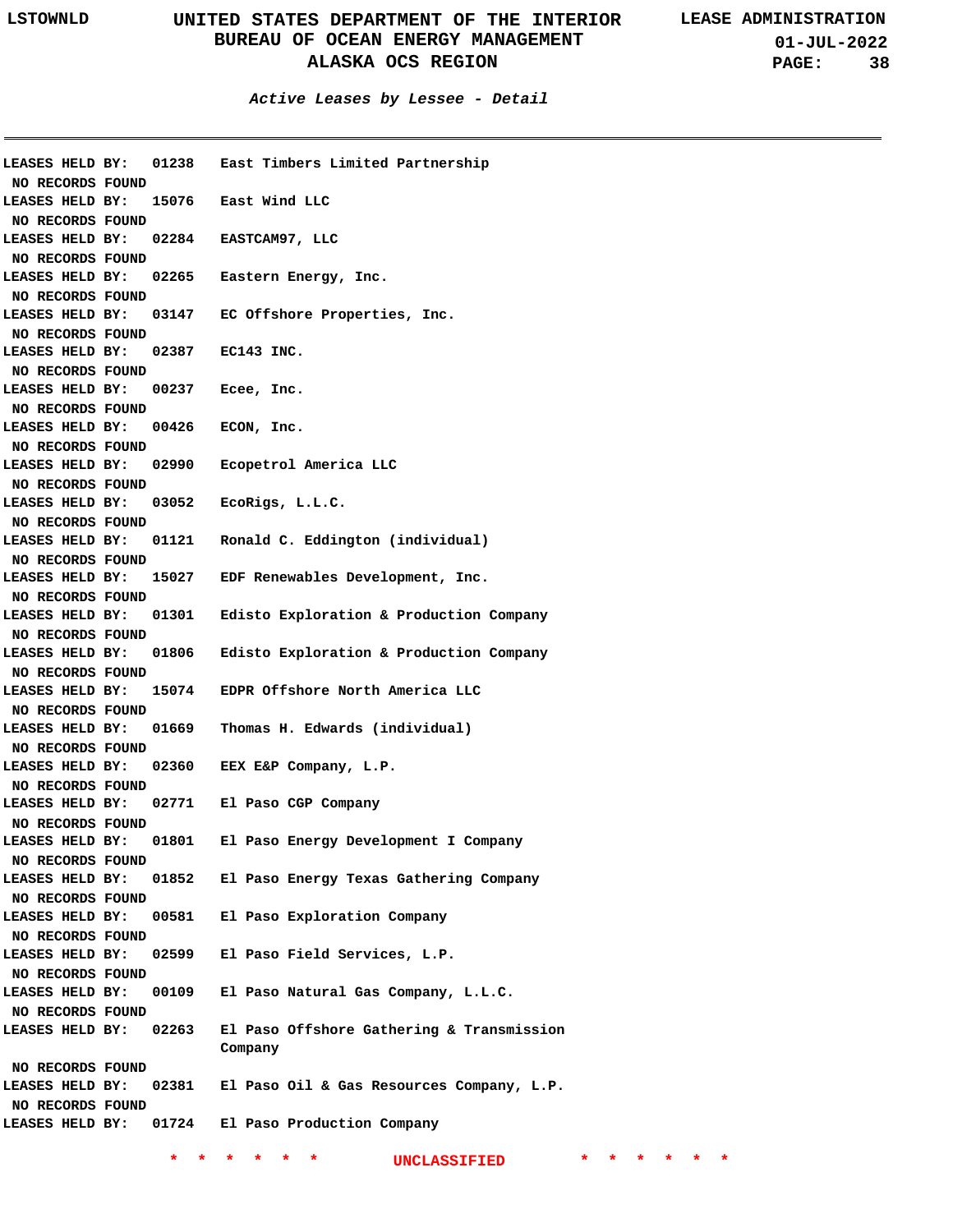**Active Leases by Lessee - Detail**

| LEASES HELD BY:                     | 01724 | El Paso Production Company                |
|-------------------------------------|-------|-------------------------------------------|
| NO RECORDS FOUND                    |       |                                           |
| LEASES HELD BY:                     | 01138 | El Paso Production GOM Inc.               |
| NO RECORDS FOUND                    |       |                                           |
| LEASES HELD BY:                     | 01692 | El-Can Exploration, Inc.                  |
| NO RECORDS FOUND                    |       |                                           |
| LEASES HELD BY:                     | 01703 | Eland Energy, Inc.                        |
| NO RECORDS FOUND                    |       |                                           |
| LEASES HELD BY:                     | 01015 | Elf Aquitaine Exploration, Inc. (M. M.)   |
| NO RECORDS FOUND                    |       |                                           |
| LEASES HELD BY:                     | 01141 | Elf Aquitaine Oil Programs, Inc.          |
| NO RECORDS FOUND                    |       |                                           |
| LEASES HELD BY:                     | 00128 | Elf Aquitaine, Inc.                       |
| NO RECORDS FOUND                    |       |                                           |
| LEASES HELD BY:                     | 01017 | Elf Aquitaine/MM 1985 Exploration Limited |
|                                     |       | Partnership                               |
| NO RECORDS FOUND                    |       |                                           |
| LEASES HELD BY:                     | 02071 | Elim Corporation                          |
| NO RECORDS FOUND                    |       |                                           |
| LEASES HELD BY:                     | 01639 | Elite Enterprises, Inc.                   |
| NO RECORDS FOUND                    |       |                                           |
| LEASES HELD BY:                     | 02580 | Elite Exploration, LP                     |
|                                     |       |                                           |
| NO RECORDS FOUND                    |       |                                           |
| LEASES HELD BY:                     | 00467 | Elizabethtown Gas Company                 |
| NO RECORDS FOUND                    |       |                                           |
| LEASES HELD BY:                     | 02456 | Ellwood Pipeline, Inc.                    |
| NO RECORDS FOUND                    |       |                                           |
| LEASES HELD BY:                     | 02499 | Elysium Energy, L.L.C.                    |
| NO RECORDS FOUND                    |       |                                           |
| LEASES HELD BY:                     | 03077 | Emerald Coast Energy, L.L.C.              |
| NO RECORDS FOUND                    |       |                                           |
| LEASES HELD BY:                     | 03185 | EMERALD GATHERING AND TRANSMISSION, LLC   |
| NO RECORDS FOUND                    |       |                                           |
| LEASES HELD BY:                     | 00173 | Emerald Oil Company                       |
| NO RECORDS FOUND                    |       |                                           |
| LEASES HELD BY:                     | 03666 | Empire Auger 12, LLC                      |
| NO RECORDS FOUND                    |       |                                           |
| LEASES HELD BY:                     | 03471 | Empire Deepwater LLC                      |
| NO RECORDS FOUND                    |       |                                           |
| LEASES HELD BY:                     | 01821 | Empire Exploration, Inc.                  |
| NO RECORDS FOUND                    |       |                                           |
| LEASES HELD BY:                     | 03389 | Empire Midstream LLC                      |
| NO RECORDS FOUND                    |       |                                           |
| LEASES HELD BY:                     | 01727 | Empire Natural Gas, Inc.                  |
| NO RECORDS FOUND                    |       |                                           |
| LEASES HELD BY:                     | 03648 | Empire Offshore Wind LLC                  |
| NO RECORDS FOUND                    |       |                                           |
| LEASES HELD BY:                     | 15103 | Empire Offshore Wind LLC                  |
| NO RECORDS FOUND                    |       |                                           |
| LEASES HELD BY:                     | 03286 | Enbridge Energy Company, Inc.             |
|                                     |       |                                           |
| NO RECORDS FOUND<br>LEASES HELD BY: | 15065 | Enbridge Holdings (Green Energy) L.L.C.   |
|                                     |       |                                           |
|                                     |       |                                           |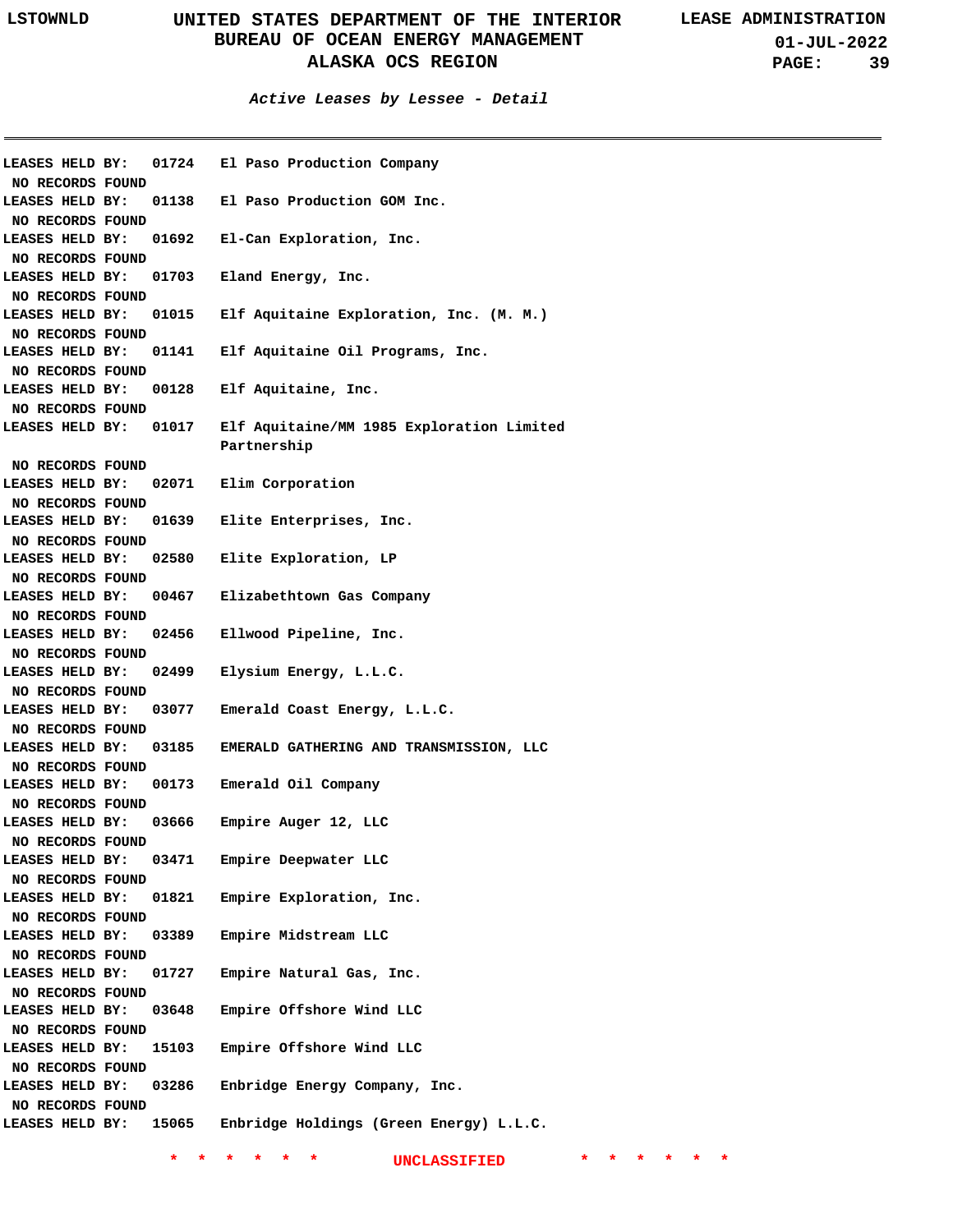**01-JUL-2022 PAGE: 40**

**Active Leases by Lessee - Detail**

| LEASES HELD BY:                     | 15065 | Enbridge Holdings (Green Energy) L.L.C.  |
|-------------------------------------|-------|------------------------------------------|
| NO RECORDS FOUND                    |       |                                          |
| LEASES HELD BY:                     | 02253 | Enbridge Offshore (Gas Gathering) L.L.C. |
| NO RECORDS FOUND                    |       |                                          |
| LEASES HELD BY:                     | 03141 | Enbridge Offshore Facilities, LLC        |
| NO RECORDS FOUND                    |       |                                          |
| LEASES HELD BY:                     | 02637 | Enbridge Pipelines (East Texas) L.P.     |
| NO RECORDS FOUND                    |       |                                          |
| LEASES HELD BY:                     | 02190 | EnCana GOM Inc.                          |
| NO RECORDS FOUND                    |       |                                          |
| LEASES HELD BY:                     | 02548 | EnCana Gulf of Mexico Inc.               |
| NO RECORDS FOUND                    |       |                                          |
| LEASES HELD BY:                     | 02611 | EnCana Gulf of Mexico LLC                |
| NO RECORDS FOUND                    |       |                                          |
| LEASES HELD BY:                     |       | 02547 EnCana Oil & Gas (USA) Inc.        |
| NO RECORDS FOUND                    |       |                                          |
| LEASES HELD BY:                     | 01761 | EnCap Energy L.C.                        |
| NO RECORDS FOUND                    |       |                                          |
| LEASES HELD BY:                     | 01223 | Encor Energy (America) Inc.              |
| NO RECORDS FOUND                    |       |                                          |
| LEASES HELD BY:                     | 01087 | The Encore Company, Inc.                 |
| NO RECORDS FOUND                    |       |                                          |
| LEASES HELD BY:                     | 03400 | End of Life Petroleum Holdings, LLC      |
| NO RECORDS FOUND                    |       |                                          |
| LEASES HELD BY:                     | 02645 | Endeavor Exploration and Production, LLC |
| NO RECORDS FOUND                    |       |                                          |
| LEASES HELD BY:                     | 02583 | Endeavor Exploration, LLC                |
| NO RECORDS FOUND                    |       |                                          |
| LEASES HELD BY:                     | 03066 | Endeavor Natural Gas Offshore, LLC       |
| NO RECORDS FOUND                    |       |                                          |
| LEASES HELD BY:                     | 02474 | Endeavour Oil & Gas, Inc.                |
| NO RECORDS FOUND                    |       |                                          |
| LEASES HELD BY:                     | 02601 | Endymion Oil Pipeline Company, LLC       |
| NO RECORDS FOUND                    |       |                                          |
| LEASES HELD BY:                     | 00701 | Ener Exploration Limited Partnership     |
| NO RECORDS FOUND                    |       |                                          |
| LEASES HELD BY:                     | 02137 | Energen Resources Corporation            |
| NO RECORDS FOUND                    |       |                                          |
| LEASES HELD BY:                     | 00892 | Energy Assets International Corporation  |
| NO RECORDS FOUND                    |       |                                          |
| LEASES HELD BY:                     | 01516 | Energy Assets IV-A, Ltd.                 |
| NO RECORDS FOUND                    |       |                                          |
| LEASES HELD BY:                     | 01209 | Energy Capital Resources, Inc.           |
| NO RECORDS FOUND                    |       |                                          |
| LEASES HELD BY:                     | 00415 | Energy Development Corporation           |
| NO RECORDS FOUND                    |       |                                          |
| LEASES HELD BY:                     | 01718 | Energy Development Services, Inc.        |
| NO RECORDS FOUND                    |       |                                          |
| LEASES HELD BY:                     | 02402 | Energy Drilling and Production, LLC      |
|                                     |       |                                          |
| NO RECORDS FOUND<br>LEASES HELD BY: | 01544 | Energy Exploration Management Company    |
|                                     |       |                                          |
| NO RECORDS FOUND                    |       |                                          |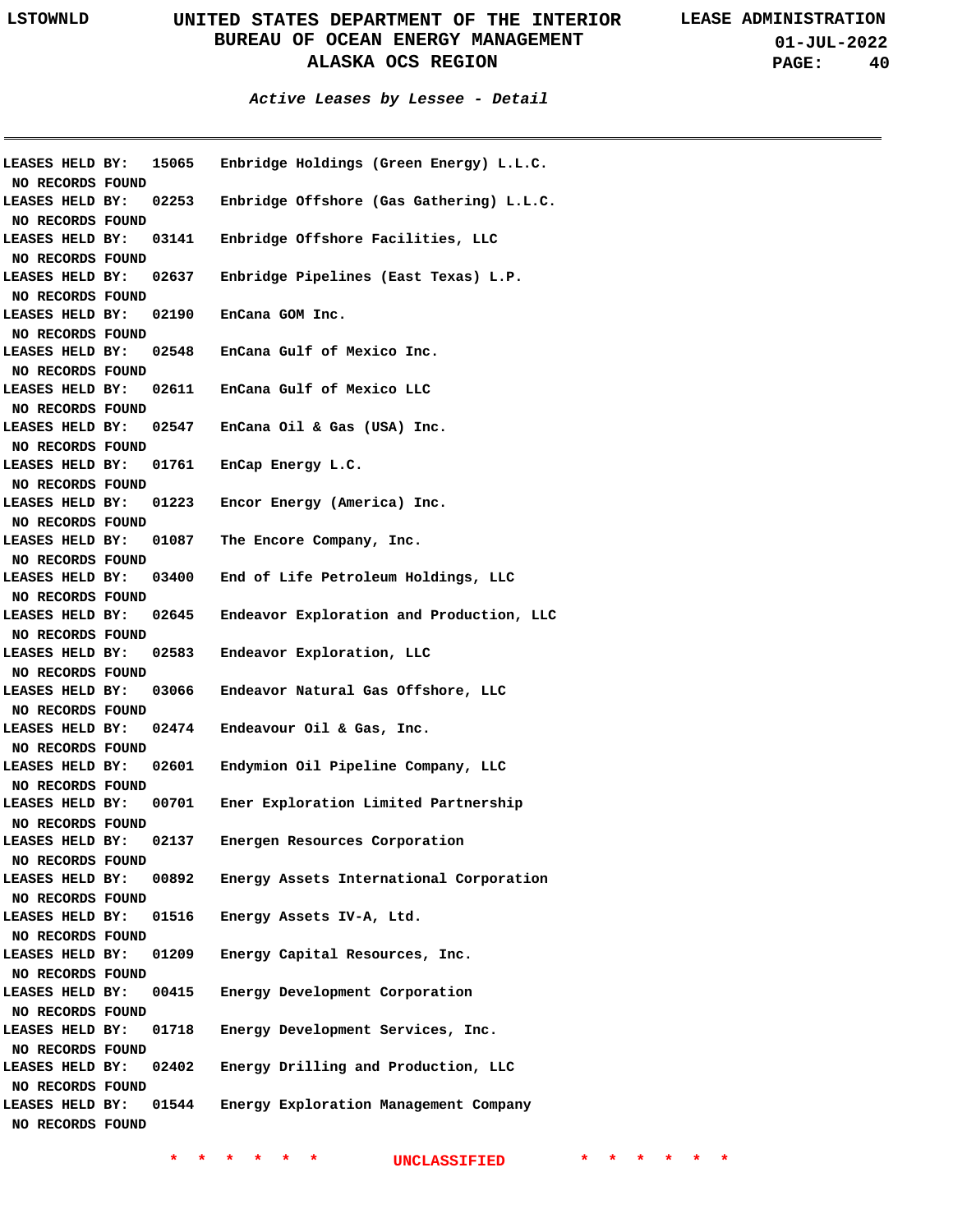**Active Leases by Lessee - Detail**

|                  |       | LEASES HELD BY: 15015 Energy Management, Inc.               |  |
|------------------|-------|-------------------------------------------------------------|--|
| NO RECORDS FOUND |       |                                                             |  |
| LEASES HELD BY:  |       | 00362 Energy Reserves Group, Inc.                           |  |
| NO RECORDS FOUND |       |                                                             |  |
|                  |       | LEASES HELD BY: 01764 Energy Resource Technology, Inc.      |  |
| NO RECORDS FOUND |       |                                                             |  |
|                  |       | LEASES HELD BY: 00459 Energy Resources Corporation          |  |
| NO RECORDS FOUND |       |                                                             |  |
|                  |       | LEASES HELD BY: 03412 Energy VII L.L.C.                     |  |
| NO RECORDS FOUND |       |                                                             |  |
|                  |       | LEASES HELD BY: 02581 Energy Virtual Partners, Inc.         |  |
| NO RECORDS FOUND |       |                                                             |  |
|                  |       | LEASES HELD BY: 02375 Energy XXI GOM, LLC                   |  |
| NO RECORDS FOUND |       |                                                             |  |
|                  |       | LEASES HELD BY: 02937 Energy XXI Gulf Coast, LLC            |  |
| NO RECORDS FOUND |       |                                                             |  |
|                  |       | LEASES HELD BY: 03225 Energy XXI Leasehold, LLC             |  |
| NO RECORDS FOUND |       |                                                             |  |
|                  |       | LEASES HELD BY: 03246 Energy XXI Natural Gas Holdings, Inc. |  |
| NO RECORDS FOUND |       |                                                             |  |
|                  |       | LEASES HELD BY: 03226 Energy XXI Pipeline II, LLC           |  |
| NO RECORDS FOUND |       |                                                             |  |
|                  |       | LEASES HELD BY: 03186 Energy XXI Pipeline, LLC              |  |
| NO RECORDS FOUND |       |                                                             |  |
|                  |       | LEASES HELD BY: 03379 Energy XXI USA, Inc.                  |  |
| NO RECORDS FOUND |       |                                                             |  |
|                  |       | LEASES HELD BY: 01197 EnerMark, Inc.                        |  |
| NO RECORDS FOUND |       |                                                             |  |
|                  |       | LEASES HELD BY: 02473 EnerQuest Oil & Gas, L.L.C.           |  |
|                  |       |                                                             |  |
|                  |       |                                                             |  |
| NO RECORDS FOUND |       |                                                             |  |
|                  |       | LEASES HELD BY: 02463 EnField Operating, L.L.C.             |  |
| NO RECORDS FOUND |       |                                                             |  |
|                  |       | LEASES HELD BY: 02857 ENGAS XP, LLC                         |  |
| NO RECORDS FOUND |       |                                                             |  |
|                  |       | LEASES HELD BY: 00284 ENGY, Inc.                            |  |
| NO RECORDS FOUND |       |                                                             |  |
| LEASES HELD BY:  | 02804 | Enhanced Energy Partners Corporation                        |  |
| NO RECORDS FOUND |       |                                                             |  |
| LEASES HELD BY:  |       | 15107 Eni New Energy US Inc.                                |  |
| NO RECORDS FOUND |       |                                                             |  |
| LEASES HELD BY:  |       | 02516 Eni Oil US LLC                                        |  |
| NO RECORDS FOUND |       |                                                             |  |
| LEASES HELD BY:  |       | 00162 Eni Petroleum Co. Inc.                                |  |
| NO RECORDS FOUND |       |                                                             |  |
| LEASES HELD BY:  | 02248 | Eni Petroleum Exploration Co. Inc.                          |  |
| NO RECORDS FOUND |       |                                                             |  |
| LEASES HELD BY:  |       | 02920 Eni Petroleum US LLC                                  |  |
| NO RECORDS FOUND |       |                                                             |  |
| LEASES HELD BY:  |       | 02361 Eni Petroleum US LLC                                  |  |
| NO RECORDS FOUND |       |                                                             |  |
| LEASES HELD BY:  | 02782 | Eni US Operating Co. Inc.                                   |  |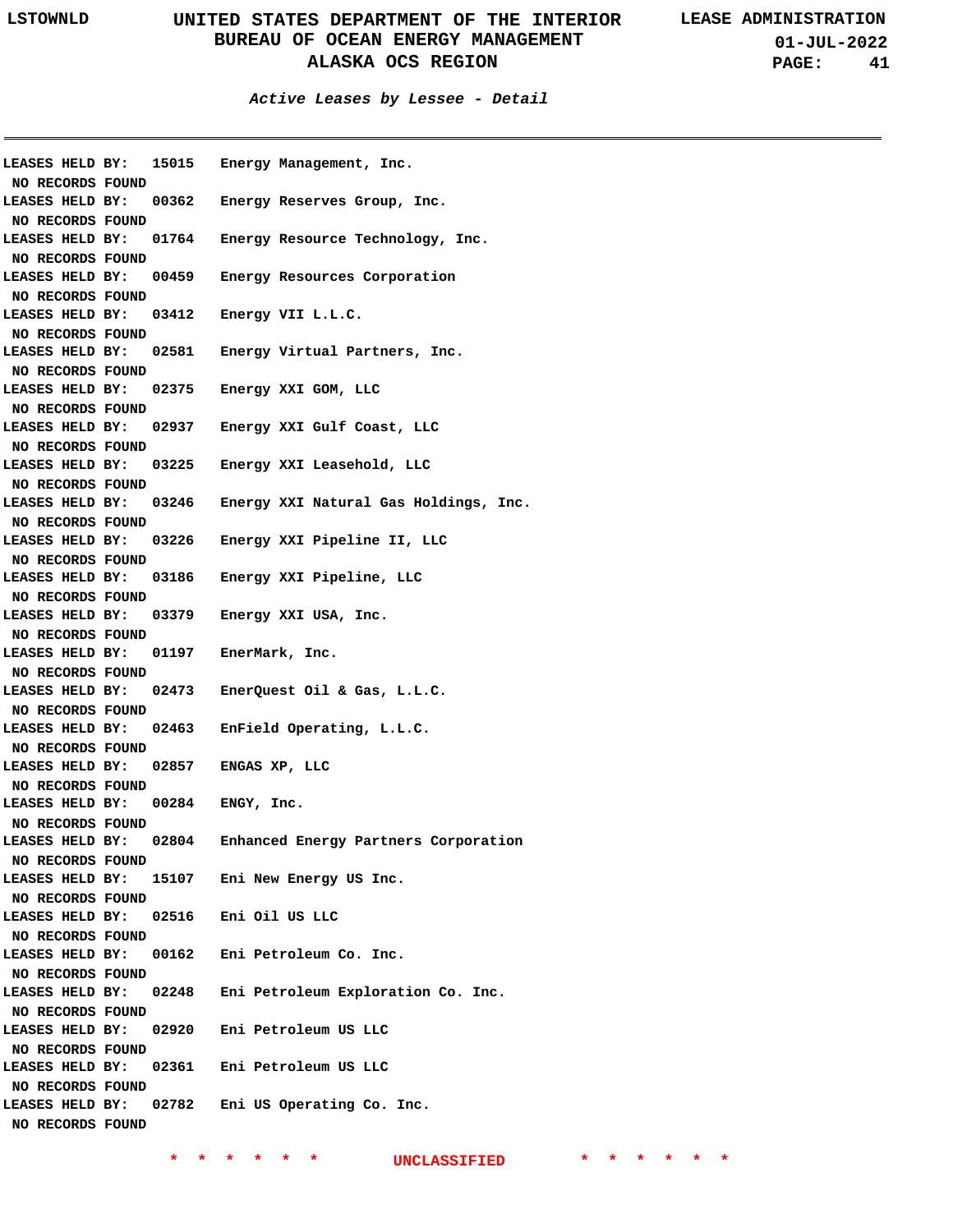**01-JUL-2022 PAGE: 42**

### **Active Leases by Lessee - Detail**

|                        |                              | LEASES HELD BY: 01463 Enron GasBank, Inc.             |
|------------------------|------------------------------|-------------------------------------------------------|
| NO RECORDS FOUND       |                              |                                                       |
|                        |                              | LEASES HELD BY: 01667 Enron Reserve Acquisition Corp. |
| NO RECORDS FOUND       |                              |                                                       |
|                        |                              | LEASES HELD BY: 01352 ENSCO International Company     |
| NO RECORDS FOUND       |                              |                                                       |
| LEASES HELD BY:        | 01000                        | <b>ENSERCH Corporation</b>                            |
| NO RECORDS FOUND       |                              |                                                       |
| LEASES HELD BY:        | 01970                        | Enserch Exploration, Inc.                             |
| NO RECORDS FOUND       |                              |                                                       |
| LEASES HELD BY:        | 00192                        | Enserch Exploration, Inc.                             |
| NO RECORDS FOUND       |                              |                                                       |
| LEASES HELD BY:        | 01971                        | Enserch Offshore, Inc.                                |
| NO RECORDS FOUND       |                              |                                                       |
|                        | LEASES HELD BY: 00714        | Enserch Oil Company                                   |
| NO RECORDS FOUND       |                              |                                                       |
|                        | <b>LEASES HELD BY: 01161</b> | Ensource Inc.                                         |
| NO RECORDS FOUND       |                              |                                                       |
| LEASES HELD BY:        |                              | 00870 ENSTAR Corporation                              |
| NO RECORDS FOUND       |                              |                                                       |
| LEASES HELD BY:        | 00776                        | ENSTAR Petroleum, Incorporated                        |
| NO RECORDS FOUND       |                              |                                                       |
| LEASES HELD BY:        | 02177                        | Entech Enterprises, Inc.                              |
| NO RECORDS FOUND       |                              |                                                       |
| LEASES HELD BY:        | 02227                        | Enterprise Field Services, LLC                        |
| NO RECORDS FOUND       |                              |                                                       |
| LEASES HELD BY:        | 02118                        | Enterprise Oil Louisiana Inc.                         |
| NO RECORDS FOUND       |                              |                                                       |
| <b>LEASES HELD BY:</b> | 02119                        | Enterprise Oil Service Inc.                           |
| NO RECORDS FOUND       |                              |                                                       |
| <b>LEASES HELD BY:</b> | 02934                        | Enterprise Products Operating L.P.                    |
| NO RECORDS FOUND       |                              |                                                       |
| <b>LEASES HELD BY:</b> | 03012                        | Enterprise Products Operating LLC                     |
| NO RECORDS FOUND       |                              |                                                       |
| LEASES HELD BY:        | 02939                        | Enterprise Products Partners L.P.                     |
| NO RECORDS FOUND       |                              |                                                       |
| LEASES HELD BY:        | 00485                        | Enterprise Resources, Incorporated                    |
| NO RECORDS FOUND       |                              |                                                       |
|                        |                              | LEASES HELD BY: 00882 Entex Energy Operating, Ltd.    |
| NO RECORDS FOUND       |                              |                                                       |
|                        |                              | LEASES HELD BY: 00511 Entex Petroleum, Inc.           |
|                        |                              |                                                       |
| NO RECORDS FOUND       |                              |                                                       |
|                        |                              | LEASES HELD BY: 01787 Entre Energy Corporation        |
| NO RECORDS FOUND       |                              |                                                       |
|                        |                              | LEASES HELD BY: 02677 Entre Holdings Company          |
| NO RECORDS FOUND       |                              |                                                       |
| LEASES HELD BY:        |                              | 02744 Entre Partners, Inc.                            |
| NO RECORDS FOUND       |                              |                                                       |
| LEASES HELD BY:        |                              | 03026 EnVen Energy Ventures, LLC                      |
| NO RECORDS FOUND       |                              |                                                       |
|                        |                              | LEASES HELD BY: 01103 EOG Resources, Inc.             |
| NO RECORDS FOUND       |                              |                                                       |
|                        |                              |                                                       |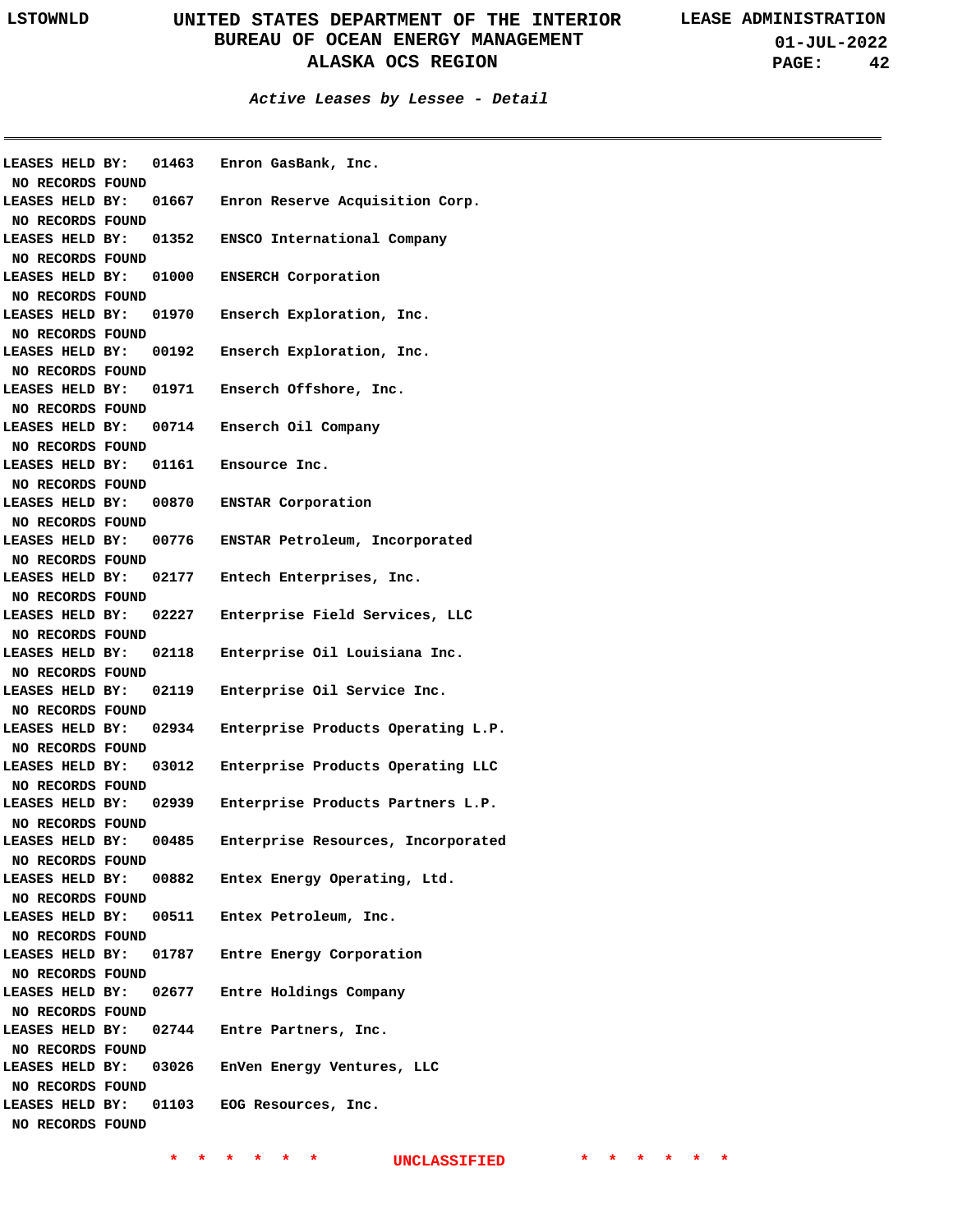**01-JUL-2022 PAGE: 43**

**Active Leases by Lessee - Detail**

|                                     |       | LEASES HELD BY: 02414 EOG Resources Omega LLC         |
|-------------------------------------|-------|-------------------------------------------------------|
| NO RECORDS FOUND                    |       |                                                       |
| <b>LEASES HELD BY:</b>              |       | 02025 EP Energy E&P Company, L.P.                     |
| NO RECORDS FOUND                    |       |                                                       |
|                                     |       | LEASES HELD BY: 02770 EP Energy Global LLC            |
| NO RECORDS FOUND                    |       |                                                       |
|                                     |       | LEASES HELD BY: 03294 EP Energy LLC                   |
| NO RECORDS FOUND                    |       |                                                       |
|                                     |       | LEASES HELD BY: 00491 EP Energy Management, L.L.C.    |
| NO RECORDS FOUND                    |       |                                                       |
|                                     |       | LEASES HELD BY: 00962 EP Operating Company            |
| NO RECORDS FOUND                    |       |                                                       |
|                                     |       | LEASES HELD BY: 01840 EPEC Offshore Gathering Company |
| NO RECORDS FOUND                    |       |                                                       |
|                                     |       | LEASES HELD BY: 02342 Epic Natural Gas Corporation    |
| NO RECORDS FOUND                    |       |                                                       |
|                                     |       | LEASES HELD BY: 02266 EPL Oil & Gas, LLC              |
| NO RECORDS FOUND                    |       |                                                       |
|                                     |       | LEASES HELD BY: 02434 EPL Pipeline, L.L.C.            |
| NO RECORDS FOUND                    |       |                                                       |
|                                     |       | LEASES HELD BY: 02748 Equinor Gulf of Mexico LLC      |
| NO RECORDS FOUND                    |       |                                                       |
|                                     |       | LEASES HELD BY: 02528 Equinor USA E&P Inc.            |
| NO RECORDS FOUND                    |       |                                                       |
|                                     |       | LEASES HELD BY: 15058 Equinor Wind US LLC             |
| NO RECORDS FOUND                    |       |                                                       |
|                                     |       | LEASES HELD BY: 01354 Equitable Production Company    |
| NO RECORDS FOUND                    |       |                                                       |
|                                     |       |                                                       |
|                                     |       | LEASES HELD BY: 00397 Equity Oil Company              |
| NO RECORDS FOUND                    |       |                                                       |
|                                     |       | LEASES HELD BY: 00409 Era North America Inc.          |
| NO RECORDS FOUND                    |       |                                                       |
|                                     |       | LEASES HELD BY: 02490 ERMAQ Offshore, LLC             |
| NO RECORDS FOUND                    |       |                                                       |
|                                     |       | LEASES HELD BY: 02773 Erskine Energy Corporation      |
| NO RECORDS FOUND                    |       |                                                       |
| LEASES HELD BY:                     | 02762 | Erskine Energy, LLC                                   |
| NO RECORDS FOUND                    |       |                                                       |
| LEASES HELD BY:                     |       | 02653 Esenjay Exploration, Inc.                       |
| NO RECORDS FOUND                    |       |                                                       |
| LEASES HELD BY:                     | 00900 | Esenjay Petroleum Corporation                         |
| NO RECORDS FOUND                    |       |                                                       |
| LEASES HELD BY:                     | 00022 | Essex Offshore, Inc.                                  |
| NO RECORDS FOUND                    |       |                                                       |
| LEASES HELD BY:                     | 00027 | Essex Royalty Corporation                             |
| NO RECORDS FOUND                    |       |                                                       |
| LEASES HELD BY:                     |       | 03211 Etroa Offshore LLC                              |
| NO RECORDS FOUND                    |       |                                                       |
| LEASES HELD BY:                     |       | 03159 Etroa Operating LLC                             |
| NO RECORDS FOUND                    |       |                                                       |
| LEASES HELD BY:<br>NO RECORDS FOUND | 02403 | Eugene Island 309, L.L.C.                             |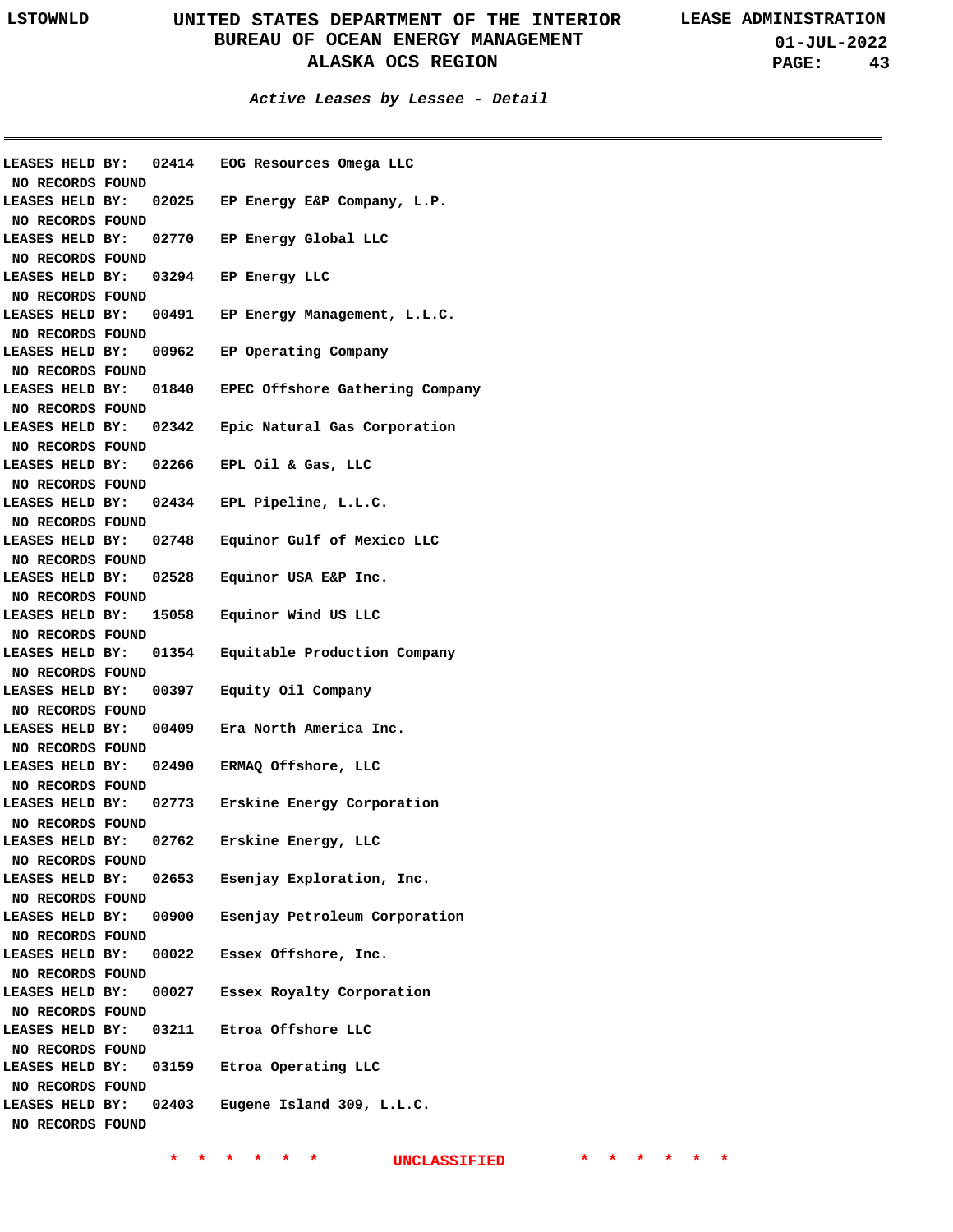**01-JUL-2022 PAGE: 44**

**Active Leases by Lessee - Detail**

| LEASES HELD BY:<br>NO RECORDS FOUND |                       | 01552 Eugene Island Oil, Inc.             |
|-------------------------------------|-----------------------|-------------------------------------------|
| LEASES HELD BY:                     |                       | 02339 Eugene Offshore Holdings, Inc.      |
| NO RECORDS FOUND                    |                       |                                           |
| LEASES HELD BY:                     | 02358                 | Eugene Offshore Holdings, LLC             |
| NO RECORDS FOUND                    |                       |                                           |
| LEASES HELD BY:                     |                       | 00754 Eugene Shoal Oil Company            |
| NO RECORDS FOUND                    |                       |                                           |
| LEASES HELD BY:                     |                       | 01813 Evergreen Partners, Ltd.            |
| NO RECORDS FOUND                    |                       |                                           |
| LEASES HELD BY:                     | 00810                 | Evergreen Resources, Inc.                 |
| NO RECORDS FOUND                    |                       |                                           |
| LEASES HELD BY:                     |                       | 01771 Ewing Bank Gathering Company        |
| NO RECORDS FOUND                    |                       |                                           |
| LEASES HELD BY:                     | 01786                 | Ewing Bank Gathering Company, L.L.C.      |
| NO RECORDS FOUND                    |                       |                                           |
| LEASES HELD BY:                     |                       | 01862 Excel E & P Company                 |
| NO RECORDS FOUND                    |                       |                                           |
| LEASES HELD BY:                     |                       | 01303 Excel Resources, Inc.               |
| NO RECORDS FOUND                    |                       |                                           |
| LEASES HELD BY:                     |                       | 01903 Excel Resources, Inc.               |
| NO RECORDS FOUND                    |                       |                                           |
| LEASES HELD BY:                     |                       | 00427 Excel-Mineral Company, Inc.         |
| NO RECORDS FOUND                    |                       |                                           |
| LEASES HELD BY:                     |                       | 00122 Exchange Oil and Gas Company (Del.) |
| NO RECORDS FOUND                    |                       |                                           |
| LEASES HELD BY:                     |                       | 00214 Exchange Oil & Gas Corporation      |
| NO RECORDS FOUND                    |                       |                                           |
| LEASES HELD BY:                     |                       | 02346 EXCO Resources, Inc.                |
| NO RECORDS FOUND                    |                       |                                           |
| LEASES HELD BY:                     |                       | 00509 Exeter Exploration Company          |
| NO RECORDS FOUND                    |                       |                                           |
| LEASES HELD BY:                     |                       | 99999 Exploration Service, Inc.           |
| NO RECORDS FOUND                    |                       |                                           |
|                                     | LEASES HELD BY: 02915 | Exploration Ventures, L.L.C.              |
| NO RECORDS FOUND                    |                       |                                           |
| LEASES HELD BY:                     | 03053                 | Explore Enterprises of America LLC        |
| NO RECORDS FOUND                    |                       |                                           |
| LEASES HELD BY:                     | 02641                 | Explore Enterprises of Louisiana LLC      |
| NO RECORDS FOUND                    |                       |                                           |
| LEASES HELD BY:                     | 02796                 | Explore Louisiana LLC                     |
| NO RECORDS FOUND                    |                       |                                           |
| LEASES HELD BY:                     | 02745                 | Explore Offshore LLC                      |
| NO RECORDS FOUND                    |                       |                                           |
| LEASES HELD BY:                     | 02356                 | Exxon Asset Holdings LLC                  |
| NO RECORDS FOUND                    |                       |                                           |
| LEASES HELD BY:                     | 02295                 | Exxon Asset Management Company            |
| NO RECORDS FOUND                    |                       |                                           |
| LEASES HELD BY:                     | 00276                 | Exxon Mobil Corporation                   |
| NO RECORDS FOUND                    |                       |                                           |
| LEASES HELD BY:                     | 00103                 | Exxon Pipeline Company                    |
| NO RECORDS FOUND                    |                       |                                           |
|                                     |                       |                                           |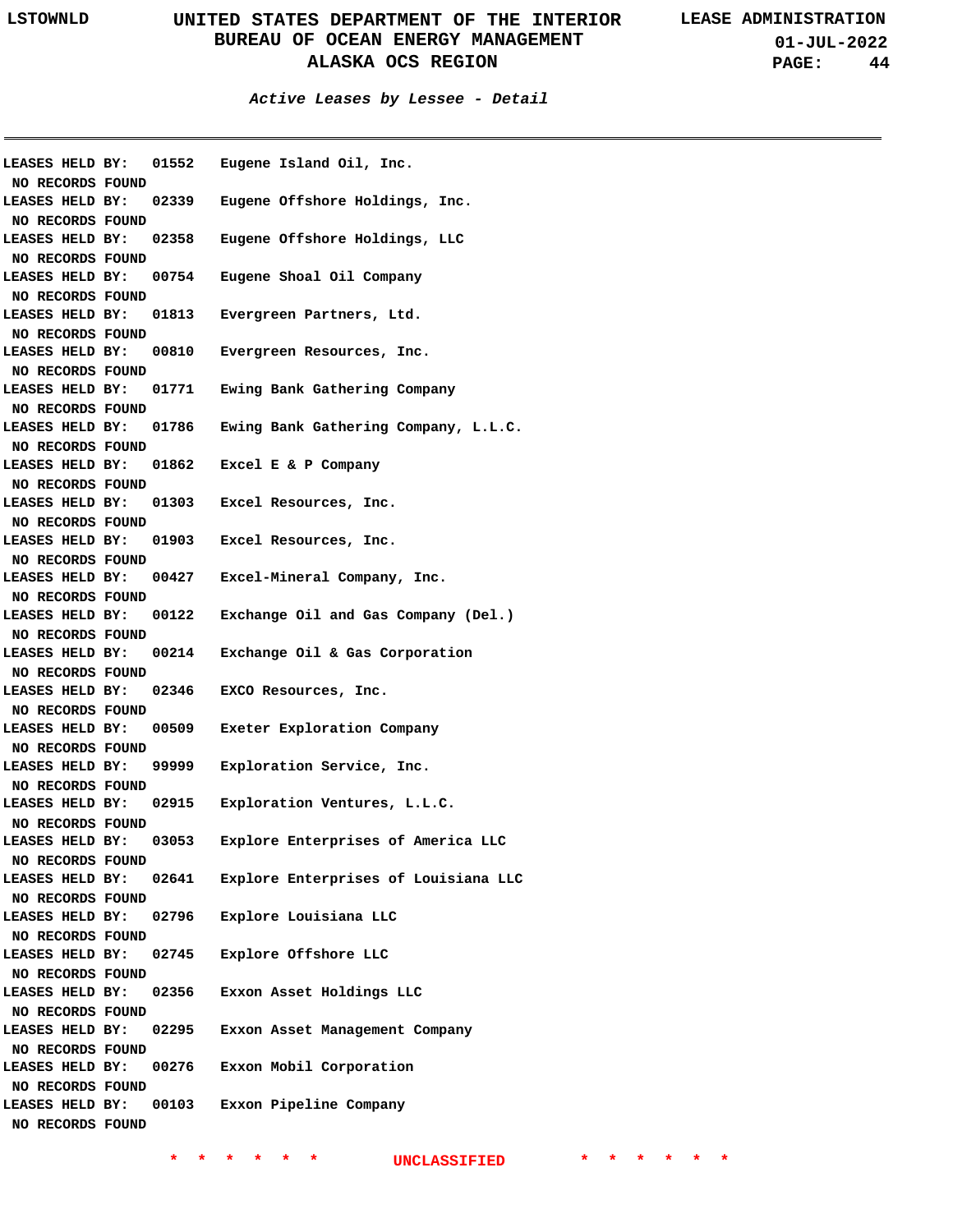**01-JUL-2022 PAGE: 45**

**Active Leases by Lessee - Detail**

| <b>LEASES HELD BY:</b><br>NO RECORDS FOUND | 01227                 | Exxon San Joaquin Production Company                    |
|--------------------------------------------|-----------------------|---------------------------------------------------------|
|                                            |                       | LEASES HELD BY: 00039 ExxonMobil Oil Corporation        |
| NO RECORDS FOUND                           |                       |                                                         |
|                                            |                       | LEASES HELD BY: 03517 F. F. Foster & Associates, Inc.   |
| NO RECORDS FOUND                           |                       |                                                         |
| LEASES HELD BY:                            |                       | 02837 F-Wade Holdings, Ltd.                             |
| NO RECORDS FOUND                           |                       |                                                         |
| LEASES HELD BY:                            |                       | 01120 F-W Gas Interests, Inc.                           |
| NO RECORDS FOUND                           |                       |                                                         |
| LEASES HELD BY:                            |                       | 01043 F-W Oil Interests, Inc.                           |
| NO RECORDS FOUND                           |                       |                                                         |
| LEASES HELD BY:                            |                       | 02462 F-W Oil Interests, Inc.                           |
| NO RECORDS FOUND                           |                       |                                                         |
| LEASES HELD BY:                            |                       | 02735 FAIRFIELD ROYALTY CORP.                           |
| NO RECORDS FOUND<br>LEASES HELD BY:        |                       | 00392 Fairway Petroleum, Inc.                           |
| NO RECORDS FOUND                           |                       |                                                         |
|                                            | LEASES HELD BY: 02200 | Fairways Offshore Exploration, Inc.                     |
| NO RECORDS FOUND                           |                       |                                                         |
|                                            | LEASES HELD BY: 02584 | Fairwinds International, Inc.                           |
| NO RECORDS FOUND                           |                       |                                                         |
|                                            |                       | LEASES HELD BY: 01295 Falcon Offshore Operating Company |
| NO RECORDS FOUND                           |                       |                                                         |
|                                            |                       | LEASES HELD BY: 01315 Falcon Oil & Gas Company, Inc.    |
| NO RECORDS FOUND                           |                       |                                                         |
| <b>LEASES HELD BY:</b>                     |                       | 01357 Falcon Seaboard Gas Company                       |
| NO RECORDS FOUND                           |                       |                                                         |
|                                            |                       | LEASES HELD BY: 02134 Falcon Seaboard Oil and Gas, L.P. |
| NO RECORDS FOUND                           |                       |                                                         |
|                                            |                       | LEASES HELD BY: 01296 Falcon Seaboard Oil Company       |
| NO RECORDS FOUND                           |                       |                                                         |
|                                            | LEASES HELD BY: 01779 | Falcon South Power, Inc.                                |
| NO RECORDS FOUND                           |                       |                                                         |
|                                            |                       | LEASES HELD BY: 01916 Gerhard Faleide (individual)      |
| NO RECORDS FOUND                           |                       |                                                         |
|                                            | LEASES HELD BY: 01214 | Fannin Properties Company                               |
| NO RECORDS FOUND                           |                       |                                                         |
| NO RECORDS FOUND                           |                       | LEASES HELD BY: 02509 Farrar Oil Company                |
|                                            |                       | LEASES HELD BY: 00606 FB Energy Corp.                   |
| NO RECORDS FOUND                           |                       |                                                         |
| LEASES HELD BY:                            |                       | 02008 F.C.H. Operating Company                          |
| NO RECORDS FOUND                           |                       |                                                         |
| LEASES HELD BY:                            |                       | 00895 FEC Offshore Inventory Co.                        |
| NO RECORDS FOUND                           |                       |                                                         |
| LEASES HELD BY:                            |                       | 00896 FEC Offshore Productive Inc.                      |
| NO RECORDS FOUND                           |                       |                                                         |
| LEASES HELD BY:                            |                       | 00023 Felmont Oil Corporation                           |
| NO RECORDS FOUND                           |                       |                                                         |
| LEASES HELD BY:                            |                       | 02448 George Fenton (Individual)                        |
| NO RECORDS FOUND                           |                       |                                                         |
|                                            |                       |                                                         |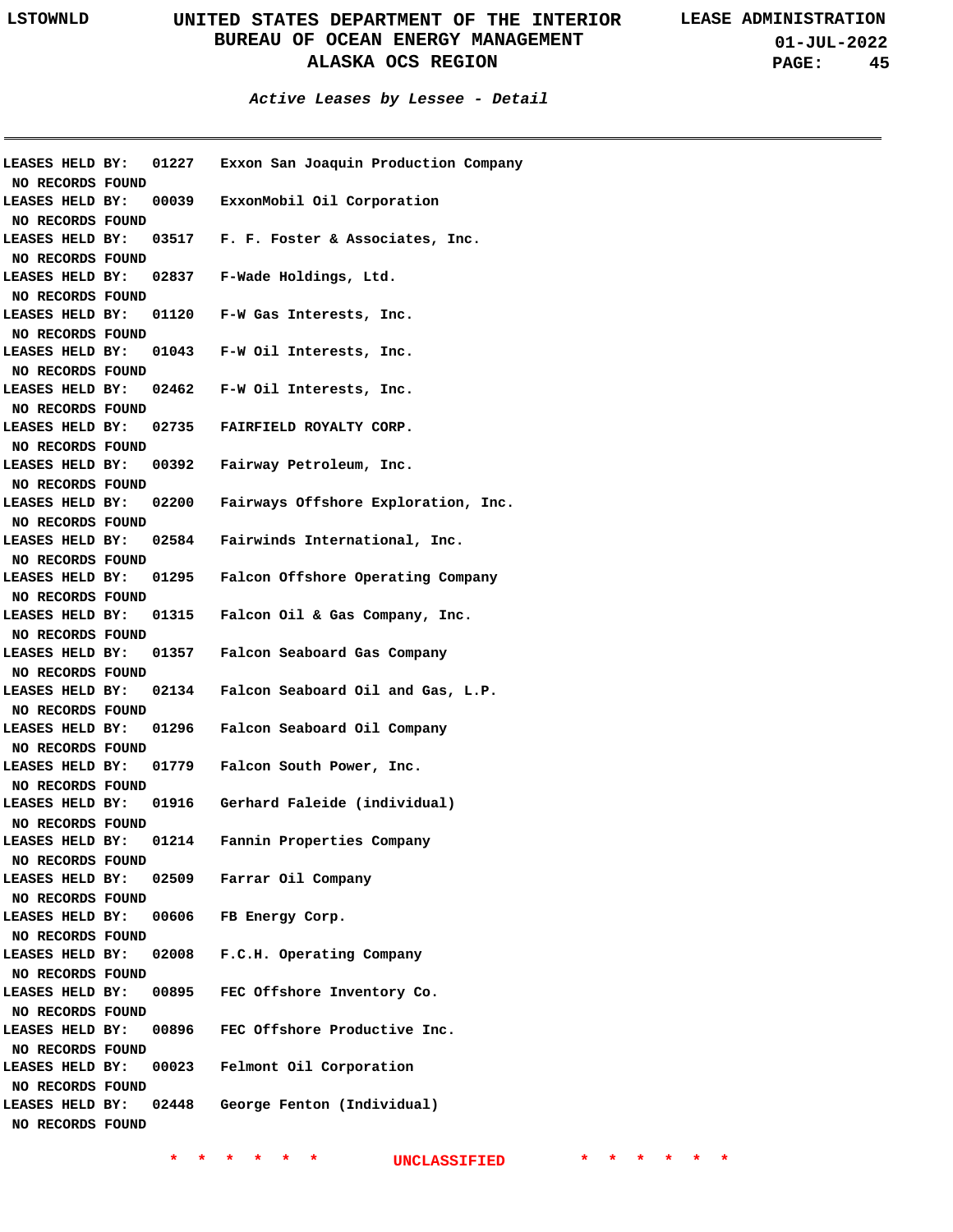**01-JUL-2022 PAGE: 46**

**Active Leases by Lessee - Detail**

| LEASES HELD BY:                     | 02543 | Fidelity Exploration & Production Company |
|-------------------------------------|-------|-------------------------------------------|
| NO RECORDS FOUND                    |       |                                           |
| LEASES HELD BY:                     | 01656 | Fidelity Oil Co.                          |
| NO RECORDS FOUND                    |       |                                           |
| LEASES HELD BY:                     | 01574 | Fidelity Oil Holdings, Inc.               |
| NO RECORDS FOUND                    |       |                                           |
| LEASES HELD BY:                     | 01851 | Field Gas Gathering Inc.                  |
| NO RECORDS FOUND                    |       |                                           |
| LEASES HELD BY:                     | 03678 | Fieldwood Energy IV LLC                   |
| NO RECORDS FOUND                    |       |                                           |
| LEASES HELD BY:                     | 03295 | Fieldwood Energy LLC                      |
| NO RECORDS FOUND                    |       |                                           |
| LEASES HELD BY:                     | 03035 | Fieldwood Energy Offshore LLC             |
| NO RECORDS FOUND                    |       |                                           |
| LEASES HELD BY:                     | 02636 | Fieldwood Energy SP LLC                   |
| NO RECORDS FOUND                    |       |                                           |
| LEASES HELD BY:                     | 03331 | Fieldwood Offshore LLC                    |
| NO RECORDS FOUND                    |       |                                           |
| LEASES HELD BY:                     | 02865 | Fieldwood SD Offshore LLC                 |
| NO RECORDS FOUND                    |       |                                           |
| LEASES HELD BY:                     | 00319 | Fin-Oil, Inc.                             |
| NO RECORDS FOUND                    |       |                                           |
| LEASES HELD BY:                     | 02483 | Fina E&P, Inc.                            |
| NO RECORDS FOUND                    |       |                                           |
| LEASES HELD BY:                     | 00964 | Fina Exploration, Inc.                    |
| NO RECORDS FOUND                    |       |                                           |
| LEASES HELD BY:                     | 00910 | Fina Oil & Gas, Inc.                      |
| NO RECORDS FOUND                    |       |                                           |
| LEASES HELD BY:                     | 00920 | Finadel Exploration, Inc.                 |
| NO RECORDS FOUND                    |       |                                           |
| LEASES HELD BY:                     | 01951 | Kosta J. Fiongos (individual)             |
| NO RECORDS FOUND                    |       |                                           |
| LEASES HELD BY:                     | 01259 | First Energy Corporation                  |
| NO RECORDS FOUND                    |       |                                           |
| LEASES HELD BY:                     | 00727 | First Matagorda Corporation (A Texas      |
|                                     |       | Corporation)                              |
| NO RECORDS FOUND                    |       |                                           |
| LEASES HELD BY:                     | 00884 | First Matagorda Corporation (A Delaware   |
|                                     |       | Corporation)                              |
| NO RECORDS FOUND                    |       |                                           |
| LEASES HELD BY:                     | 01461 | First Southern Reserve Corporation        |
| NO RECORDS FOUND                    |       |                                           |
| LEASES HELD BY:                     | 01249 | First Toronto Finance, Inc.               |
| NO RECORDS FOUND                    |       |                                           |
| LEASES HELD BY:                     | 01212 | Firstland Offshore Exploration Co.        |
| NO RECORDS FOUND                    |       |                                           |
| LEASES HELD BY:                     | 15005 | Fishermen's Energy, LLC                   |
| NO RECORDS FOUND                    |       |                                           |
| LEASES HELD BY:                     | 01980 | John R. Fitzgerald (individual)           |
|                                     |       |                                           |
| NO RECORDS FOUND                    |       |                                           |
| LEASES HELD BY:<br>NO RECORDS FOUND | 01316 | Flash Gas & Oil Southwest, Inc.           |
|                                     |       |                                           |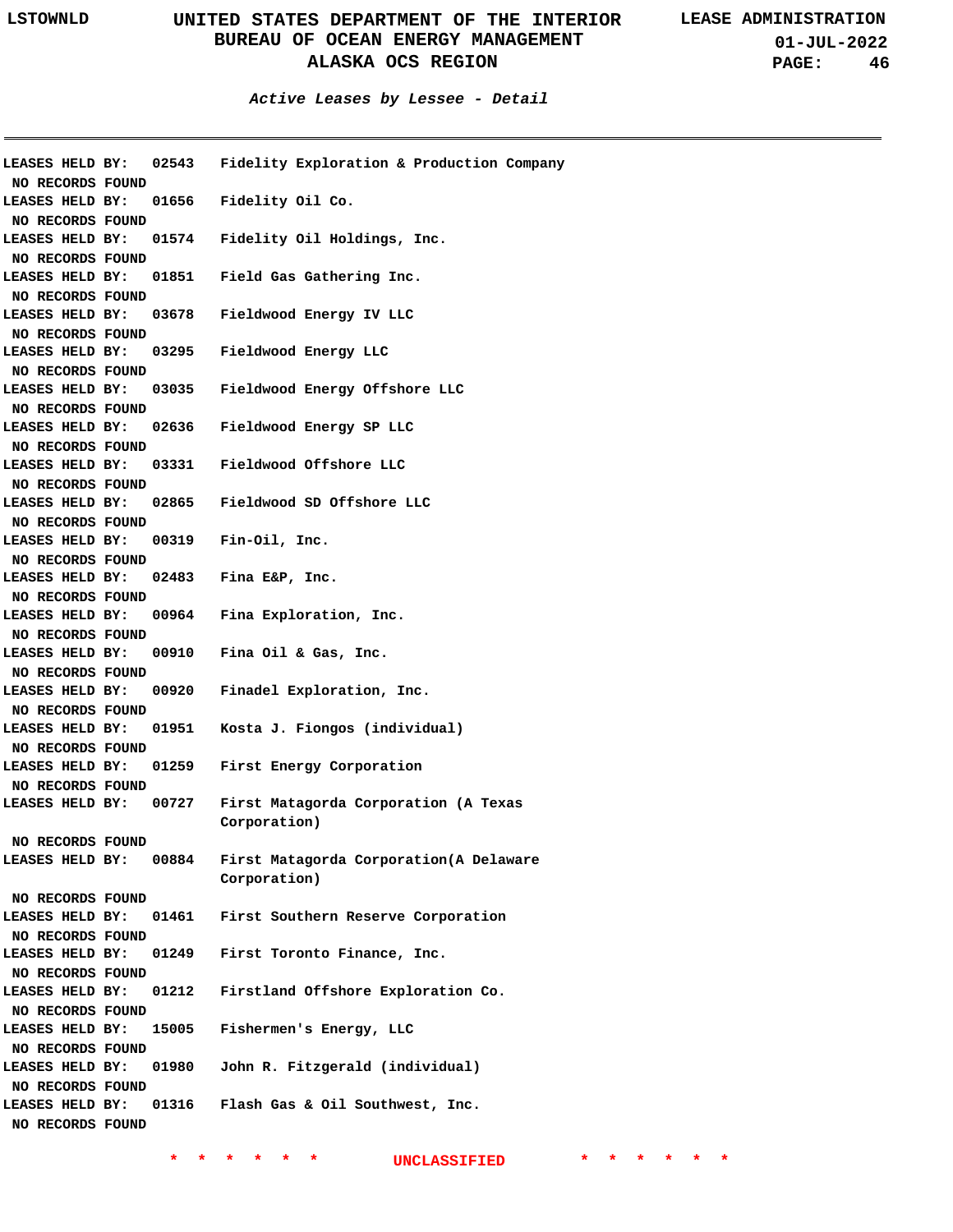**Active Leases by Lessee - Detail**

| LEASES HELD BY:<br>NO RECORDS FOUND | 00084 | FLAVCO, INC.                                  |
|-------------------------------------|-------|-----------------------------------------------|
| LEASES HELD BY:<br>NO RECORDS FOUND | 03040 | FLEX Fund Oil & Gas 1, Inc.                   |
| LEASES HELD BY:<br>NO RECORDS FOUND | 01986 | Flextrend Development Company, L.L.C.         |
| LEASES HELD BY:<br>NO RECORDS FOUND | 01895 | Flores & Rucks, L.L.C.                        |
| LEASES HELD BY:<br>NO RECORDS FOUND | 00033 | Florida (4th O&G Sale)                        |
| LEASES HELD BY:                     | 15041 | Florida Atlantic University Board of Trustees |
| NO RECORDS FOUND<br>LEASES HELD BY: | 00265 | Florida Exploration Company                   |
| NO RECORDS FOUND<br>LEASES HELD BY: | 00573 | Florida Exploration Company                   |
| NO RECORDS FOUND<br>LEASES HELD BY: |       | 00501 Florida Gas Transmission Company        |
| NO RECORDS FOUND<br>LEASES HELD BY: | 01314 | Flowood Exploration Company                   |
| NO RECORDS FOUND<br>LEASES HELD BY: | 02004 | Flowood Offshore Properties, Inc.             |
| NO RECORDS FOUND<br>LEASES HELD BY: | 01134 | James G. Floyd (individual)                   |
| NO RECORDS FOUND<br>LEASES HELD BY: |       | 00221 Fluor Corporation                       |
| NO RECORDS FOUND<br>LEASES HELD BY: |       | 00291 Fluor Oil and Gas Corporation           |
| NO RECORDS FOUND<br>LEASES HELD BY: | 03688 | Flybridge Offshore, LLC                       |
| NO RECORDS FOUND<br>LEASES HELD BY: | 01715 | FM Properties Operating Co.                   |
| NO RECORDS FOUND<br>LEASES HELD BY: | 00963 | FMP Operating Company                         |
| NO RECORDS FOUND<br>LEASES HELD BY: | 01530 | FMP Operating Company (Delaware), Limited     |
| NO RECORDS FOUND                    |       | Partnership                                   |
| LEASES HELD BY:<br>NO RECORDS FOUND | 02790 | Focus Exploration, LLC                        |
| LEASES HELD BY:<br>NO RECORDS FOUND |       | 03451 Focus Tahiti, LLC                       |
| LEASES HELD BY:<br>NO RECORDS FOUND | 00700 | Force Nine Exploration Limited Partnership    |
| LEASES HELD BY:<br>NO RECORDS FOUND | 01759 | Forcenergy Gas Exploration, Inc.              |
| LEASES HELD BY:<br>NO RECORDS FOUND | 01187 | Forcenergy GOM Inc.                           |
| LEASES HELD BY:<br>NO RECORDS FOUND | 01142 | Forcenergy Inc.                               |
| LEASES HELD BY:<br>NO RECORDS FOUND | 01832 | Forcenergy Inc                                |
| LEASES HELD BY:                     | 01579 | Forcenergy Offshore, Inc.                     |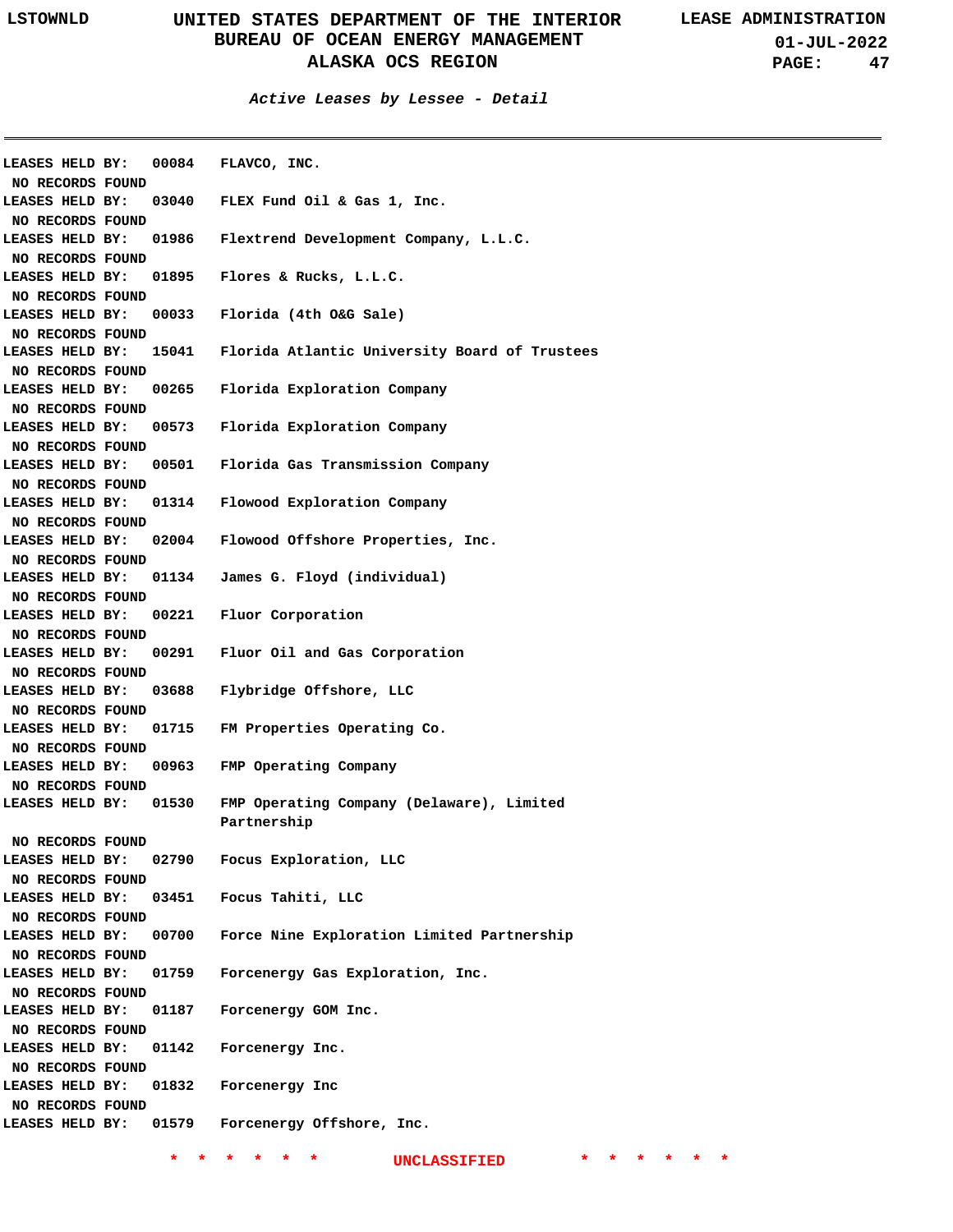| LEASES HELD BY:  |       | 01579 Forcenergy Offshore, Inc.               |
|------------------|-------|-----------------------------------------------|
| NO RECORDS FOUND |       |                                               |
| LEASES HELD BY:  |       | 02921 Forest Alaska Holding LLC               |
| NO RECORDS FOUND |       |                                               |
| LEASES HELD BY:  |       | 00223 Forest Gas Corporation                  |
| NO RECORDS FOUND |       |                                               |
| LEASES HELD BY:  |       | 01675 Forest I Development Company            |
| NO RECORDS FOUND |       |                                               |
| LEASES HELD BY:  |       | 02016 Fortune Natural Resources Corporation   |
| NO RECORDS FOUND |       |                                               |
| LEASES HELD BY:  |       | 02374 FOSSIL BAY I, L.L.C.                    |
| NO RECORDS FOUND |       |                                               |
| LEASES HELD BY:  |       | 02373 FOSSIL BAY OPERATING COMPANY            |
| NO RECORDS FOUND |       |                                               |
| LEASES HELD BY:  |       | 01582 Foster-Brown Company                    |
| NO RECORDS FOUND |       |                                               |
| LEASES HELD BY:  |       | 00328 Four M Properties Limited Partnership   |
|                  |       |                                               |
| NO RECORDS FOUND |       |                                               |
| LEASES HELD BY:  | 00622 | 1400 CORP.                                    |
| NO RECORDS FOUND |       |                                               |
| LEASES HELD BY:  |       | 01841 Frank A. Dixon, Jr. (individual)        |
| NO RECORDS FOUND |       |                                               |
| LEASES HELD BY:  |       | 02631 Frankel Offshore Energy, Inc.           |
| NO RECORDS FOUND |       |                                               |
| LEASES HELD BY:  |       | 02977 FRANKEL RESOURCES, LLC                  |
| NO RECORDS FOUND |       |                                               |
| LEASES HELD BY:  |       | 01812 Franks Petroleum Inc.                   |
| NO RECORDS FOUND |       |                                               |
| LEASES HELD BY:  |       | 15024 Free Flow Power Corporation             |
| NO RECORDS FOUND |       |                                               |
| LEASES HELD BY:  | 01688 | Freeport Interstate Pipeline Company          |
| NO RECORDS FOUND |       |                                               |
| LEASES HELD BY:  | 03303 | Freeport-McMoRan Copper & Gold Inc.           |
| NO RECORDS FOUND |       |                                               |
| LEASES HELD BY:  | 02313 | Freeport-McMoRan Energy LLC                   |
| NO RECORDS FOUND |       |                                               |
| LEASES HELD BY:  | 03263 | Freeport-McMoRan Exploration & Production LLC |
| NO RECORDS FOUND |       |                                               |
| LEASES HELD BY:  | 01583 | Freeport-McMoRan Oil & Gas Company            |
|                  |       |                                               |
| NO RECORDS FOUND |       |                                               |
| LEASES HELD BY:  | 03280 | Freeport-McMoRan Oil & Gas LLC                |
| NO RECORDS FOUND |       |                                               |
| LEASES HELD BY:  | 01082 | Freeport-McMoRan Resource Partners, Limited   |
|                  |       | Partnership                                   |
| NO RECORDS FOUND |       |                                               |
| LEASES HELD BY:  | 03474 | Freeport-McMoRan Shelf Properties LLC         |
| NO RECORDS FOUND |       |                                               |
| LEASES HELD BY:  | 02225 | Freeport-McMoRan Sulphur Inc.                 |
| NO RECORDS FOUND |       |                                               |
| LEASES HELD BY:  | 00012 | Freeport Minerals Company                     |
| NO RECORDS FOUND |       |                                               |
| LEASES HELD BY:  | 00374 | Freeport Pipeline Company                     |
|                  |       |                                               |
|                  |       | <b>UNCLASSIFIED</b>                           |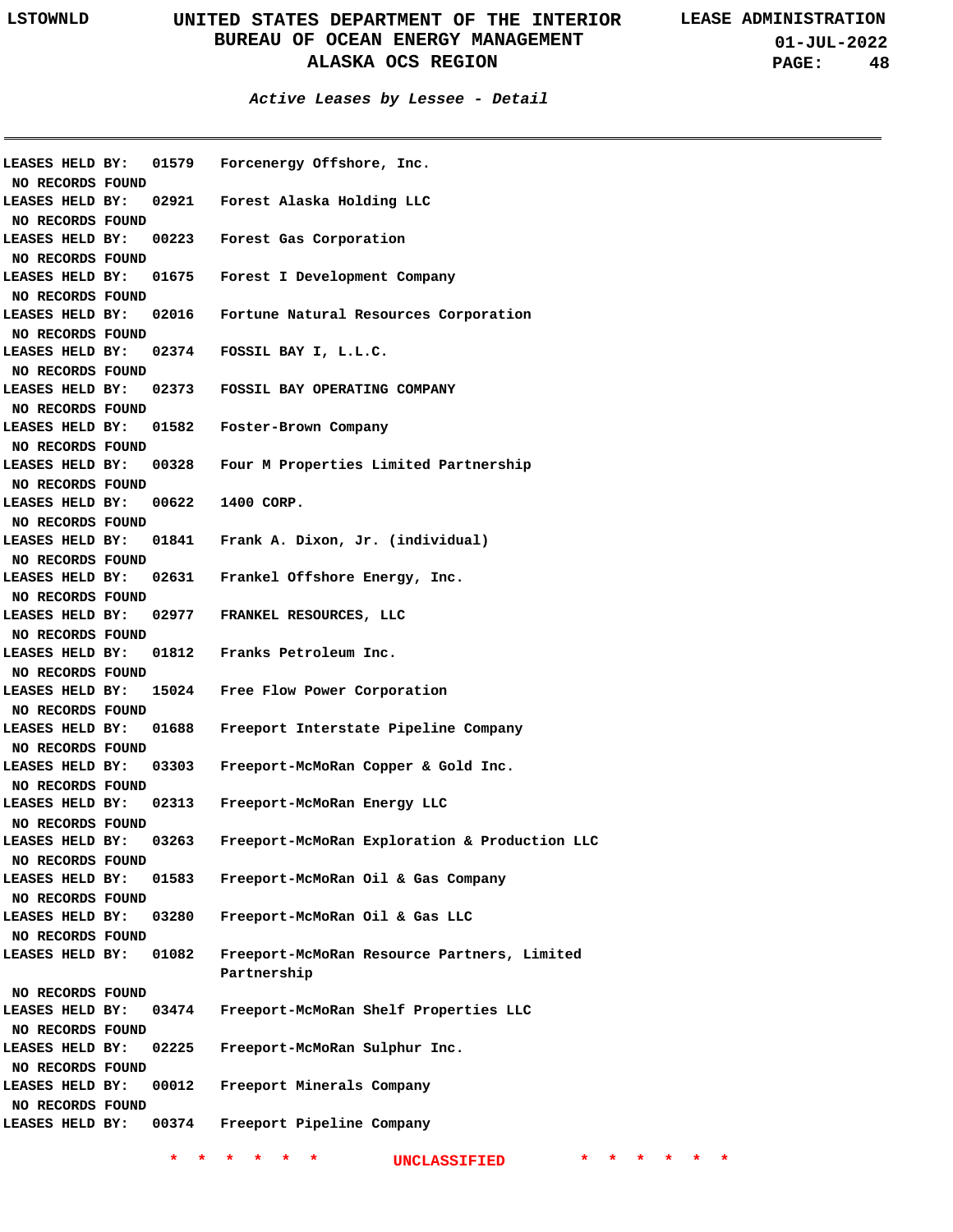**Active Leases by Lessee - Detail**

| LEASES HELD BY:  |       | 00374 Freeport Pipeline Company                           |
|------------------|-------|-----------------------------------------------------------|
| NO RECORDS FOUND |       |                                                           |
| LEASES HELD BY:  |       | 01597 Freeport-McMoRan Inc.                               |
| NO RECORDS FOUND |       |                                                           |
| LEASES HELD BY:  |       | 02314 Fremont COG Energy, L.P.                            |
| NO RECORDS FOUND |       |                                                           |
| LEASES HELD BY:  |       | 01602 Fremont Energy Resources Corporation                |
| NO RECORDS FOUND |       |                                                           |
| LEASES HELD BY:  |       | 01503 French Petroleum Corporation                        |
| NO RECORDS FOUND |       |                                                           |
| LEASES HELD BY:  |       | 01057 James E. Froelich, Jr. (individual)                 |
| NO RECORDS FOUND |       |                                                           |
| LEASES HELD BY:  |       | 01032 Frontier Fuels, Inc.                                |
| NO RECORDS FOUND |       |                                                           |
| LEASES HELD BY:  |       | 01773 Frontier Natural Gas Corporation                    |
| NO RECORDS FOUND |       |                                                           |
| LEASES HELD BY:  |       | 00492 Fuel Resources Inc.                                 |
| NO RECORDS FOUND |       |                                                           |
| LEASES HELD BY:  |       | 00483 FURTH OIL CO.                                       |
| NO RECORDS FOUND |       |                                                           |
| LEASES HELD BY:  |       | 02820 FW GOM Pipeline, Inc.                               |
| NO RECORDS FOUND |       |                                                           |
| LEASES HELD BY:  |       | 02829 FWOE Partners L.P.                                  |
| NO RECORDS FOUND |       |                                                           |
| LEASES HELD BY:  |       | 01531 Freeport-McMoRan Oil & Gas Company                  |
| NO RECORDS FOUND |       |                                                           |
| LEASES HELD BY:  |       | 02565 G & D Oil Co., Inc.                                 |
| NO RECORDS FOUND |       |                                                           |
| LEASES HELD BY:  |       | 00590 G & T Pipeline Company                              |
| NO RECORDS FOUND |       |                                                           |
|                  |       | LEASES HELD BY: 01448 G.I.D. Energy Partners-1989 Limited |
|                  |       | Partnership                                               |
| NO RECORDS FOUND |       |                                                           |
|                  |       | LEASES HELD BY: 01447 G.I.D. Energy Partners-1988 Limited |
|                  |       | Partnership                                               |
| NO RECORDS FOUND |       |                                                           |
| LEASES HELD BY:  | 01144 | G.I.D. Energy Partners-1987 Limited                       |
|                  |       | Partnership                                               |
| NO RECORDS FOUND |       |                                                           |
|                  |       | LEASES HELD BY: 01717 G T C Offshore, Inc.                |
| NO RECORDS FOUND |       |                                                           |
| LEASES HELD BY:  |       | 01706 Gainco, Inc.                                        |
| NO RECORDS FOUND |       |                                                           |
| LEASES HELD BY:  |       | 00773 Galaxy Energies, Inc.                               |
| NO RECORDS FOUND |       |                                                           |
| LEASES HELD BY:  |       | 00612 Galaxy Oil Company                                  |
| NO RECORDS FOUND |       |                                                           |
| LEASES HELD BY:  |       | 01027 Galveston Offshore Group                            |
| NO RECORDS FOUND |       |                                                           |
| LEASES HELD BY:  |       | 02978 Galvez Energy Corporation                           |
| NO RECORDS FOUND |       |                                                           |
|                  |       | LEASES HELD BY: 03354 Galvez Energy, LLC                  |
|                  |       |                                                           |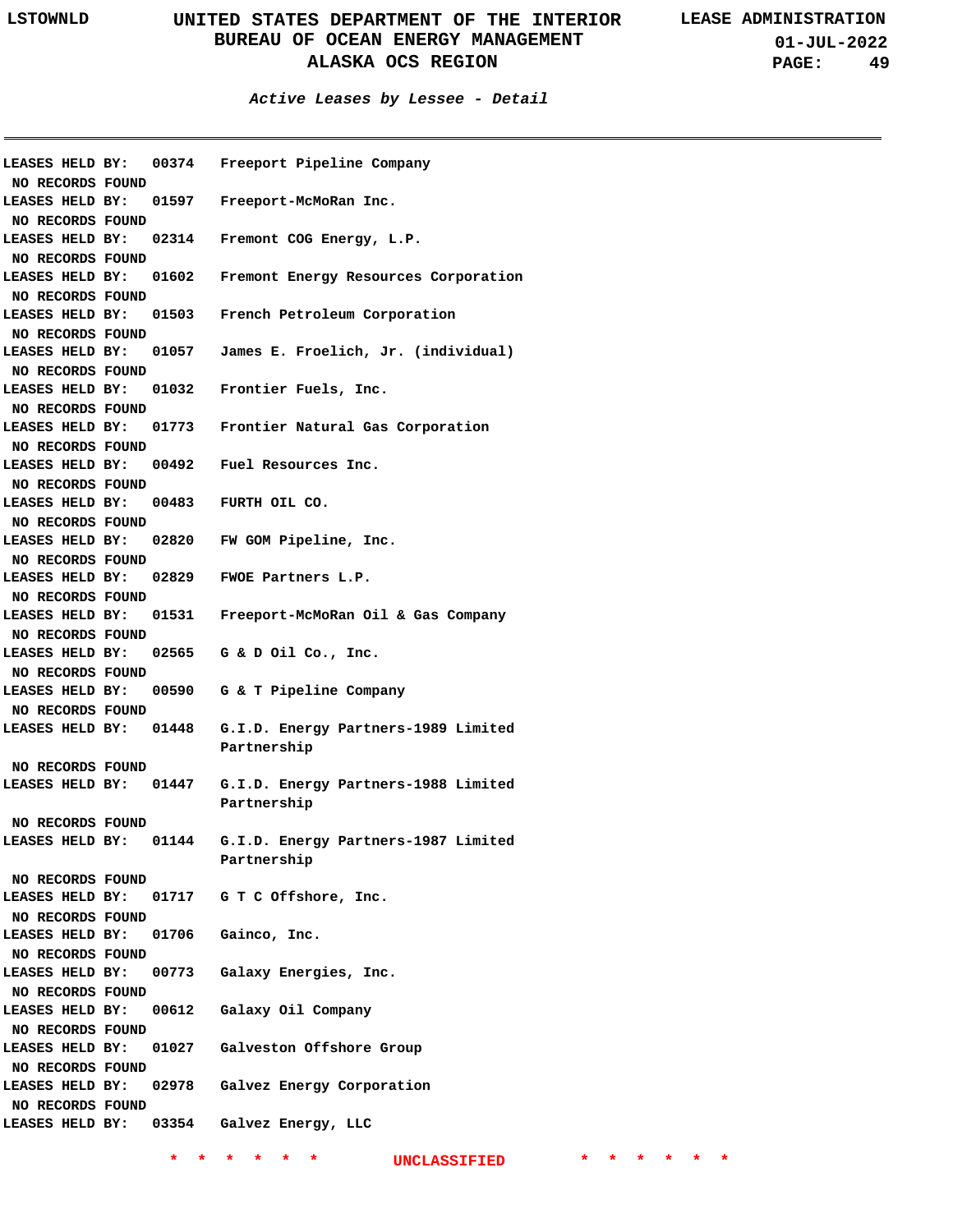| NO RECORDS FOUND                    |       | LEASES HELD BY: 03354 Galvez Energy, LLC                    |
|-------------------------------------|-------|-------------------------------------------------------------|
| LEASES HELD BY:<br>NO RECORDS FOUND |       | 03531 GAMMA CRUCIS LLC                                      |
| LEASES HELD BY:<br>NO RECORDS FOUND |       | 03657 Garden Banks Express, LLC                             |
| LEASES HELD BY:<br>NO RECORDS FOUND |       | 02202 Garden Banks Gas Pipeline, L.L.C.                     |
| LEASES HELD BY:<br>NO RECORDS FOUND |       | 01408 Gardner Offshore Corporation                          |
| LEASES HELD BY:<br>NO RECORDS FOUND |       | 02262 The Garex Corporation                                 |
| LEASES HELD BY:<br>NO RECORDS FOUND |       | 01158 Gas Transportation Corp.                              |
| LEASES HELD BY:<br>NO RECORDS FOUND |       | 02000 Gasdel Pipeline System Incorporated                   |
| LEASES HELD BY:<br>NO RECORDS FOUND |       | 02049 Gasper Rice & Associates, Inc.                        |
| NO RECORDS FOUND                    |       | LEASES HELD BY: 02257 Gateway Offshore Pipeline Company LLC |
| NO RECORDS FOUND                    |       | LEASES HELD BY: 00745 GayLyn Exploration, Inc.              |
| NO RECORDS FOUND                    |       | LEASES HELD BY: 03184 GDF SUEZ Exploration US LLC           |
| NO RECORDS FOUND                    |       | LEASES HELD BY: 03187 GDF SUEZ Mustang Island LLC           |
| NO RECORDS FOUND                    |       | LEASES HELD BY: 03086 GDF SUEZ NA E&P, LLC                  |
| NO RECORDS FOUND                    |       | LEASES HELD BY: 02250 GEL Offshore Pipeline, LLC            |
| NO RECORDS FOUND                    |       | LEASES HELD BY: 01828 GEM Exploration                       |
| NO RECORDS FOUND                    |       | LEASES HELD BY: 01440 Gemsquare Corporation                 |
| NO RECORDS FOUND                    |       | LEASES HELD BY: 00073 General American Oil Company of Texas |
| LEASES HELD BY:<br>NO RECORDS FOUND | 01280 | General Atlantic Energy Corporation                         |
| LEASES HELD BY:<br>NO RECORDS FOUND |       | 01598 General Atlantic Gulf Coast, Inc.                     |
| LEASES HELD BY:<br>NO RECORDS FOUND |       | 01351 General Atlantic Resources, Inc.                      |
| LEASES HELD BY:<br>NO RECORDS FOUND | 00134 | General Crude Oil Company                                   |
| LEASES HELD BY:<br>NO RECORDS FOUND | 00472 | General Energy Corporation                                  |
| LEASES HELD BY:<br>NO RECORDS FOUND |       | 01034 General Producing Company                             |
| LEASES HELD BY:<br>NO RECORDS FOUND |       | 01243 General Sandefer Offshore Partnership                 |
| LEASES HELD BY:<br>NO RECORDS FOUND |       | 02217 Genesis Crude Oil, L.P.                               |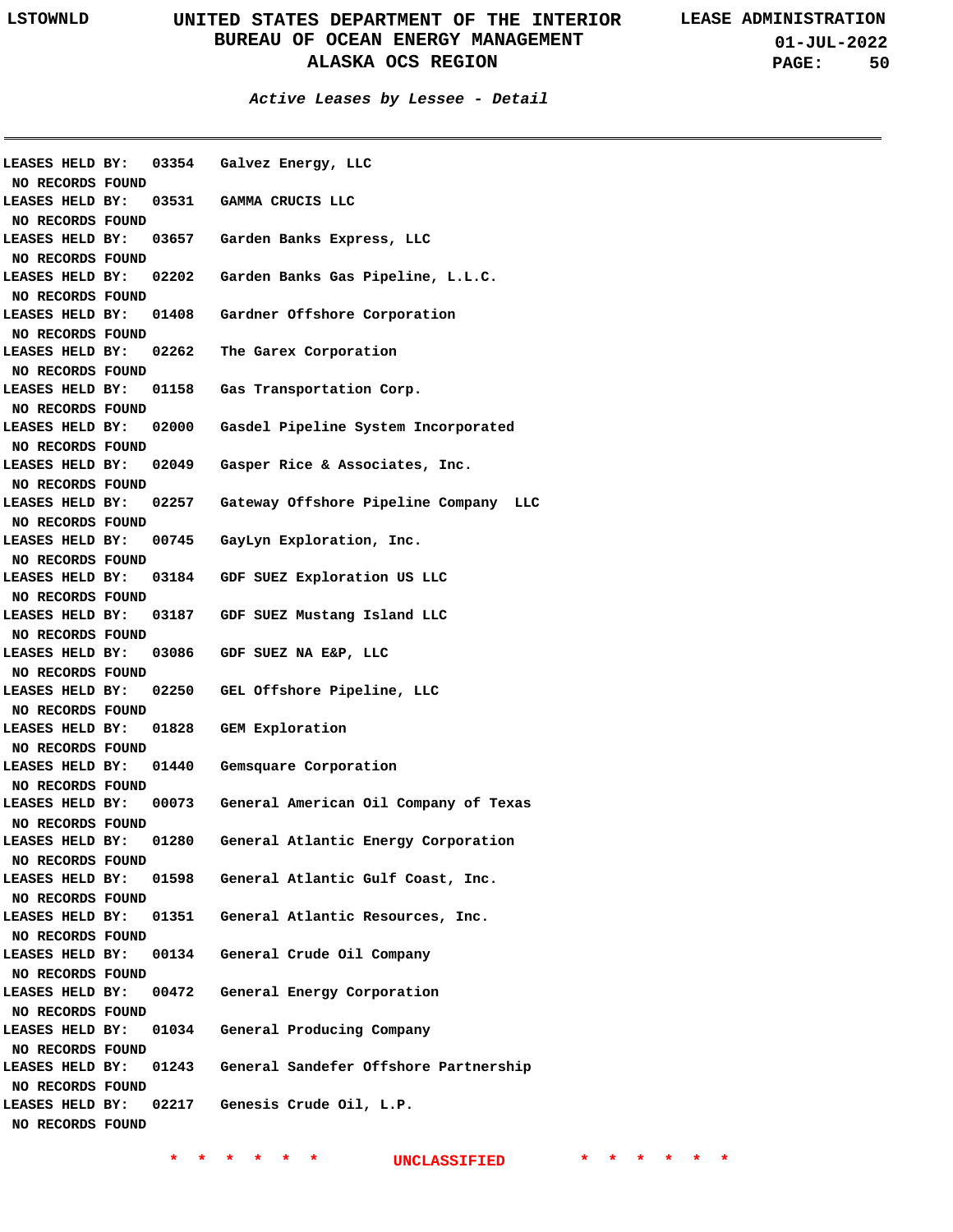**01-JUL-2022 PAGE: 51**

|                  |  | LEASES HELD BY: 00762 Genesis Petroleum Corporation     |
|------------------|--|---------------------------------------------------------|
| NO RECORDS FOUND |  |                                                         |
|                  |  | LEASES HELD BY: 02337 Genesis Resources Corporation     |
| NO RECORDS FOUND |  |                                                         |
|                  |  | LEASES HELD BY: 00527 GEO-1966, Inc.                    |
| NO RECORDS FOUND |  |                                                         |
|                  |  | LEASES HELD BY: 00528 GEO-1966 No. 2, Inc.              |
| NO RECORDS FOUND |  |                                                         |
|                  |  | LEASES HELD BY: 00529 GEO-1966 No. 3, Inc.              |
| NO RECORDS FOUND |  |                                                         |
|                  |  | LEASES HELD BY: 00530 GEO-1966 No. 4, Inc.              |
| NO RECORDS FOUND |  |                                                         |
|                  |  | LEASES HELD BY: 00531 GEO-1966 No. 5, Inc.              |
| NO RECORDS FOUND |  |                                                         |
|                  |  | LEASES HELD BY: 00532 GEO-1966 No. 6, Inc.              |
| NO RECORDS FOUND |  |                                                         |
|                  |  | LEASES HELD BY: 00533 GEO-1966 No. 7, Inc.              |
| NO RECORDS FOUND |  |                                                         |
|                  |  | LEASES HELD BY: 00534 GEO-1966 No. 8, Inc.              |
| NO RECORDS FOUND |  |                                                         |
|                  |  | LEASES HELD BY: 00519 GEO-Tim, Inc.                     |
| NO RECORDS FOUND |  |                                                         |
|                  |  | LEASES HELD BY: 00520 GEO-Tim No. 2, Inc.               |
| NO RECORDS FOUND |  |                                                         |
|                  |  | LEASES HELD BY: 00521 GEO-Tim No. 3, Inc.               |
|                  |  |                                                         |
| NO RECORDS FOUND |  |                                                         |
|                  |  | LEASES HELD BY: 00522 GEO-Tim No. 4, Inc.               |
| NO RECORDS FOUND |  |                                                         |
|                  |  | LEASES HELD BY: 00523 GEO-Tim No. 5, Inc.               |
| NO RECORDS FOUND |  |                                                         |
|                  |  | LEASES HELD BY: 00524 GEO-Tim No. 6, Inc.               |
| NO RECORDS FOUND |  |                                                         |
|                  |  | LEASES HELD BY: 00525 GEO-Tim No. 7, Inc.               |
| NO RECORDS FOUND |  |                                                         |
|                  |  | LEASES HELD BY: 00526 GEO-Tim No. 8, Inc.               |
| NO RECORDS FOUND |  |                                                         |
|                  |  | LEASES HELD BY: 00512 GEO-West, Inc.                    |
| NO RECORDS FOUND |  |                                                         |
|                  |  | LEASES HELD BY: 00513 GEO-West No. 2, Inc.              |
| NO RECORDS FOUND |  |                                                         |
|                  |  | LEASES HELD BY: 00514 GEO-West No. 3, Inc.              |
| NO RECORDS FOUND |  |                                                         |
|                  |  | LEASES HELD BY: 00515 GEO-West No. 4, Inc.              |
|                  |  |                                                         |
| NO RECORDS FOUND |  | LEASES HELD BY: 00516 GEO-West No. 5, Inc.              |
|                  |  |                                                         |
| NO RECORDS FOUND |  |                                                         |
|                  |  | LEASES HELD BY: 00517 GEO-West No. 6, Inc.              |
| NO RECORDS FOUND |  |                                                         |
|                  |  | LEASES HELD BY: 01590 GeoNet Offshore Exploration, Inc. |
| NO RECORDS FOUND |  |                                                         |
|                  |  | LEASES HELD BY: 02879 GeoPetra Partners, LLC            |
| NO RECORDS FOUND |  |                                                         |
|                  |  |                                                         |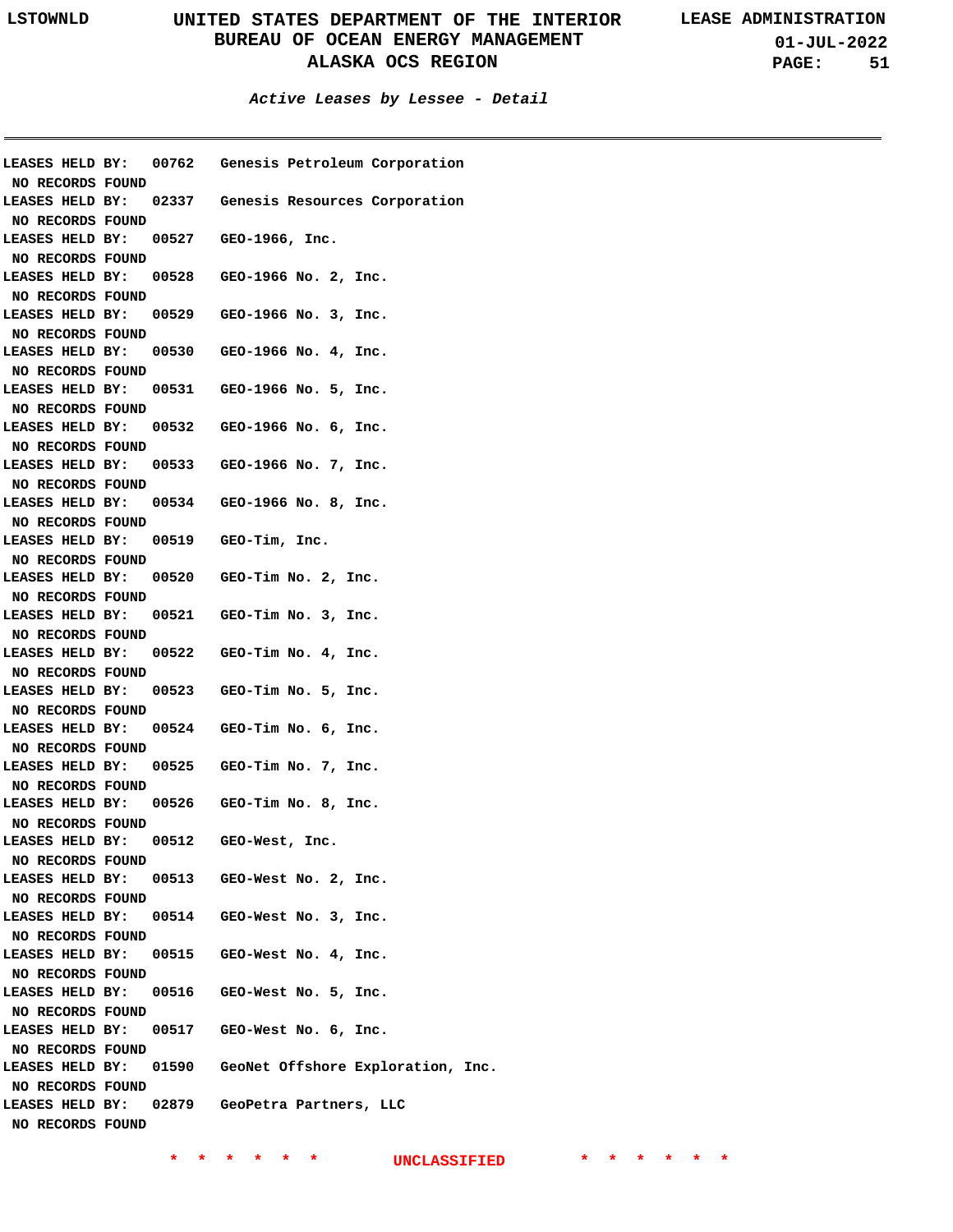**Active Leases by Lessee - Detail**

| LEASES HELD BY:  | 15001 | Georgia Power Company                    |
|------------------|-------|------------------------------------------|
| NO RECORDS FOUND |       |                                          |
| LEASES HELD BY:  | 02042 | Gerig Exploration, Ltd.                  |
| NO RECORDS FOUND |       |                                          |
| LEASES HELD BY:  | 02728 | GERIG EXPLORATIONS LTD.                  |
| NO RECORDS FOUND |       |                                          |
| LEASES HELD BY:  | 00005 | Getty Oil Company                        |
| NO RECORDS FOUND |       |                                          |
| LEASES HELD BY:  | 00578 | Getty Reserve Oil, Inc.                  |
| NO RECORDS FOUND |       |                                          |
| LEASES HELD BY:  | 01083 | Geysers Geothermal Company               |
| NO RECORDS FOUND |       |                                          |
| LEASES HELD BY:  |       | 01584 GID Oil Company, L.P.              |
| NO RECORDS FOUND |       |                                          |
| LEASES HELD BY:  |       | 15125 GIG Infrastructure HoldCo, LLC     |
| NO RECORDS FOUND |       |                                          |
| LEASES HELD BY:  | 01922 | GIL Energy, Inc.                         |
| NO RECORDS FOUND |       |                                          |
| LEASES HELD BY:  | 01941 | GIL Energy, Inc.                         |
| NO RECORDS FOUND |       |                                          |
| LEASES HELD BY:  | 01920 | GIL Resources, Inc.                      |
| NO RECORDS FOUND |       |                                          |
| LEASES HELD BY:  | 01506 | Ginger Oil Company                       |
| NO RECORDS FOUND |       |                                          |
| LEASES HELD BY:  | 00953 | Robert E. Glaze (individual)             |
| NO RECORDS FOUND |       |                                          |
| LEASES HELD BY:  | 01450 | GLG Energy, L.P.                         |
|                  |       |                                          |
| NO RECORDS FOUND |       |                                          |
| LEASES HELD BY:  | 02430 | Global Industries, Ltd.                  |
| NO RECORDS FOUND |       |                                          |
| LEASES HELD BY:  | 03617 | Global Integrated Development Group, LLC |
| NO RECORDS FOUND |       |                                          |
| LEASES HELD BY:  | 02210 | Global Marine Inc.                       |
| NO RECORDS FOUND |       |                                          |
| LEASES HELD BY:  | 01509 | Global Marine Oil & Gas Company          |
| NO RECORDS FOUND |       |                                          |
| LEASES HELD BY:  | 01437 | Global Natural Resources Corporation of  |
|                  |       | Nevada                                   |
| NO RECORDS FOUND |       |                                          |
| LEASES HELD BY:  | 01251 | Global Production & Energy Company       |
| NO RECORDS FOUND |       |                                          |
| LEASES HELD BY:  | 02393 | GLOBAL PRODUCTION SERVICES, L.L.C.       |
| NO RECORDS FOUND |       |                                          |
| LEASES HELD BY:  | 02919 | GMT Exploration Company Texas, LLC       |
| NO RECORDS FOUND |       |                                          |
| LEASES HELD BY:  | 01780 | GNC Operating Company, Inc.              |
| NO RECORDS FOUND |       |                                          |
| LEASES HELD BY:  | 00413 | Golden Eagle Refining Company, Inc.      |
| NO RECORDS FOUND |       |                                          |
| LEASES HELD BY:  | 01432 | Golden Engineering, Inc.                 |
| NO RECORDS FOUND |       |                                          |
| LEASES HELD BY:  | 02674 | Goldking Energy Corporation              |
|                  |       |                                          |
|                  |       |                                          |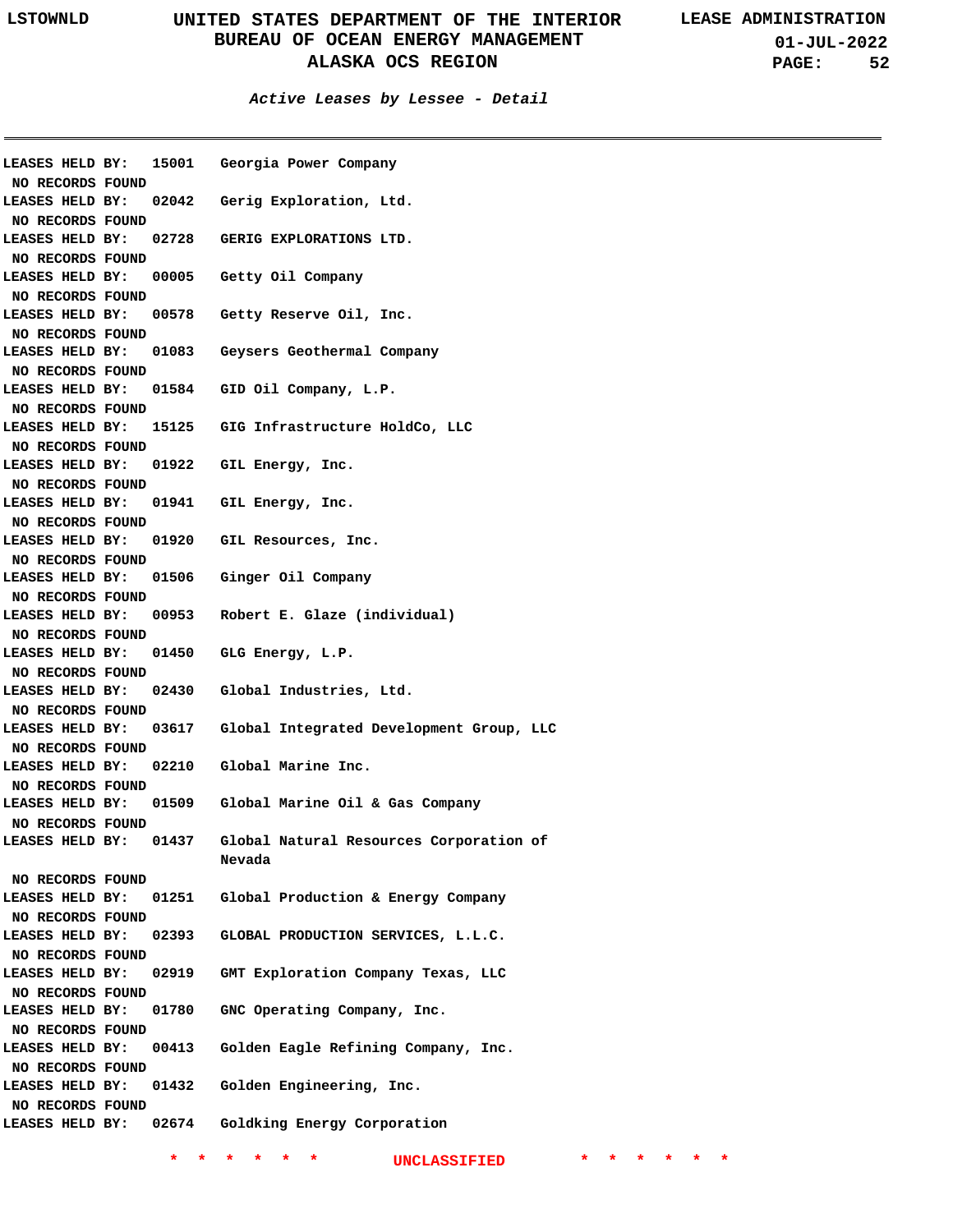**01-JUL-2022 PAGE: 53**

**Active Leases by Lessee - Detail**

| NO RECORDS FOUND                    |                                     | LEASES HELD BY: 02674 Goldking Energy Corporation     |
|-------------------------------------|-------------------------------------|-------------------------------------------------------|
| NO RECORDS FOUND                    |                                     | LEASES HELD BY: 00796 Goliad Oil & Gas Company        |
| NO RECORDS FOUND                    | LEASES HELD BY: 03316 GOM 2013 LLC  |                                                       |
| NO RECORDS FOUND                    |                                     | LEASES HELD BY: 03149 GOM-C EXPLORATION, LLC          |
| NO RECORDS FOUND                    |                                     | LEASES HELD BY: 03023 GOM Energy Venture I, LLC       |
| NO RECORDS FOUND                    |                                     | LEASES HELD BY: 02887 GOM Energy Venture II, LLC      |
| NO RECORDS FOUND                    |                                     | LEASES HELD BY: 02886 GOM Energy Venture III, LLC     |
| NO RECORDS FOUND                    |                                     | LEASES HELD BY: 03069 GOM-H Exploration, LLC          |
| NO RECORDS FOUND                    |                                     | LEASES HELD BY: 03548 GOM Offshore #1, LLC            |
| NO RECORDS FOUND                    |                                     | LEASES HELD BY: 03549 GOM Offshore #2 LLC             |
| NO RECORDS FOUND                    |                                     | LEASES HELD BY: 03552 GOM Offshore #3 LLC             |
| NO RECORDS FOUND                    |                                     | LEASES HELD BY: 03553 GOM Offshore #4 LLC             |
| NO RECORDS FOUND                    |                                     | LEASES HELD BY: 03554 GOM Offshore #5 LLC             |
| NO RECORDS FOUND                    |                                     | LEASES HELD BY: 03212 GOM Offshore Exploration I, LLC |
| NO RECORDS FOUND                    | LEASES HELD BY: 02451 GOM Shelf LLC |                                                       |
| NO RECORDS FOUND                    | LEASES HELD BY: 03197 GOME 1271 LLC |                                                       |
| NO RECORDS FOUND                    |                                     | LEASES HELD BY: 02795 GoMex Energy Offshore, Ltd.     |
| NO RECORDS FOUND                    |                                     | LEASES HELD BY: 03111 Gomez Pipeline GP, Inc.         |
| LEASES HELD BY:<br>NO RECORDS FOUND | 00361                               | Good Hope Refineries, Inc.                            |
| NO RECORDS FOUND                    |                                     | LEASES HELD BY: 00102 Gordon Street, Inc.             |
| NO RECORDS FOUND                    |                                     | LEASES HELD BY: 00914 Gordy Oil Company               |
| NO RECORDS FOUND                    |                                     | LEASES HELD BY: 01769 Grace Petroleum Corporation     |
| NO RECORDS FOUND                    |                                     | LEASES HELD BY: 00350 W. R. Grace & Co.               |
| NO RECORDS FOUND                    |                                     | LEASES HELD BY: 01186 Graham Royalty, Ltd.            |
| <b>NO RECORDS FOUND</b>             |                                     | LEASES HELD BY: 02281 Graig International, Inc.       |
| NO RECORDS FOUND                    |                                     | LEASES HELD BY: 01809 Granberry Petroleum, Inc.       |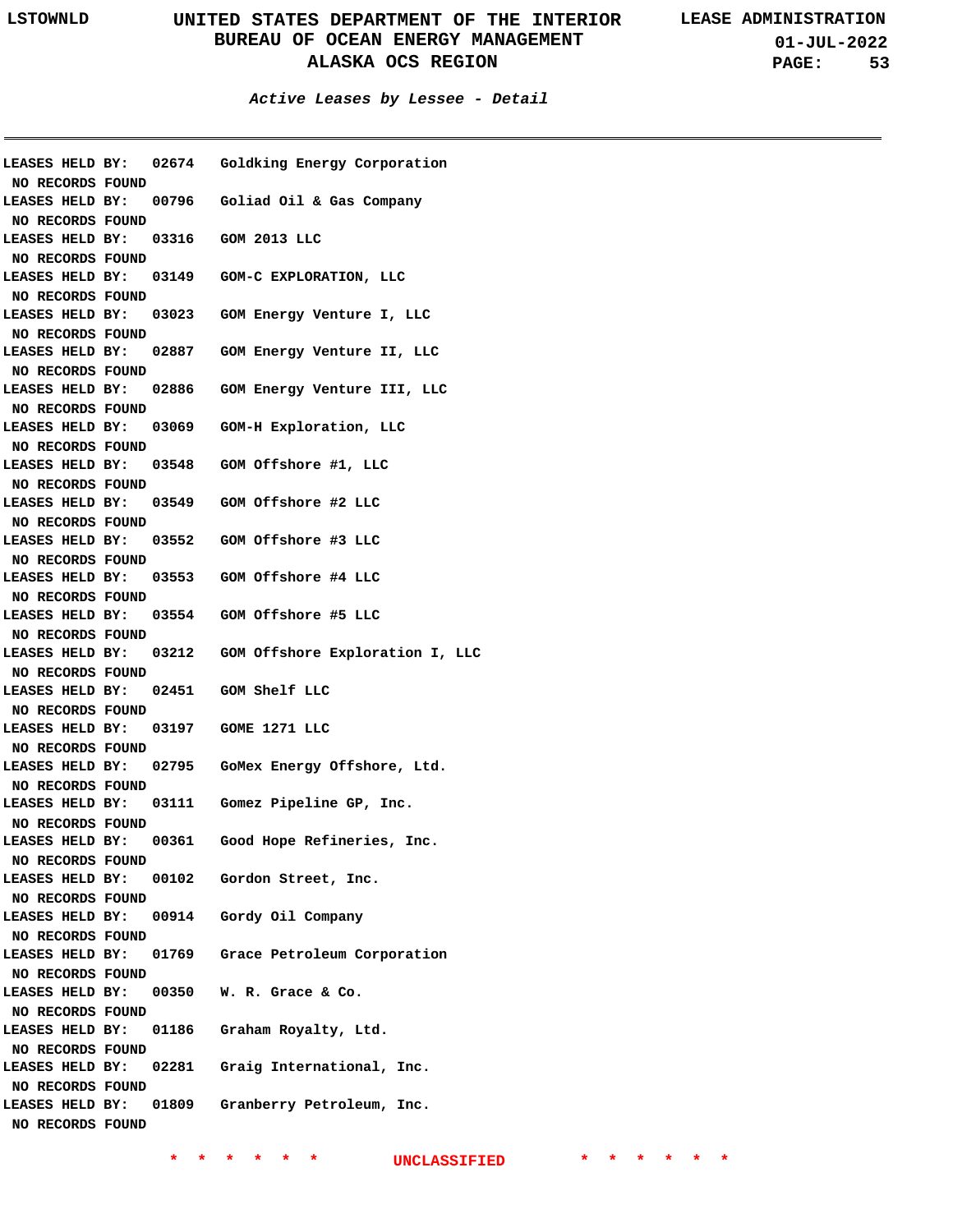**01-JUL-2022 PAGE: 54**

### **Active Leases by Lessee - Detail**

|                                     |       | LEASES HELD BY: 01111 Grand Isle Corporation               |
|-------------------------------------|-------|------------------------------------------------------------|
| NO RECORDS FOUND                    |       |                                                            |
|                                     |       | LEASES HELD BY: 03387 Grand Isle Corridor, LP              |
| NO RECORDS FOUND                    |       |                                                            |
|                                     |       | LEASES HELD BY: 00829 Grand Isle Oil and Gas Company       |
| NO RECORDS FOUND                    |       |                                                            |
|                                     |       | LEASES HELD BY: 02512 Grand Isle Pipeline LLC              |
| NO RECORDS FOUND                    |       |                                                            |
|                                     |       | LEASES HELD BY: 01988 Grand Oil & Gas, Inc.                |
| NO RECORDS FOUND                    |       |                                                            |
|                                     |       | LEASES HELD BY: 02824 Grand Oil & Gas, Inc.                |
| NO RECORDS FOUND                    |       |                                                            |
|                                     |       | LEASES HELD BY: 02536 The Gray Exploration Company         |
| NO RECORDS FOUND                    |       |                                                            |
|                                     |       | LEASES HELD BY: 15108 Grays Harbor Wind LLC                |
| NO RECORDS FOUND                    |       |                                                            |
|                                     |       | LEASES HELD BY: 03195 Great Bay Operations, LLC            |
| NO RECORDS FOUND                    |       |                                                            |
|                                     |       | LEASES HELD BY: 03190 Great GulfCan Energy Texas, Inc.     |
| NO RECORDS FOUND                    |       |                                                            |
|                                     |       | LEASES HELD BY: 00142 Great Lakes Carbon Corporation       |
|                                     |       |                                                            |
| NO RECORDS FOUND                    |       |                                                            |
|                                     |       | LEASES HELD BY: 00300 Great Plains (American) Inc.         |
| NO RECORDS FOUND                    |       |                                                            |
|                                     |       | LEASES HELD BY: 01110 Great River Oil & Gas Corporation    |
| NO RECORDS FOUND                    |       |                                                            |
|                                     |       | LEASES HELD BY: 03652 Green Canyon Express, LLC            |
| NO RECORDS FOUND                    |       |                                                            |
|                                     |       | LEASES HELD BY: 03297 Green Canyon Offshore LLC            |
| NO RECORDS FOUND                    |       |                                                            |
|                                     |       | LEASES HELD BY: 01369 Green Canyon Pipe Line Company       |
| NO RECORDS FOUND                    |       |                                                            |
|                                     |       | LEASES HELD BY: 01795 Green Canyon Pipe Line Company, L.P. |
| NO RECORDS FOUND                    |       |                                                            |
|                                     |       | LEASES HELD BY: 03640 Green Hell LLC                       |
| NO RECORDS FOUND                    |       |                                                            |
| LEASES HELD BY:                     | 02065 | Green Oil, Inc.                                            |
| NO RECORDS FOUND                    |       |                                                            |
| LEASES HELD BY:                     |       | 15045 Green Sail Energy LLC                                |
| NO RECORDS FOUND                    |       |                                                            |
| LEASES HELD BY:                     |       | 03671 Greenbond Group Inc.                                 |
| NO RECORDS FOUND                    |       |                                                            |
| LEASES HELD BY:                     | 00366 | Greenbrier Operating Co.                                   |
| NO RECORDS FOUND                    |       |                                                            |
| LEASES HELD BY:                     | 01028 | Greenpeace                                                 |
| NO RECORDS FOUND                    |       |                                                            |
| LEASES HELD BY:                     | 03650 | Greyhound Energy LLC                                       |
|                                     |       |                                                            |
| NO RECORDS FOUND<br>LEASES HELD BY: |       |                                                            |
|                                     |       |                                                            |
|                                     | 02518 | Greystone Petroleum, Inc.                                  |
| NO RECORDS FOUND                    |       |                                                            |
| LEASES HELD BY:<br>NO RECORDS FOUND | 00827 | Grigsby Petroleum Inc.                                     |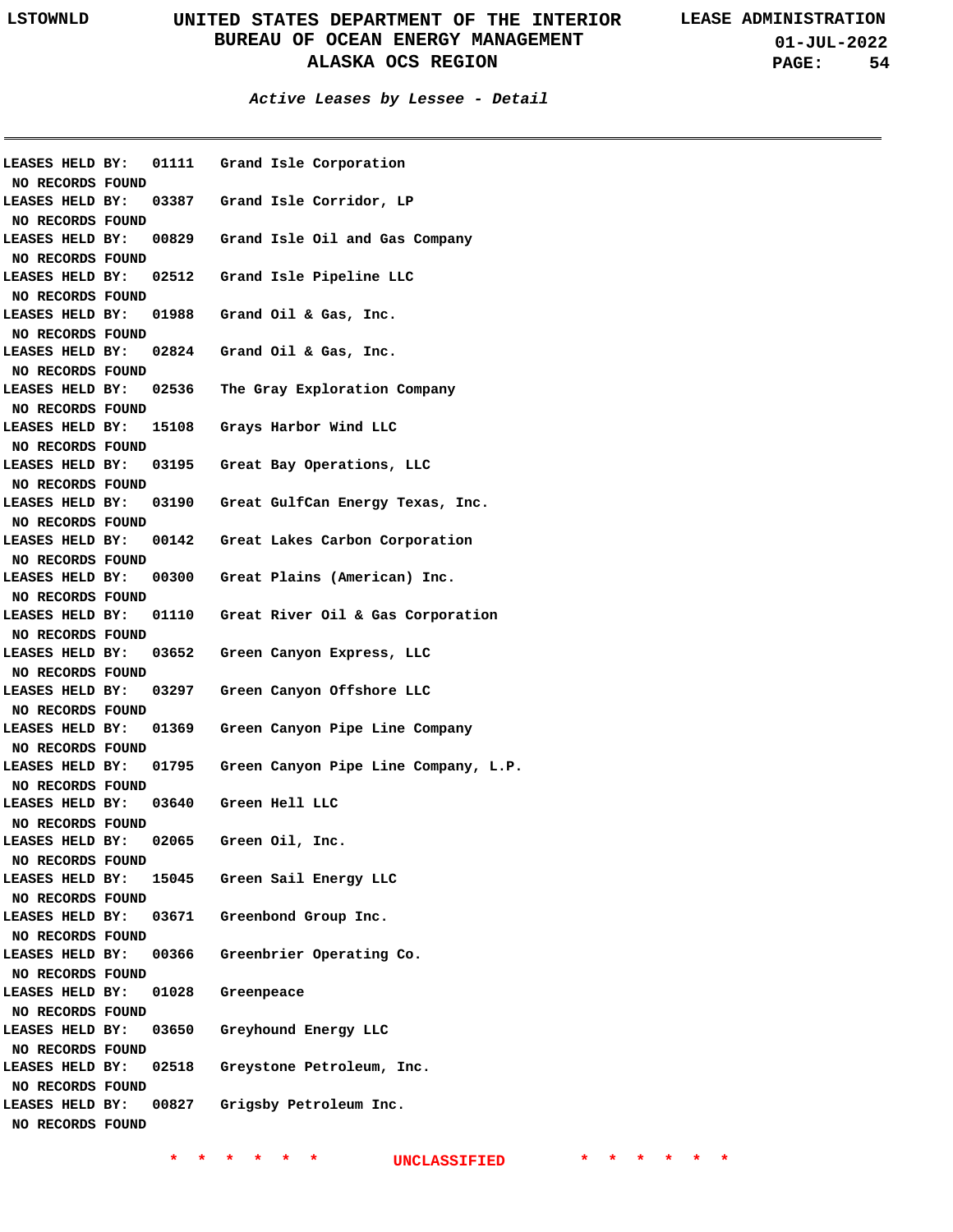| <b>LEASES HELD BY:</b> | 02850            | Grimes Energy Company                           |
|------------------------|------------------|-------------------------------------------------|
| NO RECORDS FOUND       |                  |                                                 |
| LEASES HELD BY:        |                  | 03245 GRIMES HOLDINGS, INC.                     |
| NO RECORDS FOUND       |                  |                                                 |
| LEASES HELD BY:        |                  | 02285 Griner Energy, Inc.                       |
| NO RECORDS FOUND       |                  |                                                 |
| LEASES HELD BY:        | 02298            | Griner Exploration, LLC                         |
| NO RECORDS FOUND       |                  |                                                 |
| LEASES HELD BY:        | 02072            | Griner Oil & Gas, Inc.                          |
| NO RECORDS FOUND       |                  |                                                 |
| LEASES HELD BY:        | 02466            | Gryphon Exploration Company                     |
| NO RECORDS FOUND       |                  |                                                 |
| LEASES HELD BY:        |                  | 03229 GS E&R America Offshore, LLC              |
| NO RECORDS FOUND       |                  |                                                 |
| LEASES HELD BY:        | 15009            | GSOE I, LLC                                     |
| NO RECORDS FOUND       |                  |                                                 |
| LEASES HELD BY:        | 01281            | G.T.B., Inc.                                    |
| NO RECORDS FOUND       |                  |                                                 |
| LEASES HELD BY:        |                  | 02354 Gulf Coast Acquisition Properties, Inc.   |
| NO RECORDS FOUND       |                  |                                                 |
| LEASES HELD BY:        |                  | 00271 Gulf Coast Oil and Gas Company            |
| NO RECORDS FOUND       |                  |                                                 |
| LEASES HELD BY:        | 01973            | Gulf Coast Package, Ltd.                        |
| NO RECORDS FOUND       |                  |                                                 |
| LEASES HELD BY:        | 03067            | Gulf Energy Exploration Corp.                   |
| NO RECORDS FOUND       |                  |                                                 |
| LEASES HELD BY:        | 03208            | Gulf Gateway Energy Bridge Limited              |
|                        |                  | Partnership                                     |
| NO RECORDS FOUND       |                  |                                                 |
| LEASES HELD BY:        |                  | 02717 Gulf Gateway Energy Bridge LLC            |
| NO RECORDS FOUND       |                  |                                                 |
| LEASES HELD BY:        |                  | 02290 Gulf Marine Institute of Technology       |
| NO RECORDS FOUND       |                  |                                                 |
| LEASES HELD BY:        |                  | 02690 Gulf of Mexico Oil and Gas Properties LLC |
| NO RECORDS FOUND       |                  |                                                 |
| LEASES HELD BY:        |                  | 03693 Gulf Offshore Holdings, LLC               |
| NO RECORDS FOUND       |                  |                                                 |
| LEASES HELD BY:        | 03628            | Gulf Offshore LLC                               |
|                        |                  |                                                 |
| NO RECORDS FOUND       |                  |                                                 |
| LEASES HELD BY:        | 00903            | Gulf Pipeline Company                           |
| NO RECORDS FOUND       |                  |                                                 |
| LEASES HELD BY:        | 02729            | Gulf South Operators, Inc.                      |
| NO RECORDS FOUND       |                  |                                                 |
| LEASES HELD BY:        | 02542            | Gulfshore Midstream, L.L.C.                     |
| NO RECORDS FOUND       |                  |                                                 |
| LEASES HELD BY:        | 02558            | Gulfshore Midstream Pipelines, Ltd.             |
| NO RECORDS FOUND       |                  |                                                 |
| LEASES HELD BY:        | 03310            | GulfSlope Energy, Inc.                          |
| NO RECORDS FOUND       |                  |                                                 |
| LEASES HELD BY:        | 03488            | GulfSlope Energy Operating 1, LLC               |
|                        |                  |                                                 |
|                        | NO RECORDS FOUND |                                                 |
| LEASES HELD BY:        | 03580            | GulfSlope Energy Operating 2, LLC               |
|                        |                  | UNCLASSIFIED                                    |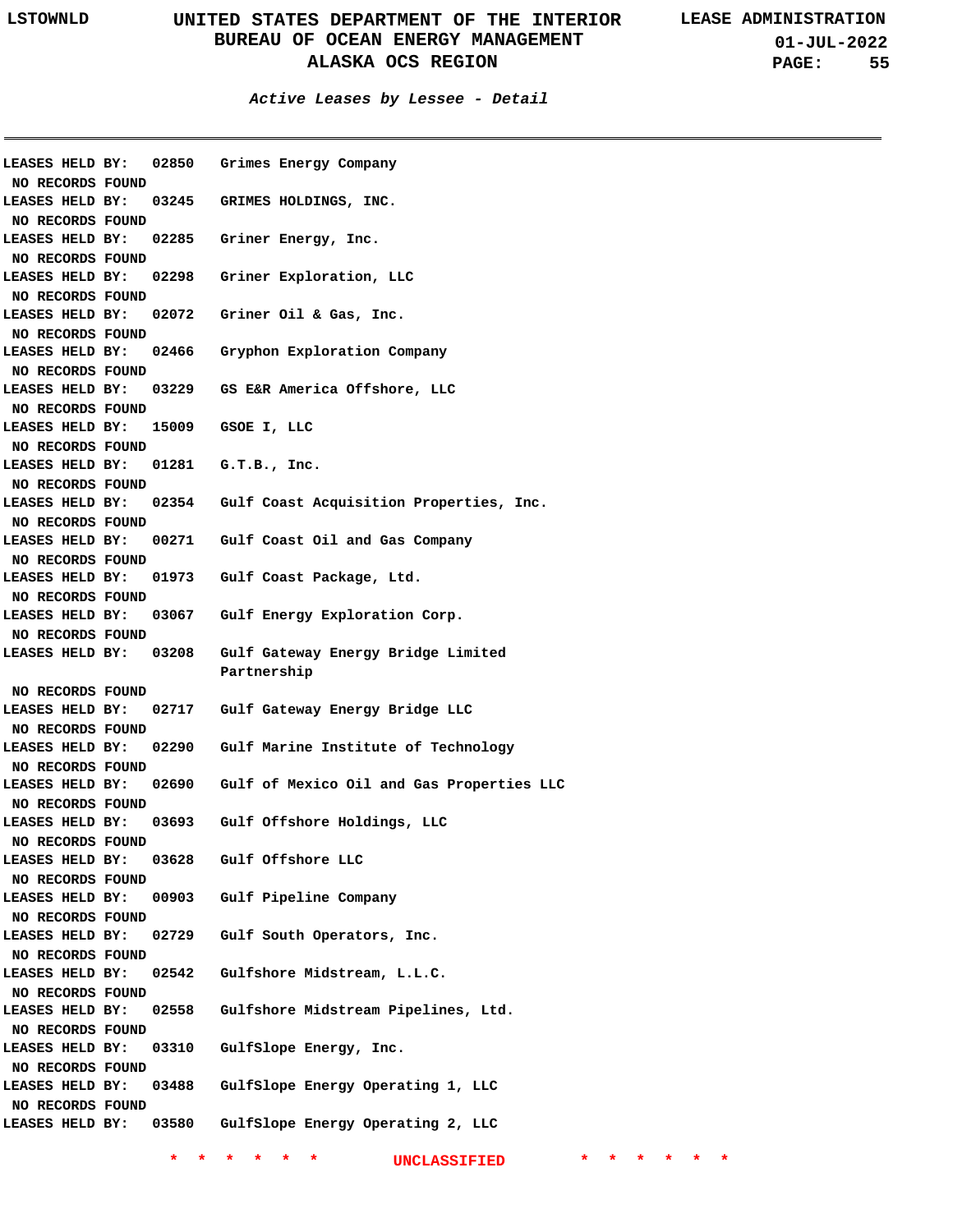**01-JUL-2022 PAGE: 56**

|                  |                                   | LEASES HELD BY: 03580 GulfSlope Energy Operating 2, LLC     |
|------------------|-----------------------------------|-------------------------------------------------------------|
| NO RECORDS FOUND |                                   |                                                             |
|                  |                                   | LEASES HELD BY: 03581 GulfSlope Energy Operating 3, LLC     |
| NO RECORDS FOUND |                                   |                                                             |
|                  |                                   | LEASES HELD BY: 01601 Gulfstar Energy, Inc.                 |
| NO RECORDS FOUND |                                   |                                                             |
|                  |                                   | LEASES HELD BY: 01279 Gulfstar Operating Company            |
| NO RECORDS FOUND |                                   |                                                             |
|                  |                                   | LEASES HELD BY: 01494 Gulfstar Petroleum Company            |
| NO RECORDS FOUND |                                   |                                                             |
|                  |                                   | LEASES HELD BY: 01255 Gulfstar Petroleum Corporation        |
| NO RECORDS FOUND |                                   |                                                             |
|                  |                                   | LEASES HELD BY: 01547 Gulfstream Energy Services, Inc.      |
| NO RECORDS FOUND |                                   |                                                             |
|                  |                                   | LEASES HELD BY: 02396 Gulfstream Natural Gas System, L.L.C. |
| NO RECORDS FOUND |                                   |                                                             |
|                  |                                   | LEASES HELD BY: 01900 Gulfstream Oil Company                |
| NO RECORDS FOUND |                                   |                                                             |
|                  |                                   | LEASES HELD BY: 02064 Gulfstream Resources Corp.            |
| NO RECORDS FOUND |                                   |                                                             |
|                  |                                   | LEASES HELD BY: 01091 Gulfstream Resources, Inc.            |
| NO RECORDS FOUND |                                   |                                                             |
|                  | LEASES HELD BY: 02896 GulfX, LLC  |                                                             |
| NO RECORDS FOUND |                                   |                                                             |
|                  |                                   | LEASES HELD BY: 15121 GW Offshore Wind LLC                  |
| NO RECORDS FOUND |                                   |                                                             |
|                  |                                   | LEASES HELD BY: 03121 GWR Oil & Gas, L.L.C.                 |
| NO RECORDS FOUND |                                   |                                                             |
|                  | LEASES HELD BY: 02186 H J Holding |                                                             |
| NO RECORDS FOUND |                                   |                                                             |
|                  |                                   | LEASES HELD BY: 00580 H. B. Joint Venture (1973)            |
| NO RECORDS FOUND |                                   |                                                             |
|                  |                                   | LEASES HELD BY: 01170 Hadson Petroleum (USA), Inc.          |
| NO RECORDS FOUND |                                   |                                                             |
|                  |                                   | LEASES HELD BY: 01604 Tom L. Hail (individual)              |
| NO RECORDS FOUND |                                   |                                                             |
| LEASES HELD BY:  | 00449                             | Halbouty Alaska Oil Company                                 |
| NO RECORDS FOUND |                                   |                                                             |
| LEASES HELD BY:  | 00681                             | Michel T. Halbouty Energy Company                           |
| NO RECORDS FOUND |                                   |                                                             |
| LEASES HELD BY:  | 00786                             | Hall Consulting Company, Inc.                               |
| NO RECORDS FOUND |                                   |                                                             |
| LEASES HELD BY:  | 02365                             | Hall Equities, Inc.                                         |
| NO RECORDS FOUND |                                   |                                                             |
| LEASES HELD BY:  | 02366                             | Hall Family Trust                                           |
| NO RECORDS FOUND |                                   |                                                             |
| LEASES HELD BY:  | 02893                             | Hall-Houston Exploration II, L.P.                           |
| NO RECORDS FOUND |                                   |                                                             |
| LEASES HELD BY:  | 03075                             | Hall-Houston Exploration III, L.P.                          |
| NO RECORDS FOUND |                                   |                                                             |
| LEASES HELD BY:  | 03207                             | Hall-Houston Exploration IV, L.P.                           |
| NO RECORDS FOUND |                                   |                                                             |
|                  |                                   |                                                             |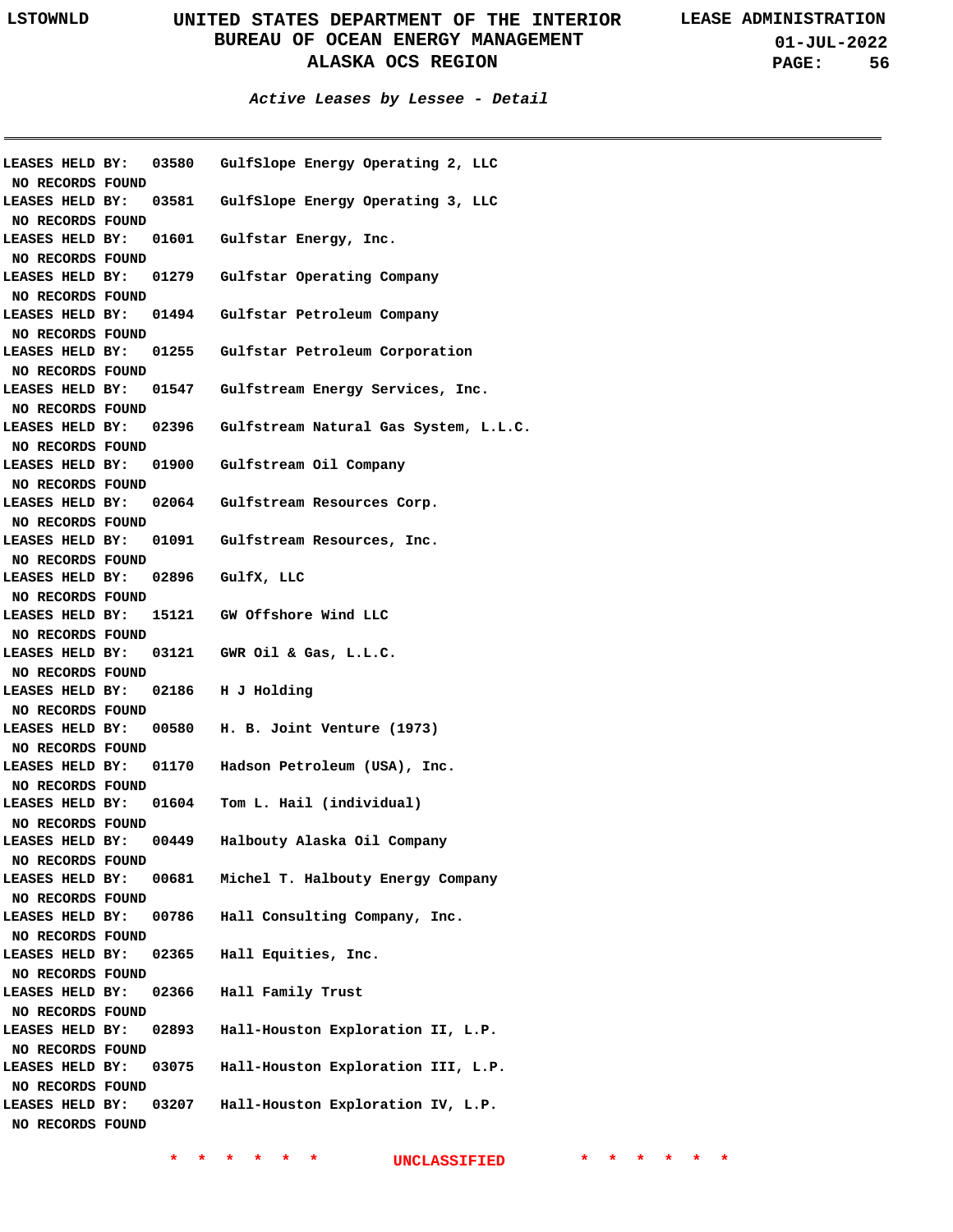**01-JUL-2022 PAGE: 57**

**Active Leases by Lessee - Detail**

|                                     | LEASES HELD BY: | 02812 Hall-Houston Exploration, L.P.      |
|-------------------------------------|-----------------|-------------------------------------------|
| NO RECORDS FOUND                    |                 |                                           |
| LEASES HELD BY:                     |                 | 02476 Hall Partners, L.P.                 |
| NO RECORDS FOUND                    |                 |                                           |
| LEASES HELD BY:                     |                 | 02131 Gary L. Hall (individual)           |
| NO RECORDS FOUND                    |                 |                                           |
| LEASES HELD BY:                     |                 | 02489 Wayne P. Hall (individual)          |
| NO RECORDS FOUND                    |                 |                                           |
| LEASES HELD BY:                     |                 | 00846 Hall-Houston Oil Company            |
| NO RECORDS FOUND                    |                 |                                           |
| LEASES HELD BY:                     |                 | 00819 Halliburton Company                 |
| NO RECORDS FOUND                    |                 |                                           |
| LEASES HELD BY:                     |                 | 00575 Hamilton Brothers Corporation       |
| NO RECORDS FOUND                    |                 |                                           |
| LEASES HELD BY:                     | 00252           | Hamilton Brothers Exploration Company     |
| NO RECORDS FOUND                    |                 |                                           |
| LEASES HELD BY:                     | 00218           | Hamilton Brothers Oil and Gas Corporation |
| NO RECORDS FOUND                    |                 |                                           |
| LEASES HELD BY:                     |                 | 00161 Hamilton Brothers Oil Company       |
| NO RECORDS FOUND                    |                 |                                           |
| LEASES HELD BY:                     | 01389           | Harold H. Hammer (individual)             |
| NO RECORDS FOUND                    |                 |                                           |
| LEASES HELD BY:                     | 01742           | Hammett Offshore, Inc.                    |
| NO RECORDS FOUND                    |                 |                                           |
|                                     |                 |                                           |
| LEASES HELD BY:                     |                 | 00006 G. Scott Hammonds                   |
| NO RECORDS FOUND<br>LEASES HELD BY: | 00086           | The Hanna Mining Company                  |
|                                     |                 |                                           |
| NO RECORDS FOUND                    |                 |                                           |
| LEASES HELD BY:                     |                 | 01204 Hanover Partners                    |
| NO RECORDS FOUND                    |                 |                                           |
| LEASES HELD BY:                     |                 | 03013 Hanwha Resources (USA) Corporation  |
| NO RECORDS FOUND                    |                 |                                           |
| LEASES HELD BY:                     | 02080           |                                           |
|                                     |                 | Hap Hederman Oil & Gas, LLC               |
| NO RECORDS FOUND                    |                 |                                           |
| LEASES HELD BY:                     | 00151           | Harbert Construction Corporation          |
| NO RECORDS FOUND                    |                 |                                           |
| LEASES HELD BY:                     | 01260           | Harbert Energy Corporation                |
| NO RECORDS FOUND                    |                 |                                           |
| LEASES HELD BY:                     | 00708           | Harbert International, Inc.               |
| NO RECORDS FOUND                    |                 |                                           |
| LEASES HELD BY:                     | 02854           | Harbor Hill Interests, LP                 |
| NO RECORDS FOUND                    |                 |                                           |
| LEASES HELD BY:                     | 00601           | Harman Resources, Inc.                    |
| NO RECORDS FOUND                    |                 |                                           |
| LEASES HELD BY:                     | 02651           | HARO INVESTMENTS, LLC                     |
| NO RECORDS FOUND                    |                 |                                           |
| LEASES HELD BY:                     | 02261           | Harold J. Anderson, Inc.                  |
| NO RECORDS FOUND                    |                 |                                           |
| LEASES HELD BY:                     | 02890           | Harold L. Rosbottom, Jr.                  |
| NO RECORDS FOUND                    |                 |                                           |
| LEASES HELD BY:                     | 03380           | Harper Energy LLC                         |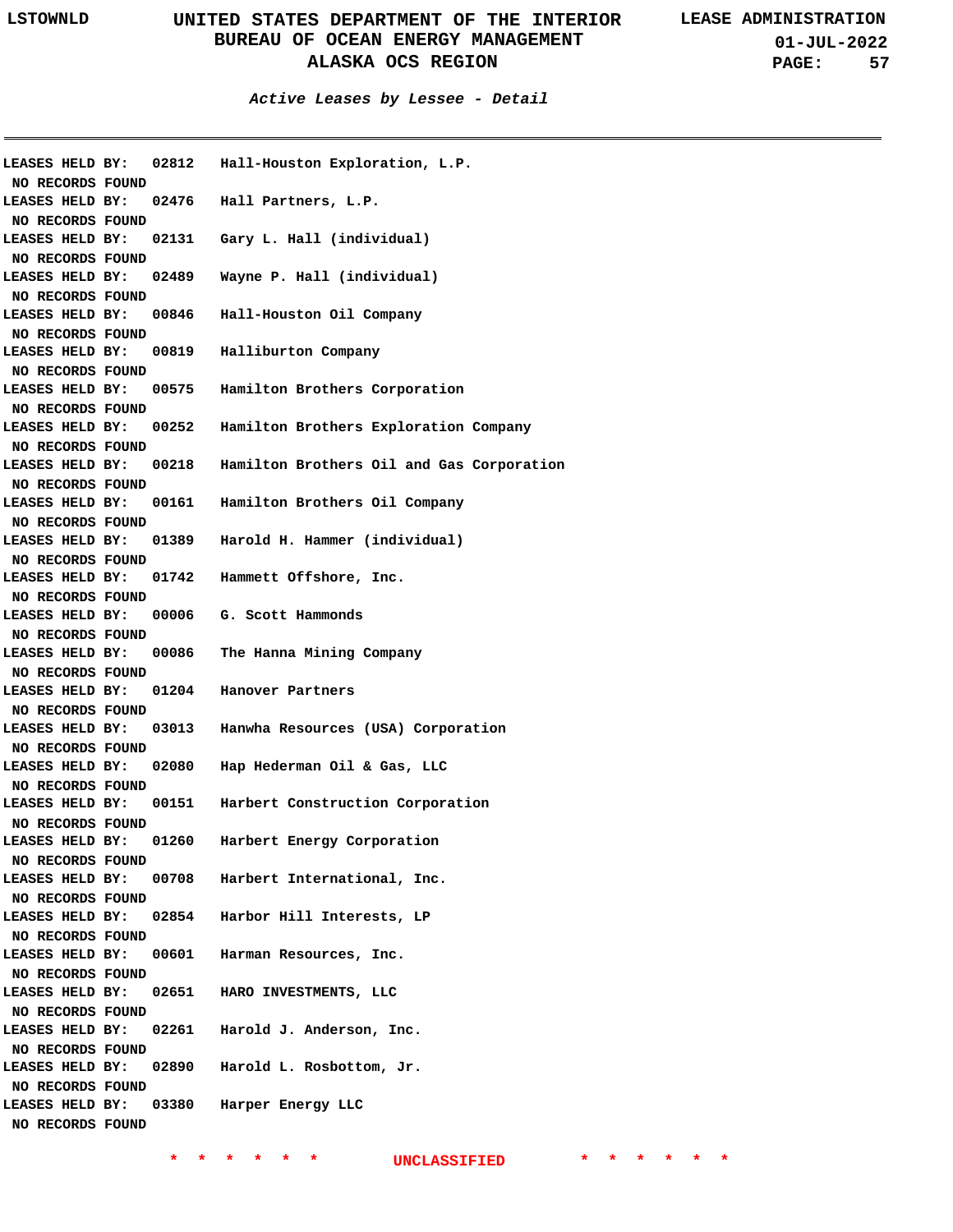**01-JUL-2022 PAGE: 58**

|                        |       | LEASES HELD BY: 00731 Harris Production Partnership 1981-I, Ltd. |
|------------------------|-------|------------------------------------------------------------------|
| NO RECORDS FOUND       |       |                                                                  |
| LEASES HELD BY:        |       | 02098 D. Michael Harris (individual)                             |
| NO RECORDS FOUND       |       |                                                                  |
| LEASES HELD BY:        |       | 01122 Norris R. Harris (individual)                              |
| NO RECORDS FOUND       |       |                                                                  |
| LEASES HELD BY:        |       | 02031 Harry W. Bass, Jr. Management Trust                        |
| NO RECORDS FOUND       |       |                                                                  |
| <b>LEASES HELD BY:</b> |       | 01286 Harvest Corporation                                        |
| NO RECORDS FOUND       |       |                                                                  |
| <b>LEASES HELD BY:</b> |       | 01285 Harvest Energy, Inc.                                       |
| NO RECORDS FOUND       |       |                                                                  |
| LEASES HELD BY:        |       | 03224 HARVEST-MARKS PIPELINE, LLC                                |
| NO RECORDS FOUND       |       |                                                                  |
| LEASES HELD BY:        |       | 01577 Harvest Natural Resources, Inc.                            |
| NO RECORDS FOUND       |       |                                                                  |
| LEASES HELD BY:        |       | 03107 Harvest Operating, LLC                                     |
| NO RECORDS FOUND       |       | LEASES HELD BY: 00230 Harwilma Corporation                       |
|                        |       |                                                                  |
| NO RECORDS FOUND       |       |                                                                  |
|                        |       | LEASES HELD BY: 01190 Paul R. Hass (individual)                  |
| NO RECORDS FOUND       |       |                                                                  |
|                        |       | LEASES HELD BY: 00370 Hassie Hunt Exploration Company            |
| NO RECORDS FOUND       |       |                                                                  |
|                        |       | LEASES HELD BY: 01095 Hastings Resources, Inc.                   |
| NO RECORDS FOUND       |       |                                                                  |
|                        |       | LEASES HELD BY: 03097 Hat Creek Energy LLC                       |
| NO RECORDS FOUND       |       |                                                                  |
|                        |       | LEASES HELD BY: 02540 HC Resources, LLC                          |
| NO RECORDS FOUND       |       | LEASES HELD BY: 01129 HCW-DELHI, INC.                            |
| NO RECORDS FOUND       |       |                                                                  |
|                        |       | LEASES HELD BY: 02842 HDO Gulf Energy Company, LLC               |
| NO RECORDS FOUND       |       |                                                                  |
|                        |       | LEASES HELD BY: 01699 HE&D Offshore, L.P.                        |
| NO RECORDS FOUND       |       |                                                                  |
| LEASES HELD BY:        | 03513 | HE&D ST 224, LLC                                                 |
| NO RECORDS FOUND       |       |                                                                  |
| LEASES HELD BY:        | 01652 | Heafitz Energy Management, Inc.                                  |
| NO RECORDS FOUND       |       |                                                                  |
| LEASES HELD BY:        | 00950 | Bruce Heafitz (individual)                                       |
| NO RECORDS FOUND       |       |                                                                  |
| LEASES HELD BY:        | 02105 | H. Henry Hederman, Jr. (individual)                              |
| NO RECORDS FOUND       |       |                                                                  |
| LEASES HELD BY:        | 03686 | HEDV Beaverspear, LLC                                            |
| NO RECORDS FOUND       |       |                                                                  |
| LEASES HELD BY:        | 03611 | HEDV Dothraki, LLC                                               |
| NO RECORDS FOUND       |       |                                                                  |
| LEASES HELD BY:        | 03659 | HEDV Highgarden, LLC                                             |
| NO RECORDS FOUND       |       |                                                                  |
| LEASES HELD BY:        | 03484 | HEDV Khaleesi, LLC                                               |
| NO RECORDS FOUND       |       |                                                                  |
|                        |       |                                                                  |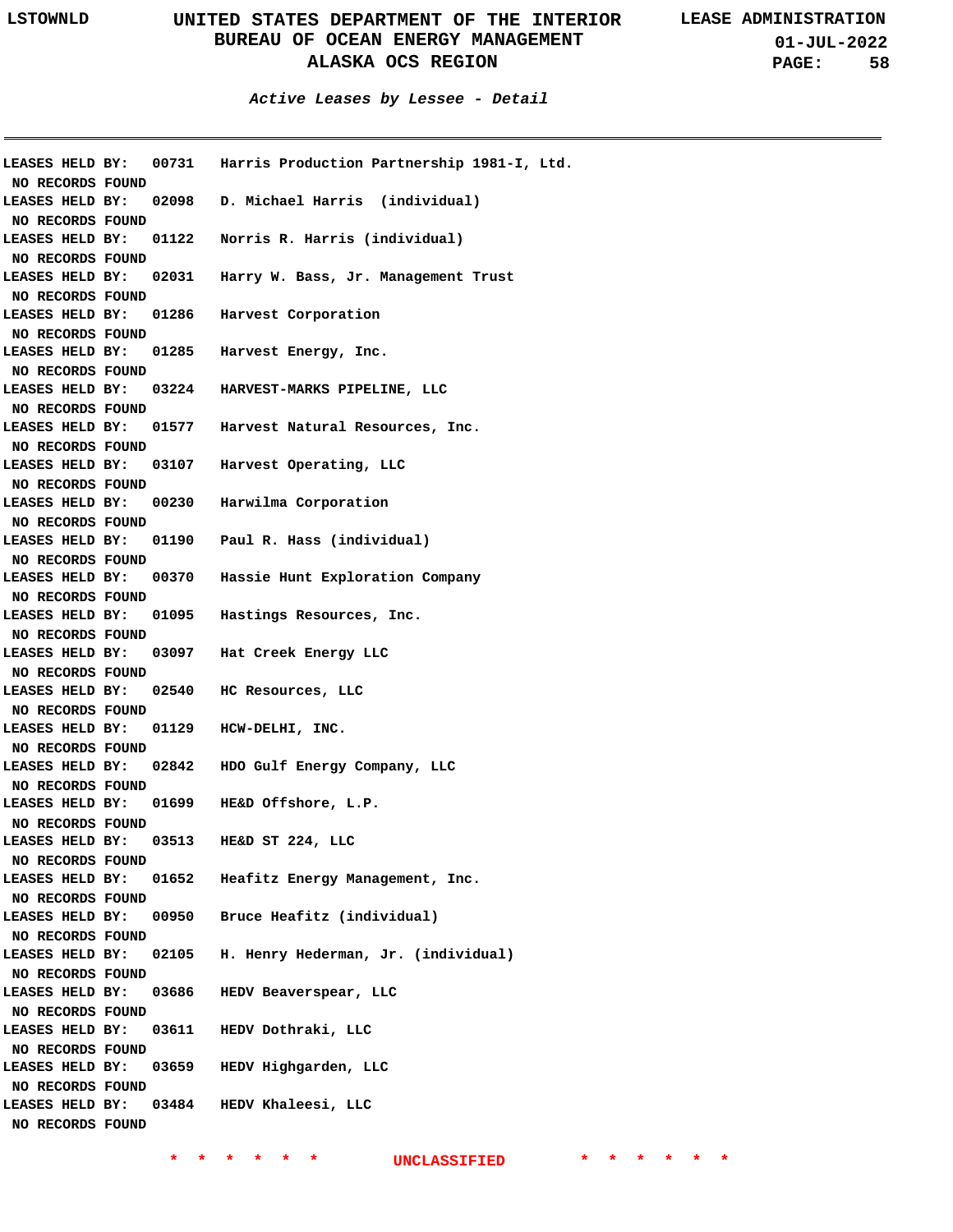**01-JUL-2022 PAGE: 59**

**Active Leases by Lessee - Detail**

|                  |  |       | LEASES HELD BY: 03501 HEDV King Cake, LLC             |
|------------------|--|-------|-------------------------------------------------------|
| NO RECORDS FOUND |  |       |                                                       |
|                  |  |       | LEASES HELD BY: 03661 HEDV KLM, LLC                   |
| NO RECORDS FOUND |  |       |                                                       |
|                  |  |       | LEASES HELD BY: 03420 HEDV LaFemme, LLC               |
| NO RECORDS FOUND |  |       |                                                       |
|                  |  |       | LEASES HELD BY: 03525 HEDV Maurepas, LLC              |
| NO RECORDS FOUND |  |       |                                                       |
|                  |  |       | LEASES HELD BY: 03482 HEDV Mormont, LLC               |
| NO RECORDS FOUND |  |       |                                                       |
|                  |  |       | LEASES HELD BY: 03445 HEDV Mudbug, LLC                |
| NO RECORDS FOUND |  |       |                                                       |
|                  |  |       | LEASES HELD BY: 03422 HEDV Red Zinger, LLC            |
| NO RECORDS FOUND |  |       |                                                       |
|                  |  |       | LEASES HELD BY: 03418 HEDV Shoulda-Been, LLC          |
| NO RECORDS FOUND |  |       |                                                       |
|                  |  |       | LEASES HELD BY: 03685 HEDV South Santa Cruz, LLC      |
| NO RECORDS FOUND |  |       |                                                       |
|                  |  |       | LEASES HELD BY: 03597 HEDV Spruance, LLC              |
| NO RECORDS FOUND |  |       |                                                       |
|                  |  |       | LEASES HELD BY: 03419 HEDV Stonefly, LLC              |
| NO RECORDS FOUND |  |       |                                                       |
|                  |  |       | LEASES HELD BY: 03526 HEDV String Music, LLC          |
| NO RECORDS FOUND |  |       |                                                       |
|                  |  |       | LEASES HELD BY: 03658 HEDV Tabasco, LLC               |
| NO RECORDS FOUND |  |       |                                                       |
|                  |  |       | LEASES HELD BY: 03656 HEDV Winterfell, LLC            |
| NO RECORDS FOUND |  |       |                                                       |
|                  |  |       | LEASES HELD BY: 01469 Christina Heflin Trust          |
| NO RECORDS FOUND |  |       |                                                       |
|                  |  |       | LEASES HELD BY: 01050 W. O. Heinze (individual)       |
| NO RECORDS FOUND |  |       |                                                       |
|                  |  |       | LEASES HELD BY: 01977 Helis Energy, L.L.C.            |
| NO RECORDS FOUND |  |       |                                                       |
|                  |  |       | LEASES HELD BY: 01978 Helis Oil & Gas Company, L.L.C. |
| NO RECORDS FOUND |  |       |                                                       |
| LEASES HELD BY:  |  | 02319 | Helix Energy Solutions Group, Inc.                    |
| NO RECORDS FOUND |  |       |                                                       |
| LEASES HELD BY:  |  | 01326 | Helmerich & Payne, Inc.                               |
| NO RECORDS FOUND |  |       |                                                       |
| LEASES HELD BY:  |  | 03631 | HEQ Blue Ridge, LLC                                   |
| NO RECORDS FOUND |  |       |                                                       |
| LEASES HELD BY:  |  | 03694 | HEQ Deepwater Operating, LLC                          |
| NO RECORDS FOUND |  |       |                                                       |
| LEASES HELD BY:  |  | 03691 | HEQ Heidelberg, LLC                                   |
| NO RECORDS FOUND |  |       |                                                       |
| LEASES HELD BY:  |  | 03690 | HEQ Royalties, LLC                                    |
| NO RECORDS FOUND |  |       |                                                       |
| LEASES HELD BY:  |  | 03674 | HEQ Shen, LLC                                         |
| NO RECORDS FOUND |  |       |                                                       |
| LEASES HELD BY:  |  | 03677 | HEQ Yucatan, LLC                                      |
| NO RECORDS FOUND |  |       |                                                       |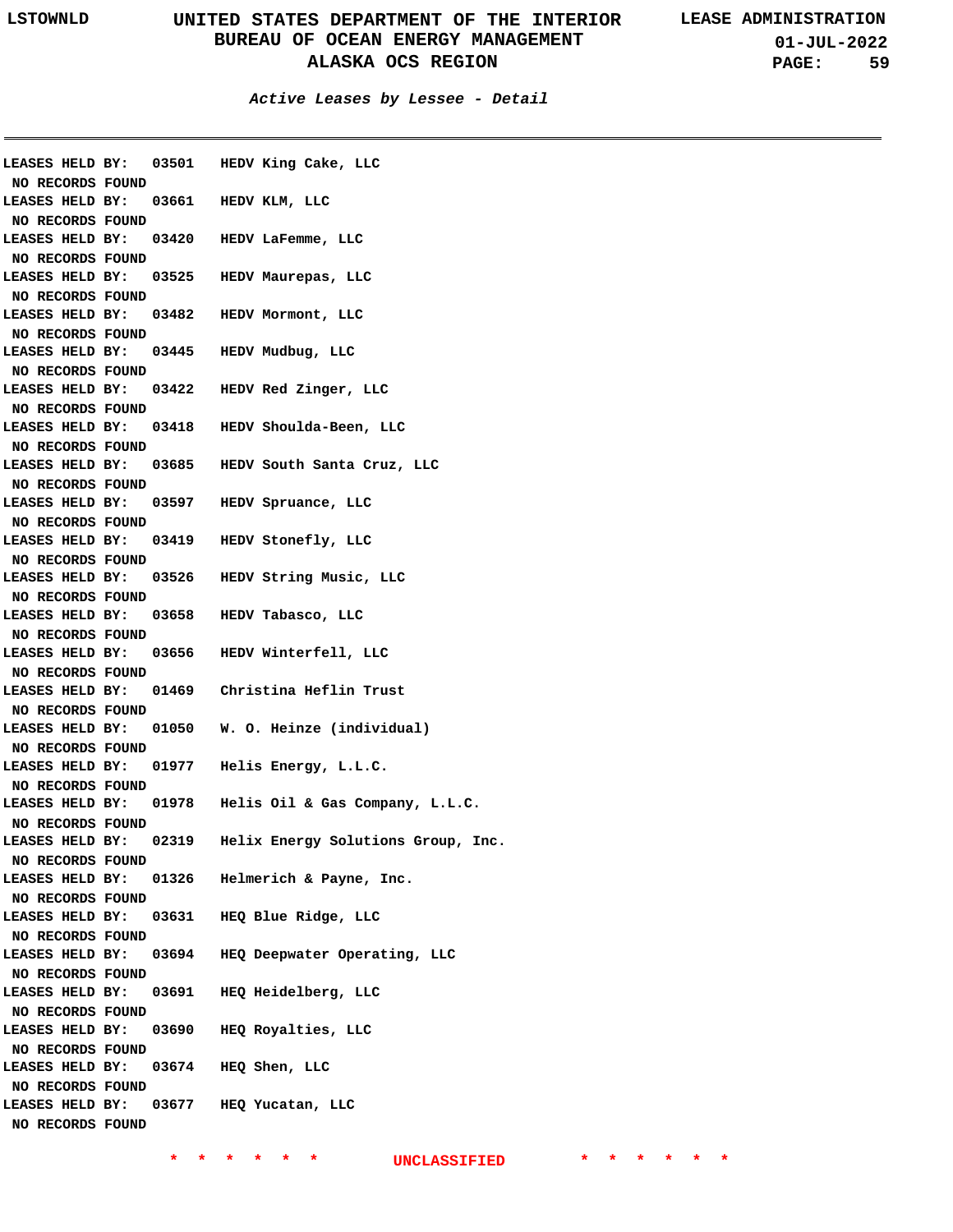**01-JUL-2022 PAGE: 60**

### **Active Leases by Lessee - Detail**

| LEASES HELD BY:  |         | 01996 | Emily W. Herrmann (Individual)     |                 |       |           |                    |
|------------------|---------|-------|------------------------------------|-----------------|-------|-----------|--------------------|
| NO RECORDS FOUND |         |       |                                    |                 |       |           |                    |
| LEASES HELD BY:  |         | 03357 | Hess Baldpate-Penn State LLC       |                 |       |           |                    |
| NO RECORDS FOUND |         |       |                                    |                 |       |           |                    |
| LEASES HELD BY:  |         | 03356 | Hess Conger LLC                    |                 |       |           |                    |
| NO RECORDS FOUND |         |       |                                    |                 |       |           |                    |
| LEASES HELD BY:  |         | 03359 | Hess GOM Deepwater LLC             |                 |       |           |                    |
| NO RECORDS FOUND |         |       |                                    |                 |       |           |                    |
| LEASES HELD BY:  |         | 03360 | Hess GOM Exploration LLC           |                 |       |           |                    |
| NO RECORDS FOUND |         |       |                                    |                 |       |           |                    |
| LEASES HELD BY:  |         | 03366 | Hess Llano LLC                     |                 |       |           |                    |
| NO RECORDS FOUND |         |       |                                    |                 |       |           |                    |
| LEASES HELD BY:  |         | 03365 | Hess Shenzi LLC                    |                 |       |           |                    |
| NO RECORDS FOUND |         |       |                                    |                 |       |           |                    |
| LEASES HELD BY:  |         | 03355 | HESS STAMPEDE LLC                  |                 |       |           |                    |
| NO RECORDS FOUND |         |       |                                    |                 |       |           |                    |
| LEASES HELD BY:  |         | 03358 | HESS TUBULAR BELLS LLC             |                 |       |           |                    |
| NO RECORDS FOUND |         |       |                                    |                 |       |           |                    |
| LEASES HELD BY:  |         | 02307 | Peter A. Hetherington (Individual) |                 |       |           |                    |
| NO RECORDS FOUND |         |       |                                    |                 |       |           |                    |
| LEASES HELD BY:  |         | 03215 | Hexagon Natural Resources, Inc.    |                 |       |           |                    |
| NO RECORDS FOUND |         |       |                                    |                 |       |           |                    |
| LEASES HELD BY:  |         | 03446 | HGResources One, LLC               |                 |       |           |                    |
| NO RECORDS FOUND |         |       |                                    |                 |       |           |                    |
| LEASES HELD BY:  |         | 01488 | HI-BOL Pipeline LLC                |                 |       |           |                    |
| NO RECORDS FOUND |         |       |                                    |                 |       |           |                    |
| LEASES HELD BY:  |         | 00861 | HI Production Company, Inc.        |                 |       |           |                    |
| NO RECORDS FOUND |         |       |                                    |                 |       |           |                    |
| LEASES HELD BY:  |         | 01080 | Hickory Development, Inc.          |                 |       |           |                    |
| NO RECORDS FOUND |         |       |                                    |                 |       |           |                    |
| LEASES HELD BY:  |         | 02724 | HIGH ALTITUDE INVESTMENTS, LLC     |                 |       |           |                    |
| NO RECORDS FOUND |         |       |                                    |                 |       |           |                    |
| LEASES HELD BY:  |         | 02465 | HIGH ISLAND 130 L.L.C.             |                 |       |           |                    |
| NO RECORDS FOUND |         |       |                                    |                 |       |           |                    |
| LEASES HELD BY:  |         | 00410 | High Island Offshore System        |                 |       |           |                    |
| NO RECORDS FOUND |         |       |                                    |                 |       |           |                    |
| LEASES HELD BY:  |         | 01775 | High Island Oil Corporation        |                 |       |           |                    |
| NO RECORDS FOUND |         |       |                                    |                 |       |           |                    |
| LEASES HELD BY:  |         | 03255 | High Point Gas Gathering, L.L.C.   |                 |       |           |                    |
| NO RECORDS FOUND |         |       |                                    |                 |       |           |                    |
| LEASES HELD BY:  |         | 03256 | High Point Gas Transmission, LLC   |                 |       |           |                    |
| NO RECORDS FOUND |         |       |                                    |                 |       |           |                    |
| LEASES HELD BY:  |         | 00382 | High Seas Exploration, Inc.        |                 |       |           |                    |
| NO RECORDS FOUND |         |       |                                    |                 |       |           |                    |
| LEASES HELD BY:  |         | 03045 | Highbaugh Field Corporation        |                 |       |           |                    |
| NO RECORDS FOUND |         |       |                                    |                 |       |           |                    |
| LEASES HELD BY:  |         | 00133 | Highland Resources, Inc.           |                 |       |           |                    |
| NO RECORDS FOUND |         |       |                                    |                 |       |           |                    |
| LEASES HELD BY:  |         | 03361 | Hilcorp Alaska, LLC                |                 |       |           |                    |
| Lease            | Measure |       | Lease Area Aliquot                 | Aliquot Portion |       | Percent   | Lessee Net Portion |
|                  |         |       |                                    |                 |       |           |                    |
| Y00179           | Н       |       | 911.713997                         |                 | 0.000 | 100.00000 | 911.713997         |
|                  |         |       |                                    |                 |       |           |                    |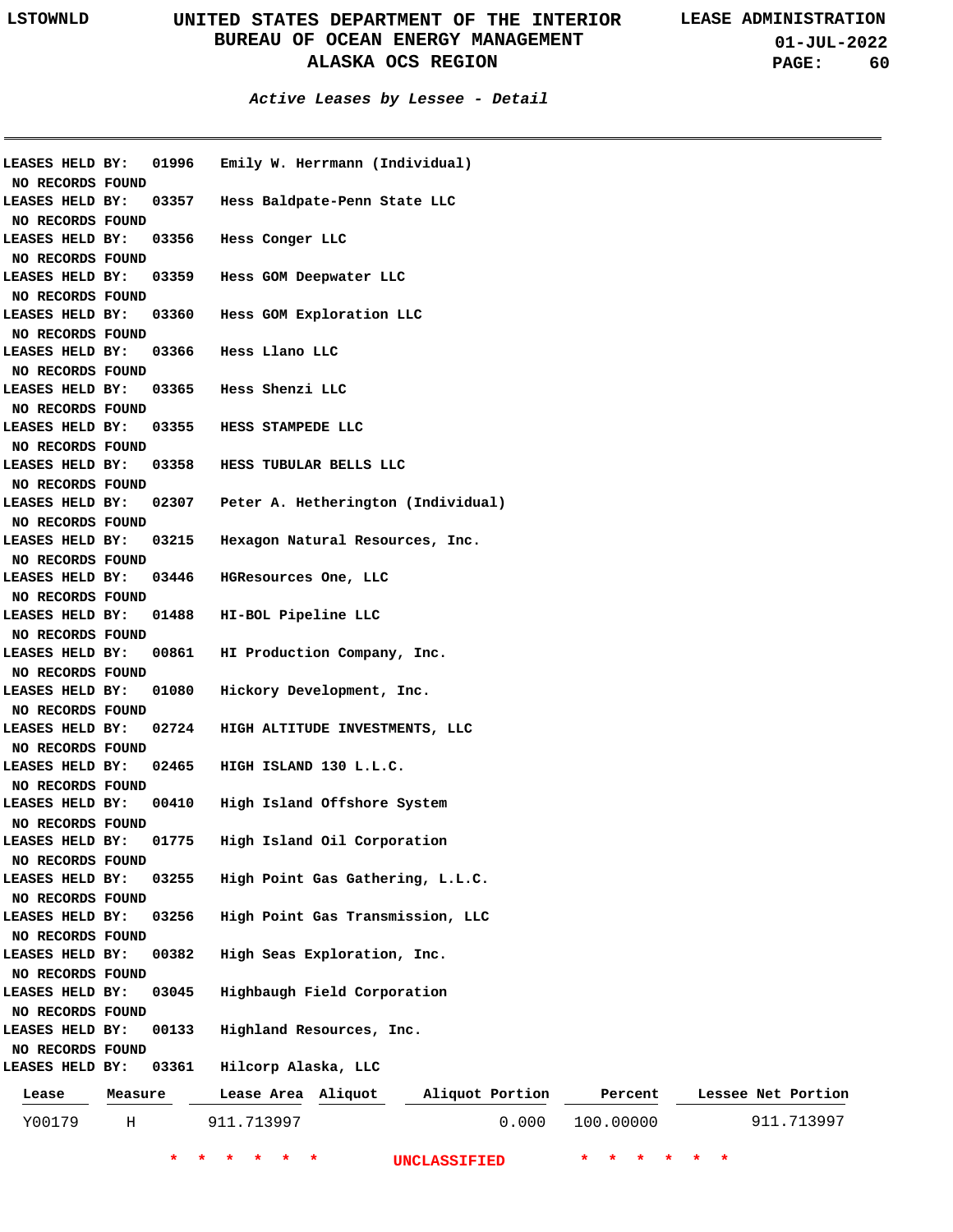**01-JUL-2022 PAGE: 61**

### **Active Leases by Lessee - Detail**

| LEASES HELD BY:        |         | 03361 | Hilcorp Alaska, LLC                   |                           |                 |                              |                    |
|------------------------|---------|-------|---------------------------------------|---------------------------|-----------------|------------------------------|--------------------|
| Lease                  | Measure |       | Lease Area Aliquot                    |                           | Aliquot Portion | Percent                      | Lessee Net Portion |
| Y00181                 | Η       |       | 2121.774485                           |                           | 0.000           | 100.00000                    | 2121.774485        |
| Y01585                 | $\rm H$ |       | 2234.891189                           |                           | 0.000           | 50.00000                     | 1117.445595        |
| Y01645                 | Η       |       | 1185.584351                           |                           | 0.000           | 100.00000                    | 1185.584351        |
| Y01650                 | Η       |       | 2147.996183                           |                           | 0.000           | 50.00000                     | 1073.998092        |
| Y01886                 | Η       |       | 1.097685                              |                           | 0.000           | 50.00000                     | 0.548843           |
| Y02434                 | $\rm H$ |       | 2096.382220                           |                           | 0.000           | 100.00000                    | 2096.382220        |
| Y02435                 | $\rm H$ |       | 1260.801087                           |                           | 0.000           | 100.00000                    | 1260.801087        |
| Y02436                 | $\rm H$ |       | 2304.000000                           |                           | 0.000           | 100.00000                    | 2304.000000        |
| Y02437                 | $\rm H$ |       | 2304.000000                           |                           | 0.000           | 100.00000                    | 2304.000000        |
| Y02438                 | $\rm H$ |       | 2304.000000                           |                           | 0.000           | 100.00000                    | 2304.000000        |
| Y02439                 | $\rm H$ |       | 2304.000000                           |                           | 0.000           | 100.00000                    | 2304.000000        |
| Y02440                 | $\rm H$ |       | 2304.000000                           |                           | 0.000           | 100.00000                    | 2304.000000        |
| Y02441                 | Η       |       | 2304.000000                           |                           | 0.000           | 100.00000                    | 2304.000000        |
| Y02442                 | $\rm H$ |       | 2304.000000                           |                           | 0.000           | 100.00000                    | 2304.000000        |
| Y02443                 | Η       |       | 2304.000000                           |                           | 0.000           | 100.00000                    | 2304.000000        |
| Y02444                 | Η       |       | 2304.000000                           |                           | 0.000           | 100.00000                    | 2304.000000        |
| Y02445                 | Η       |       | 2304.000000                           |                           | 0.000           | 100.00000                    | 2304.000000        |
| Y02446                 | $\rm H$ |       | 2304.000000                           |                           | 0.000           | 100.00000                    | 2304.000000        |
| Y02447                 | Н       |       | 2304.000000                           |                           | 0.000           | 100.00000                    | 2304.000000        |
| TOTAL ACRES            |         |       | 97873.944410                          | TOTAL NET PORTION (ACRES) |                 |                              | 92457.421272       |
| TOTAL HECTARES         |         |       | 39608.241197                          |                           |                 | TOTAL NET PORTION (HECTARES) | 37416.248669       |
|                        |         |       |                                       |                           |                 |                              |                    |
| LEASES HELD BY:        |         | 03041 | Hilcorp Energy GOM, LLC               |                           |                 |                              |                    |
| NO RECORDS FOUND       |         |       |                                       |                           |                 |                              |                    |
| <b>LEASES HELD BY:</b> |         | 00592 | Hill Pipeline Company                 |                           |                 |                              |                    |
| NO RECORDS FOUND       |         |       |                                       |                           |                 |                              |                    |
| <b>LEASES HELD BY:</b> |         | 02849 | Hillcrest GOM, Inc.                   |                           |                 |                              |                    |
| NO RECORDS FOUND       |         |       |                                       |                           |                 |                              |                    |
| LEASES HELD BY:        |         | 00308 | HNG Fossil Fuels Company              |                           |                 |                              |                    |
| NO RECORDS FOUND       |         |       |                                       |                           |                 |                              |                    |
| LEASES HELD BY:        |         | 00814 | HNG Oil Company                       |                           |                 |                              |                    |
| NO RECORDS FOUND       |         |       |                                       |                           |                 |                              |                    |
| LEASES HELD BY:        |         | 02801 | Hoactzin Partners, L.P.               |                           |                 |                              |                    |
| NO RECORDS FOUND       |         |       |                                       |                           |                 |                              |                    |
| <b>LEASES HELD BY:</b> |         | 00885 | HOC, Limited                          |                           |                 |                              |                    |
| NO RECORDS FOUND       |         |       |                                       |                           |                 |                              |                    |
| LEASES HELD BY:        |         | 02785 | HOC-2000 Drilling Partnership A, L.P. |                           |                 |                              |                    |
| NO RECORDS FOUND       |         |       |                                       |                           |                 |                              |                    |
| LEASES HELD BY:        |         | 02786 | HOC-2000 Drilling Partnership B, L.P. |                           |                 |                              |                    |
| NO RECORDS FOUND       |         |       |                                       |                           |                 |                              |                    |
| LEASES HELD BY:        |         | 02787 | HOC-2000 Drilling Partnership C, L.P. |                           |                 |                              |                    |
| NO RECORDS FOUND       |         |       |                                       |                           |                 |                              |                    |
| LEASES HELD BY:        |         | 03243 | HOGG-SHR11 Energy LLC                 |                           |                 |                              |                    |
| NO RECORDS FOUND       |         |       |                                       |                           |                 |                              |                    |
| LEASES HELD BY:        |         | 01642 | Holly Corporation                     |                           |                 |                              |                    |
| NO RECORDS FOUND       |         |       |                                       |                           |                 |                              |                    |
| LEASES HELD BY:        |         | 01576 | Holly Petroleum, Inc.                 |                           |                 |                              |                    |

**NO RECORDS FOUND**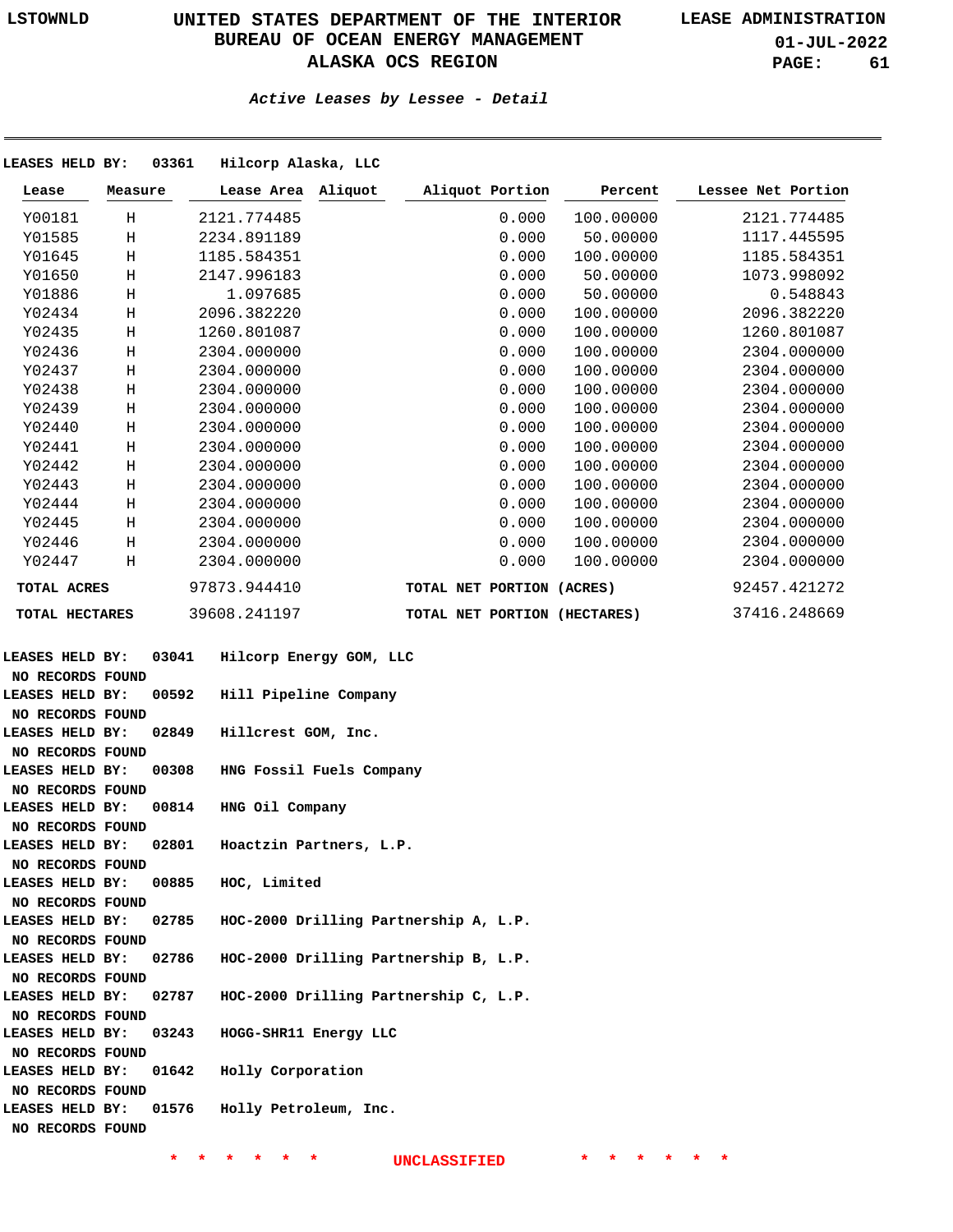**01-JUL-2022 PAGE: 62**

| <b>LEASES HELD BY:</b> | 02471 | Holt Petroleum Corporation, LLC               |
|------------------------|-------|-----------------------------------------------|
| NO RECORDS FOUND       |       |                                               |
| <b>LEASES HELD BY:</b> |       | 00303 Home Oil Co. of Canada                  |
| NO RECORDS FOUND       |       |                                               |
| <b>LEASES HELD BY:</b> | 01485 | Home Petroleum Corporation                    |
| NO RECORDS FOUND       |       |                                               |
| LEASES HELD BY: 01433  |       | Hondo Petroleum Corporation                   |
| NO RECORDS FOUND       |       |                                               |
| LEASES HELD BY: 00074  |       | Honolulu Oil Corporation                      |
| NO RECORDS FOUND       |       |                                               |
| LEASES HELD BY:        | 01882 | Henry deM. Hopkes (individual)                |
| NO RECORDS FOUND       |       |                                               |
| LEASES HELD BY:        |       | 15081 Horizon Wind Power LLC                  |
| NO RECORDS FOUND       |       |                                               |
| LEASES HELD BY:        |       | 01392 Jack J. Horton, Jr. (individual)        |
| NO RECORDS FOUND       |       |                                               |
| <b>LEASES HELD BY:</b> |       | 01683 Hou-Tex, Inc.                           |
| NO RECORDS FOUND       |       |                                               |
| <b>LEASES HELD BY:</b> | 03609 | Houston Energy Deepwater Partners Dothraki,   |
|                        |       | LLC                                           |
| NO RECORDS FOUND       |       |                                               |
| <b>LEASES HELD BY:</b> | 03633 | Houston Energy Deepwater Partners Highgarden, |
|                        |       | LLC                                           |
| NO RECORDS FOUND       |       |                                               |
| LEASES HELD BY:        | 03589 | Houston Energy Deepwater Partners Spruance,   |
|                        |       | LLC                                           |
| NO RECORDS FOUND       |       |                                               |
| <b>LEASES HELD BY:</b> | 03634 | Houston Energy Deepwater Partners Tabasco,    |
|                        |       | LLC                                           |
| NO RECORDS FOUND       |       |                                               |
| LEASES HELD BY:        | 03119 | Houston Energy Deepwater Ventures I, LLC      |
| NO RECORDS FOUND       |       |                                               |
| <b>LEASES HELD BY:</b> | 03144 | Houston Energy Deepwater Ventures II, LLC     |
| NO RECORDS FOUND       |       |                                               |
|                        |       |                                               |
| LEASES HELD BY:        | 03142 | Houston Energy Deepwater Ventures III, LLC    |
| NO RECORDS FOUND       |       |                                               |
| LEASES HELD BY:        | 03221 | Houston Energy Deepwater Ventures IV, LLC     |
| NO RECORDS FOUND       |       |                                               |
| LEASES HELD BY:        | 03302 | Houston Energy Deepwater Ventures IX, LLC     |
| NO RECORDS FOUND       |       |                                               |
| LEASES HELD BY:        | 03235 | Houston Energy Deepwater Ventures V, LLC      |
| NO RECORDS FOUND       |       |                                               |
| LEASES HELD BY:        | 03236 | Houston Energy Deepwater Ventures VI, LLC     |
| NO RECORDS FOUND       |       |                                               |
| LEASES HELD BY:        | 03237 | Houston Energy Deepwater Ventures VII, LLC    |
| NO RECORDS FOUND       |       |                                               |
| LEASES HELD BY:        | 03278 | Houston Energy Deepwater Ventures VIII, LLC   |
| NO RECORDS FOUND       |       |                                               |
| LEASES HELD BY:        | 03301 | Houston Energy Deepwater Ventures X, LLC      |
| NO RECORDS FOUND       |       |                                               |
| LEASES HELD BY:        | 03298 | Houston Energy Deepwater Ventures XI, LLC     |
| NO RECORDS FOUND       |       |                                               |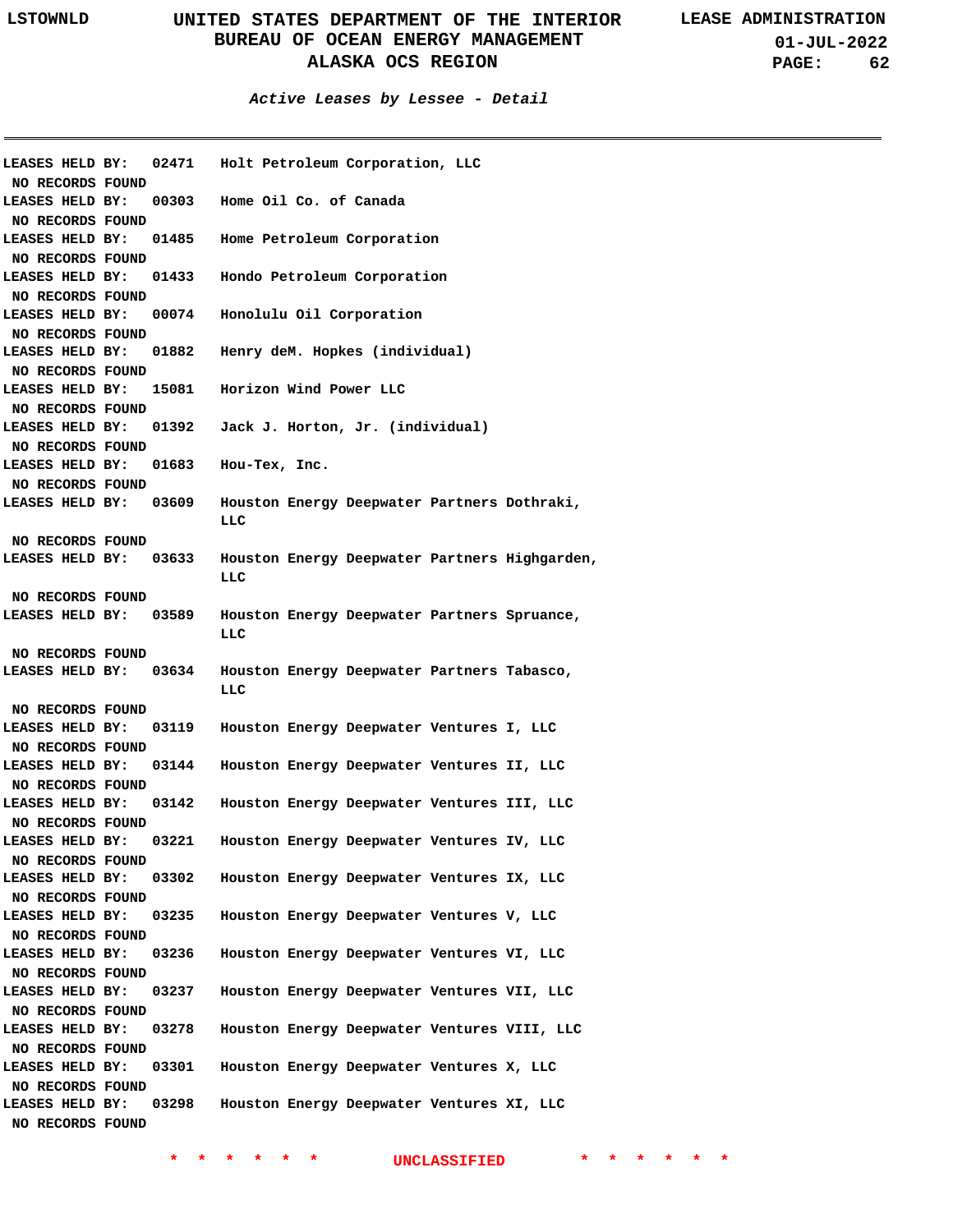**01-JUL-2022 PAGE: 63**

**Active Leases by Lessee - Detail**

|                  |                       | LEASES HELD BY: 03332 Houston Energy Deepwater Ventures XII, LLC |
|------------------|-----------------------|------------------------------------------------------------------|
| NO RECORDS FOUND |                       |                                                                  |
| LEASES HELD BY:  | 03324                 | Houston Energy Deepwater Ventures XIII, LLC                      |
| NO RECORDS FOUND |                       |                                                                  |
| LEASES HELD BY:  | 03344                 | Houston Energy Deepwater Ventures XIV, LLC                       |
| NO RECORDS FOUND |                       |                                                                  |
| LEASES HELD BY:  | 03406                 | Houston Energy Deepwater Ventures XV, LLC                        |
| NO RECORDS FOUND |                       |                                                                  |
|                  | LEASES HELD BY: 03409 | Houston Energy Deepwater Ventures XVI, LLC                       |
| NO RECORDS FOUND |                       |                                                                  |
|                  | LEASES HELD BY: 03637 | Houston Energy Exploration CRG, LLC                              |
| NO RECORDS FOUND |                       |                                                                  |
|                  | LEASES HELD BY: 01999 | Houston Energy, L.P.                                             |
| NO RECORDS FOUND |                       |                                                                  |
|                  | LEASES HELD BY: 01046 | The Houston Exploration Company                                  |
| NO RECORDS FOUND |                       |                                                                  |
|                  | LEASES HELD BY: 00860 | Houston Oil Fields Company                                       |
| NO RECORDS FOUND |                       |                                                                  |
|                  | LEASES HELD BY: 00334 | Houston Oil & Minerals Corporation                               |
| NO RECORDS FOUND |                       |                                                                  |
|                  | LEASES HELD BY: 02741 | Houston Petroleum Holding Corporation                            |
| NO RECORDS FOUND |                       |                                                                  |
|                  | LEASES HELD BY: 02768 | Houston Petroleum Holding Corporation                            |
| NO RECORDS FOUND |                       |                                                                  |
|                  | LEASES HELD BY: 00447 | Houston Production Company                                       |
| NO RECORDS FOUND |                       |                                                                  |
| LEASES HELD BY:  | 01065                 | Evelyn Nicholson Houstoun (individual)                           |
| NO RECORDS FOUND |                       |                                                                  |
| LEASES HELD BY:  | 02661                 | Howard Energy Co., Inc.                                          |
| NO RECORDS FOUND |                       |                                                                  |
| LEASES HELD BY:  | 01885                 | John K. Howard (individual)                                      |
| NO RECORDS FOUND |                       |                                                                  |
| LEASES HELD BY:  | 02224                 | Howell Corporation                                               |
| NO RECORDS FOUND |                       |                                                                  |
| LEASES HELD BY:  | 00781                 | Howell Crude Gathering Company                                   |
| NO RECORDS FOUND |                       |                                                                  |
|                  |                       | LEASES HELD BY: 02151 Howell Crude Oil Company                   |
| NO RECORDS FOUND |                       |                                                                  |
| LEASES HELD BY:  |                       | 01873 Howell Group, Ltd.                                         |
| NO RECORDS FOUND |                       |                                                                  |
| LEASES HELD BY:  |                       | 00677 Howell Petroleum Corporation                               |
| NO RECORDS FOUND |                       |                                                                  |
| LEASES HELD BY:  |                       | 02196 Howell Power Systems, Inc.                                 |
| NO RECORDS FOUND |                       |                                                                  |
| LEASES HELD BY:  |                       | 01493 J. F. Howell (individual)                                  |
| NO RECORDS FOUND |                       |                                                                  |
| LEASES HELD BY:  |                       | 02120 HPC Holding Company                                        |
| NO RECORDS FOUND |                       |                                                                  |
| LEASES HELD BY:  |                       | 00994 HPC, Inc.                                                  |
| NO RECORDS FOUND |                       |                                                                  |
| LEASES HELD BY:  |                       | 03662 HQ Energy Genovesa, LLC                                    |
| NO RECORDS FOUND |                       |                                                                  |
|                  |                       |                                                                  |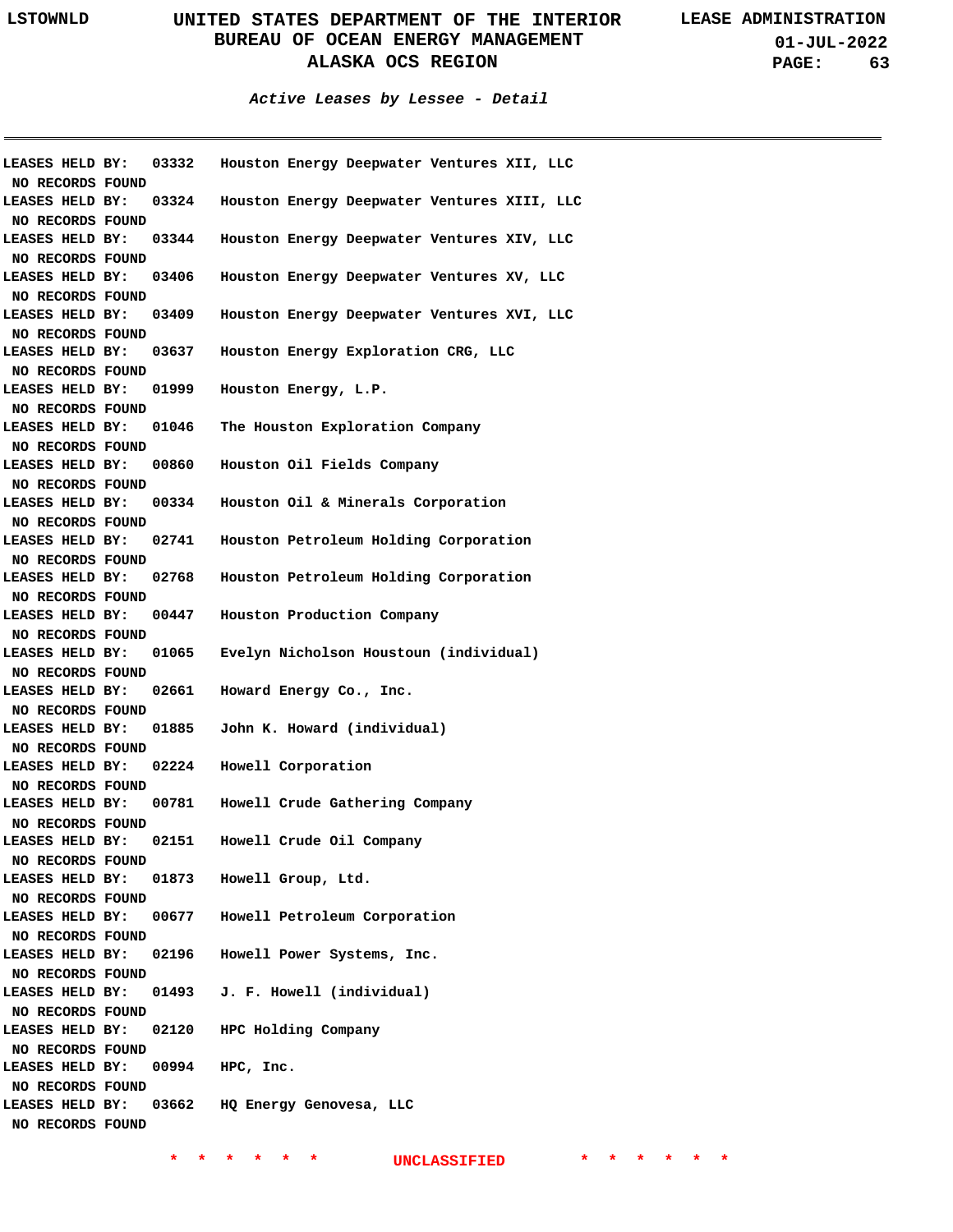**01-JUL-2022 PAGE: 64**

### **Active Leases by Lessee - Detail**

| <b>LEASES HELD BY:</b> |  |       | 02844 HRB Oil & Gas, Ltd.                          |
|------------------------|--|-------|----------------------------------------------------|
| NO RECORDS FOUND       |  |       |                                                    |
| <b>LEASES HELD BY:</b> |  |       | 00697 HRM 1976 Exploration Limited Partnership     |
| NO RECORDS FOUND       |  |       |                                                    |
|                        |  |       | LEASES HELD BY: 02152 HS Resources, Inc.           |
| NO RECORDS FOUND       |  |       |                                                    |
| LEASES HELD BY:        |  |       | 00145 J.M. Huber Corporation                       |
| NO RECORDS FOUND       |  |       |                                                    |
| LEASES HELD BY:        |  |       | 00347 Hudbay Exploration, Inc.                     |
| NO RECORDS FOUND       |  |       |                                                    |
| LEASES HELD BY: 01135  |  |       | Hudson Energy, Inc.                                |
| NO RECORDS FOUND       |  |       |                                                    |
| LEASES HELD BY:        |  |       | 00919 Huffco 1982 Exploration Limited Partnership  |
| NO RECORDS FOUND       |  |       |                                                    |
| LEASES HELD BY:        |  |       | 00918 Huffco 1984 Exploration Limited Partnership  |
| NO RECORDS FOUND       |  |       |                                                    |
| <b>LEASES HELD BY:</b> |  |       | 00748 Huffco Petroleum Corporation                 |
| NO RECORDS FOUND       |  |       |                                                    |
|                        |  |       | LEASES HELD BY: 01248 Huffco Petroleum Corporation |
| NO RECORDS FOUND       |  |       |                                                    |
| LEASES HELD BY:        |  | 00769 | Huffington Exploration Corporation                 |
| NO RECORDS FOUND       |  |       |                                                    |
| LEASES HELD BY:        |  |       | 00980 Roy M. Huffington, Inc.                      |
| NO RECORDS FOUND       |  |       |                                                    |
| LEASES HELD BY:        |  |       | 00139 ROY M. HUFFINGTON, INC.                      |
| NO RECORDS FOUND       |  |       |                                                    |
| LEASES HELD BY:        |  |       | 01245 Hughes Eastern Petroleum, Inc.               |
| NO RECORDS FOUND       |  |       |                                                    |
| LEASES HELD BY:        |  |       | 02304 Hughes-Rawls, L.L.C.                         |
| NO RECORDS FOUND       |  |       |                                                    |
| LEASES HELD BY:        |  | 01006 | Hughes-Denny Offshore Exploration, Inc.            |
| NO RECORDS FOUND       |  |       |                                                    |
| <b>LEASES HELD BY:</b> |  |       | 00037 Humble Oil & Refining Company                |
| NO RECORDS FOUND       |  |       |                                                    |
| LEASES HELD BY:        |  |       | 02557 Hunt Chieftain Development, L.P.             |
| NO RECORDS FOUND       |  |       |                                                    |
| LEASES HELD BY:        |  | 00386 | Hunt Energy Corporation                            |
| NO RECORDS FOUND       |  |       |                                                    |
| <b>LEASES HELD BY:</b> |  |       | 00168 Hunt Industries                              |
| NO RECORDS FOUND       |  |       |                                                    |
| LEASES HELD BY:        |  |       | 00175 Hunt Investment Corporation                  |
| NO RECORDS FOUND       |  |       |                                                    |
| LEASES HELD BY:        |  |       | 00064 Hunt Oil Company                             |
| NO RECORDS FOUND       |  |       |                                                    |
| LEASES HELD BY:        |  |       | 00097 Hunt Petroleum Corporation                   |
| NO RECORDS FOUND       |  |       |                                                    |
| LEASES HELD BY:        |  |       | 00803 Hunt Petroleum Corporation                   |
| NO RECORDS FOUND       |  |       |                                                    |
| LEASES HELD BY:        |  |       | 00063 Caroline Hunt Trust Estate                   |
| NO RECORDS FOUND       |  |       |                                                    |
| LEASES HELD BY:        |  |       | 00453 Hassie Hunt Exploration Company              |
|                        |  |       |                                                    |
| NO RECORDS FOUND       |  |       |                                                    |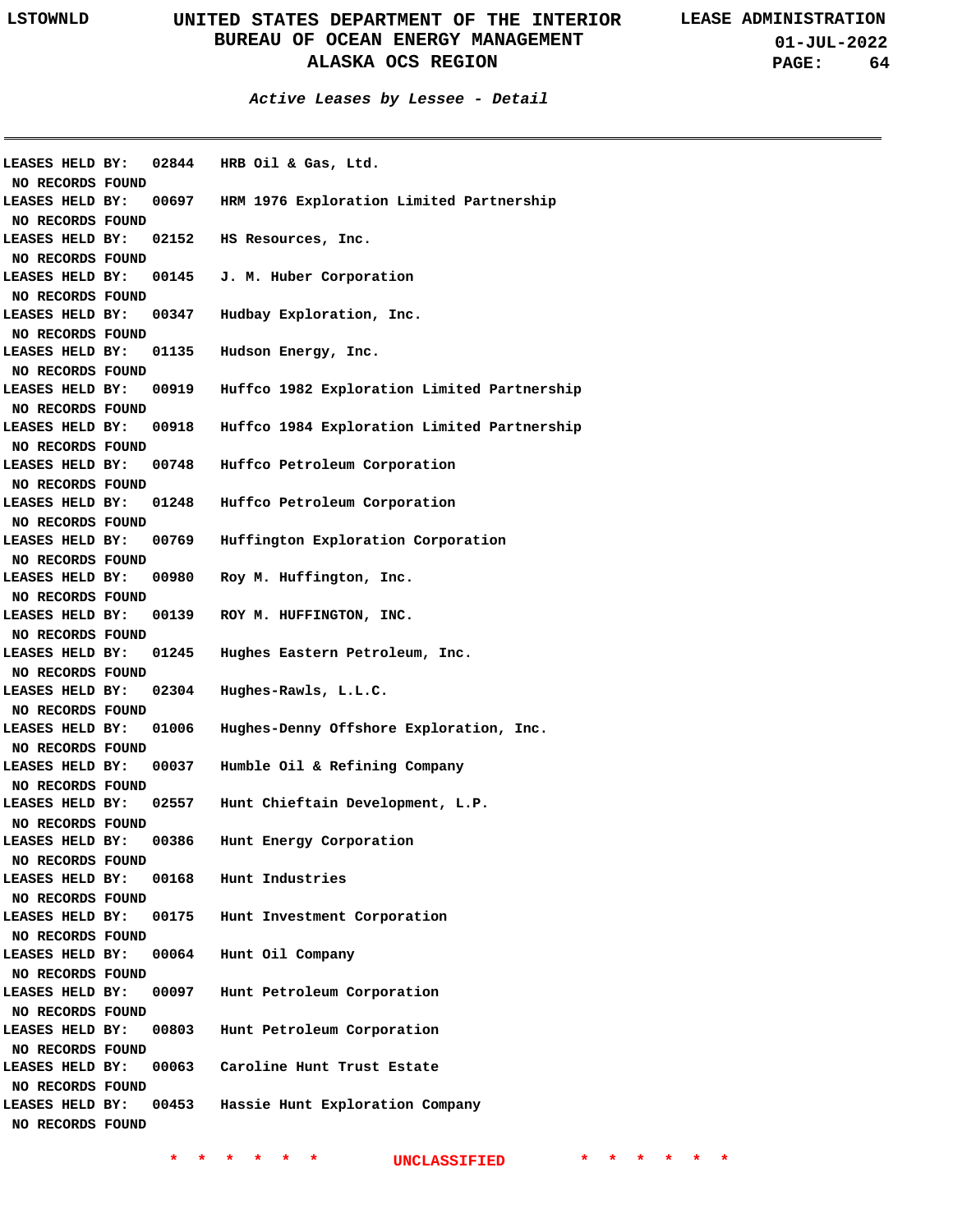**01-JUL-2022 PAGE: 65**

| LEASES HELD BY:  | 00062 | Hassie Hunt Trust                            |
|------------------|-------|----------------------------------------------|
| NO RECORDS FOUND |       |                                              |
| LEASES HELD BY:  | 02755 | Haroldson L. Hunt, Jr. Trust Estate          |
| NO RECORDS FOUND |       |                                              |
| LEASES HELD BY:  |       | 00189 Lamar Hunt Trust Estate                |
| NO RECORDS FOUND |       |                                              |
| LEASES HELD BY:  | 00190 | Margaret Hunt Trust Estate                   |
| NO RECORDS FOUND |       |                                              |
| LEASES HELD BY:  | 02756 | Margaret Hunt Trust Estate                   |
| NO RECORDS FOUND |       |                                              |
| LEASES HELD BY:  | 00938 | N. B. Hunt (individual)                      |
| NO RECORDS FOUND |       |                                              |
| LEASES HELD BY:  | 00193 | Nelson Bunker Hunt Trust Estate              |
| NO RECORDS FOUND |       |                                              |
| LEASES HELD BY:  | 00939 | W. H. Hunt (individual)                      |
| NO RECORDS FOUND |       |                                              |
| LEASES HELD BY:  | 00191 | William Herbert Hunt Trust Estate            |
| NO RECORDS FOUND |       |                                              |
| LEASES HELD BY:  | 01966 | Hunter Resources, Inc.                       |
| NO RECORDS FOUND |       |                                              |
| LEASES HELD BY:  | 02192 | Hunter Trading Company, Inc.                 |
| NO RECORDS FOUND |       |                                              |
| LEASES HELD BY:  | 02059 | Huntington Beach Company                     |
| NO RECORDS FOUND |       |                                              |
| LEASES HELD BY:  |       | 02091 Charles Hurd (individual)              |
| NO RECORDS FOUND |       |                                              |
| LEASES HELD BY:  | 02092 | Irene Hurd (individual)                      |
| NO RECORDS FOUND |       |                                              |
| LEASES HELD BY:  | 00365 | Husky Oil Company of Delaware                |
| NO RECORDS FOUND |       |                                              |
| LEASES HELD BY:  | 00742 | Huthnance Drilling Company                   |
| NO RECORDS FOUND |       |                                              |
| LEASES HELD BY:  | 00743 | Huthnance Drilling Contractors, Inc.         |
| NO RECORDS FOUND |       |                                              |
| LEASES HELD BY:  | 00756 | Huthnance Energy Company                     |
| NO RECORDS FOUND |       |                                              |
| LEASES HELD BY:  | 00959 | Huthnance International, Inc.                |
| NO RECORDS FOUND |       |                                              |
| LEASES HELD BY:  | 00744 | Huthnance Offshore Company                   |
| NO RECORDS FOUND |       |                                              |
| LEASES HELD BY:  | 00747 | Huthnance Offshore Venture I                 |
| NO RECORDS FOUND |       |                                              |
| LEASES HELD BY:  | 01517 | Hutton/Energy Assets 2nd Oil and Gas         |
|                  |       | Completion and Equipping Partnershi          |
| NO RECORDS FOUND |       |                                              |
| LEASES HELD BY:  | 01518 | Hutton/Energy Assets 2nd Oil and Gas         |
|                  |       | Completion and Equipping Partnershi          |
| NO RECORDS FOUND |       |                                              |
| LEASES HELD BY:  | 01411 | Hutton/Energy Assets 3rd Energy Partnership- |
|                  |       | A, Ltd.                                      |
| NO RECORDS FOUND |       |                                              |
| LEASES HELD BY:  | 01172 | HWB Block 561, Incorporated                  |
|                  |       |                                              |
|                  |       | <b>UNCLASSIFIED</b>                          |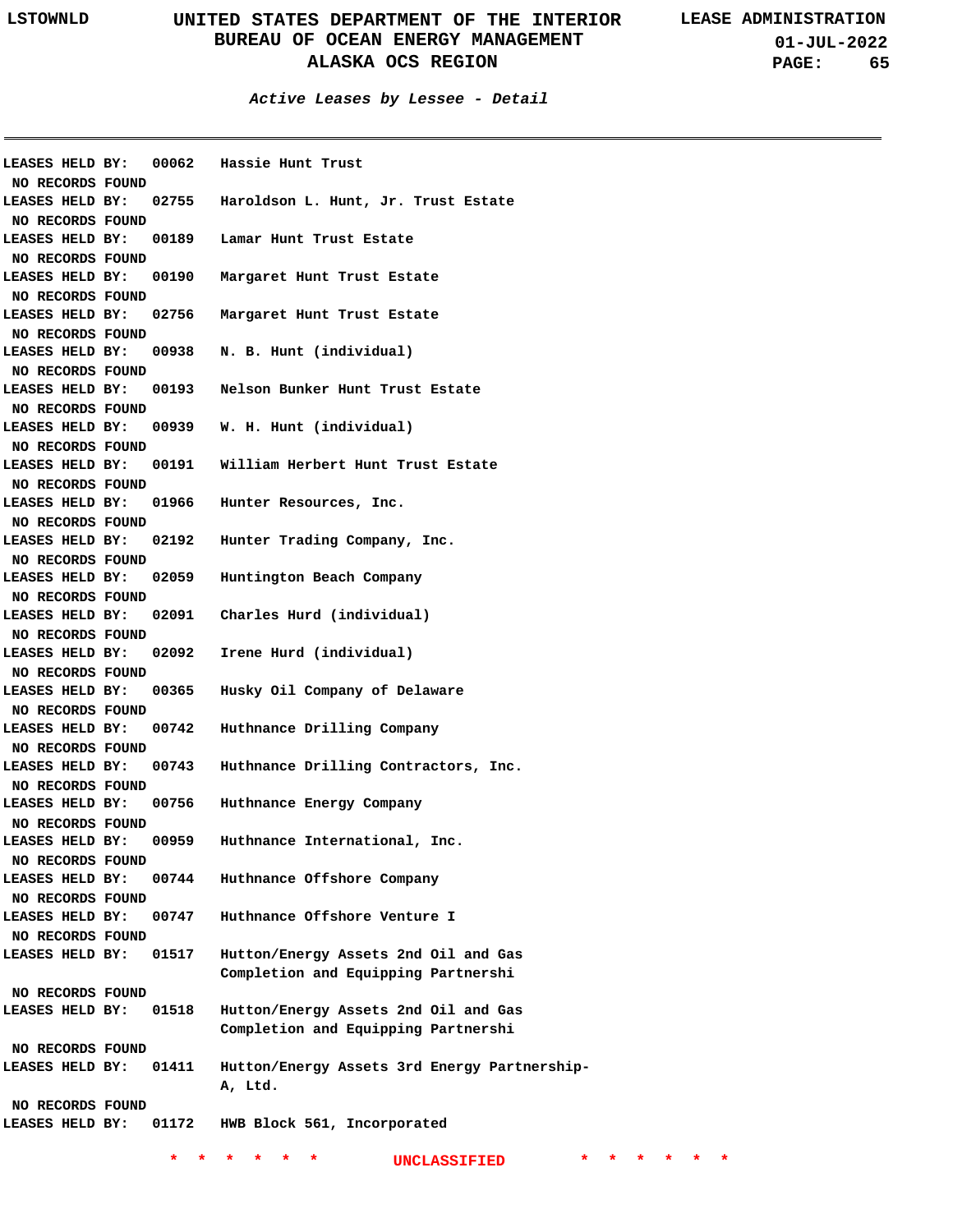**Active Leases by Lessee - Detail**

| LEASES HELD BY:  | 01172 | HWB Block 561, Incorporated                   |
|------------------|-------|-----------------------------------------------|
| NO RECORDS FOUND |       |                                               |
| LEASES HELD BY:  | 01534 | Hyundai Petroleum U.S.A., Inc.                |
| NO RECORDS FOUND |       |                                               |
| LEASES HELD BY:  | 00709 | ICG Vista Petroleums Inc.                     |
| NO RECORDS FOUND |       |                                               |
| LEASES HELD BY:  | 00417 | ICI Delaware Inc.                             |
| NO RECORDS FOUND |       |                                               |
| LEASES HELD BY:  | 00401 | Idemitsu Alaska Oil Development Corporation   |
| NO RECORDS FOUND |       |                                               |
| LEASES HELD BY:  | 00563 | Idemitsu Oil Denver Corp.                     |
| NO RECORDS FOUND |       |                                               |
| LEASES HELD BY:  | 00929 | Idemitsu Oil Exploration (California) Company |
| NO RECORDS FOUND |       |                                               |
| LEASES HELD BY:  | 01183 | Idemitsu Oil Exploration (Gulf of Mexico)     |
|                  |       | Co.                                           |
| NO RECORDS FOUND |       |                                               |
| LEASES HELD BY:  | 03364 | ILX Prospect Alfalfa South, LLC               |
| NO RECORDS FOUND |       |                                               |
| LEASES HELD BY:  | 03534 | ILX Prospect Alligator, LLC                   |
| NO RECORDS FOUND |       |                                               |
| LEASES HELD BY:  | 03535 | ILX Prospect Allyrion, LLC                    |
| NO RECORDS FOUND |       |                                               |
| LEASES HELD BY:  | 03569 | ILX Prospect Aqua Velva Man, LLC              |
| NO RECORDS FOUND |       |                                               |
|                  |       |                                               |
| LEASES HELD BY:  | 03333 | ILX Prospect Barataria, LLC                   |
| NO RECORDS FOUND |       |                                               |
| LEASES HELD BY:  | 03512 | ILX Prospect BCG, LLC                         |
| NO RECORDS FOUND |       |                                               |
| LEASES HELD BY:  | 03230 | ILX Prospect Beta, LLC                        |
| NO RECORDS FOUND |       |                                               |
| LEASES HELD BY:  | 03350 | ILX Prospect Blutarsky, LLC                   |
| NO RECORDS FOUND |       |                                               |
| LEASES HELD BY:  | 03524 | ILX Prospect Buckskin, LLC                    |
| NO RECORDS FOUND |       |                                               |
| LEASES HELD BY:  | 03167 | ILX Prospect Caddis, LLC                      |
| NO RECORDS FOUND |       |                                               |
| LEASES HELD BY:  | 03299 | ILX Prospect Calliope, LLC                    |
| NO RECORDS FOUND |       |                                               |
| LEASES HELD BY:  | 03353 | ILX Prospect Castle Rock, LLC                 |
| NO RECORDS FOUND |       |                                               |
| LEASES HELD BY:  | 03447 | ILX Prospect Cayenne, LLC                     |
|                  |       |                                               |
| NO RECORDS FOUND |       |                                               |
| LEASES HELD BY:  | 03307 | ILX Prospect Claiborne, LLC                   |
| NO RECORDS FOUND |       |                                               |
| LEASES HELD BY:  | 03577 | ILX Prospect Coq au Vin, LLC                  |
| NO RECORDS FOUND |       |                                               |
| LEASES HELD BY:  | 03464 | ILX Prospect Cornius, LLC                     |
| NO RECORDS FOUND |       |                                               |
| LEASES HELD BY:  | 03382 | ILX Prospect Crown & Anchor, LLC              |
| NO RECORDS FOUND |       |                                               |
| LEASES HELD BY:  | 03305 | ILX Prospect Dantzler, LLC                    |
|                  |       |                                               |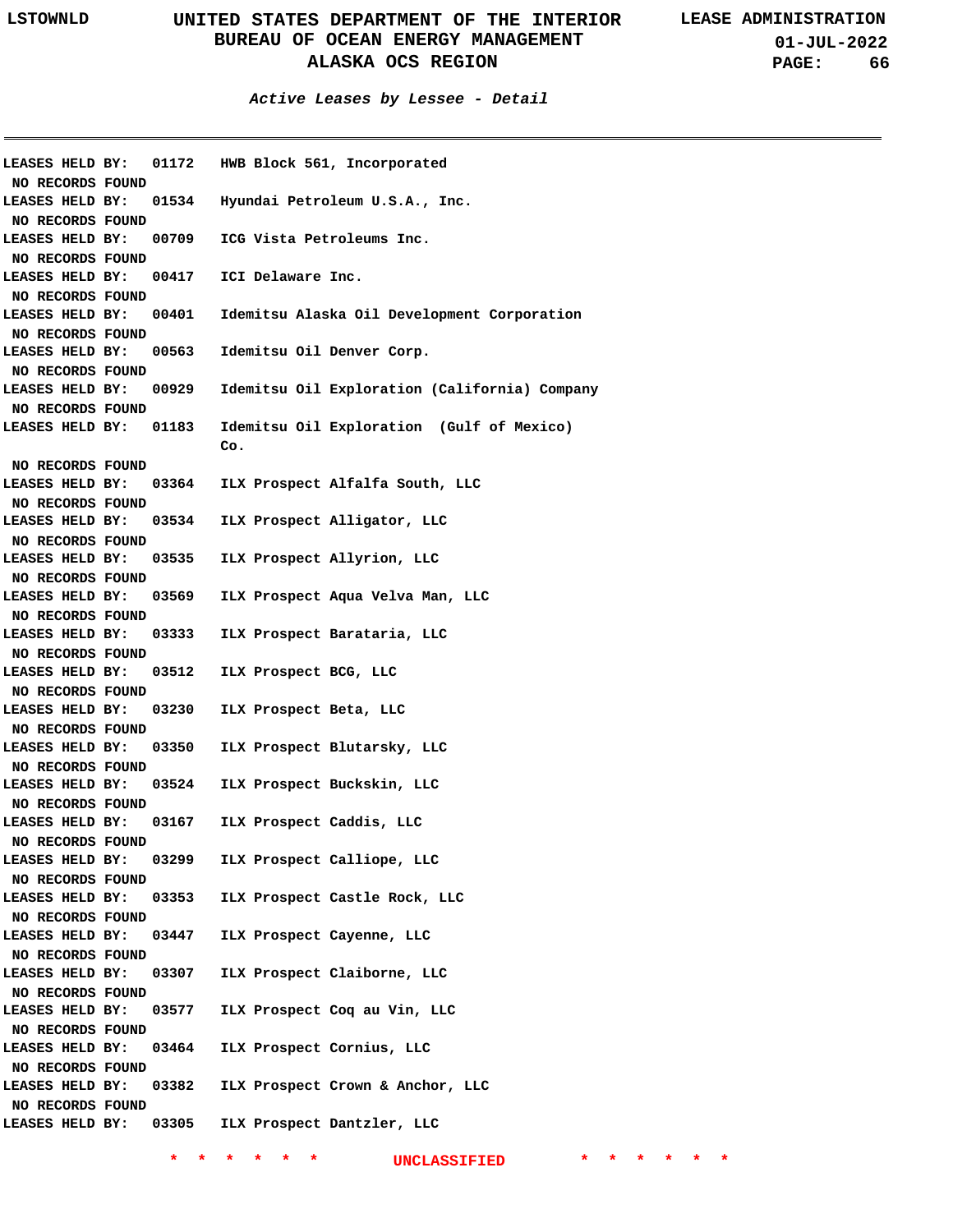**01-JUL-2022 PAGE: 67**

**Active Leases by Lessee - Detail**

|                        | LEASES HELD BY: 03305 ILX Prospect Dantzler, LLC |  |                                                         |
|------------------------|--------------------------------------------------|--|---------------------------------------------------------|
| NO RECORDS FOUND       |                                                  |  |                                                         |
|                        | LEASES HELD BY: 03168 ILX Prospect Diller, LLC   |  |                                                         |
| NO RECORDS FOUND       |                                                  |  |                                                         |
|                        | LEASES HELD BY: 03504 ILX Prospect Doberge, LLC  |  |                                                         |
| NO RECORDS FOUND       | LEASES HELD BY: 03433 ILX Prospect Dothraki, LLC |  |                                                         |
| NO RECORDS FOUND       |                                                  |  |                                                         |
|                        | LEASES HELD BY: 03431 ILX Prospect Drogon, LLC   |  |                                                         |
| NO RECORDS FOUND       |                                                  |  |                                                         |
|                        | LEASES HELD BY: 03352 ILX Prospect Durango, LLC  |  |                                                         |
| NO RECORDS FOUND       |                                                  |  |                                                         |
|                        | LEASES HELD BY: 03459 ILX Prospect Hammer, LLC   |  |                                                         |
| NO RECORDS FOUND       |                                                  |  |                                                         |
|                        | LEASES HELD BY: 03434 ILX Prospect Jaws, LLC     |  |                                                         |
| NO RECORDS FOUND       |                                                  |  |                                                         |
|                        | LEASES HELD BY: 03438 ILX Prospect Kaikias, LLC  |  |                                                         |
| NO RECORDS FOUND       |                                                  |  |                                                         |
|                        | LEASES HELD BY: 03340 ILX Prospect Katmai, LLC   |  |                                                         |
| NO RECORDS FOUND       |                                                  |  |                                                         |
|                        | LEASES HELD BY: 03467 ILX Prospect Khaleesi, LLC |  |                                                         |
| NO RECORDS FOUND       |                                                  |  |                                                         |
|                        |                                                  |  | LEASES HELD BY: 03304 ILX Prospect King Cake, LLC       |
| NO RECORDS FOUND       |                                                  |  |                                                         |
|                        |                                                  |  | LEASES HELD BY: 03494 ILX Prospect Kingsroad, LLC       |
| NO RECORDS FOUND       |                                                  |  |                                                         |
|                        |                                                  |  | LEASES HELD BY: 03551 ILX Prospect Kingsroad South, LLC |
| NO RECORDS FOUND       |                                                  |  |                                                         |
|                        | LEASES HELD BY: 03402                            |  | ILX Prospect La Femme, LLC                              |
| NO RECORDS FOUND       |                                                  |  |                                                         |
|                        | LEASES HELD BY: 03457                            |  | ILX Prospect Longclaw, LLC                              |
| NO RECORDS FOUND       |                                                  |  |                                                         |
| LEASES HELD BY:        |                                                  |  | 03169 ILX Prospect Marmalard, LLC                       |
| NO RECORDS FOUND       |                                                  |  |                                                         |
| LEASES HELD BY:        | 03460                                            |  | ILX Prospect Maurepas, LLC                              |
| NO RECORDS FOUND       |                                                  |  |                                                         |
|                        | LEASES HELD BY: 03345                            |  | ILX Prospect MC 79, LLC                                 |
| NO RECORDS FOUND       |                                                  |  |                                                         |
| <b>LEASES HELD BY:</b> |                                                  |  | 03468 ILX Prospect Melisandre, LLC                      |
| NO RECORDS FOUND       |                                                  |  |                                                         |
|                        |                                                  |  | LEASES HELD BY: 03550 ILX Prospect Mission West, LLC    |
| NO RECORDS FOUND       |                                                  |  |                                                         |
|                        | LEASES HELD BY: 03541 ILX Prospect Moccasin, LLC |  |                                                         |
| NO RECORDS FOUND       | <b>LEASES HELD BY: 03498</b>                     |  | ILX Prospect Monarch North, LLC                         |
| NO RECORDS FOUND       |                                                  |  |                                                         |
|                        | LEASES HELD BY: 03485 ILX Prospect Mormont, LLC  |  |                                                         |
| NO RECORDS FOUND       |                                                  |  |                                                         |
|                        |                                                  |  | LEASES HELD BY: 03511 ILX Prospect Mt. Shavano, LLC     |
| NO RECORDS FOUND       |                                                  |  |                                                         |
|                        | LEASES HELD BY: 03306 ILX Prospect Mudbug, LLC   |  |                                                         |
| NO RECORDS FOUND       |                                                  |  |                                                         |
|                        |                                                  |  |                                                         |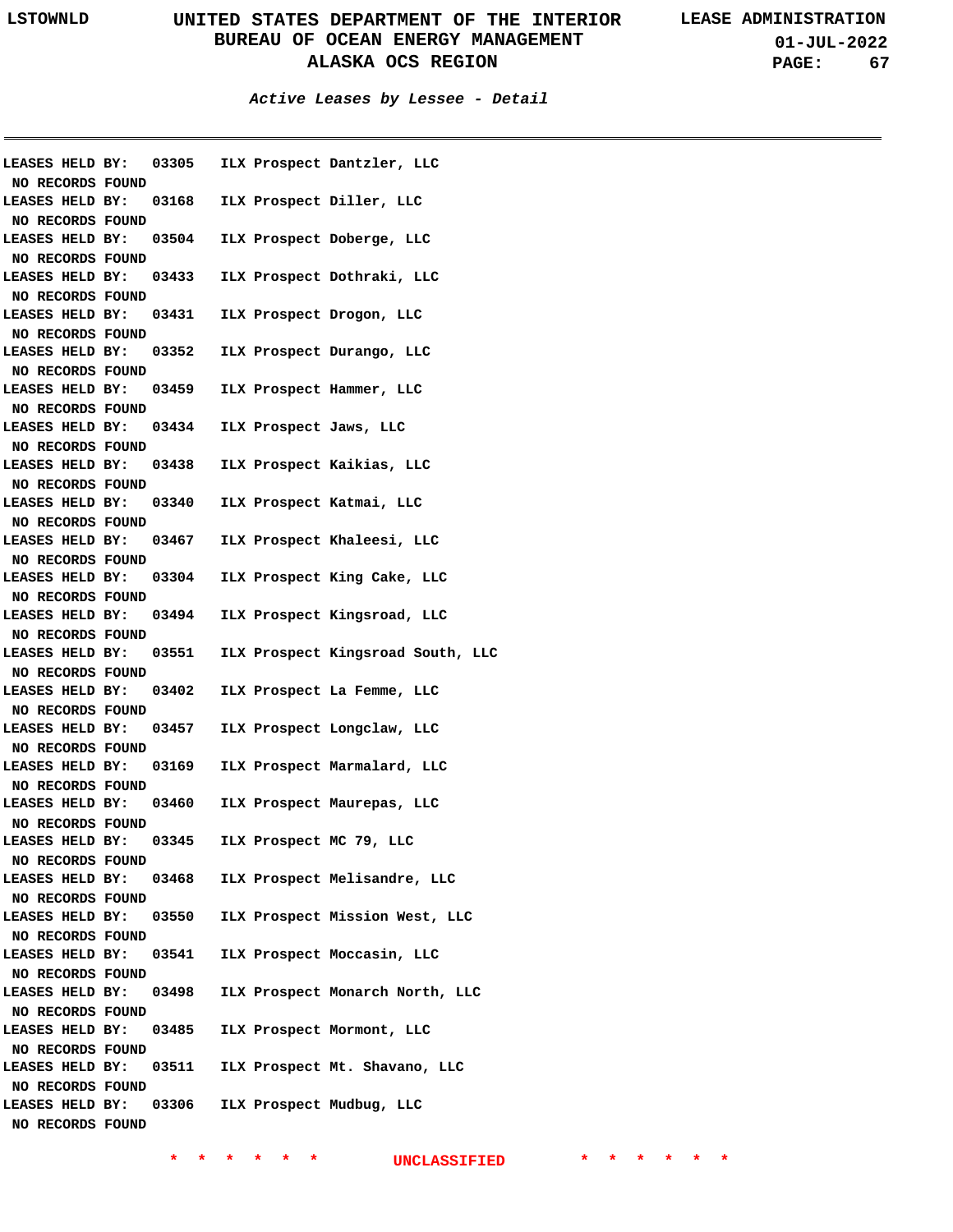**01-JUL-2022 PAGE: 68**

**Active Leases by Lessee - Detail**

|                  | LEASES HELD BY: 03170 | ILX Prospect Niedermeyer, LLC                            |
|------------------|-----------------------|----------------------------------------------------------|
| NO RECORDS FOUND |                       |                                                          |
|                  |                       | LEASES HELD BY: 03374 ILX Prospect Odd Job, LLC          |
| NO RECORDS FOUND |                       |                                                          |
|                  |                       | LEASES HELD BY: 03334 ILX Prospect Ouray, LLC            |
| NO RECORDS FOUND |                       |                                                          |
|                  |                       | LEASES HELD BY: 03171 ILX Prospect Ourse, LLC            |
| NO RECORDS FOUND |                       |                                                          |
|                  |                       | LEASES HELD BY: 03469 ILX Prospect Ponchatoula, LLC      |
| NO RECORDS FOUND |                       |                                                          |
|                  |                       | LEASES HELD BY: 03336 ILX Prospect Praline, LLC          |
| NO RECORDS FOUND |                       |                                                          |
|                  |                       | LEASES HELD BY: 03363 ILX Prospect Ramis, LLC            |
| NO RECORDS FOUND |                       |                                                          |
|                  |                       | LEASES HELD BY: 03489 ILX Prospect Rampart, LLC          |
| NO RECORDS FOUND |                       |                                                          |
|                  |                       | LEASES HELD BY: 03337 ILX Prospect Ratatouille, LLC      |
| NO RECORDS FOUND |                       |                                                          |
|                  |                       | LEASES HELD BY: 03338 ILX Prospect Rockefeller, LLC      |
| NO RECORDS FOUND |                       |                                                          |
|                  |                       | LEASES HELD BY: 03508 ILX Prospect Serpent, LLC          |
| NO RECORDS FOUND |                       |                                                          |
|                  |                       | LEASES HELD BY: 03376 ILX Prospect South Santa Cruz, LLC |
| NO RECORDS FOUND |                       |                                                          |
|                  |                       | LEASES HELD BY: 03432 ILX Prospect Stark, LLC            |
| NO RECORDS FOUND |                       |                                                          |
|                  |                       | LEASES HELD BY: 03261 ILX Prospect Staurolite, LLC       |
| NO RECORDS FOUND |                       |                                                          |
|                  |                       | LEASES HELD BY: 03172 ILX Prospect Steelhead, LLC        |
| NO RECORDS FOUND |                       |                                                          |
|                  |                       | LEASES HELD BY: 03458 ILX Prospect Tchoupitoulas, LLC    |
| NO RECORDS FOUND |                       |                                                          |
|                  |                       | LEASES HELD BY: 03351 ILX Prospect Telluride, LLC        |
| NO RECORDS FOUND |                       |                                                          |
|                  |                       | LEASES HELD BY: 03401 ILX Prospect Vernaccia, LLC        |
| NO RECORDS FOUND |                       |                                                          |
| LEASES HELD BY:  | 03470                 | ILX Prospect Zephyrus, LLC                               |
| NO RECORDS FOUND |                       |                                                          |
| LEASES HELD BY:  | 03260                 | ILX Prospective Leases II, LLC                           |
| NO RECORDS FOUND |                       |                                                          |
| LEASES HELD BY:  | 03408                 | ILX Prospective Leases III, LLC                          |
| NO RECORDS FOUND |                       |                                                          |
| LEASES HELD BY:  | 03173                 | ILX Prospective Leases, LLC                              |
| NO RECORDS FOUND |                       |                                                          |
| LEASES HELD BY:  | 02270                 | IMC Global Inc.                                          |
| NO RECORDS FOUND |                       |                                                          |
| LEASES HELD BY:  | 01230                 | IMC Global Operations Inc.                               |
| NO RECORDS FOUND |                       |                                                          |
| LEASES HELD BY:  | 00202                 | Imperial American Management Company                     |
| NO RECORDS FOUND |                       |                                                          |
| LEASES HELD BY:  | 01676                 | Imperial Resources, Inc.                                 |
| NO RECORDS FOUND |                       |                                                          |
|                  |                       |                                                          |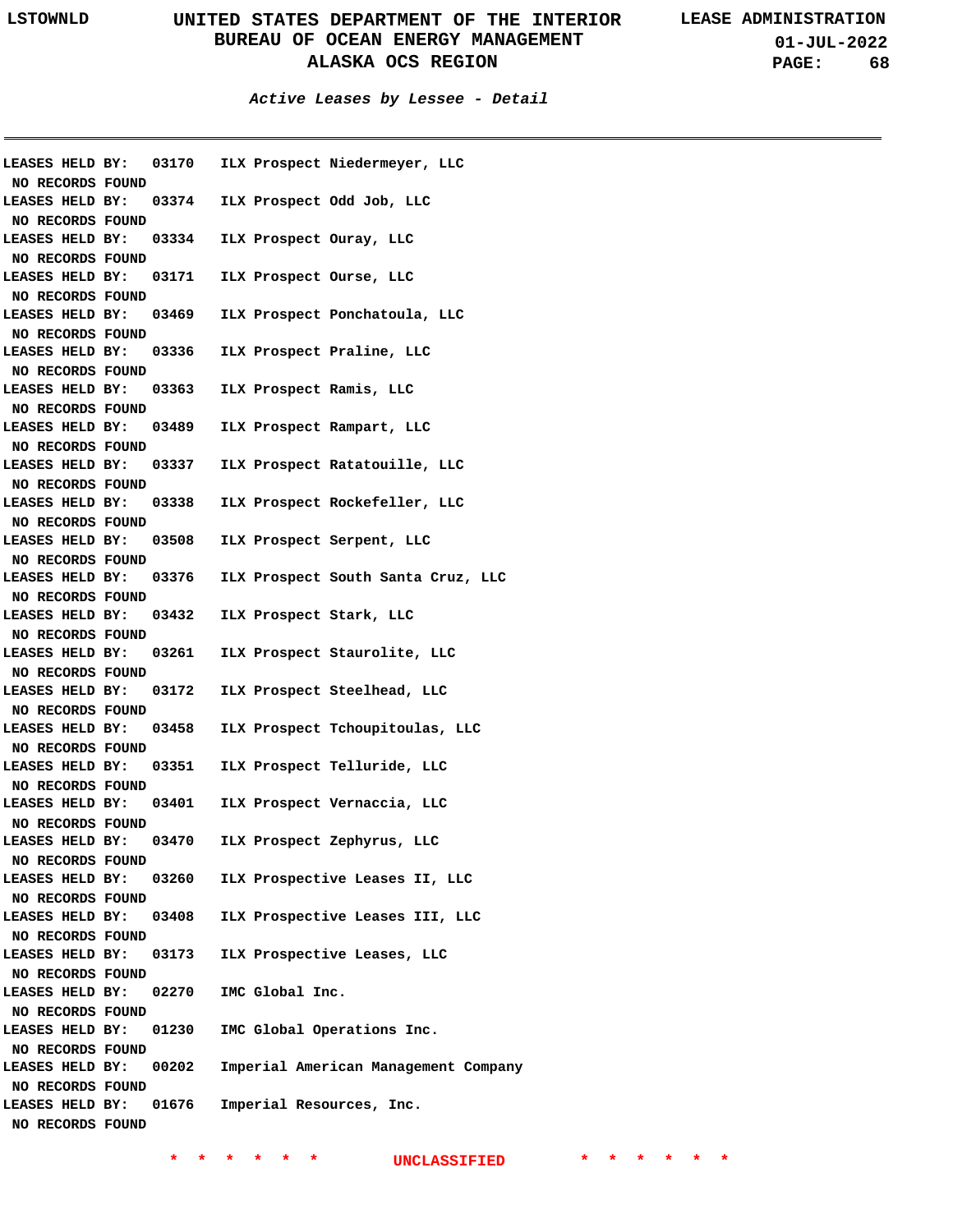**01-JUL-2022 PAGE: 69**

**Active Leases by Lessee - Detail**

| LEASES HELD BY:<br>NO RECORDS FOUND |       | 00551 Impkemix Inc.                    |                                           |
|-------------------------------------|-------|----------------------------------------|-------------------------------------------|
| LEASES HELD BY:                     |       |                                        | 03240 IMPLICIT OIL & GAS (MP 207), LLC    |
|                                     |       |                                        |                                           |
| NO RECORDS FOUND<br>LEASES HELD BY: |       |                                        |                                           |
|                                     |       |                                        | 03241 IMPLICIT OIL & GAS (VR 376), LLC    |
| NO RECORDS FOUND                    |       |                                        |                                           |
| LEASES HELD BY:                     |       | 02781 Index Offshore, LLC              |                                           |
| NO RECORDS FOUND                    |       |                                        |                                           |
| LEASES HELD BY:                     |       |                                        | 00723 Indexgeo & Associates, Inc.         |
| NO RECORDS FOUND                    |       |                                        |                                           |
| LEASES HELD BY:                     |       | 00484 Inexco Oil Company               |                                           |
| NO RECORDS FOUND                    |       |                                        |                                           |
| LEASES HELD BY:                     |       |                                        | 00586 Ingram Exploration Company          |
| NO RECORDS FOUND                    |       |                                        |                                           |
| LEASES HELD BY:                     |       | 02694 INPEX Americas, Inc.             |                                           |
| NO RECORDS FOUND                    |       |                                        |                                           |
| LEASES HELD BY:                     |       |                                        | 03154 INPEX Gulf of Mexico Co., Ltd.      |
| NO RECORDS FOUND                    |       |                                        |                                           |
| LEASES HELD BY:                     |       | 03588 INPEX US Offshore, LLC           |                                           |
|                                     |       |                                        |                                           |
| NO RECORDS FOUND                    |       |                                        |                                           |
| LEASES HELD BY:                     |       | 00713 Integrated Energy Inc.           |                                           |
| NO RECORDS FOUND                    |       |                                        |                                           |
| LEASES HELD BY:                     |       |                                        | 02357 Inter-Continental Energy, Inc.      |
| NO RECORDS FOUND                    |       |                                        |                                           |
| LEASES HELD BY:                     |       |                                        | 00412 Intercontinental Energy Corporation |
| NO RECORDS FOUND                    |       |                                        |                                           |
|                                     |       |                                        |                                           |
| LEASES HELD BY: 00662               |       |                                        | International Minerals & Chemicals        |
|                                     |       | Corporation                            |                                           |
| NO RECORDS FOUND                    |       |                                        |                                           |
|                                     |       | LEASES HELD BY: 00333 InterNorth, Inc. |                                           |
| NO RECORDS FOUND                    |       |                                        |                                           |
|                                     |       | LEASES HELD BY: 02166 Interpel Corp.   |                                           |
| NO RECORDS FOUND                    |       |                                        |                                           |
| <b>LEASES HELD BY:</b>              |       |                                        | 00639 Interstate Investment Company       |
| NO RECORDS FOUND                    |       |                                        |                                           |
| <b>LEASES HELD BY:</b>              | 15137 |                                        | Invenergy Long Bay Offshore LLC           |
| NO RECORDS FOUND                    |       |                                        |                                           |
| LEASES HELD BY:                     | 15091 |                                        | Invenergy Wind Offshore LLC               |
| NO RECORDS FOUND                    |       |                                        |                                           |
| LEASES HELD BY:                     | 00363 |                                        |                                           |
|                                     |       |                                        | Invent Incorporated                       |
| NO RECORDS FOUND                    |       |                                        |                                           |
| LEASES HELD BY:                     | 03010 |                                        | Iona Energy Company (US) Limited          |
| NO RECORDS FOUND                    |       |                                        |                                           |
| LEASES HELD BY:                     | 00625 |                                        | Iowa Power Resources, Inc.                |
| NO RECORDS FOUND                    |       |                                        |                                           |
| LEASES HELD BY:                     | 00626 |                                        | Iowa-Illinois Energy Co.                  |
| NO RECORDS FOUND                    |       |                                        |                                           |
| LEASES HELD BY:                     | 00628 |                                        | IP Gas Supply Company                     |
| NO RECORDS FOUND                    |       |                                        |                                           |
| LEASES HELD BY:                     |       |                                        | 01001 IP Petroleum Company, Inc.          |
| NO RECORDS FOUND                    |       |                                        |                                           |
| LEASES HELD BY:                     |       | 03558 Isabel Petroleum LLC             |                                           |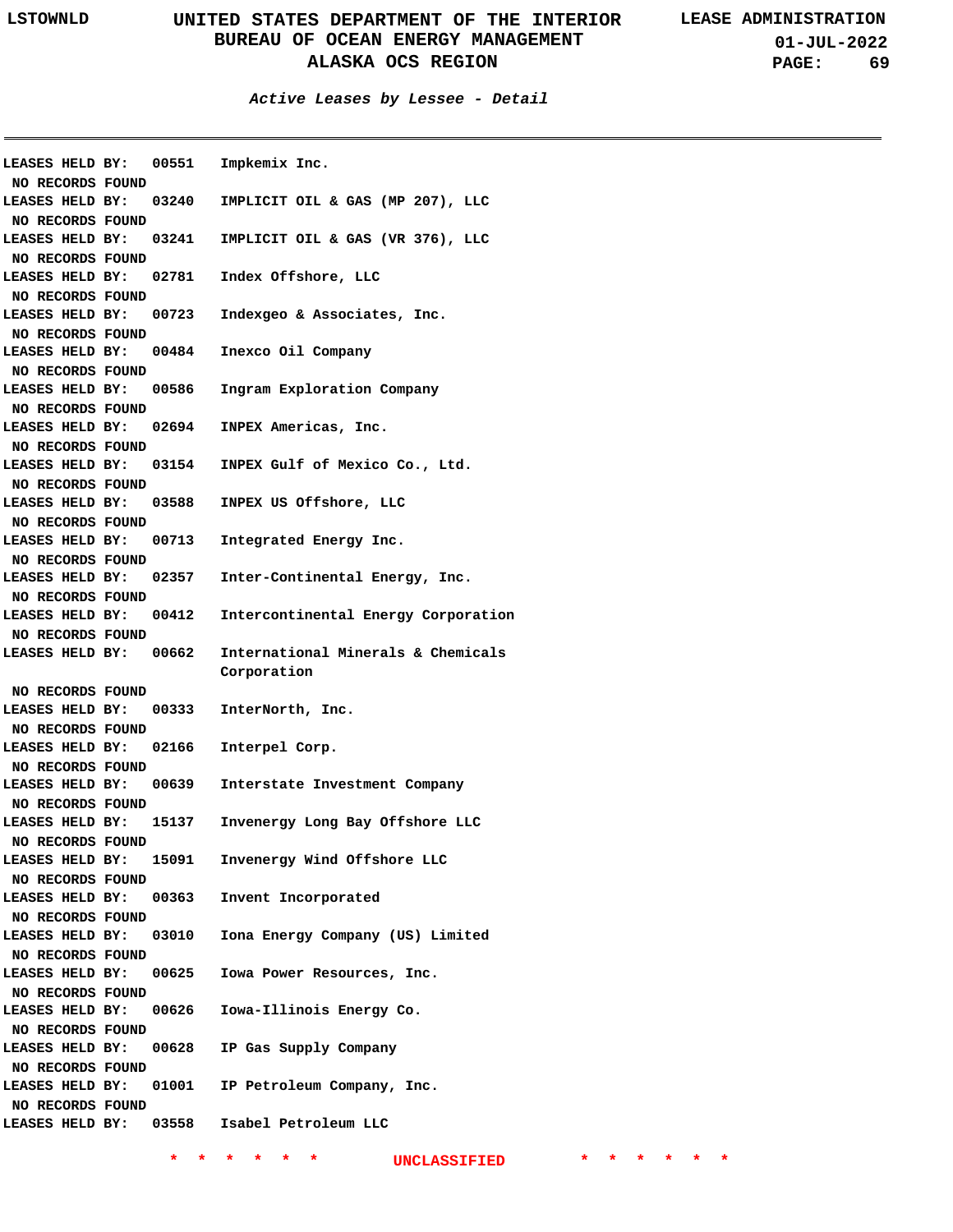| LEASES HELD BY:<br>NO RECORDS FOUND |       | 03558 Isabel Petroleum LLC                   |
|-------------------------------------|-------|----------------------------------------------|
|                                     |       |                                              |
| LEASES HELD BY:                     |       | 00152 ISCO, Inc.                             |
| NO RECORDS FOUND                    |       |                                              |
| LEASES HELD BY:                     |       | 00917 ITR Petroleum, Inc.                    |
| NO RECORDS FOUND                    |       |                                              |
| LEASES HELD BY:                     |       | 00984 Ivory Production Co.                   |
| NO RECORDS FOUND                    |       |                                              |
| LEASES HELD BY:                     |       | 03204 J & P INTERESTS, LTD.                  |
| NO RECORDS FOUND                    |       |                                              |
| LEASES HELD BY:                     |       | 02029 J. C. Trahan Drilling Contractor, Inc. |
| NO RECORDS FOUND                    |       |                                              |
| LEASES HELD BY:                     |       | 02251 J. C. Walter, Jr., Ltd.                |
|                                     |       |                                              |
| NO RECORDS FOUND                    |       |                                              |
| LEASES HELD BY:                     |       | 01336 J. E. Bishop, Inc.                     |
| NO RECORDS FOUND                    |       |                                              |
| LEASES HELD BY:                     |       | 01337 J. F. Howell Investments, Inc.         |
| NO RECORDS FOUND                    |       |                                              |
| LEASES HELD BY:                     | 01822 | J. M. Huber Corporation                      |
| NO RECORDS FOUND                    |       |                                              |
| LEASES HELD BY:                     | 01994 | J. Ray McDermott Properties, Inc.            |
| NO RECORDS FOUND                    |       |                                              |
| LEASES HELD BY:                     | 01758 | J. Ray McDermott Technology, Inc.            |
| NO RECORDS FOUND                    |       |                                              |
| LEASES HELD BY:                     |       | 00799 J.F.P. Well Service, Inc.              |
| NO RECORDS FOUND                    |       |                                              |
| LEASES HELD BY:                     | 03428 | JAB Energy Solutions II, LLC                 |
|                                     |       |                                              |
| NO RECORDS FOUND                    |       |                                              |
| LEASES HELD BY:                     | 01932 | The Jack Pierce Brook and Mary Jo Leonard    |
|                                     |       | Brook Grandchildren Class Trust              |
| NO RECORDS FOUND                    |       |                                              |
| LEASES HELD BY:                     | 01927 | The Jack Pierce Brook and Mary Jo Leonard    |
|                                     |       | Brook Trust for Joanna Pierce Brook          |
| NO RECORDS FOUND                    |       |                                              |
| LEASES HELD BY:                     | 01928 | The Jack Pierce Brook and Mary Jo Leonard    |
|                                     |       | Brook Trust for Kristi Leonard Brook         |
| NO RECORDS FOUND                    |       |                                              |
| LEASES HELD BY: 01929               |       | The Jack Pierce Brook and Mary Jo Leonard    |
|                                     |       | Brook Trust for Mary Ellen Brook             |
| NO RECORDS FOUND                    |       |                                              |
| LEASES HELD BY:                     | 01930 | The Jack Pierce Brook and Mary Jo Leonard    |
|                                     |       |                                              |
|                                     |       | Brook Trust for Nyda Suzanne Brook           |
| NO RECORDS FOUND                    |       |                                              |
| LEASES HELD BY:                     | 01931 | The Jack Pierce Brook and Mary Jo Leonard    |
|                                     |       | Brook Trust for Ruth Rene Brook              |
| NO RECORDS FOUND                    |       |                                              |
| LEASES HELD BY:                     | 00821 | The Jackson Oil Corporation                  |
| NO RECORDS FOUND                    |       |                                              |
| LEASES HELD BY:                     | 01233 | Jaguar Oil & Gas Corporation                 |
| NO RECORDS FOUND                    |       |                                              |
| LEASES HELD BY:                     |       | 01763 James Resources, Inc.                  |
| NO RECORDS FOUND                    |       |                                              |
|                                     |       |                                              |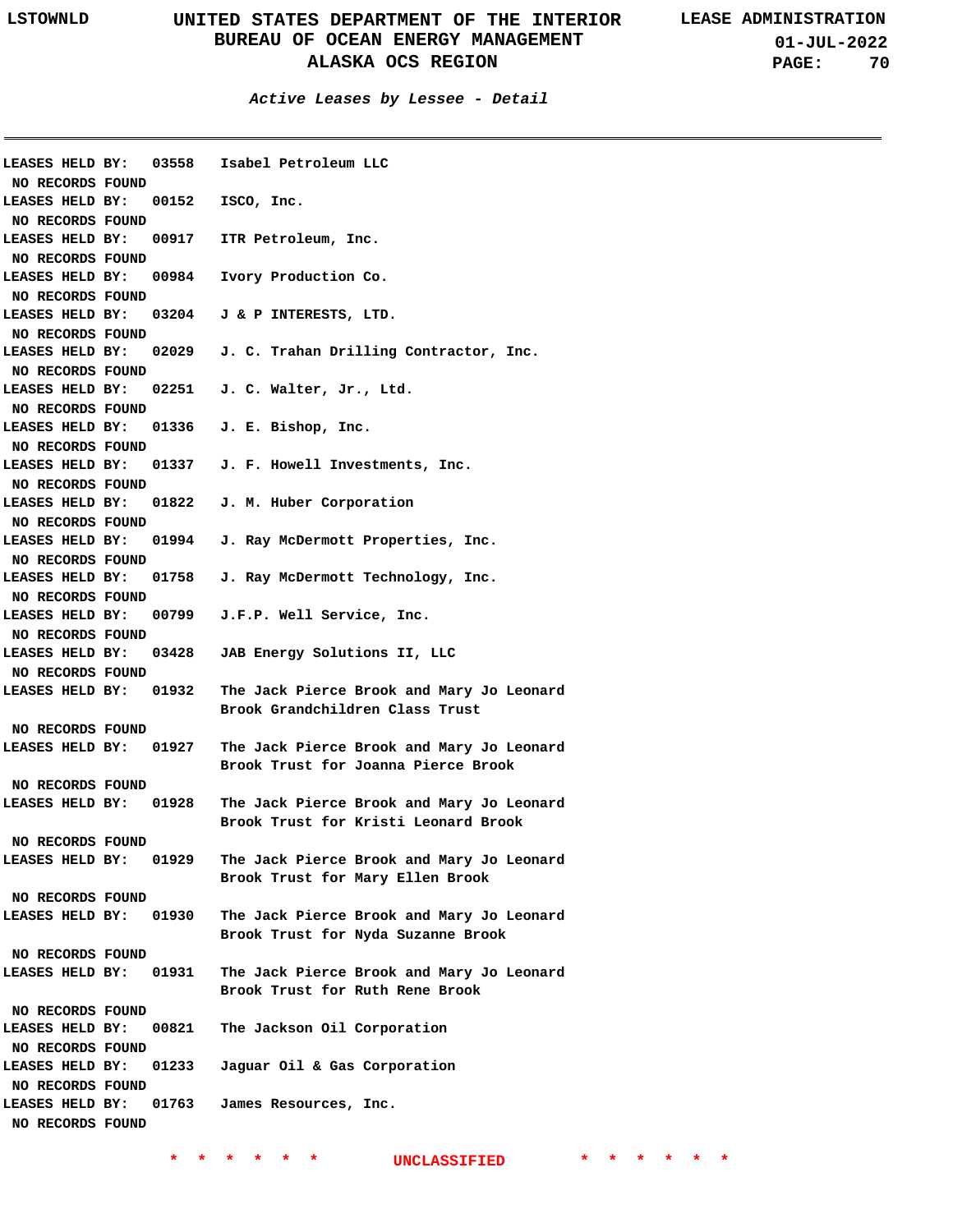**01-JUL-2022 PAGE: 71**

| LEASES HELD BY:  | 02704 | JAON, LLC                                   |
|------------------|-------|---------------------------------------------|
| NO RECORDS FOUND |       |                                             |
| LEASES HELD BY:  | 01218 | Japex Gulf Coast Corp.                      |
| NO RECORDS FOUND |       |                                             |
| LEASES HELD BY:  | 01466 | Japex Gulf Exploration Corp.                |
| NO RECORDS FOUND |       |                                             |
| LEASES HELD BY:  | 01293 | Japex Gulf of Mexico Corp.                  |
| NO RECORDS FOUND |       |                                             |
| LEASES HELD BY:  | 01571 | Japex Gulf Producing Corp.                  |
| NO RECORDS FOUND |       |                                             |
| LEASES HELD BY:  | 00986 | Japex (U.S.) Corp.                          |
| NO RECORDS FOUND |       |                                             |
| LEASES HELD BY:  | 01198 | Jath Oil Co.                                |
| NO RECORDS FOUND |       |                                             |
| LEASES HELD BY:  | 02085 | Jay Petroleum Investments                   |
| NO RECORDS FOUND |       |                                             |
| LEASES HELD BY:  | 02299 | Jay Petroleum of LA, L.L.C.                 |
| NO RECORDS FOUND |       |                                             |
| LEASES HELD BY:  | 00755 | Jazira USA, Inc.                            |
| NO RECORDS FOUND |       |                                             |
| LEASES HELD BY:  | 01708 | Jenco Petroleum, Inc.                       |
| NO RECORDS FOUND |       |                                             |
| LEASES HELD BY:  | 01044 | Jenney Oil Company, Incorporated            |
|                  |       | Shareholders' Liquidating Trust             |
| NO RECORDS FOUND |       |                                             |
| LEASES HELD BY:  | 00973 | The John Webb Jennings, III Louisiana Trust |
| NO RECORDS FOUND |       |                                             |
| LEASES HELD BY:  | 00974 | The Laura Virginia Jennings Louisiana Trust |
| NO RECORDS FOUND |       |                                             |
| LEASES HELD BY:  | 00155 | Jenny Oil Company, Incorporated             |
| NO RECORDS FOUND |       |                                             |
| LEASES HELD BY:  | 15131 | Jera Renewables NA, LLC                     |
| NO RECORDS FOUND |       |                                             |
| LEASES HELD BY:  | 02662 | Jerrick Oil & Gas Corporation, Inc.         |
| NO RECORDS FOUND |       |                                             |
| LEASES HELD BY:  | 00921 | Jet Oil Company                             |
| NO RECORDS FOUND |       |                                             |
| LEASES HELD BY:  | 00450 | JFD, Inc.                                   |
| NO RECORDS FOUND |       |                                             |
| LEASES HELD BY:  | 03122 | JGC Energy Development (USA) Inc.           |
| NO RECORDS FOUND |       |                                             |
| LEASES HELD BY:  | 01256 | J.G.F. Incorporated                         |
| NO RECORDS FOUND |       |                                             |
| LEASES HELD BY:  | 01540 | JGF No. 3 (Texas), Inc.                     |
| NO RECORDS FOUND |       |                                             |
|                  |       |                                             |
| LEASES HELD BY:  | 00955 | JKR Energy, Inc.                            |
| NO RECORDS FOUND |       |                                             |
| LEASES HELD BY:  | 01823 | JN Exploration & Production Limited         |
|                  |       | Partnership                                 |
| NO RECORDS FOUND |       |                                             |
| LEASES HELD BY:  | 02680 | JO Arc Offshore, Inc.                       |
| NO RECORDS FOUND |       |                                             |
|                  |       |                                             |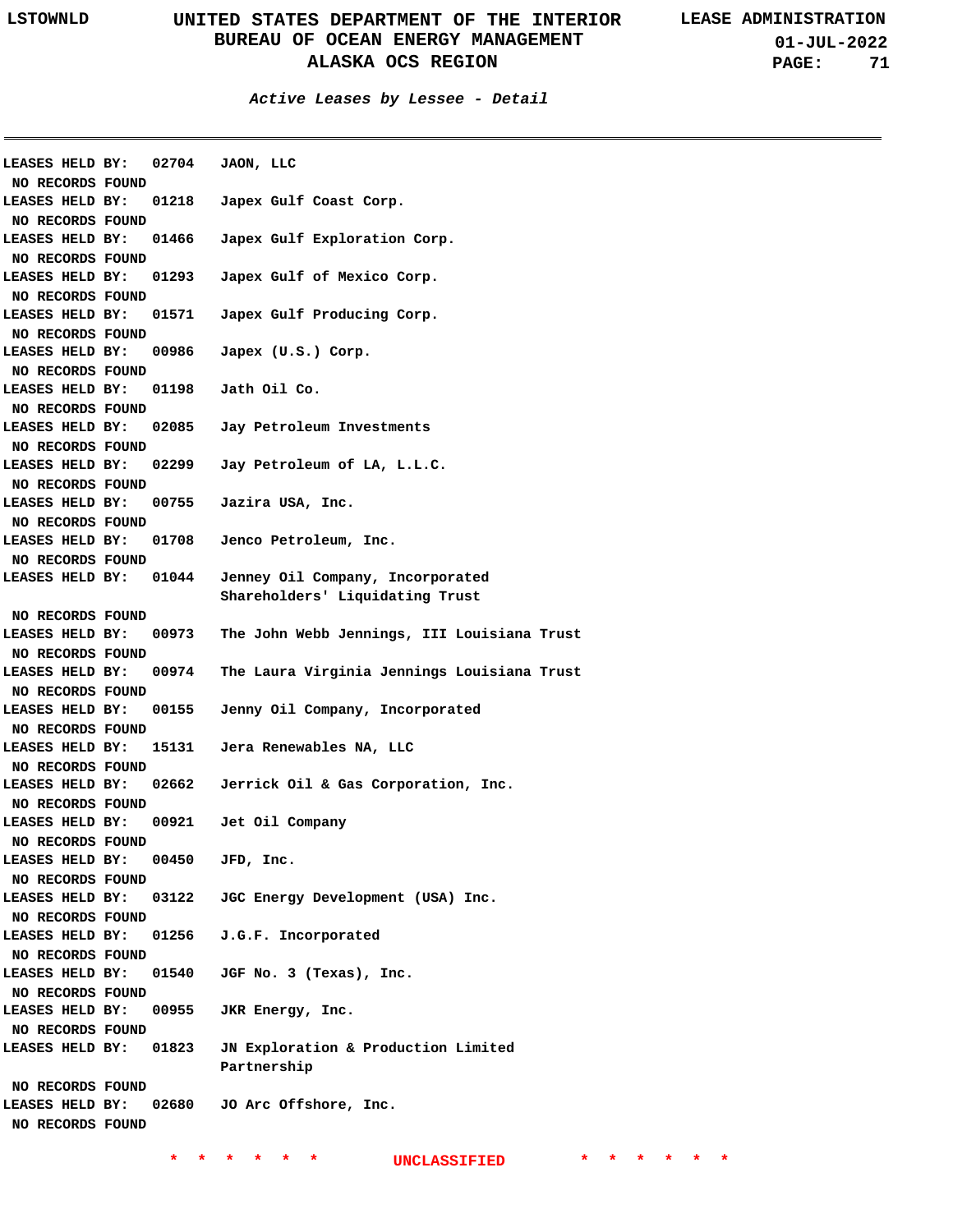| LEASES HELD BY:                     | 02679 | JO Arc Resources, Inc.                       |
|-------------------------------------|-------|----------------------------------------------|
| NO RECORDS FOUND                    |       |                                              |
| LEASES HELD BY:                     |       | 02045 Jobe Oil & Gas Corporation             |
| NO RECORDS FOUND                    |       |                                              |
| LEASES HELD BY:                     | 01130 | JOC Venture                                  |
| NO RECORDS FOUND                    |       |                                              |
| LEASES HELD BY:                     |       | 02916 Joe D. Price LLC                       |
| NO RECORDS FOUND                    |       |                                              |
| LEASES HELD BY:                     | 02327 | JOG Corporation                              |
| NO RECORDS FOUND                    |       |                                              |
| LEASES HELD BY:                     | 01007 | Johnson & Lindley, Inc.                      |
| NO RECORDS FOUND                    |       |                                              |
| LEASES HELD BY:                     | 01760 | Ralph F. Johnston (individual)               |
| NO RECORDS FOUND                    |       |                                              |
| LEASES HELD BY:                     | 01917 | Joint Energy Development Investments Limited |
|                                     |       | Partnership                                  |
| NO RECORDS FOUND                    |       |                                              |
| LEASES HELD BY:                     | 01490 | Robert D. Jolly (individual)                 |
| NO RECORDS FOUND                    |       |                                              |
| LEASES HELD BY:                     | 01668 | John P. Jones (individual)                   |
| NO RECORDS FOUND                    |       |                                              |
| LEASES HELD BY:                     | 00663 | Jordan Oil & Gas Company                     |
|                                     |       |                                              |
| NO RECORDS FOUND<br>LEASES HELD BY: | 01884 | Kenneth R. Jordan (individual)               |
|                                     |       |                                              |
| NO RECORDS FOUND                    |       |                                              |
| LEASES HELD BY:                     | 02028 | Journey's End, Inc.                          |
| NO RECORDS FOUND                    |       |                                              |
| LEASES HELD BY:                     | 01981 | JRF II, L.L.C.                               |
| NO RECORDS FOUND                    |       |                                              |
| LEASES HELD BY:                     | 02424 | Juneau Exploration, L.P.                     |
| NO RECORDS FOUND                    |       |                                              |
| LEASES HELD BY:                     | 03583 | Juneau Oil & Gas, LLC                        |
| NO RECORDS FOUND                    |       |                                              |
| LEASES HELD BY:                     | 02291 | Juniper Energy L.P.                          |
| NO RECORDS FOUND                    |       |                                              |
| LEASES HELD BY:                     | 02598 | Juniper Exploration, L.L.C.                  |
| NO RECORDS FOUND                    |       |                                              |
| LEASES HELD BY:                     | 00288 | Juniper Petroleum Corporation                |
| NO RECORDS FOUND                    |       |                                              |
| LEASES HELD BY:                     | 00179 | The Jupiter Corporation                      |
| NO RECORDS FOUND                    |       |                                              |
| LEASES HELD BY:                     | 00686 | Jupiter Energy Corporation                   |
| NO RECORDS FOUND                    |       |                                              |
| LEASES HELD BY:                     | 03085 | Jurasin Oil & Gas, Inc.                      |
| NO RECORDS FOUND                    |       |                                              |
| LEASES HELD BY:                     | 03206 | JX Nippon Oil Exploration (Gulf) Limited     |
| NO RECORDS FOUND                    |       |                                              |
| LEASES HELD BY:                     | 01482 | JX Nippon Oil Exploration (U.S.A.) Limited   |
| NO RECORDS FOUND                    |       |                                              |
| LEASES HELD BY:                     | 01654 | K.E. Resources, Ltd.                         |
| NO RECORDS FOUND                    |       |                                              |
| LEASES HELD BY:                     |       | 02629 K-Mc Venture I LLC                     |
|                                     |       |                                              |
|                                     |       | *<br>*<br><b>UNCLASSIFIED</b><br>*           |
|                                     |       |                                              |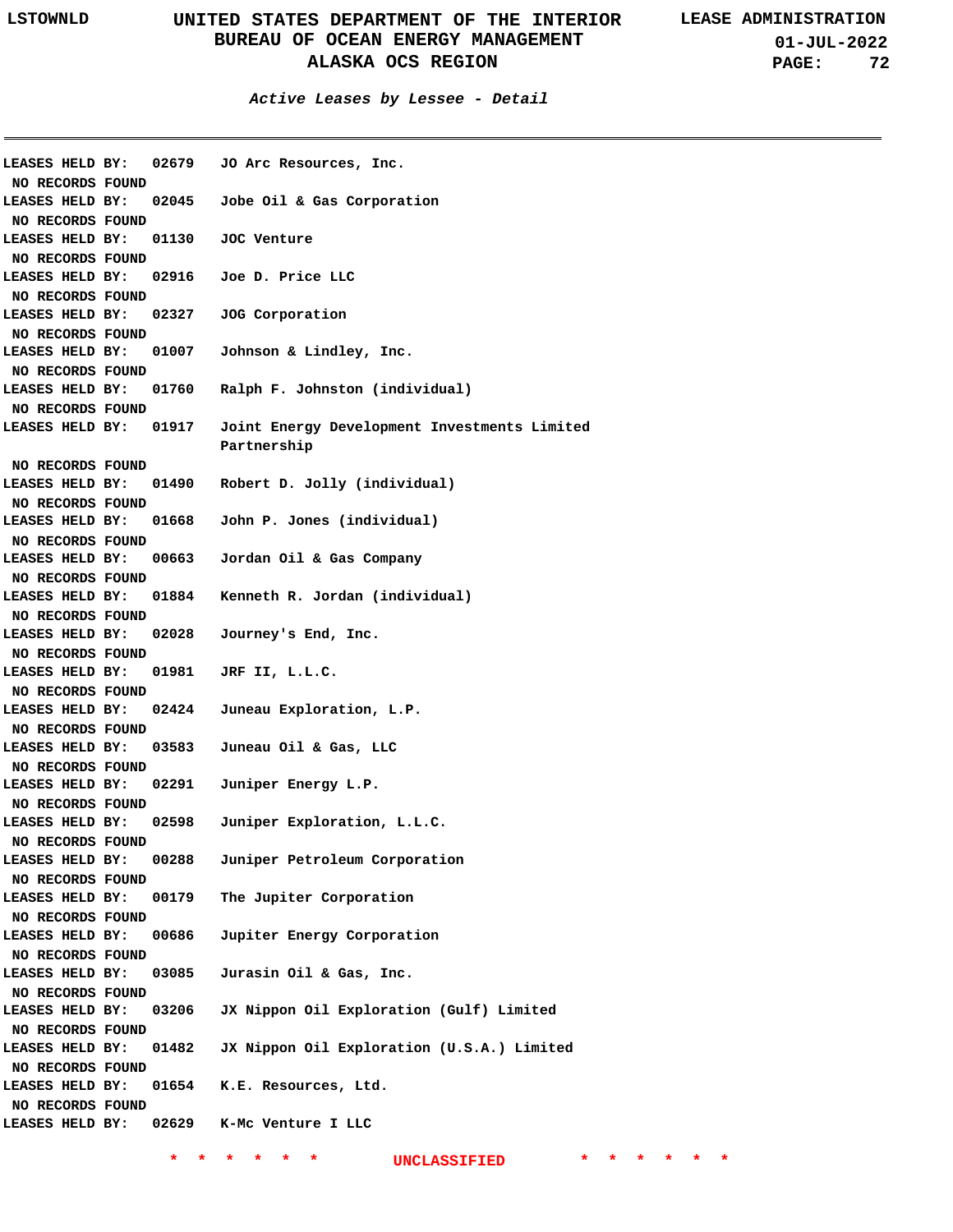**01-JUL-2022 PAGE: 73**

**Active Leases by Lessee - Detail**

| LEASES HELD BY:<br>NO RECORDS FOUND |       | 02629 K-Mc Venture I LLC                              |
|-------------------------------------|-------|-------------------------------------------------------|
| LEASES HELD BY:<br>NO RECORDS FOUND |       | 01149 Farrell Kahn Lifetime Trust                     |
| LEASES HELD BY:                     | 02178 | P. M. Kaihlanen, M.D. (individual)                    |
| NO RECORDS FOUND<br>LEASES HELD BY: | 01232 | Kaneb Exploration, Inc.                               |
| NO RECORDS FOUND<br>LEASES HELD BY: | 00317 | Kanter Exploration Company                            |
| NO RECORDS FOUND<br>LEASES HELD BY: | 02802 | Kayd Energy, LLC                                      |
| NO RECORDS FOUND                    |       |                                                       |
| LEASES HELD BY:                     | 02130 | KCS Medallion Resources, Inc.                         |
| NO RECORDS FOUND                    |       |                                                       |
| LEASES HELD BY:                     | 02618 | KCS Resources, Inc.                                   |
| NO RECORDS FOUND                    |       |                                                       |
| LEASES HELD BY:                     | 03046 | Keangnam USA Corporation                              |
| NO RECORDS FOUND                    |       |                                                       |
| LEASES HELD BY:                     | 01292 | KEC Acquisition Corp.                                 |
| NO RECORDS FOUND<br>LEASES HELD BY: | 01263 | Kegley Oil & Gas, Inc.                                |
| NO RECORDS FOUND                    |       |                                                       |
| LEASES HELD BY:                     | 01153 | John G. Kegley (individual)                           |
| NO RECORDS FOUND                    |       |                                                       |
| LEASES HELD BY:                     | 02953 | Keith C Forsgren                                      |
| NO RECORDS FOUND                    |       |                                                       |
| LEASES HELD BY:                     | 01169 | Kelly-Brock                                           |
| NO RECORDS FOUND                    |       |                                                       |
| LEASES HELD BY:                     | 02868 | KENNEDY MINERALS, LTD.                                |
| NO RECORDS FOUND                    |       |                                                       |
| LEASES HELD BY:                     | 00093 | Kern County Land Company, a California<br>corporation |
| NO RECORDS FOUND                    |       |                                                       |
| LEASES HELD BY:                     | 00035 | Kerr-McGee Corporation                                |
| NO RECORDS FOUND                    |       |                                                       |
| LEASES HELD BY:                     | 00707 | Kerr-McGee Federal Limited Partnership I-1981         |
| NO RECORDS FOUND                    |       |                                                       |
| LEASES HELD BY:                     | 03160 | Kerr-McGee (Nevada) LLC                               |
| NO RECORDS FOUND                    |       |                                                       |
| LEASES HELD BY:                     | 00647 | KERR-MCGEE PIPELINE CORP.                             |
| NO RECORDS FOUND                    |       |                                                       |
| LEASES HELD BY:                     | 00135 | Kewanee Industries, Inc.                              |
| NO RECORDS FOUND                    |       |                                                       |
| LEASES HELD BY:                     | 00510 | Kewanee Industries, Inc.                              |
| NO RECORDS FOUND                    |       |                                                       |
| LEASES HELD BY:                     | 00387 | Kewanee Oil Company                                   |
| NO RECORDS FOUND                    |       |                                                       |
| LEASES HELD BY:                     | 01805 | Key Production Company, Inc.                          |
| NO RECORDS FOUND                    |       |                                                       |
| LEASES HELD BY:                     | 01358 | Kidde Credit Corporation                              |
| NO RECORDS FOUND                    |       |                                                       |
| LEASES HELD BY:                     | 03030 | KILGORE EXPLORATION, INC.                             |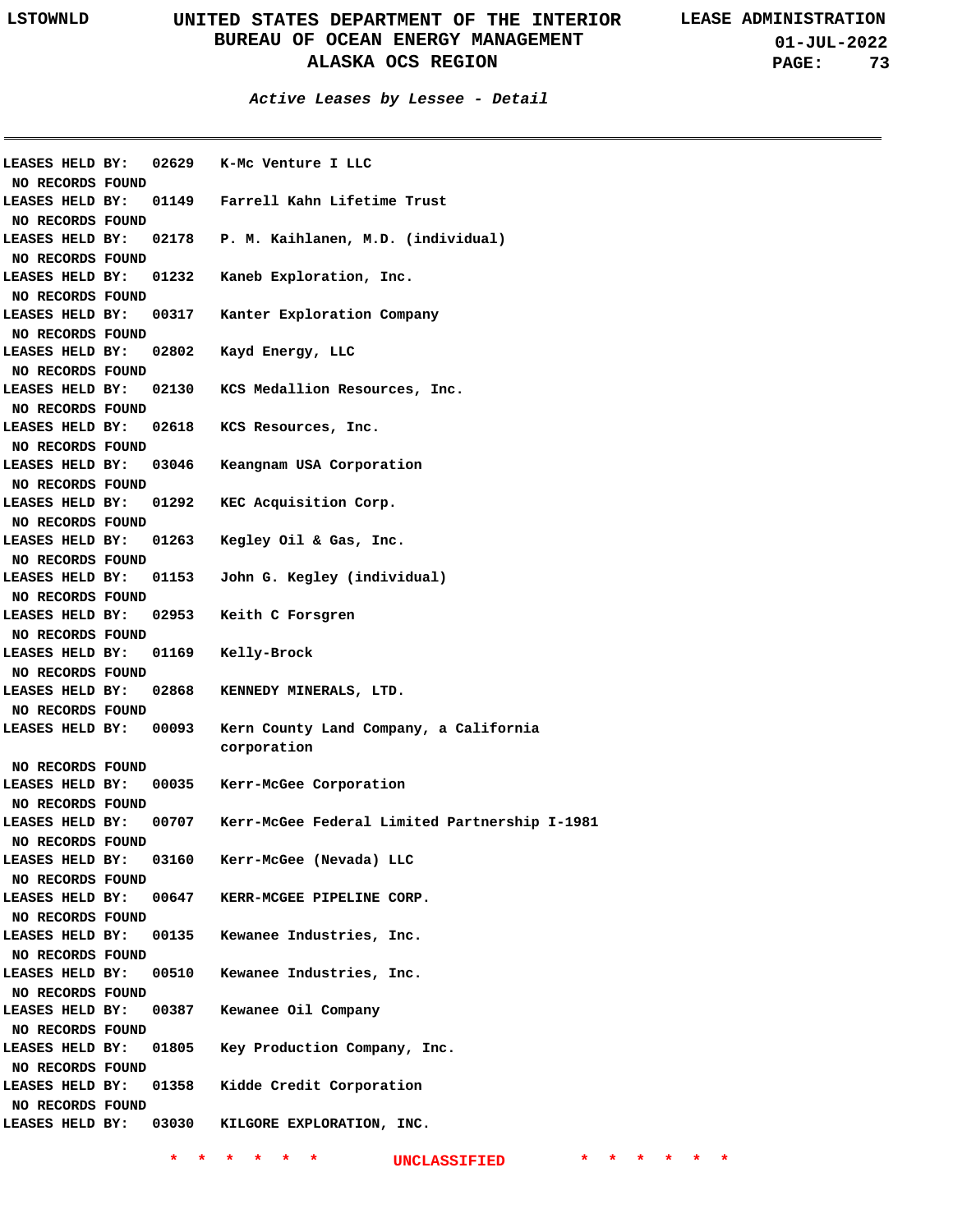**01-JUL-2022 PAGE: 74**

**Active Leases by Lessee - Detail**

| LEASES HELD BY:         | 03030 | KILGORE EXPLORATION, INC.                   |
|-------------------------|-------|---------------------------------------------|
| NO RECORDS FOUND        |       |                                             |
| LEASES HELD BY:         | 00976 | The Kilroy Company                          |
| NO RECORDS FOUND        |       |                                             |
| LEASES HELD BY:         | 00293 | Kilroy Company of Texas Incorporated        |
| NO RECORDS FOUND        |       |                                             |
| LEASES HELD BY:         | 02974 | Kimberlee International Energy Corporation  |
| NO RECORDS FOUND        |       |                                             |
| LEASES HELD BY:         | 02987 | Kimberlee International Energy Corporation  |
| NO RECORDS FOUND        |       |                                             |
| LEASES HELD BY:         | 03262 | Kinetica Deepwater Express, LLC             |
| NO RECORDS FOUND        |       |                                             |
| LEASES HELD BY:         | 03203 | Kinetica Partners, LLC                      |
| NO RECORDS FOUND        |       |                                             |
| LEASES HELD BY:         | 01139 | King Ranch Oil and Gas, Inc.                |
| NO RECORDS FOUND        |       |                                             |
| LEASES HELD BY:         | 01926 | King Ranch Oil and Gas, Inc.                |
| NO RECORDS FOUND        |       |                                             |
| LEASES HELD BY:         | 00204 | King Resources Company                      |
| NO RECORDS FOUND        |       |                                             |
| LEASES HELD BY:         | 00888 | KIRBY EXPLORATION COMPANY OF TEXAS          |
| NO RECORDS FOUND        |       |                                             |
| LEASES HELD BY:         | 00385 | Kirby Exploration Company                   |
| NO RECORDS FOUND        |       |                                             |
| LEASES HELD BY:         | 00149 | Kirby Industries, Incorporated              |
| NO RECORDS FOUND        |       |                                             |
| LEASES HELD BY:         | 00262 | Kirby Petroleum Co.                         |
| NO RECORDS FOUND        |       |                                             |
| LEASES HELD BY:         | 02818 | Kirkpatrick Oil & Gas L.L.C.                |
| NO RECORDS FOUND        |       |                                             |
| LEASES HELD BY:         | 15101 | kitty Hawk Wind, LLC                        |
| NO RECORDS FOUND        |       |                                             |
| LEASES HELD BY:         | 01319 | KLABZUBA OIL AND GAS, A LIMITED PARTNERSHIP |
| NO RECORDS FOUND        |       |                                             |
| LEASES HELD BY:         | 00909 | KMI Continental Offshore Production Company |
| NO RECORDS FOUND        |       |                                             |
| LEASES HELD BY:         | 02740 | Knight Resources, LLC                       |
| <b>NO RECORDS FOUND</b> |       |                                             |
| LEASES HELD BY:         | 00384 | Knob Hill Oil & Gas Company, Inc.           |
| NO RECORDS FOUND        |       |                                             |
| LEASES HELD BY:         | 03202 | KOA Energy LP                               |
| NO RECORDS FOUND        |       |                                             |
| LEASES HELD BY:         | 00722 | Koch Exploration Company                    |
| NO RECORDS FOUND        |       |                                             |
| LEASES HELD BY:         | 02627 | Koch Exploration Company, LLC               |
| NO RECORDS FOUND        |       |                                             |
| LEASES HELD BY:         | 00295 | Koch Industries, Inc.                       |
| NO RECORDS FOUND        |       |                                             |
| LEASES HELD BY:         | 02195 | Koch Pipeline Company, L.P.                 |
| NO RECORDS FOUND        |       |                                             |
| LEASES HELD BY:         | 02862 | Kona Ltd.                                   |
| NO RECORDS FOUND        |       |                                             |
|                         |       |                                             |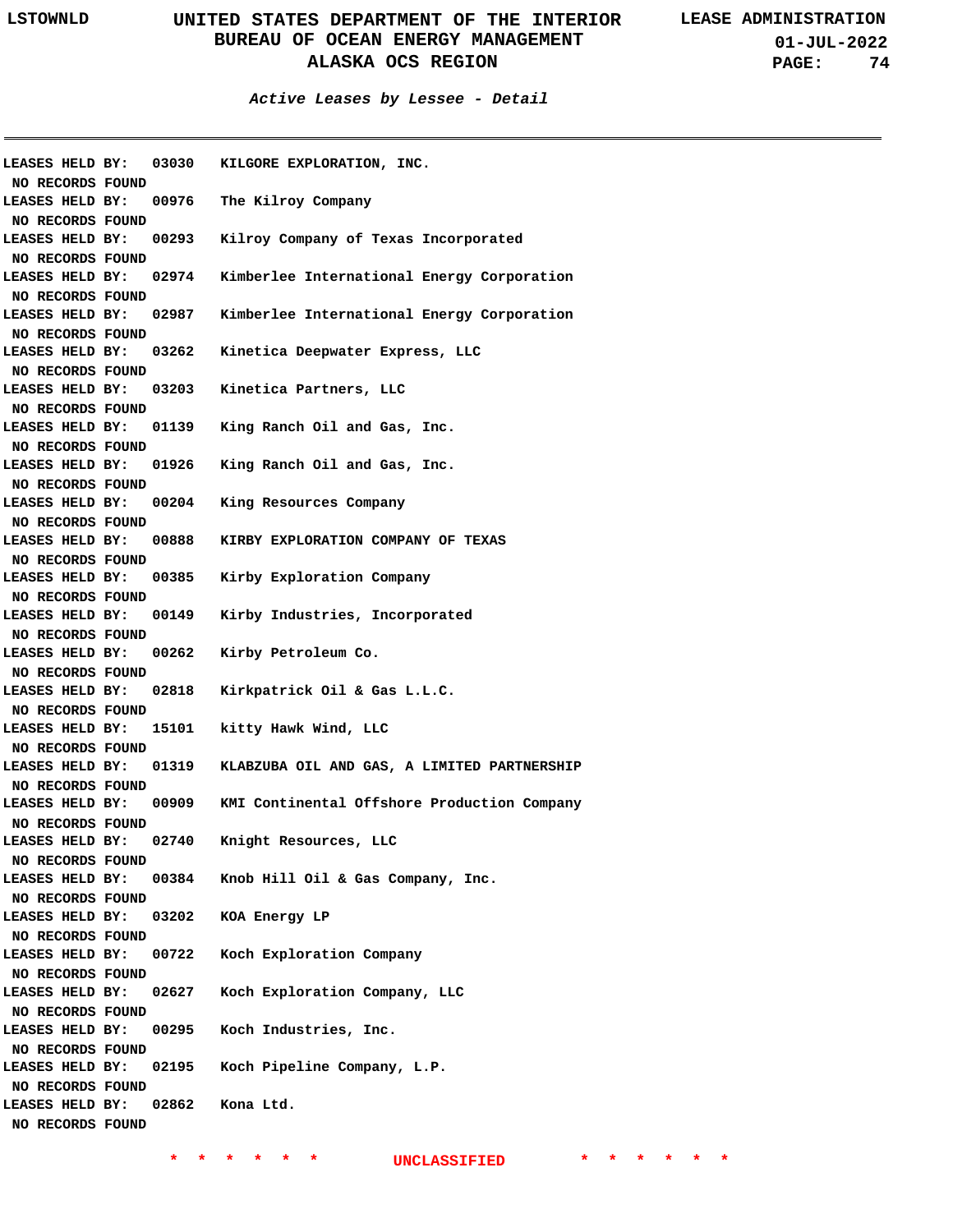**01-JUL-2022 PAGE: 75**

**Active Leases by Lessee - Detail**

| NO RECORDS FOUND |       | LEASES HELD BY: 00460 KONIAG, INC., Regional Native Corporation |
|------------------|-------|-----------------------------------------------------------------|
| LEASES HELD BY:  |       | 03571 Kosmos Energy Gulf of Mexico, LLC                         |
| NO RECORDS FOUND |       |                                                                 |
| LEASES HELD BY:  |       | 03362 Kosmos Energy Gulf of Mexico Operations, LLC              |
| NO RECORDS FOUND |       |                                                                 |
| LEASES HELD BY:  |       | 01878 Kraker Petroleum Corporation                              |
| NO RECORDS FOUND |       |                                                                 |
| LEASES HELD BY:  |       | 02497 Krescent Energy Company, LLC                              |
| NO RECORDS FOUND |       |                                                                 |
|                  |       | LEASES HELD BY: 02498 Krescent Energy Partners I, LP            |
| NO RECORDS FOUND |       |                                                                 |
|                  |       | LEASES HELD BY: 01398 Kriti Exploration, Inc.                   |
| NO RECORDS FOUND |       |                                                                 |
|                  |       | LEASES HELD BY: 01467 KTI Energy Corp.                          |
| NO RECORDS FOUND |       |                                                                 |
|                  |       | LEASES HELD BY: 01417 KTI Offshore Inc.                         |
| NO RECORDS FOUND |       |                                                                 |
|                  |       | LEASES HELD BY: 02002 Carl W. Kuhnen, Jr.                       |
| NO RECORDS FOUND |       |                                                                 |
|                  |       | LEASES HELD BY: 00794 L.S. Holding Company                      |
| NO RECORDS FOUND |       |                                                                 |
|                  |       | LEASES HELD BY: 01881 James G. LaBarba, Jr. (individual)        |
| NO RECORDS FOUND |       | LEASES HELD BY: 02551 Labrador One Oil & Gas, Inc.              |
| NO RECORDS FOUND |       |                                                                 |
|                  |       | LEASES HELD BY: 00377 Ladd Petroleum Corporation                |
| NO RECORDS FOUND |       |                                                                 |
|                  |       | LEASES HELD BY: 00858 LAE Energy, Inc.                          |
| NO RECORDS FOUND |       |                                                                 |
|                  |       | LEASES HELD BY: 03290 Lagotto Interests LLC                     |
| NO RECORDS FOUND |       |                                                                 |
|                  |       | LEASES HELD BY: 02774 Lake Ronel Oil Company                    |
| NO RECORDS FOUND |       |                                                                 |
|                  |       | LEASES HELD BY: 02727 LAKEVIEW EXPLORATION, INC.                |
| NO RECORDS FOUND |       |                                                                 |
| LEASES HELD BY:  | 02438 | Lamar Oil & Gas, Inc.                                           |
| NO RECORDS FOUND |       |                                                                 |
| LEASES HELD BY:  |       | 00045 Lamson & Bennet, Inc.                                     |
| NO RECORDS FOUND |       |                                                                 |
| LEASES HELD BY:  |       | 01864 Lance Exploration Company                                 |
| NO RECORDS FOUND |       |                                                                 |
| LEASES HELD BY:  | 00584 | The Largo Company                                               |
| NO RECORDS FOUND |       |                                                                 |
| LEASES HELD BY:  |       | 01730 Las Colinas Energy Corporation                            |
| NO RECORDS FOUND |       |                                                                 |
| LEASES HELD BY:  |       | 01011 Laser Oil Co.                                             |
| NO RECORDS FOUND |       |                                                                 |
| LEASES HELD BY:  |       | 01441 LASMO Energy Corporation                                  |
| NO RECORDS FOUND |       |                                                                 |
| LEASES HELD BY:  |       | 02191 Erane A. LaSusa (individual)                              |
| NO RECORDS FOUND |       |                                                                 |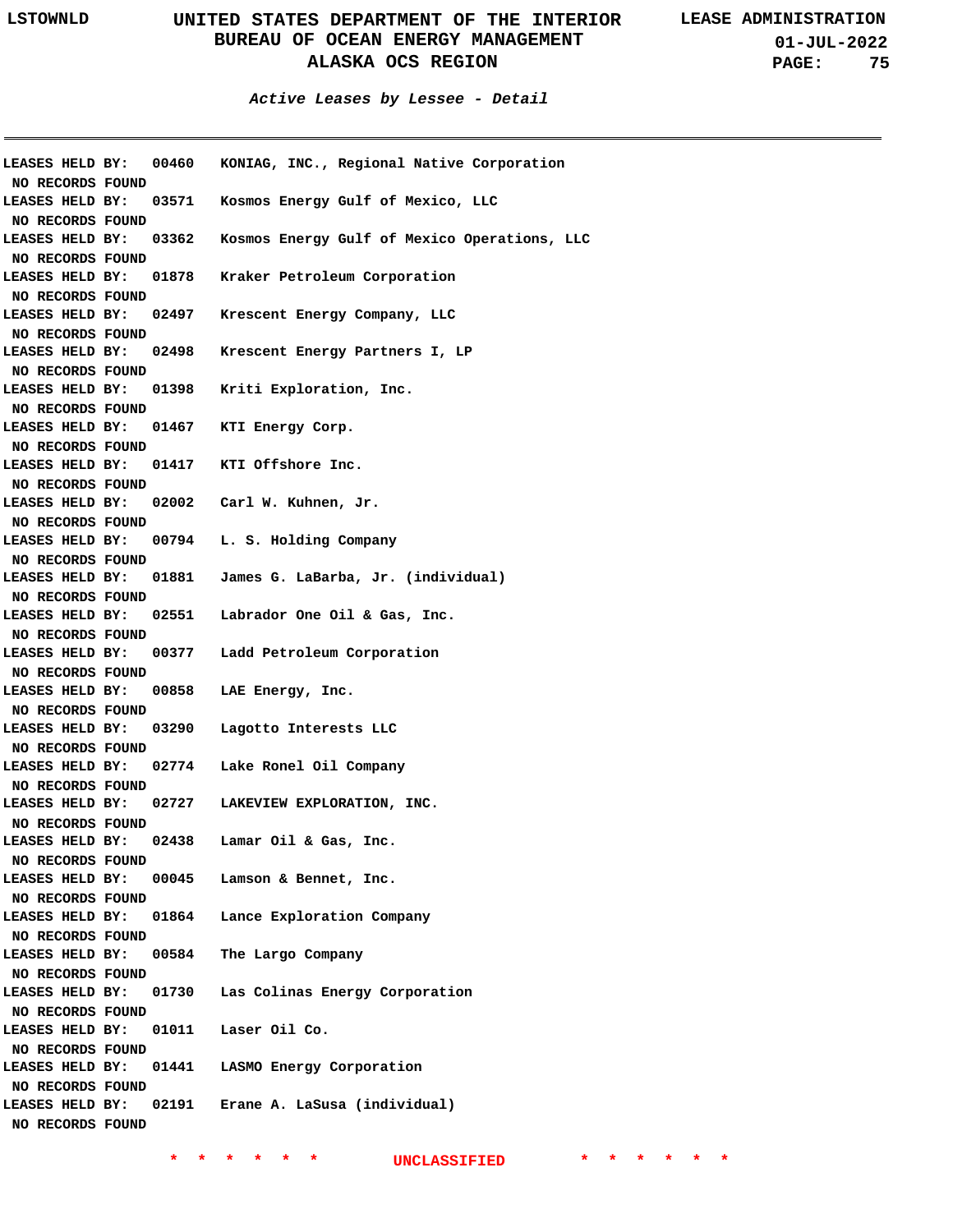**01-JUL-2022 PAGE: 76**

#### **Active Leases by Lessee - Detail**

| LEASES HELD BY:                     | 01788 | LaTex Petroleum Corporation             |
|-------------------------------------|-------|-----------------------------------------|
| NO RECORDS FOUND<br>LEASES HELD BY: |       | 02093 Gayle M. Laufer (individual)      |
|                                     |       |                                         |
| NO RECORDS FOUND<br>LEASES HELD BY: | 02094 | Wayne L. Laufer (individual)            |
|                                     |       |                                         |
| NO RECORDS FOUND                    |       |                                         |
| LEASES HELD BY:                     | 02073 | Lava Exploration, Inc.                  |
| NO RECORDS FOUND                    |       |                                         |
| LEASES HELD BY:                     | 02511 | Lava Rock Thirty-Two LLC                |
| NO RECORDS FOUND                    |       |                                         |
| LEASES HELD BY:                     | 02586 | Lawco Offshore, Inc.                    |
| NO RECORDS FOUND                    |       |                                         |
| LEASES HELD BY:                     | 02642 | LCX Energy, L.L.C.                      |
| NO RECORDS FOUND                    |       |                                         |
| LEASES HELD BY:                     | 03533 | LDOG Exploration Company, L.L.C.        |
| NO RECORDS FOUND                    |       |                                         |
| LEASES HELD BY:                     | 03646 | DRILTEK, INC.                           |
| NO RECORDS FOUND                    |       |                                         |
| LEASES HELD BY:                     | 00770 | LEDCO, LTD.                             |
| NO RECORDS FOUND                    |       |                                         |
| LEASES HELD BY:                     |       | 02769 Leed Petroleum LLC                |
| NO RECORDS FOUND                    |       |                                         |
| LEASES HELD BY:                     | 02111 | Legacy Resources Co., L.P.              |
| NO RECORDS FOUND                    |       |                                         |
| LEASES HELD BY:                     |       | 01052 Arthur D. Leidesdorf (individual) |
| NO RECORDS FOUND                    |       |                                         |
| LEASES HELD BY:                     | 01066 | Mark L. Lemmon (individual)             |
| NO RECORDS FOUND                    |       |                                         |
| LEASES HELD BY:                     |       | 03112 Leni Gas & Oil US Inc.            |
| NO RECORDS FOUND                    |       |                                         |
| LEASES HELD BY:                     | 03213 | Leopard Resources Holdings Inc.         |
| NO RECORDS FOUND                    |       |                                         |
| LEASES HELD BY:                     | 03478 | Lera Energy, LLC                        |
| NO RECORDS FOUND                    |       |                                         |
| LEASES HELD BY:                     | 01726 | Leviathan Gas Pipeline Company          |
| NO RECORDS FOUND                    |       |                                         |
| LEASES HELD BY:                     | 02068 | Leviathan Gas Pipeline Partners, L.P.   |
| NO RECORDS FOUND                    |       |                                         |
| LEASES HELD BY:                     | 01908 | Leviathan Oil Transport Systems, L.L.C. |
| NO RECORDS FOUND                    |       |                                         |
| LEASES HELD BY:                     | 00954 | LFL Joint Venture Investments II        |
| NO RECORDS FOUND                    |       |                                         |
| LEASES HELD BY:                     | 01789 | Liberty Energy Gulf Corporation         |
| NO RECORDS FOUND                    |       |                                         |
| LEASES HELD BY:                     | 01100 | Lignum Oil Company                      |
| NO RECORDS FOUND                    |       |                                         |
| LEASES HELD BY:                     | 02173 | Linder-Doughtie Energy, Inc.            |
| NO RECORDS FOUND                    |       |                                         |
| LEASES HELD BY:                     | 02053 | Linder Energy Company                   |
| NO RECORDS FOUND                    |       |                                         |
| LEASES HELD BY:                     | 01376 | Linder Oil Company, A Partnership       |
|                                     |       |                                         |
| NO RECORDS FOUND                    |       |                                         |
|                                     |       |                                         |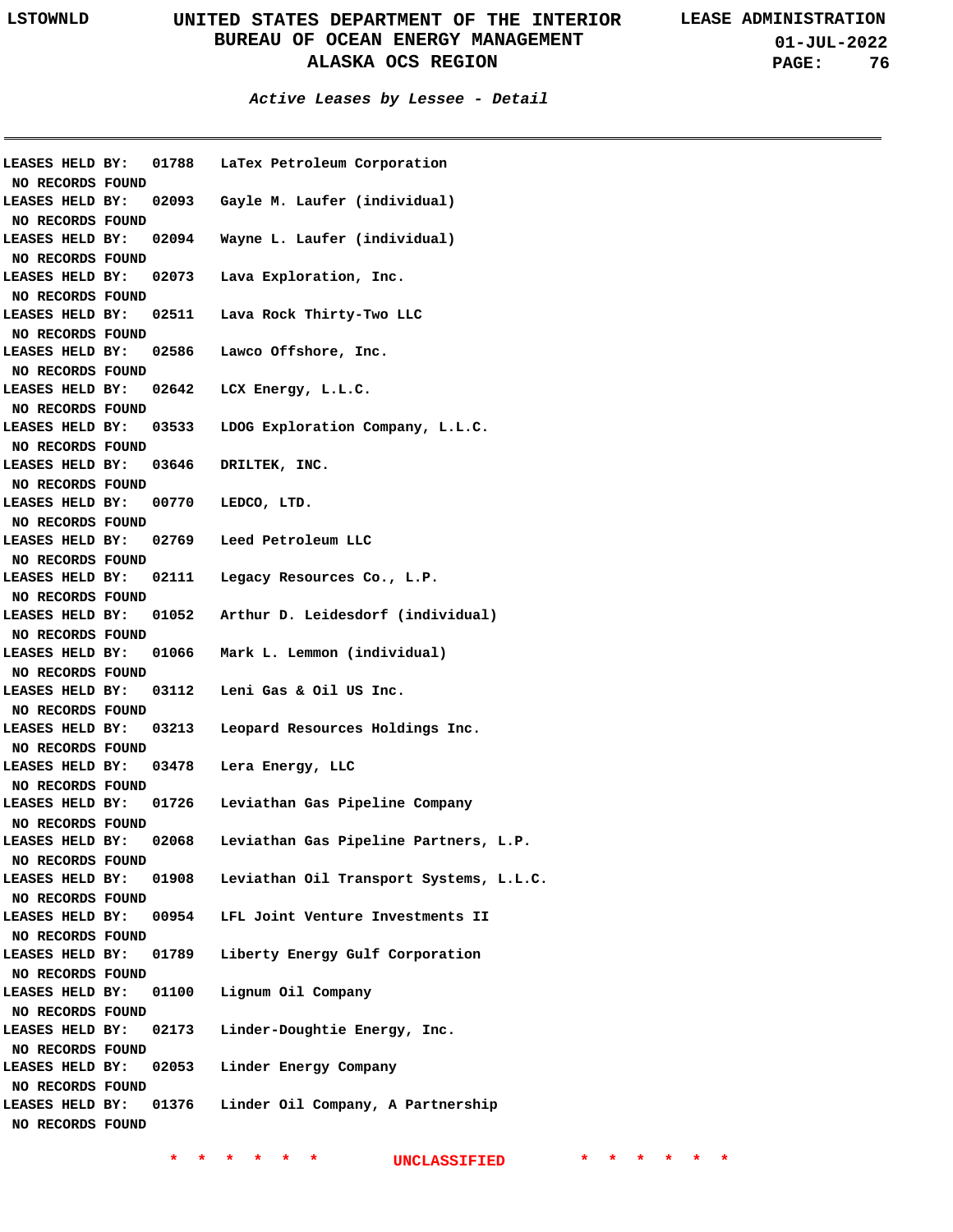| LEASES HELD BY:                     | 02333 | Linder Petroleum, L.P.                        |
|-------------------------------------|-------|-----------------------------------------------|
| NO RECORDS FOUND                    |       |                                               |
| LEASES HELD BY:                     | 01334 | LLECO Holdings, Inc.                          |
| NO RECORDS FOUND                    |       |                                               |
| LEASES HELD BY:                     | 01486 | LLECO Oil & Gas Production Company            |
| NO RECORDS FOUND                    |       |                                               |
| LEASES HELD BY:                     | 03238 | LLOG Bluewater Holdings, L.L.C.               |
| NO RECORDS FOUND                    |       |                                               |
| LEASES HELD BY:                     | 03667 | LLOG Castile Development Company, L.L.C.      |
| NO RECORDS FOUND                    |       |                                               |
| LEASES HELD BY:                     | 03505 | LLOG Deepwater Development Company I, L.L.C.  |
| NO RECORDS FOUND                    |       |                                               |
| LEASES HELD BY:                     | 03556 | LLOG Deepwater Development Company II, L.L.C. |
| NO RECORDS FOUND                    |       |                                               |
| LEASES HELD BY:                     | 03557 | LLOG Deepwater Development Company III,       |
|                                     |       | L.L.C.                                        |
| NO RECORDS FOUND                    |       |                                               |
| LEASES HELD BY:                     | 03579 | LLOG Deepwater Development Company IV, L.L.C. |
| NO RECORDS FOUND                    |       |                                               |
| LEASES HELD BY:                     | 03607 | LLOG Deepwater Development Company V, L.L.C.  |
| NO RECORDS FOUND                    |       |                                               |
| LEASES HELD BY:                     | 03608 | LLOG Deepwater Development Company VI, L.L.C. |
| NO RECORDS FOUND                    |       |                                               |
| LEASES HELD BY:                     | 02648 | LLOG Energy, L.L.C.                           |
| NO RECORDS FOUND                    |       |                                               |
| LEASES HELD BY:                     | 02370 | LLOG Exploration & Production Company, L.L.C. |
| NO RECORDS FOUND                    |       |                                               |
| LEASES HELD BY:                     | 00923 | LLOG EXPLORATION COMPANY                      |
| NO RECORDS FOUND                    |       |                                               |
| LEASES HELD BY:                     | 02640 | LLOG Exploration Company, L.L.C.              |
| NO RECORDS FOUND                    |       |                                               |
| LEASES HELD BY:                     | 02058 | LLOG Exploration Offshore, L.L.C.             |
| NO RECORDS FOUND                    |       |                                               |
| LEASES HELD BY:                     | 03668 | LLOG Leon Development Company, L.L.C.         |
| NO RECORDS FOUND                    |       |                                               |
| LEASES HELD BY:                     | 03300 | LLOG Omega Holdings, L.L.C.                   |
| NO RECORDS FOUND                    |       |                                               |
| LEASES HELD BY:                     | 00926 | LLOXY Holdings, Inc.                          |
| NO RECORDS FOUND                    |       |                                               |
| LEASES HELD BY:                     | 00757 | LLOXY Production Financing Company, Inc.      |
| NO RECORDS FOUND<br>LEASES HELD BY: | 00029 | Lloyd & White                                 |
| NO RECORDS FOUND                    |       |                                               |
| LEASES HELD BY:                     | 01798 | LMD OFFSHORE, INC.                            |
| NO RECORDS FOUND                    |       |                                               |
| LEASES HELD BY:                     | 02234 | Lobo Operating, Inc.                          |
| NO RECORDS FOUND                    |       |                                               |
| LEASES HELD BY:                     | 02673 | John P. Lockridge (individual)                |
| NO RECORDS FOUND                    |       |                                               |
| LEASES HELD BY:                     | 01879 | LoIn Energy Corporation                       |
| NO RECORDS FOUND                    |       |                                               |
| LEASES HELD BY:                     | 00692 | Long Resources & Associates                   |
|                                     |       |                                               |
|                                     |       | <b>UNCLASSIFIED</b>                           |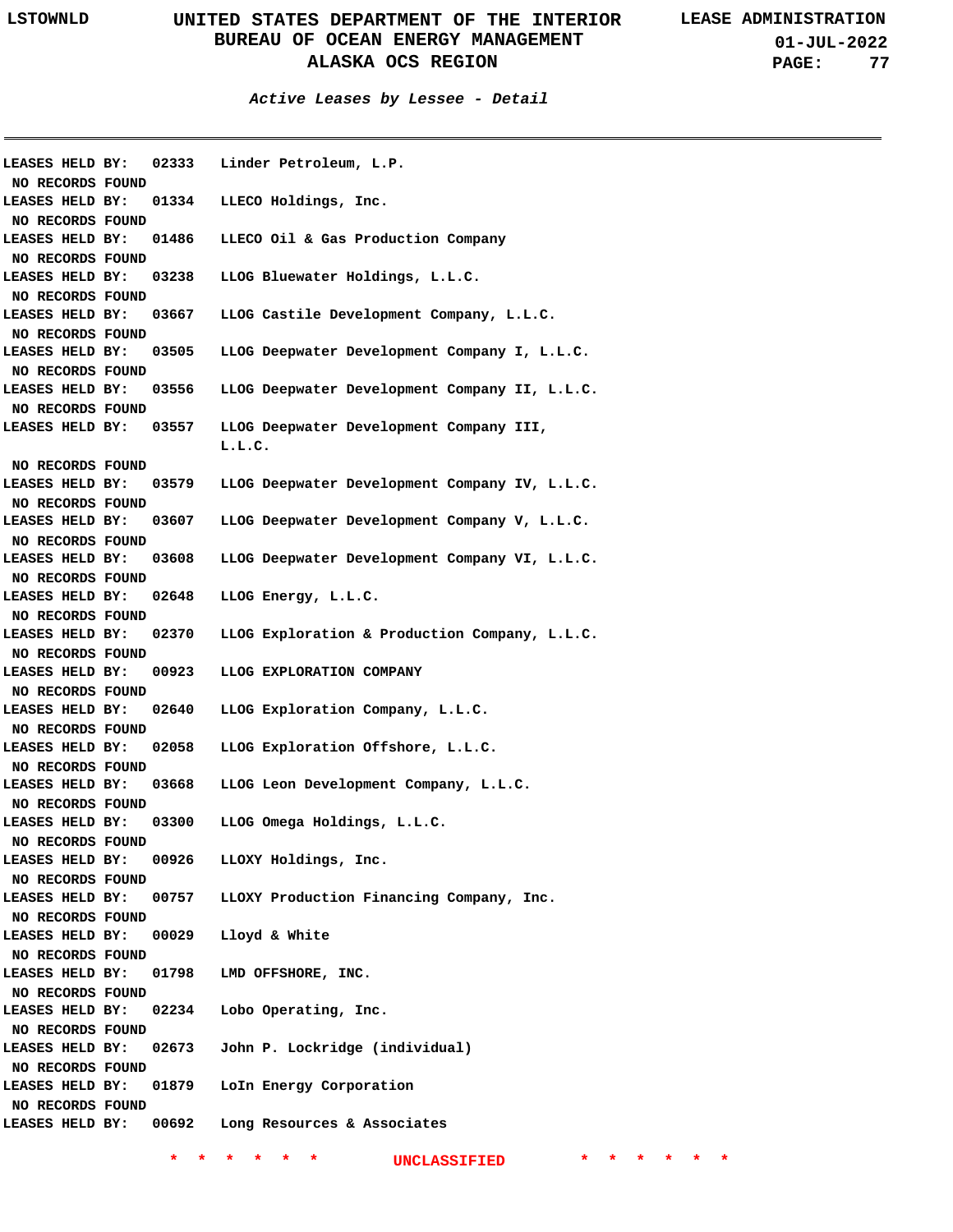**01-JUL-2022 PAGE: 78**

#### **Active Leases by Lessee - Detail**

| LEASES HELD BY:  | 00692 | Long Resources & Associates                          |
|------------------|-------|------------------------------------------------------|
| NO RECORDS FOUND |       |                                                      |
| LEASES HELD BY:  | 02102 | Charles Long (individual)                            |
| NO RECORDS FOUND |       |                                                      |
| LEASES HELD BY:  | 01397 | Longboat Energy Corporation                          |
| NO RECORDS FOUND |       |                                                      |
| LEASES HELD BY:  | 00596 | Longhorn Oil and Gas Company                         |
| NO RECORDS FOUND |       |                                                      |
| LEASES HELD BY:  | 01451 | Carole Walter Looke (individual)                     |
| NO RECORDS FOUND |       |                                                      |
| LEASES HELD BY:  | 01452 | Cecil James Looke, III (Individual)                  |
| NO RECORDS FOUND |       |                                                      |
| LEASES HELD BY:  | 01831 | Louis Dreyfus Natural Gas Corp.                      |
| NO RECORDS FOUND |       |                                                      |
| LEASES HELD BY:  | 01674 | Louis Dreyfus Reserves Corp.                         |
| NO RECORDS FOUND |       |                                                      |
| LEASES HELD BY:  | 02395 | Louisiana Energy Production LLC                      |
| NO RECORDS FOUND |       |                                                      |
| LEASES HELD BY:  | 02052 | Louisiana General Oil Company                        |
| NO RECORDS FOUND |       |                                                      |
| LEASES HELD BY:  | 00083 | The Louisiana Land and Exploration Company           |
| NO RECORDS FOUND |       |                                                      |
| LEASES HELD BY:  | 03249 | The Louisiana Land and Exploration Company<br>LLC    |
| NO RECORDS FOUND |       |                                                      |
| LEASES HELD BY:  | 00277 | Louisiana Land Offshore Exploration Company,<br>Inc. |
| NO RECORDS FOUND |       |                                                      |
| LEASES HELD BY:  | 01743 | Louisiana Offshore Gathering Systems, Inc.           |
| NO RECORDS FOUND |       |                                                      |
| LEASES HELD BY:  | 02689 | Louisiana Onshore Exploration, L.L.C.                |
| NO RECORDS FOUND |       |                                                      |
| LEASES HELD BY:  | 00930 | Louisiana Tidewater Exploration Company              |
| NO RECORDS FOUND |       |                                                      |
| LEASES HELD BY:  | 00034 | Louisiana Zone 2 Sale                                |
| NO RECORDS FOUND |       |                                                      |
| LEASES HELD BY:  | 01729 | Lovera Pipeline Co.                                  |
| NO RECORDS FOUND |       |                                                      |
| LEASES HELD BY:  | 01302 | Lower Colorado River Authority                       |
| NO RECORDS FOUND |       |                                                      |
| LEASES HELD BY:  | 01090 | Loyal Trusts                                         |
| NO RECORDS FOUND |       |                                                      |
| LEASES HELD BY:  | 02296 | LPCR Investment Group, L.P.                          |
| NO RECORDS FOUND |       |                                                      |
| LEASES HELD BY:  | 02453 | Luxor Energy Corporation                             |
| NO RECORDS FOUND |       |                                                      |
| LEASES HELD BY:  | 00254 | LVO Corporation                                      |
| NO RECORDS FOUND |       |                                                      |
| LEASES HELD BY:  | 01136 | Lyco 1987 Gulf Coast Limited Partnership-1           |
| NO RECORDS FOUND |       |                                                      |
| LEASES HELD BY:  | 01137 | Lyco 1987 Gulf Coast Limited Partnership-2           |
| NO RECORDS FOUND |       |                                                      |
|                  |       |                                                      |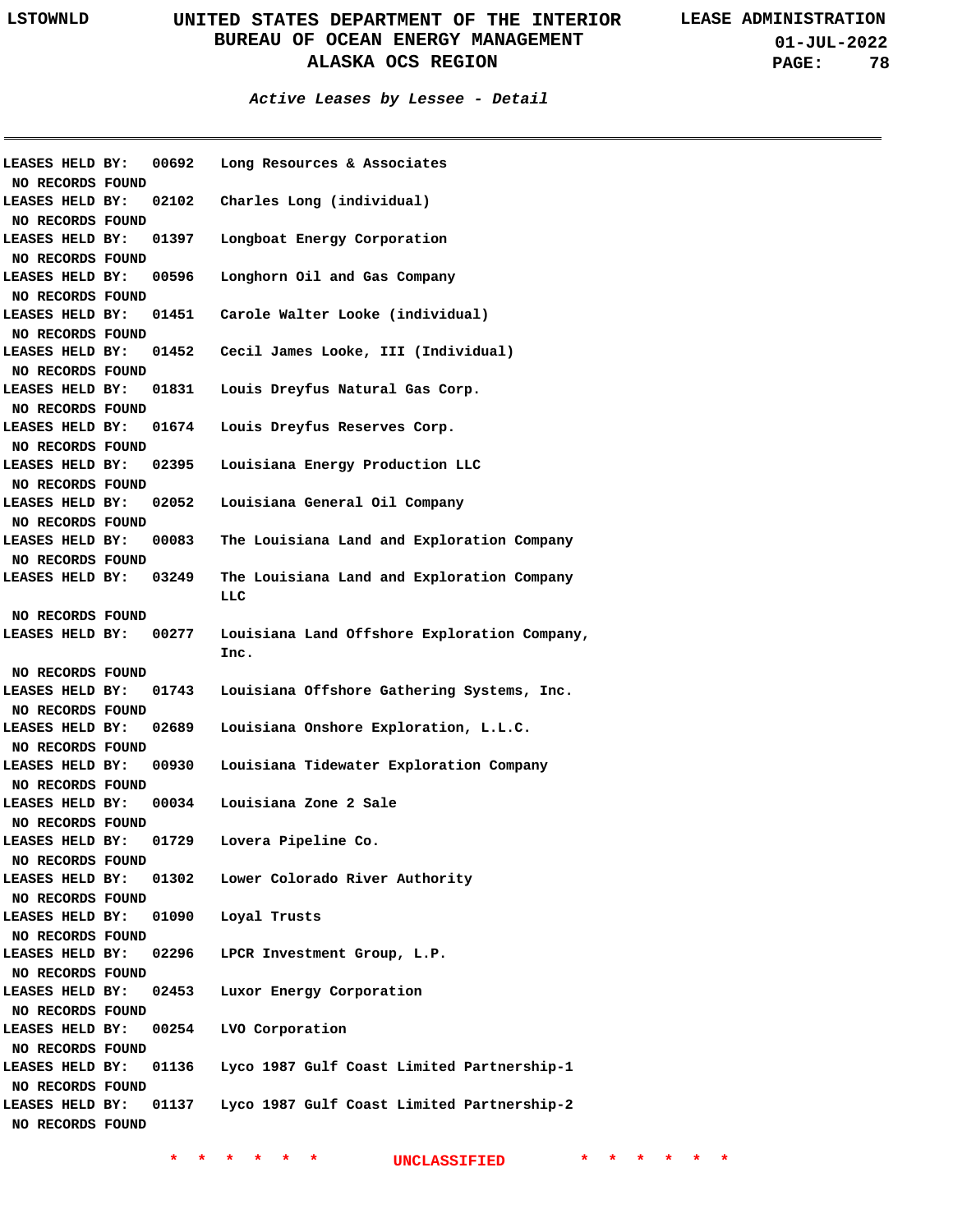**01-JUL-2022 PAGE: 79**

**Active Leases by Lessee - Detail**

|                                            |       | LEASES HELD BY: 01289 Lyco 1987 Gulf Coast Limited Partnership-4 |
|--------------------------------------------|-------|------------------------------------------------------------------|
| NO RECORDS FOUND                           |       |                                                                  |
| LEASES HELD BY:                            |       | 01776 Lyco 1987 Gulf Coast Limited Partnership-3                 |
| NO RECORDS FOUND                           |       |                                                                  |
| <b>LEASES HELD BY:</b>                     | 00806 | Lyco Acquisition 1983-I Ltd., a Texas Limited<br>Partnership     |
| NO RECORDS FOUND                           |       |                                                                  |
| LEASES HELD BY:                            | 00798 | Lyco Energy Corporation                                          |
| NO RECORDS FOUND                           |       |                                                                  |
| LEASES HELD BY:                            | 02760 | Lyda Hunt-Margaret Trusts-Lyda Hill                              |
| NO RECORDS FOUND                           |       |                                                                  |
| LEASES HELD BY:                            | 02780 | Lymac Exploration and Production, LLC                            |
| NO RECORDS FOUND                           |       |                                                                  |
| LEASES HELD BY:                            | 02523 | LYONTREE EQUITY EXCHANGE, INC.                                   |
| NO RECORDS FOUND                           |       |                                                                  |
|                                            |       | LEASES HELD BY: 02027 LYRIK ENERGY, L.L.C.                       |
| NO RECORDS FOUND                           |       |                                                                  |
|                                            |       | LEASES HELD BY: 01564 M. H. Whittier Corporation                 |
| NO RECORDS FOUND                           |       |                                                                  |
| <b>LEASES HELD BY:</b>                     |       | 00042 The M. A. Hanna Company                                    |
| NO RECORDS FOUND                           |       |                                                                  |
| LEASES HELD BY: 03248 M21K, LLC            |       |                                                                  |
| NO RECORDS FOUND                           |       |                                                                  |
|                                            |       | LEASES HELD BY: 01199 Mack Energy Co.                            |
| NO RECORDS FOUND                           |       |                                                                  |
|                                            |       | LEASES HELD BY: 01200 Mack Oil Co.                               |
| NO RECORDS FOUND                           |       |                                                                  |
|                                            |       | LEASES HELD BY: 01047 Paul Mackey (individual)                   |
| NO RECORDS FOUND                           |       |                                                                  |
| <b>LEASES HELD BY:</b>                     |       | 01261 Maersk Energy Incorporated                                 |
| NO RECORDS FOUND<br><b>LEASES HELD BY:</b> |       | 02909 Maersk Oil Gulf of Mexico One LLC                          |
| NO RECORDS FOUND                           |       |                                                                  |
| <b>LEASES HELD BY:</b>                     |       | 03057 Maersk Oil Gulf of Mexico Three LLC                        |
| NO RECORDS FOUND                           |       |                                                                  |
| LEASES HELD BY:                            |       | 02941 Maersk Oil Gulf of Mexico Two LLC                          |
| NO RECORDS FOUND                           |       |                                                                  |
| LEASES HELD BY:                            | 03140 | Maersk Oil Houston Inc.                                          |
| NO RECORDS FOUND                           |       |                                                                  |
| LEASES HELD BY:                            | 03139 | Maersk Oil Houston Inc.                                          |
| NO RECORDS FOUND                           |       |                                                                  |
| LEASES HELD BY:                            | 02336 | Magellan Exploration, LLC                                        |
| NO RECORDS FOUND                           |       |                                                                  |
| LEASES HELD BY:                            | 02577 | Magnolia Offshore Exploration LLC                                |
| NO RECORDS FOUND                           |       |                                                                  |
| LEASES HELD BY:                            | 02322 | Magnolia Oil and Gas Corporation                                 |
| NO RECORDS FOUND                           |       |                                                                  |
| LEASES HELD BY:                            | 00020 | Magnolia Petroleum Company                                       |
| NO RECORDS FOUND                           |       |                                                                  |
| LEASES HELD BY:                            | 02349 | Magnum Hunter Production, Inc.                                   |
| NO RECORDS FOUND                           |       |                                                                  |
| LEASES HELD BY:                            | 02043 | Main Energy, Inc.                                                |
|                                            |       |                                                                  |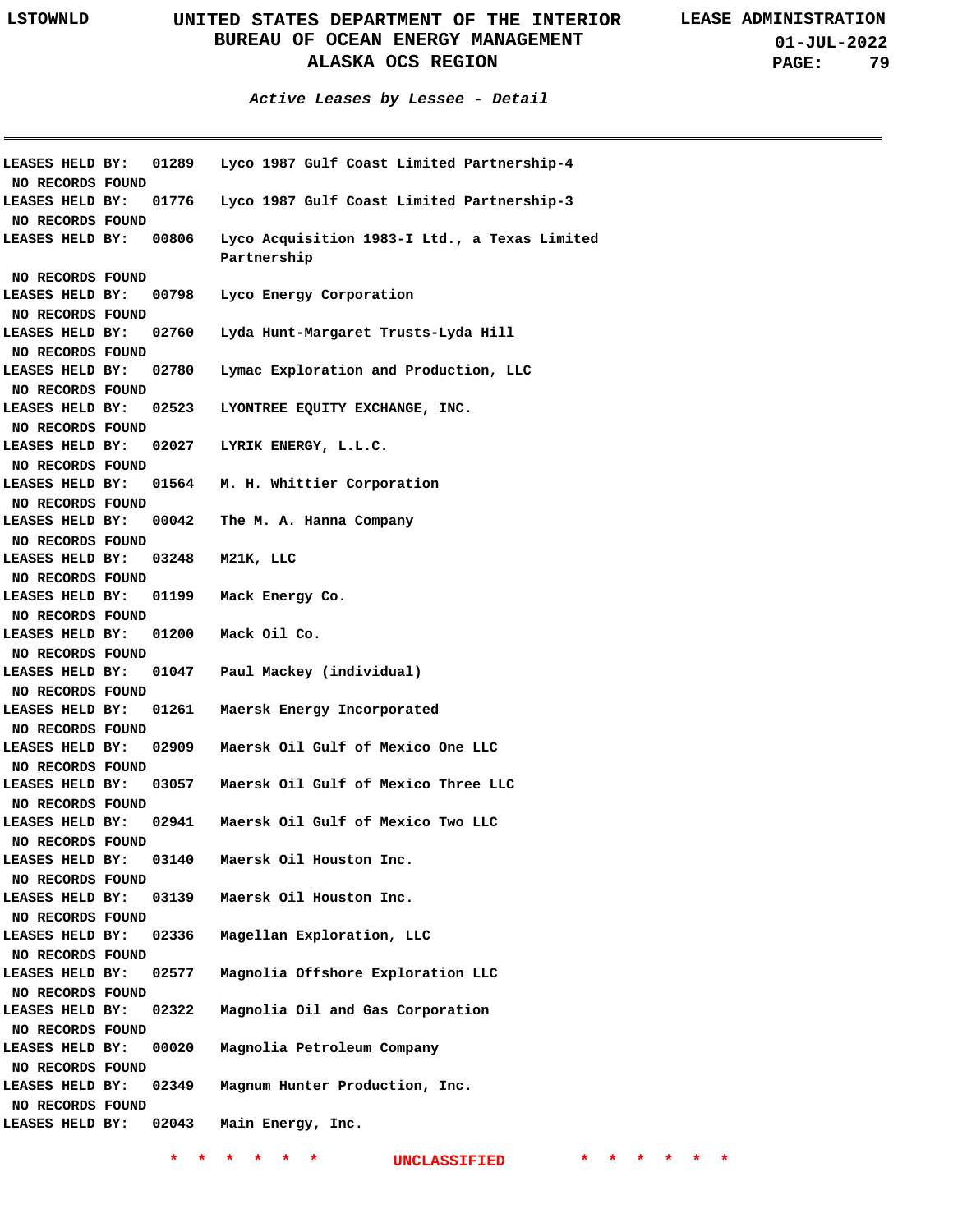**Active Leases by Lessee - Detail**

| LEASES HELD BY:                     | 02043 | Main Energy, Inc.                             |
|-------------------------------------|-------|-----------------------------------------------|
| NO RECORDS FOUND                    |       |                                               |
| LEASES HELD BY:                     | 02830 | MAIN OPERATING, INC.                          |
| NO RECORDS FOUND                    |       |                                               |
| LEASES HELD BY:                     | 03371 | Main Pass Energy Hub LLC                      |
| NO RECORDS FOUND                    |       |                                               |
| LEASES HELD BY:                     | 01647 | Main Pass Partners, Ltd.                      |
| NO RECORDS FOUND                    |       |                                               |
| LEASES HELD BY:                     | 02038 | Mako Offshore Exploration, Inc.               |
| NO RECORDS FOUND                    |       |                                               |
| LEASES HELD BY:                     | 01796 | Manta Ray Gathering Company, L.L.C.           |
| NO RECORDS FOUND                    |       |                                               |
| LEASES HELD BY:                     | 01322 | Manta Ray Gathering Systems Inc.              |
| NO RECORDS FOUND                    |       |                                               |
| LEASES HELD BY:                     | 02162 | Manta Ray Offshore Gathering Company, L.L.C.  |
| NO RECORDS FOUND                    |       |                                               |
| LEASES HELD BY:                     | 02138 | Manta Ray Pipeline Holding Company, L.L.C.    |
| NO RECORDS FOUND                    |       |                                               |
| LEASES HELD BY:                     | 00912 | Mantaray Pipeline Company                     |
| NO RECORDS FOUND                    |       |                                               |
| LEASES HELD BY:                     | 03115 | Manti Equity Partners LP                      |
| NO RECORDS FOUND                    |       |                                               |
| LEASES HELD BY:                     | 03131 | Manti Exploration Operating LLC               |
| NO RECORDS FOUND                    |       |                                               |
| LEASES HELD BY:                     | 03289 | Manti, LP                                     |
| NO RECORDS FOUND                    |       |                                               |
| LEASES HELD BY:                     | 02593 | Manti Operating Company                       |
| NO RECORDS FOUND                    |       |                                               |
| LEASES HELD BY:                     | 02538 | Manti Resources, Inc.                         |
| NO RECORDS FOUND                    |       |                                               |
| LEASES HELD BY:                     | 00429 | MAPCO Inc.                                    |
| NO RECORDS FOUND                    |       |                                               |
| LEASES HELD BY:                     | 00668 | MAPCO Oil & Gas Company                       |
| NO RECORDS FOUND                    |       |                                               |
| LEASES HELD BY:                     | 02086 | Marathon Energy Corporation                   |
| NO RECORDS FOUND                    |       |                                               |
| LEASES HELD BY:                     | 00724 | Marathon Oil Company                          |
| NO RECORDS FOUND                    |       |                                               |
| LEASES HELD BY:                     | 03123 | Marathon Oil Corporation                      |
| NO RECORDS FOUND                    |       |                                               |
| LEASES HELD BY:                     | 00115 | Marathon Petroleum Company                    |
| NO RECORDS FOUND                    |       |                                               |
| LEASES HELD BY:                     | 00310 | Marathon Pipe Line Company                    |
| NO RECORDS FOUND                    |       |                                               |
| LEASES HELD BY:                     | 02249 | Marathon Pipe Line LLC                        |
|                                     |       |                                               |
| NO RECORDS FOUND<br>LEASES HELD BY: | 02384 | Marconi Exploration, Inc.                     |
|                                     |       |                                               |
| NO RECORDS FOUND<br>LEASES HELD BY: | 02529 | Mardi Gras Endymion Oil Pipeline Company, LLC |
|                                     |       |                                               |
| NO RECORDS FOUND                    | 02527 |                                               |
| LEASES HELD BY:                     |       | Mardi Gras Transportation System Inc.         |
| NO RECORDS FOUND                    |       |                                               |
|                                     |       |                                               |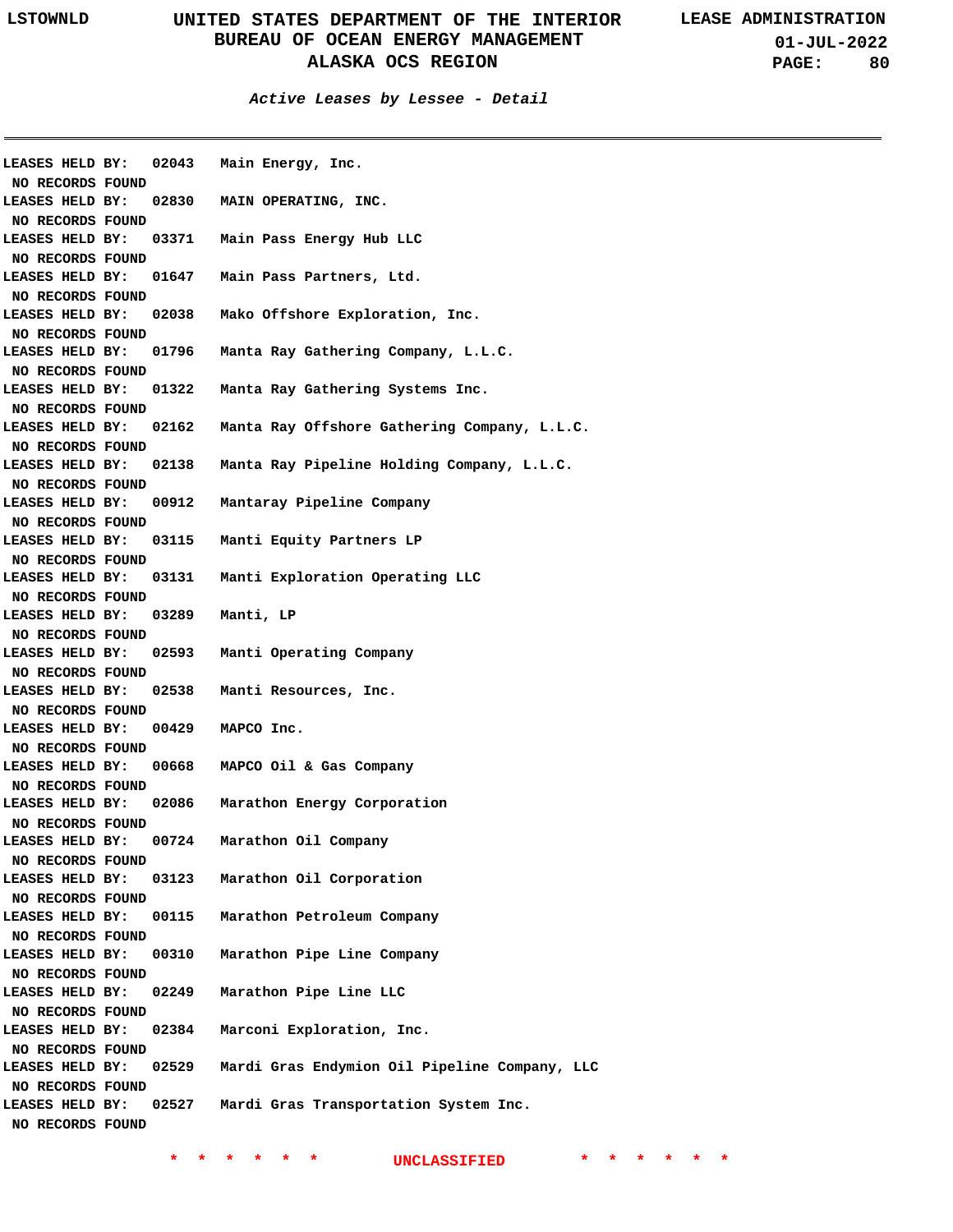**01-JUL-2022 PAGE: 81**

#### **Active Leases by Lessee - Detail**

| LEASES HELD BY:  |  | 00749 | Marine Exploration Company                    |
|------------------|--|-------|-----------------------------------------------|
| NO RECORDS FOUND |  |       |                                               |
| LEASES HELD BY:  |  | 02169 | Mariner Gulf of Mexico LLC                    |
| NO RECORDS FOUND |  |       |                                               |
| LEASES HELD BY:  |  | 02409 | Maritech Resources, Inc.                      |
| NO RECORDS FOUND |  |       |                                               |
| LEASES HELD BY:  |  | 00905 | Mark Oil Pipeline Company                     |
| NO RECORDS FOUND |  |       |                                               |
| LEASES HELD BY:  |  | 00659 | Mark Producing, Inc.                          |
| NO RECORDS FOUND |  |       |                                               |
| LEASES HELD BY:  |  | 02807 | Marlin Coastal, L.L.C.                        |
| NO RECORDS FOUND |  |       |                                               |
| LEASES HELD BY:  |  | 03087 | Marlin Energy, L.L.C.                         |
| NO RECORDS FOUND |  |       |                                               |
| LEASES HELD BY:  |  | 03134 | Marlin GOM I, L.L.C.                          |
| NO RECORDS FOUND |  |       |                                               |
| LEASES HELD BY:  |  | 03483 | Marquis Offshore, LLC                         |
| NO RECORDS FOUND |  |       |                                               |
| LEASES HELD BY:  |  | 02368 | Marquis Oil & Gas, Inc.                       |
| NO RECORDS FOUND |  |       |                                               |
| LEASES HELD BY:  |  | 00691 | Marshall 1980 Exploration Limited Partnership |
| NO RECORDS FOUND |  |       |                                               |
| LEASES HELD BY:  |  | 01036 | Douglas B. Marshall (individual)              |
| NO RECORDS FOUND |  |       |                                               |
| LEASES HELD BY:  |  | 01037 | Douglas B. Marshall, Jr. (individual)         |
| NO RECORDS FOUND |  |       |                                               |
| LEASES HELD BY:  |  | 01038 | Margaret Cullen Marshall (individual)         |
| NO RECORDS FOUND |  |       |                                               |
| LEASES HELD BY:  |  | 00507 | Martin Exploration Company                    |
| NO RECORDS FOUND |  |       |                                               |
| LEASES HELD BY:  |  | 01907 | Martin Exploration Management Company         |
| NO RECORDS FOUND |  |       |                                               |
| LEASES HELD BY:  |  | 02731 | Greg T. Martin (individual)                   |
| NO RECORDS FOUND |  |       |                                               |
| LEASES HELD BY:  |  | 02715 | Marubeni Oil & Gas (USA) Inc.                 |
| NO RECORDS FOUND |  |       |                                               |
| LEASES HELD BY:  |  | 02806 | Marubeni Oil & Gas (USA) LLC                  |
| NO RECORDS FOUND |  |       |                                               |
| LEASES HELD BY:  |  | 15128 | Marubeni Power International, Inc.            |
| NO RECORDS FOUND |  |       |                                               |
| LEASES HELD BY:  |  | 00402 | Maruzen Oil of Alaska, Inc.                   |
| NO RECORDS FOUND |  |       |                                               |
| LEASES HELD BY:  |  | 00272 | Mary Nan McPheron                             |
| NO RECORDS FOUND |  |       |                                               |
| LEASES HELD BY:  |  | 15016 | Maryland Offshore Wind LLC                    |
| NO RECORDS FOUND |  |       |                                               |
| LEASES HELD BY:  |  | 15139 | Masdar Offshore Wind Americas LLC             |
| NO RECORDS FOUND |  |       |                                               |
| LEASES HELD BY:  |  | 02624 | Mast Energy Company, L.L.C.                   |
| NO RECORDS FOUND |  |       |                                               |
| LEASES HELD BY:  |  | 01829 | The Master Drilling Program (1986), Ltd.      |
| NO RECORDS FOUND |  |       |                                               |
|                  |  |       |                                               |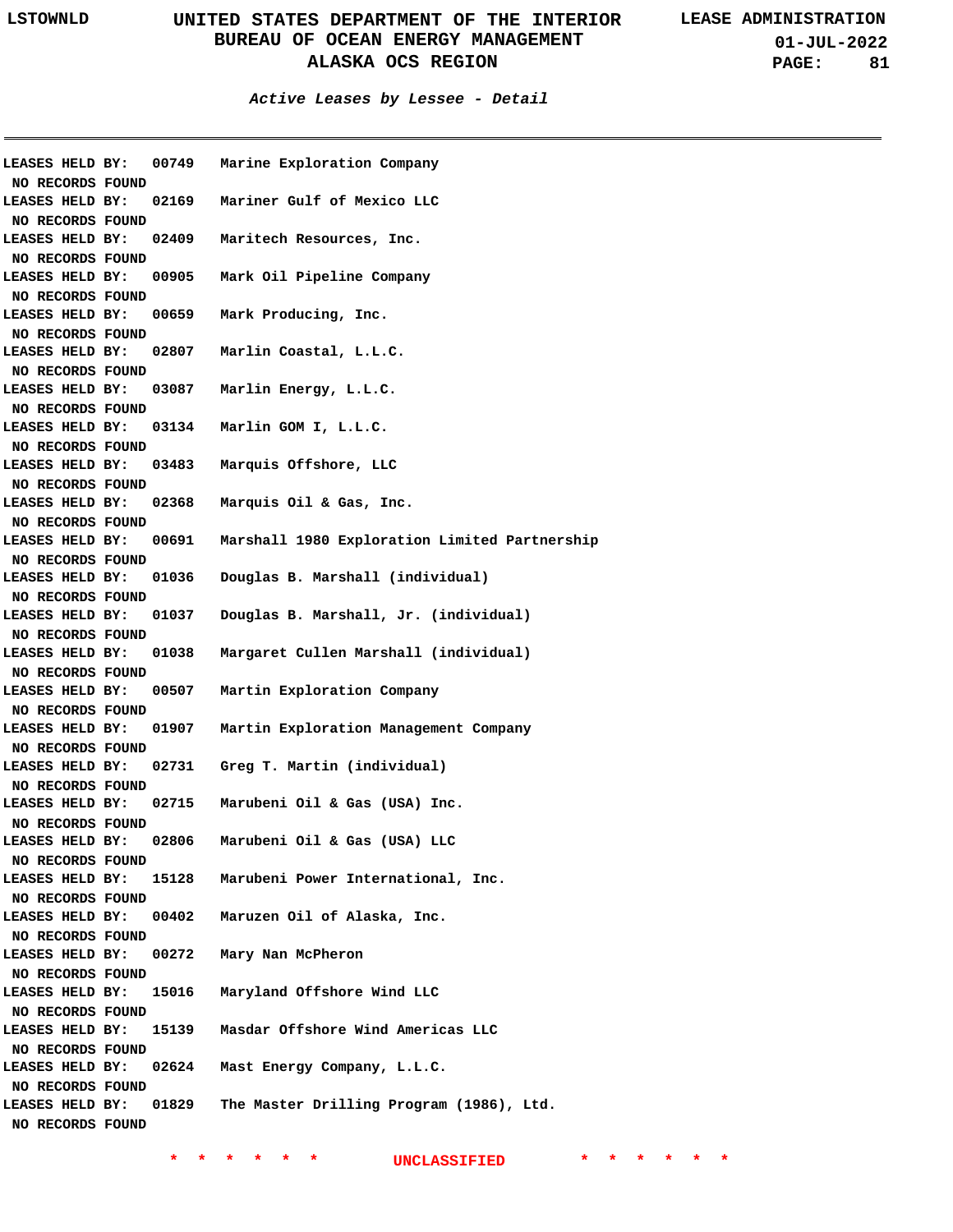**01-JUL-2022 PAGE: 82**

**Active Leases by Lessee - Detail**

| 00808<br>Matagorda Island Development Corporation<br><b>LEASES HELD BY:</b><br>NO RECORDS FOUND<br><b>LEASES HELD BY:</b><br>00809<br>Matagorda Island Exploration Corporation<br>NO RECORDS FOUND<br>LEASES HELD BY: 02747 Matagorda Island Gas Operations, LLC<br>NO RECORDS FOUND<br>LEASES HELD BY: 02182 Matagorda L.L.C.<br>NO RECORDS FOUND<br>LEASES HELD BY: 03105 Matagorda Production Co.<br>NO RECORDS FOUND<br>LEASES HELD BY: 01983 Matrix Energy-E Limited Partnership<br>NO RECORDS FOUND<br>LEASES HELD BY: 01984 Matrix Energy-T Limited Partnership<br>NO RECORDS FOUND<br>LEASES HELD BY: 02297 Matrix Northstar LLC<br>NO RECORDS FOUND<br>LEASES HELD BY: 02300 Matrix Northstar L.P.<br>NO RECORDS FOUND<br>LEASES HELD BY: 01687 Matrix Oil & Gas, Inc.<br>NO RECORDS FOUND<br>LEASES HELD BY: 00653 Matrix Oil & Gas, Inc.<br>NO RECORDS FOUND<br>LEASES HELD BY: 03680 Matterhorn I, LLC<br>NO RECORDS FOUND<br>LEASES HELD BY: 01791 Maxim Petroleum Corporation<br>NO RECORDS FOUND<br>LEASES HELD BY: 00822<br>Maxus Exploration Company<br>NO RECORDS FOUND<br>LEASES HELD BY: 01958<br>Maxus (U.S.) Exploration Company<br>NO RECORDS FOUND<br>LEASES HELD BY: 03347<br>Maxwell Exploration, LLC<br>NO RECORDS FOUND<br>LEASES HELD BY: 01014 May Petroleum Inc.<br>NO RECORDS FOUND<br>LEASES HELD BY: 15082 Mayflower Wind Energy LLC<br>NO RECORDS FOUND<br>LEASES HELD BY:<br>02017<br>MBA INDUSTRIES, INC.<br>NO RECORDS FOUND<br>MC Exploration Corporation<br>LEASES HELD BY:<br>02155<br>NO RECORDS FOUND |
|--------------------------------------------------------------------------------------------------------------------------------------------------------------------------------------------------------------------------------------------------------------------------------------------------------------------------------------------------------------------------------------------------------------------------------------------------------------------------------------------------------------------------------------------------------------------------------------------------------------------------------------------------------------------------------------------------------------------------------------------------------------------------------------------------------------------------------------------------------------------------------------------------------------------------------------------------------------------------------------------------------------------------------------------------------------------------------------------------------------------------------------------------------------------------------------------------------------------------------------------------------------------------------------------------------------------------------------------------------------------------------------------------------------------------------------------------------------------------------------------------------------------------------------------------|
|                                                                                                                                                                                                                                                                                                                                                                                                                                                                                                                                                                                                                                                                                                                                                                                                                                                                                                                                                                                                                                                                                                                                                                                                                                                                                                                                                                                                                                                                                                                                                  |
|                                                                                                                                                                                                                                                                                                                                                                                                                                                                                                                                                                                                                                                                                                                                                                                                                                                                                                                                                                                                                                                                                                                                                                                                                                                                                                                                                                                                                                                                                                                                                  |
|                                                                                                                                                                                                                                                                                                                                                                                                                                                                                                                                                                                                                                                                                                                                                                                                                                                                                                                                                                                                                                                                                                                                                                                                                                                                                                                                                                                                                                                                                                                                                  |
|                                                                                                                                                                                                                                                                                                                                                                                                                                                                                                                                                                                                                                                                                                                                                                                                                                                                                                                                                                                                                                                                                                                                                                                                                                                                                                                                                                                                                                                                                                                                                  |
|                                                                                                                                                                                                                                                                                                                                                                                                                                                                                                                                                                                                                                                                                                                                                                                                                                                                                                                                                                                                                                                                                                                                                                                                                                                                                                                                                                                                                                                                                                                                                  |
|                                                                                                                                                                                                                                                                                                                                                                                                                                                                                                                                                                                                                                                                                                                                                                                                                                                                                                                                                                                                                                                                                                                                                                                                                                                                                                                                                                                                                                                                                                                                                  |
|                                                                                                                                                                                                                                                                                                                                                                                                                                                                                                                                                                                                                                                                                                                                                                                                                                                                                                                                                                                                                                                                                                                                                                                                                                                                                                                                                                                                                                                                                                                                                  |
|                                                                                                                                                                                                                                                                                                                                                                                                                                                                                                                                                                                                                                                                                                                                                                                                                                                                                                                                                                                                                                                                                                                                                                                                                                                                                                                                                                                                                                                                                                                                                  |
|                                                                                                                                                                                                                                                                                                                                                                                                                                                                                                                                                                                                                                                                                                                                                                                                                                                                                                                                                                                                                                                                                                                                                                                                                                                                                                                                                                                                                                                                                                                                                  |
|                                                                                                                                                                                                                                                                                                                                                                                                                                                                                                                                                                                                                                                                                                                                                                                                                                                                                                                                                                                                                                                                                                                                                                                                                                                                                                                                                                                                                                                                                                                                                  |
|                                                                                                                                                                                                                                                                                                                                                                                                                                                                                                                                                                                                                                                                                                                                                                                                                                                                                                                                                                                                                                                                                                                                                                                                                                                                                                                                                                                                                                                                                                                                                  |
|                                                                                                                                                                                                                                                                                                                                                                                                                                                                                                                                                                                                                                                                                                                                                                                                                                                                                                                                                                                                                                                                                                                                                                                                                                                                                                                                                                                                                                                                                                                                                  |
|                                                                                                                                                                                                                                                                                                                                                                                                                                                                                                                                                                                                                                                                                                                                                                                                                                                                                                                                                                                                                                                                                                                                                                                                                                                                                                                                                                                                                                                                                                                                                  |
|                                                                                                                                                                                                                                                                                                                                                                                                                                                                                                                                                                                                                                                                                                                                                                                                                                                                                                                                                                                                                                                                                                                                                                                                                                                                                                                                                                                                                                                                                                                                                  |
|                                                                                                                                                                                                                                                                                                                                                                                                                                                                                                                                                                                                                                                                                                                                                                                                                                                                                                                                                                                                                                                                                                                                                                                                                                                                                                                                                                                                                                                                                                                                                  |
|                                                                                                                                                                                                                                                                                                                                                                                                                                                                                                                                                                                                                                                                                                                                                                                                                                                                                                                                                                                                                                                                                                                                                                                                                                                                                                                                                                                                                                                                                                                                                  |
|                                                                                                                                                                                                                                                                                                                                                                                                                                                                                                                                                                                                                                                                                                                                                                                                                                                                                                                                                                                                                                                                                                                                                                                                                                                                                                                                                                                                                                                                                                                                                  |
|                                                                                                                                                                                                                                                                                                                                                                                                                                                                                                                                                                                                                                                                                                                                                                                                                                                                                                                                                                                                                                                                                                                                                                                                                                                                                                                                                                                                                                                                                                                                                  |
|                                                                                                                                                                                                                                                                                                                                                                                                                                                                                                                                                                                                                                                                                                                                                                                                                                                                                                                                                                                                                                                                                                                                                                                                                                                                                                                                                                                                                                                                                                                                                  |
|                                                                                                                                                                                                                                                                                                                                                                                                                                                                                                                                                                                                                                                                                                                                                                                                                                                                                                                                                                                                                                                                                                                                                                                                                                                                                                                                                                                                                                                                                                                                                  |
|                                                                                                                                                                                                                                                                                                                                                                                                                                                                                                                                                                                                                                                                                                                                                                                                                                                                                                                                                                                                                                                                                                                                                                                                                                                                                                                                                                                                                                                                                                                                                  |
|                                                                                                                                                                                                                                                                                                                                                                                                                                                                                                                                                                                                                                                                                                                                                                                                                                                                                                                                                                                                                                                                                                                                                                                                                                                                                                                                                                                                                                                                                                                                                  |
|                                                                                                                                                                                                                                                                                                                                                                                                                                                                                                                                                                                                                                                                                                                                                                                                                                                                                                                                                                                                                                                                                                                                                                                                                                                                                                                                                                                                                                                                                                                                                  |
|                                                                                                                                                                                                                                                                                                                                                                                                                                                                                                                                                                                                                                                                                                                                                                                                                                                                                                                                                                                                                                                                                                                                                                                                                                                                                                                                                                                                                                                                                                                                                  |
|                                                                                                                                                                                                                                                                                                                                                                                                                                                                                                                                                                                                                                                                                                                                                                                                                                                                                                                                                                                                                                                                                                                                                                                                                                                                                                                                                                                                                                                                                                                                                  |
|                                                                                                                                                                                                                                                                                                                                                                                                                                                                                                                                                                                                                                                                                                                                                                                                                                                                                                                                                                                                                                                                                                                                                                                                                                                                                                                                                                                                                                                                                                                                                  |
|                                                                                                                                                                                                                                                                                                                                                                                                                                                                                                                                                                                                                                                                                                                                                                                                                                                                                                                                                                                                                                                                                                                                                                                                                                                                                                                                                                                                                                                                                                                                                  |
|                                                                                                                                                                                                                                                                                                                                                                                                                                                                                                                                                                                                                                                                                                                                                                                                                                                                                                                                                                                                                                                                                                                                                                                                                                                                                                                                                                                                                                                                                                                                                  |
|                                                                                                                                                                                                                                                                                                                                                                                                                                                                                                                                                                                                                                                                                                                                                                                                                                                                                                                                                                                                                                                                                                                                                                                                                                                                                                                                                                                                                                                                                                                                                  |
|                                                                                                                                                                                                                                                                                                                                                                                                                                                                                                                                                                                                                                                                                                                                                                                                                                                                                                                                                                                                                                                                                                                                                                                                                                                                                                                                                                                                                                                                                                                                                  |
|                                                                                                                                                                                                                                                                                                                                                                                                                                                                                                                                                                                                                                                                                                                                                                                                                                                                                                                                                                                                                                                                                                                                                                                                                                                                                                                                                                                                                                                                                                                                                  |
|                                                                                                                                                                                                                                                                                                                                                                                                                                                                                                                                                                                                                                                                                                                                                                                                                                                                                                                                                                                                                                                                                                                                                                                                                                                                                                                                                                                                                                                                                                                                                  |
|                                                                                                                                                                                                                                                                                                                                                                                                                                                                                                                                                                                                                                                                                                                                                                                                                                                                                                                                                                                                                                                                                                                                                                                                                                                                                                                                                                                                                                                                                                                                                  |
|                                                                                                                                                                                                                                                                                                                                                                                                                                                                                                                                                                                                                                                                                                                                                                                                                                                                                                                                                                                                                                                                                                                                                                                                                                                                                                                                                                                                                                                                                                                                                  |
|                                                                                                                                                                                                                                                                                                                                                                                                                                                                                                                                                                                                                                                                                                                                                                                                                                                                                                                                                                                                                                                                                                                                                                                                                                                                                                                                                                                                                                                                                                                                                  |
|                                                                                                                                                                                                                                                                                                                                                                                                                                                                                                                                                                                                                                                                                                                                                                                                                                                                                                                                                                                                                                                                                                                                                                                                                                                                                                                                                                                                                                                                                                                                                  |
|                                                                                                                                                                                                                                                                                                                                                                                                                                                                                                                                                                                                                                                                                                                                                                                                                                                                                                                                                                                                                                                                                                                                                                                                                                                                                                                                                                                                                                                                                                                                                  |
|                                                                                                                                                                                                                                                                                                                                                                                                                                                                                                                                                                                                                                                                                                                                                                                                                                                                                                                                                                                                                                                                                                                                                                                                                                                                                                                                                                                                                                                                                                                                                  |
|                                                                                                                                                                                                                                                                                                                                                                                                                                                                                                                                                                                                                                                                                                                                                                                                                                                                                                                                                                                                                                                                                                                                                                                                                                                                                                                                                                                                                                                                                                                                                  |
|                                                                                                                                                                                                                                                                                                                                                                                                                                                                                                                                                                                                                                                                                                                                                                                                                                                                                                                                                                                                                                                                                                                                                                                                                                                                                                                                                                                                                                                                                                                                                  |
| MC Offshore Petroleum, LLC                                                                                                                                                                                                                                                                                                                                                                                                                                                                                                                                                                                                                                                                                                                                                                                                                                                                                                                                                                                                                                                                                                                                                                                                                                                                                                                                                                                                                                                                                                                       |
| LEASES HELD BY:<br>02957                                                                                                                                                                                                                                                                                                                                                                                                                                                                                                                                                                                                                                                                                                                                                                                                                                                                                                                                                                                                                                                                                                                                                                                                                                                                                                                                                                                                                                                                                                                         |
| NO RECORDS FOUND                                                                                                                                                                                                                                                                                                                                                                                                                                                                                                                                                                                                                                                                                                                                                                                                                                                                                                                                                                                                                                                                                                                                                                                                                                                                                                                                                                                                                                                                                                                                 |
| Jack O. McCall (individual)<br>LEASES HELD BY:<br>00940                                                                                                                                                                                                                                                                                                                                                                                                                                                                                                                                                                                                                                                                                                                                                                                                                                                                                                                                                                                                                                                                                                                                                                                                                                                                                                                                                                                                                                                                                          |
| NO RECORDS FOUND                                                                                                                                                                                                                                                                                                                                                                                                                                                                                                                                                                                                                                                                                                                                                                                                                                                                                                                                                                                                                                                                                                                                                                                                                                                                                                                                                                                                                                                                                                                                 |
| LEASES HELD BY:<br>02779<br>McCombs Energy, L.L.C.                                                                                                                                                                                                                                                                                                                                                                                                                                                                                                                                                                                                                                                                                                                                                                                                                                                                                                                                                                                                                                                                                                                                                                                                                                                                                                                                                                                                                                                                                               |
| NO RECORDS FOUND                                                                                                                                                                                                                                                                                                                                                                                                                                                                                                                                                                                                                                                                                                                                                                                                                                                                                                                                                                                                                                                                                                                                                                                                                                                                                                                                                                                                                                                                                                                                 |
|                                                                                                                                                                                                                                                                                                                                                                                                                                                                                                                                                                                                                                                                                                                                                                                                                                                                                                                                                                                                                                                                                                                                                                                                                                                                                                                                                                                                                                                                                                                                                  |
| LEASES HELD BY:<br>00720<br>McCormick Oil & Gas Company                                                                                                                                                                                                                                                                                                                                                                                                                                                                                                                                                                                                                                                                                                                                                                                                                                                                                                                                                                                                                                                                                                                                                                                                                                                                                                                                                                                                                                                                                          |
| NO RECORDS FOUND                                                                                                                                                                                                                                                                                                                                                                                                                                                                                                                                                                                                                                                                                                                                                                                                                                                                                                                                                                                                                                                                                                                                                                                                                                                                                                                                                                                                                                                                                                                                 |
| LEASES HELD BY:<br>00737<br>McCormick Operating Company                                                                                                                                                                                                                                                                                                                                                                                                                                                                                                                                                                                                                                                                                                                                                                                                                                                                                                                                                                                                                                                                                                                                                                                                                                                                                                                                                                                                                                                                                          |
| <b>NO RECORDS FOUND</b>                                                                                                                                                                                                                                                                                                                                                                                                                                                                                                                                                                                                                                                                                                                                                                                                                                                                                                                                                                                                                                                                                                                                                                                                                                                                                                                                                                                                                                                                                                                          |
| LEASES HELD BY:<br>00721<br>McCormick Properties, Inc.                                                                                                                                                                                                                                                                                                                                                                                                                                                                                                                                                                                                                                                                                                                                                                                                                                                                                                                                                                                                                                                                                                                                                                                                                                                                                                                                                                                                                                                                                           |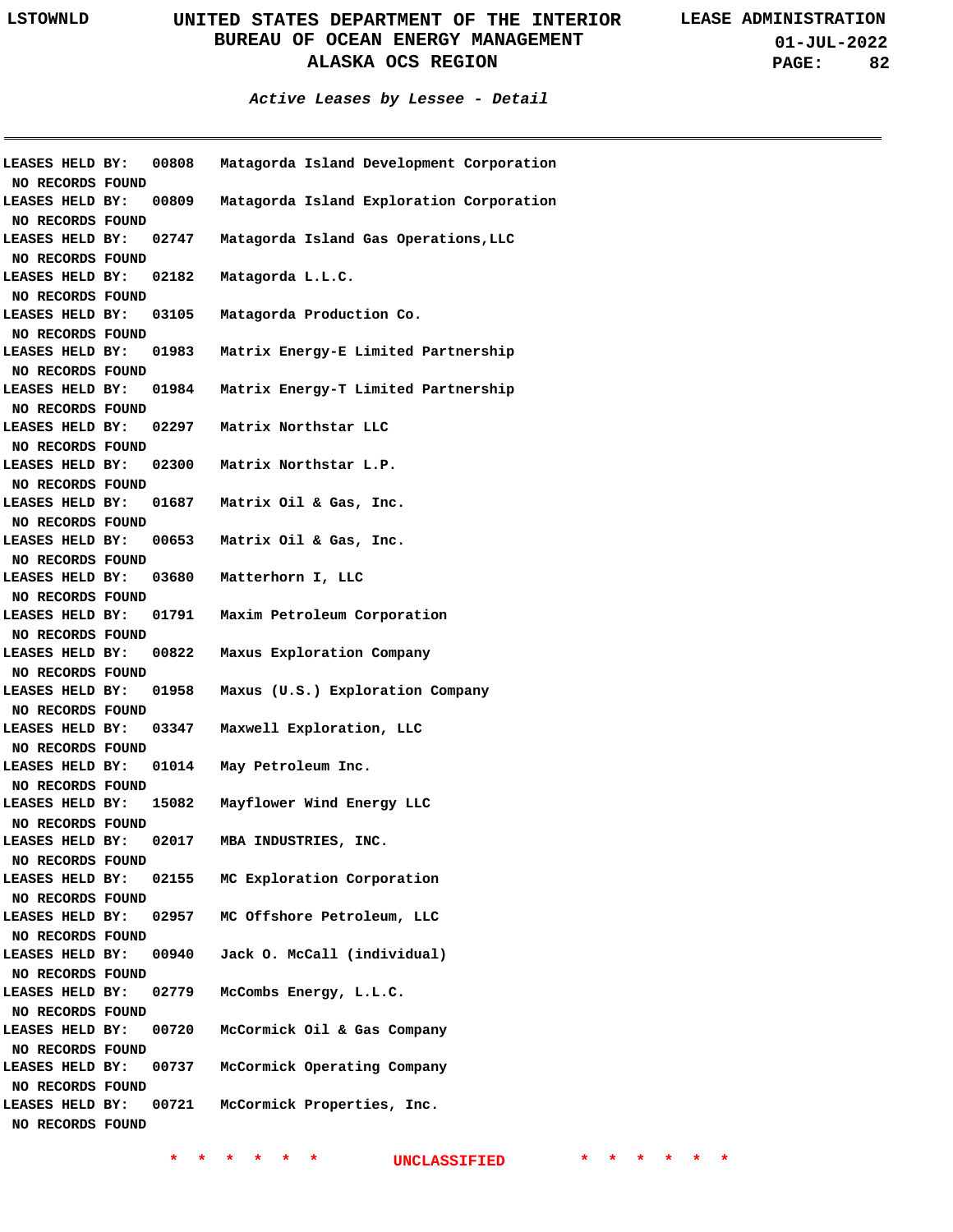**01-JUL-2022 PAGE: 83**

| LEASES HELD BY:                     |  | 00792 | McFarland Energy, Inc.                       |
|-------------------------------------|--|-------|----------------------------------------------|
| NO RECORDS FOUND                    |  |       |                                              |
| LEASES HELD BY:                     |  | 01399 | Nancy C. McGee (individual)                  |
| NO RECORDS FOUND                    |  |       |                                              |
| LEASES HELD BY:                     |  | 02742 | MCKELLER LLC                                 |
| NO RECORDS FOUND                    |  |       |                                              |
| LEASES HELD BY:                     |  | 00270 | McMoRan EXPLORATION CO.                      |
| NO RECORDS FOUND                    |  |       |                                              |
| LEASES HELD BY:                     |  | 00212 | McMoRan Exploration Company                  |
| NO RECORDS FOUND                    |  |       |                                              |
| LEASES HELD BY:                     |  | 02320 | McMoRan Exploration LLC                      |
| NO RECORDS FOUND                    |  |       |                                              |
| LEASES HELD BY:                     |  | 00648 | McMoRan Offshore Exploration Co.             |
| NO RECORDS FOUND                    |  |       |                                              |
| LEASES HELD BY:                     |  | 03179 | McMoRan Offshore LLC                         |
| NO RECORDS FOUND                    |  |       |                                              |
| LEASES HELD BY:                     |  | 03178 | McMoRan Offshore LLC                         |
| NO RECORDS FOUND                    |  |       |                                              |
| LEASES HELD BY:                     |  | 00477 | McMoRan Offshore Production Co.              |
| NO RECORDS FOUND                    |  |       |                                              |
| LEASES HELD BY:                     |  | 00428 | McMoRan Oil & Gas Co.                        |
| NO RECORDS FOUND                    |  |       |                                              |
| LEASES HELD BY:                     |  | 01888 | McMoRan Oil & Gas Co.                        |
| NO RECORDS FOUND                    |  |       |                                              |
| LEASES HELD BY:                     |  | 00961 | McMoRan Oil & Gas Co.                        |
| NO RECORDS FOUND                    |  |       |                                              |
| LEASES HELD BY:                     |  | 02312 | McMoRan Oil & Gas LLC                        |
| NO RECORDS FOUND                    |  |       |                                              |
| LEASES HELD BY:                     |  | 00634 | McMoRan Pipeline Company                     |
| NO RECORDS FOUND                    |  |       |                                              |
| LEASES HELD BY:                     |  | 00469 | McMoRan-Freeport Oil Company                 |
| NO RECORDS FOUND                    |  |       |                                              |
| LEASES HELD BY:                     |  | 01191 | L. A. McNeil (individual)                    |
| NO RECORDS FOUND                    |  |       |                                              |
| LEASES HELD BY:                     |  |       | 02423 MCNIC Black Marlin Offshore Company    |
| NO RECORDS FOUND                    |  |       |                                              |
| LEASES HELD BY:                     |  | 02022 | MCNIC Offshore Pipeline & Processing Company |
| NO RECORDS FOUND                    |  |       |                                              |
| LEASES HELD BY:                     |  | 02205 | MCNIC Oil & Gas Properties, Inc.             |
|                                     |  |       |                                              |
| NO RECORDS FOUND<br>LEASES HELD BY: |  | 01738 | Paul C. McWilliams (individual)              |
|                                     |  |       |                                              |
| NO RECORDS FOUND                    |  |       |                                              |
| LEASES HELD BY:                     |  | 03325 | MCX Exploration (USA), LLC                   |
| NO RECORDS FOUND                    |  |       |                                              |
| LEASES HELD BY:                     |  | 02377 | MCX Gulf of Mexico, LLC                      |
| NO RECORDS FOUND                    |  |       |                                              |
| LEASES HELD BY:                     |  | 02870 | MCX Texas, LLC                               |
| NO RECORDS FOUND                    |  |       |                                              |
| LEASES HELD BY:                     |  | 01305 | MD Oil Co., Inc.                             |
| NO RECORDS FOUND                    |  |       |                                              |
| LEASES HELD BY:                     |  | 02665 | MDM OFFSHORE, INC.                           |
| NO RECORDS FOUND                    |  |       |                                              |
|                                     |  |       |                                              |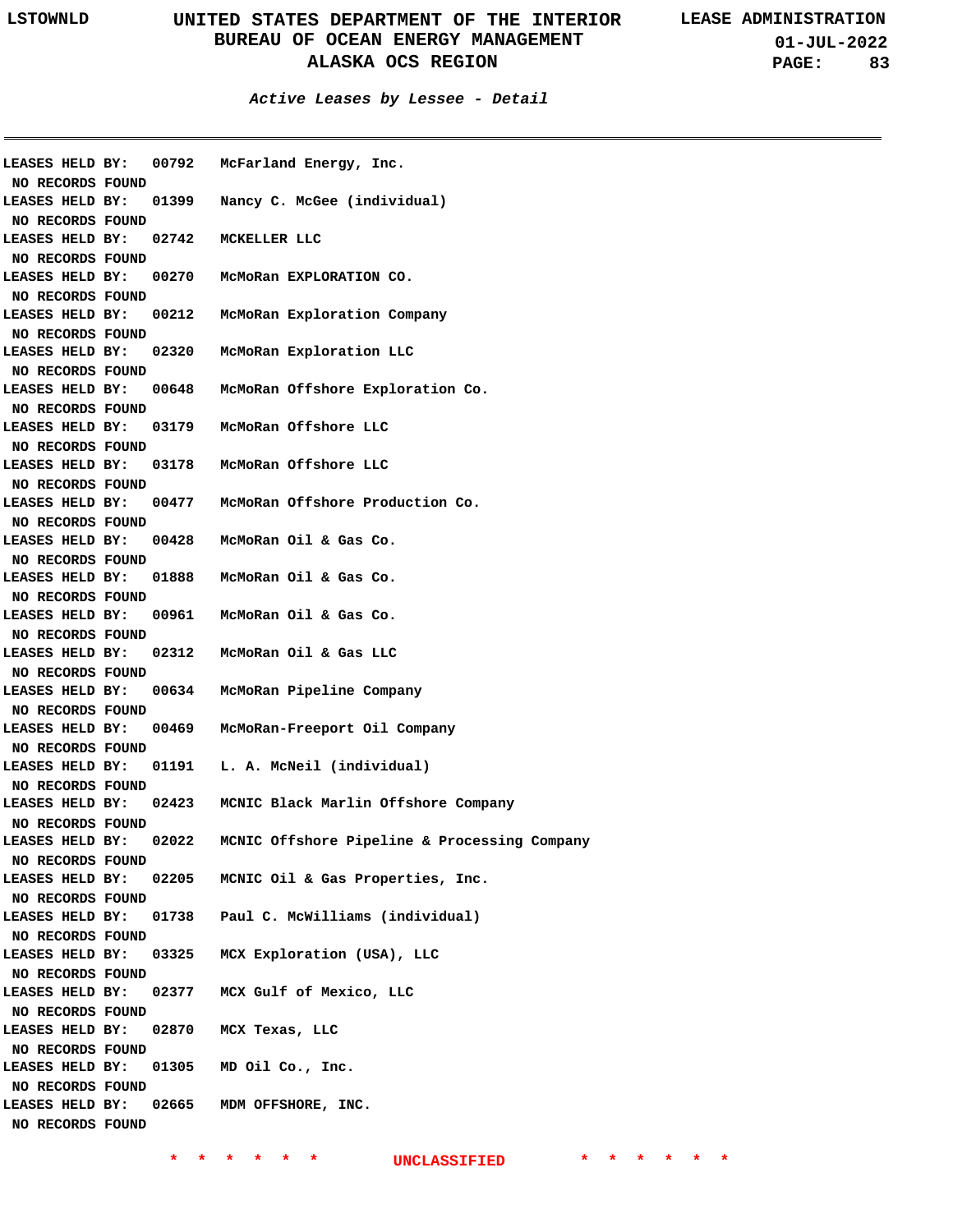| <b>LEASES HELD BY:</b> |                       | 01640 MDOI, Inc.                        |
|------------------------|-----------------------|-----------------------------------------|
| NO RECORDS FOUND       |                       |                                         |
| LEASES HELD BY:        | 02761                 | MEA OFFSHORE, INC.                      |
| NO RECORDS FOUND       |                       |                                         |
| LEASES HELD BY:        | 01242                 | MEC Development, Ltd.                   |
| NO RECORDS FOUND       |                       |                                         |
| LEASES HELD BY:        |                       | 01311 Mecom Offshore Company            |
| NO RECORDS FOUND       |                       |                                         |
| LEASES HELD BY:        | 00989                 | Lannie Lou Mecom (Individual)           |
| NO RECORDS FOUND       |                       |                                         |
| LEASES HELD BY:        | 01356                 | Medallion California Properties Company |
| NO RECORDS FOUND       |                       |                                         |
| LEASES HELD BY:        | 02672                 | Medco Energi US LLC                     |
| NO RECORDS FOUND       |                       |                                         |
|                        | LEASES HELD BY: 03377 | Medius Energy, LLC                      |
| NO RECORDS FOUND       |                       |                                         |
| LEASES HELD BY:        | 03036                 | Meera Petroleum, Inc.                   |
| NO RECORDS FOUND       |                       |                                         |
| LEASES HELD BY:        | 00975                 | Mega Petroleum Inc.                     |
| NO RECORDS FOUND       |                       |                                         |
| LEASES HELD BY:        | 02404                 | MEGS, L.L.C.                            |
| NO RECORDS FOUND       |                       |                                         |
|                        | LEASES HELD BY: 00009 | Melben Oil Company                      |
| NO RECORDS FOUND       |                       |                                         |
| LEASES HELD BY:        | 02318                 | Melrose Energy Company                  |
| NO RECORDS FOUND       |                       |                                         |
| LEASES HELD BY:        | 02597                 | Melton Petroleum LLC                    |
| NO RECORDS FOUND       |                       |                                         |
| LEASES HELD BY:        | 02892                 | MEP III GOM, LLC                        |
| NO RECORDS FOUND       |                       |                                         |
| LEASES HELD BY:        | 01041                 | Meridian Oil Inc.                       |
| NO RECORDS FOUND       |                       |                                         |
| LEASES HELD BY:        | 02589                 | Merit Energy Company, LLC               |
| NO RECORDS FOUND       |                       |                                         |
| LEASES HELD BY:        | 02591                 | Merit Energy Partners D-III, L.P.       |
| NO RECORDS FOUND       |                       |                                         |
| LEASES HELD BY:        | 02834                 | Merit Energy Partners E-III, L.P.       |
| NO RECORDS FOUND       |                       |                                         |
| LEASES HELD BY:        | 02835                 | Merit Energy Partners F-III, L.P.       |
| NO RECORDS FOUND       |                       |                                         |
| LEASES HELD BY:        | 02590                 | Merit Energy Partners III, L.P.         |
| NO RECORDS FOUND       |                       |                                         |
| LEASES HELD BY:        | 02592                 | Merit Management Partners I, L.P.       |
| NO RECORDS FOUND       |                       |                                         |
| LEASES HELD BY:        | 02832                 | Merit Management Partners II, L.P.      |
| NO RECORDS FOUND       |                       |                                         |
| LEASES HELD BY:        | 02833                 | Merit Management Partners III, L.P.     |
| NO RECORDS FOUND       |                       |                                         |
| LEASES HELD BY:        | 01690                 | Meritus Resources, Inc.                 |
| NO RECORDS FOUND       |                       |                                         |
| LEASES HELD BY:        | 03593                 | MERLIN OIL AND GAS, INC.                |
| NO RECORDS FOUND       |                       |                                         |
|                        |                       |                                         |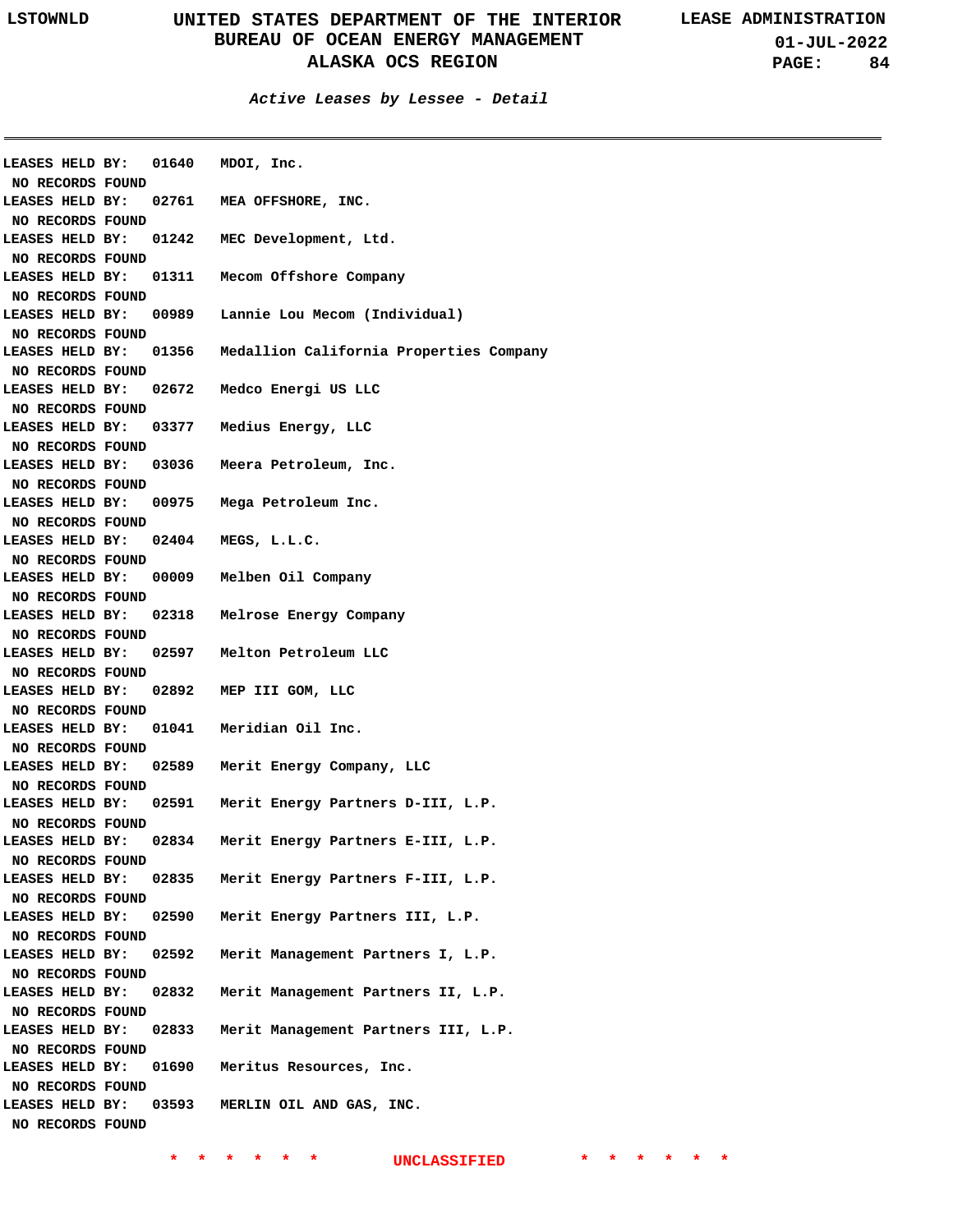|                        |                  | LEASES HELD BY: 01424 Merrico Acquisition 1989-MM Limited<br>Partnership |
|------------------------|------------------|--------------------------------------------------------------------------|
|                        | NO RECORDS FOUND |                                                                          |
|                        |                  | LEASES HELD BY: 01425 Merrico Acquisition 1989-T Limited<br>Partnership  |
|                        | NO RECORDS FOUND |                                                                          |
|                        |                  | LEASES HELD BY: 01377 Merrico Institutional Acquisitions Corp.           |
|                        | NO RECORDS FOUND |                                                                          |
| LEASES HELD BY:        |                  | 00461 Merrimack Valley Exploration Corporation                           |
|                        | NO RECORDS FOUND |                                                                          |
| LEASES HELD BY:        |                  | $02055$ MESA Inc.                                                        |
|                        | NO RECORDS FOUND |                                                                          |
| LEASES HELD BY:        |                  | 01025 Mesa Limited Partnership                                           |
|                        | NO RECORDS FOUND |                                                                          |
| LEASES HELD BY:        |                  | 00257 Mesa Offshore Co.                                                  |
|                        | NO RECORDS FOUND |                                                                          |
| LEASES HELD BY:        |                  | 00753 Mesa Offshore Management Co.                                       |
|                        | NO RECORDS FOUND |                                                                          |
| LEASES HELD BY:        |                  | 01026 Mesa Operating Limited Partnership                                 |
|                        | NO RECORDS FOUND |                                                                          |
| LEASES HELD BY:        |                  | 00233 Mesa Petroleum Co.                                                 |
|                        | NO RECORDS FOUND |                                                                          |
| LEASES HELD BY:        |                  | 00666 Mesa Transmission Co.                                              |
|                        | NO RECORDS FOUND |                                                                          |
| LEASES HELD BY:        |                  | 02180 Metrow Energy, LLC                                                 |
|                        | NO RECORDS FOUND |                                                                          |
| LEASES HELD BY:        |                  | 02206 Metsis, Inc.                                                       |
| NO RECORDS FOUND       |                  |                                                                          |
| LEASES HELD BY:        |                  | 01868 MG Oil & Gas Corp.                                                 |
| NO RECORDS FOUND       |                  |                                                                          |
| <b>LEASES HELD BY:</b> |                  | 00854 MGF 82, Ltd.                                                       |
| NO RECORDS FOUND       |                  |                                                                          |
| <b>LEASES HELD BY:</b> |                  | 00845 MGF Oil Corporation                                                |
| NO RECORDS FOUND       |                  |                                                                          |
| LEASES HELD BY:        |                  | 01387 MHA Energy Corporation                                             |
| NO RECORDS FOUND       |                  |                                                                          |
| LEASES HELD BY:        |                  | 00654 MIC Petroleum Inc.                                                 |
| NO RECORDS FOUND       |                  |                                                                          |
|                        |                  | LEASES HELD BY: 03180 Michael E. Aldredge                                |
| NO RECORDS FOUND       |                  |                                                                          |
|                        |                  | LEASES HELD BY: 02033 Michael E. Ardeel, Inc                             |
| NO RECORDS FOUND       |                  |                                                                          |
| LEASES HELD BY: 01600  |                  | Mid-Continent Energy, Inc.                                               |
| NO RECORDS FOUND       |                  |                                                                          |
| LEASES HELD BY:        |                  | 01905 Mid-Gulf Drilling Corp.                                            |
| NO RECORDS FOUND       |                  |                                                                          |
| LEASES HELD BY:        |                  | 00779 Mid Louisiana Gas Company                                          |
| NO RECORDS FOUND       |                  |                                                                          |
| LEASES HELD BY:        |                  | 00430 Mid-American Oil & Gas, Inc.                                       |
| NO RECORDS FOUND       |                  |                                                                          |
| LEASES HELD BY:        |                  | 01696 Mid-Continent Resources, Inc.                                      |
|                        |                  |                                                                          |
|                        | NO RECORDS FOUND |                                                                          |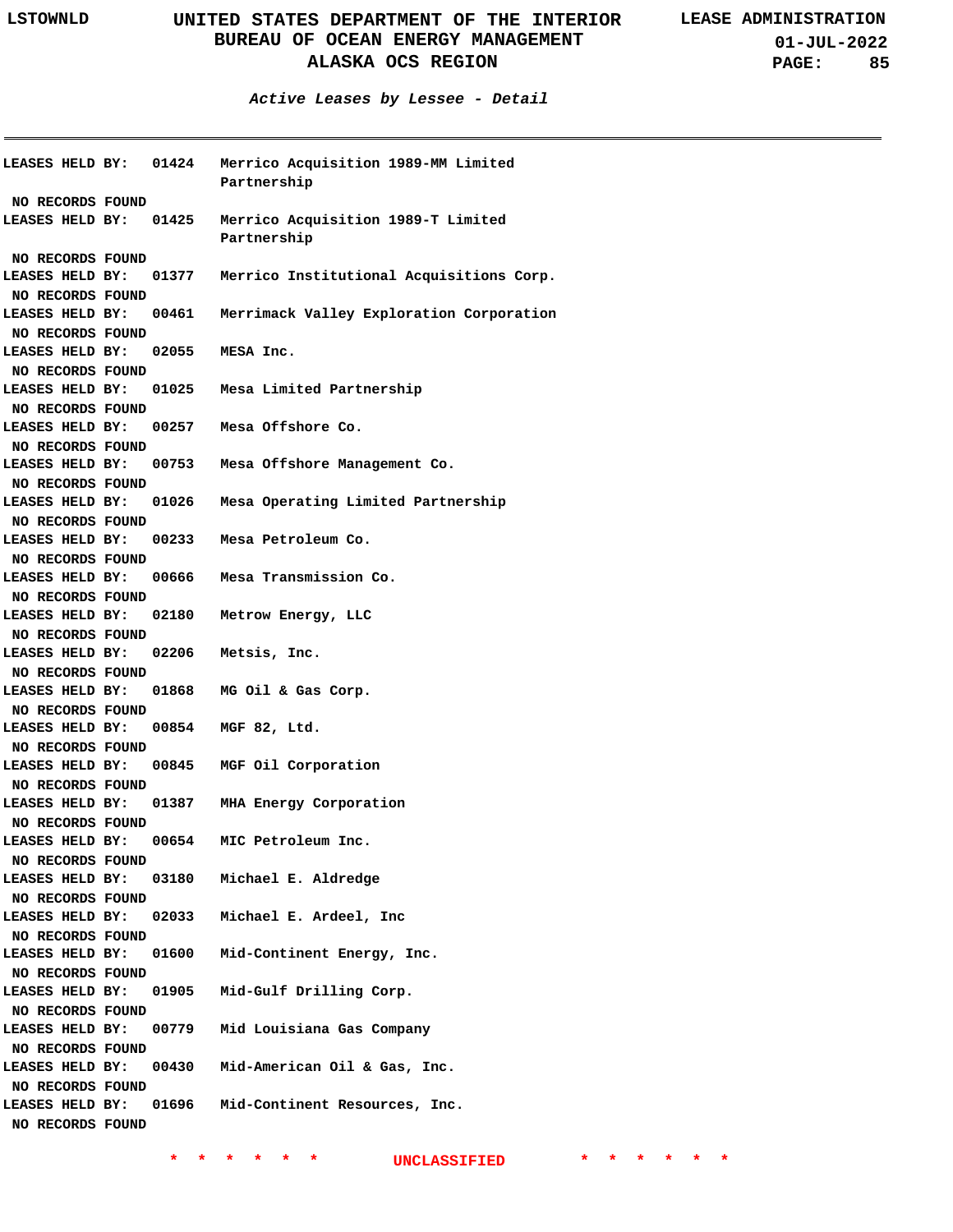| LEASES HELD BY:                     |                  | 02112 | Midcon Energy, Inc.                          |
|-------------------------------------|------------------|-------|----------------------------------------------|
| NO RECORDS FOUND<br>LEASES HELD BY: |                  | 01701 | Midcon Offshore, Inc.                        |
|                                     |                  |       |                                              |
| NO RECORDS FOUND<br>LEASES HELD BY: |                  | 02113 | Midcon Offshore Operating Inc.               |
| NO RECORDS FOUND                    |                  |       |                                              |
| LEASES HELD BY:                     |                  | 00065 |                                              |
|                                     |                  |       | Midwest Oil Corporation                      |
| NO RECORDS FOUND<br>LEASES HELD BY: |                  | 01495 | Mike Mullen; Energy Equipment Resource, Inc. |
| NO RECORDS FOUND                    |                  |       |                                              |
| LEASES HELD BY:                     |                  | 02995 | Milagro Producing, LLC                       |
| NO RECORDS FOUND                    |                  |       |                                              |
| LEASES HELD BY:                     |                  | 02383 | Millennium Offshore Group, Inc.              |
| NO RECORDS FOUND                    |                  |       |                                              |
| LEASES HELD BY:                     |                  | 02878 | Millennium Operating Group, LLC              |
|                                     |                  |       |                                              |
| NO RECORDS FOUND<br>LEASES HELD BY: |                  | 01294 | Millico Energy 1988-A L.P.                   |
| NO RECORDS FOUND                    |                  |       |                                              |
| LEASES HELD BY:                     |                  | 01282 | Millico Energy, Inc.                         |
|                                     |                  |       |                                              |
| NO RECORDS FOUND<br>LEASES HELD BY: |                  |       | 00673 Minden Oil and Gas Inc.                |
|                                     |                  |       |                                              |
| NO RECORDS FOUND<br>LEASES HELD BY: |                  | 01478 | Mineral Resources, Inc.                      |
|                                     |                  |       |                                              |
| NO RECORDS FOUND                    |                  |       |                                              |
| LEASES HELD BY:                     |                  | 02505 | Mineral Ventures, Inc.                       |
| NO RECORDS FOUND<br>LEASES HELD BY: |                  |       |                                              |
|                                     |                  | 03582 | MINERVA ENERGY, LLC                          |
| NO RECORDS FOUND                    |                  | 00732 |                                              |
| LEASES HELD BY:                     |                  |       | Minoco 1980-IPLC Oil and Gas Program         |
| NO RECORDS FOUND<br>LEASES HELD BY: |                  | 00733 | Minoco UAQ, Ltd.                             |
|                                     |                  |       |                                              |
| NO RECORDS FOUND<br>LEASES HELD BY: |                  |       |                                              |
|                                     |                  |       |                                              |
|                                     |                  | 02390 | Minor Resources, Inc.                        |
|                                     | NO RECORDS FOUND |       |                                              |
| LEASES HELD BY:                     |                  | 00051 | Miscellaneous #51 7th Sale (Salt)            |
| NO RECORDS FOUND                    |                  |       |                                              |
| LEASES HELD BY:                     |                  | 02625 | Miss-Lou Petroleum LLC                       |
| NO RECORDS FOUND                    |                  |       |                                              |
| LEASES HELD BY:                     |                  | 15087 | Mission Floating Wind LLC                    |
| NO RECORDS FOUND                    |                  |       |                                              |
| LEASES HELD BY:                     |                  | 02189 | Mission Resources Corporation                |
| NO RECORDS FOUND                    |                  |       |                                              |
| LEASES HELD BY:                     |                  | 02254 | Mississippi Canyon Gas Pipeline, LLC         |
| NO RECORDS FOUND                    |                  |       |                                              |
| LEASES HELD BY:                     |                  | 00050 | Mississippi River Corporation                |
| NO RECORDS FOUND                    |                  |       |                                              |
| LEASES HELD BY:                     |                  | 02612 | Mitchell Asset Management, L.P.              |
| NO RECORDS FOUND                    |                  |       |                                              |
| LEASES HELD BY:                     |                  | 00203 | Mitchell Energy & Development Corp.          |
| NO RECORDS FOUND                    |                  |       |                                              |
| LEASES HELD BY:<br>NO RECORDS FOUND |                  | 00915 | Mitchell Energy Corporation                  |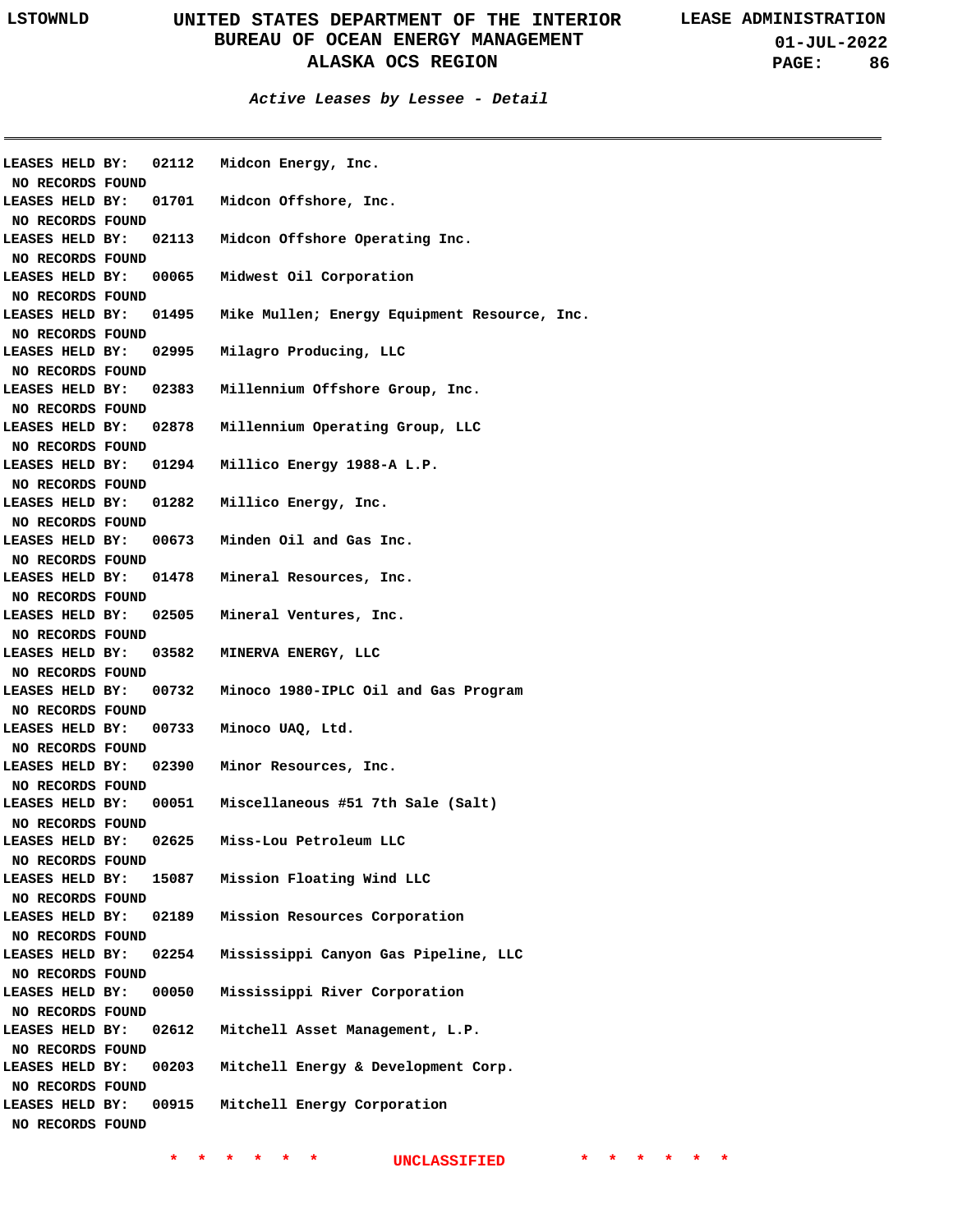#### **Active Leases by Lessee - Detail**

| LEASES HELD BY:                     |       | 00294 Mitchell Energy Offshore Corporation                     |
|-------------------------------------|-------|----------------------------------------------------------------|
| NO RECORDS FOUND                    |       |                                                                |
| LEASES HELD BY:                     |       | 00602 Mitco Pipeline Company                                   |
| NO RECORDS FOUND                    |       |                                                                |
| LEASES HELD BY:                     |       | 02891 MitEnergy Upstream LLC                                   |
| NO RECORDS FOUND                    |       |                                                                |
| LEASES HELD BY:                     |       | 02596 Mitsubishi International Corporation                     |
| NO RECORDS FOUND                    |       |                                                                |
| LEASES HELD BY:                     |       | 02494 MKJ Xploration, Inc.                                     |
| NO RECORDS FOUND                    |       |                                                                |
| LEASES HELD BY:                     |       | 00620 MNR Exploration and Development Corp.                    |
| NO RECORDS FOUND                    |       |                                                                |
|                                     |       | LEASES HELD BY: 02215 Mobil California Exploration & Producing |
|                                     |       | Asset Company                                                  |
| NO RECORDS FOUND                    |       |                                                                |
| LEASES HELD BY:                     |       | 02221 Mobil Corporation                                        |
| NO RECORDS FOUND                    |       |                                                                |
| <b>LEASES HELD BY:</b>              |       | 02203 MOBIL E&P U.S. DEVELOPMENT CORPORATION                   |
| NO RECORDS FOUND                    |       |                                                                |
| LEASES HELD BY:                     |       | 02209 Mobil E&P U.S. Development Fund, L.P.                    |
| NO RECORDS FOUND                    |       |                                                                |
| LEASES HELD BY:                     | 00883 | Mobil Eugene Island Pipeline Company                           |
| NO RECORDS FOUND                    |       |                                                                |
| LEASES HELD BY:                     | 01055 | Mobil Exploration and Producing North America<br>Inc.          |
| NO RECORDS FOUND                    |       |                                                                |
| LEASES HELD BY:                     |       | 01933 Mobil Foundation, Inc.                                   |
| NO RECORDS FOUND                    |       |                                                                |
| <b>LEASES HELD BY:</b>              | 00540 | MOBIL OIL EXPLORATION & PRODUCING SOUTHEAST<br>INC.            |
| NO RECORDS FOUND                    |       |                                                                |
| <b>LEASES HELD BY:</b>              |       | 00565 Mobil Producing Texas & New Mexico Inc.                  |
| NO RECORDS FOUND                    |       |                                                                |
|                                     |       | LEASES HELD BY: 00637 Mobil-TransOcean Company                 |
|                                     |       |                                                                |
| NO RECORDS FOUND                    |       | LEASES HELD BY: 02418 Mobile Mineral Corporation               |
| NO RECORDS FOUND                    |       |                                                                |
| LEASES HELD BY:                     |       | 03454 MOEX North America LLC                                   |
|                                     |       |                                                                |
| NO RECORDS FOUND<br>LEASES HELD BY: |       | 02994 MOEX Offshore 2007 LLC                                   |
|                                     |       |                                                                |
| NO RECORDS FOUND                    |       |                                                                |
| LEASES HELD BY:                     |       | 03031 MOEX Oil & Gas Texas LLC                                 |
| NO RECORDS FOUND                    |       |                                                                |
| LEASES HELD BY:                     | 03103 | MOEX USA Corporation                                           |
| NO RECORDS FOUND                    |       |                                                                |
| LEASES HELD BY:                     |       | 01991 Momentum Energy Resources Corp.                          |
| NO RECORDS FOUND                    |       |                                                                |
| LEASES HELD BY:                     |       | 02491 W. A. Moncrief, Jr. (individual)                         |
| NO RECORDS FOUND                    |       |                                                                |
| LEASES HELD BY:                     |       | 03189 Moncrief Offshore LLC                                    |
| NO RECORDS FOUND                    |       |                                                                |
|                                     |       | LEASES HELD BY: 00183 W. A. Moncrief (individual)              |
|                                     |       |                                                                |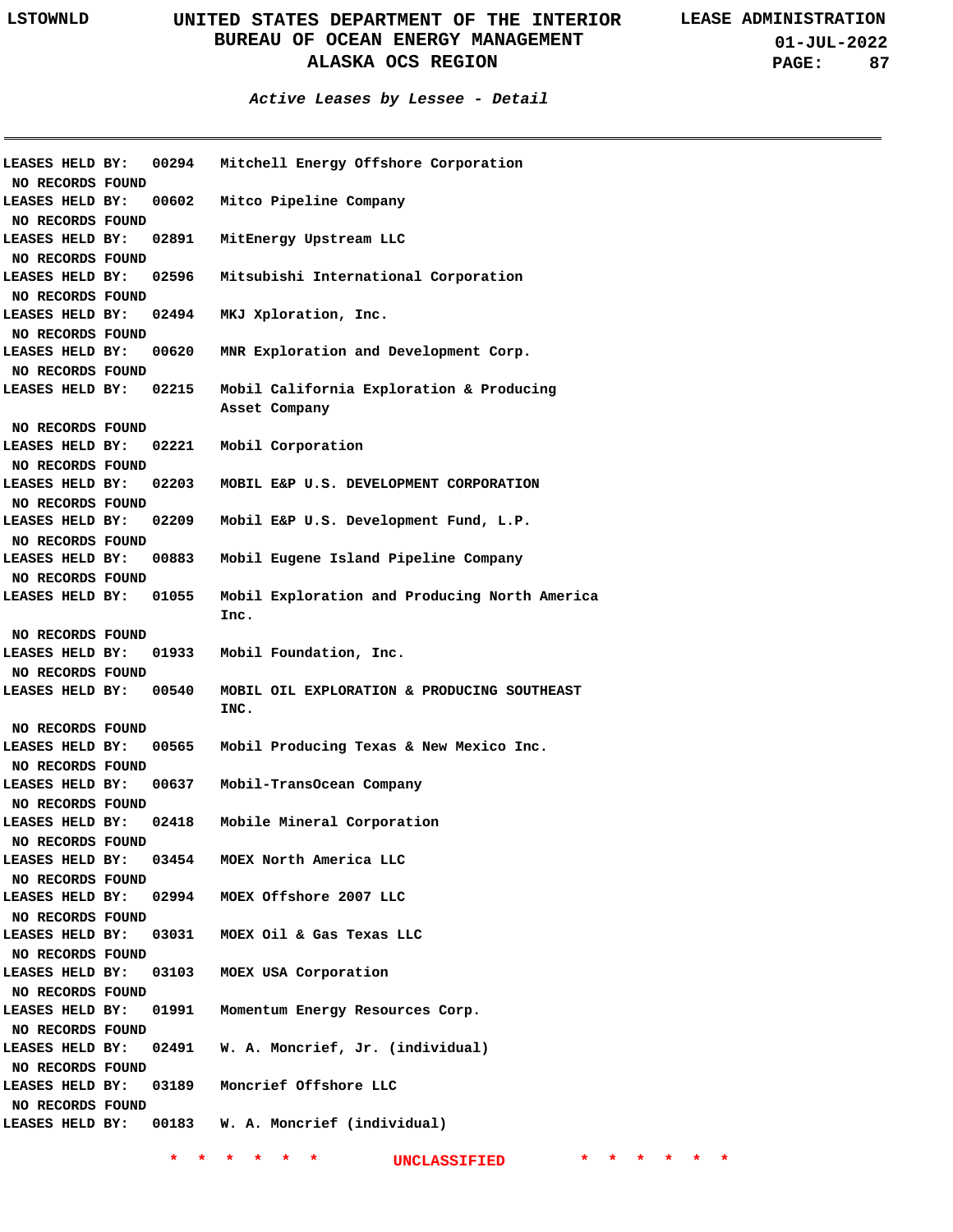**01-JUL-2022 PAGE: 88**

#### **Active Leases by Lessee - Detail**

|                                     |       | LEASES HELD BY: 00183 W. A. Moncrief (individual)   |
|-------------------------------------|-------|-----------------------------------------------------|
| NO RECORDS FOUND                    |       |                                                     |
| LEASES HELD BY:                     |       | 02800 Monforte Exploration L.L.C.                   |
| NO RECORDS FOUND                    |       |                                                     |
| LEASES HELD BY:                     |       | 00335 Mono Power Company                            |
| NO RECORDS FOUND                    |       |                                                     |
| LEASES HELD BY:                     |       | 00098 Monsanto Company                              |
| NO RECORDS FOUND                    |       |                                                     |
| LEASES HELD BY:                     |       | 00768 Monsanto Oil Company                          |
| NO RECORDS FOUND                    |       |                                                     |
| LEASES HELD BY:                     |       | 01621 Montclare Oil, Ltd.                           |
| NO RECORDS FOUND                    |       |                                                     |
| LEASES HELD BY:                     |       | 03448 MONTCO OILFIELD CONTRACTORS, LLC              |
| NO RECORDS FOUND                    |       |                                                     |
| LEASES HELD BY:                     |       | 03109 Montecito Offshore L.L.C.                     |
| NO RECORDS FOUND                    |       |                                                     |
| LEASES HELD BY:                     |       | 03555 Monza Energy LLC                              |
| NO RECORDS FOUND                    |       |                                                     |
| LEASES HELD BY:                     |       | 03024 Moreno Offshore Resources, L.L.C.             |
| NO RECORDS FOUND                    |       |                                                     |
| LEASES HELD BY:                     |       | 01939 Morgan Associates, Inc.                       |
| NO RECORDS FOUND                    |       |                                                     |
| LEASES HELD BY:                     |       | 01985 Moriah Resources, Inc.                        |
| NO RECORDS FOUND                    |       |                                                     |
|                                     |       | LEASES HELD BY: 03145 Morrison Energy Group, LLC    |
| NO RECORDS FOUND                    |       |                                                     |
|                                     |       | LEASES HELD BY: 01146 Mosbacher Offshore, Inc.      |
| NO RECORDS FOUND                    |       |                                                     |
|                                     |       | LEASES HELD BY: 00922 Mosbacher Production Co.      |
| NO RECORDS FOUND                    |       |                                                     |
| <b>LEASES HELD BY:</b>              |       | 01009 Robert Mosbacher (individual)                 |
| NO RECORDS FOUND                    |       |                                                     |
| LEASES HELD BY: 02789               |       | Mountain Energy, LLC                                |
| NO RECORDS FOUND                    |       |                                                     |
|                                     |       | LEASES HELD BY: 02613 Mountain Ventures Sacate, LLC |
| NO RECORDS FOUND                    |       |                                                     |
| LEASES HELD BY: 03575               |       | MP Gulf of Mexico, LLC                              |
| NO RECORDS FOUND                    |       |                                                     |
| LEASES HELD BY:                     | 03372 | MPEH Storage LLC                                    |
| NO RECORDS FOUND                    |       |                                                     |
|                                     |       | LEASES HELD BY: 15141 MRP Offshore Wind Farm LLC    |
| NO RECORDS FOUND                    |       |                                                     |
| LEASES HELD BY:                     | 00623 | MTS Limited Partnership                             |
| NO RECORDS FOUND                    |       |                                                     |
| LEASES HELD BY:                     | 00990 | Betsy Mecom Mullins (individual)                    |
| NO RECORDS FOUND                    |       |                                                     |
| LEASES HELD BY:                     | 00793 | Murchison Oil and Gas, Inc.                         |
|                                     |       |                                                     |
| NO RECORDS FOUND<br>LEASES HELD BY: | 00993 | The Estate of John Dabney Murchison, Deceased       |
| NO RECORDS FOUND                    |       |                                                     |
| LEASES HELD BY:                     |       | 01085 Lucille G. Murchison (individual)             |
|                                     |       |                                                     |
| NO RECORDS FOUND                    |       |                                                     |
|                                     |       |                                                     |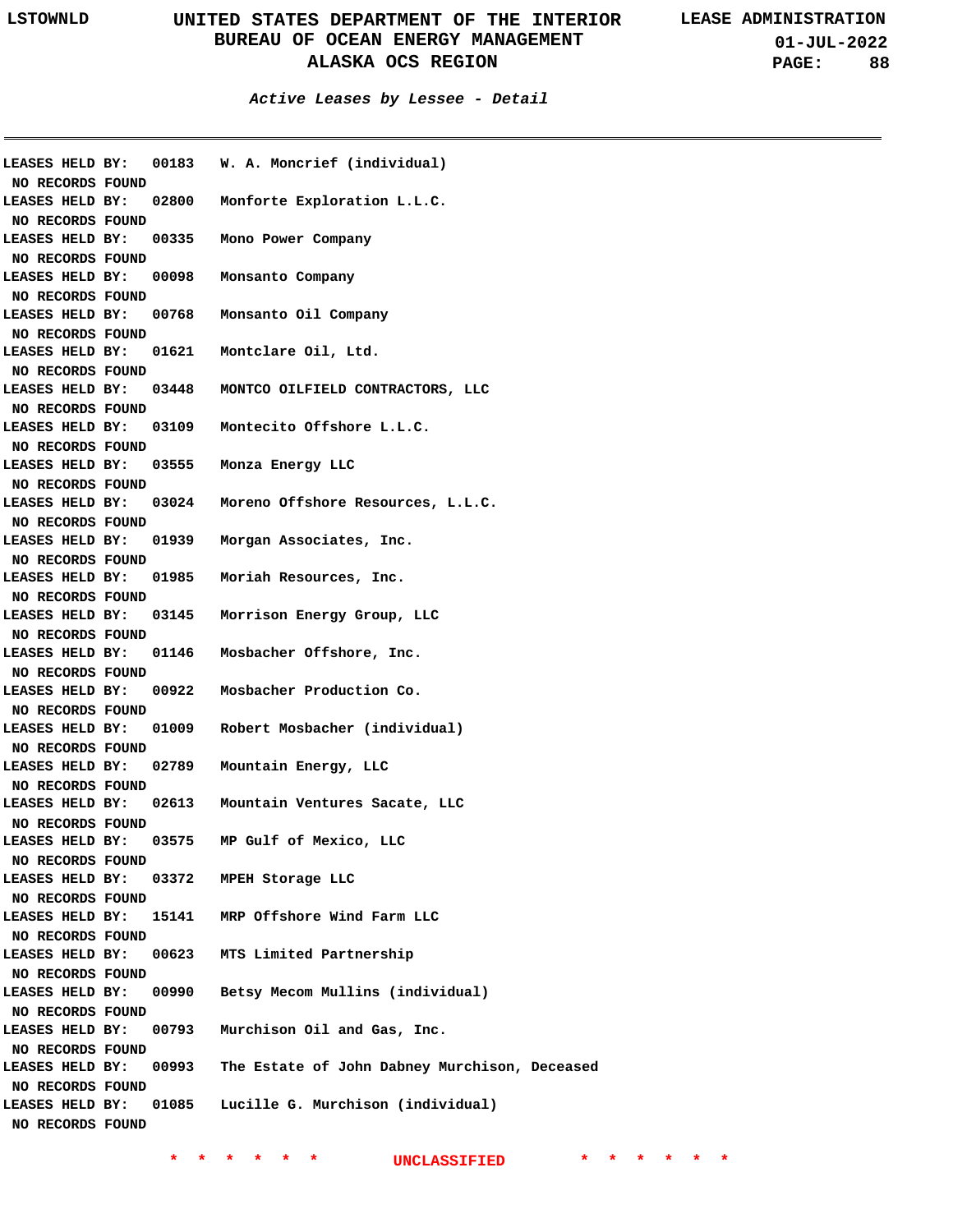**Active Leases by Lessee - Detail**

| LEASES HELD BY:                     |                       | 00478 Murcol, Inc.                              |
|-------------------------------------|-----------------------|-------------------------------------------------|
| NO RECORDS FOUND                    |                       |                                                 |
| LEASES HELD BY:                     | 01689                 | Murphy Exploration & Production Company         |
| NO RECORDS FOUND                    |                       |                                                 |
| LEASES HELD BY:                     | 02647                 | Murphy Exploration & Production Company - USA   |
| NO RECORDS FOUND                    |                       |                                                 |
| LEASES HELD BY:                     | 02394                 | Murphy Exploration (Alaska), Inc.               |
| NO RECORDS FOUND                    |                       |                                                 |
| LEASES HELD BY:                     | 02736                 | Murphy Oil Corporation                          |
| NO RECORDS FOUND                    |                       |                                                 |
| LEASES HELD BY:                     | 00108                 | Murphy Oil USA, Inc.                            |
| NO RECORDS FOUND                    |                       |                                                 |
| LEASES HELD BY:                     | 01362                 | Mustang Fuel Corp. of Oklahoma                  |
| NO RECORDS FOUND                    |                       |                                                 |
| LEASES HELD BY:                     |                       | 00969 Sam Myers (individual)                    |
| NO RECORDS FOUND                    |                       |                                                 |
| LEASES HELD BY:                     | 00260                 | McCulloch Oil Corporation of California         |
| NO RECORDS FOUND                    |                       |                                                 |
| LEASES HELD BY:                     |                       | 00013 J. Ray Mcdermott & Company, Inc.          |
| NO RECORDS FOUND                    |                       |                                                 |
| LEASES HELD BY:                     | 00107                 | McWood Corporation                              |
| NO RECORDS FOUND                    |                       |                                                 |
|                                     | LEASES HELD BY: 02791 | NACRA (North American Civil Recoveries          |
|                                     |                       | Arbitrage) Corp.                                |
| NO RECORDS FOUND                    |                       |                                                 |
| LEASES HELD BY:                     |                       | 01814 NAGIT (USA) INC.                          |
| NO RECORDS FOUND                    |                       |                                                 |
| LEASES HELD BY:                     |                       | 00572 NANA Regional Corporation, Inc.           |
| NO RECORDS FOUND                    |                       |                                                 |
| LEASES HELD BY:                     | 03349                 | NatGas Resources, LLC                           |
| NO RECORDS FOUND                    |                       |                                                 |
| LEASES HELD BY:                     | 00395                 | National Cooperative Refinery Association       |
| NO RECORDS FOUND                    |                       |                                                 |
|                                     | LEASES HELD BY: 02443 | National Fuel Gas Company                       |
| NO RECORDS FOUND                    |                       |                                                 |
|                                     | LEASES HELD BY: 00452 | Natomas Exploration, Inc.                       |
| NO RECORDS FOUND                    | 00479                 | Natomas Offshore Exploration, Inc.              |
| LEASES HELD BY:                     |                       |                                                 |
| NO RECORDS FOUND<br>LEASES HELD BY: | 00297                 | NATRESCO INCORPORATED                           |
| NO RECORDS FOUND                    |                       |                                                 |
| LEASES HELD BY:                     | 00451                 | Natural Gas Corporation of California           |
| NO RECORDS FOUND                    |                       |                                                 |
| LEASES HELD BY:                     | 00244                 | Natural Gas Pipeline Company of America LLC     |
| NO RECORDS FOUND                    |                       |                                                 |
| LEASES HELD BY:                     | 00842                 | Natural Resource Management Corporation         |
| NO RECORDS FOUND                    |                       |                                                 |
| LEASES HELD BY:                     | 02163                 | Nautilus Pipeline Company, L.L.C.               |
| NO RECORDS FOUND                    |                       |                                                 |
| LEASES HELD BY:                     | 03496                 | Navitas Buckskin US, LLC                        |
| NO RECORDS FOUND                    |                       |                                                 |
|                                     |                       | LEASES HELD BY: 03378 Navitas Petroleum US, LLC |
|                                     |                       |                                                 |
|                                     |                       |                                                 |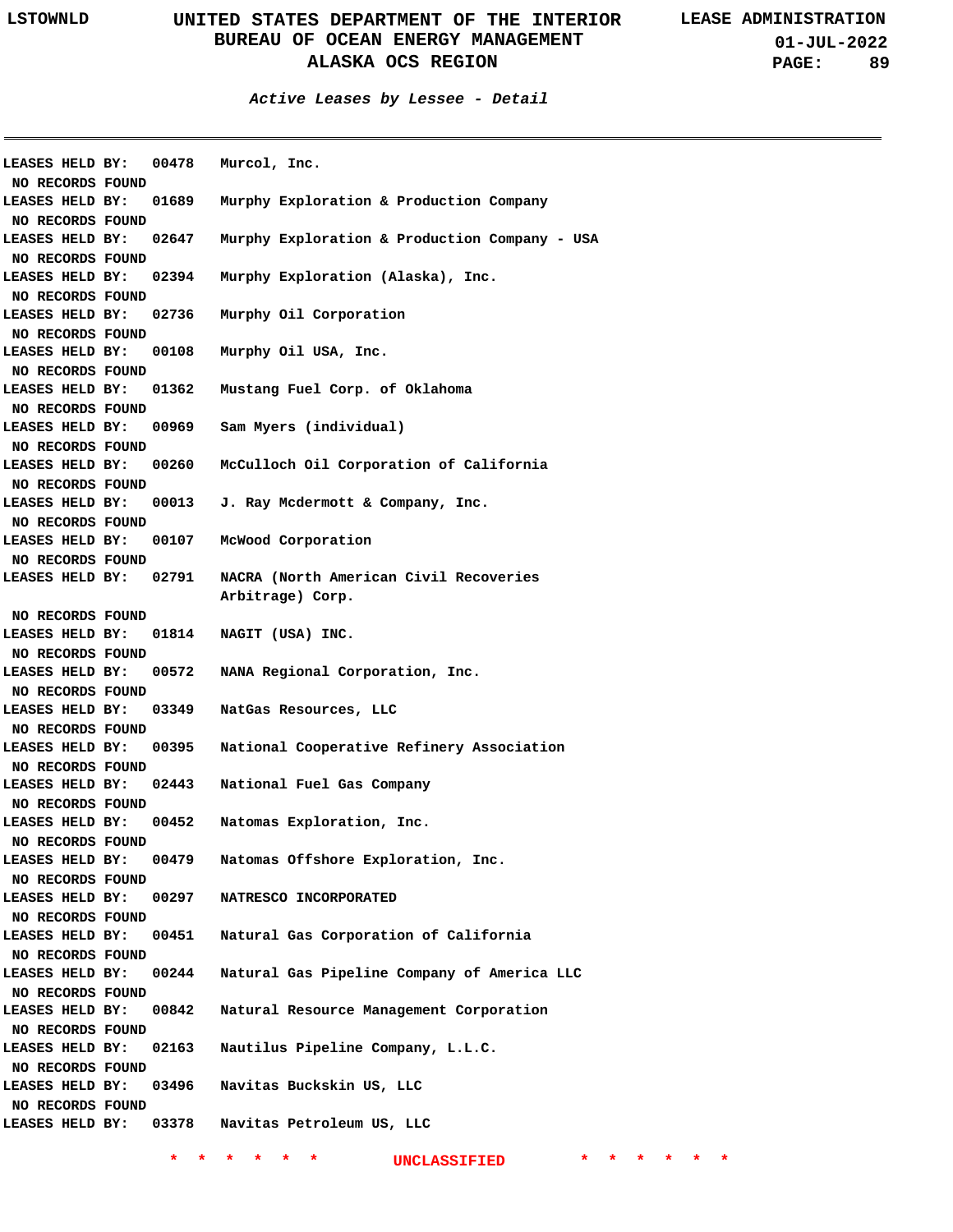**01-JUL-2022 PAGE: 90**

|                                  |       | LEASES HELD BY: 03378 Navitas Petroleum US, LLC                   |
|----------------------------------|-------|-------------------------------------------------------------------|
| NO RECORDS FOUND                 |       |                                                                   |
| LEASES HELD BY:                  |       | 01693 NBH Liquidating Trust                                       |
| NO RECORDS FOUND                 |       |                                                                   |
| LEASES HELD BY:                  |       | 01897 NUEVO CALIFORNIA COMPANY                                    |
| NO RECORDS FOUND                 |       |                                                                   |
| LEASES HELD BY:                  |       | 01151 NCX Company, Inc.                                           |
| NO RECORDS FOUND                 |       |                                                                   |
| LEASES HELD BY:                  |       | 02561 NCX Company, L.L.C.                                         |
| NO RECORDS FOUND                 |       |                                                                   |
| LEASES HELD BY:                  | 03258 | Neftegaz America Shelf LP                                         |
| NO RECORDS FOUND                 |       |                                                                   |
| LEASES HELD BY:                  | 02293 | Nelson Bunker Hunt Trust Estate - Trust A                         |
| NO RECORDS FOUND                 |       |                                                                   |
| LEASES HELD BY:                  |       | 02294 Nelson Bunker Hunt Trust Estate - Trust B                   |
| NO RECORDS FOUND                 |       |                                                                   |
| LEASES HELD BY:                  |       | 02411 Nemo Gathering Company, LLC                                 |
| NO RECORDS FOUND                 |       |                                                                   |
| LEASES HELD BY:                  | 00248 | Nemo Pipeline Company                                             |
| NO RECORDS FOUND                 |       |                                                                   |
| LEASES HELD BY:                  |       | 01257 Neomar Resources, Inc.                                      |
| NO RECORDS FOUND                 |       |                                                                   |
| LEASES HELD BY:                  |       | 00431 NEPCO Exploration Corporation                               |
| NO RECORDS FOUND                 |       |                                                                   |
| LEASES HELD BY:                  | 02969 | Neptune LNG LLC                                                   |
| NO RECORDS FOUND                 |       |                                                                   |
| LEASES HELD BY:                  |       | 02164 Neptune Pipeline Company, L.L.C.                            |
| NO RECORDS FOUND                 |       |                                                                   |
| LEASES HELD BY:                  | 15011 | Neptune Wind LLC                                                  |
| NO RECORDS FOUND                 |       |                                                                   |
| LEASES HELD BY: 01603            |       | NERCO Energy Corporation                                          |
| NO RECORDS FOUND                 |       |                                                                   |
| LEASES HELD BY: 15105 Nereus LLC |       |                                                                   |
| NO RECORDS FOUND                 |       |                                                                   |
|                                  |       | LEASES HELD BY: 02635 Neumin Production Company                   |
| NO RECORDS FOUND                 |       |                                                                   |
| LEASES HELD BY:                  | 02688 | NEW ENERGY, L.L.C.                                                |
| NO RECORDS FOUND                 |       |                                                                   |
| LEASES HELD BY:                  | 00367 | New England Energy Incorporated                                   |
| NO RECORDS FOUND                 |       |                                                                   |
| LEASES HELD BY:                  | 15030 | New Jersey Offshore Wind, LLC                                     |
| NO RECORDS FOUND                 |       |                                                                   |
| LEASES HELD BY:                  | 00504 | New Maruzen Oil of Alaska, Inc.                                   |
| NO RECORDS FOUND                 |       |                                                                   |
| LEASES HELD BY: 01619            |       | New York Life Oil & Gas Operating Production<br>Partnership III-C |
| NO RECORDS FOUND                 |       |                                                                   |
| LEASES HELD BY: 01620            |       | New York Life Oil & Gas Operating Production                      |
|                                  |       | Partnership III-D                                                 |
| NO RECORDS FOUND                 |       |                                                                   |
| LEASES HELD BY:                  | 15035 | New York Power Authority                                          |
| NO RECORDS FOUND                 |       |                                                                   |
|                                  |       |                                                                   |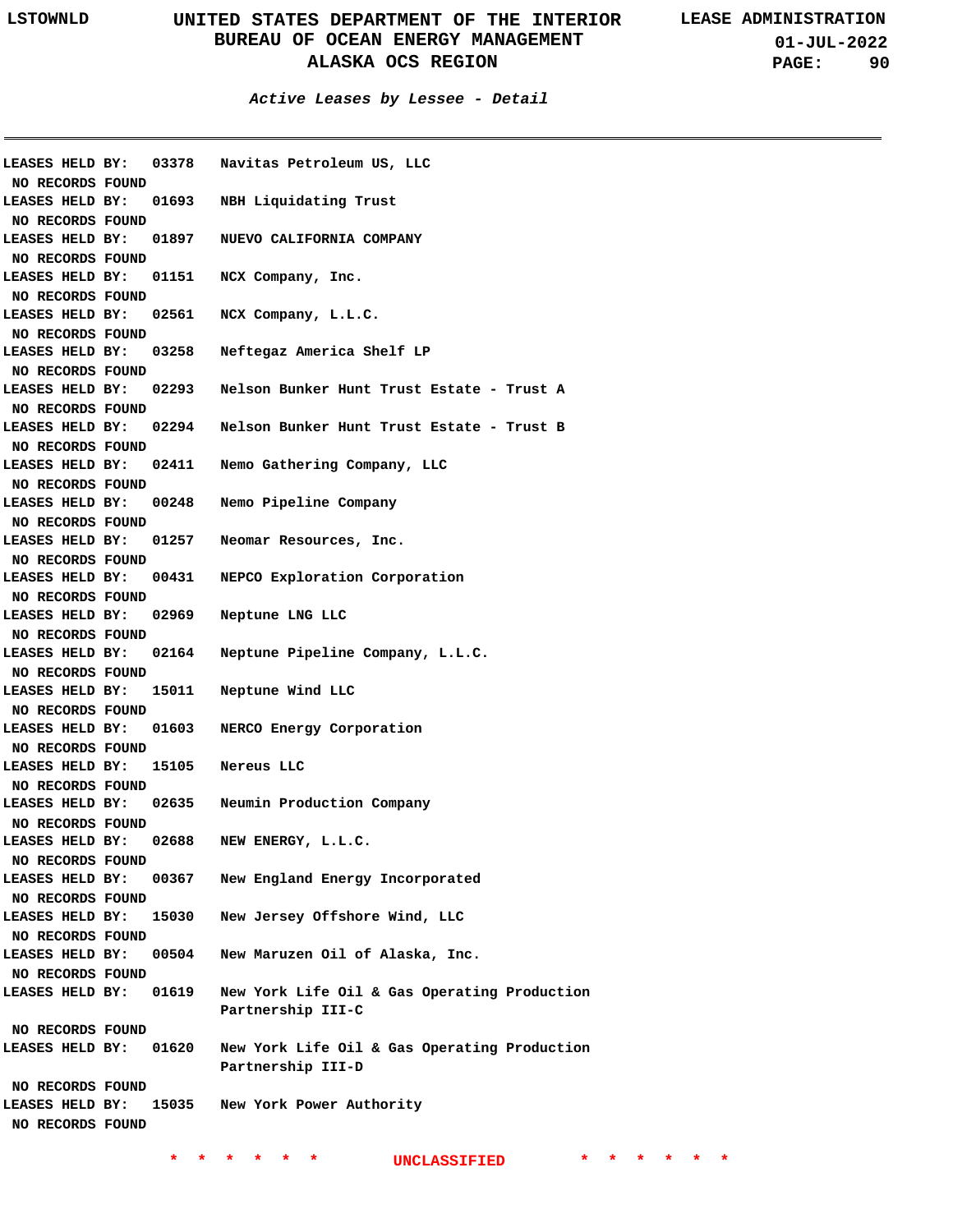| LEASES HELD BY: 15062               |       | New York State Energy Research and                       |
|-------------------------------------|-------|----------------------------------------------------------|
|                                     |       | Development Authority                                    |
| NO RECORDS FOUND                    |       |                                                          |
| <b>LEASES HELD BY: 01364</b>        |       | Newfield Exploration Company                             |
| NO RECORDS FOUND                    |       |                                                          |
| <b>LEASES HELD BY: 02211</b>        |       | Newfield Exploration Gulf Coast LLC                      |
| NO RECORDS FOUND                    |       |                                                          |
| LEASES HELD BY: 00021               |       | Newmont Oil Company                                      |
| NO RECORDS FOUND                    |       |                                                          |
| LEASES HELD BY: 15142               |       | NextEra Energy Transmission MidAtlantic<br>Holdings, LLC |
| NO RECORDS FOUND                    |       |                                                          |
| LEASES HELD BY:                     | 00356 | NGPL Exploration Company                                 |
| NO RECORDS FOUND                    |       |                                                          |
| LEASES HELD BY:                     | 00629 | NI-Gas Exploration, Inc.                                 |
| NO RECORDS FOUND                    |       |                                                          |
| LEASES HELD BY:                     | 00458 | NICOR Exploration Company                                |
| NO RECORDS FOUND                    |       |                                                          |
| LEASES HELD BY:                     | 00830 | 1982 Drilling Program                                    |
| NO RECORDS FOUND                    |       |                                                          |
| LEASES HELD BY:                     | 01165 | Ninian Oil Finance Corp.                                 |
| NO RECORDS FOUND                    |       |                                                          |
| LEASES HELD BY:                     | 01402 | Nippon Mining of Nevada Ltd.                             |
| NO RECORDS FOUND                    |       |                                                          |
| LEASES HELD BY:                     | 01060 | Nippon Offshore California Oil Company, Ltd.             |
| NO RECORDS FOUND                    |       |                                                          |
| LEASES HELD BY:                     | 01160 | Nippon Oil Exploration Offshore, U.S., Ltd.              |
| NO RECORDS FOUND                    |       |                                                          |
| LEASES HELD BY:                     | 01672 | Nippon Oil Exploration (Gulf Resources) Inc.             |
| NO RECORDS FOUND                    |       |                                                          |
| LEASES HELD BY:                     | 01162 | Nippon Southern U.S. Oil Company, Ltd.                   |
| NO RECORDS FOUND                    | 00632 |                                                          |
| LEASES HELD BY:                     |       | NIPSCO Exploration Company, Inc.                         |
| NO RECORDS FOUND<br>LEASES HELD BY: | 00965 | Nist Corporation                                         |
| NO RECORDS FOUND                    |       |                                                          |
| LEASES HELD BY:                     | 01097 | NMC Offshore Oil Corp.                                   |
| NO RECORDS FOUND                    |       |                                                          |
| LEASES HELD BY:                     | 01499 | NML Development Corporation                              |
| NO RECORDS FOUND                    |       |                                                          |
| LEASES HELD BY:                     | 02425 | Noble Drilling Exploration Company                       |
| NO RECORDS FOUND                    |       |                                                          |
| LEASES HELD BY:                     | 02237 | Noble Energy, Inc.                                       |
| NO RECORDS FOUND                    |       |                                                          |
| LEASES HELD BY:                     | 01889 | NOEX (Gulf Development) Inc.                             |
| NO RECORDS FOUND                    |       |                                                          |
| LEASES HELD BY:                     | 01772 | NOEX (Gulf Production) Inc.                              |
| NO RECORDS FOUND                    |       |                                                          |
| LEASES HELD BY:                     | 02133 | NOEX (Viking) Inc.                                       |
| NO RECORDS FOUND                    |       |                                                          |
| LEASES HELD BY:                     | 02109 | Nor-Tex Gas Corporation                                  |
| NO RECORDS FOUND                    |       |                                                          |
|                                     |       |                                                          |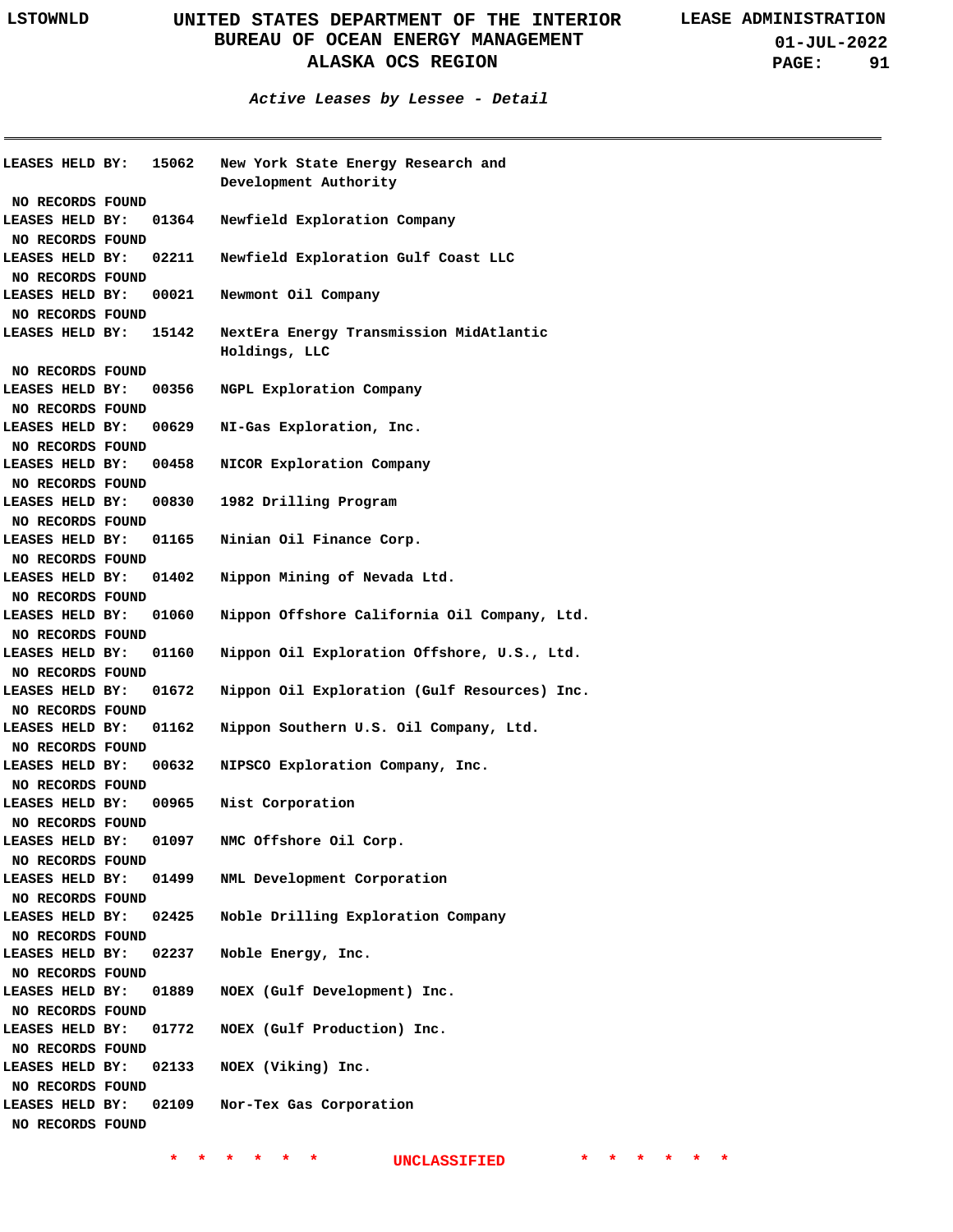| LEASES HELD BY:  | 01089 | Norcen Explorer, Inc.                      |
|------------------|-------|--------------------------------------------|
| NO RECORDS FOUND |       |                                            |
| LEASES HELD BY:  | 01856 | Norcen Offshore Properties, Ltd. Co.       |
| NO RECORDS FOUND |       |                                            |
| LEASES HELD BY:  | 00338 | Norcen Petroleum Inc.                      |
| NO RECORDS FOUND |       |                                            |
| LEASES HELD BY:  | 01990 | Nordstrand Engineering, Inc.               |
| NO RECORDS FOUND |       |                                            |
| LEASES HELD BY:  | 00364 | Norse Petroleum (U.S.) Incorporated        |
| NO RECORDS FOUND |       |                                            |
| LEASES HELD BY:  | 01837 | Nortex Corporation                         |
| NO RECORDS FOUND |       |                                            |
| LEASES HELD BY:  | 01318 | North American Royalties Inc.              |
| NO RECORDS FOUND |       |                                            |
| LEASES HELD BY:  | 02226 | North Atlantic Pipeline Partners, L.P.     |
| NO RECORDS FOUND |       |                                            |
| LEASES HELD BY:  | 00421 | North Central Oil Corporation              |
| NO RECORDS FOUND |       |                                            |
| LEASES HELD BY:  | 02122 | North Central P.N.G., Inc.                 |
| NO RECORDS FOUND |       |                                            |
| LEASES HELD BY:  | 00398 | North Oil Inc.                             |
| NO RECORDS FOUND |       |                                            |
| LEASES HELD BY:  | 00630 | North Shore Exploration Company            |
| NO RECORDS FOUND |       |                                            |
| LEASES HELD BY:  | 01239 | North Timbers Limited Partnership          |
| NO RECORDS FOUND |       |                                            |
| LEASES HELD BY:  | 15088 | Northcoast Floating Wind LLC               |
| NO RECORDS FOUND |       |                                            |
| LEASES HELD BY:  | 15078 | Northeast Wind Energy LLC                  |
| NO RECORDS FOUND |       |                                            |
| LEASES HELD BY:  | 00228 | Northern Michigan Exploration Company      |
| NO RECORDS FOUND |       |                                            |
| LEASES HELD BY:  | 01588 | Northern Natural Gas Company               |
| NO RECORDS FOUND |       |                                            |
| LEASES HELD BY:  | 15068 | Northland Power America Inc.               |
| NO RECORDS FOUND |       |                                            |
| LEASES HELD BY:  | 02014 | Northport Production Company               |
| NO RECORDS FOUND |       |                                            |
| LEASES HELD BY:  | 01945 | Northstar Interests, L.C.                  |
| NO RECORDS FOUND |       |                                            |
| LEASES HELD BY:  | 03056 | Northstar Offshore Energy Partners, LLC    |
| NO RECORDS FOUND |       |                                            |
| LEASES HELD BY:  | 03217 | Northstar Offshore Group, LLC              |
| NO RECORDS FOUND |       |                                            |
| LEASES HELD BY:  | 00280 | The Northwestern Mutual Life Insurance     |
|                  |       | Company                                    |
| NO RECORDS FOUND |       |                                            |
| LEASES HELD BY:  | 00763 | Northwind Exploration Partnership          |
| NO RECORDS FOUND |       |                                            |
| LEASES HELD BY:  | 00340 | The Norwegian Oil Corporation (DNO-U.S.)   |
| NO RECORDS FOUND |       |                                            |
| LEASES HELD BY:  | 03584 | Novara Energy, LLC                         |
|                  |       |                                            |
|                  | *     | *<br>*.<br><b>UNCLASSIFIED</b><br>*.<br>*. |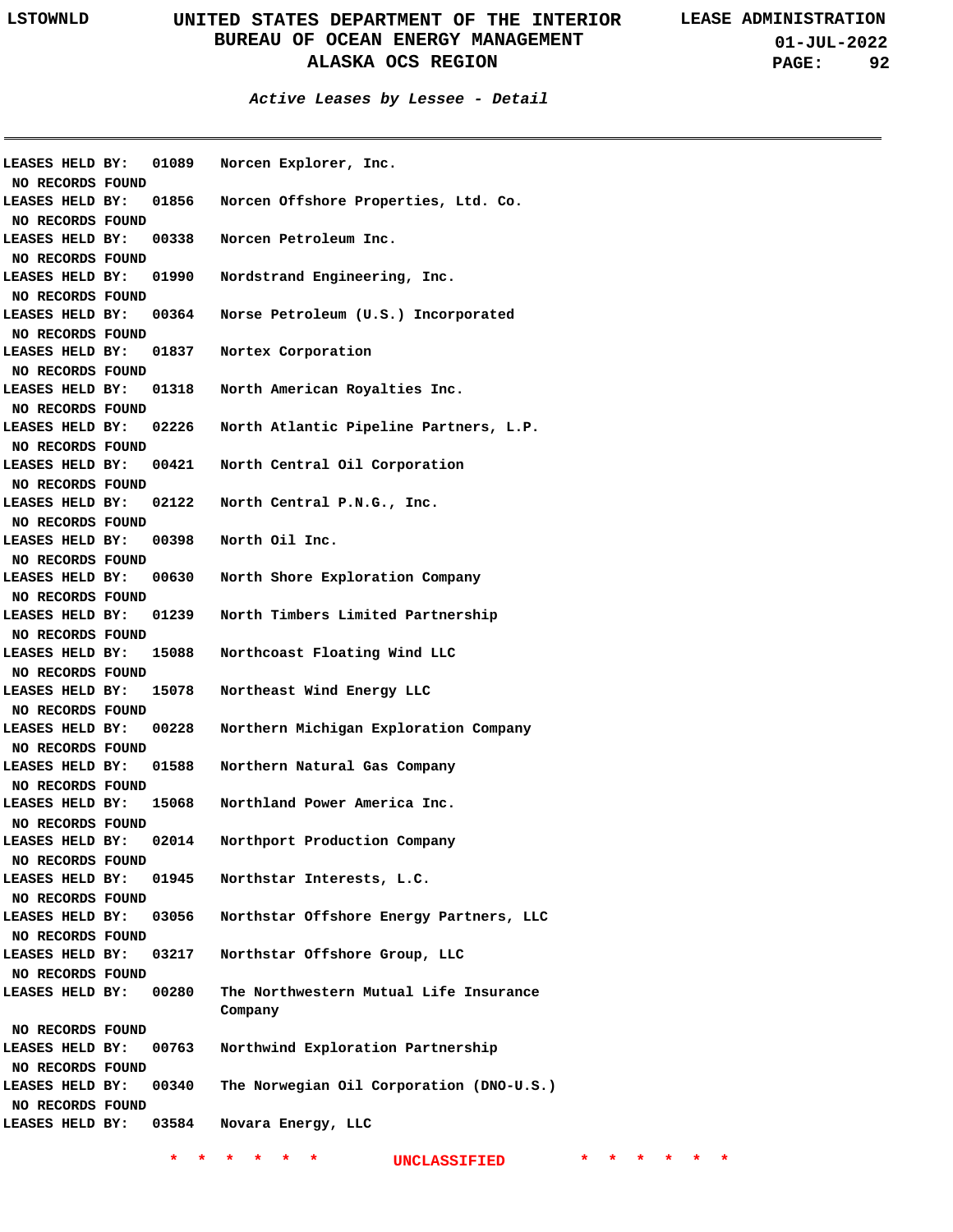| LEASES HELD BY:  | 03584 | Novara Energy, LLC                     |
|------------------|-------|----------------------------------------|
| NO RECORDS FOUND |       |                                        |
| LEASES HELD BY:  | 15025 | NRG Bluewater Wind Massachusetts LLC   |
| NO RECORDS FOUND |       |                                        |
| LEASES HELD BY:  | 00837 | NRM 82-A Income/Royalty, Ltd.          |
| NO RECORDS FOUND |       |                                        |
| LEASES HELD BY:  | 00838 | NRM 82-B Income/Royalty, Ltd.          |
| NO RECORDS FOUND |       |                                        |
| LEASES HELD BY:  | 00839 | NRM 83-A Income, Ltd.                  |
| NO RECORDS FOUND |       |                                        |
| LEASES HELD BY:  | 00840 | NRM 83-B Income, Ltd.                  |
| NO RECORDS FOUND |       |                                        |
| LEASES HELD BY:  | 00841 | NRM 83-C Income, Ltd.                  |
| NO RECORDS FOUND |       |                                        |
| LEASES HELD BY:  | 00982 | NRM Operating Company, L.P.            |
| NO RECORDS FOUND |       |                                        |
| LEASES HELD BY:  | 01833 | NSP Acquisition Corporation            |
| NO RECORDS FOUND |       |                                        |
| LEASES HELD BY:  | 00599 | NT Corporation                         |
| NO RECORDS FOUND |       |                                        |
| LEASES HELD BY:  | 01546 | Nuevo Energy Company                   |
| NO RECORDS FOUND |       |                                        |
| LEASES HELD BY:  | 03536 | Nugulf Operating, L.L.C.               |
| NO RECORDS FOUND |       |                                        |
| LEASES HELD BY:  | 00611 | NUMAC OIL & GAS INC.                   |
| NO RECORDS FOUND |       |                                        |
| LEASES HELD BY:  | 00887 | NWM/H-1982, Ltd.                       |
| NO RECORDS FOUND |       |                                        |
| LEASES HELD BY:  | 01596 | Nycal Corporation                      |
| NO RECORDS FOUND |       |                                        |
| LEASES HELD BY:  | 01756 | Nycal Offshore Development Corporation |
| NO RECORDS FOUND |       |                                        |
| LEASES HELD BY:  | 02135 | O'Sullivan Oil & Gas Company, Inc.     |
| NO RECORDS FOUND |       |                                        |
| LEASES HELD BY:  | 01479 | Oak Hill Energy, Inc.                  |
| NO RECORDS FOUND |       |                                        |
| LEASES HELD BY:  | 15013 | Occidental Development & Equities, LLC |
| NO RECORDS FOUND |       |                                        |
| LEASES HELD BY:  | 01061 | Occidental of Alaska, Inc.             |
| NO RECORDS FOUND |       |                                        |
| LEASES HELD BY:  | 01045 | Occidental of California, Inc.         |
| NO RECORDS FOUND |       |                                        |
| LEASES HELD BY:  | 00157 | Occidental Petroleum Corporation       |
| NO RECORDS FOUND |       |                                        |
| LEASES HELD BY:  | 02165 | Ocean Breeze Pipeline Company, L.L.C.  |
| NO RECORDS FOUND |       |                                        |
| LEASES HELD BY:  | 00008 | Ocean Drilling & Exploration Company   |
| NO RECORDS FOUND |       |                                        |
| LEASES HELD BY:  | 02077 | Ocean Energy, Inc.                     |
| NO RECORDS FOUND |       |                                        |
| LEASES HELD BY:  | 02242 | Ocean Energy, Inc.                     |
| NO RECORDS FOUND |       |                                        |
|                  |       |                                        |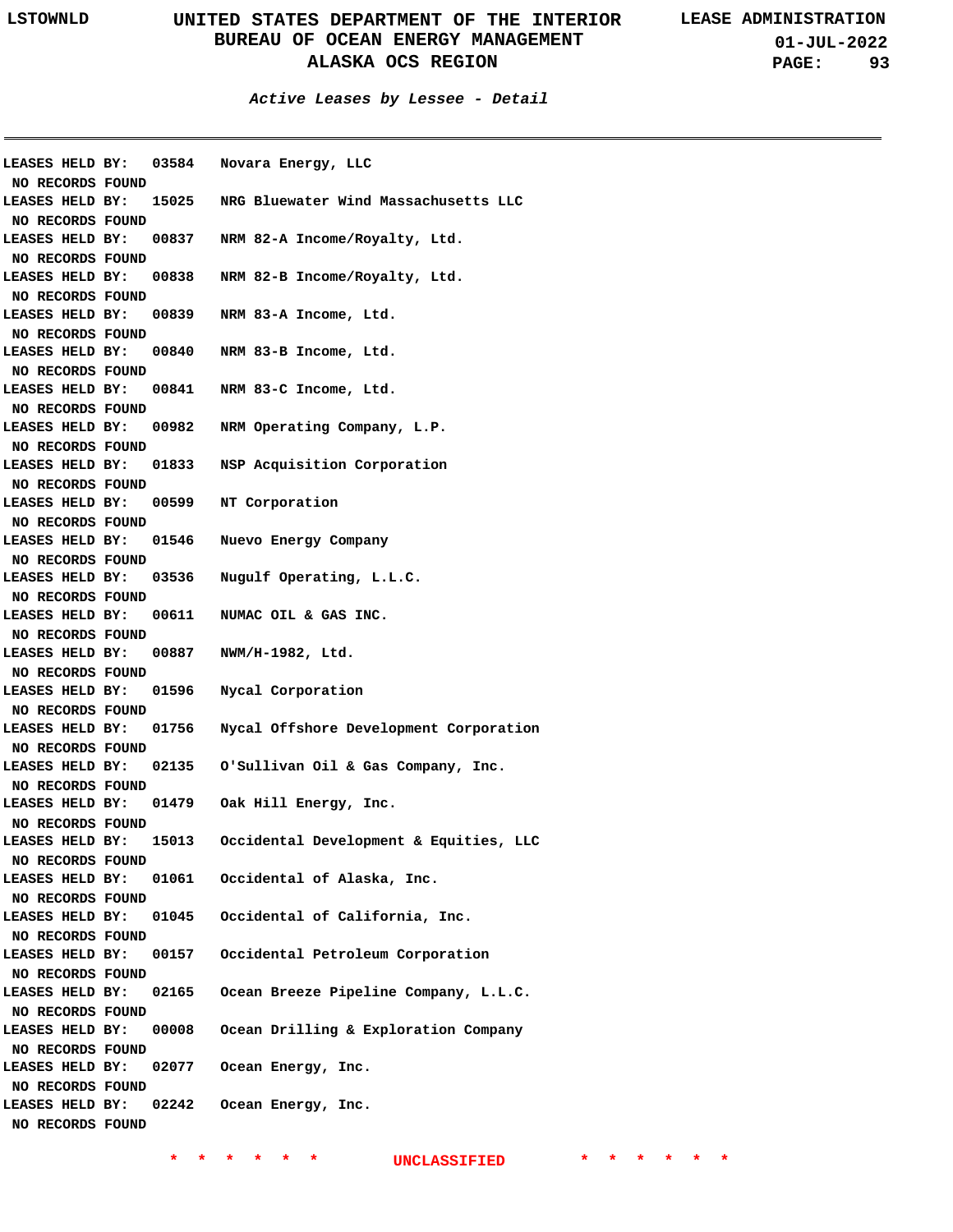**01-JUL-2022 PAGE: 94**

| LEASES HELD BY:                     |       | 02575 Ocean Energy, Inc.                 |
|-------------------------------------|-------|------------------------------------------|
| NO RECORDS FOUND                    |       |                                          |
| LEASES HELD BY:                     | 02278 | Ocean Exploration, L.C.                  |
| NO RECORDS FOUND                    |       |                                          |
| LEASES HELD BY:                     | 01893 | Ocean Front Oil & Gas, Inc.              |
| NO RECORDS FOUND                    |       |                                          |
| LEASES HELD BY:                     | 00158 | Ocean Minerals, Inc.                     |
| NO RECORDS FOUND                    |       |                                          |
| LEASES HELD BY:                     | 00242 | Ocean Oil & Gas Company                  |
| NO RECORDS FOUND                    |       |                                          |
| LEASES HELD BY:                     | 15057 | Ocean Wind LLC                           |
| NO RECORDS FOUND                    |       |                                          |
| LEASES HELD BY:                     | 00553 | OCFOGO, Inc.                             |
| NO RECORDS FOUND                    |       |                                          |
| LEASES HELD BY:                     |       | 15094 OCS Dirigo Wind, LLC               |
| NO RECORDS FOUND                    |       |                                          |
| LEASES HELD BY:                     | 01480 | OCS Operators, Inc.                      |
| NO RECORDS FOUND                    |       |                                          |
| LEASES HELD BY:                     | 03214 | OCXO, LLC                                |
| NO RECORDS FOUND                    |       |                                          |
| LEASES HELD BY:                     | 00394 | ODECO Drilling Inc.                      |
| NO RECORDS FOUND                    |       |                                          |
| LEASES HELD BY:                     | 00232 | Odeco Oil & Gas Company                  |
| NO RECORDS FOUND                    |       |                                          |
| LEASES HELD BY:                     | 01208 | ODY Oil Corporation                      |
| NO RECORDS FOUND                    |       |                                          |
| LEASES HELD BY:                     | 01737 | OEDC, Inc.                               |
| NO RECORDS FOUND                    |       |                                          |
| LEASES HELD BY:                     | 02329 | OEDC, Inc.                               |
| NO RECORDS FOUND                    |       |                                          |
| LEASES HELD BY:                     | 01766 | OEDC Partners, L.P.                      |
| NO RECORDS FOUND                    |       |                                          |
| LEASES HELD BY:                     | 03060 | Offset Leo LLC                           |
| NO RECORDS FOUND                    |       |                                          |
| LEASES HELD BY:                     |       |                                          |
|                                     | 00871 | Offshore Bechtel Associates Limited      |
| NO RECORDS FOUND                    |       |                                          |
| LEASES HELD BY:                     | 00807 |                                          |
|                                     |       | Offshore Bechtel Exploration Corporation |
| NO RECORDS FOUND                    |       |                                          |
| LEASES HELD BY:                     | 00495 | The Offshore Company                     |
| NO RECORDS FOUND                    | 01143 |                                          |
| LEASES HELD BY:                     |       | Offshore Development Interests Inc.      |
| NO RECORDS FOUND                    |       |                                          |
| LEASES HELD BY:                     | 01283 | Offshore Energy Development Corporation  |
| NO RECORDS FOUND                    |       |                                          |
| LEASES HELD BY:                     | 02607 | Offshore Energy I LLC                    |
| NO RECORDS FOUND                    |       |                                          |
| LEASES HELD BY:                     | 02608 | Offshore Energy II LLC                   |
| NO RECORDS FOUND                    |       |                                          |
| LEASES HELD BY:                     | 02609 | Offshore Energy III LLC                  |
| NO RECORDS FOUND                    |       |                                          |
| LEASES HELD BY:<br>NO RECORDS FOUND | 02398 | Offshore Exploration, LTD.               |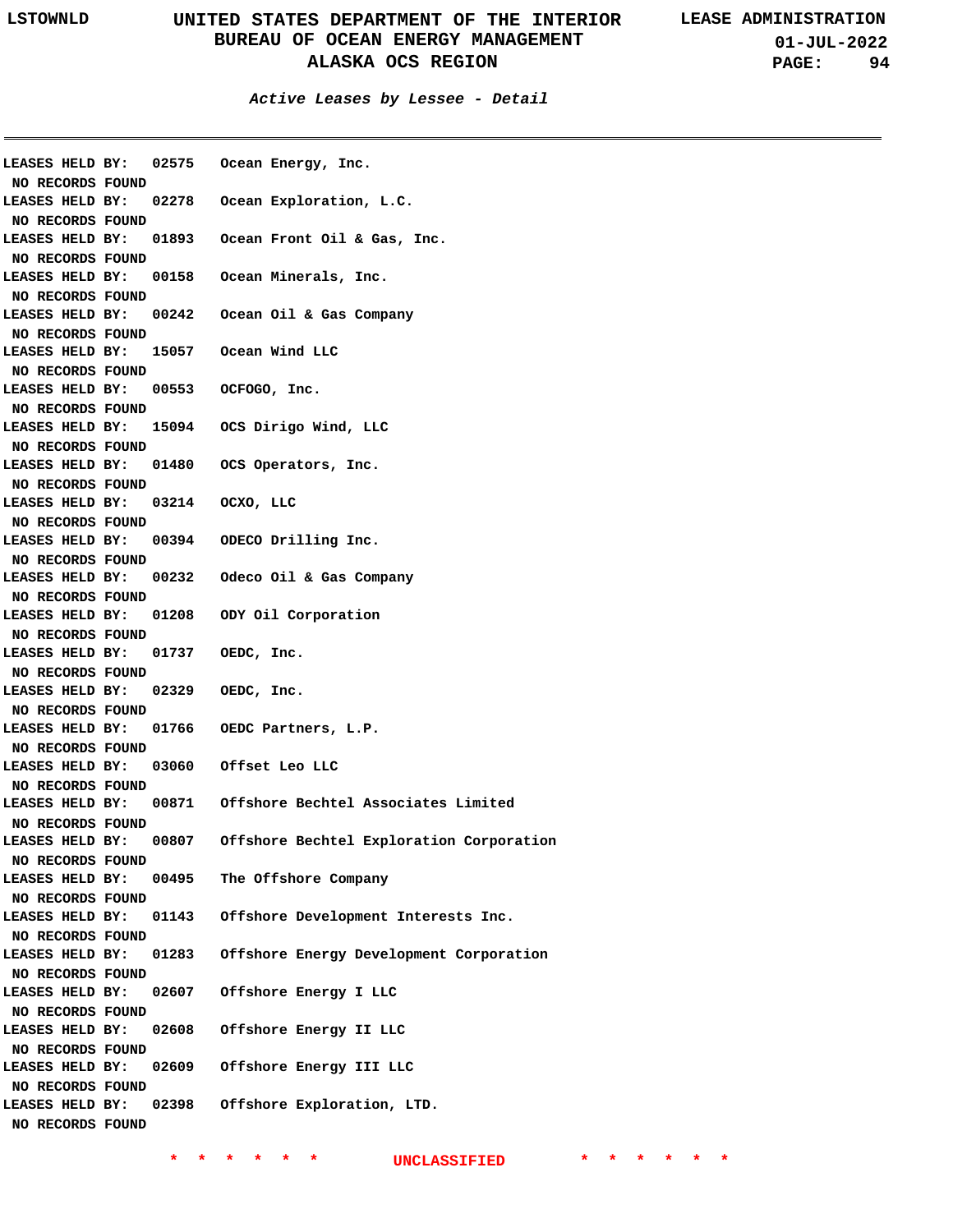**01-JUL-2022 PAGE: 95**

|                                   |                  |                    | LEASES HELD BY: 00094 Offshore Gas Company, Inc.    |
|-----------------------------------|------------------|--------------------|-----------------------------------------------------|
| NO RECORDS FOUND                  |                  |                    |                                                     |
| LEASES HELD BY:                   |                  |                    | 02658 Offshore International Group, Inc.            |
| NO RECORDS FOUND                  |                  |                    |                                                     |
| LEASES HELD BY:                   |                  |                    | 00132 Offshore Operators, Inc.                      |
| NO RECORDS FOUND                  |                  |                    |                                                     |
| LEASES HELD BY:                   |                  |                    | 00873 Offshore Producing Properties, Inc.           |
| NO RECORDS FOUND                  |                  |                    |                                                     |
| LEASES HELD BY:                   |                  |                    | 02464 OFFSHORE PROPERTIES, LLC                      |
| NO RECORDS FOUND                  |                  |                    |                                                     |
|                                   |                  |                    | LEASES HELD BY: 02061 Offshore Resources, LLC       |
| NO RECORDS FOUND                  |                  |                    |                                                     |
|                                   |                  |                    | LEASES HELD BY: 02859 Offshore Shelf LLC            |
| NO RECORDS FOUND                  |                  |                    |                                                     |
| LEASES HELD BY: 01875 OGA I, L.P. |                  |                    |                                                     |
| NO RECORDS FOUND                  |                  |                    |                                                     |
|                                   |                  |                    | LEASES HELD BY: 00432 Ogle Development Corporation  |
| NO RECORDS FOUND                  |                  |                    |                                                     |
|                                   |                  |                    | LEASES HELD BY: 00652 Ogle Petroleum Inc.           |
| NO RECORDS FOUND                  |                  |                    |                                                     |
|                                   |                  |                    | LEASES HELD BY: 00548 Ogle Petroleum Incorporated   |
| NO RECORDS FOUND                  |                  |                    |                                                     |
|                                   |                  |                    | LEASES HELD BY: 00322 Ogle Production Corporation   |
| NO RECORDS FOUND                  |                  |                    |                                                     |
|                                   |                  |                    | LEASES HELD BY: 00951 Burdette A. Ogle (individual) |
| NO RECORDS FOUND                  |                  |                    |                                                     |
|                                   |                  |                    | LEASES HELD BY: 03614 OGOG (GOM 1) Inc.             |
| NO RECORDS FOUND                  |                  |                    |                                                     |
|                                   |                  |                    | LEASES HELD BY: 00123 Oil and Gas Futures, Inc.     |
| NO RECORDS FOUND                  |                  |                    |                                                     |
|                                   |                  |                    | LEASES HELD BY: 01347 Oil Acquisitions, Inc.        |
| NO RECORDS FOUND                  |                  |                    |                                                     |
| LEASES HELD BY:                   |                  |                    | 00225 Oil and Gas Futures, Inc. of Texas            |
| NO RECORDS FOUND                  |                  |                    |                                                     |
|                                   |                  |                    | LEASES HELD BY: 00901 Oil Investments, Ltd.         |
| NO RECORDS FOUND                  |                  |                    |                                                     |
| LEASES HELD BY:                   |                  | 00389<br>OKC Corp. |                                                     |
| NO RECORDS FOUND                  |                  |                    |                                                     |
| LEASES HELD BY:                   |                  |                    | 00651 OKC Exploration, Inc.                         |
| NO RECORDS FOUND                  |                  |                    |                                                     |
| LEASES HELD BY:                   |                  |                    | 00675 OKC Limited Partnership                       |
| NO RECORDS FOUND                  |                  |                    |                                                     |
| LEASES HELD BY:                   |                  | 02545              | Okeanos Gas Gathering Company, LLC                  |
| NO RECORDS FOUND                  |                  |                    |                                                     |
| LEASES HELD BY:                   |                  | 01262              | Oklahoma Gas Pipeline Company                       |
|                                   |                  |                    |                                                     |
| NO RECORDS FOUND                  |                  |                    |                                                     |
| LEASES HELD BY:                   |                  | 02216              | Olac Resources, L.L.C.                              |
| NO RECORDS FOUND                  |                  |                    |                                                     |
| LEASES HELD BY:                   |                  | 02846              | Olympic Energy Partners, LLC                        |
| NO RECORDS FOUND                  |                  |                    |                                                     |
| LEASES HELD BY:                   |                  | 01765              | Omega Pipeline Company                              |
|                                   | NO RECORDS FOUND |                    |                                                     |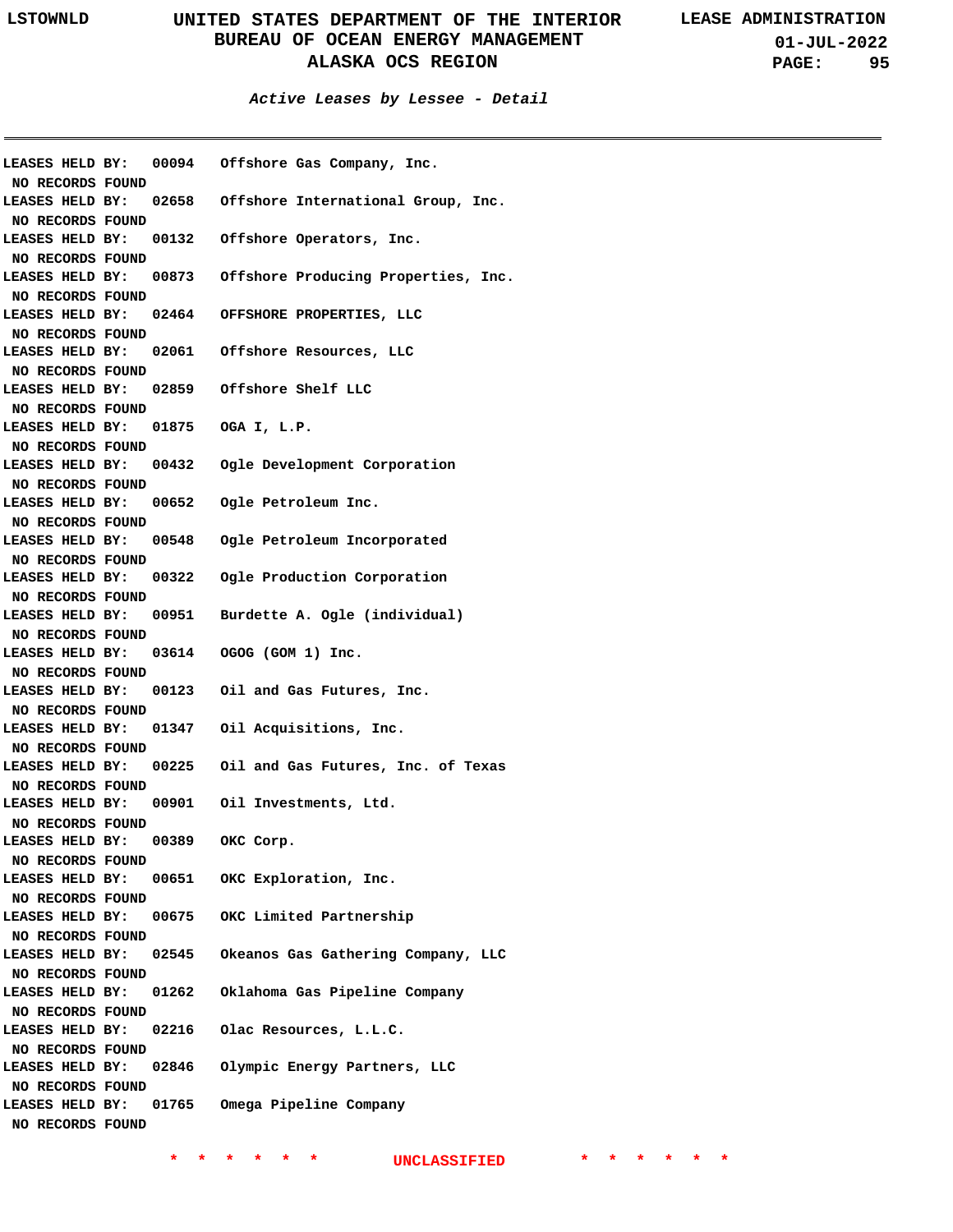**01-JUL-2022 PAGE: 96**

**Active Leases by Lessee - Detail**

|                                     |       | LEASES HELD BY: 01800 Omimex Petroleum, Inc.           |
|-------------------------------------|-------|--------------------------------------------------------|
| NO RECORDS FOUND                    |       |                                                        |
|                                     |       | LEASES HELD BY: 02184 Omni Operating Company           |
| NO RECORDS FOUND                    |       | LEASES HELD BY: 02238 On Board Properties, L.L.C.      |
| NO RECORDS FOUND                    |       |                                                        |
| LEASES HELD BY:                     |       |                                                        |
|                                     |       | 00605 ONEOK Exploration Company                        |
| NO RECORDS FOUND                    |       | LEASES HELD BY: 01950 ONLINE RESOURCE EXCHANGE, INC.   |
|                                     |       |                                                        |
| NO RECORDS FOUND                    |       | LEASES HELD BY: 02039 Online Resources, L.L.C.         |
| NO RECORDS FOUND                    |       |                                                        |
|                                     |       | LEASES HELD BY: 02228 OOGC America LLC                 |
| NO RECORDS FOUND                    |       |                                                        |
| LEASES HELD BY:                     |       | 02460 OPEN CHOKE ENERGY, LLC                           |
|                                     |       |                                                        |
| NO RECORDS FOUND<br>LEASES HELD BY: |       | 02461 OPEN CHOKE EXPLORATION, LLC                      |
| NO RECORDS FOUND                    |       |                                                        |
|                                     |       | LEASES HELD BY: 02588 OPEX Energy, LLC                 |
| NO RECORDS FOUND                    |       |                                                        |
|                                     |       | LEASES HELD BY: 01420 OPICOIL AMERICA, INC.            |
|                                     |       |                                                        |
| NO RECORDS FOUND                    |       | LEASES HELD BY: 00862 OPUBCO Resources, Inc.           |
|                                     |       |                                                        |
| NO RECORDS FOUND                    |       |                                                        |
|                                     |       | LEASES HELD BY: 02705 Orca Energy, L.P.                |
| NO RECORDS FOUND                    |       | LEASES HELD BY: 02706 Orca Management, LLC             |
|                                     |       |                                                        |
| NO RECORDS FOUND<br>LEASES HELD BY: |       | 15047 Oregon State University                          |
| NO RECORDS FOUND                    |       |                                                        |
|                                     |       | LEASES HELD BY: 01825 ORGERON ENERGY, INC.             |
| NO RECORDS FOUND                    |       |                                                        |
|                                     |       | LEASES HELD BY: 03545 Orinoco Natural Resources, LLC   |
| NO RECORDS FOUND                    |       |                                                        |
|                                     |       | LEASES HELD BY: 01886 Orion-Smith Oil Properties, Ltd. |
| NO RECORDS FOUND                    |       |                                                        |
| LEASES HELD BY:                     | 15020 | Orisol Energy US, Inc.                                 |
| NO RECORDS FOUND                    |       |                                                        |
| LEASES HELD BY:                     |       | 00801 Orlando Oil Co.                                  |
| NO RECORDS FOUND                    |       |                                                        |
| LEASES HELD BY:                     |       | 00864 Orlando-SOI Partnership                          |
| NO RECORDS FOUND                    |       |                                                        |
| LEASES HELD BY:                     |       | 03660 Orrion Holdings, Inc.                            |
| NO RECORDS FOUND                    |       |                                                        |
| LEASES HELD BY:                     |       | 15059 Orsted North America Inc.                        |
| NO RECORDS FOUND                    |       |                                                        |
| LEASES HELD BY:                     | 02966 | Orthwein Energy, L.P.                                  |
| NO RECORDS FOUND                    |       |                                                        |
| LEASES HELD BY:                     | 00250 | Oryx Energy Company                                    |
| NO RECORDS FOUND                    |       |                                                        |
| LEASES HELD BY:                     | 02486 | Osprey Petroleum Company, Inc.                         |
|                                     |       |                                                        |
| NO RECORDS FOUND                    |       |                                                        |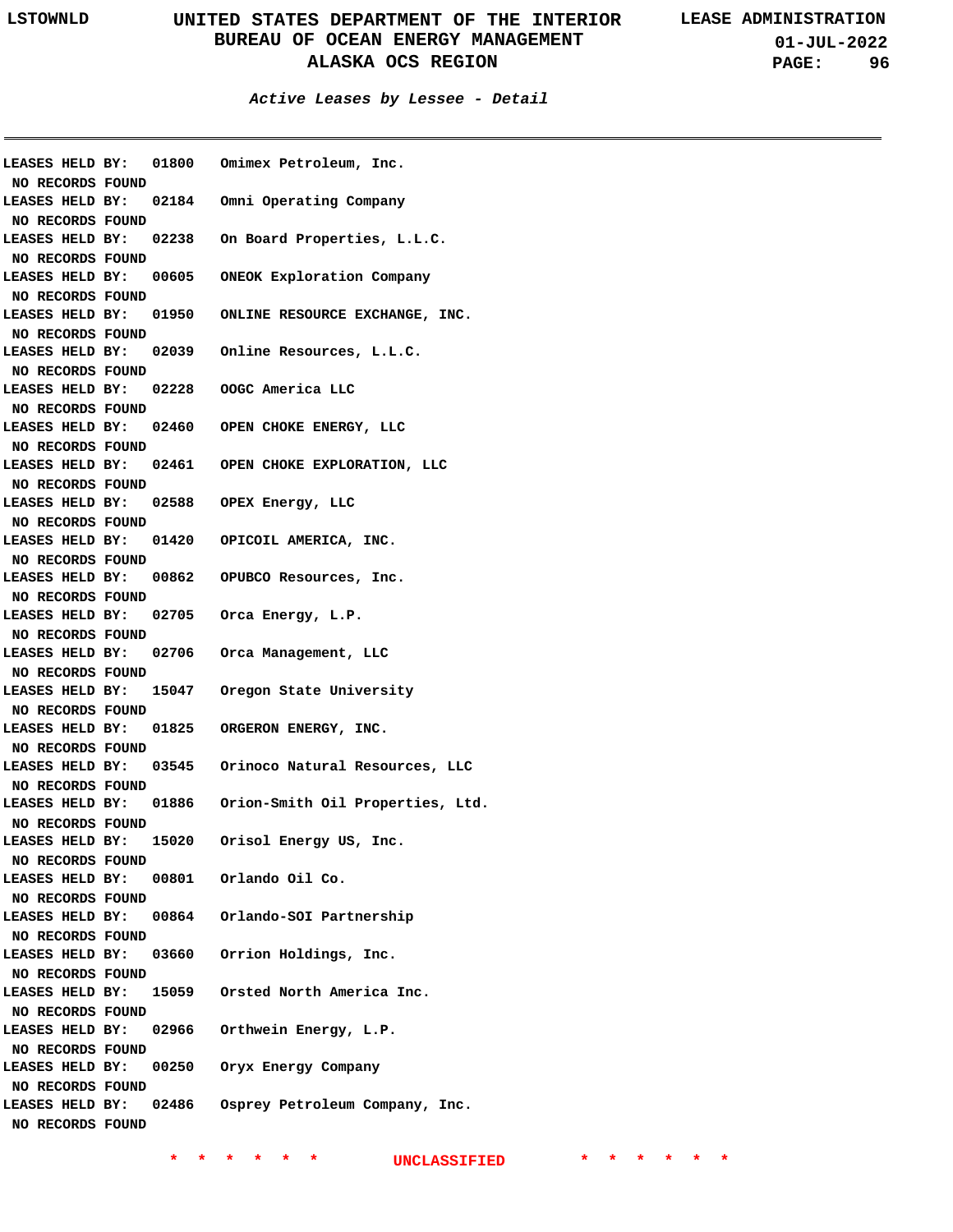**01-JUL-2022 PAGE: 97**

#### **Active Leases by Lessee - Detail**

| NO RECORDS FOUND                    |                             | LEASES HELD BY: 02623 Osprey Pipeline Company, LLC         |
|-------------------------------------|-----------------------------|------------------------------------------------------------|
| LEASES HELD BY:                     |                             | 01749 Osyka Producing Company, Incorporated                |
| NO RECORDS FOUND                    |                             |                                                            |
| LEASES HELD BY:                     |                             | 01925 Otis Petroleum Corporation                           |
| NO RECORDS FOUND                    |                             | 00711 Ottawa Energy Inc.                                   |
| LEASES HELD BY:                     |                             |                                                            |
| NO RECORDS FOUND<br>LEASES HELD BY: |                             | 03499 Otto Energy (Gulf One) LLC                           |
| NO RECORDS FOUND                    |                             |                                                            |
|                                     |                             | LEASES HELD BY: 03502 Otto Energy (Gulf Two) LLC           |
| NO RECORDS FOUND                    |                             |                                                            |
|                                     |                             | LEASES HELD BY: 03450 Otto Energy (Louisiana) LLC          |
| NO RECORDS FOUND                    |                             |                                                            |
|                                     |                             | LEASES HELD BY: 15008 Outer Banks Ocean Energy, LLC        |
| NO RECORDS FOUND                    |                             |                                                            |
|                                     |                             | LEASES HELD BY: 15133 OW North America Ventures LLC        |
| NO RECORDS FOUND                    |                             |                                                            |
|                                     |                             | LEASES HELD BY: 15138 OW Ocean Winds East Holdings, LLC    |
| NO RECORDS FOUND                    |                             |                                                            |
| LEASES HELD BY:                     |                             | 15096 OW Ocean Winds East, LLC                             |
| NO RECORDS FOUND                    |                             |                                                            |
|                                     |                             | LEASES HELD BY: 01067 William R. Owen (individual)         |
| NO RECORDS FOUND                    |                             |                                                            |
|                                     |                             | LEASES HELD BY: 00562 Owl Petroleum & Minerals, Inc.       |
| NO RECORDS FOUND                    |                             |                                                            |
|                                     | LEASES HELD BY: 00433 OXOCO |                                                            |
| NO RECORDS FOUND                    |                             |                                                            |
|                                     |                             | LEASES HELD BY: 02848 OXY Deepwater USA, Inc.              |
| NO RECORDS FOUND                    |                             |                                                            |
|                                     |                             | LEASES HELD BY: 00346 Oxy Petroleum, Inc.                  |
| NO RECORDS FOUND                    |                             |                                                            |
|                                     |                             | LEASES HELD BY: 00777 OXY USA Inc.                         |
| NO RECORDS FOUND                    |                             |                                                            |
|                                     |                             | LEASES HELD BY: 00494 P & O Oil Corporation                |
| NO RECORDS FOUND                    |                             |                                                            |
| LEASES HELD BY:                     | 01919                       | P&P Producing, Inc.                                        |
| NO RECORDS FOUND                    |                             |                                                            |
| LEASES HELD BY:                     |                             | 01880 P&P Producing Texas, Inc.                            |
| NO RECORDS FOUND                    |                             |                                                            |
|                                     |                             | LEASES HELD BY: 02793 P-H Energy, LLC                      |
| NO RECORDS FOUND                    |                             |                                                            |
|                                     |                             | LEASES HELD BY: 02922  Pacific Energy Alaska Operating LLC |
| NO RECORDS FOUND                    |                             |                                                            |
|                                     |                             | LEASES HELD BY: 02839 Pacific Energy Resources Ltd.        |
| NO RECORDS FOUND                    |                             |                                                            |
| LEASES HELD BY:                     |                             | 01413 Pacific Enterprises Oil Company (USA)                |
| NO RECORDS FOUND                    |                             |                                                            |
|                                     |                             | LEASES HELD BY: 01439 Pacific Enterprises Royalty Company  |
| NO RECORDS FOUND                    |                             |                                                            |
| LEASES HELD BY:                     |                             | 00734 Pacific Federal Ventures                             |
| NO RECORDS FOUND                    |                             |                                                            |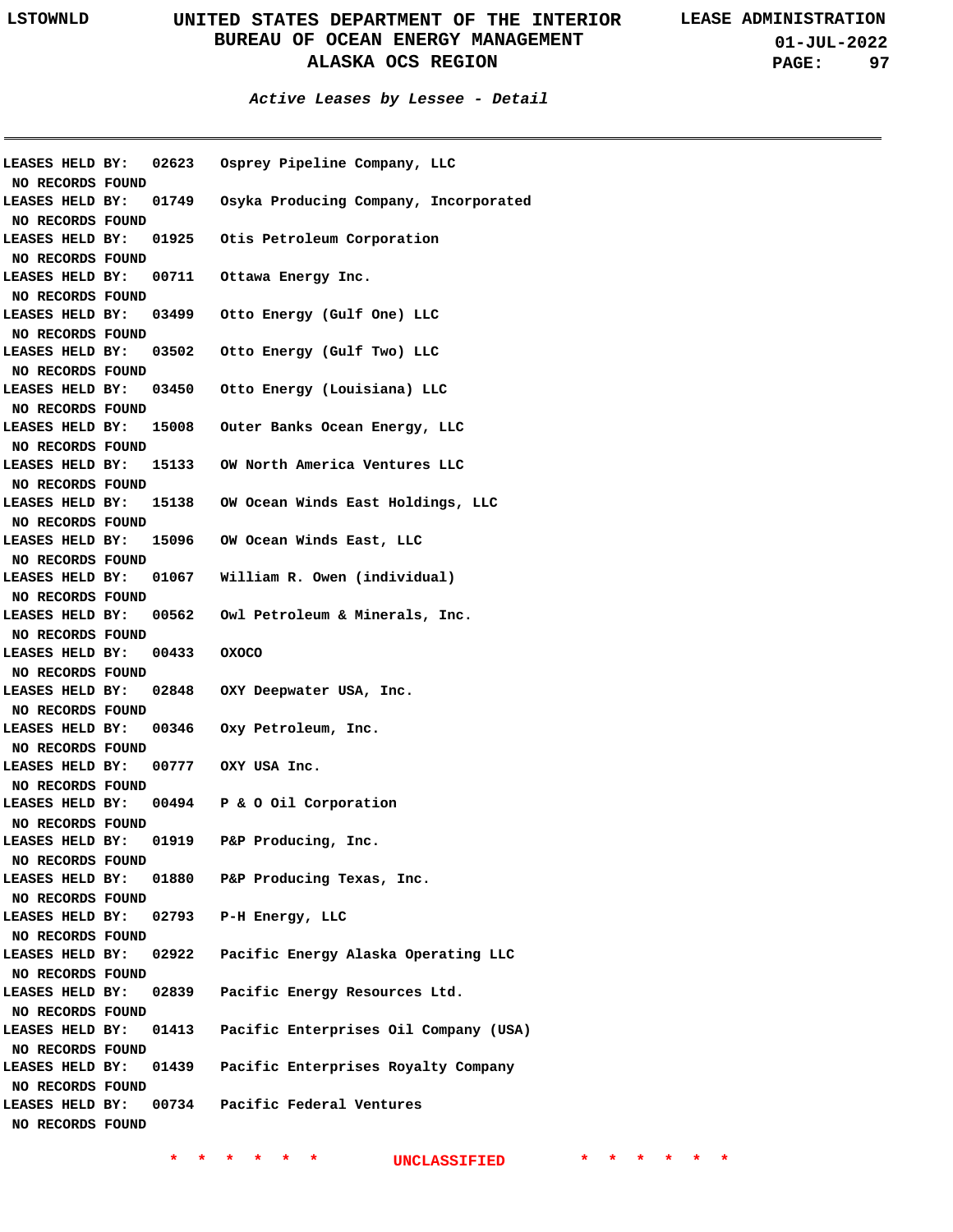**Active Leases by Lessee - Detail**

|                  |                       | LEASES HELD BY: 00717  Pacific Interstate Offshore Company |
|------------------|-----------------------|------------------------------------------------------------|
| NO RECORDS FOUND |                       |                                                            |
| LEASES HELD BY:  |                       | 00316 Pacific Lighting Exploration Company                 |
| NO RECORDS FOUND |                       |                                                            |
| LEASES HELD BY:  |                       | 03150 Pacific Minerals, L.L.C.                             |
| NO RECORDS FOUND |                       |                                                            |
| LEASES HELD BY:  |                       | 00549 Pacific Offshore Pipeline Company                    |
| NO RECORDS FOUND |                       |                                                            |
| LEASES HELD BY:  |                       | 02457 Pacific Oil, Inc.                                    |
| NO RECORDS FOUND |                       |                                                            |
|                  |                       | LEASES HELD BY: 01560  Pacific Operators Offshore, LLC     |
| NO RECORDS FOUND |                       |                                                            |
|                  |                       | LEASES HELD BY: 00541 Pacific Petroleums, Inc.             |
| NO RECORDS FOUND |                       |                                                            |
|                  |                       | LEASES HELD BY: 02047 Pacific Rim Enterprises, Ltd.        |
| NO RECORDS FOUND |                       |                                                            |
|                  | LEASES HELD BY: 02382 | Pakenham, Inc.                                             |
| NO RECORDS FOUND |                       |                                                            |
|                  |                       | LEASES HELD BY: 02436 PALACE EXPLORATION COMPANY           |
| NO RECORDS FOUND |                       |                                                            |
| LEASES HELD BY:  | 02606                 | Palace Operating Company                                   |
| NO RECORDS FOUND |                       |                                                            |
| LEASES HELD BY:  | 02595                 | Palm Energy Offshore, L.L.C.                               |
| NO RECORDS FOUND |                       |                                                            |
| LEASES HELD BY:  | 03011                 | Palm Energy Partners, L.L.C.                               |
| NO RECORDS FOUND |                       |                                                            |
|                  | LEASES HELD BY: 02906 | PALOMA RESOURCES, LLC                                      |
| NO RECORDS FOUND |                       |                                                            |
|                  | LEASES HELD BY: 01890 | Pan-Am Oil Properties, Inc.                                |
| NO RECORDS FOUND |                       |                                                            |
|                  | LEASES HELD BY: 00279 | Pan Eastern Exploration Company                            |
| NO RECORDS FOUND |                       |                                                            |
| LEASES HELD BY:  | 00506                 | Pan Energy Resources, Inc.                                 |
| NO RECORDS FOUND |                       |                                                            |
|                  | LEASES HELD BY: 00434 | Pan Petroleum Company, Incorporated                        |
| NO RECORDS FOUND |                       |                                                            |
| LEASES HELD BY:  | 01626                 | Pan Petroleum Master Limited Partnership                   |
| NO RECORDS FOUND |                       |                                                            |
| LEASES HELD BY:  | 01770                 | PANACO, INC.                                               |
| NO RECORDS FOUND |                       |                                                            |
| LEASES HELD BY:  | 00339                 | PanCanadian Petroleum Company                              |
| NO RECORDS FOUND |                       |                                                            |
| LEASES HELD BY:  | 01891                 | Pancontinental Energy Corporation                          |
| NO RECORDS FOUND |                       |                                                            |
| LEASES HELD BY:  | 01020                 | Point Arguello Natural Gas Line Company                    |
| NO RECORDS FOUND |                       |                                                            |
| LEASES HELD BY:  | 02956                 | Panhandle Eastern Pipe Line Company, LP                    |
| NO RECORDS FOUND |                       |                                                            |
| LEASES HELD BY:  | 02752                 | Panther Interstate Pipeline Energy, LLC                    |
| NO RECORDS FOUND |                       |                                                            |
| LEASES HELD BY:  | 03198                 | Panther Operating Company, LLC                             |
| NO RECORDS FOUND |                       |                                                            |
|                  |                       |                                                            |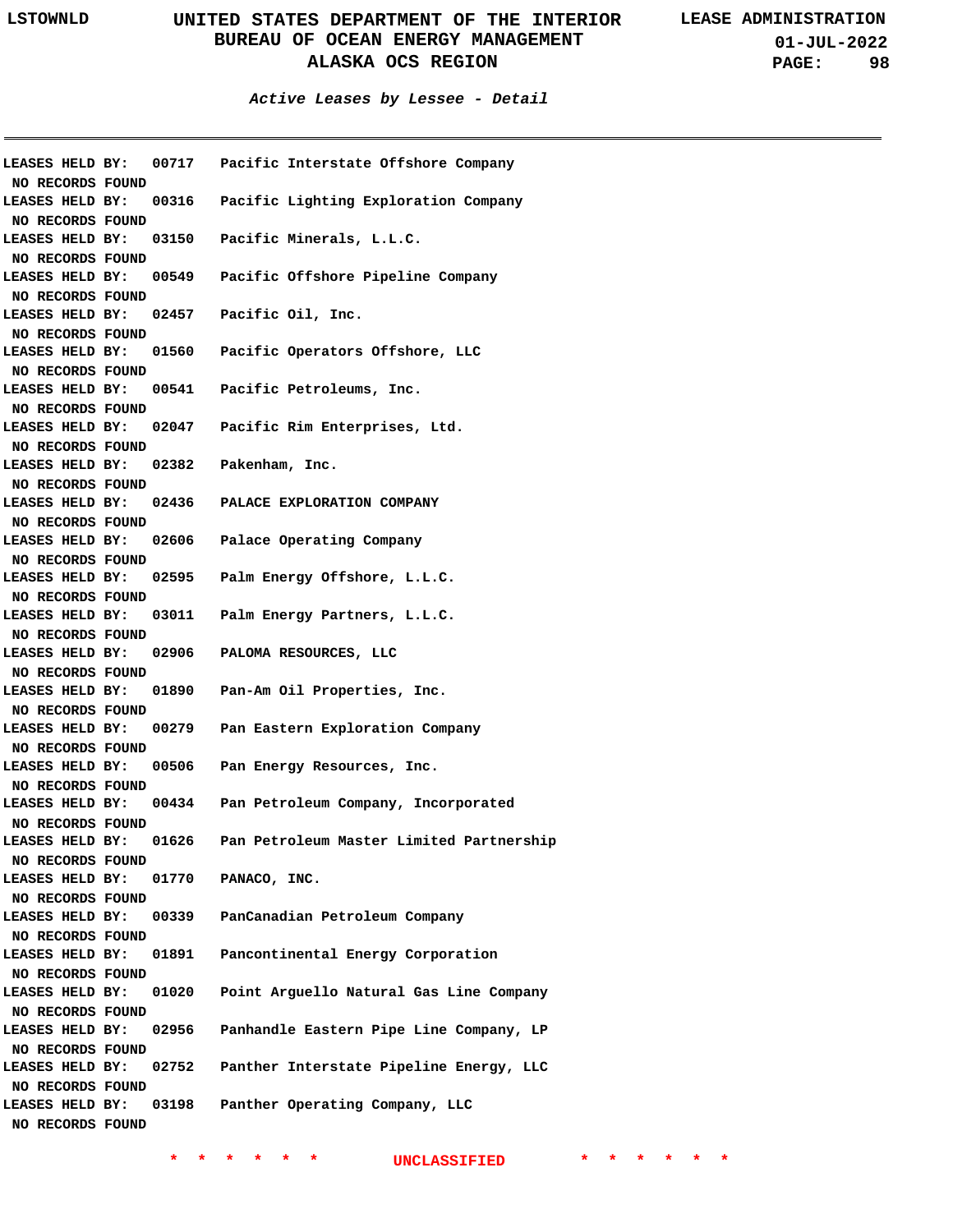**01-JUL-2022 PAGE: 99**

#### **Active Leases by Lessee - Detail**

| LEASES HELD BY:  |  | 02562                 | Panther Resources Corporation              |
|------------------|--|-----------------------|--------------------------------------------|
| NO RECORDS FOUND |  |                       |                                            |
|                  |  | LEASES HELD BY: 01019 | Point Arguello Pipeline Company            |
| NO RECORDS FOUND |  |                       |                                            |
| LEASES HELD BY:  |  |                       | 01753 Par Pacific Holdings, Inc.           |
| NO RECORDS FOUND |  |                       |                                            |
| LEASES HELD BY:  |  |                       | 00537 Paragon Petroleum, Inc.              |
| NO RECORDS FOUND |  |                       |                                            |
| LEASES HELD BY:  |  |                       | 02323 Paramax Resources (US) Inc.          |
| NO RECORDS FOUND |  |                       |                                            |
| LEASES HELD BY:  |  |                       | 01496 Paramount Petroleum Co., Inc.        |
| NO RECORDS FOUND |  |                       |                                            |
| LEASES HELD BY:  |  |                       | 01554 Paramount Petroleum Co., Inc.        |
| NO RECORDS FOUND |  |                       |                                            |
| LEASES HELD BY:  |  |                       | 02419 Parawon Corporation                  |
| NO RECORDS FOUND |  |                       |                                            |
| LEASES HELD BY:  |  |                       | 15127 Park City Wind LLC                   |
| NO RECORDS FOUND |  |                       |                                            |
| LEASES HELD BY:  |  |                       | 00812 Park Oil & Gas, Inc.                 |
| NO RECORDS FOUND |  |                       |                                            |
| LEASES HELD BY:  |  |                       | 01912 Parker & Parsley Acquisition Company |
| NO RECORDS FOUND |  |                       |                                            |
| LEASES HELD BY:  |  |                       | 02062 Parker & Parsley Development L.P.    |
| NO RECORDS FOUND |  |                       |                                            |
| LEASES HELD BY:  |  | 01375                 | Parker & Parsley Petroleum Company         |
| NO RECORDS FOUND |  |                       |                                            |
| LEASES HELD BY:  |  |                       | 02099 Arthur J. Pasmas (individual)        |
| NO RECORDS FOUND |  |                       |                                            |
| LEASES HELD BY:  |  | 00718                 | Patco, Inc.                                |
| NO RECORDS FOUND |  |                       |                                            |
| LEASES HELD BY:  |  | 00435                 | Patrick Petroleum Corporation of Michigan  |
| NO RECORDS FOUND |  |                       |                                            |
| LEASES HELD BY:  |  | 02652                 | Patriot Exploration Co., Inc.              |
| NO RECORDS FOUND |  |                       |                                            |
| LEASES HELD BY:  |  | 00028                 | Pauley Pan American Petroleum Company      |
| NO RECORDS FOUND |  |                       |                                            |
| LEASES HELD BY:  |  | 00077                 | Pauley Petroleum, Inc.                     |
| NO RECORDS FOUND |  |                       |                                            |
| LEASES HELD BY:  |  | 03253                 | PaxAcq Inc.                                |
| NO RECORDS FOUND |  |                       |                                            |
| LEASES HELD BY:  |  | 00881                 | PB-SB 1983 Investment Partnership II       |
| NO RECORDS FOUND |  |                       |                                            |
| LEASES HELD BY:  |  | 01342                 | PB-SB 1988 Investment Partnership II       |
| NO RECORDS FOUND |  |                       |                                            |
| LEASES HELD BY:  |  | 00880                 | PB-SB Investments Inc.                     |
| NO RECORDS FOUND |  |                       |                                            |
| LEASES HELD BY:  |  | 02872                 | Pearl Exploration and Production USA Ltd.  |
| NO RECORDS FOUND |  |                       |                                            |
| LEASES HELD BY:  |  | 00889                 | Pearson Petroleum Corporation              |
| NO RECORDS FOUND |  |                       |                                            |
| LEASES HELD BY:  |  | 01101                 | Waymon G. Peavy (individual)               |
| NO RECORDS FOUND |  |                       |                                            |
|                  |  |                       |                                            |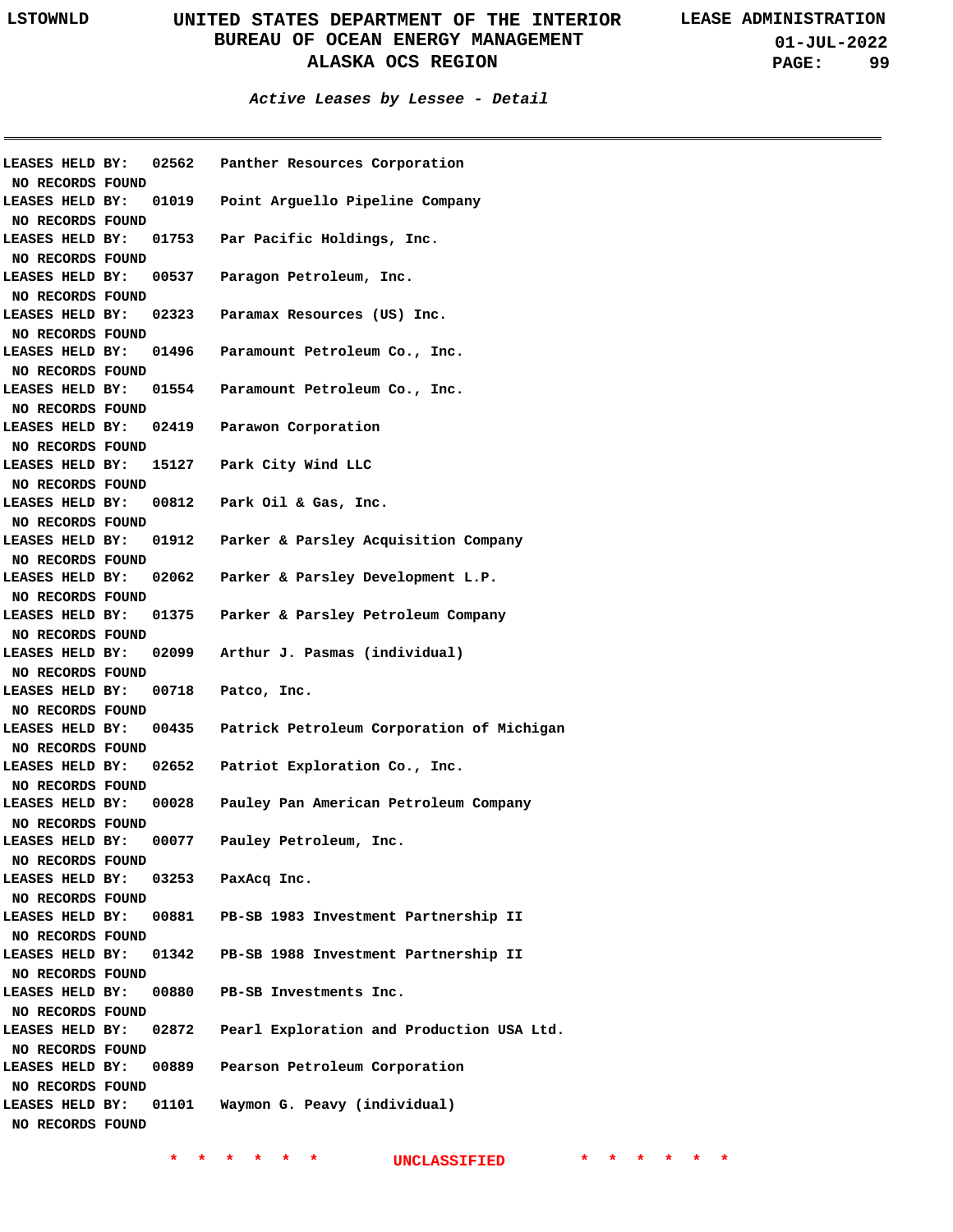**01-JUL-2022 PAGE: 100**

| LEASES HELD BY:<br>NO RECORDS FOUND | 03596 | Pebble Pipeline Corporation                 |
|-------------------------------------|-------|---------------------------------------------|
| LEASES HELD BY:                     | 01799 | Pecos Oil & Gas, Inc.                       |
| NO RECORDS FOUND                    |       |                                             |
| LEASES HELD BY:                     | 01797 | PeDex NV, Inc.                              |
| NO RECORDS FOUND                    |       |                                             |
| LEASES HELD BY:                     | 02302 | Pegasus Energy LLC                          |
| NO RECORDS FOUND                    |       |                                             |
| LEASES HELD BY:                     | 02420 | Pel-Tex Oil Company, LLC                    |
| NO RECORDS FOUND                    |       |                                             |
| LEASES HELD BY:                     | 01194 | Pel-Tex Oil Company                         |
| NO RECORDS FOUND                    |       |                                             |
| LEASES HELD BY:                     | 00703 | Pel-Tex Oil Company, Inc.                   |
| NO RECORDS FOUND                    |       |                                             |
| LEASES HELD BY:                     | 00454 | Pelican Exploration, Ltd.                   |
| NO RECORDS FOUND                    |       |                                             |
| LEASES HELD BY:                     | 00988 | Pelican Gas Gathering System                |
| NO RECORDS FOUND                    |       |                                             |
| LEASES HELD BY:                     | 00866 | Pelican Interstate Gas Corp.                |
| NO RECORDS FOUND                    |       |                                             |
| LEASES HELD BY:                     | 00852 | Pelto, Inc.                                 |
| NO RECORDS FOUND                    |       |                                             |
| LEASES HELD BY:                     | 00215 | Pelto Oil Company                           |
| NO RECORDS FOUND                    |       |                                             |
| LEASES HELD BY:                     | 00376 | Pelto Oil Company                           |
| NO RECORDS FOUND                    |       |                                             |
| LEASES HELD BY:                     | 01542 | Pembina (US) Incorporated                   |
| NO RECORDS FOUND                    |       |                                             |
| LEASES HELD BY:                     | 02301 | Pemeta Oil Company                          |
| NO RECORDS FOUND                    |       |                                             |
| LEASES HELD BY:                     | 03227 | PEMEX USA GOM I, Inc.                       |
| NO RECORDS FOUND                    |       |                                             |
| LEASES HELD BY:                     | 02898 | PEN-Y-BRYN, LTD.                            |
| NO RECORDS FOUND                    |       |                                             |
| LEASES HELD BY:                     | 00913 | Pend Oreille Oil & Gas Company              |
| NO RECORDS FOUND                    |       |                                             |
| LEASES HELD BY:                     | 00475 | Pengo Petroleum, Inc.                       |
| NO RECORDS FOUND                    |       |                                             |
| LEASES HELD BY:                     | 03452 | PennPetro Energy GoM LLC                    |
| NO RECORDS FOUND                    |       |                                             |
| LEASES HELD BY:                     | 02332 | PennzEnergy Exploration & Production LLC    |
| NO RECORDS FOUND                    |       |                                             |
|                                     |       |                                             |
| LEASES HELD BY:                     | 00167 | Pennzoil Company                            |
| NO RECORDS FOUND                    |       |                                             |
| LEASES HELD BY:                     | 01291 | Pennzoil Exploration and Production Company |
| NO RECORDS FOUND                    |       |                                             |
| LEASES HELD BY:                     | 01750 | Pennzoil Exploration and Production Company |
| NO RECORDS FOUND                    |       |                                             |
| LEASES HELD BY:                     | 00263 | Pennzoil Louisiana and Texas Offshore, Inc. |
| NO RECORDS FOUND                    |       |                                             |
| LEASES HELD BY:<br>NO RECORDS FOUND | 00600 | Pennzoil Offshore Pipeline Company          |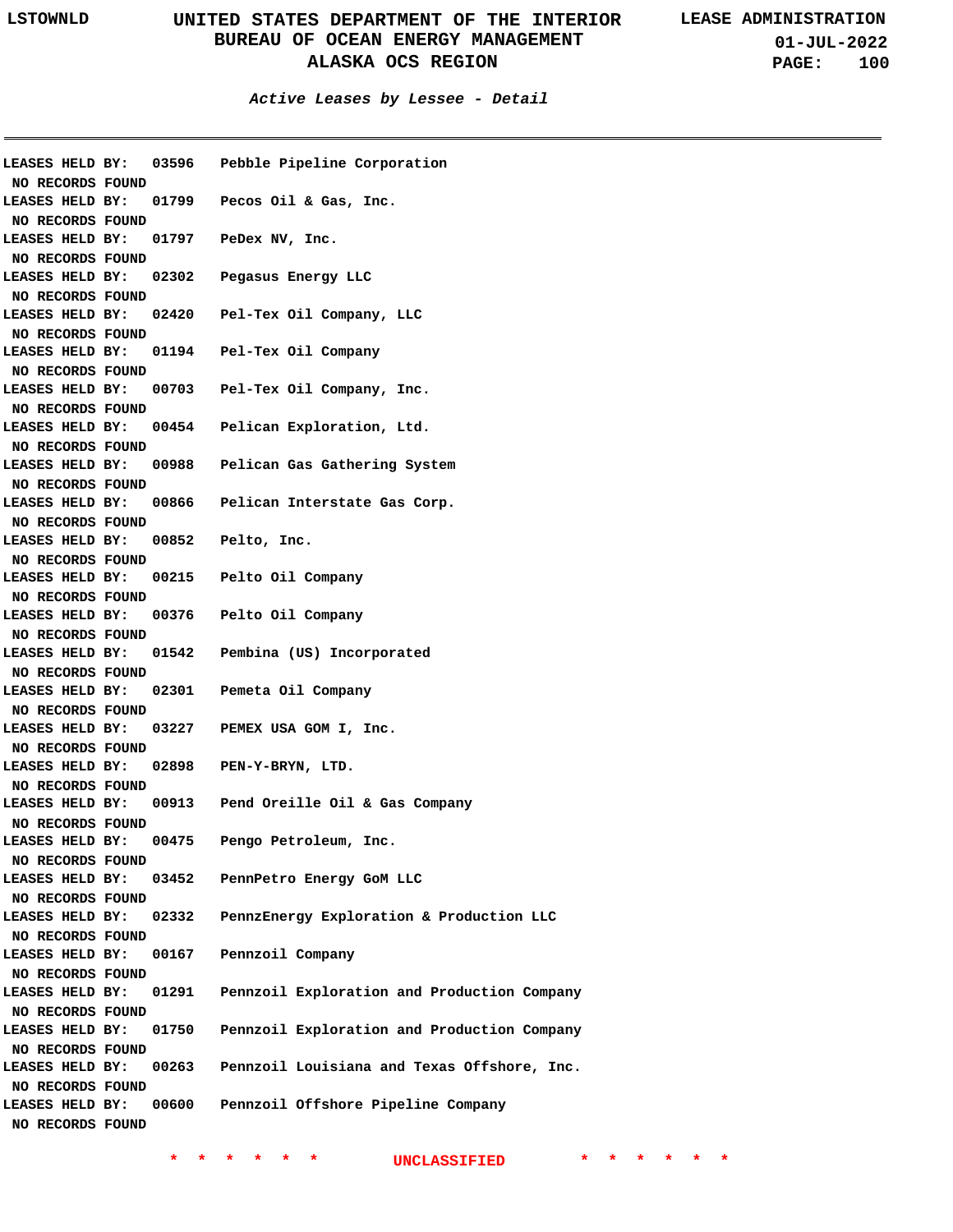| LEASES HELD BY:       | 00473 | Pennzoil Oil & Gas, Inc.                    |
|-----------------------|-------|---------------------------------------------|
| NO RECORDS FOUND      |       |                                             |
| LEASES HELD BY:       | 00071 | Pennzoil Producing Company                  |
| NO RECORDS FOUND      |       |                                             |
| LEASES HELD BY:       | 01751 | Pennzoil Southwestern Company               |
| NO RECORDS FOUND      |       |                                             |
| LEASES HELD BY: 01231 |       | Pennzoil Sulphur Company                    |
| NO RECORDS FOUND      |       |                                             |
| LEASES HELD BY: 00820 |       | Penrod Drilling Company d/b/a Penrod Energy |
|                       |       | Company                                     |
| NO RECORDS FOUND      |       |                                             |
| LEASES HELD BY:       | 01321 | Penrod Drilling Corporation                 |
| NO RECORDS FOUND      |       |                                             |
| LEASES HELD BY:       | 01333 | Pentad Offshore Corporation                 |
| NO RECORDS FOUND      |       |                                             |
| LEASES HELD BY:       | 00085 | The Peoples Gas Light and Coke Company      |
| NO RECORDS FOUND      |       |                                             |
| LEASES HELD BY:       | 00631 | Peoples Gas Light Exploration Company       |
| NO RECORDS FOUND      |       |                                             |
| LEASES HELD BY:       | 02488 | John H. Peper (individual)                  |
| NO RECORDS FOUND      |       |                                             |
| LEASES HELD BY:       | 03629 | Perdido Offshore, LLC                       |
| NO RECORDS FOUND      |       |                                             |
| LEASES HELD BY:       | 02967 | Peregrine Oil & Gas II, LLC                 |
| NO RECORDS FOUND      |       |                                             |
| LEASES HELD BY:       | 02777 | Peregrine Oil & Gas, LP                     |
| NO RECORDS FOUND      |       |                                             |
| LEASES HELD BY:       | 01410 | Peregrinus Participants, Inc.               |
| NO RECORDS FOUND      |       |                                             |
| LEASES HELD BY:       | 01524 | Peregrinus Properties 88                    |
| NO RECORDS FOUND      |       |                                             |
| LEASES HELD BY:       | 03647 | Perna Oil & Gas LLC                         |
| NO RECORDS FOUND      |       |                                             |
| LEASES HELD BY:       | 03251 | PerPetro Energy Services, LLC               |
| NO RECORDS FOUND      |       |                                             |
| LEASES HELD BY:       | 02836 | Pesca Drilling, L.L.C.                      |
| NO RECORDS FOUND      |       |                                             |
| LEASES HELD BY:       | 02657 | Petro-Hunt, L.L.C.                          |
| NO RECORDS FOUND      |       |                                             |
| LEASES HELD BY:       | 02513 | Petro Ventures, Inc.                        |
| NO RECORDS FOUND      |       |                                             |
| LEASES HELD BY:       | 01838 | Petro-Guard Company, Inc.                   |
| NO RECORDS FOUND      |       |                                             |
| LEASES HELD BY:       | 00816 | Petro-Hunt Corporation                      |
| NO RECORDS FOUND      |       |                                             |
| LEASES HELD BY:       | 00650 | Petro-Lewis Beta Company Joint Venture      |
| NO RECORDS FOUND      |       |                                             |
| LEASES HELD BY:       | 00559 | Petro-Lewis Corporation                     |
| NO RECORDS FOUND      |       |                                             |
| LEASES HELD BY:       | 00344 | Petro-Lewis Funds, Inc.                     |
| NO RECORDS FOUND      |       |                                             |
| LEASES HELD BY: 01062 |       | Petro-Lewis Institutional Investors (1979), |
|                       |       |                                             |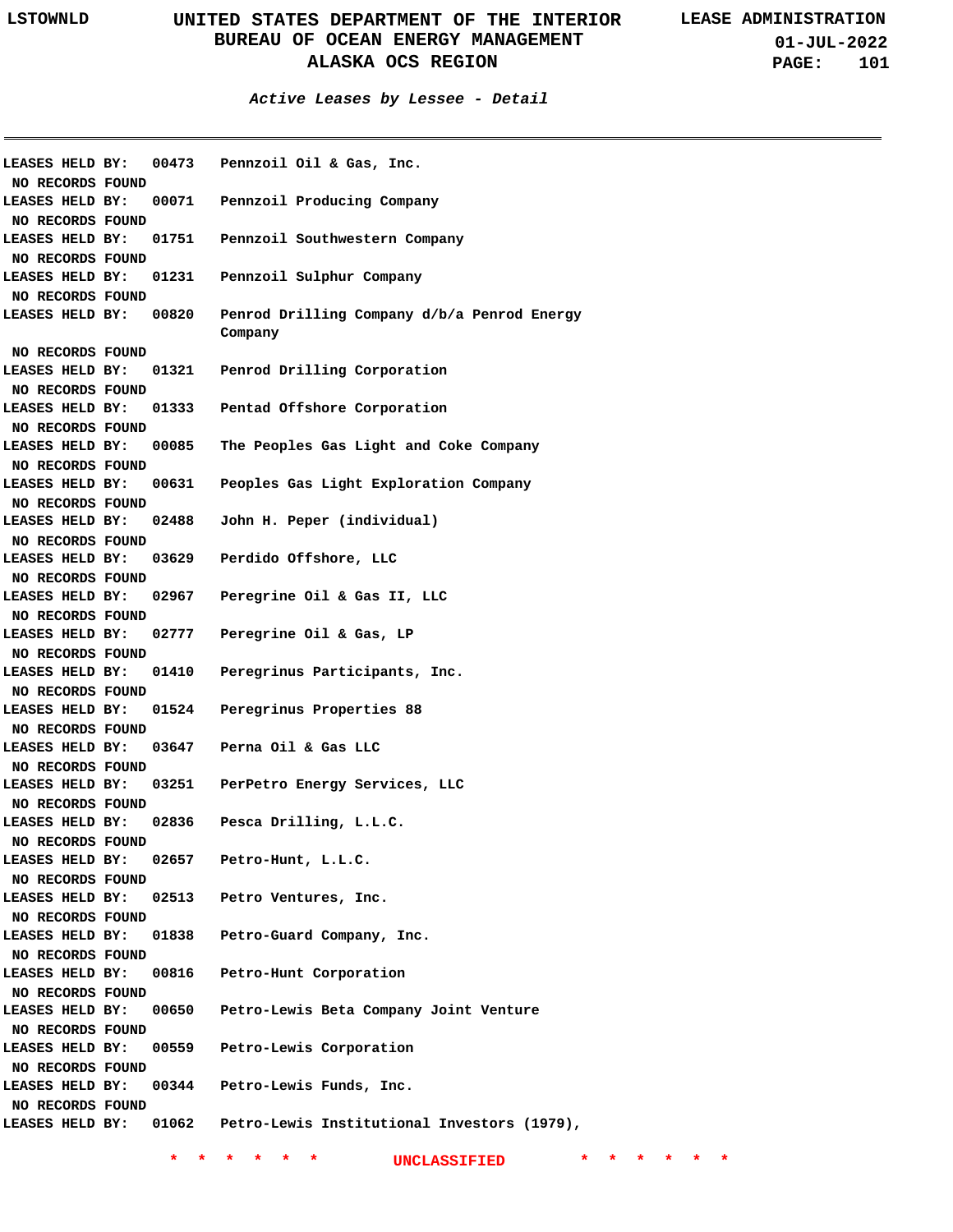**01-JUL-2022 PAGE: 102**

**Active Leases by Lessee - Detail**

| LEASES HELD BY:        | 01062 | Petro-Lewis Institutional Investors (1979),<br>Ltd. |
|------------------------|-------|-----------------------------------------------------|
| NO RECORDS FOUND       |       |                                                     |
| LEASES HELD BY:        | 01207 | Petrobras America Inc.                              |
| NO RECORDS FOUND       |       |                                                     |
| LEASES HELD BY:        | 03096 | <b>PETROCHASE, LP</b>                               |
| NO RECORDS FOUND       |       |                                                     |
| LEASES HELD BY:        | 01955 | PetroChief International Inc.                       |
| NO RECORDS FOUND       |       |                                                     |
| LEASES HELD BY:        | 02573 | PetroCorp Acquisition Company                       |
| NO RECORDS FOUND       |       |                                                     |
| LEASES HELD BY:        | 01088 | PetroCorp Incorporated                              |
| NO RECORDS FOUND       |       |                                                     |
| LEASES HELD BY:        | 01872 | PetroCorp Incorporated                              |
| NO RECORDS FOUND       |       |                                                     |
| LEASES HELD BY:        | 00966 | Petrodel Exploration, Inc.                          |
| NO RECORDS FOUND       |       |                                                     |
| LEASES HELD BY:        | 03129 | Petrodome Arctic Fox, LLC                           |
| NO RECORDS FOUND       |       |                                                     |
| LEASES HELD BY:        | 03130 | Petrodome Brazos 434, LLC                           |
| NO RECORDS FOUND       |       |                                                     |
| LEASES HELD BY:        | 03108 | Petrodome EC, LLC                                   |
| NO RECORDS FOUND       |       |                                                     |
| LEASES HELD BY:        | 03100 | Petrodome Energy, LLC                               |
| NO RECORDS FOUND       |       |                                                     |
| LEASES HELD BY:        |       | 03161 Petrodome Operating, LLC                      |
| NO RECORDS FOUND       |       |                                                     |
| LEASES HELD BY:        | 00481 | Petrofina Delaware, Incorporated                    |
| NO RECORDS FOUND       |       |                                                     |
| LEASES HELD BY:        | 00907 | Petrofina Exploration, Inc.                         |
| NO RECORDS FOUND       |       |                                                     |
| LEASES HELD BY:        | 02325 | PetroGreen Company                                  |
| NO RECORDS FOUND       |       |                                                     |
| LEASES HELD BY:        | 02759 | Petrohawk Energy Corporation                        |
| NO RECORDS FOUND       |       |                                                     |
| LEASES HELD BY:        |       | 02194 Petrohawk Properties, LP                      |
| NO RECORDS FOUND       |       |                                                     |
| LEASES HELD BY:        | 01335 | The Petrol Oil and Gas Corporation                  |
| NO RECORDS FOUND       |       |                                                     |
| LEASES HELD BY:        | 03082 | PETROLEUM FUELS OFFSHORE, LLC                       |
| NO RECORDS FOUND       |       |                                                     |
| LEASES HELD BY:        | 00036 | Petroleum Offshore Leaseholds, Inc.                 |
| NO RECORDS FOUND       |       |                                                     |
| LEASES HELD BY:        | 01987 | Petroleum Strategies, Inc.                          |
| NO RECORDS FOUND       |       |                                                     |
| LEASES HELD BY:        | 03000 | PETROLEUM VENTURES, L.L.C.                          |
| NO RECORDS FOUND       |       |                                                     |
| LEASES HELD BY:        | 00604 | PetroPacific Resources, Inc.                        |
| NO RECORDS FOUND       |       |                                                     |
| LEASES HELD BY:        | 02380 | PetroPro Energy Partners, L.P.                      |
| NO RECORDS FOUND       |       |                                                     |
| <b>LEASES HELD BY:</b> | 02343 | PetroQuest Energy, Inc.                             |
|                        |       |                                                     |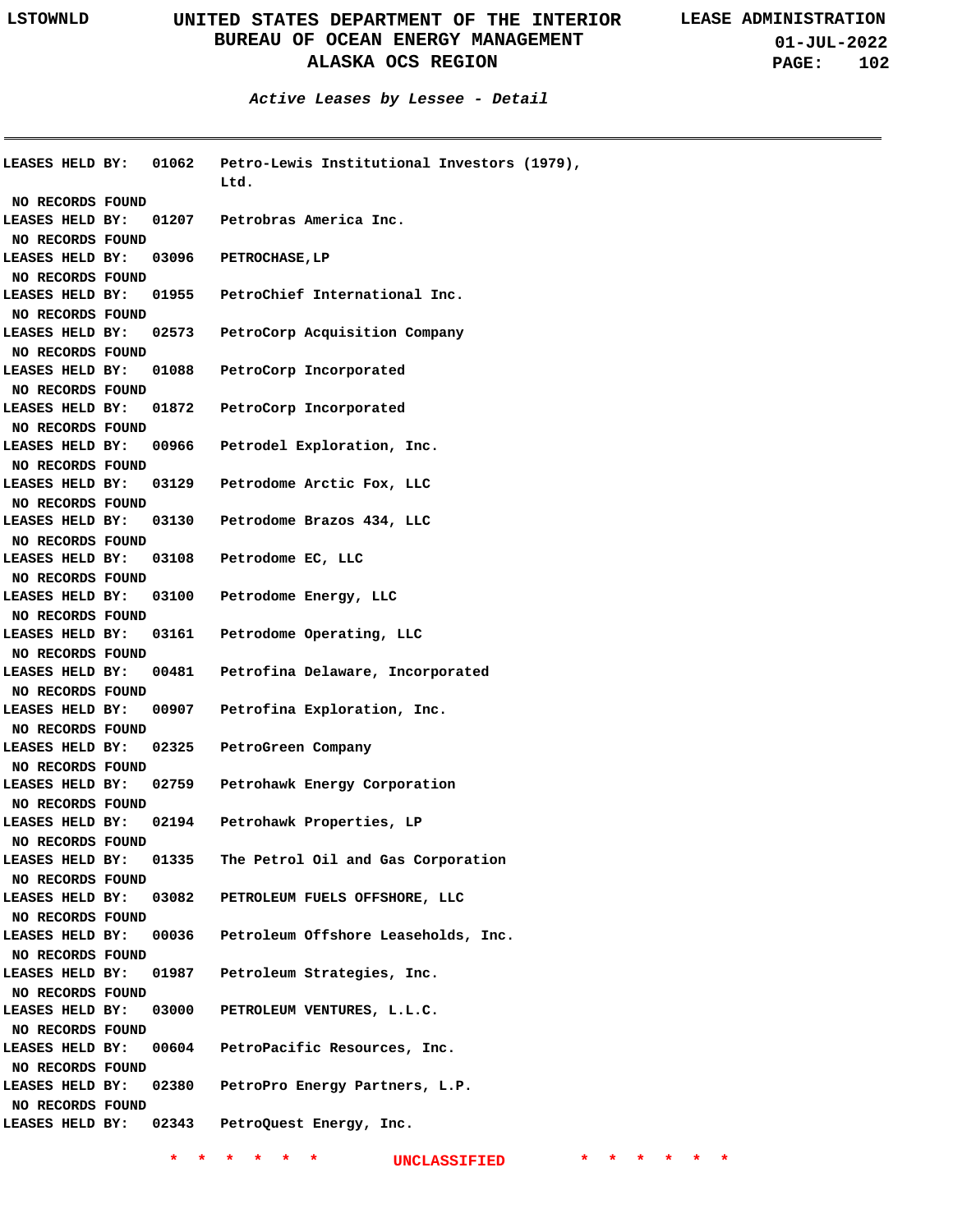**01-JUL-2022 PAGE: 103**

**Active Leases by Lessee - Detail**

| <b>LEASES HELD BY:</b> | 02343 | PetroQuest Energy, Inc.                    |
|------------------------|-------|--------------------------------------------|
| NO RECORDS FOUND       |       |                                            |
| LEASES HELD BY:        | 02884 | PetroQuest Energy, Inc.                    |
| NO RECORDS FOUND       |       |                                            |
| LEASES HELD BY:        | 02222 | PetroQuest Energy, L.L.C.                  |
| NO RECORDS FOUND       |       |                                            |
| LEASES HELD BY:        | 02485 | PetroQuest Oil & Gas, L.L.C.               |
| NO RECORDS FOUND       |       |                                            |
| LEASES HELD BY:        | 02734 | PetroReal Main Pass, LLC                   |
| NO RECORDS FOUND       |       |                                            |
| LEASES HELD BY:        | 00778 | Petrorep of Texas, Inc.                    |
| NO RECORDS FOUND       |       |                                            |
| LEASES HELD BY:        |       | 03560 PetroRioUSA Inc.                     |
| NO RECORDS FOUND       |       |                                            |
| LEASES HELD BY:        |       | 02963 PetroVal, Inc.                       |
| NO RECORDS FOUND       |       |                                            |
| LEASES HELD BY:        |       | 01586 Petsec Energy Inc.                   |
| NO RECORDS FOUND       |       |                                            |
| LEASES HELD BY:        |       | 02482 Petsec Petroleum Inc.                |
| NO RECORDS FOUND       |       |                                            |
| LEASES HELD BY:        |       | 00645 PexTech Energy Co.                   |
| NO RECORDS FOUND       |       |                                            |
| LEASES HELD BY:        | 00436 | Peyto Explorations, Incorporated           |
| NO RECORDS FOUND       |       |                                            |
| <b>LEASES HELD BY:</b> |       | 02279 PG&E Texas Pipeline, L.P.            |
| NO RECORDS FOUND       |       |                                            |
| <b>LEASES HELD BY:</b> | 02733 | PHEASANT OIL & GAS, INC.                   |
| NO RECORDS FOUND       |       |                                            |
| <b>LEASES HELD BY:</b> | 00788 | Phillips Oil Company                       |
| NO RECORDS FOUND       |       |                                            |
| <b>LEASES HELD BY:</b> | 02150 | Phillips Pt. Arguello Production Company   |
| NO RECORDS FOUND       |       |                                            |
| LEASES HELD BY:        | 02904 | Phoenix Exploration Company LP             |
| NO RECORDS FOUND       |       |                                            |
| LEASES HELD BY:        | 00656 | PHOENIX INTERNATIONAL OIL CO.              |
| NO RECORDS FOUND       |       |                                            |
| LEASES HELD BY:        | 01258 | Phoenix Resources Company of North America |
| NO RECORDS FOUND       |       |                                            |
| LEASES HELD BY:        | 00674 | Pickens Energy Corporation                 |
| NO RECORDS FOUND       |       |                                            |
| LEASES HELD BY:        | 01024 | Pickens Operating Co.                      |
| NO RECORDS FOUND       |       |                                            |
| LEASES HELD BY:        | 00941 | T. Boone Pickens, Jr. (individual)         |
| NO RECORDS FOUND       |       |                                            |
| LEASES HELD BY:        | 01710 | Pierce Junction Petroleum, Inc.            |
| NO RECORDS FOUND       |       |                                            |
| LEASES HELD BY:        | 01254 | Pilgrim Exploration Corp.                  |
| NO RECORDS FOUND       |       |                                            |
| LEASES HELD BY:        | 02794 | Pine Curtain Production Company, LLC       |
| NO RECORDS FOUND       |       |                                            |
| LEASES HELD BY:        | 02617 | Pingora Exploration Company LLC            |
| NO RECORDS FOUND       |       |                                            |
|                        |       |                                            |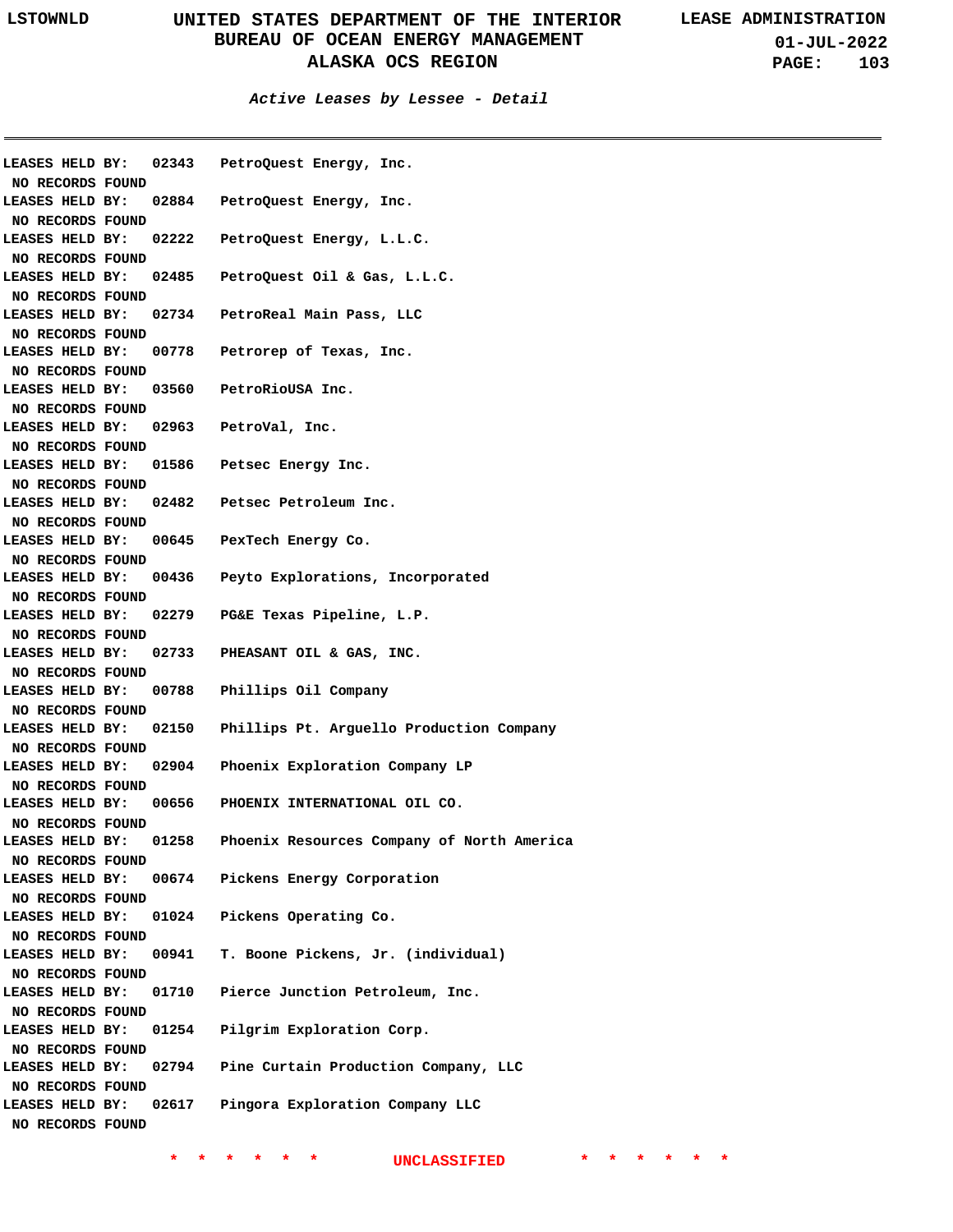**Active Leases by Lessee - Detail**

| LEASES HELD BY:  |       | 00238 Pinto, Inc.                             |
|------------------|-------|-----------------------------------------------|
| NO RECORDS FOUND |       |                                               |
| LEASES HELD BY:  |       | 01075 Pioneer Houston, Inc.                   |
| NO RECORDS FOUND |       |                                               |
| LEASES HELD BY:  | 02681 | Pioneer Natural Resources Alaska, Inc.        |
| NO RECORDS FOUND |       |                                               |
| LEASES HELD BY:  | 02223 | Pioneer Natural Resources Company             |
| NO RECORDS FOUND |       |                                               |
| LEASES HELD BY:  | 01570 | Pioneer Natural Resources (GPC) Inc.          |
| NO RECORDS FOUND |       |                                               |
| LEASES HELD BY:  | 01935 | Pioneer Natural Resources USA, Inc.           |
| NO RECORDS FOUND |       |                                               |
| LEASES HELD BY:  | 00443 | Pioneer Production Corporation                |
| NO RECORDS FOUND |       |                                               |
| LEASES HELD BY:  | 02001 | Pioneer Resources Producing L.P.              |
| NO RECORDS FOUND |       |                                               |
| LEASES HELD BY:  | 02847 | Pioneer Shelf Properties Incorporated         |
| NO RECORDS FOUND |       |                                               |
| LEASES HELD BY:  | 01666 | Piquant, Inc.                                 |
| NO RECORDS FOUND |       |                                               |
| LEASES HELD BY:  | 02013 | PITTSBURGH CORPORATION, INC.                  |
| NO RECORDS FOUND |       |                                               |
| LEASES HELD BY:  | 00804 | Placid International Oil, Ltd.                |
| NO RECORDS FOUND |       |                                               |
| LEASES HELD BY:  |       | 00066 Placid Oil Company                      |
| NO RECORDS FOUND |       |                                               |
| LEASES HELD BY:  | 02702 | Plains Exploration & Production Company (PXP) |
| NO RECORDS FOUND |       |                                               |
| LEASES HELD BY:  |       | 03199 Plains Offshore Inc.                    |
| NO RECORDS FOUND |       |                                               |
| LEASES HELD BY:  |       | 03200 Plains Offshore Operations Inc.         |
| NO RECORDS FOUND |       |                                               |
| LEASES HELD BY:  |       | 01671 Plains Petroleum Operating Company      |
| NO RECORDS FOUND |       |                                               |
| LEASES HELD BY:  |       | 02885 Plains Pipeline, L.P.                   |
| NO RECORDS FOUND |       |                                               |
| LEASES HELD BY:  | 01220 | Plains Resources Inc.                         |
| NO RECORDS FOUND |       |                                               |
| LEASES HELD BY:  | 02197 | PLAYA Minerals and Energy, Inc.               |
| NO RECORDS FOUND |       |                                               |
| LEASES HELD BY:  | 03025 | Playa Oil & Gas, LP                           |
| NO RECORDS FOUND |       |                                               |
| LEASES HELD BY:  | 00911 | PLC-ARPC, Inc.                                |
| NO RECORDS FOUND |       |                                               |
| LEASES HELD BY:  | 00894 | Plumb Offshore, Inc.                          |
|                  |       |                                               |
| NO RECORDS FOUND |       |                                               |
| LEASES HELD BY:  | 15056 | PNE USA, Inc.                                 |
| NO RECORDS FOUND |       |                                               |
| LEASES HELD BY:  | 01405 | Pogo Gulf Coast, Ltd.                         |
| NO RECORDS FOUND |       |                                               |
| LEASES HELD BY:  | 00902 | Pogo Offshore Pipeline Co.                    |
| NO RECORDS FOUND |       |                                               |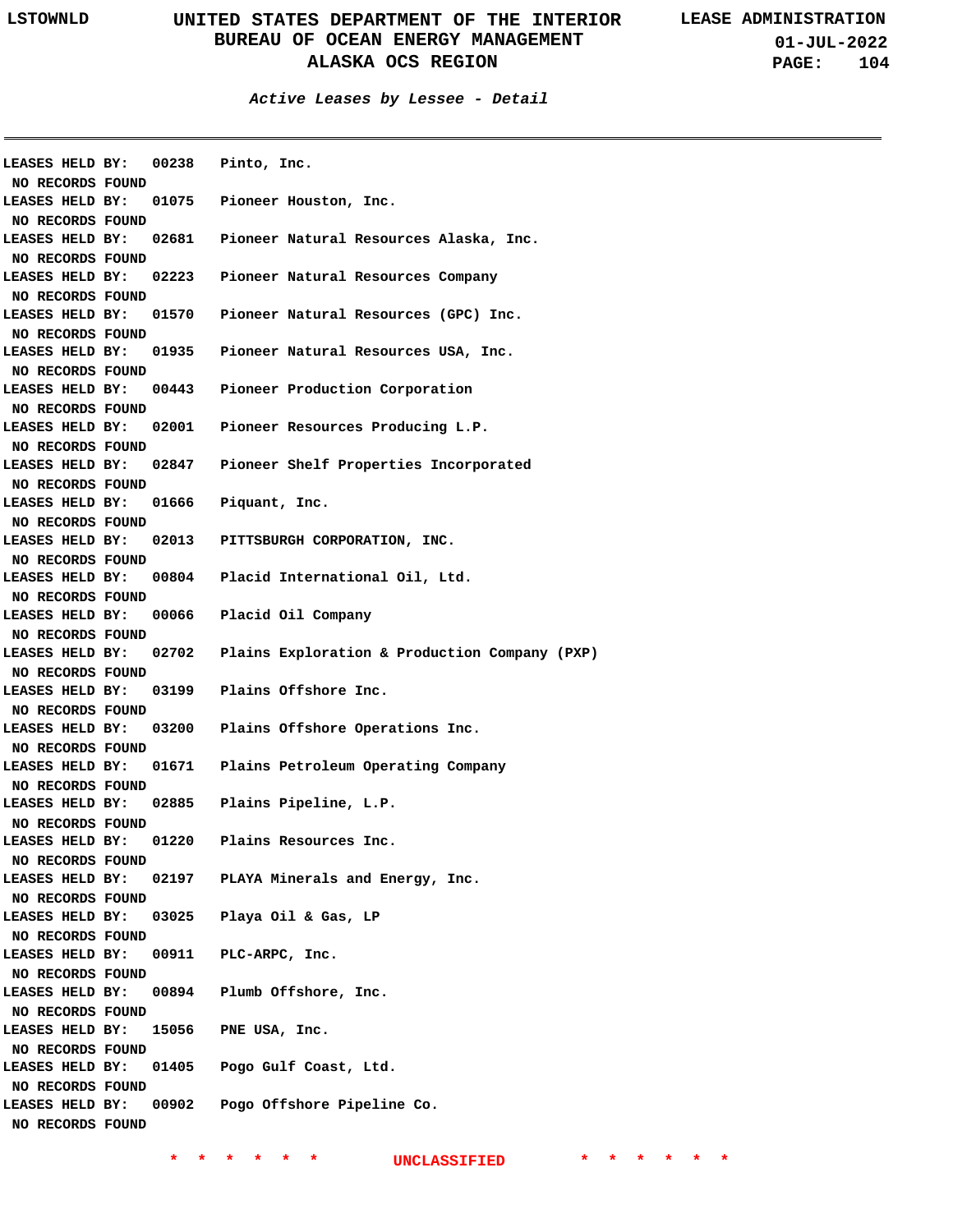#### **Active Leases by Lessee - Detail**

| LEASES HELD BY:<br>NO RECORDS FOUND |       | 00231 Pogo Producing Company                   |
|-------------------------------------|-------|------------------------------------------------|
| LEASES HELD BY:                     |       | 01114 Point Pedernales Pipeline Company (PPCO) |
| NO RECORDS FOUND<br>LEASES HELD BY: |       |                                                |
|                                     |       | 00330 Polaris Oil Company                      |
| NO RECORDS FOUND<br>LEASES HELD BY: |       | 03519 Polaris Production Partners LLC          |
| NO RECORDS FOUND                    |       |                                                |
| LEASES HELD BY:                     |       | 00474 Polfam Exploration Company               |
| NO RECORDS FOUND                    |       |                                                |
| LEASES HELD BY:                     |       | 01003 Polo Energy Corporation                  |
| NO RECORDS FOUND                    |       |                                                |
| LEASES HELD BY:                     |       | 03090 Pond Energy, LLC                         |
| NO RECORDS FOUND                    |       |                                                |
| LEASES HELD BY:                     |       | 02933 Pond Exploration Company, LLC            |
| NO RECORDS FOUND                    |       |                                                |
| LEASES HELD BY:                     |       | 02095 Susan E. Poorman (individual)            |
| NO RECORDS FOUND                    |       |                                                |
| LEASES HELD BY:                     |       | 02965 Port Dolphin Energy LLC                  |
| NO RECORDS FOUND                    |       |                                                |
| LEASES HELD BY:                     |       | 02036 Poseidon Oil Pipeline Company, L.L.C.    |
| NO RECORDS FOUND                    |       |                                                |
| LEASES HELD BY:                     |       | 01960 Poseidon Petroleum LLC                   |
| NO RECORDS FOUND                    |       |                                                |
| LEASES HELD BY:                     |       | 01972 Poseidon Pipeline Company, L.L.C.        |
| NO RECORDS FOUND                    |       |                                                |
| LEASES HELD BY:                     |       | 03153 THE POSTON MINERAL RIGHTS TRUST          |
| NO RECORDS FOUND                    |       |                                                |
| LEASES HELD BY:                     |       | 03599 Poston Minerals, LLC                     |
| NO RECORDS FOUND                    |       |                                                |
| LEASES HELD BY:                     |       | 02431 Potential Energy Limited Partnership     |
| NO RECORDS FOUND                    |       |                                                |
| LEASES HELD BY:                     |       | 03232 PPC Operating Company LLC                |
| NO RECORDS FOUND                    |       |                                                |
| LEASES HELD BY:                     |       | 00555 Prairie Producing Company                |
| NO RECORDS FOUND                    |       |                                                |
| LEASES HELD BY:                     | 01505 | Prairie Producing Company                      |
| NO RECORDS FOUND<br>LEASES HELD BY: |       | 03335 Presido Oil & Gas LLC                    |
| NO RECORDS FOUND                    |       |                                                |
| LEASES HELD BY:                     |       | 00096 Preston Oil Company                      |
| NO RECORDS FOUND                    |       |                                                |
| LEASES HELD BY:                     | 00878 | Preussag Energy Venture                        |
| NO RECORDS FOUND                    |       |                                                |
| LEASES HELD BY:                     |       | 00783 H. C. Price Co.                          |
| NO RECORDS FOUND                    |       |                                                |
| LEASES HELD BY:                     |       | 00150 H. C. Price Company                      |
| NO RECORDS FOUND                    |       |                                                |
| LEASES HELD BY:                     |       | 00942 Joe D. Price (individual)                |
| NO RECORDS FOUND                    |       |                                                |
| LEASES HELD BY:                     |       | 02100 Richard Price (individual)               |
| NO RECORDS FOUND                    |       |                                                |
|                                     |       |                                                |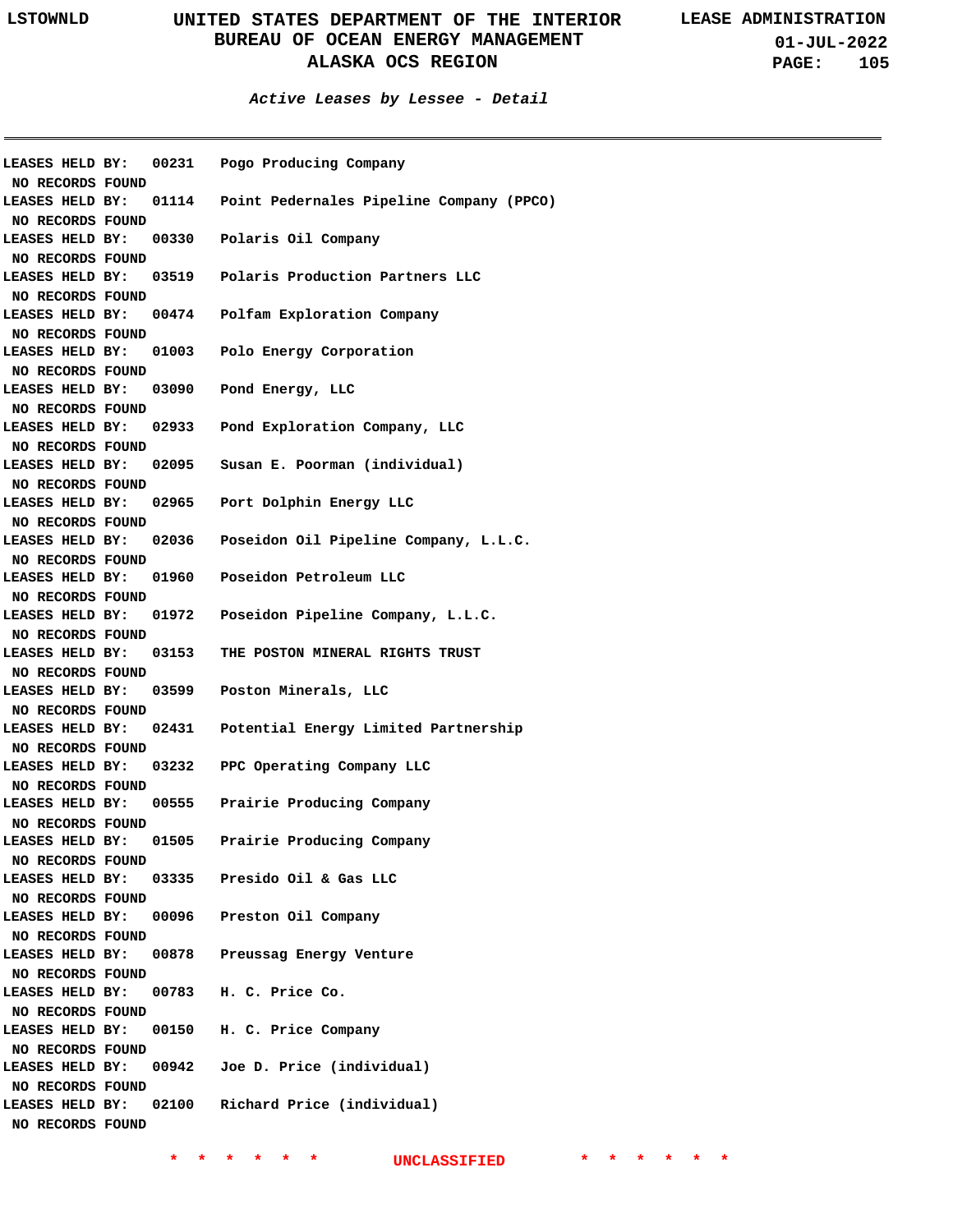**01-JUL-2022 PAGE: 106**

| LEASES HELD BY:  |       | 02388 Alan C. Prigge & Associates, Inc.                             |
|------------------|-------|---------------------------------------------------------------------|
| NO RECORDS FOUND |       |                                                                     |
|                  |       | LEASES HELD BY: 00535 Primary Fuels, Inc.                           |
| NO RECORDS FOUND |       |                                                                     |
|                  |       | LEASES HELD BY: 01911 Prime Natural Resources, Inc.                 |
| NO RECORDS FOUND |       |                                                                     |
|                  |       | LEASES HELD BY: 02566 Prime Offshore L.L.C.                         |
| NO RECORDS FOUND |       |                                                                     |
|                  |       | LEASES HELD BY: 01327 Princeton Energy Group                        |
| NO RECORDS FOUND |       |                                                                     |
|                  |       | LEASES HELD BY: 01328 Princeton Energy Group II Limited Partnership |
| NO RECORDS FOUND |       |                                                                     |
| LEASES HELD BY:  |       | 15046 Principal Power, Inc.                                         |
| NO RECORDS FOUND |       |                                                                     |
| LEASES HELD BY:  |       | 03091 PROBE HIGH ISLAND 115 LTD.                                    |
| NO RECORDS FOUND |       |                                                                     |
| LEASES HELD BY:  |       | 03042 PROBE RESOURCES ENERGY MARKETING US LTD.                      |
| NO RECORDS FOUND |       |                                                                     |
|                  |       | LEASES HELD BY: 02074 Probe Resources, Inc.                         |
| NO RECORDS FOUND |       |                                                                     |
|                  |       | LEASES HELD BY: 02989 PROBE RESOURCES US LTD.                       |
| NO RECORDS FOUND |       |                                                                     |
|                  |       | LEASES HELD BY: 03092 PROBE ST 214 LTD.                             |
| NO RECORDS FOUND |       |                                                                     |
|                  |       | LEASES HELD BY: 02435 Producers Pipeline Corporation                |
| NO RECORDS FOUND |       |                                                                     |
|                  |       | LEASES HELD BY: 01415 Production Network, Inc.                      |
| NO RECORDS FOUND |       |                                                                     |
| LEASES HELD BY:  | 02188 | Program Acquisition Company                                         |
| NO RECORDS FOUND |       |                                                                     |
| LEASES HELD BY:  | 03638 | Progress Resources Gulf of Mexico LLC                               |
| NO RECORDS FOUND |       |                                                                     |
| LEASES HELD BY:  |       | 03613 Progress Resources USA Ltd.                                   |
| NO RECORDS FOUND |       |                                                                     |
| LEASES HELD BY:  |       | 15054 Progression Hawaii Offshore Wind, Inc.                        |
| NO RECORDS FOUND |       |                                                                     |
| LEASES HELD BY:  |       | 03653 Promethean D&P I LLC                                          |
| NO RECORDS FOUND |       |                                                                     |
| LEASES HELD BY:  |       | 03559 Promethean Energy Corporation                                 |
| NO RECORDS FOUND |       |                                                                     |
| LEASES HELD BY:  | 03095 | Proserv Energy, L.L.C.                                              |
| NO RECORDS FOUND |       |                                                                     |
| LEASES HELD BY:  | 01817 | Prospect Exploration and Production Company                         |
| NO RECORDS FOUND |       |                                                                     |
| LEASES HELD BY:  | 00958 | Prospect Resources (U.S.) Inc.                                      |
| NO RECORDS FOUND |       |                                                                     |
| LEASES HELD BY:  | 00480 | Prosper Energy Corporation                                          |
| NO RECORDS FOUND |       |                                                                     |
| LEASES HELD BY:  |       | 02530 Proteus Oil Pipeline Company, LLC                             |
| NO RECORDS FOUND |       |                                                                     |
| LEASES HELD BY:  |       | 00874 Proven Properties, Inc.                                       |
| NO RECORDS FOUND |       |                                                                     |
|                  |       |                                                                     |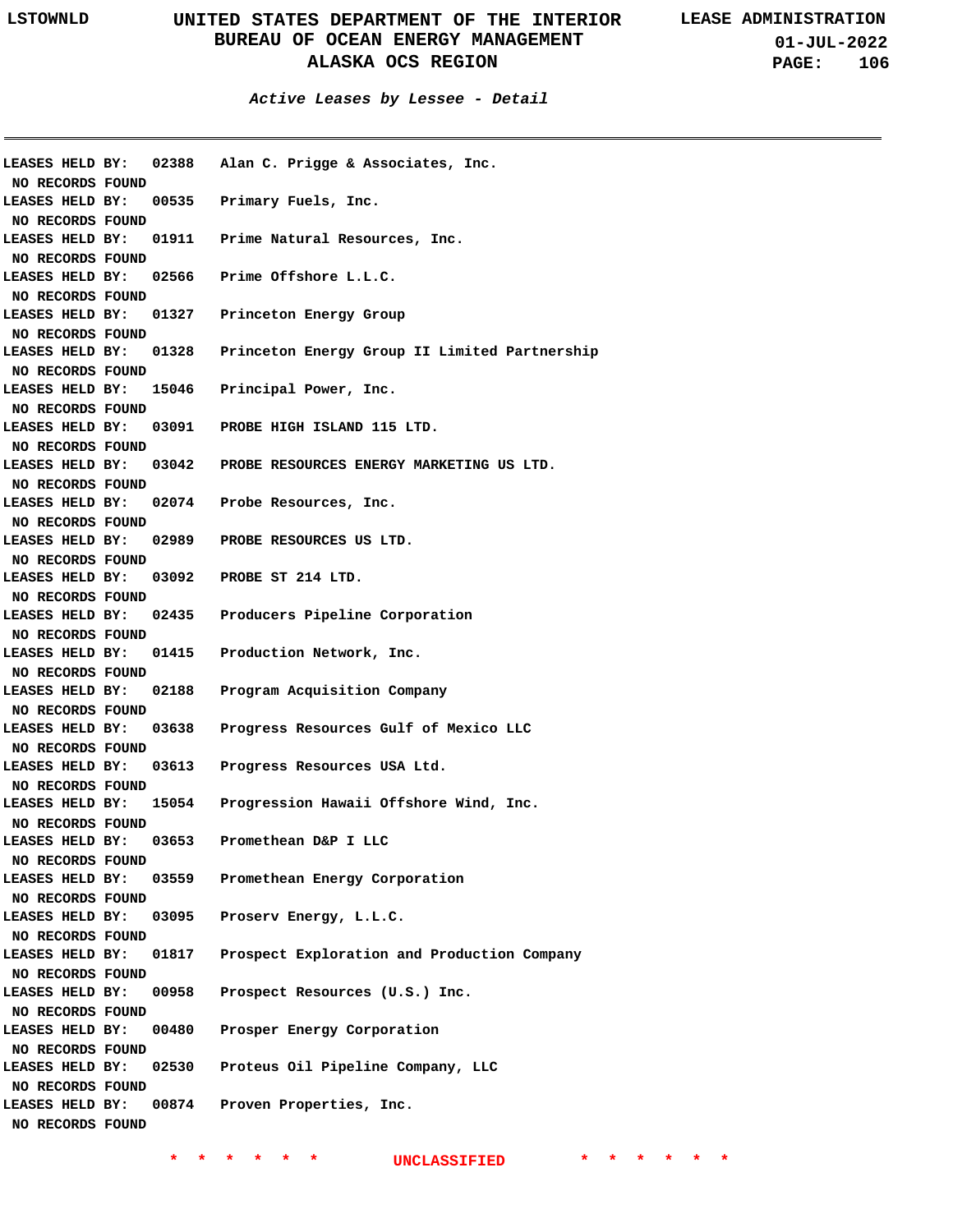**01-JUL-2022 PAGE: 107**

| <b>LEASES HELD BY:</b><br>NO RECORDS FOUND | 02185 | Providence Energy Corp.                                          |
|--------------------------------------------|-------|------------------------------------------------------------------|
| LEASES HELD BY:<br>NO RECORDS FOUND        | 03044 | Providence Resources (GOM No 2) LLC                              |
| LEASES HELD BY:<br>NO RECORDS FOUND        | 02958 | Providence Resources (Trading) LLC                               |
| LEASES HELD BY:<br>NO RECORDS FOUND        |       | 01767 PRS Offshore, L.P.                                         |
| LEASES HELD BY:<br>NO RECORDS FOUND        | 00797 | Prudential Drilling Company                                      |
| LEASES HELD BY:<br>NO RECORDS FOUND        | 00200 | Prudential Funds, Inc.                                           |
| LEASES HELD BY:<br>NO RECORDS FOUND        | 01521 | Prudential Petroleum Company, Inc.                               |
| LEASES HELD BY: 01181                      |       | Prudential-Bache Energy Income Limited<br>Partnership IVP-16     |
| NO RECORDS FOUND                           |       |                                                                  |
| LEASES HELD BY:                            | 01182 | Prudential-Bache Energy Income Limited<br>Partnership IVP-17     |
| NO RECORDS FOUND                           |       |                                                                  |
| <b>LEASES HELD BY:</b>                     | 01177 | Prudential-Bache Energy Income Production<br>Partnership IIIP-12 |
| NO RECORDS FOUND                           |       |                                                                  |
| LEASES HELD BY: 01178                      |       | Prudential-Bache Energy Income Production<br>Partnership IIIP-13 |
| NO RECORDS FOUND                           |       |                                                                  |
| LEASES HELD BY:                            | 01179 | Prudential-Bache Energy Income Production<br>Partnership IIIP-14 |
| NO RECORDS FOUND                           |       |                                                                  |
| LEASES HELD BY:                            | 01180 | Prudential-Bache Energy Income Production<br>Partnership IIIP-15 |
| NO RECORDS FOUND                           |       |                                                                  |
| <b>LEASES HELD BY:</b>                     | 01175 | Prudential-Bache Energy Income Production<br>Partnership IIP-10  |
| NO RECORDS FOUND                           |       |                                                                  |
| LEASES HELD BY:                            | 01176 | Prudential-Bache Energy Income Production<br>Partnership IIP-11  |
| NO RECORDS FOUND                           |       |                                                                  |
| LEASES HELD BY:                            | 01213 | Prudential-Bache Energy Income Production<br>Partnership VP-18   |
| NO RECORDS FOUND                           |       |                                                                  |
| <b>LEASES HELD BY:</b>                     | 01365 | Prudential-Bache Energy Income Production<br>Partnership VP-20   |
| NO RECORDS FOUND                           |       |                                                                  |
| <b>LEASES HELD BY:</b>                     | 01366 | Prudential-Bache Energy Income Production<br>Partnership VP-21   |
| NO RECORDS FOUND                           |       |                                                                  |
| LEASES HELD BY: 01367                      |       | Prudential-Bache Energy Income Production<br>Partnership VP-22   |
| NO RECORDS FOUND                           |       |                                                                  |
| LEASES HELD BY: 01400                      |       | Prudential-Bache Energy Income Production<br>Partnership VIP-23  |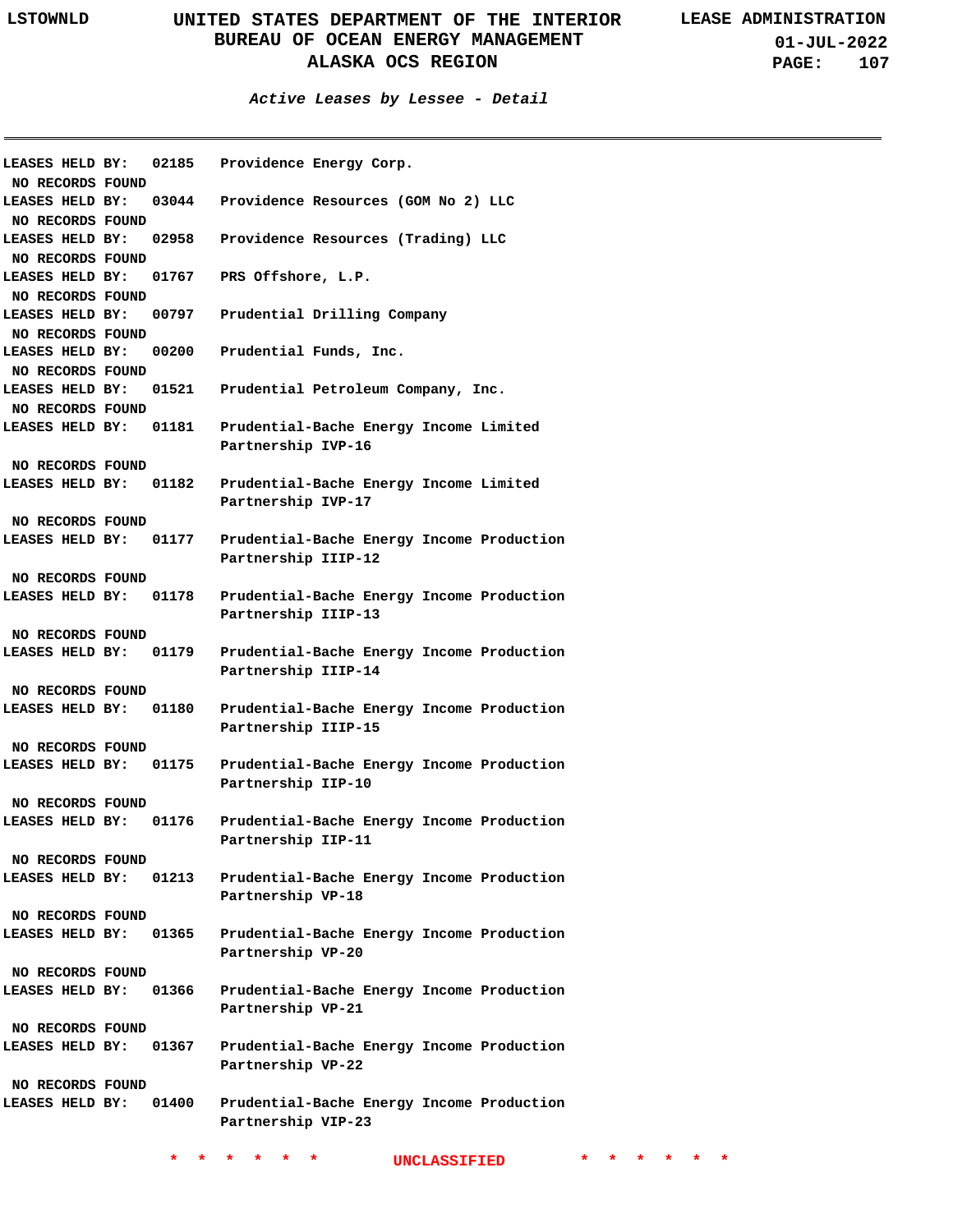**01-JUL-2022 PAGE: 108**

**Active Leases by Lessee - Detail**

|                                                         |                | LEASES HELD BY: 01400    Prudential-Bache Energy Income Production<br>Partnership VIP-23                  |
|---------------------------------------------------------|----------------|-----------------------------------------------------------------------------------------------------------|
| NO RECORDS FOUND<br>LEASES HELD BY:                     |                | 01401 Prudential-Bache Energy Income Production<br>Partnership VIP-24                                     |
| NO RECORDS FOUND<br>LEASES HELD BY:<br>NO RECORDS FOUND |                | 01174 Prudential-Bache Energy Production Inc.                                                             |
| LEASES HELD BY:<br>NO RECORDS FOUND                     |                | 02176 Pruet Offshore Company                                                                              |
| NO RECORDS FOUND                                        |                | LEASES HELD BY: 15132 PSEG Renewable Generation LLC<br>LEASES HELD BY: 02945 PSI Midstream Partners, L.P. |
| NO RECORDS FOUND                                        |                | LEASES HELD BY: 00253 Pubco Petroleum Corporation                                                         |
| NO RECORDS FOUND                                        |                | LEASES HELD BY: 00738 Pure Energy Company                                                                 |
| NO RECORDS FOUND<br>NO RECORDS FOUND                    |                | LEASES HELD BY: 00058 Pure Oil Company                                                                    |
| NO RECORDS FOUND                                        |                | LEASES HELD BY: 02492 Pure Partners, L.P.                                                                 |
| NO RECORDS FOUND                                        |                | LEASES HELD BY: 02493 Pure Resources, L.P.                                                                |
| NO RECORDS FOUND                                        |                | LEASES HELD BY: 00177 Pure Transportation Company<br>LEASES HELD BY: 01491 David A. Pustka (individual)   |
| NO RECORDS FOUND                                        |                | LEASES HELD BY: 03370 PVEP America Corporation                                                            |
| NO RECORDS FOUND<br>NO RECORDS FOUND                    |                | LEASES HELD BY: 02882 PXP Deepwater L.L.C.                                                                |
| NO RECORDS FOUND                                        |                | LEASES HELD BY: 02701 PXP Gulf Coast Inc.                                                                 |
| NO RECORDS FOUND<br>LEASES HELD BY:                     | 03192          | LEASES HELD BY: 03017 PXP Producing Company LLC<br>PXP Resources LLC                                      |
| NO RECORDS FOUND<br>LEASES HELD BY:                     |                | 01422 Pryamid Energy, Inc.                                                                                |
| NO RECORDS FOUND<br>LEASES HELD BY:                     |                | 03009 Pyramid GOM, Inc.                                                                                   |
| NO RECORDS FOUND<br>LEASES HELD BY:<br>NO RECORDS FOUND |                | 01543 Prairie Holding Company                                                                             |
| LEASES HELD BY:<br>NO RECORDS FOUND                     |                | 00359 QEC OIL & GAS, INC.                                                                                 |
| LEASES HELD BY:<br>NO RECORDS FOUND                     |                | 01581 Quaker Coal Company, Inc.                                                                           |
| LEASES HELD BY:<br>NO RECORDS FOUND<br>LEASES HELD BY:  | 03061<br>03672 | QUANTUM EARTH CORPORATION<br>QuarterNorth Energy LLC                                                      |
| NO RECORDS FOUND                                        |                |                                                                                                           |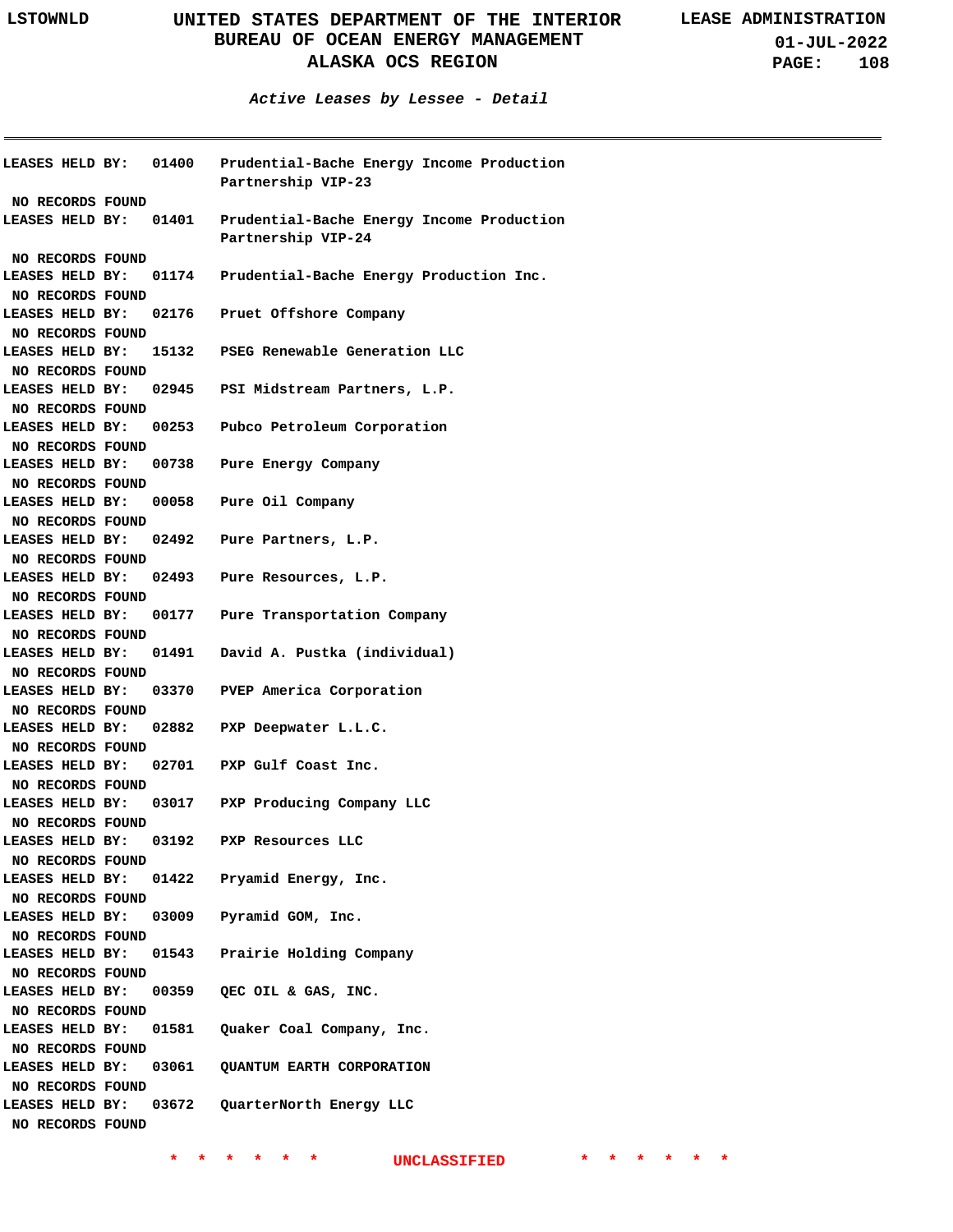| LEASES HELD BY:                     |       | 01371 Questar Oil and Gas Company             |
|-------------------------------------|-------|-----------------------------------------------|
| NO RECORDS FOUND                    |       |                                               |
| LEASES HELD BY:                     | 00360 | Quintana Gulf, Incorporated                   |
| NO RECORDS FOUND                    |       |                                               |
| LEASES HELD BY:                     | 00298 | Quintana Offshore, Inc.                       |
| NO RECORDS FOUND                    |       |                                               |
| LEASES HELD BY:                     | 00306 | Quintana Oil & Gas Corp.                      |
| NO RECORDS FOUND                    |       |                                               |
| LEASES HELD BY:                     | 00780 | Quintana Petroleum Corporation                |
| NO RECORDS FOUND                    |       |                                               |
| LEASES HELD BY:                     |       | 00343 Quintana Refinery Co.                   |
| NO RECORDS FOUND                    |       |                                               |
| LEASES HELD BY:                     |       | 00736 Quivira Gas Company                     |
| NO RECORDS FOUND                    |       |                                               |
| LEASES HELD BY:                     |       | 01330 R. L. Duncan, Inc.                      |
| NO RECORDS FOUND                    |       |                                               |
| LEASES HELD BY:                     | 02507 | R.Z., Inc.                                    |
| NO RECORDS FOUND                    |       |                                               |
| LEASES HELD BY:                     |       | 02422 R&B Falcon Subsea Development Inc.      |
| NO RECORDS FOUND                    |       |                                               |
| LEASES HELD BY:                     |       | 02975 RAAM Exploration, LLC                   |
| NO RECORDS FOUND                    |       |                                               |
| LEASES HELD BY:                     |       | 02840 RAAM Global Energy Company              |
| NO RECORDS FOUND                    |       |                                               |
| <b>LEASES HELD BY:</b>              | 03435 | RAAM Global Energy Company et al. Liquidating |
|                                     |       | Trust                                         |
| NO RECORDS FOUND                    |       |                                               |
| LEASES HELD BY:                     |       | 01830 Race Equity, L.C.                       |
| NO RECORDS FOUND                    |       |                                               |
| LEASES HELD BY:                     |       | 01625 Race Holding Co.                        |
| NO RECORDS FOUND                    |       |                                               |
| LEASES HELD BY:                     | 01123 | Raintree Resources, Inc.                      |
| NO RECORDS FOUND                    |       |                                               |
| LEASES HELD BY:                     | 02275 | RAM Energy, Inc.                              |
| NO RECORDS FOUND                    |       |                                               |
| LEASES HELD BY:                     | 01429 | RAMCO-NYL 1987 Limited Partnership            |
|                                     |       |                                               |
| NO RECORDS FOUND<br>LEASES HELD BY: | 02881 | Rampant Lion Energy, LLC                      |
|                                     |       |                                               |
| NO RECORDS FOUND                    |       |                                               |
| LEASES HELD BY:                     | 02708 | Range Resources Corporation                   |
| NO RECORDS FOUND                    |       |                                               |
| LEASES HELD BY:                     | 00655 | Ranger Oil Company                            |
| NO RECORDS FOUND                    |       |                                               |
| LEASES HELD BY:                     | 00991 | Ranger Oil Company                            |
| NO RECORDS FOUND                    |       |                                               |
| LEASES HELD BY:                     | 03242 | RANK Offshore, LLC                            |
| NO RECORDS FOUND                    |       |                                               |
| LEASES HELD BY:                     | 01593 | Ray E. Pfaff and Associates, Inc.             |
| NO RECORDS FOUND                    |       |                                               |
| LEASES HELD BY:                     | 02030 | Rayme Offshore, Inc.                          |
| NO RECORDS FOUND                    |       |                                               |
| LEASES HELD BY:                     | 01428 | RB Operating Company                          |
|                                     |       |                                               |
|                                     |       | UNCLASSIFIED                                  |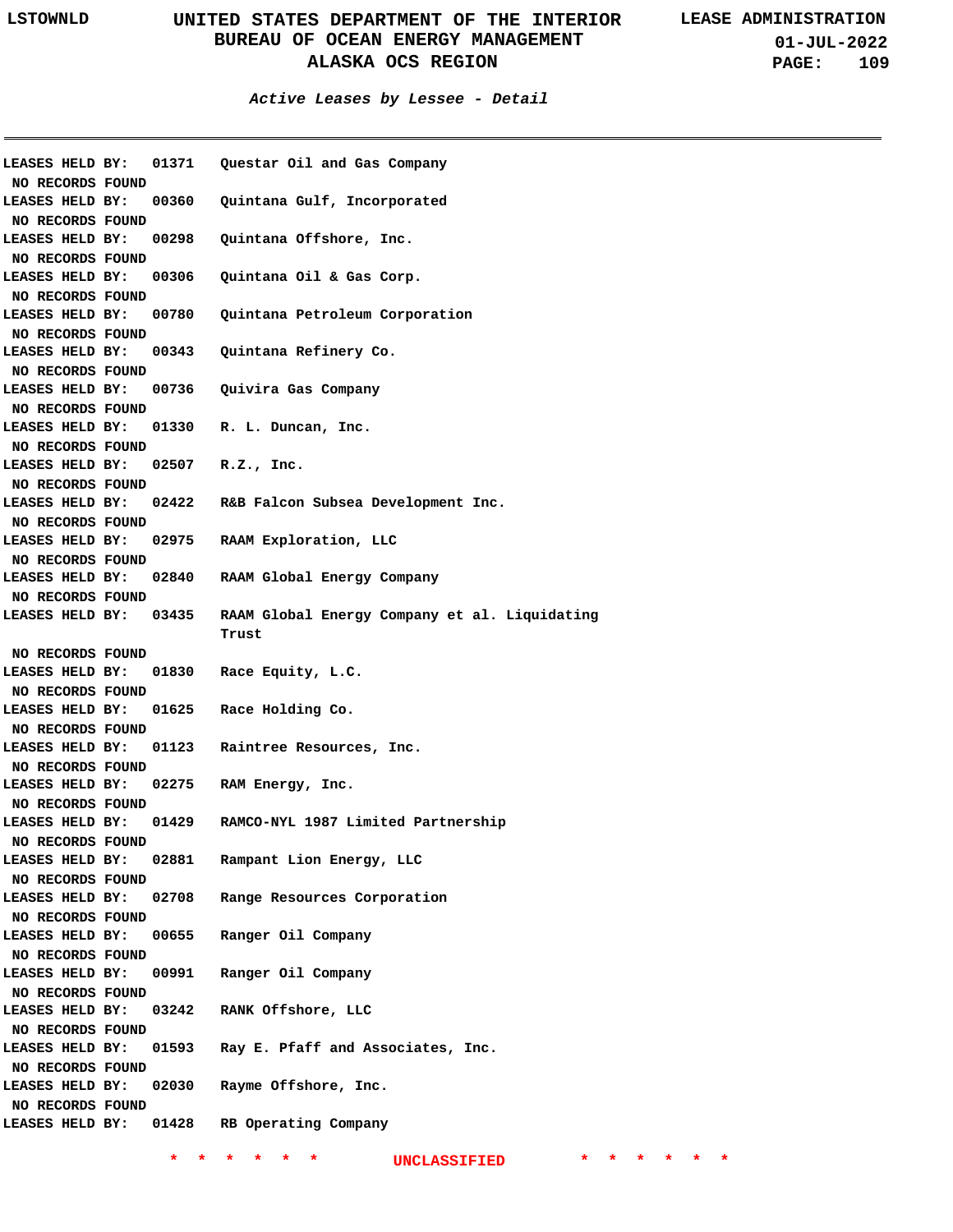| <b>LEASES HELD BY:</b><br>NO RECORDS FOUND |       | 01428 RB Operating Company                       |
|--------------------------------------------|-------|--------------------------------------------------|
| LEASES HELD BY:                            |       | 02514 RBP Offshore, L.L.C.                       |
| NO RECORDS FOUND                           |       |                                                  |
| LEASES HELD BY:                            |       | 02888 RCWI, L.P.                                 |
| NO RECORDS FOUND                           |       |                                                  |
| LEASES HELD BY:                            |       | 03405 RE OCS, LLC                                |
| NO RECORDS FOUND                           |       |                                                  |
| <b>LEASES HELD BY:</b>                     | 01974 | Reading & Bates Development Co.                  |
| NO RECORDS FOUND                           |       |                                                  |
| LEASES HELD BY:                            |       | 00358 Reading & Bates Petroleum Co.              |
| NO RECORDS FOUND                           |       |                                                  |
| LEASES HELD BY:                            |       | 03664 Red Willow Mid-Continent, LLC              |
| NO RECORDS FOUND                           |       |                                                  |
| LEASES HELD BY:                            |       | 02668 Red Willow Offshore, LLC                   |
| NO RECORDS FOUND                           |       |                                                  |
| LEASES HELD BY:                            |       | 15084 Redwood Coast Energy Authority             |
| NO RECORDS FOUND                           |       |                                                  |
| LEASES HELD BY:                            |       | 15106 Redwood Coast Offshore Wind LLC            |
| NO RECORDS FOUND                           |       |                                                  |
| LEASES HELD BY:                            |       | 02845 Reeder Energy Partners, LP                 |
| NO RECORDS FOUND                           |       |                                                  |
| LEASES HELD BY:                            |       | 02880 Reef Exploration, L.P.                     |
| NO RECORDS FOUND                           |       |                                                  |
|                                            |       | LEASES HELD BY: 02691 Reef Global Energy I, L.P. |
| NO RECORDS FOUND                           |       |                                                  |
|                                            |       | LEASES HELD BY: 03183 REGAL OFFSHORE, LLC        |
| NO RECORDS FOUND                           |       |                                                  |
| LEASES HELD BY: 01412                      |       | Regina Resources, Inc.                           |
| NO RECORDS FOUND                           |       |                                                  |
| LEASES HELD BY: 01167                      |       | Registered Distributing Company, Inc.            |
| NO RECORDS FOUND                           |       |                                                  |
| LEASES HELD BY:                            | 01695 | Reidy International, Inc.                        |
| NO RECORDS FOUND                           |       |                                                  |
| LEASES HELD BY:                            | 01359 | The Reidy Limited Partnership                    |
| NO RECORDS FOUND                           |       |                                                  |
| LEASES HELD BY:                            | 01704 | Remington Oil and Gas Corporation                |
| NO RECORDS FOUND                           |       |                                                  |
| LEASES HELD BY:                            | 03209 | Renaissance Offshore, LLC                        |
| NO RECORDS FOUND                           |       |                                                  |
| LEASES HELD BY:                            | 01378 | Reorganized Merrico Resources, Inc.              |
| NO RECORDS FOUND                           |       |                                                  |
| LEASES HELD BY:                            | 02805 | Repsol E&P USA Inc.                              |
| NO RECORDS FOUND                           |       |                                                  |
| LEASES HELD BY:                            | 02936 | Repsol Offshore E&P USA Inc.                     |
| NO RECORDS FOUND                           |       |                                                  |
| LEASES HELD BY:                            | 03601 | Repsol Oil & Gas Gulf of Mexico, LLC             |
| NO RECORDS FOUND                           |       |                                                  |
| LEASES HELD BY:                            | 02479 | Republic Exploration LLC                         |
| NO RECORDS FOUND                           |       |                                                  |
| LEASES HELD BY:                            | 03079 | Republic Petroleum Partners, LP                  |
| NO RECORDS FOUND                           |       |                                                  |
|                                            |       |                                                  |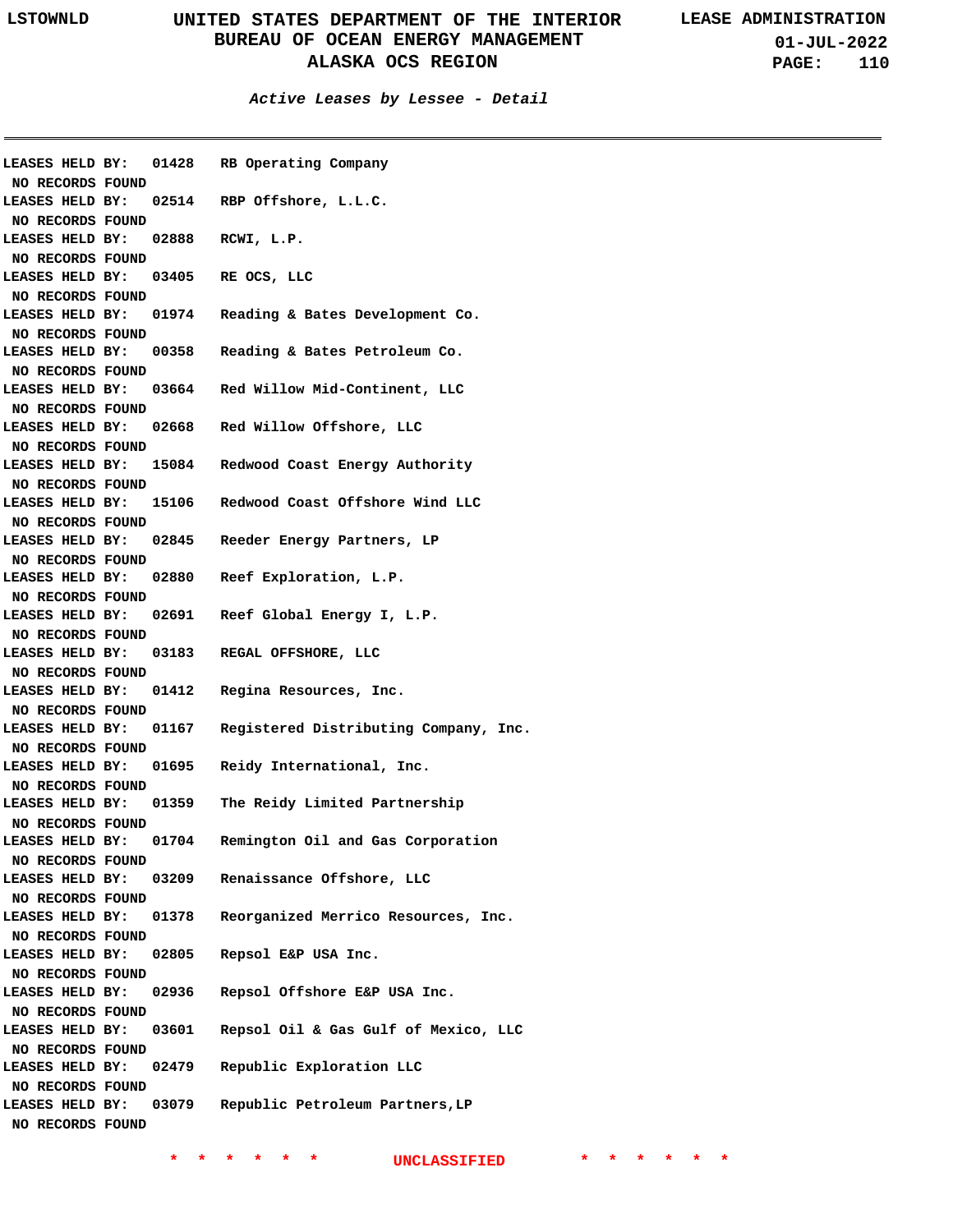#### **Active Leases by Lessee - Detail**

| LEASES HELD BY:       |       | 02914 Republic Petroleum, LLC                       |
|-----------------------|-------|-----------------------------------------------------|
| NO RECORDS FOUND      |       |                                                     |
| LEASES HELD BY:       |       | 15021 RES America Developments Inc.                 |
| NO RECORDS FOUND      |       |                                                     |
| LEASES HELD BY:       |       | 00375 Reserve Oil, Incorporated                     |
| NO RECORDS FOUND      |       |                                                     |
| LEASES HELD BY:       | 02828 | Reserves Management, L.C.                           |
| NO RECORDS FOUND      |       |                                                     |
| LEASES HELD BY:       | 03277 | Resolution Oil & Gas Corporation                    |
| NO RECORDS FOUND      |       |                                                     |
| LEASES HELD BY:       |       | 00448 Resource Production, Inc.                     |
| NO RECORDS FOUND      |       |                                                     |
| LEASES HELD BY:       |       | 00571 Resources Liquidating Corp.                   |
| NO RECORDS FOUND      |       |                                                     |
| LEASES HELD BY:       |       | 00790 Ressie Oil & Minerals Corporation             |
| NO RECORDS FOUND      |       |                                                     |
| LEASES HELD BY:       |       | 03437 REXPROLLC                                     |
| NO RECORDS FOUND      |       |                                                     |
| LEASES HELD BY:       |       | 00851 Reynolds Metals Company                       |
|                       |       |                                                     |
| NO RECORDS FOUND      |       |                                                     |
| LEASES HELD BY:       |       | 03636 RFP Offshore, Inc.                            |
| NO RECORDS FOUND      |       |                                                     |
| LEASES HELD BY: 00456 |       | Rhode Island Development and Exploration<br>Company |
| NO RECORDS FOUND      |       |                                                     |
| LEASES HELD BY:       |       | 01774 Rialto Energy, Inc.                           |
| NO RECORDS FOUND      |       |                                                     |
| LEASES HELD BY:       |       | 01959 Rialto Production Company                     |
| NO RECORDS FOUND      |       |                                                     |
| LEASES HELD BY:       |       | 00141 Sid Richardson Carbon & Gasoline Company      |
| NO RECORDS FOUND      |       |                                                     |
| LEASES HELD BY:       | 01449 | Richey Oil & Gas, Inc.                              |
|                       |       |                                                     |
| NO RECORDS FOUND      |       |                                                     |
| LEASES HELD BY:       | 02066 | Ridgelake Energy, Inc.                              |
| NO RECORDS FOUND      |       |                                                     |
| LEASES HELD BY:       | 03423 | Ridgewood Alfalfa South, LLC                        |
| NO RECORDS FOUND      |       |                                                     |
| LEASES HELD BY:       | 03537 | Ridgewood Alligator, LLC                            |
| NO RECORDS FOUND      |       |                                                     |
| LEASES HELD BY:       | 03538 | Ridgewood Allyrion, LLC                             |
| NO RECORDS FOUND      |       |                                                     |
| LEASES HELD BY:       | 03568 | Ridgewood Aqua Velva Man, LLC                       |
| NO RECORDS FOUND      |       |                                                     |
| LEASES HELD BY:       | 03330 | Ridgewood Barataria, LLC                            |
| NO RECORDS FOUND      |       |                                                     |
| LEASES HELD BY:       | 03510 | Ridgewood BCG, LLC                                  |
| NO RECORDS FOUND      |       |                                                     |
| LEASES HELD BY:       | 03417 | Ridgewood Blutarsky, LLC                            |
|                       |       |                                                     |
|                       |       |                                                     |
| NO RECORDS FOUND      |       |                                                     |
| LEASES HELD BY:       | 03522 | Ridgewood Buckskin, LLC                             |
| NO RECORDS FOUND      |       |                                                     |
| LEASES HELD BY:       | 03323 | Ridgewood Caddis, LLC                               |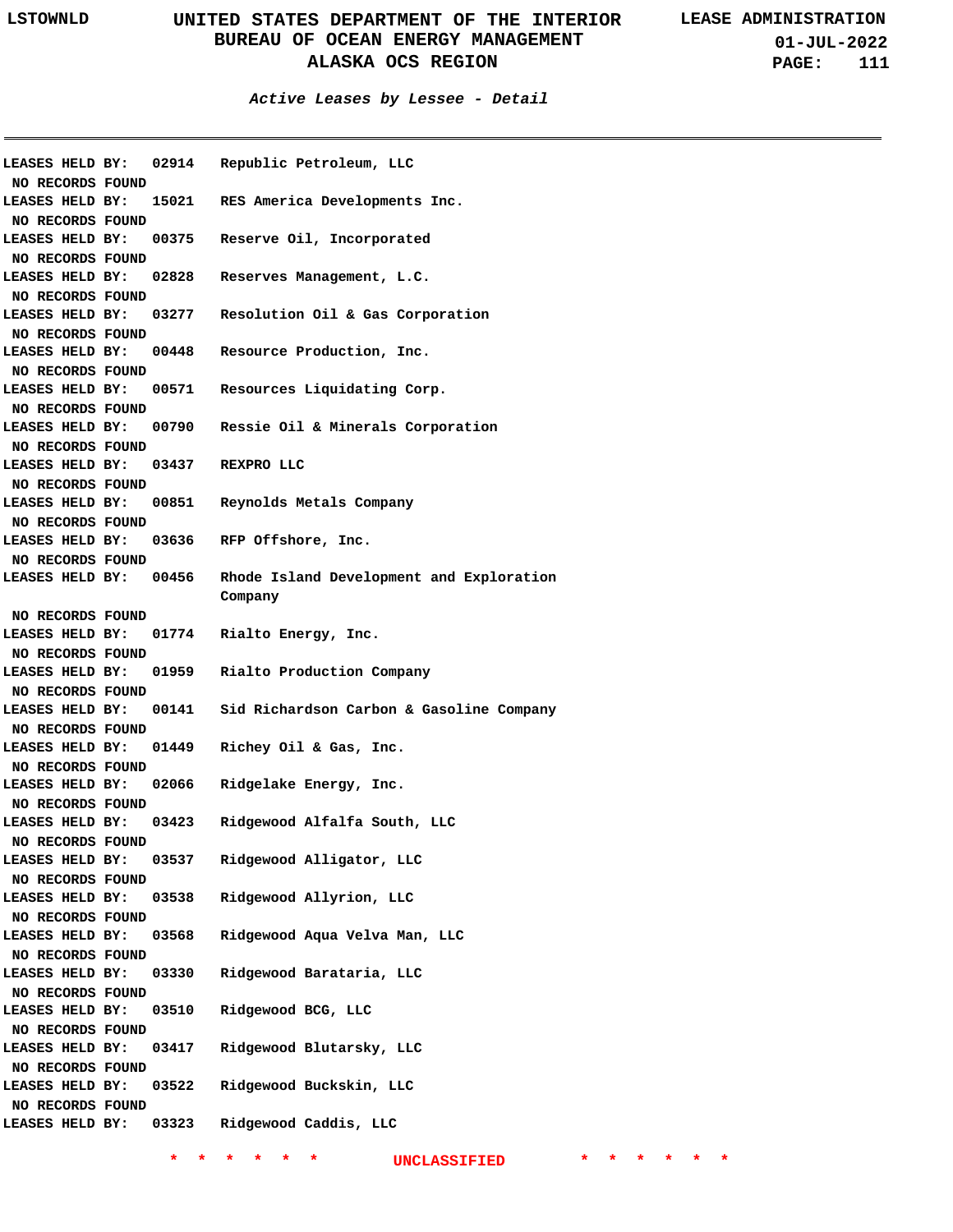**01-JUL-2022 PAGE: 112**

| LEASES HELD BY:  |  | 03323 | Ridgewood Caddis, LLC                         |
|------------------|--|-------|-----------------------------------------------|
| NO RECORDS FOUND |  |       |                                               |
| LEASES HELD BY:  |  | 03327 | Ridgewood Calliope, LLC                       |
| NO RECORDS FOUND |  |       |                                               |
| LEASES HELD BY:  |  | 03416 | Ridgewood Castle Rock, LLC                    |
| NO RECORDS FOUND |  |       |                                               |
| LEASES HELD BY:  |  | 03443 | Ridgewood Cayenne, LLC                        |
| NO RECORDS FOUND |  |       |                                               |
| LEASES HELD BY:  |  | 03600 | Ridgewood Chanel, LLC                         |
| NO RECORDS FOUND |  |       |                                               |
| LEASES HELD BY:  |  | 03318 | Ridgewood Claiborne, LLC                      |
| NO RECORDS FOUND |  |       |                                               |
| LEASES HELD BY:  |  | 03576 | Ridgewood Coq au Vin, LLC                     |
| NO RECORDS FOUND |  |       |                                               |
| LEASES HELD BY:  |  | 03440 | Ridgewood Cornius, LLC                        |
| NO RECORDS FOUND |  |       |                                               |
| LEASES HELD BY:  |  | 03381 | Ridgewood Crown & Anchor, LLC                 |
| NO RECORDS FOUND |  |       |                                               |
| LEASES HELD BY:  |  | 03321 | Ridgewood Dantzler, LLC                       |
| NO RECORDS FOUND |  |       |                                               |
| LEASES HELD BY:  |  | 03503 | Ridgewood Doberge, LLC                        |
| NO RECORDS FOUND |  |       |                                               |
| LEASES HELD BY:  |  | 03604 | Ridgewood Domino, LLC                         |
| NO RECORDS FOUND |  |       |                                               |
| LEASES HELD BY:  |  | 03429 | Ridgewood Dothraki, LLC                       |
| NO RECORDS FOUND |  |       |                                               |
| LEASES HELD BY:  |  | 03415 | Ridgewood Drogon, LLC                         |
| NO RECORDS FOUND |  |       |                                               |
| LEASES HELD BY:  |  | 03413 | Ridgewood Durango, LLC                        |
| NO RECORDS FOUND |  |       |                                               |
| LEASES HELD BY:  |  | 01264 | Ridgewood Energy 1985-I Drilling Program,     |
|                  |  |       | Ltd.                                          |
| NO RECORDS FOUND |  |       |                                               |
| LEASES HELD BY:  |  | 01265 | Ridgewood Energy 1985-II Drilling Programs,   |
|                  |  |       | Ltd.                                          |
| NO RECORDS FOUND |  |       |                                               |
| LEASES HELD BY:  |  | 01267 | Ridgewood Energy 1986 Drilling and Completion |
|                  |  |       | Program, Ltd., L.P.                           |
| NO RECORDS FOUND |  |       |                                               |
| LEASES HELD BY:  |  | 01268 | Ridgewood Energy 1986-II Drilling and         |
|                  |  |       | Completion, L.P.                              |
| NO RECORDS FOUND |  |       |                                               |
| LEASES HELD BY:  |  | 01269 | Ridgewood Energy 1986-III Drilling and        |
|                  |  |       | Completion, L.P.                              |
| NO RECORDS FOUND |  |       |                                               |
| LEASES HELD BY:  |  | 01270 | Ridgewood Energy 1986-IV Drilling and         |
|                  |  |       | Completion, L.P.                              |
|                  |  |       |                                               |
| NO RECORDS FOUND |  |       |                                               |
| LEASES HELD BY:  |  | 01271 | Ridgewood Energy 1986-V Drilling and          |
|                  |  |       | Completion, L.P.                              |
| NO RECORDS FOUND |  |       |                                               |
| LEASES HELD BY:  |  | 01272 | Ridgewood Energy 1987-I Drilling and          |
|                  |  | *     | *<br>UNCLASSIFIED<br>*<br>*.<br>*             |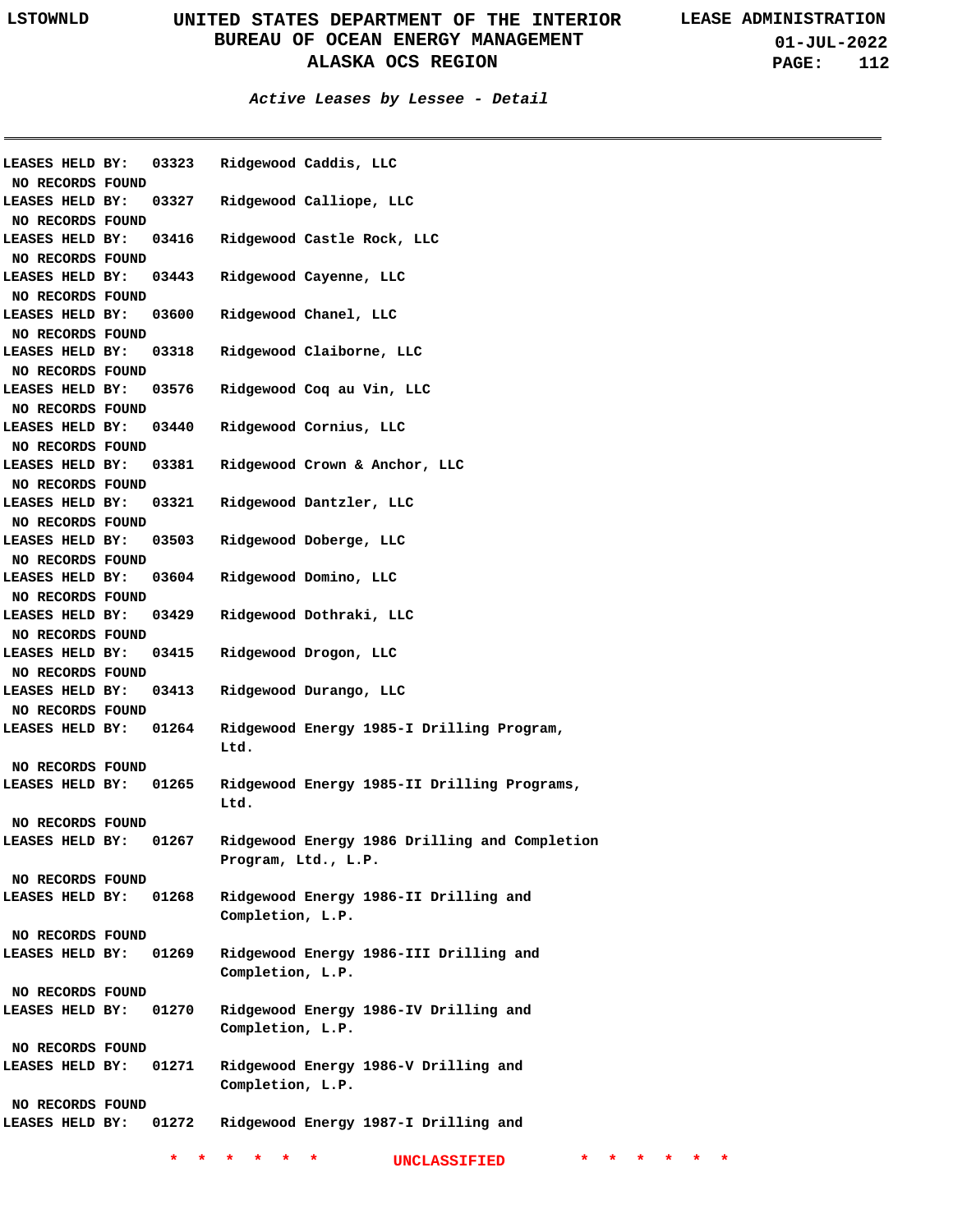**01-JUL-2022 PAGE: 113**

**Active Leases by Lessee - Detail**

**01272 01273 LEASES HELD BY: 01274 LEASES HELD BY: 01275 LEASES HELD BY: 01276 LEASES HELD BY: 01611 LEASES HELD BY: 01612 Ridgewood Energy 1988-B Institutional 01613 LEASES HELD BY: 01381 LEASES HELD BY: 01382 LEASES HELD BY: 01383 LEASES HELD BY: 01610 LEASES HELD BY: 01614 LEASES HELD BY: 01615 01616 01617 LEASES HELD BY: 01741 01618 LEASES HELD BY: LEASES HELD BY: LEASES HELD BY: LEASES HELD BY: LEASES HELD BY: LEASES HELD BY: Ridgewood Energy 1987-I Drilling and Completion, L.P. Ridgewood Energy 1987-II Drilling and Completion, L.P. Ridgewood Energy 1987-III Drilling and Completion, L.P. Ridgewood Energy 1987-IV Drilling and Completion, L.P. Ridgewood Energy 1987-V Drilling and Completion, L.P. Ridgewood Energy 1988-A Institutional Investors Natural Gas Developmentt Investors Natural Gas Development Ridgewood Energy 1988-C Institutional Investors Natural Gas Development Ridgewood Energy 1988-I Drilling and Completion, L.P. Ridgewood Energy 1988-II Drilling and Completion, L.P. Ridgewood Energy 1988-III Drilling and Completion, L.P. Ridgewood Energy 1989-G Drilling and Completion, L.P. Ridgewood Energy 1989-I Drilling and Completion, L.P. Ridgewood Energy 1989-II Driling and Completion, L.P. Ridgewood Energy 1989-III Drilling and Completion, L.P. Ridgewood Energy 1989-IV Drilling and Completion, L.P. Ridgewood Energy 1990-A Lease Holding Corporation Ridgewood Energy 1990-I Drilling and NO RECORDS FOUND NO RECORDS FOUND NO RECORDS FOUND NO RECORDS FOUND NO RECORDS FOUND NO RECORDS FOUND NO RECORDS FOUND NO RECORDS FOUND NO RECORDS FOUND NO RECORDS FOUND NO RECORDS FOUND NO RECORDS FOUND NO RECORDS FOUND NO RECORDS FOUND NO RECORDS FOUND NO RECORDS FOUND NO RECORDS FOUND**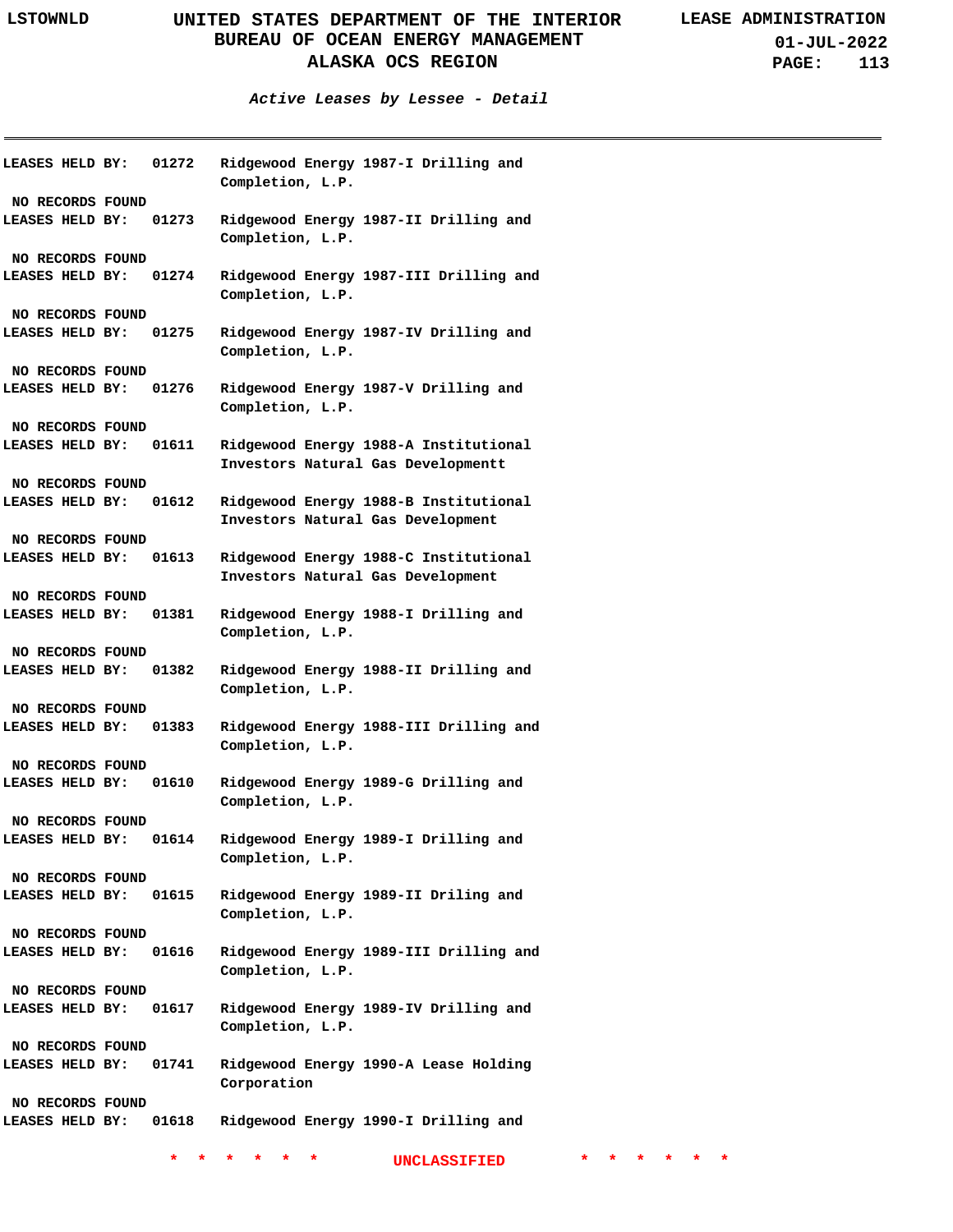**01-JUL-2022 PAGE: 114**

**Active Leases by Lessee - Detail**

| <b>LEASES HELD BY:</b> |  | 01618 | Completion, L.P. | Ridgewood Energy 1990-I Drilling and         |
|------------------------|--|-------|------------------|----------------------------------------------|
| NO RECORDS FOUND       |  |       |                  |                                              |
| LEASES HELD BY:        |  | 01627 | Completion, L.P. | Ridgewood Energy 1990-II Drilling and        |
| NO RECORDS FOUND       |  |       |                  |                                              |
| LEASES HELD BY:        |  | 01651 | Completion, L.P. | Ridgewood Energy 1990-III Drilling and       |
| NO RECORDS FOUND       |  |       |                  |                                              |
| LEASES HELD BY:        |  | 03098 |                  | Ridgewood Energy A-1 Fund, LLC               |
| NO RECORDS FOUND       |  |       |                  |                                              |
| LEASES HELD BY:        |  | 03132 |                  | Ridgewood Energy B-1 Fund, LLC               |
| NO RECORDS FOUND       |  |       |                  |                                              |
| LEASES HELD BY:        |  | 03220 |                  | Ridgewood Energy Bluewater Oil Fund II, LLC  |
| NO RECORDS FOUND       |  |       |                  |                                              |
| LEASES HELD BY:        |  | 03273 |                  | Ridgewood Energy Bluewater Oil Fund III, LLC |
| NO RECORDS FOUND       |  |       |                  |                                              |
| LEASES HELD BY:        |  | 01308 |                  | Ridgewood Energy Corporation                 |
| NO RECORDS FOUND       |  |       |                  |                                              |
| LEASES HELD BY:        |  | 01664 |                  | Ridgewood Energy Equity-Income, L.P.         |
| NO RECORDS FOUND       |  |       |                  |                                              |
| LEASES HELD BY:        |  | 01266 |                  | Ridgewood Energy Gas Pipeline-II, Ltd., L.P. |
| NO RECORDS FOUND       |  |       |                  |                                              |
| LEASES HELD BY:        |  | 03120 | Fund, L.P.       | Ridgewood Energy Gulf of Mexico Oil and Gas  |
| NO RECORDS FOUND       |  |       |                  |                                              |
| LEASES HELD BY:        |  | 02923 |                  | Ridgewood Energy I Fund, LLC                 |
| NO RECORDS FOUND       |  |       |                  |                                              |
| LEASES HELD BY:        |  | 02924 |                  | Ridgewood Energy J Fund, LLC                 |
| NO RECORDS FOUND       |  |       |                  |                                              |
| LEASES HELD BY:        |  | 02907 |                  | Ridgewood Energy K Fund, LLC                 |
| NO RECORDS FOUND       |  |       |                  |                                              |
| LEASES HELD BY:        |  | 02925 |                  | Ridgewood Energy L Fund, LLC                 |
| NO RECORDS FOUND       |  |       |                  |                                              |
| LEASES HELD BY:        |  | 01171 |                  | Ridgewood Energy Leasebank-I, L.P.           |
| NO RECORDS FOUND       |  |       |                  |                                              |
| LEASES HELD BY:        |  | 02926 |                  | Ridgewood Energy M Fund, LLC                 |
| NO RECORDS FOUND       |  |       |                  |                                              |
| LEASES HELD BY:        |  | 02927 |                  | Ridgewood Energy N Fund, LLC                 |
| NO RECORDS FOUND       |  |       |                  |                                              |
| LEASES HELD BY:        |  | 02908 |                  | Ridgewood Energy O Fund, LLC                 |
| NO RECORDS FOUND       |  |       |                  |                                              |
| LEASES HELD BY:        |  | 03281 |                  | Ridgewood Energy Oil & Gas Fund II, L.P      |
| NO RECORDS FOUND       |  |       |                  |                                              |
| LEASES HELD BY:        |  | 03385 |                  | Ridgewood Energy Oil & Gas Fund III, L.P.    |
| NO RECORDS FOUND       |  |       |                  |                                              |
| LEASES HELD BY:        |  | 02928 |                  | Ridgewood Energy P Fund, LLC                 |
| NO RECORDS FOUND       |  |       |                  |                                              |
| LEASES HELD BY:        |  | 02929 |                  | Ridgewood Energy Q Fund, LLC                 |
| NO RECORDS FOUND       |  |       |                  |                                              |
| LEASES HELD BY:        |  | 02930 |                  | Ridgewood Energy R Fund, LLC                 |
| NO RECORDS FOUND       |  |       |                  |                                              |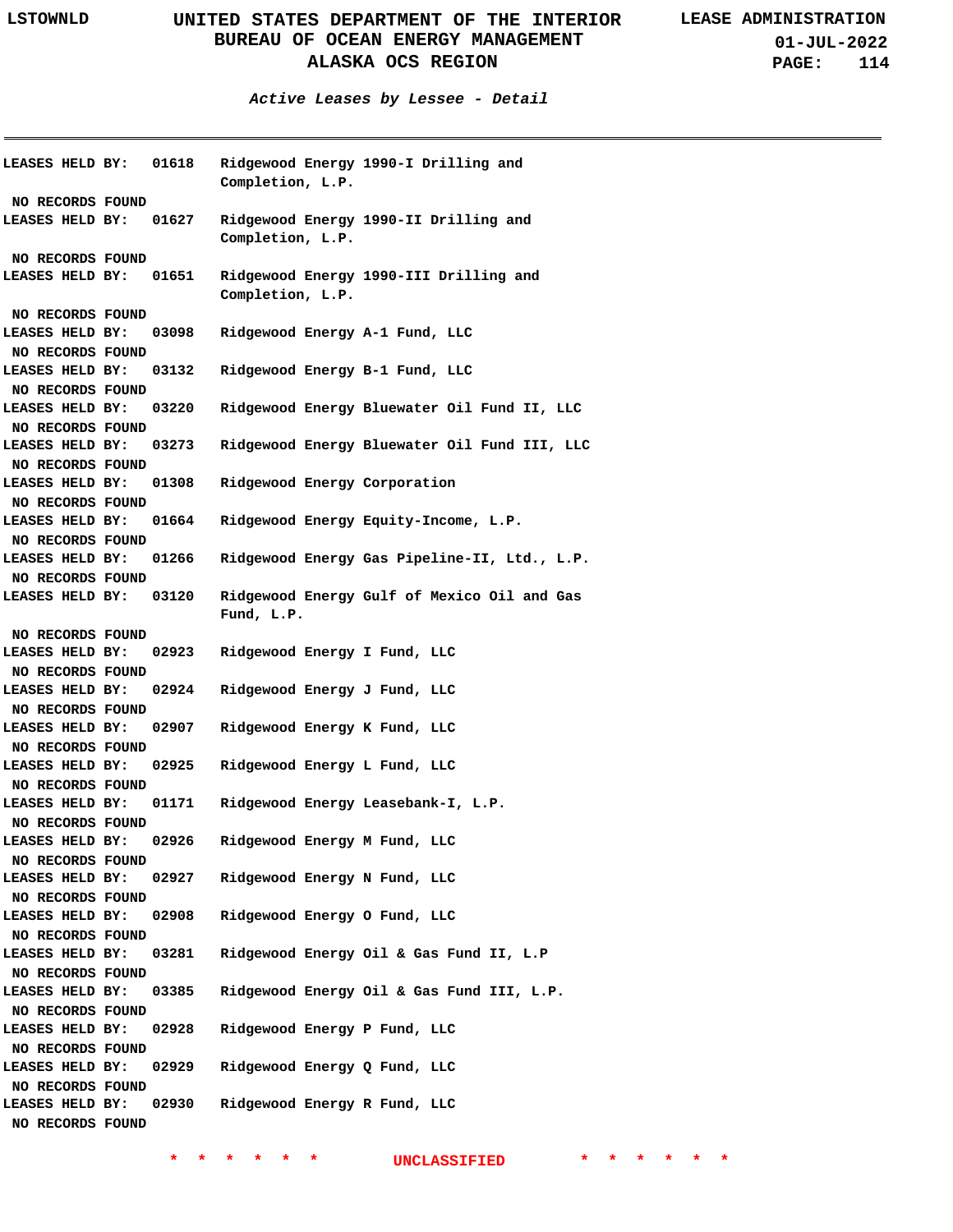**01-JUL-2022 PAGE: 115**

**Active Leases by Lessee - Detail**

|                                     |       | LEASES HELD BY: 02931 Ridgewood Energy S Fund, LLC |  |                                         |
|-------------------------------------|-------|----------------------------------------------------|--|-----------------------------------------|
| NO RECORDS FOUND                    |       |                                                    |  |                                         |
| NO RECORDS FOUND                    |       | LEASES HELD BY: 02932 Ridgewood Energy T Fund, LLC |  |                                         |
|                                     |       | LEASES HELD BY: 02971 Ridgewood Energy U Fund, LLC |  |                                         |
| NO RECORDS FOUND                    |       |                                                    |  |                                         |
| LEASES HELD BY: 02972               |       | Ridgewood Energy V Fund, LLC                       |  |                                         |
| NO RECORDS FOUND                    |       |                                                    |  |                                         |
| LEASES HELD BY: 02973               |       | Ridgewood Energy W Fund, LLC                       |  |                                         |
| NO RECORDS FOUND                    |       |                                                    |  |                                         |
| LEASES HELD BY: 03022               |       | Ridgewood Energy X Fund, LLC                       |  |                                         |
| NO RECORDS FOUND                    |       |                                                    |  |                                         |
| LEASES HELD BY: 03062               |       | Ridgewood Energy Y Fund, LLC                       |  |                                         |
| NO RECORDS FOUND                    |       |                                                    |  |                                         |
| LEASES HELD BY: 03078               |       | Ridgewood Energy Z Fund, LLC                       |  |                                         |
| NO RECORDS FOUND                    |       |                                                    |  |                                         |
| LEASES HELD BY: 03463               |       | Ridgewood Hammer, LLC                              |  |                                         |
| NO RECORDS FOUND                    |       |                                                    |  |                                         |
| LEASES HELD BY: 03574               |       | Ridgewood Hoffe Park, LLC                          |  |                                         |
| NO RECORDS FOUND                    |       |                                                    |  |                                         |
| LEASES HELD BY: 03602               |       | Ridgewood Honey Ryder, LLC                         |  |                                         |
| NO RECORDS FOUND                    |       |                                                    |  |                                         |
| LEASES HELD BY: 03326               |       | Leases, LLC                                        |  | Ridgewood Institutional II Prospective  |
| NO RECORDS FOUND                    |       |                                                    |  |                                         |
| LEASES HELD BY: 03395               |       |                                                    |  | Ridgewood Institutional III Prospective |
|                                     |       |                                                    |  |                                         |
|                                     |       | Leases, LLC                                        |  |                                         |
| NO RECORDS FOUND                    |       |                                                    |  |                                         |
| LEASES HELD BY: 03644               |       |                                                    |  | Ridgewood Institutional IV Prospective  |
|                                     |       | Leases, LLC                                        |  |                                         |
| NO RECORDS FOUND                    |       |                                                    |  |                                         |
|                                     |       | LEASES HELD BY: 03427 Ridgewood Jaws, LLC          |  |                                         |
| NO RECORDS FOUND                    |       |                                                    |  |                                         |
|                                     |       | LEASES HELD BY: 03441 Ridgewood Kaikias, LLC       |  |                                         |
| NO RECORDS FOUND                    |       |                                                    |  |                                         |
| LEASES HELD BY:                     |       | 03341 Ridgewood Katmai, LLC                        |  |                                         |
| NO RECORDS FOUND                    |       |                                                    |  |                                         |
| LEASES HELD BY:                     | 03465 | Ridgewood Khaleesi, LLC                            |  |                                         |
| NO RECORDS FOUND                    |       |                                                    |  |                                         |
| LEASES HELD BY:                     | 03319 | Ridgewood King Cake, LLC                           |  |                                         |
| NO RECORDS FOUND                    |       |                                                    |  |                                         |
| LEASES HELD BY:                     | 03493 | Ridgewood Kingsroad, LLC                           |  |                                         |
| NO RECORDS FOUND                    |       |                                                    |  |                                         |
| LEASES HELD BY:                     | 03547 | Ridgewood Kingsroad South, LLC                     |  |                                         |
| NO RECORDS FOUND                    |       |                                                    |  |                                         |
| LEASES HELD BY:                     | 03620 | Ridgewood Kodiak, LLC                              |  |                                         |
| NO RECORDS FOUND                    |       |                                                    |  |                                         |
| LEASES HELD BY:                     | 03396 | Ridgewood La Femme, LLC                            |  |                                         |
| NO RECORDS FOUND                    |       |                                                    |  |                                         |
| LEASES HELD BY:                     | 03466 | Ridgewood Longclaw, LLC                            |  |                                         |
| NO RECORDS FOUND<br>LEASES HELD BY: | 03643 | Ridgewood Lucius, LLC                              |  |                                         |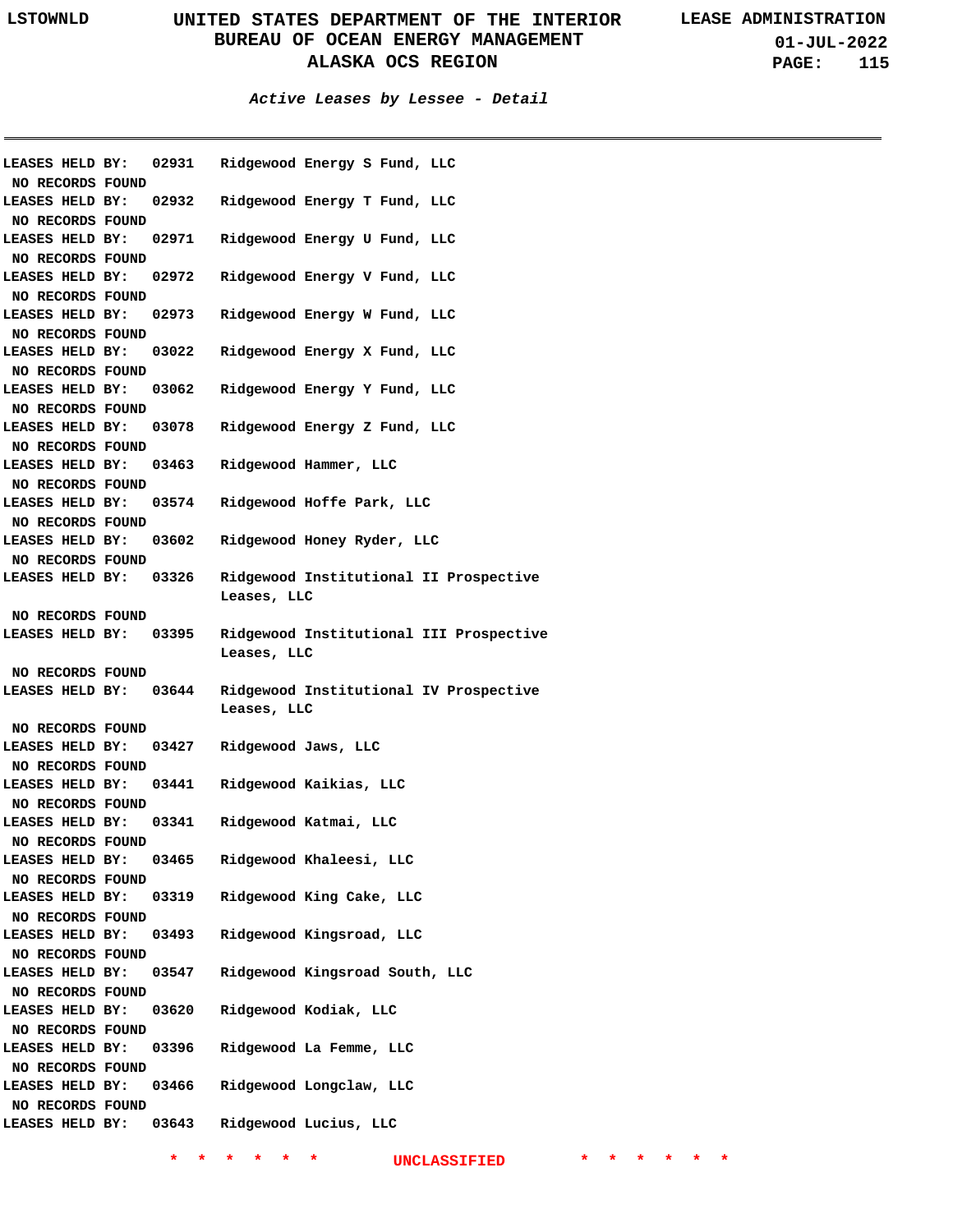**01-JUL-2022 PAGE: 116**

**Active Leases by Lessee - Detail**

| NO RECORDS FOUND                    |  |       |                    | LEASES HELD BY: 03643 Ridgewood Lucius, LLC |
|-------------------------------------|--|-------|--------------------|---------------------------------------------|
| LEASES HELD BY:                     |  |       |                    | 03461 Ridgewood Maurepas, LLC               |
|                                     |  |       |                    |                                             |
| NO RECORDS FOUND<br>LEASES HELD BY: |  |       |                    | 03343 Ridgewood MC 79, LLC                  |
| NO RECORDS FOUND                    |  |       |                    |                                             |
| LEASES HELD BY:                     |  | 03442 |                    | Ridgewood Melisandre, LLC                   |
|                                     |  |       |                    |                                             |
| NO RECORDS FOUND<br>LEASES HELD BY: |  |       |                    | 03546 Ridgewood Mission West, LLC           |
| NO RECORDS FOUND                    |  |       |                    |                                             |
| LEASES HELD BY:                     |  | 03543 |                    | Ridgewood Moccasin, LLC                     |
| NO RECORDS FOUND                    |  |       |                    |                                             |
| LEASES HELD BY:                     |  | 03497 |                    | Ridgewood Monarch North, LLC                |
| NO RECORDS FOUND                    |  |       |                    |                                             |
| LEASES HELD BY:                     |  | 03486 |                    | Ridgewood Mormont, LLC                      |
| NO RECORDS FOUND                    |  |       |                    |                                             |
| LEASES HELD BY:                     |  | 03509 |                    | Ridgewood Mt. Shavano, LLC                  |
| NO RECORDS FOUND                    |  |       |                    |                                             |
| LEASES HELD BY:                     |  | 03328 |                    | Ridgewood Mt. Ouray, LLC                    |
| NO RECORDS FOUND                    |  |       |                    |                                             |
| LEASES HELD BY:                     |  | 03317 |                    | Ridgewood Mudbug, LLC                       |
| NO RECORDS FOUND                    |  |       |                    |                                             |
| LEASES HELD BY:                     |  | 03369 |                    | Ridgewood Odd Job, LLC                      |
| NO RECORDS FOUND                    |  |       |                    |                                             |
| LEASES HELD BY:                     |  |       |                    | 03573 Ridgewood Old Spice, LLC              |
| NO RECORDS FOUND                    |  |       |                    |                                             |
| LEASES HELD BY:                     |  | 03590 |                    | Ridgewood Osito, LLC                        |
| NO RECORDS FOUND                    |  |       |                    |                                             |
| LEASES HELD BY:                     |  | 03591 | Ridgewood Oso, LLC |                                             |
| NO RECORDS FOUND                    |  |       |                    |                                             |
| LEASES HELD BY:                     |  | 03655 |                    | Ridgewood Oumourov, LLC                     |
| NO RECORDS FOUND                    |  |       |                    |                                             |
| LEASES HELD BY:                     |  | 03322 |                    | Ridgewood Ourse, LLC                        |
| NO RECORDS FOUND                    |  |       |                    |                                             |
| LEASES HELD BY:                     |  | 03439 |                    | Ridgewood Ponchatoula, LLC                  |
| NO RECORDS FOUND                    |  |       |                    |                                             |
| LEASES HELD BY:                     |  | 03291 |                    | Ridgewood Praline, LLC                      |
| NO RECORDS FOUND                    |  |       |                    |                                             |
| LEASES HELD BY:                     |  | 03490 |                    | Ridgewood Rampart, LLC                      |
| NO RECORDS FOUND                    |  |       |                    |                                             |
| LEASES HELD BY:                     |  | 03320 |                    | Ridgewood Ratatouille, LLC                  |
| NO RECORDS FOUND                    |  |       |                    |                                             |
| LEASES HELD BY:                     |  | 03635 |                    | Ridgewood Rattlesnake, LLC                  |
| NO RECORDS FOUND                    |  |       |                    |                                             |
| LEASES HELD BY:                     |  | 03663 |                    | Ridgewood Rialto Holdings, LLC              |
| NO RECORDS FOUND                    |  |       |                    |                                             |
| LEASES HELD BY:                     |  | 03329 |                    | Ridgewood Rockefeller, LLC                  |
| NO RECORDS FOUND                    |  |       |                    |                                             |
| LEASES HELD BY:                     |  | 03606 |                    | Ridgewood Samurai, LLC                      |
| NO RECORDS FOUND                    |  |       |                    |                                             |
| LEASES HELD BY:                     |  | 03516 |                    | Ridgewood Serpent, LLC                      |
| NO RECORDS FOUND                    |  |       |                    |                                             |
|                                     |  |       |                    |                                             |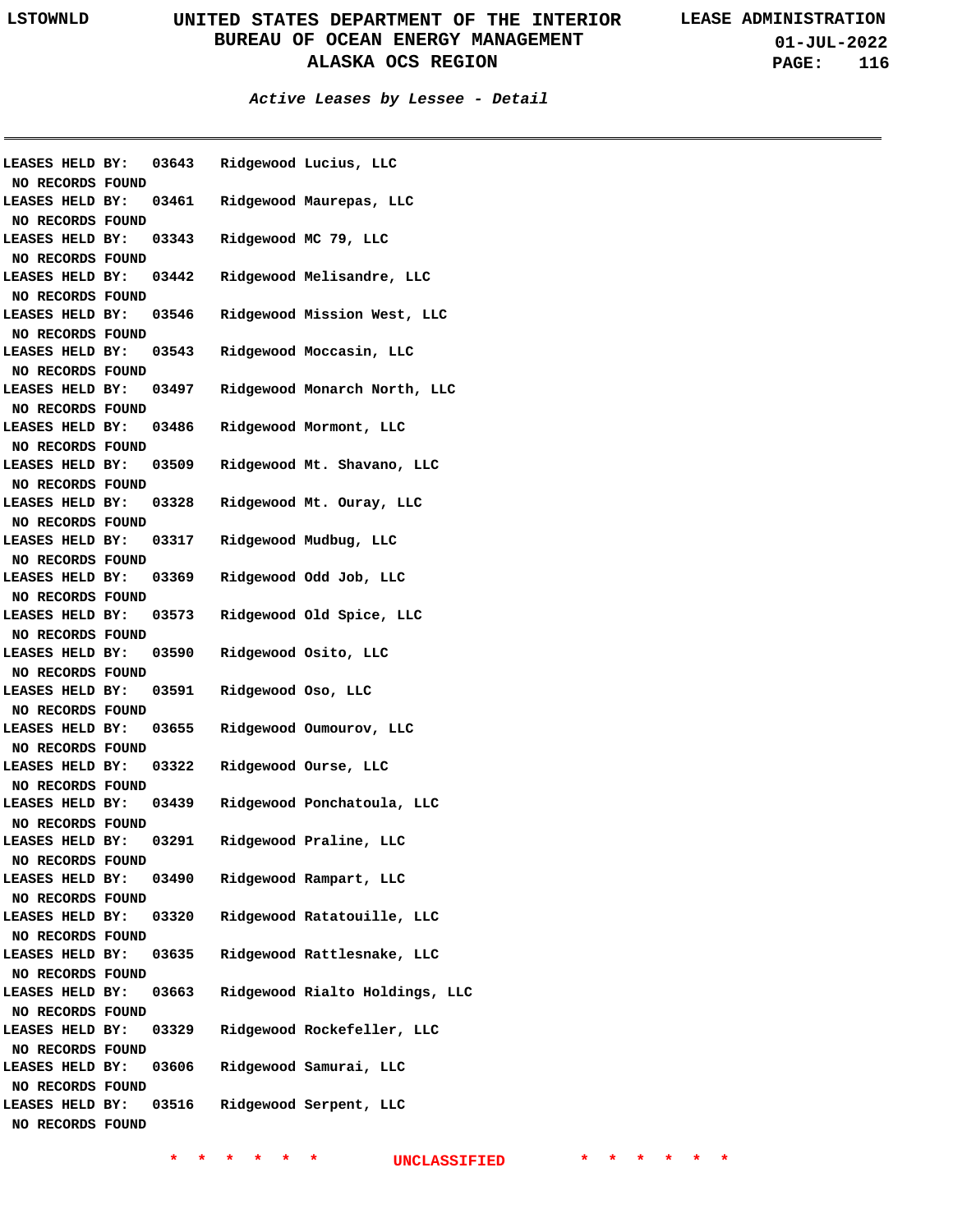**01-JUL-2022 PAGE: 117**

| LEASES HELD BY:  | 03373 | Ridgewood South Santa Cruz, LLC       |
|------------------|-------|---------------------------------------|
| NO RECORDS FOUND |       |                                       |
| LEASES HELD BY:  | 03632 | Ridgewood Spruance, LLC               |
| NO RECORDS FOUND |       |                                       |
| LEASES HELD BY:  | 03425 | Ridgewood Stark, LLC                  |
| NO RECORDS FOUND |       |                                       |
| LEASES HELD BY:  | 03292 | Ridgewood Staurolite, LLC             |
| NO RECORDS FOUND |       |                                       |
| LEASES HELD BY:  | 03293 | Ridgewood Steelhead, LLC              |
| NO RECORDS FOUND |       |                                       |
| LEASES HELD BY:  | 03676 | Ridgewood Sunspear, LLC               |
| NO RECORDS FOUND |       |                                       |
| LEASES HELD BY:  | 03625 | Ridgewood Tabasco, LLC                |
| NO RECORDS FOUND |       |                                       |
| LEASES HELD BY:  | 03462 | Ridgewood Tchoupitoulas, LLC          |
| NO RECORDS FOUND |       |                                       |
| LEASES HELD BY:  | 03424 | Ridgewood Telluride, LLC              |
| NO RECORDS FOUND |       |                                       |
| LEASES HELD BY:  | 03398 | Ridgewood Vernaccia, LLC              |
| NO RECORDS FOUND |       |                                       |
| LEASES HELD BY:  | 03605 | Ridgewood Vida, LLC                   |
| NO RECORDS FOUND |       |                                       |
| LEASES HELD BY:  | 03692 | Ridgewood Warrior, LLC                |
| NO RECORDS FOUND |       |                                       |
| LEASES HELD BY:  | 03444 | Ridgewood Zephyrus, LLC               |
| NO RECORDS FOUND |       |                                       |
| LEASES HELD BY:  | 03603 | Ridgewood Zora, LLC                   |
| NO RECORDS FOUND |       |                                       |
| LEASES HELD BY:  | 03654 | Ridgewood Zorin, LLC                  |
| NO RECORDS FOUND |       |                                       |
| LEASES HELD BY:  | 01384 | Ridgewood Energy 1988-IV Drilling and |
|                  |       | Completion, L.P.                      |
| NO RECORDS FOUND |       |                                       |
| LEASES HELD BY:  | 01594 | RIM Offshore, Inc.                    |
| NO RECORDS FOUND |       |                                       |
| LEASES HELD BY:  | 01649 | RIMCO Exploration Partners, L.P., I   |
| NO RECORDS FOUND |       |                                       |
| LEASES HELD BY:  | 01650 | RIMCO Exploration Partners, L.P., II  |
| NO RECORDS FOUND |       |                                       |
| LEASES HELD BY:  | 01304 | RIMCO Holdings Corporation            |
| NO RECORDS FOUND |       |                                       |
| LEASES HELD BY:  | 01298 | RIMCO Production Company, Inc.        |
| NO RECORDS FOUND |       |                                       |
| LEASES HELD BY:  | 02750 | RIMROCK EXPLORATION, L.L.C.           |
| NO RECORDS FOUND |       |                                       |
| LEASES HELD BY:  | 03544 | Rincon Offshore Investment, LLC       |
| NO RECORDS FOUND |       |                                       |
| LEASES HELD BY:  | 00462 | Rio Bravo Oil Co., Inc.               |
| NO RECORDS FOUND |       |                                       |
| LEASES HELD BY:  | 01698 | Rio Grande Drilling Company           |
| NO RECORDS FOUND |       |                                       |
| LEASES HELD BY:  | 01697 | Rio Grande, Inc.                      |
|                  |       |                                       |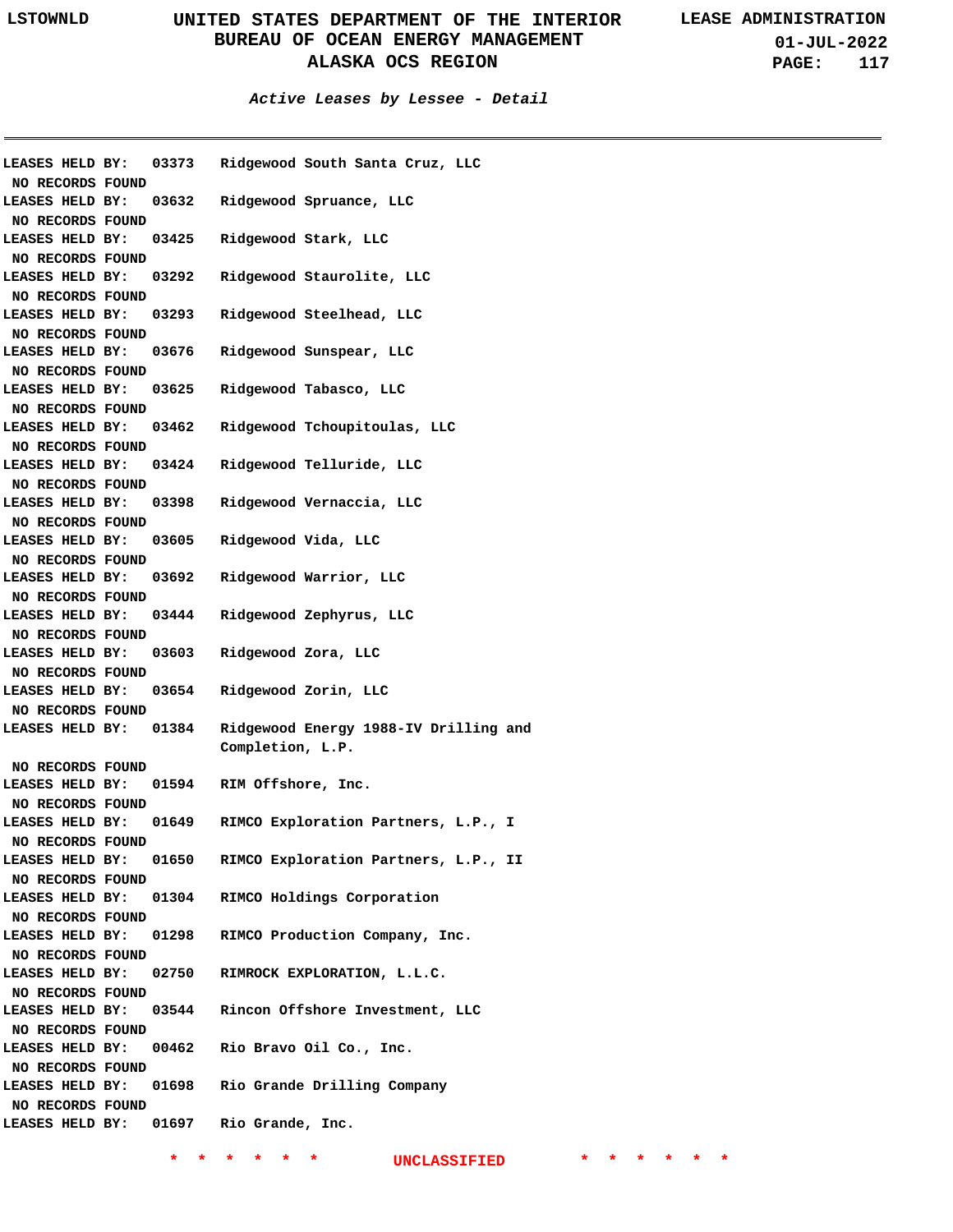**Active Leases by Lessee - Detail**

| <b>LEASES HELD BY:</b> |       | 01697 Rio Grande, Inc.                   |
|------------------------|-------|------------------------------------------|
| NO RECORDS FOUND       |       |                                          |
| LEASES HELD BY:        |       | 03127 Rise Energy Beta, LLC              |
| NO RECORDS FOUND       |       |                                          |
| LEASES HELD BY:        | 03514 | Rise Energy Operating, LLC               |
| NO RECORDS FOUND       |       |                                          |
| LEASES HELD BY:        | 03279 | Rising Natural Resources LLC             |
| NO RECORDS FOUND       |       |                                          |
| LEASES HELD BY:        | 00143 | River Corporation                        |
| NO RECORDS FOUND       |       |                                          |
| LEASES HELD BY:        | 01423 | River Oaks Exploration, Inc.             |
| NO RECORDS FOUND       |       |                                          |
| LEASES HELD BY:        | 01657 | RKK Partnership                          |
| NO RECORDS FOUND       |       |                                          |
| LEASES HELD BY:        | 02675 | RMP Energy, LLC                          |
| NO RECORDS FOUND       |       |                                          |
| LEASES HELD BY:        | 03182 | Roberson L.P.-1                          |
| NO RECORDS FOUND       |       |                                          |
| LEASES HELD BY:        | 03174 | Robert J. LaFortune (individual)         |
| NO RECORDS FOUND       |       |                                          |
| LEASES HELD BY:        | 01685 | Robert Street Energy, Inc.               |
| NO RECORDS FOUND       |       |                                          |
| LEASES HELD BY:        | 00671 | ROBERTS OIL AND GAS, INC.                |
| NO RECORDS FOUND       |       |                                          |
| LEASES HELD BY:        | 01807 | Roberts Petroleum Company                |
| NO RECORDS FOUND       |       |                                          |
| LEASES HELD BY:        | 03135 | Robertson Hastings Royalties, L.L.C.     |
| NO RECORDS FOUND       |       |                                          |
| LEASES HELD BY:        | 00943 | Corbin J. Robertson (individual)         |
| NO RECORDS FOUND       |       |                                          |
| LEASES HELD BY:        | 00944 | Wilhelmina Cullen Robertson (individual) |
| NO RECORDS FOUND       |       |                                          |
| LEASES HELD BY:        | 02123 | Rocket Oil Company                       |
| NO RECORDS FOUND       |       |                                          |
| LEASES HELD BY:        | 01869 | Rockport Resources Capital Corporation   |
| NO RECORDS FOUND       |       |                                          |
| LEASES HELD BY:        | 03110 | Rocksource Gulf of Mexico Corporation    |
| NO RECORDS FOUND       |       |                                          |
| LEASES HELD BY:        | 03089 | RoDa Drilling, LP                        |
| NO RECORDS FOUND       |       |                                          |
| LEASES HELD BY:        | 02883 | Roemer Interests, Ltd.                   |
| NO RECORDS FOUND       |       |                                          |
| LEASES HELD BY:        | 02159 | Roil Production Company                  |
| NO RECORDS FOUND       |       |                                          |
| LEASES HELD BY:        | 02917 | Rooster Oil & Gas, LLC                   |
| NO RECORDS FOUND       |       |                                          |
| LEASES HELD BY:        | 02871 | Rooster Petroleum, LLC                   |
| NO RECORDS FOUND       |       |                                          |
| LEASES HELD BY:        | 03626 | Rosefield Operating Company, LLC         |
| NO RECORDS FOUND       |       |                                          |
|                        |       |                                          |
| LEASES HELD BY:        | 03542 | Rosefield Pipeline Company, LLC          |
| NO RECORDS FOUND       |       |                                          |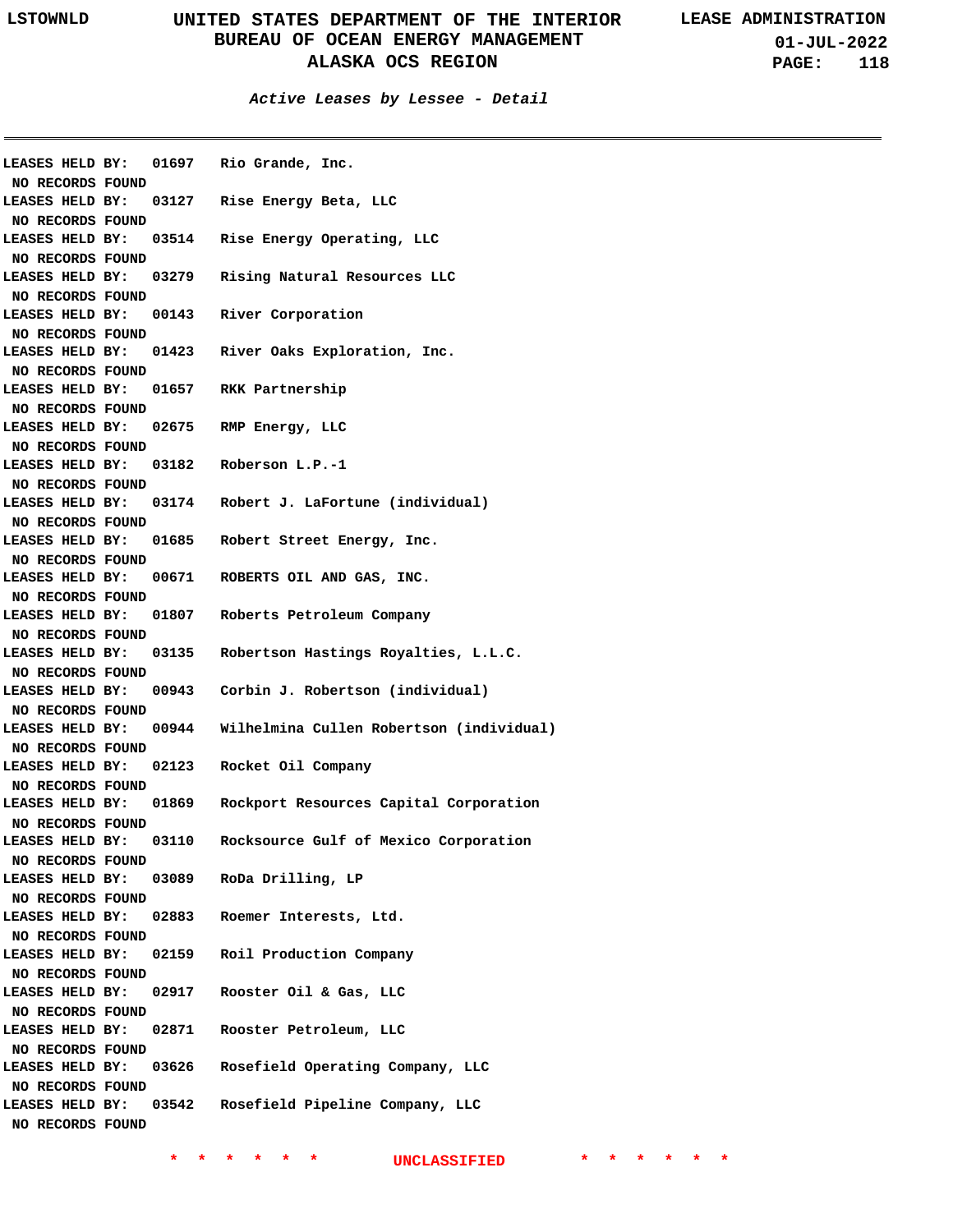**01-JUL-2022 PAGE: 119**

#### **Active Leases by Lessee - Detail**

| NO RECORDS FOUND                           |       | LEASES HELD BY: 02852 Rosetta Resources Offshore, LLC |
|--------------------------------------------|-------|-------------------------------------------------------|
| LEASES HELD BY:                            |       | 00785 Rosewood Enterprises, Inc.                      |
| NO RECORDS FOUND                           |       |                                                       |
| LEASES HELD BY:                            |       | 00817 Rosewood Resources (HPC), Inc.                  |
| NO RECORDS FOUND                           |       |                                                       |
| LEASES HELD BY:                            |       | 00849 Rosewood Resources (PROS), Inc.                 |
| NO RECORDS FOUND                           |       |                                                       |
| LEASES HELD BY:                            |       | 00805 Rosewood Resources, Inc.                        |
| NO RECORDS FOUND                           |       |                                                       |
| LEASES HELD BY:                            |       | 01419 Rosley Corporation                              |
| NO RECORDS FOUND                           |       |                                                       |
| LEASES HELD BY:                            |       | 00302 Rowan Companies, Inc.                           |
| NO RECORDS FOUND                           |       |                                                       |
| LEASES HELD BY:                            |       | 00355 Rowan Petroleum, Inc.                           |
| NO RECORDS FOUND                           |       |                                                       |
| LEASES HELD BY:                            |       | 02749 Royal Energy Partners, Ltd.                     |
| NO RECORDS FOUND                           |       |                                                       |
|                                            |       | LEASES HELD BY: 02831 Royal Exploration Company, Inc. |
| NO RECORDS FOUND                           |       |                                                       |
| <b>LEASES HELD BY:</b>                     |       | 00834 The Royal Gorge Coal Company                    |
| NO RECORDS FOUND                           |       |                                                       |
| <b>LEASES HELD BY:</b>                     |       | 00267 The Royal Gorge Company                         |
| NO RECORDS FOUND                           |       |                                                       |
| <b>LEASES HELD BY:</b>                     |       | 01909 Royal International Petroleum Corporation       |
| NO RECORDS FOUND<br><b>LEASES HELD BY:</b> | 03080 | Royal Offshore, LLC                                   |
| NO RECORDS FOUND                           |       |                                                       |
| <b>LEASES HELD BY:</b>                     |       | 02813 Royal Production Company, Inc.                  |
| NO RECORDS FOUND                           |       |                                                       |
| <b>LEASES HELD BY:</b>                     |       | 00201 Royal Resources Corporation                     |
| NO RECORDS FOUND                           |       |                                                       |
| <b>LEASES HELD BY:</b>                     | 02379 | Royale Energy, Inc.                                   |
| NO RECORDS FOUND                           |       |                                                       |
| <b>LEASES HELD BY:</b>                     |       | 02259 Rozel Energy, L.L.C.                            |
| NO RECORDS FOUND                           |       |                                                       |
| <b>LEASES HELD BY:</b>                     | 02495 | RSEC II, LLC                                          |
| NO RECORDS FOUND                           |       |                                                       |
| LEASES HELD BY:                            | 02500 | RSEC III, Inc.                                        |
| NO RECORDS FOUND                           |       |                                                       |
| LEASES HELD BY:                            |       | 02992 RTR Fund I, L.P.                                |
| NO RECORDS FOUND                           |       |                                                       |
| LEASES HELD BY:                            | 00166 | W. W. Rucks, III (individual)                         |
| NO RECORDS FOUND                           |       |                                                       |
| LEASES HELD BY:                            | 03594 | Rushmore Resources, LLC                               |
| NO RECORDS FOUND                           |       |                                                       |
| LEASES HELD BY:                            |       | 00579 Rutherford Offshore Corporation                 |
| NO RECORDS FOUND                           |       |                                                       |
| LEASES HELD BY:                            |       | 00420 Rutherford Oil Corporation                      |
| NO RECORDS FOUND                           |       |                                                       |
| LEASES HELD BY:                            |       | 00545 The Rutherford Partnership                      |
| NO RECORDS FOUND                           |       |                                                       |
|                                            |       |                                                       |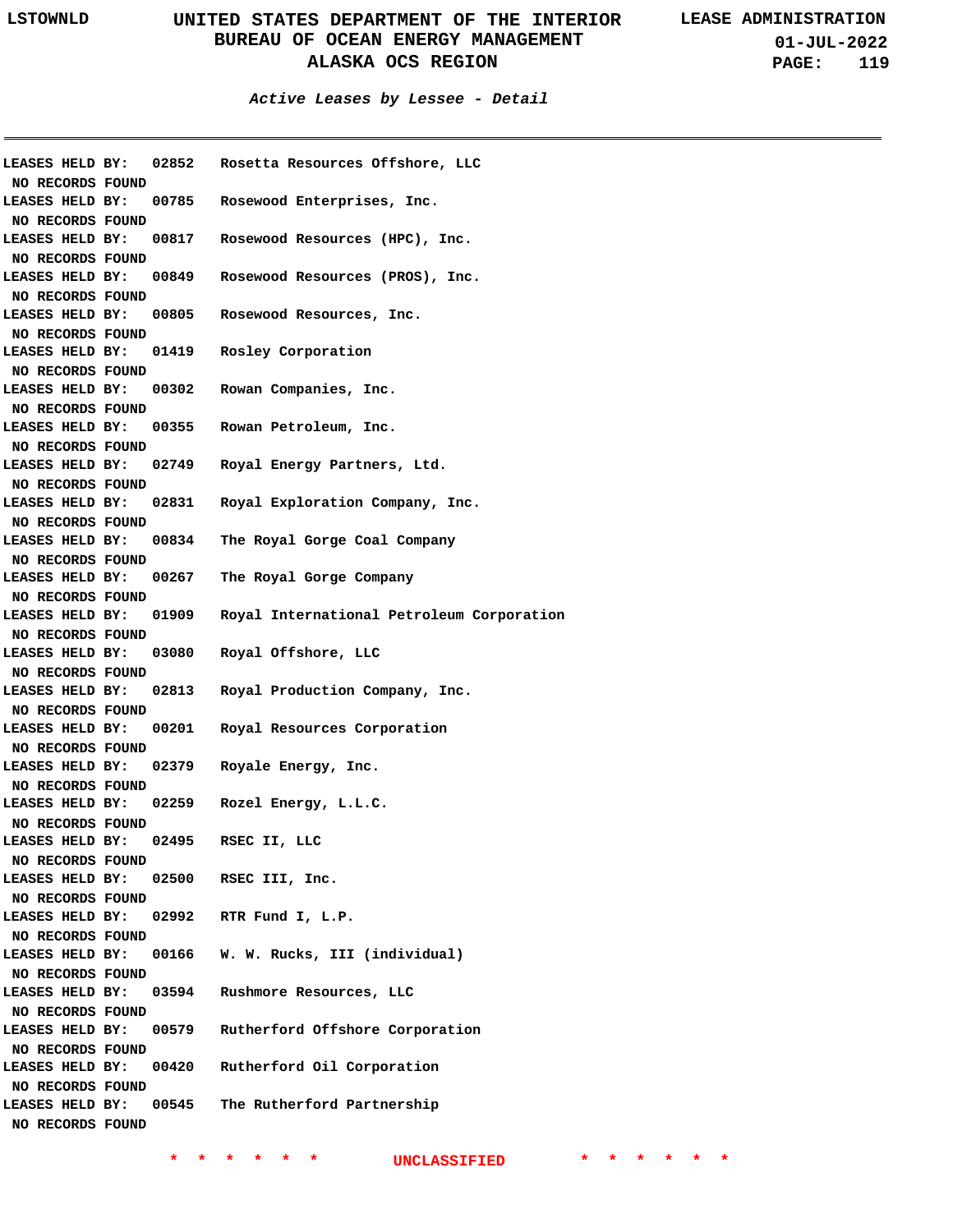|                                           | LEASES HELD BY: 00544 The Estate of Betty T. Rutherford, Deceased |
|-------------------------------------------|-------------------------------------------------------------------|
| NO RECORDS FOUND                          | LEASES HELD BY: 15061 RWE Offshore Wind Holdings, LLC             |
|                                           |                                                                   |
| NO RECORDS FOUND                          | LEASES HELD BY: 15080 RWE Renewables Development, LLC             |
| NO RECORDS FOUND                          |                                                                   |
|                                           | LEASES HELD BY: 01660 S & G Petroleum Co.                         |
| NO RECORDS FOUND                          |                                                                   |
|                                           | LEASES HELD BY: 01188 S & W Energy, Inc.                          |
| NO RECORDS FOUND                          |                                                                   |
|                                           | LEASES HELD BY: 01156 S. Parish Oil Company, Inc.                 |
| NO RECORDS FOUND                          |                                                                   |
|                                           | LEASES HELD BY: 02352 S Parish Oil Company, Inc.                  |
| NO RECORDS FOUND                          |                                                                   |
|                                           | LEASES HELD BY: 03094 S2 Energy 1, LP                             |
| NO RECORDS FOUND                          |                                                                   |
|                                           | LEASES HELD BY: 02633 S3 Exploration, Ltd.                        |
| NO RECORDS FOUND                          |                                                                   |
|                                           | LEASES HELD BY: 02632 S3 Production, Ltd.                         |
| NO RECORDS FOUND                          |                                                                   |
|                                           | LEASES HELD BY: 01645 Saba Offshore, Inc.                         |
| NO RECORDS FOUND                          |                                                                   |
|                                           | LEASES HELD BY: 03309 Sabalo Operating, LLC                       |
| NO RECORDS FOUND                          |                                                                   |
|                                           | LEASES HELD BY: 01961 Sabco Main Pass Company, L.L.C.             |
| NO RECORDS FOUND                          |                                                                   |
|                                           | LEASES HELD BY: 00283 Sabine Royalty Corporation                  |
| NO RECORDS FOUND                          |                                                                   |
|                                           | LEASES HELD BY: 00546 Sabine Corporation                          |
| NO RECORDS FOUND                          |                                                                   |
|                                           | LEASES HELD BY: 00048 Sabine Oil & Gas Corporation                |
| NO RECORDS FOUND                          |                                                                   |
|                                           | LEASES HELD BY: 00835 Sabine Pipe Line Company                    |
| NO RECORDS FOUND                          |                                                                   |
|                                           | LEASES HELD BY: 02950 Sabine Pipe Line LLC                        |
| NO RECORDS FOUND<br>LEASES HELD BY: 00446 | Sabine Production Company                                         |
|                                           |                                                                   |
| NO RECORDS FOUND                          | LEASES HELD BY: 03679 Sable Offshore Corp.                        |
| NO RECORDS FOUND                          |                                                                   |
|                                           | LEASES HELD BY: 00247 SAG Ventures Corporation                    |
| NO RECORDS FOUND                          |                                                                   |
|                                           | LEASES HELD BY: 00251 SAG Ventures Penna. Co.                     |
| NO RECORDS FOUND                          |                                                                   |
|                                           | LEASES HELD BY: 00273 SAG Ventures Penna. Co. No. 3               |
| NO RECORDS FOUND                          |                                                                   |
|                                           | LEASES HELD BY: 00285 SAG Ventures Penna. Co. No. 5               |
| NO RECORDS FOUND                          |                                                                   |
|                                           | LEASES HELD BY: 00518 SAG Ventures Penna. Co. No. 2               |
| NO RECORDS FOUND                          |                                                                   |
|                                           | LEASES HELD BY: 02678 Sage Energy Company                         |
| NO RECORDS FOUND                          |                                                                   |
|                                           |                                                                   |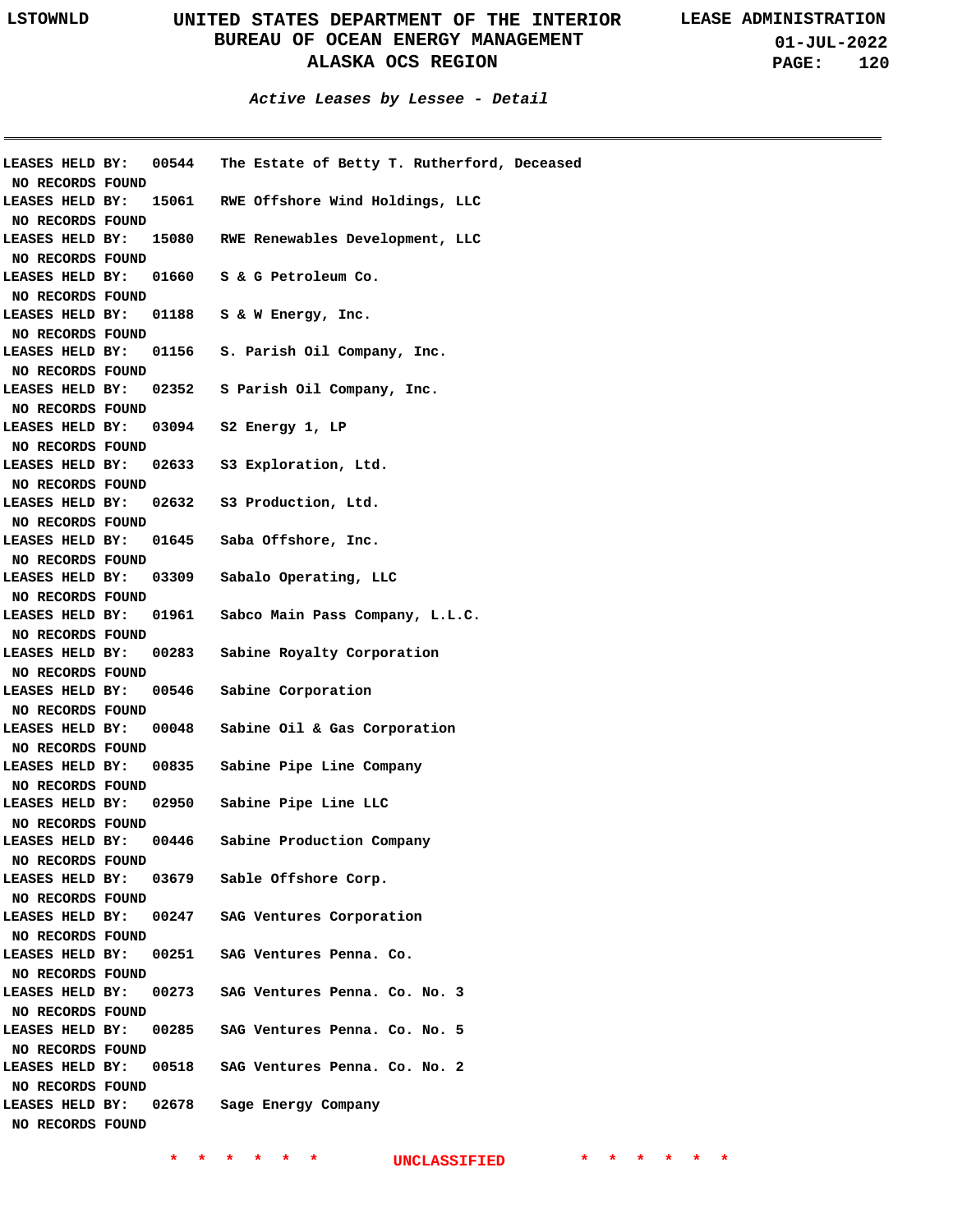**Active Leases by Lessee - Detail**

| LEASES HELD BY:         |       | 02153 Sage Oil, Inc.                                      |
|-------------------------|-------|-----------------------------------------------------------|
| NO RECORDS FOUND        |       |                                                           |
| LEASES HELD BY: 00119   |       | St. Helens Petroleum Corporation (Los<br>Angeles, Calif.) |
| NO RECORDS FOUND        |       |                                                           |
| LEASES HELD BY:         |       | 00758 St. Joe International Petroleum Corporation         |
| NO RECORDS FOUND        |       |                                                           |
| LEASES HELD BY:         |       | 00329 St. Joe Minerals Corporation                        |
| NO RECORDS FOUND        |       |                                                           |
| LEASES HELD BY:         |       | 00381 St. Joe Petroleum (U.S.) Corporation                |
| NO RECORDS FOUND        |       |                                                           |
| LEASES HELD BY:         | 01008 | Sales Development Services, Inc.                          |
| NO RECORDS FOUND        |       |                                                           |
| LEASES HELD BY:         |       | 00594 Salomon Brothers                                    |
| NO RECORDS FOUND        |       |                                                           |
| LEASES HELD BY:         |       | 00619 Salomon Brothers Holding Company                    |
| NO RECORDS FOUND        |       |                                                           |
| LEASES HELD BY:         |       | 00574 Salomon Brothers International, Inc.                |
| NO RECORDS FOUND        |       |                                                           |
| LEASES HELD BY:         |       | 02670 SaltGrass Petroleum, Inc.                           |
|                         |       |                                                           |
| NO RECORDS FOUND        |       |                                                           |
| LEASES HELD BY:         |       | 03015 SAM Group (Delaware) Incorporated                   |
| NO RECORDS FOUND        |       |                                                           |
| LEASES HELD BY:         | 03037 | SAMCHULLY ENERGY AND ENVIRONMENT CORPORATION              |
| NO RECORDS FOUND        |       |                                                           |
| LEASES HELD BY:         | 00239 | Samedan Offshore Corporation                              |
| NO RECORDS FOUND        |       |                                                           |
| LEASES HELD BY:         | 00185 | Samedan Oil Corporation                                   |
| NO RECORDS FOUND        |       |                                                           |
| LEASES HELD BY:         | 00924 | Samedan Pipe Line Corporation                             |
| NO RECORDS FOUND        |       |                                                           |
| LEASES HELD BY:         | 02233 | Samson Contour Energy E&P, LLC                            |
| NO RECORDS FOUND        |       |                                                           |
| LEASES HELD BY:         | 03391 | Samson Offshore Barracuda, LLC                            |
| NO RECORDS FOUND        |       |                                                           |
| LEASES HELD BY:         | 03314 | Samson Offshore BSM, LLC                                  |
| NO RECORDS FOUND        |       |                                                           |
| LEASES HELD BY:         | 03315 | Samson Offshore Goodfellow, LLC                           |
| NO RECORDS FOUND        |       |                                                           |
| LEASES HELD BY:         | 02397 | Samson Offshore, LLC                                      |
| NO RECORDS FOUND        |       |                                                           |
| LEASES HELD BY:         | 03311 | Samson Offshore Mapleleaf, LLC                            |
| NO RECORDS FOUND        |       |                                                           |
| LEASES HELD BY:         | 03392 | Samson Offshore Monument, LLC                             |
| <b>NO RECORDS FOUND</b> |       |                                                           |
| LEASES HELD BY:         | 03313 | Samson Offshore Samurai, LLC                              |
| NO RECORDS FOUND        |       |                                                           |
| LEASES HELD BY:         | 03393 | Samson Offshore Yeti, LLC                                 |
| NO RECORDS FOUND        |       |                                                           |
| LEASES HELD BY:         | 02338 | Samson Resources Company                                  |
| NO RECORDS FOUND        |       |                                                           |
| LEASES HELD BY: 02979   |       | Samsung Oil & Gas USA Corp.                               |
|                         |       |                                                           |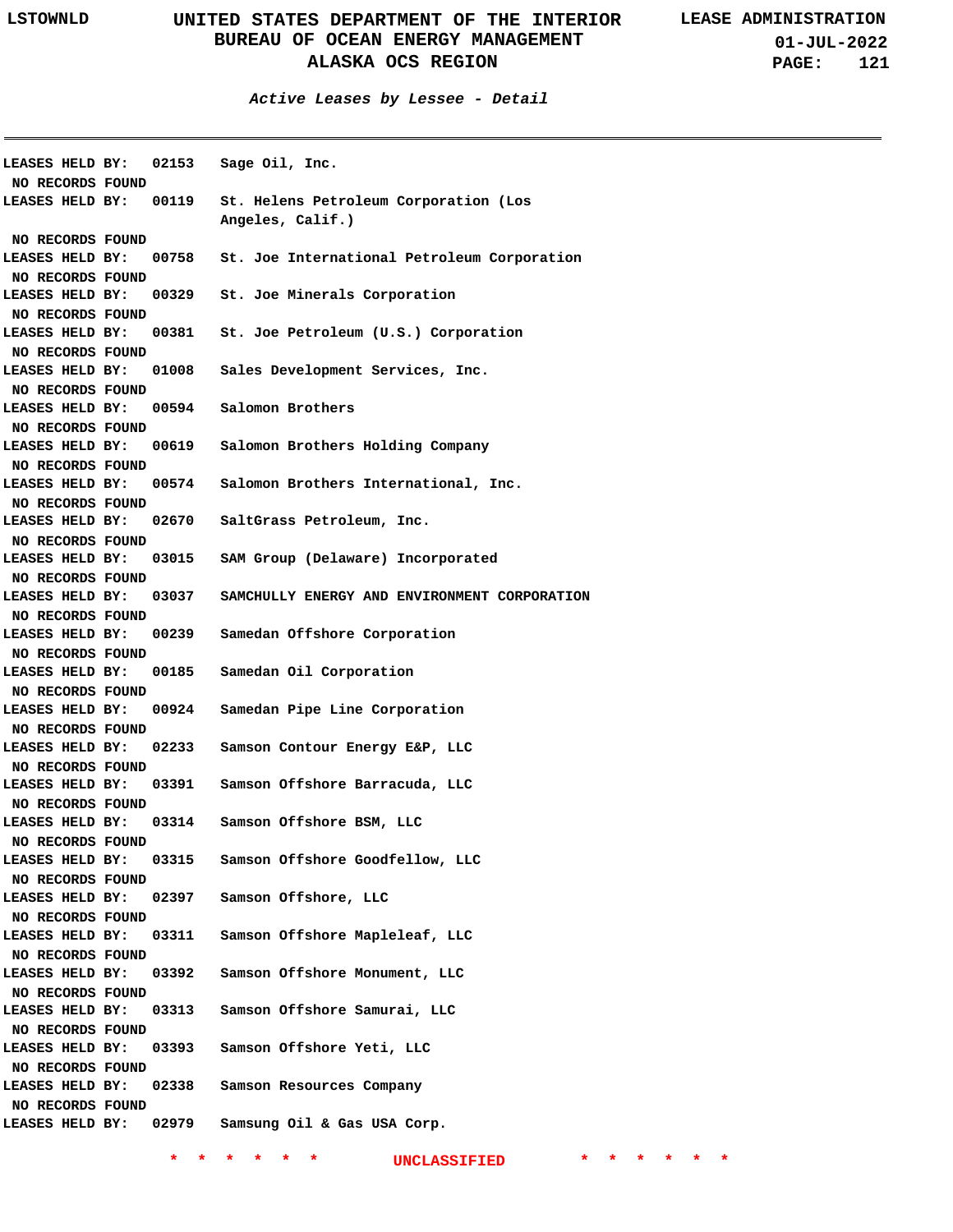**01-JUL-2022 PAGE: 122**

| LEASES HELD BY:  | 02979 | Samsung Oil & Gas USA Corp.                  |
|------------------|-------|----------------------------------------------|
| NO RECORDS FOUND |       |                                              |
| LEASES HELD BY:  |       | 03367 Samurai International Petroleum, LLC   |
| NO RECORDS FOUND |       |                                              |
| LEASES HELD BY:  | 03250 | San Jacinto Exploration, LLC                 |
| NO RECORDS FOUND |       |                                              |
| LEASES HELD BY:  |       | 01215 San Jacinto Properties Company         |
| NO RECORDS FOUND |       |                                              |
| LEASES HELD BY:  | 03595 | San Juan Offshore, LLC                       |
| NO RECORDS FOUND |       |                                              |
| LEASES HELD BY:  |       | 03627 San Juan Offshore, LLC                 |
| NO RECORDS FOUND |       |                                              |
| LEASES HELD BY:  |       | 01573 San Salvador Development Company, Inc. |
| NO RECORDS FOUND |       |                                              |
| LEASES HELD BY:  |       | 00437 San Salvador Development Company, Inc. |
| NO RECORDS FOUND |       |                                              |
| LEASES HELD BY:  |       | 01338 San Tome' Venture Corporation          |
| NO RECORDS FOUND |       |                                              |
| LEASES HELD BY:  |       | 01635 San'Doil Operating Corporation         |
| NO RECORDS FOUND |       |                                              |
| LEASES HELD BY:  |       | 03520 Sanare Energy Partners, LLC            |
| NO RECORDS FOUND |       |                                              |
| LEASES HELD BY:  |       | 03239 Sand Hill Offshore I, LLC              |
| NO RECORDS FOUND |       |                                              |
| LEASES HELD BY:  |       | 02823 Sandalwood Exploration, L.P.           |
| NO RECORDS FOUND |       |                                              |
| LEASES HELD BY:  | 01108 | Sandefer Offshore Operating Co.              |
| NO RECORDS FOUND |       |                                              |
| LEASES HELD BY:  |       | 01109 Sandefer Offshore Production Co.       |
| NO RECORDS FOUND |       |                                              |
| LEASES HELD BY:  |       | 01092 Sandefer Oil & Gas, Inc.               |
| NO RECORDS FOUND |       |                                              |
| LEASES HELD BY:  |       | 01093 Sandefer Petroleum Company             |
| NO RECORDS FOUND |       |                                              |
| LEASES HELD BY:  | 01434 | Sandpoint Petroleum, Inc.                    |
| NO RECORDS FOUND |       |                                              |
| LEASES HELD BY:  | 02946 | SandRidge Energy, Inc.                       |
| NO RECORDS FOUND |       |                                              |
| LEASES HELD BY:  | 02810 | Santa Barbara Acquisitions, LLLP             |
| NO RECORDS FOUND |       |                                              |
| LEASES HELD BY:  | 01035 | Santa Fe Energy Operating Partners, L.P.     |
| NO RECORDS FOUND |       |                                              |
| LEASES HELD BY:  | 00325 | Santa Fe Energy Resources, Inc.              |
| NO RECORDS FOUND |       |                                              |
| LEASES HELD BY:  | 00784 | Santa Fe International Corporation           |
| NO RECORDS FOUND |       |                                              |
| LEASES HELD BY:  | 00977 | Santa Fe International Company               |
| NO RECORDS FOUND |       |                                              |
| LEASES HELD BY:  | 01815 | Santa Fe Minerals, Inc.                      |
| NO RECORDS FOUND |       |                                              |
| LEASES HELD BY:  | 00407 | Santa Fe Minerals, Inc.                      |
| NO RECORDS FOUND |       |                                              |
|                  |       |                                              |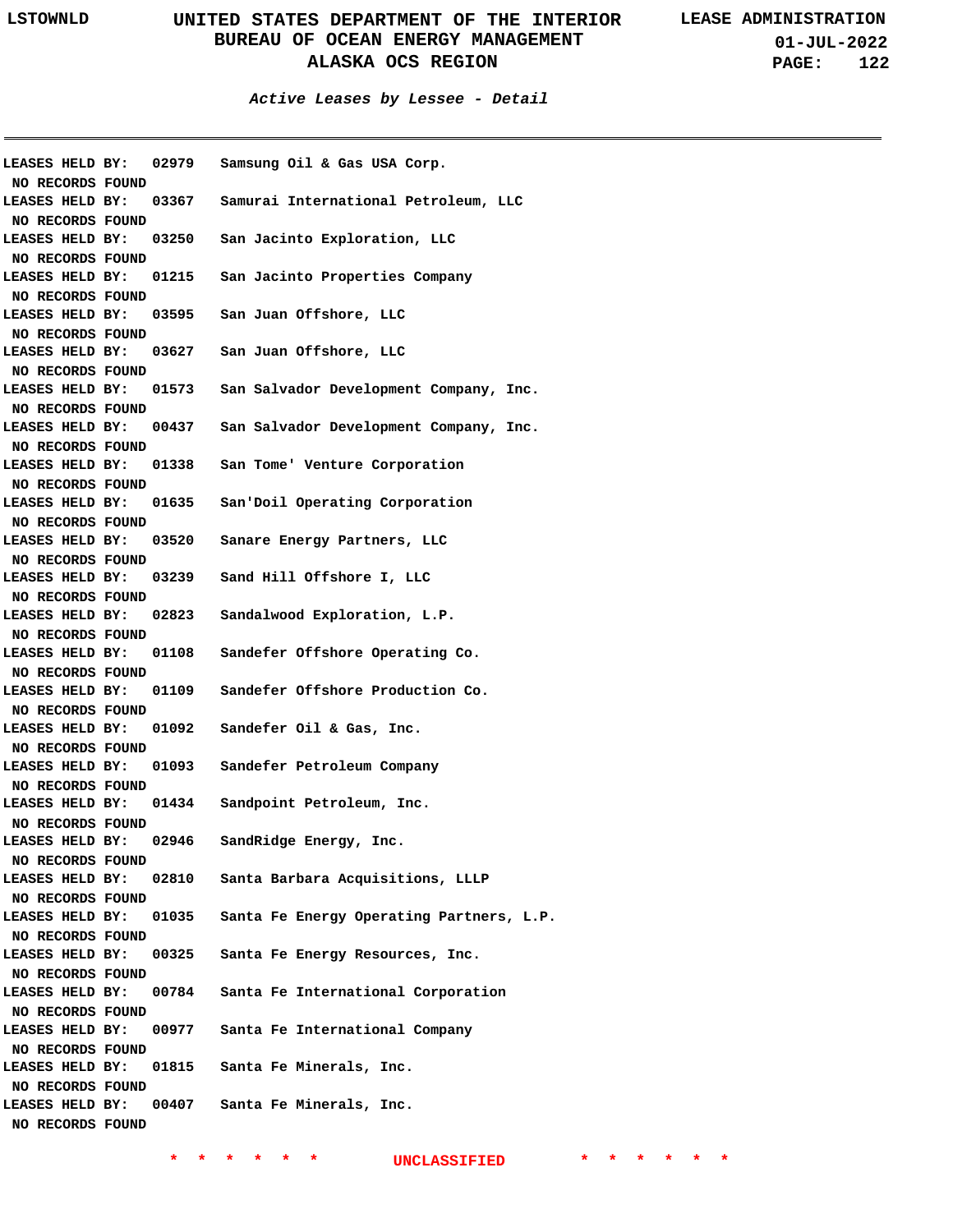**01-JUL-2022 PAGE: 123**

#### **Active Leases by Lessee - Detail**

| LEASES HELD BY:  | 00877 | Santa Fe Minerals, Inc.                      |
|------------------|-------|----------------------------------------------|
| NO RECORDS FOUND |       |                                              |
| LEASES HELD BY:  |       | 00899 Santa Fe-Andover Oil Company           |
| NO RECORDS FOUND |       |                                              |
| LEASES HELD BY:  | 02235 | Saratoga Resources, Inc.                     |
| NO RECORDS FOUND |       |                                              |
| LEASES HELD BY:  | 01705 | SASI Minerals Company                        |
| NO RECORDS FOUND |       |                                              |
| LEASES HELD BY:  | 03515 | Sasol ST 224 Holdings LLC                    |
| NO RECORDS FOUND |       |                                              |
| LEASES HELD BY:  | 00872 | Saturn Energy Company                        |
| NO RECORDS FOUND |       |                                              |
| LEASES HELD BY:  | 01345 | SB Offshore Co., L.P.                        |
| NO RECORDS FOUND |       |                                              |
| LEASES HELD BY:  | 00764 | SB Special Investments Holding Company       |
| NO RECORDS FOUND |       |                                              |
| LEASES HELD BY:  | 01962 | SBM Operating Company, Inc.                  |
| NO RECORDS FOUND |       |                                              |
| LEASES HELD BY:  | 01673 | SCANA Petroleum Resources, Inc.              |
| NO RECORDS FOUND |       |                                              |
| LEASES HELD BY:  | 00761 | SCHALIP MARINE, INCORPORATED                 |
| NO RECORDS FOUND |       |                                              |
| LEASES HELD BY:  | 01339 | Schenley Capital, Inc.                       |
| NO RECORDS FOUND |       |                                              |
| LEASES HELD BY:  | 01340 | Schneider Energy Exploration, Inc.           |
| NO RECORDS FOUND |       |                                              |
| LEASES HELD BY:  | 01568 | Schroder Oil Financing & Investment Company, |
|                  |       | Inc.                                         |
| NO RECORDS FOUND |       |                                              |
| LEASES HELD BY:  | 01051 | Ira A. Schur (individual)                    |
| NO RECORDS FOUND |       |                                              |
| LEASES HELD BY:  | 03219 | SCL Resources, LLC                           |
| NO RECORDS FOUND |       |                                              |
| LEASES HELD BY:  | 02664 | The Scotia Group, Inc.                       |
| NO RECORDS FOUND |       |                                              |
| LEASES HELD BY:  | 00694 | Scott 1977 Exploration No. 2 Limited         |
|                  |       | Partnership                                  |
| NO RECORDS FOUND |       |                                              |
| LEASES HELD BY:  | 02213 | Scrouge Out Ranch, L.L.C                     |
| NO RECORDS FOUND |       |                                              |
| LEASES HELD BY:  | 15050 | SCS Maryland Energy LLC                      |
| NO RECORDS FOUND |       |                                              |
| LEASES HELD BY:  | 03561 | SDB Offshore Energy, LLC                     |
| NO RECORDS FOUND |       |                                              |
| LEASES HELD BY:  | 02968 | SE USA Operating, Inc.                       |
| NO RECORDS FOUND |       |                                              |
| LEASES HELD BY:  | 15044 | Sea Breeze Energy LLC                        |
| NO RECORDS FOUND |       |                                              |
| LEASES HELD BY:  | 00104 | Sea Drilling Corporation                     |
| NO RECORDS FOUND |       |                                              |
| LEASES HELD BY:  | 02124 | Sea Harvester Energy Development Co., L.L.C. |
| NO RECORDS FOUND |       |                                              |
|                  |       |                                              |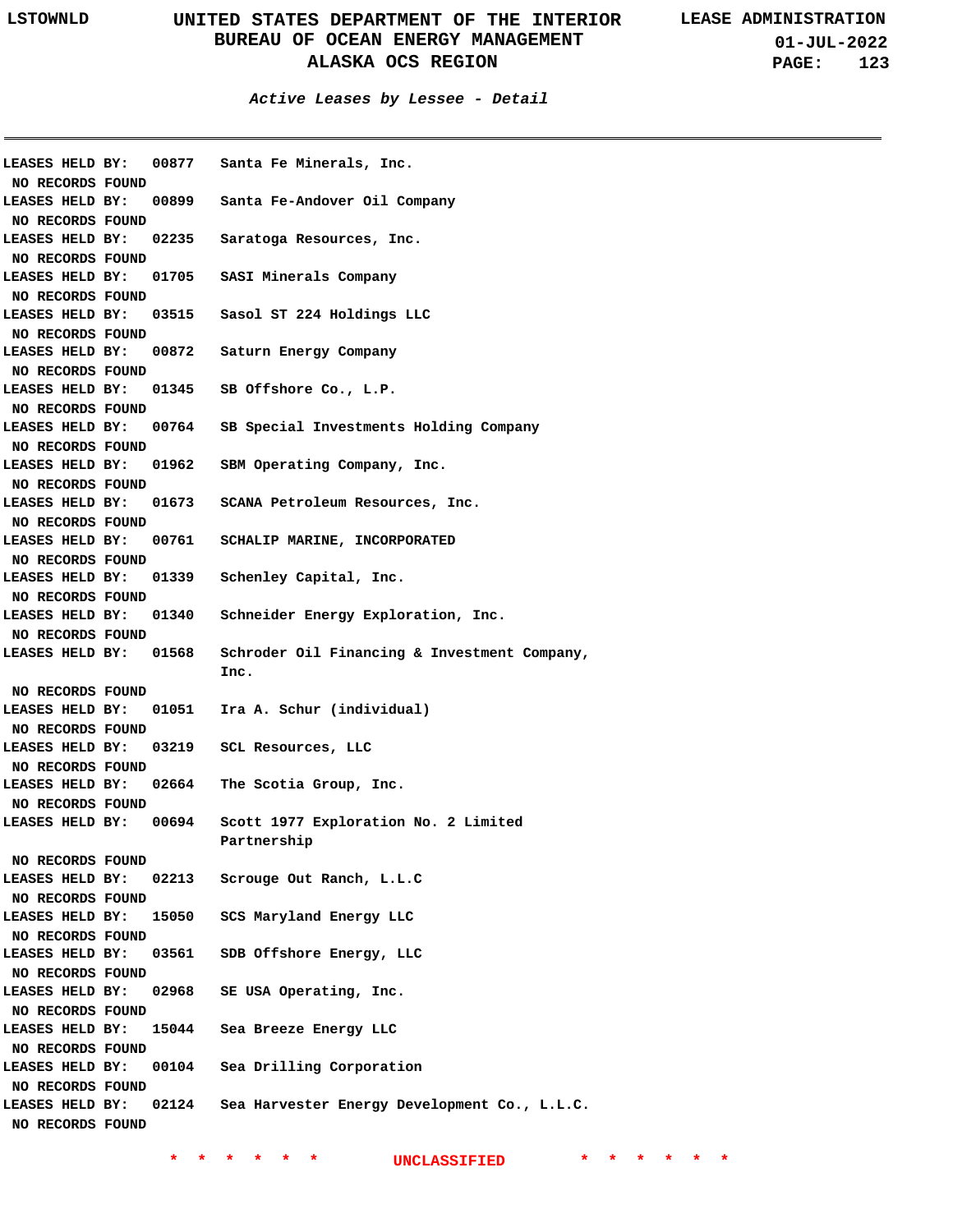**01-JUL-2022 PAGE: 124**

| LEASES HELD BY:         |       | 00207 Sea Robin Pipeline Company         |
|-------------------------|-------|------------------------------------------|
| NO RECORDS FOUND        |       |                                          |
| LEASES HELD BY:         | 02843 | Seadrift Management L.L.C.               |
| NO RECORDS FOUND        |       |                                          |
| LEASES HELD BY:         | 02718 | Seafarer US Pipeline System, Inc.        |
| NO RECORDS FOUND        |       |                                          |
| LEASES HELD BY:         | 01569 | Seafield Resources, Inc.                 |
| NO RECORDS FOUND        |       |                                          |
| <b>LEASES HELD BY:</b>  | 00088 | Joseph E. Seagram & Sons, Inc. d/b/a     |
|                         |       | Frankfort Oil Company                    |
| NO RECORDS FOUND        |       |                                          |
| LEASES HELD BY:         | 01956 | Seagull Energy E&P Inc.                  |
| NO RECORDS FOUND        |       |                                          |
|                         |       |                                          |
| LEASES HELD BY:         | 00672 | Seagull Energy E&P Inc.                  |
| NO RECORDS FOUND        |       |                                          |
| LEASES HELD BY:         | 00932 | Seagull Interstate Corporation           |
| NO RECORDS FOUND        |       |                                          |
| LEASES HELD BY:         | 01712 | Seagull Natural Gas Company              |
| NO RECORDS FOUND        |       |                                          |
| LEASES HELD BY:         | 00591 | Seahawk Oil International, Inc.          |
| NO RECORDS FOUND        |       |                                          |
| LEASES HELD BY:         | 01426 | Seahawk Overseas Exploration Corporation |
| NO RECORDS FOUND        |       |                                          |
| LEASES HELD BY:         | 00568 | Sealaska Corporation                     |
| NO RECORDS FOUND        |       |                                          |
| LEASES HELD BY:         | 01902 | Seashell Pipeline Company                |
|                         |       |                                          |
| NO RECORDS FOUND        |       |                                          |
| LEASES HELD BY:         | 02709 | Seashore Investments Management LLC      |
| NO RECORDS FOUND        |       |                                          |
| LEASES HELD BY:         | 01344 | Seastar Energy Corporation               |
| NO RECORDS FOUND        |       |                                          |
| LEASES HELD BY:         | 01096 | Seavest Partners                         |
| NO RECORDS FOUND        |       |                                          |
| LEASES HELD BY:         | 15017 | Seawind Renewable Energy Corporation LLC |
| NO RECORDS FOUND        |       |                                          |
| LEASES HELD BY:         | 15111 | Seawind Technology LLC                   |
| NO RECORDS FOUND        |       |                                          |
| LEASES HELD BY:         | 02695 | Secured Energy Corporation               |
| NO RECORDS FOUND        |       |                                          |
| LEASES HELD BY:         | 02856 | Seisgen Exploration, Inc.                |
| <b>NO RECORDS FOUND</b> |       |                                          |
| LEASES HELD BY:         | 01605 | SEKCO Energy, Inc.                       |
| NO RECORDS FOUND        |       |                                          |
| LEASES HELD BY:         | 02057 | SEKCO Operating Company                  |
|                         |       |                                          |
| NO RECORDS FOUND        |       |                                          |
| LEASES HELD BY:         | 02703 | Seminole Resources, Inc.                 |
| NO RECORDS FOUND        |       |                                          |
| LEASES HELD BY:         | 00560 | Seneca Resources Corporation             |
| NO RECORDS FOUND        |       |                                          |
| LEASES HELD BY:         | 01246 | Senior - G & A Operating Company, Inc.   |
| NO RECORDS FOUND        |       |                                          |
| LEASES HELD BY:         | 03383 | SEO A LLC                                |
|                         |       |                                          |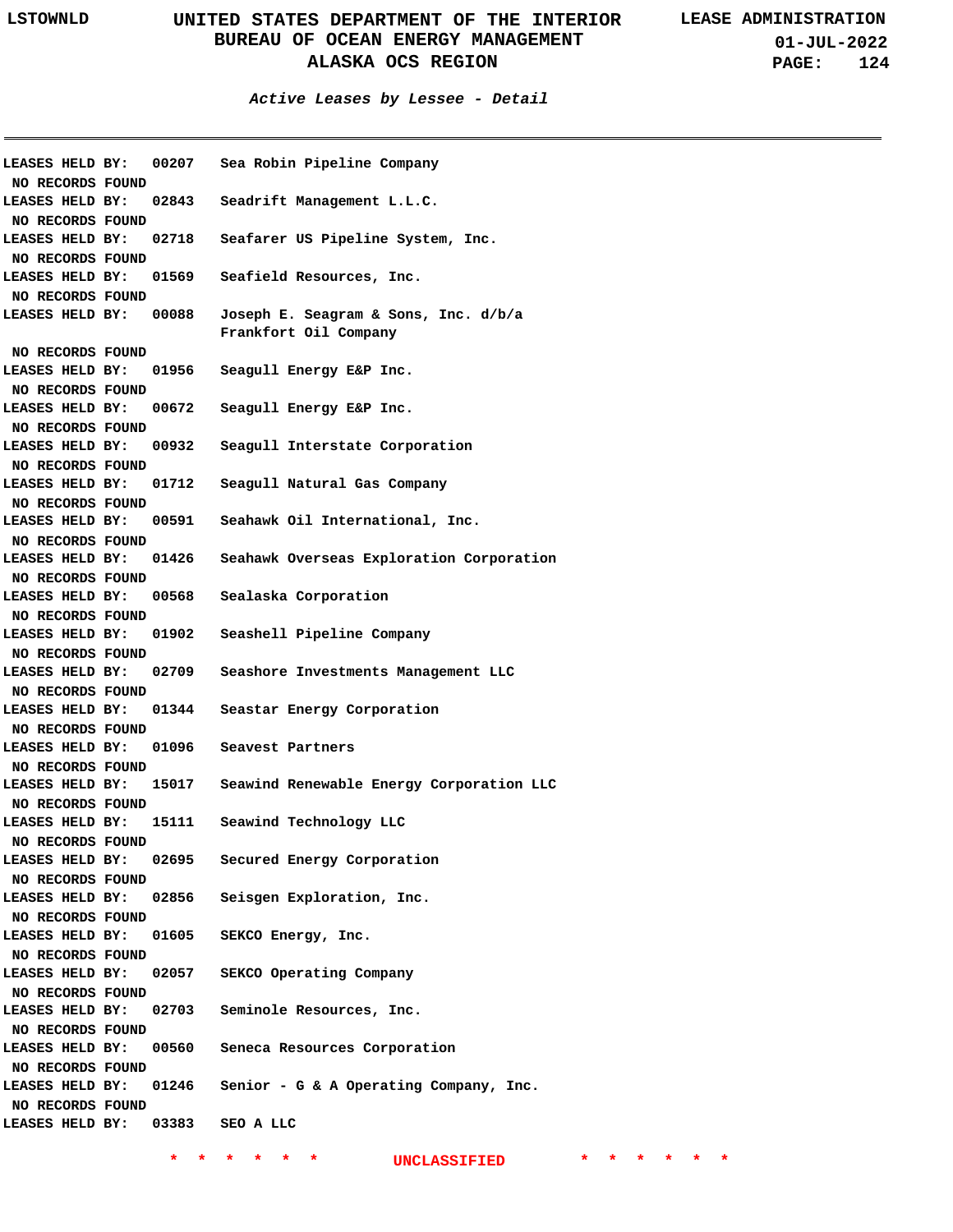| LEASES HELD BY: 03383 SEO A LLC     |       |                                          |
|-------------------------------------|-------|------------------------------------------|
| NO RECORDS FOUND                    |       |                                          |
| LEASES HELD BY:                     |       | $03384$ SEO B LLC                        |
| NO RECORDS FOUND                    |       |                                          |
| LEASES HELD BY:                     | 02982 | Sequel Energy Ventures II Gulf, LLC      |
| NO RECORDS FOUND                    |       |                                          |
| LEASES HELD BY:                     | 03032 | Sequel Energy Ventures, LLC              |
| NO RECORDS FOUND                    |       |                                          |
| LEASES HELD BY:                     | 00682 | Sequoia Associates Limited               |
| NO RECORDS FOUND                    |       |                                          |
| LEASES HELD BY:                     | 00646 | Sequoia Offshore Associates Limited      |
| NO RECORDS FOUND                    |       |                                          |
| LEASES HELD BY:                     | 00633 | Sequoia Petroleum Inc.                   |
| NO RECORDS FOUND                    |       |                                          |
| LEASES HELD BY:                     |       | 00767 Sequoia Ventures Inc.              |
| NO RECORDS FOUND<br>LEASES HELD BY: |       |                                          |
|                                     | 00705 | Sequoia-Lear Associates Limited          |
| NO RECORDS FOUND                    |       |                                          |
| LEASES HELD BY:                     | 01299 | Serendipity Exploration Corporation      |
| NO RECORDS FOUND                    |       |                                          |
| LEASES HELD BY:                     |       | 01416 Settle Oil and Gas Company         |
| NO RECORDS FOUND                    |       |                                          |
| LEASES HELD BY:                     |       | 03038 Seven D Oil & Gas, Inc.            |
| NO RECORDS FOUND                    |       |                                          |
| LEASES HELD BY:                     | 02032 | SEWWOT, Inc.                             |
| NO RECORDS FOUND                    |       |                                          |
| LEASES HELD BY:                     |       | 00726 SF Exploration, Inc.               |
| NO RECORDS FOUND                    |       |                                          |
| LEASES HELD BY:                     | 01843 | SFER Properties-A, Inc.                  |
| NO RECORDS FOUND<br>LEASES HELD BY: |       | 01844 SANTA FE PLATFORM MANAGEMEN INC.   |
|                                     |       |                                          |
| NO RECORDS FOUND<br>LEASES HELD BY: | 00255 | Sharoil, Ltd.                            |
|                                     |       |                                          |
| NO RECORDS FOUND<br>LEASES HELD BY: | 02218 | Sharpe Energy Company                    |
| NO RECORDS FOUND                    |       |                                          |
| LEASES HELD BY:                     | 00256 | Sharpet, Inc.                            |
| NO RECORDS FOUND                    |       |                                          |
| LEASES HELD BY:                     | 01031 | Philip T. Sharples (individual)          |
| NO RECORDS FOUND                    |       |                                          |
| LEASES HELD BY:                     | 02103 | D. R. Shaughnessy (individual)           |
| NO RECORDS FOUND                    |       |                                          |
| LEASES HELD BY:                     | 03088 | Shelby Engineering, Inc.                 |
| NO RECORDS FOUND                    |       |                                          |
| LEASES HELD BY:                     | 00728 | Shell California Production Inc.         |
| NO RECORDS FOUND                    |       |                                          |
| LEASES HELD BY:                     | 01940 | Shell Consolidated Energy Resources Inc. |
| NO RECORDS FOUND                    |       |                                          |
| LEASES HELD BY:                     | 02139 | Shell Deepwater Development Inc.         |
| NO RECORDS FOUND                    |       |                                          |
| LEASES HELD BY:                     | 02140 | Shell Deepwater Production Inc.          |
|                                     |       |                                          |
| NO RECORDS FOUND                    |       |                                          |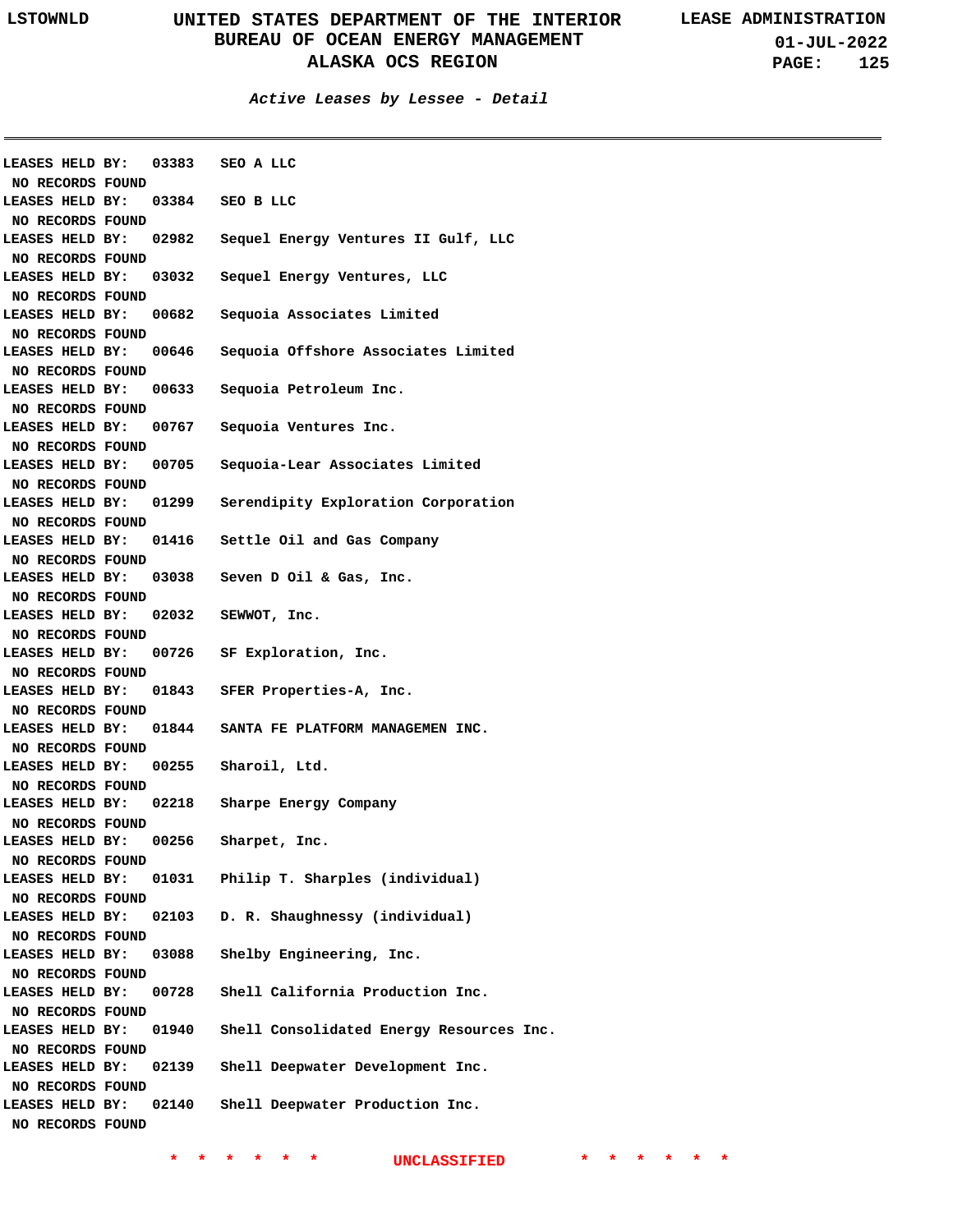#### **Active Leases by Lessee - Detail**

| NO RECORDS FOUND                                        |       | LEASES HELD BY: 00688 Shell Energy Resources Inc. |
|---------------------------------------------------------|-------|---------------------------------------------------|
| LEASES HELD BY:<br>NO RECORDS FOUND                     |       | 01728 Shell Frontier Oil & Gas Inc.               |
| LEASES HELD BY:<br>NO RECORDS FOUND                     |       | 02168 Shell Gas Gathering Company                 |
| LEASES HELD BY:<br>NO RECORDS FOUND                     | 01070 | Shell Gas Pipeline Company                        |
| LEASES HELD BY:<br>NO RECORDS FOUND                     | 02621 | Shell GOM Pipeline Company LLC                    |
| LEASES HELD BY:<br>NO RECORDS FOUND                     |       | 02117 Shell Gulf of Mexico Inc.                   |
| LEASES HELD BY:<br>NO RECORDS FOUND                     | 01967 | Shell Land & Energy Company                       |
| LEASES HELD BY:<br>NO RECORDS FOUND                     |       | 15140 Shell New Energies US LLC                   |
| LEASES HELD BY:<br>NO RECORDS FOUND                     |       | 00689 Shell Offshore Inc.                         |
| LEASES HELD BY:                                         | 02128 | Shell Offshore Properties and Capital II,<br>Inc. |
| NO RECORDS FOUND<br><b>LEASES HELD BY:</b>              | 01839 | Shell Oil & Gas Investment Limited                |
| NO RECORDS FOUND                                        |       | Partnership                                       |
|                                                         |       | LEASES HELD BY: 00117 Shell Oil Company           |
| NO RECORDS FOUND                                        |       |                                                   |
|                                                         |       | LEASES HELD BY: 01845 Shell Onshore Ventures Inc. |
| NO RECORDS FOUND<br>LEASES HELD BY:<br>NO RECORDS FOUND |       | 00124 Shell Pipe Line Corporation                 |
| LEASES HELD BY:<br>NO RECORDS FOUND                     |       | 02289 Shell Pipeline Company LP                   |
| <b>LEASES HELD BY:</b><br>NO RECORDS FOUND              |       | 02147 Shell Seahorse Company                      |
| NO RECORDS FOUND                                        |       | LEASES HELD BY: 00832 Shell Western E&P Inc.      |
| LEASES HELD BY:<br>NO RECORDS FOUND                     | 15066 | Shell WindEnergy Inc.                             |
| LEASES HELD BY:<br>NO RECORDS FOUND                     | 02861 | Shelley Bates Investments Limited Partnership     |
| LEASES HELD BY:<br>NO RECORDS FOUND                     | 03562 | ShenHai, LLC                                      |
| LEASES HELD BY:<br>NO RECORDS FOUND                     | 00348 | Shepherd Offshore Ventures                        |
| LEASES HELD BY:<br>NO RECORDS FOUND                     | 01033 | Robert A. Shepherd, Jr. (individual)              |
| LEASES HELD BY:<br>NO RECORDS FOUND                     | 03055 | Sheridan Holding Company I, LLC                   |
| LEASES HELD BY:<br>NO RECORDS FOUND                     | 03054 | Sheridan Production Company, LLC                  |
| LEASES HELD BY:<br>NO RECORDS FOUND                     | 00706 | Shield Resources, Inc.                            |
|                                                         |       |                                                   |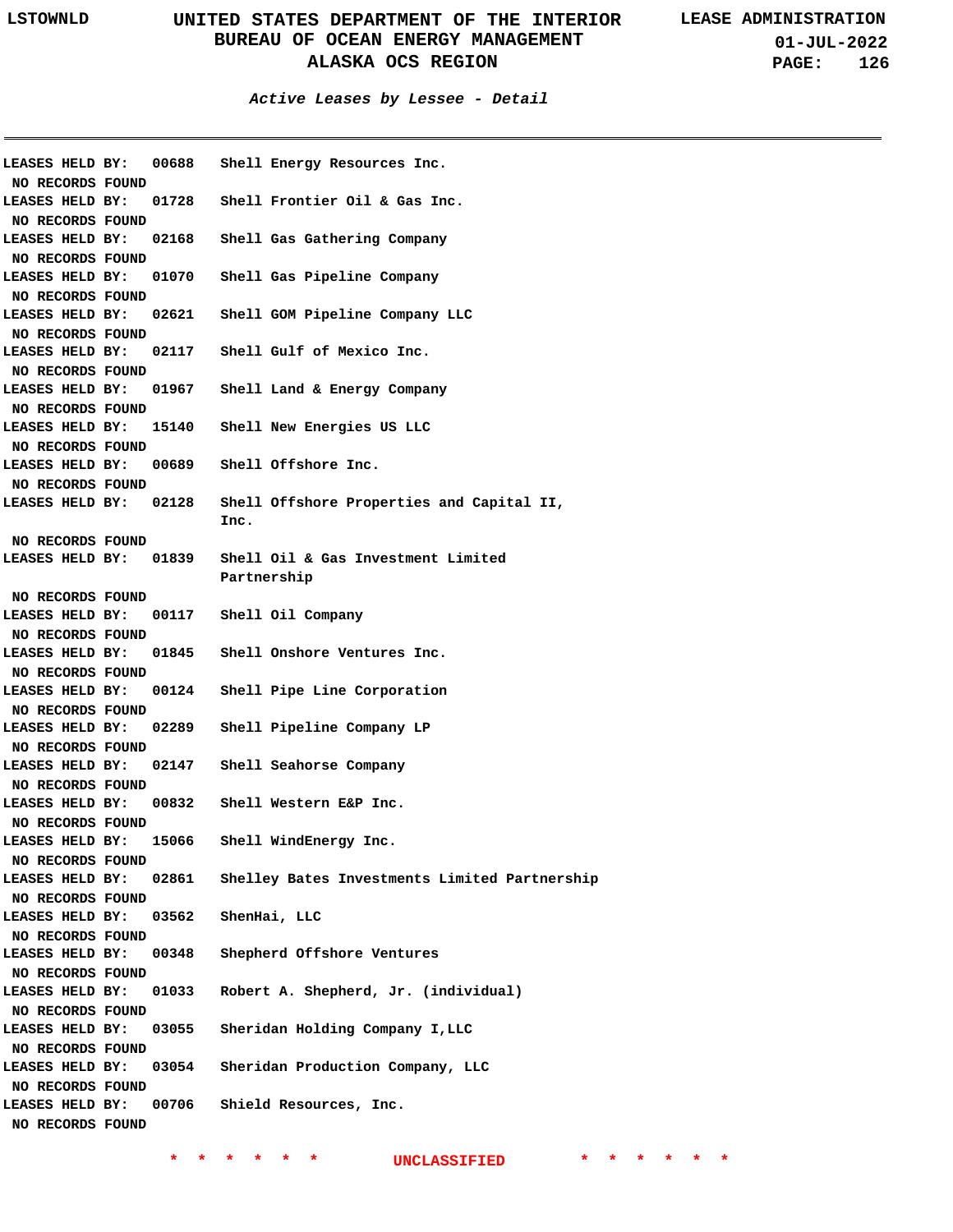**01-JUL-2022 PAGE: 127**

| <b>LEASES HELD BY:</b>  | 01148 | Shiloh Oil and Gas Co.                          |
|-------------------------|-------|-------------------------------------------------|
| NO RECORDS FOUND        |       |                                                 |
| LEASES HELD BY:         |       | 00657 SHJR Partnership                          |
| NO RECORDS FOUND        |       |                                                 |
| LEASES HELD BY:         |       | 01464 Shonk Land Company, Limited Partnership   |
| NO RECORDS FOUND        |       |                                                 |
| LEASES HELD BY:         |       | 01555 Shore Energy Management Corp.             |
| NO RECORDS FOUND        |       |                                                 |
| LEASES HELD BY:         |       | 00198 Shore Oil Company                         |
| NO RECORDS FOUND        |       |                                                 |
| LEASES HELD BY:         |       | 00224 Shore Oil Corporation                     |
| NO RECORDS FOUND        |       |                                                 |
| LEASES HELD BY:         |       | 03099 Shoreline Offshore LLC                    |
| NO RECORDS FOUND        |       |                                                 |
| LEASES HELD BY:         |       | 02935 Shoreline Southeast LLC                   |
| NO RECORDS FOUND        |       |                                                 |
| LEASES HELD BY:         |       | 00595 SHV Energy Corp.                          |
| NO RECORDS FOUND        |       |                                                 |
| LEASES HELD BY:         |       | 01021 SHV Oil and Gas Company                   |
| NO RECORDS FOUND        |       |                                                 |
| LEASES HELD BY:         |       | 03342 Sibley Petroleum Investments, LLC         |
| NO RECORDS FOUND        |       |                                                 |
| LEASES HELD BY:         |       | 00438 Siboney Corporation                       |
| NO RECORDS FOUND        |       |                                                 |
| LEASES HELD BY:         |       | 00624 SIDCO, Inc.                               |
| NO RECORDS FOUND        |       |                                                 |
| LEASES HELD BY:         |       | 02353 Bruce R. Sidner (individual)              |
| NO RECORDS FOUND        |       |                                                 |
| LEASES HELD BY:         |       | 00416 Siebens Oil & Minerals, Inc.              |
| NO RECORDS FOUND        |       |                                                 |
| LEASES HELD BY:         |       | 02964 Sierra Pine Resources International, Inc. |
| NO RECORDS FOUND        |       |                                                 |
| LEASES HELD BY:         |       | 01559 Signal Hill Service, Inc.                 |
| NO RECORDS FOUND        |       |                                                 |
| LEASES HELD BY:         |       | 02003 Signal Oil & Gas Company                  |
| NO RECORDS FOUND        |       |                                                 |
| LEASES HELD BY:         | 01287 | Simmons Santa Barbara, Ltd.                     |
| NO RECORDS FOUND        |       |                                                 |
| LEASES HELD BY:         | 00110 | Sinclair Oil and Gas Company                    |
| <b>NO RECORDS FOUND</b> |       |                                                 |
| LEASES HELD BY:         | 00196 | Sinclair Oil Corporation                        |
| NO RECORDS FOUND        |       |                                                 |
| LEASES HELD BY:         | 01849 | Sinclair Oil Corporation                        |
| <b>NO RECORDS FOUND</b> |       |                                                 |
| LEASES HELD BY:         | 03049 | Sita Energy, LLC                                |
| <b>NO RECORDS FOUND</b> |       |                                                 |
| LEASES HELD BY:         | 00983 | SJM Oil & Gas Inc.                              |
| NO RECORDS FOUND        |       |                                                 |
| LEASES HELD BY:         | 03047 | SK Gas America Ltd.                             |
| NO RECORDS FOUND        |       |                                                 |
| LEASES HELD BY:         | 00044 | Skelly Oil Company                              |
| NO RECORDS FOUND        |       |                                                 |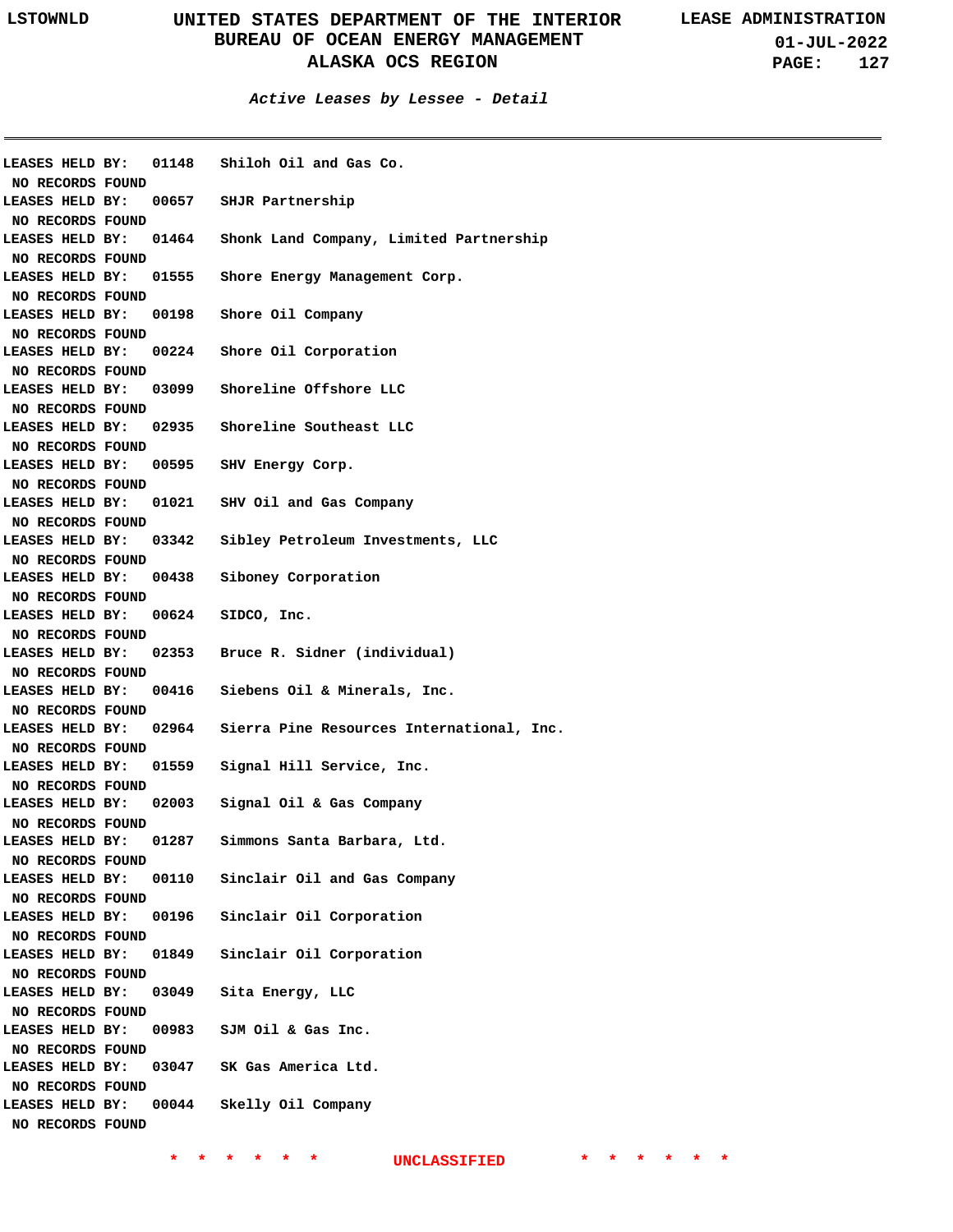**01-JUL-2022 PAGE: 128**

| LEASES HELD BY:                     | 02149 | Skidmore Energy, Inc.                 |
|-------------------------------------|-------|---------------------------------------|
| NO RECORDS FOUND                    |       |                                       |
| LEASES HELD BY:                     | 15069 | Skipjack Offshore Energy, LLC         |
| NO RECORDS FOUND                    |       |                                       |
| LEASES HELD BY:                     | 02179 | Bobby G. Slate (individual)           |
| NO RECORDS FOUND                    |       |                                       |
| LEASES HELD BY:                     | 00007 | Slick Oil Corporation                 |
| NO RECORDS FOUND                    |       |                                       |
| LEASES HELD BY:                     | 02308 | SM Energy Company                     |
| NO RECORDS FOUND                    |       |                                       |
| LEASES HELD BY:                     | 01952 | Smackco, Ltd.                         |
| NO RECORDS FOUND                    |       |                                       |
| LEASES HELD BY:                     | 01206 | Smith Offshore Exploration Company    |
| NO RECORDS FOUND                    |       |                                       |
| LEASES HELD BY:                     | 01632 | Smith Offshore Exploration Company II |
|                                     |       |                                       |
| NO RECORDS FOUND<br>LEASES HELD BY: | 00945 | Ed A. Smith (individual)              |
|                                     |       |                                       |
| NO RECORDS FOUND                    |       |                                       |
| LEASES HELD BY:                     | 01790 | Snyder Oil Corporation                |
| NO RECORDS FOUND                    |       |                                       |
| LEASES HELD BY:                     | 01117 | Snyder Oil Partners L.P.              |
| NO RECORDS FOUND                    |       |                                       |
| LEASES HELD BY:                     | 01118 | Snyder Operating Partnership L.P.     |
| NO RECORDS FOUND                    |       |                                       |
| LEASES HELD BY:                     | 00567 | So-He Drilling, Inc.                  |
| NO RECORDS FOUND                    |       |                                       |
| LEASES HELD BY:                     |       | 00593 Sohio Petroleum Company         |
| NO RECORDS FOUND                    |       |                                       |
| LEASES HELD BY:                     |       | 01504 SOI Corporation                 |
| NO RECORDS FOUND                    |       |                                       |
| LEASES HELD BY:                     |       | 01968 SOI Finance Inc.                |
| NO RECORDS FOUND                    |       |                                       |
| LEASES HELD BY:                     |       | 03155 SOI Finance Inc.                |
| NO RECORDS FOUND                    |       |                                       |
| LEASES HELD BY:                     |       | 02445 SOIS Gulf of Mexico, L.P.       |
| NO RECORDS FOUND                    |       |                                       |
| LEASES HELD BY:                     | 02655 | Sojitz Energy Venture, Inc.           |
| NO RECORDS FOUND                    |       |                                       |
| LEASES HELD BY:                     | 02993 | Sojitz GOM Deepwater, Inc.            |
| NO RECORDS FOUND                    |       |                                       |
| LEASES HELD BY:                     | 02954 | Sojitz Gulf Exploration, Inc.         |
| NO RECORDS FOUND                    |       |                                       |
| LEASES HELD BY:                     | 01323 | The Solomon Corp.                     |
| NO RECORDS FOUND                    |       |                                       |
| LEASES HELD BY:                     | 02175 | Sommer Exploration Corporation        |
|                                     |       |                                       |
| NO RECORDS FOUND                    |       |                                       |
| LEASES HELD BY:                     | 03073 | Sonangol Exploration & Production     |
|                                     |       | International, Ltd.                   |
| NO RECORDS FOUND                    |       |                                       |
| LEASES HELD BY:                     | 00236 | SONAT Exploration Company             |
| NO RECORDS FOUND                    |       |                                       |
| LEASES HELD BY:                     | 01631 | Sonat Gathering Company               |
|                                     |       |                                       |
|                                     | *.    | *<br>UNCLASSIFIED<br>*<br>*           |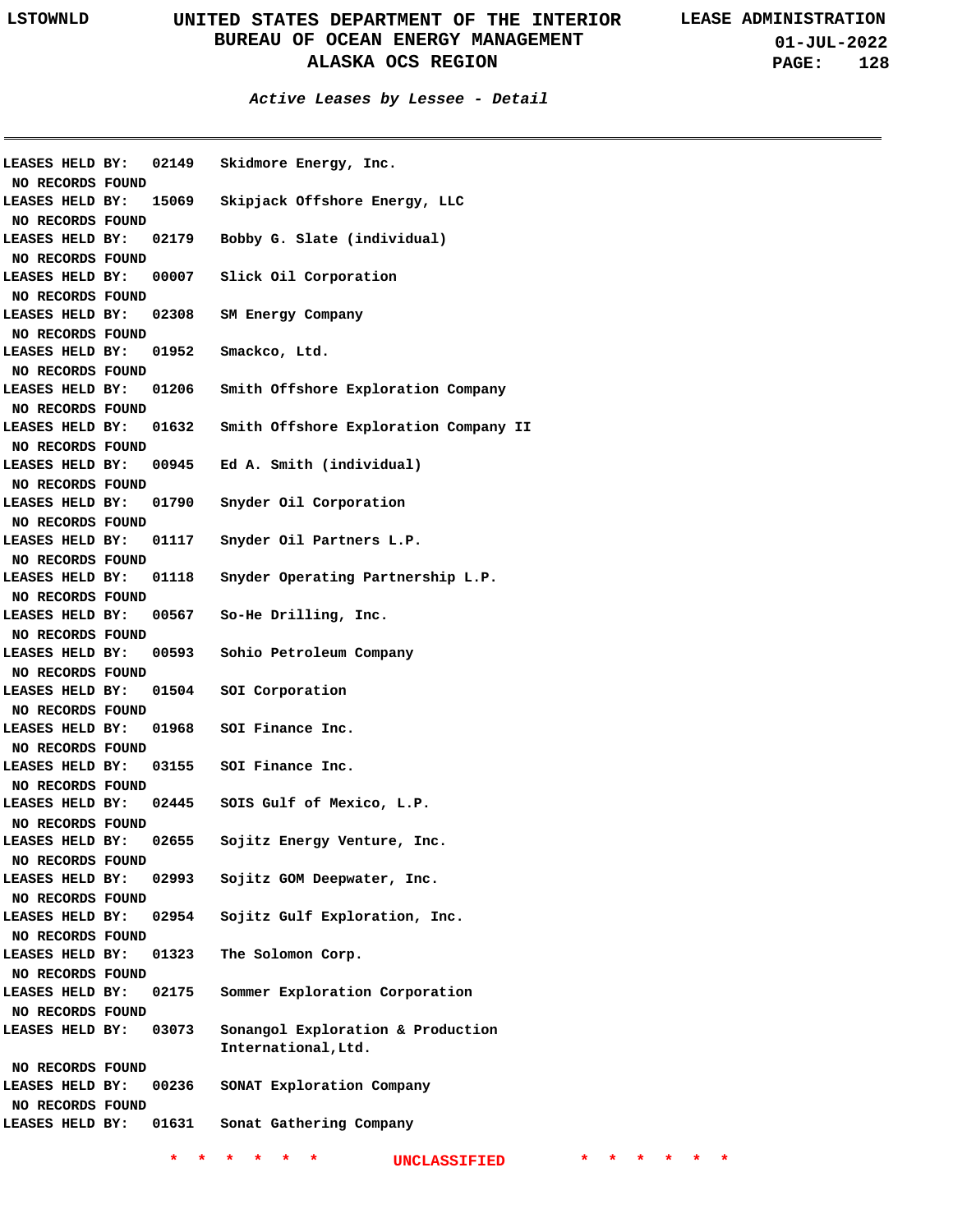#### **Active Leases by Lessee - Detail**

| LEASES HELD BY:  | 01631 | Sonat Gathering Company                     |
|------------------|-------|---------------------------------------------|
| NO RECORDS FOUND |       |                                             |
| LEASES HELD BY:  | 00618 | Sonat Oil Transmission Inc.                 |
| NO RECORDS FOUND |       |                                             |
| LEASES HELD BY:  | 02321 | Source Energy Corporation                   |
| NO RECORDS FOUND |       |                                             |
| LEASES HELD BY:  | 01638 | South Coast Exploration Company             |
| NO RECORDS FOUND |       |                                             |
| LEASES HELD BY:  | 02106 | South Dauphin II Limited Partnership        |
| NO RECORDS FOUND |       |                                             |
| LEASES HELD BY:  | 01785 | South Dauphin Partners Ltd.                 |
| NO RECORDS FOUND |       |                                             |
| LEASES HELD BY:  | 15072 | South Fork Wind, LLC                        |
| NO RECORDS FOUND |       |                                             |
| LEASES HELD BY:  | 01942 | South Marsh, Inc.                           |
| NO RECORDS FOUND |       |                                             |
| LEASES HELD BY:  | 02897 | South Marsh LLC                             |
| NO RECORDS FOUND |       |                                             |
| LEASES HELD BY:  | 02569 | South Pass Properties, Inc.                 |
| NO RECORDS FOUND |       |                                             |
| LEASES HELD BY:  | 02439 | South River Oil & Gas, Inc.                 |
| NO RECORDS FOUND |       |                                             |
| LEASES HELD BY:  | 00147 | South Shore Oil and Development Company     |
| NO RECORDS FOUND |       |                                             |
| LEASES HELD BY:  | 01892 | Southbound, Inc.                            |
| NO RECORDS FOUND |       |                                             |
| LEASES HELD BY:  | 00351 | Southdown, Inc.                             |
| NO RECORDS FOUND |       |                                             |
| LEASES HELD BY:  | 03254 | Southeast Keathley Canyon Pipeline Company, |
|                  |       | L.L.C.                                      |
| NO RECORDS FOUND |       |                                             |
| LEASES HELD BY:  | 01628 | Southeast Offshore, Inc.                    |
| NO RECORDS FOUND |       |                                             |
|                  | 02056 |                                             |
| LEASES HELD BY:  |       | Southern Gas Co. of Delaware, Inc.          |
| NO RECORDS FOUND |       |                                             |
| LEASES HELD BY:  | 02572 | Southern Mineral Corporation                |
| NO RECORDS FOUND |       |                                             |
| LEASES HELD BY:  | 00136 | Southern Minerals Corporation               |
| NO RECORDS FOUND |       |                                             |
| LEASES HELD BY:  | 01747 | Southern Minerals, Inc.                     |
| NO RECORDS FOUND |       |                                             |
| LEASES HELD BY:  | 03177 | Southern Mississippi Canyon Production Hub  |
|                  |       | LLC                                         |
| NO RECORDS FOUND |       |                                             |
| LEASES HELD BY:  | 00010 | Southern Natural Gas Company, L.L.C.        |
| NO RECORDS FOUND |       |                                             |
| LEASES HELD BY:  | 00502 | Southern Natural Resources, Inc.            |
| NO RECORDS FOUND |       |                                             |
| LEASES HELD BY:  | 03456 | Southern Oil of Louisiana LLC               |
| NO RECORDS FOUND |       |                                             |
| LEASES HELD BY:  | 00069 | Southern Production Company, Incorporated   |
| NO RECORDS FOUND |       |                                             |
|                  |       |                                             |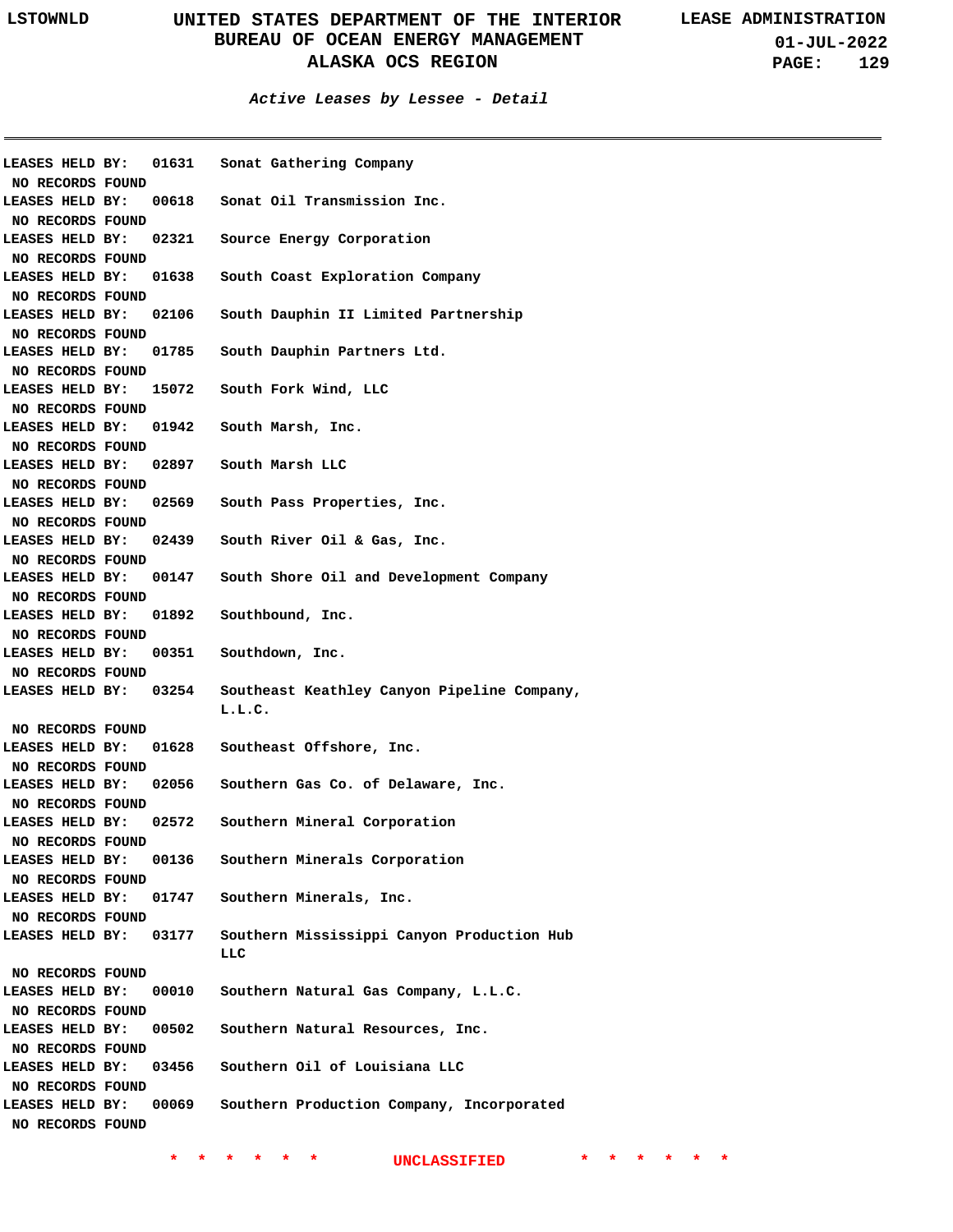**01-JUL-2022 PAGE: 130**

**Active Leases by Lessee - Detail**

| LEASES HELD BY:  | 00760                        | Southern Union Exploration Company                  |
|------------------|------------------------------|-----------------------------------------------------|
| NO RECORDS FOUND |                              |                                                     |
| LEASES HELD BY:  |                              | 00131 Southland Royalty Company                     |
| NO RECORDS FOUND |                              |                                                     |
| LEASES HELD BY:  |                              | 00684 Southport Exploration, Inc.                   |
| NO RECORDS FOUND |                              |                                                     |
| LEASES HELD BY:  | 02009                        | Southwest Gas Supply, Inc.                          |
| NO RECORDS FOUND |                              |                                                     |
| LEASES HELD BY:  | 00848                        | Southwestern Energy Production Company              |
| NO RECORDS FOUND |                              |                                                     |
| LEASES HELD BY:  |                              | 03128 SP Beta Properties, LLC                       |
| NO RECORDS FOUND |                              |                                                     |
| LEASES HELD BY:  |                              | 01049 A. N. Spanel (individual)                     |
| NO RECORDS FOUND |                              |                                                     |
| LEASES HELD BY:  |                              | 01456 Spartan Resources Inc.                        |
| NO RECORDS FOUND |                              |                                                     |
|                  | <b>LEASES HELD BY: 02127</b> | San Pedro Bay Pipeline Company                      |
|                  |                              |                                                     |
| NO RECORDS FOUND |                              |                                                     |
| LEASES HELD BY:  |                              | 00055 Spencer Chemical Company                      |
| NO RECORDS FOUND |                              |                                                     |
| LEASES HELD BY:  | 02389                        | Spirit Energy Partners, L.P.                        |
| NO RECORDS FOUND |                              |                                                     |
| LEASES HELD BY:  |                              | 03622 SPOT Terminal Operating LLC                   |
| NO RECORDS FOUND |                              |                                                     |
| LEASES HELD BY:  |                              | 02726 SPRING CREEK EXPLORATION, INC.                |
| NO RECORDS FOUND |                              |                                                     |
| LEASES HELD BY:  | 03449                        | Spur Operating LLC                                  |
|                  |                              |                                                     |
| NO RECORDS FOUND |                              |                                                     |
| LEASES HELD BY:  |                              | 03390 SPWD Gathering LLC                            |
| NO RECORDS FOUND |                              | 15124 SSE Renewable North America Offshore Wind LLC |
| LEASES HELD BY:  |                              |                                                     |
| NO RECORDS FOUND |                              |                                                     |
| LEASES HELD BY:  |                              | 02246 St. Mary Energy Company                       |
| NO RECORDS FOUND |                              |                                                     |
| LEASES HELD BY:  |                              | 01159 St. Paul Oil and Gas Corporation              |
| NO RECORDS FOUND |                              |                                                     |
| LEASES HELD BY:  | 01565                        | Stable Energy Corporation                           |
| NO RECORDS FOUND |                              |                                                     |
| LEASES HELD BY:  | 00393                        | Standard Oil Company of California                  |
| NO RECORDS FOUND |                              |                                                     |
| LEASES HELD BY:  | 02220                        | The Standard Oil Company                            |
| NO RECORDS FOUND |                              |                                                     |
| LEASES HELD BY:  | 00111                        | The Standard Oil Company (Ohio)                     |
| NO RECORDS FOUND |                              |                                                     |
| LEASES HELD BY:  | 00068                        | Standard Oil Company of Texas                       |
| NO RECORDS FOUND |                              |                                                     |
| LEASES HELD BY:  | 01998                        | Fred W. Standefer (individual)                      |
| NO RECORDS FOUND |                              |                                                     |
| LEASES HELD BY:  | 01768                        | Stanford Capital, L.P.                              |
| NO RECORDS FOUND |                              |                                                     |
| LEASES HELD BY:  | 01781                        | Stanford Offshore Energy, Inc.                      |
|                  |                              |                                                     |
|                  |                              |                                                     |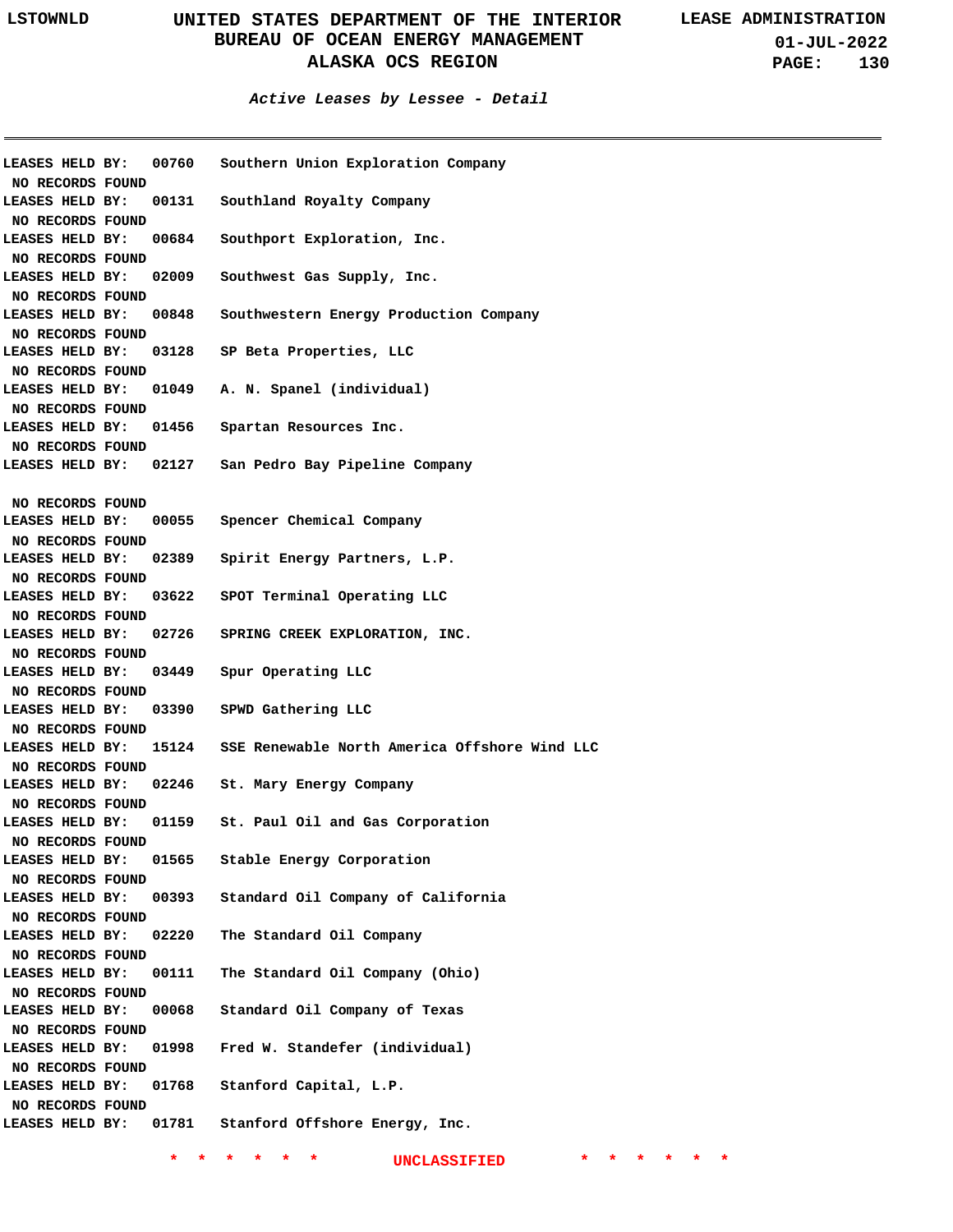**01-JUL-2022 PAGE: 131**

| <b>LEASES HELD BY:</b><br>NO RECORDS FOUND |       | 01781 Stanford Offshore Energy, Inc.                                     |
|--------------------------------------------|-------|--------------------------------------------------------------------------|
| LEASES HELD BY:<br>NO RECORDS FOUND        | 03118 | Starfish Pipeline Company, LLC                                           |
| <b>LEASES HELD BY:</b>                     | 15130 | State of Maine, Governor's Office of Policy<br>Innovation and the Future |
| NO RECORDS FOUND                           |       |                                                                          |
| LEASES HELD BY:                            | 00823 | States Petroleum, Inc.                                                   |
| NO RECORDS FOUND                           |       |                                                                          |
| LEASES HELD BY:                            | 00925 | States Petroleum Production, Inc.                                        |
| NO RECORDS FOUND                           |       |                                                                          |
| LEASES HELD BY:                            |       | 01993 Statewide Minerals, Inc.                                           |
| NO RECORDS FOUND                           |       |                                                                          |
| LEASES HELD BY:                            |       | 00916 Statex Petroleum, Inc.                                             |
| NO RECORDS FOUND                           |       |                                                                          |
| LEASES HELD BY:                            | 02114 | Statoil Exploration (US) Inc.                                            |
| NO RECORDS FOUND<br>LEASES HELD BY:        | 01247 | Statoil Exploration (US) Inc.                                            |
|                                            |       |                                                                          |
| NO RECORDS FOUND<br>LEASES HELD BY:        | 03019 | Statoil Gulf Properties Inc.                                             |
|                                            |       |                                                                          |
| NO RECORDS FOUND<br>LEASES HELD BY:        | 15033 | Statoil US Holdings Inc.                                                 |
| NO RECORDS FOUND                           |       |                                                                          |
| LEASES HELD BY:                            | 01557 | Stauros Partners, Inc.                                                   |
| NO RECORDS FOUND                           |       |                                                                          |
| LEASES HELD BY:                            |       | 02510 Stealth Oil & Gas, Inc.                                            |
| NO RECORDS FOUND                           |       |                                                                          |
| LEASES HELD BY:                            | 02515 | Steeple Court Associates, LLC                                            |
| NO RECORDS FOUND                           |       |                                                                          |
| LEASES HELD BY:                            | 02732 | Kerry W. Stein (individual)                                              |
| NO RECORDS FOUND                           |       |                                                                          |
| LEASES HELD BY:                            | 02700 | Stellor Resources, L.L.C.                                                |
| NO RECORDS FOUND                           |       |                                                                          |
| LEASES HELD BY:                            | 00952 | Daniel G. Stephens (individual)                                          |
| NO RECORDS FOUND                           |       |                                                                          |
| LEASES HELD BY:                            | 02376 | Sterling Exploration & Production Co., L.L.C.                            |
| NO RECORDS FOUND                           |       |                                                                          |
| LEASES HELD BY:                            | 01648 | Sterling Offshore, Inc.                                                  |
| NO RECORDS FOUND                           |       |                                                                          |
| LEASES HELD BY:                            | 00946 | Ben T. Stevenson (individual)                                            |
| NO RECORDS FOUND                           |       |                                                                          |
| LEASES HELD BY:                            | 00543 | Stewart Capital Corporation                                              |
| NO RECORDS FOUND                           |       |                                                                          |
| LEASES HELD BY:                            | 01068 | Ruby M. Stewart (individual)                                             |
| NO RECORDS FOUND                           |       |                                                                          |
| LEASES HELD BY:                            | 00290 | Stingray Pipeline Company                                                |
| NO RECORDS FOUND                           |       |                                                                          |
| LEASES HELD BY:                            | 02472 | Stingray Pipeline Company, L.L.C.                                        |
| NO RECORDS FOUND                           |       |                                                                          |
| LEASES HELD BY:                            | 02999 | STL Pipeline, LLC                                                        |
| NO RECORDS FOUND                           |       |                                                                          |
| LEASES HELD BY:                            | 01368 | Stock Energy, Inc.                                                       |
|                                            |       |                                                                          |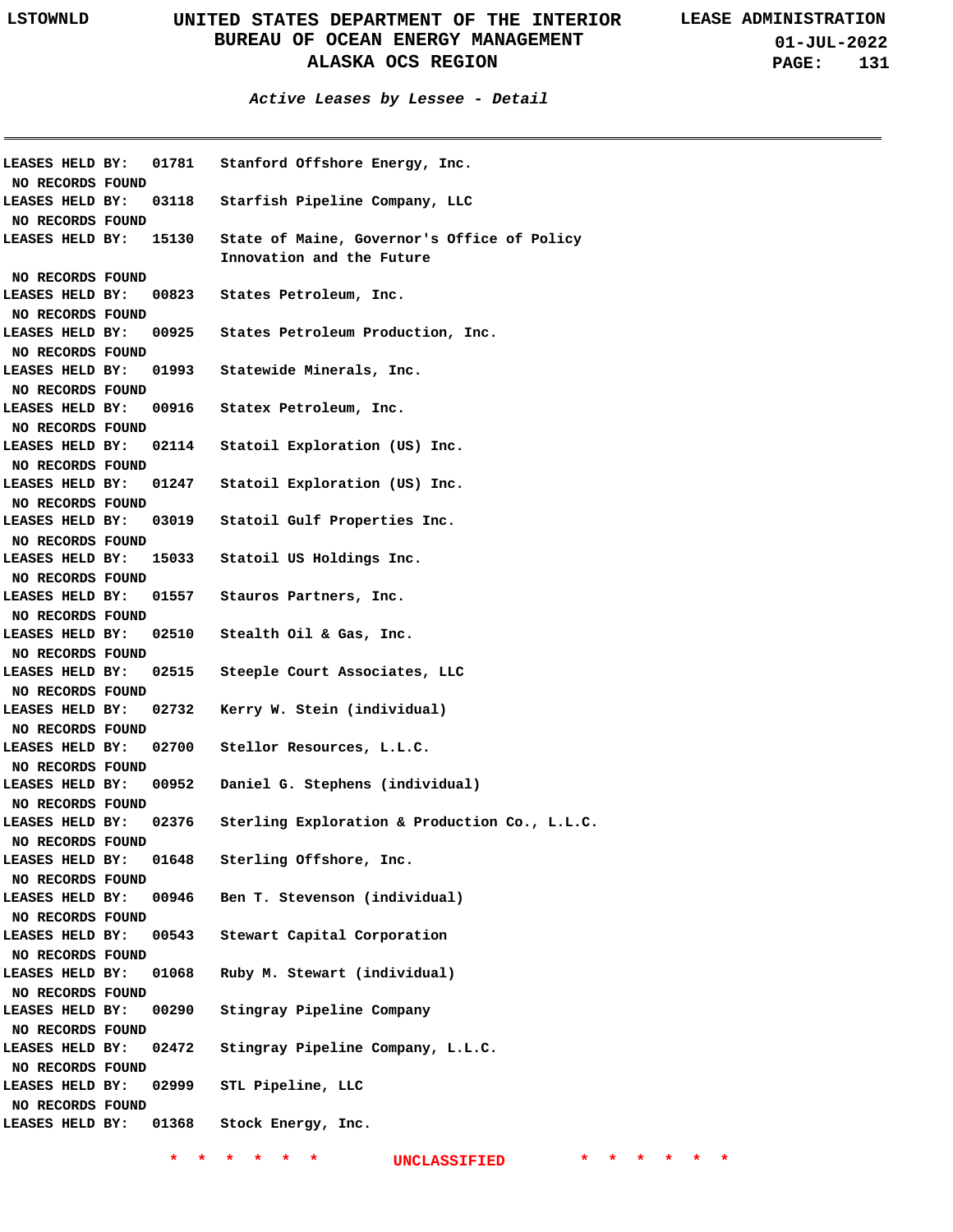**01-JUL-2022 PAGE: 132**

**Active Leases by Lessee - Detail**

| LEASES HELD BY:<br>NO RECORDS FOUND | 01368                 | Stock Energy, Inc.                                    |
|-------------------------------------|-----------------------|-------------------------------------------------------|
|                                     |                       |                                                       |
|                                     |                       | LEASES HELD BY: 00947 Walter A. Stockard (individual) |
| NO RECORDS FOUND                    |                       |                                                       |
| LEASES HELD BY:                     |                       | 02018 Stone Energy, L.L.C.                            |
| NO RECORDS FOUND                    |                       |                                                       |
| LEASES HELD BY:                     |                       | 01226 The Stone Petroleum Corporation                 |
| NO RECORDS FOUND                    |                       |                                                       |
| LEASES HELD BY:                     |                       | 01562 THE STONE PROPERTIES CORPORATION                |
| NO RECORDS FOUND                    |                       |                                                       |
| LEASES HELD BY:                     |                       | 00336 Storm Drilling & Marine, Inc.                   |
| NO RECORDS FOUND                    |                       |                                                       |
| LEASES HELD BY:                     |                       | 02078 Stover Properties, L.P.                         |
| NO RECORDS FOUND                    |                       |                                                       |
| LEASES HELD BY:                     |                       | 02459 STRASSNER MANAGEMENT, L.L.C.                    |
| NO RECORDS FOUND                    |                       |                                                       |
| LEASES HELD BY:                     |                       | 00349 Strata Energy, Inc.                             |
| NO RECORDS FOUND                    |                       |                                                       |
| LEASES HELD BY:                     |                       | 02371 Stratco Operating Company, Inc.                 |
| NO RECORDS FOUND                    |                       |                                                       |
| LEASES HELD BY:                     |                       | 02707 Strategic Energy Development, LLC               |
| NO RECORDS FOUND                    |                       |                                                       |
| LEASES HELD BY:                     | 02446                 | Strategic Petroleum Corporation                       |
| NO RECORDS FOUND                    |                       |                                                       |
| LEASES HELD BY:                     |                       | 00597 Strong Corporation                              |
| NO RECORDS FOUND                    |                       |                                                       |
| LEASES HELD BY:                     |                       | 01201 Studley Resources Corporation                   |
| NO RECORDS FOUND                    |                       |                                                       |
| LEASES HELD BY:                     |                       | 02722 Success Energy, LLC                             |
| NO RECORDS FOUND                    |                       |                                                       |
| LEASES HELD BY:                     | 02614                 | Suchsland Hoyt & Associates, Inc.                     |
| NO RECORDS FOUND                    |                       |                                                       |
| LEASES HELD BY:                     |                       | 00127 Sulphur Sale                                    |
| NO RECORDS FOUND                    |                       |                                                       |
|                                     |                       | LEASES HELD BY: 02784 Summit Gulf Venture, LLC        |
| NO RECORDS FOUND                    |                       |                                                       |
|                                     | LEASES HELD BY: 01861 | Summit Overseas Exploration, Inc.                     |
| NO RECORDS FOUND                    |                       |                                                       |
| LEASES HELD BY:                     |                       | 00603 Sun Company, Inc.                               |
| <b>NO RECORDS FOUND</b>             |                       |                                                       |
| LEASES HELD BY:                     |                       | 00067 Sun Oil Company                                 |
| <b>NO RECORDS FOUND</b>             |                       |                                                       |
| LEASES HELD BY:                     |                       | 00089 Sun Oil Company                                 |
| NO RECORDS FOUND                    |                       |                                                       |
| LEASES HELD BY:                     |                       | 01022 Sun Operating Limited Partnership               |
| NO RECORDS FOUND                    |                       |                                                       |
| LEASES HELD BY:                     | 00406                 | Sun Pipe Line Company                                 |
| NO RECORDS FOUND                    |                       |                                                       |
| LEASES HELD BY:                     |                       | 02408 Sundown Energy, Inc.                            |
| NO RECORDS FOUND                    |                       |                                                       |
| LEASES HELD BY:                     |                       | 00564 Sunlite International Inc.                      |
| NO RECORDS FOUND                    |                       |                                                       |
|                                     |                       |                                                       |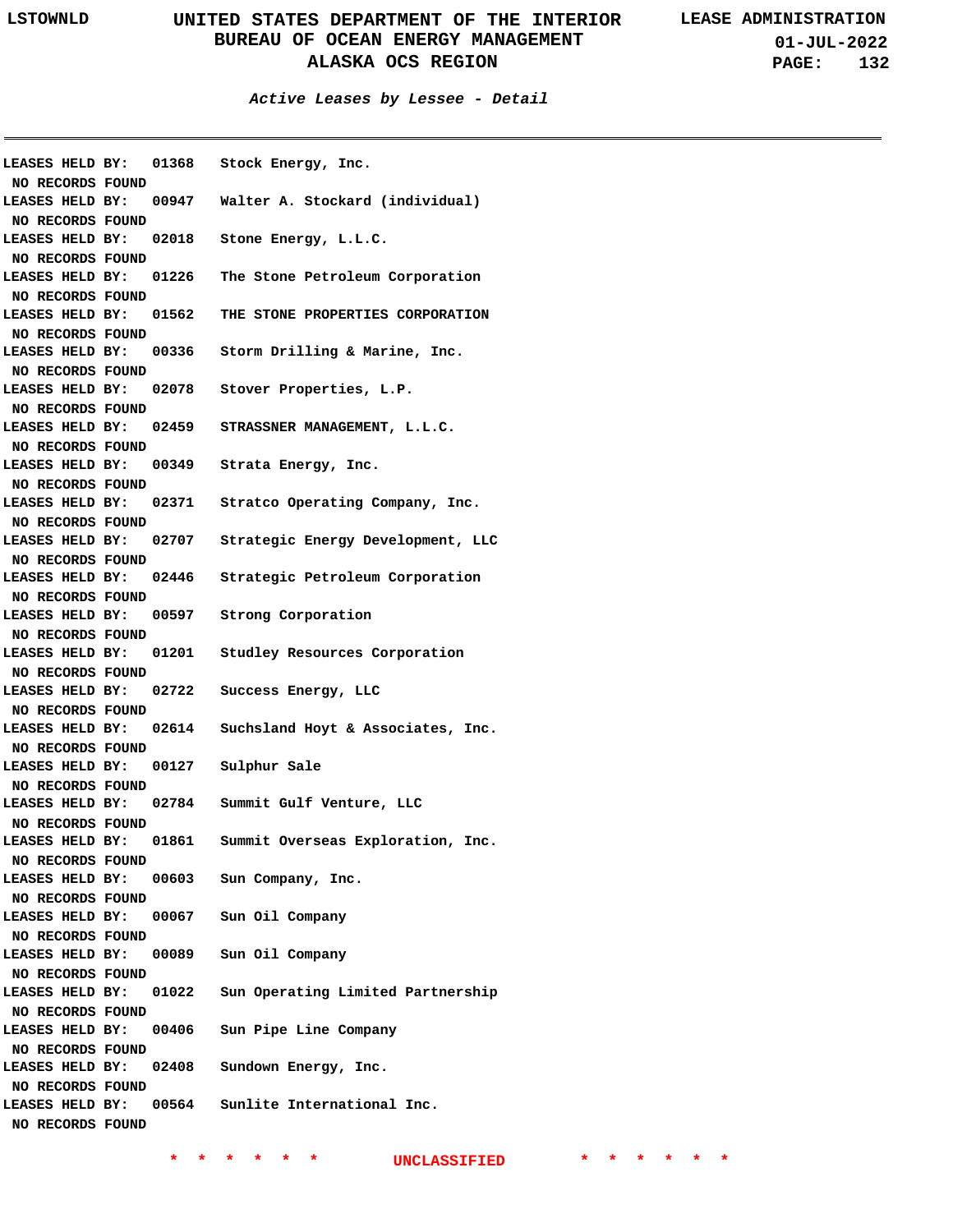**Active Leases by Lessee - Detail**

| NO RECORDS FOUND                    |       | LEASES HELD BY: 03339 Sunrise Energy LLC            |
|-------------------------------------|-------|-----------------------------------------------------|
| LEASES HELD BY:                     |       | 02433 Sunset Services L.L.C.                        |
| NO RECORDS FOUND<br>LEASES HELD BY: |       | 02710 Superior Energy Services, Inc.                |
| NO RECORDS FOUND                    |       |                                                     |
| <b>LEASES HELD BY:</b>              | 00879 | Superior Offshore Pipeline Company                  |
| NO RECORDS FOUND                    |       |                                                     |
| LEASES HELD BY:                     |       | 00047 The Superior Oil Company                      |
| NO RECORDS FOUND                    |       |                                                     |
|                                     |       | LEASES HELD BY: 00750 Superior Resoures Corporation |
| NO RECORDS FOUND                    |       |                                                     |
|                                     |       | LEASES HELD BY: 00439 Supron Energy Corporation     |
| NO RECORDS FOUND                    |       |                                                     |
|                                     |       | LEASES HELD BY: 01636 Swift Energy Company          |
| NO RECORDS FOUND                    |       |                                                     |
|                                     |       | LEASES HELD BY: 02874 Swift Energy Operating, LLC   |
| NO RECORDS FOUND                    |       |                                                     |
|                                     |       | LEASES HELD BY: 02619 Sydson Energy, Inc.           |
| NO RECORDS FOUND                    |       |                                                     |
| <b>LEASES HELD BY:</b>              |       | 02328 SynthIntel Corporation                        |
| NO RECORDS FOUND                    |       |                                                     |
| <b>LEASES HELD BY:</b>              | 01659 | Stonehenge Capital Corporation                      |
| NO RECORDS FOUND                    |       |                                                     |
|                                     |       | LEASES HELD BY: 01658 Sunlite, Inc.                 |
|                                     |       |                                                     |
| NO RECORDS FOUND                    |       |                                                     |
| <b>LEASES HELD BY:</b>              |       | 01746 T N Corporation                               |
| NO RECORDS FOUND                    |       |                                                     |
|                                     |       | LEASES HELD BY: 03285 Talisman GOM L.P.             |
| NO RECORDS FOUND                    |       |                                                     |
|                                     |       | LEASES HELD BY: 01393 Gordon Talk (individual)      |
| NO RECORDS FOUND                    |       |                                                     |
|                                     |       | LEASES HELD BY: 03257 Talos Energy LLC              |
| NO RECORDS FOUND                    |       |                                                     |
| LEASES HELD BY:                     |       | 03247 Talos Energy Offshore LLC                     |
| NO RECORDS FOUND                    |       |                                                     |
|                                     |       | LEASES HELD BY: 03473 Talos Energy Phoenix LLC      |
| NO RECORDS FOUND                    |       |                                                     |
|                                     |       | LEASES HELD BY: 02899 Talos ERT LLC                 |
| NO RECORDS FOUND                    |       |                                                     |
|                                     |       | LEASES HELD BY: 03618 Talos Exploration LLC         |
| NO RECORDS FOUND                    |       |                                                     |
| LEASES HELD BY:                     |       | 03201 Talos Gulf Coast Offshore LLC                 |
| NO RECORDS FOUND                    |       |                                                     |
| LEASES HELD BY:                     |       | 03269 Talos Oil and Gas LLC                         |
| NO RECORDS FOUND                    |       |                                                     |
|                                     |       | LEASES HELD BY: 01834 Talos Petroleum LLC           |
| NO RECORDS FOUND                    |       |                                                     |
|                                     |       | LEASES HELD BY: 03283 Talos Production Inc.         |
| NO RECORDS FOUND                    |       |                                                     |
|                                     |       |                                                     |
|                                     |       | LEASES HELD BY: 03065 Talos Resources LLC           |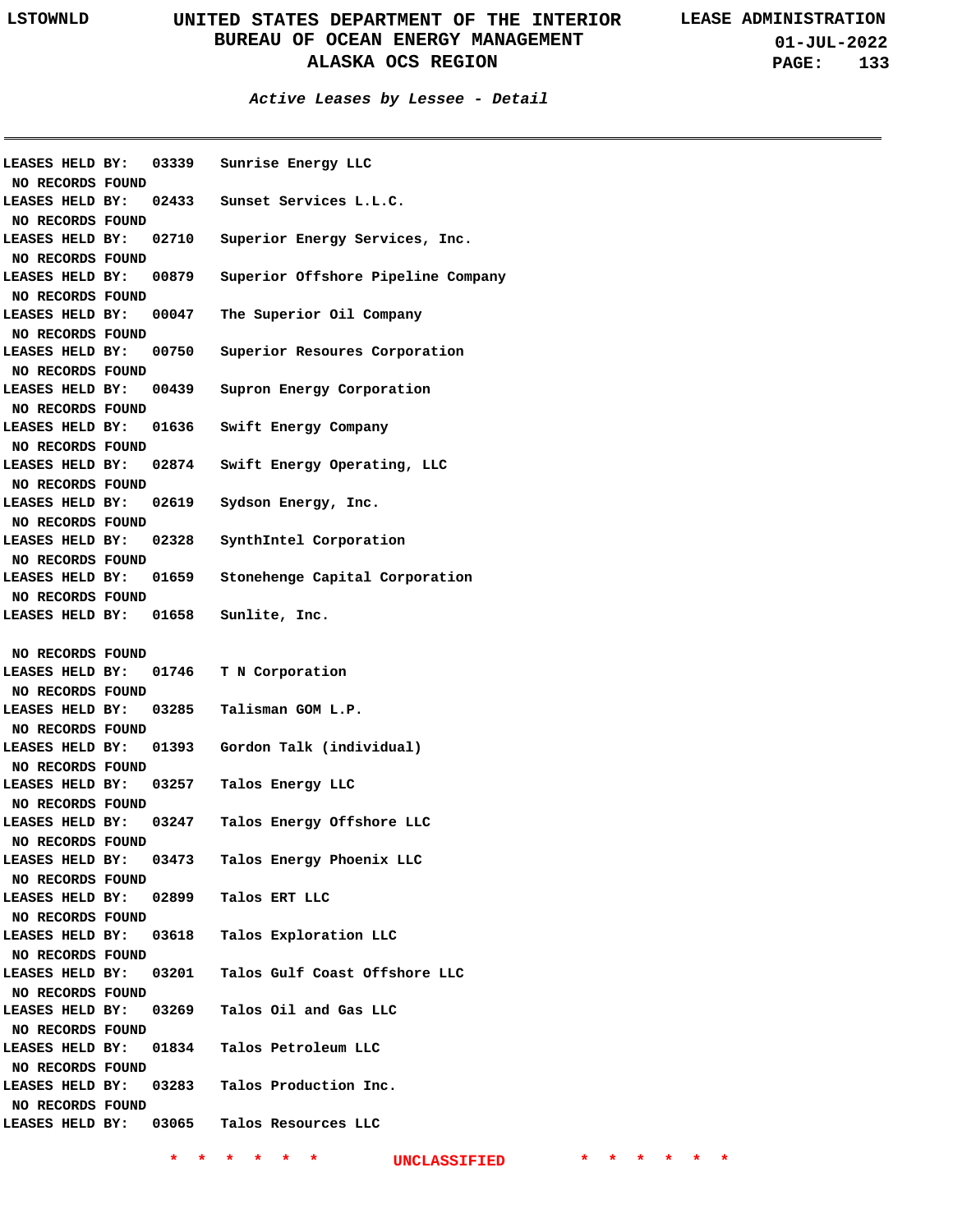**Active Leases by Lessee - Detail**

|                       |       | LEASES HELD BY: 03065 Talos Resources LLC |
|-----------------------|-------|-------------------------------------------|
| NO RECORDS FOUND      |       |                                           |
| LEASES HELD BY:       |       | 03619 Talos Third Coast LLC               |
| NO RECORDS FOUND      |       |                                           |
| LEASES HELD BY:       | 01866 | Tammany Energy Ventures LLC               |
| NO RECORDS FOUND      |       |                                           |
| LEASES HELD BY:       | 02603 | Tammany Oil & Gas LLC                     |
| NO RECORDS FOUND      |       |                                           |
| LEASES HELD BY:       | 03682 | Tampnet Inc.                              |
| NO RECORDS FOUND      |       |                                           |
| LEASES HELD BY:       | 02579 | Tana Exploration Company LLC              |
| NO RECORDS FOUND      |       |                                           |
| LEASES HELD BY:       | 01548 | Tana Oil and Gas Corporation              |
| NO RECORDS FOUND      |       |                                           |
| LEASES HELD BY:       |       | 03495 TAR Exploration, LLC                |
| NO RECORDS FOUND      |       |                                           |
| LEASES HELD BY:       | 02340 | Targa Midstream Services LLC              |
| NO RECORDS FOUND      |       |                                           |
| LEASES HELD BY:       | 02537 |                                           |
|                       |       | Tarpon Offshore, L.P.                     |
| NO RECORDS FOUND      |       |                                           |
| LEASES HELD BY:       | 02721 | Tarpon Offshore Ventures, LP              |
| NO RECORDS FOUND      |       |                                           |
| LEASES HELD BY:       | 02477 | Tarpon Operating & Development, L.L.C.    |
| NO RECORDS FOUND      |       |                                           |
| LEASES HELD BY: 00470 |       | Tarpon Transmission Company               |
| NO RECORDS FOUND      |       |                                           |
|                       |       |                                           |
| LEASES HELD BY: 00826 |       | TASAP Trust                               |
| NO RECORDS FOUND      |       |                                           |
| LEASES HELD BY: 02054 |       | Tatham Offshore Development, Inc.         |
| NO RECORDS FOUND      |       |                                           |
| LEASES HELD BY: 01407 |       | Tatham Offshore, Inc.                     |
| NO RECORDS FOUND      |       |                                           |
| LEASES HELD BY:       | 01874 | Tatham Offshore, Inc.                     |
| NO RECORDS FOUND      |       |                                           |
| LEASES HELD BY:       | 02860 | Tauber Exploration & Production Co.       |
|                       |       |                                           |
| NO RECORDS FOUND      |       |                                           |
| LEASES HELD BY:       | 01435 | Taurus Exploration, Inc.                  |
| NO RECORDS FOUND      |       |                                           |
| LEASES HELD BY:       | 01436 | Taurus Exploration U.S.A., Inc.           |
| NO RECORDS FOUND      |       |                                           |
| LEASES HELD BY:       | 00774 | Taylor Energy Company                     |
| NO RECORDS FOUND      |       |                                           |
| LEASES HELD BY:       | 02863 | Taylor Energy Company LLC                 |
| NO RECORDS FOUND      |       |                                           |
| LEASES HELD BY:       | 02348 | T. C. Taylor, Jr. (individual)            |
| NO RECORDS FOUND      |       |                                           |
| LEASES HELD BY:       | 02730 | TBG Offshore Properties, Inc.             |
| NO RECORDS FOUND      |       |                                           |
| LEASES HELD BY:       | 01349 | TBI Exploration, Inc.                     |
| NO RECORDS FOUND      |       |                                           |
| LEASES HELD BY:       | 00311 | TBP Offshore Co.                          |
| NO RECORDS FOUND      |       |                                           |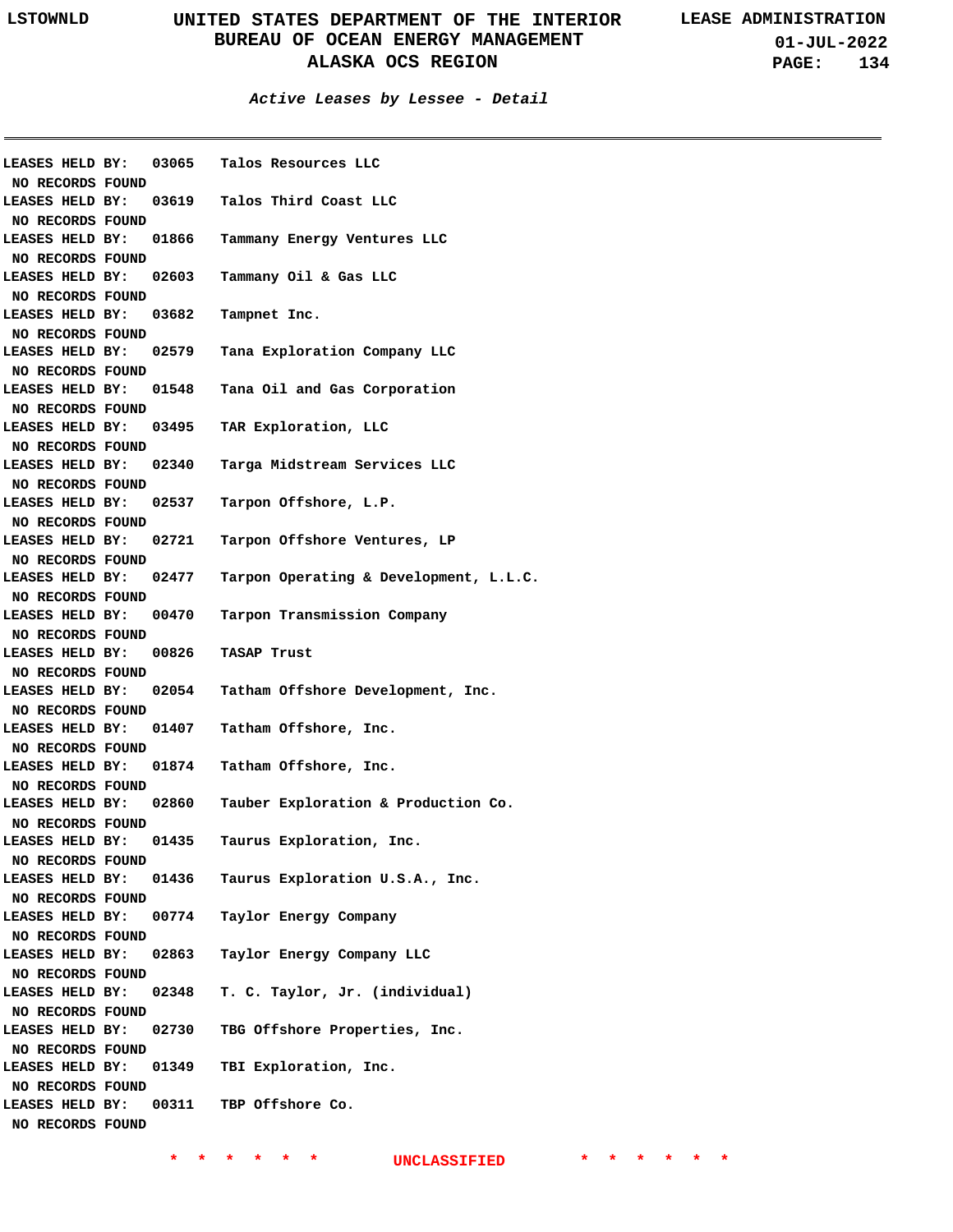**01-JUL-2022 PAGE: 135**

**Active Leases by Lessee - Detail**

|                       |  |       | LEASES HELD BY: 01896 TORCH CALIFORNIA COMPANY |
|-----------------------|--|-------|------------------------------------------------|
| NO RECORDS FOUND      |  |       |                                                |
| LEASES HELD BY:       |  |       | 15032   TCI Renewables LLC                     |
| NO RECORDS FOUND      |  |       |                                                |
| LEASES HELD BY:       |  |       | 00868 TCPL Resources U.S.A. Ltd.               |
| NO RECORDS FOUND      |  |       |                                                |
| LEASES HELD BY:       |  |       | 01624 TDC Energy Corporation                   |
| NO RECORDS FOUND      |  |       |                                                |
| LEASES HELD BY:       |  |       | 01857 TDC Energy LLC                           |
| NO RECORDS FOUND      |  |       |                                                |
|                       |  |       |                                                |
| LEASES HELD BY:       |  |       | 02808 TDC Energy LLC                           |
| NO RECORDS FOUND      |  |       |                                                |
| LEASES HELD BY:       |  |       | 02772 TDT Diverse L.P.                         |
| NO RECORDS FOUND      |  |       |                                                |
| LEASES HELD BY:       |  |       | 01733 Torch Energy Advisor Incorporated        |
| NO RECORDS FOUND      |  |       |                                                |
| LEASES HELD BY:       |  |       | 01804 TEAI III-C Limited Partnership           |
| NO RECORDS FOUND      |  |       |                                                |
| LEASES HELD BY:       |  |       | 02129 TEAI Oil & Gas Company                   |
| NO RECORDS FOUND      |  |       |                                                |
| LEASES HELD BY:       |  |       | 01734 TEAI VII-A Limited Partnership           |
| NO RECORDS FOUND      |  |       |                                                |
| LEASES HELD BY:       |  |       | 01735 TEAI VII-C Limited Partnership           |
|                       |  |       |                                                |
| NO RECORDS FOUND      |  |       |                                                |
| LEASES HELD BY:       |  |       | 01803 TEAI VIII-A Limited Partnership          |
| NO RECORDS FOUND      |  |       |                                                |
| LEASES HELD BY:       |  |       | 01418 Teal Exploration Company, Inc.           |
| NO RECORDS FOUND      |  |       |                                                |
| LEASES HELD BY:       |  |       | 01976 TECO Oil & Gas, Inc.                     |
| NO RECORDS FOUND      |  |       |                                                |
| LEASES HELD BY:       |  |       | 02496 Teikoku Oil (Gulf of Mexico) Co., Ltd.   |
| NO RECORDS FOUND      |  |       |                                                |
| LEASES HELD BY:       |  | 01048 | Tejas Gas Corp.                                |
| NO RECORDS FOUND      |  |       |                                                |
| LEASES HELD BY:       |  |       | 01876 Peter G. Temple (individual)             |
| NO RECORDS FOUND      |  |       |                                                |
| LEASES HELD BY: 03008 |  |       | Tengasco, Inc.                                 |
| NO RECORDS FOUND      |  |       |                                                |
| LEASES HELD BY:       |  | 02075 | Tenkay Resources, Inc.                         |
| NO RECORDS FOUND      |  |       |                                                |
| LEASES HELD BY:       |  | 00079 | Tenneco Corporation                            |
|                       |  |       |                                                |
| NO RECORDS FOUND      |  |       |                                                |
| LEASES HELD BY:       |  | 00121 | Tenneco Exploration Company                    |
| NO RECORDS FOUND      |  |       |                                                |
| LEASES HELD BY:       |  | 00337 | Tenneco Exploration II, Ltd.                   |
| NO RECORDS FOUND      |  |       |                                                |
| LEASES HELD BY:       |  | 00275 | Tenneco Exploration, Ltd.                      |
| NO RECORDS FOUND      |  |       |                                                |
| LEASES HELD BY:       |  | 00498 | Tenneco OCS Company, Inc.                      |
| NO RECORDS FOUND      |  |       |                                                |
| LEASES HELD BY:       |  | 00500 | Tenneco OCS Limited Partnership                |
| NO RECORDS FOUND      |  |       |                                                |
|                       |  |       |                                                |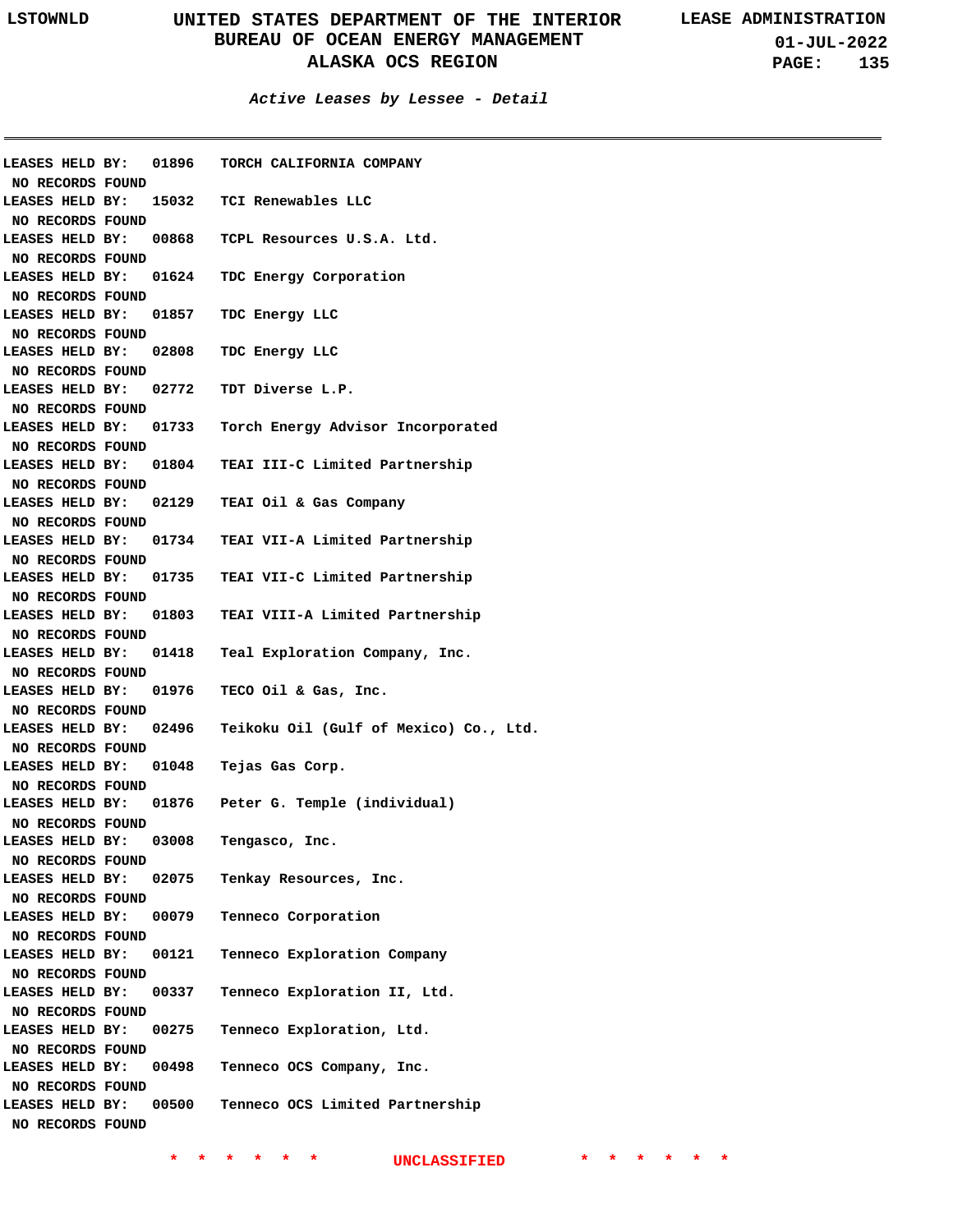**Active Leases by Lessee - Detail**

| <b>LEASES HELD BY:</b>                    | 00468 | Tenneco Offshore Company, Inc.                               |
|-------------------------------------------|-------|--------------------------------------------------------------|
| NO RECORDS FOUND                          |       |                                                              |
|                                           |       | LEASES HELD BY: 00081 Tenneco Oil Company                    |
| NO RECORDS FOUND                          |       |                                                              |
|                                           |       | LEASES HELD BY: 00174 Tenneco West, Inc.                     |
| NO RECORDS FOUND                          |       |                                                              |
|                                           |       | LEASES HELD BY: 00014 Tennessee Gas Pipeline Company, L.L.C. |
| NO RECORDS FOUND                          |       |                                                              |
| LEASES HELD BY:                           |       | 00080 Tennessee Gas Supply Co.                               |
| NO RECORDS FOUND                          |       |                                                              |
| LEASES HELD BY:                           |       | 03312 TEP Anchor, LLC                                        |
| NO RECORDS FOUND                          |       |                                                              |
| LEASES HELD BY:                           |       | 03058 TEP Jack, LLC                                          |
| NO RECORDS FOUND                          |       |                                                              |
| LEASES HELD BY:                           |       | 01606 TEPCO Offshore, Inc.                                   |
| NO RECORDS FOUND                          |       |                                                              |
| LEASES HELD BY:                           |       | 00323 Terra Resources, Incorporated                          |
| NO RECORDS FOUND                          |       |                                                              |
| LEASES HELD BY:                           |       | 00476 Terra Resources, Inc.                                  |
| NO RECORDS FOUND                          |       |                                                              |
| LEASES HELD BY:                           |       | 00315 Tesoro Petroleum Corporation                           |
| NO RECORDS FOUND                          |       |                                                              |
| LEASES HELD BY:                           |       | 00815 Tesoro-Questor Pipeline Company                        |
| NO RECORDS FOUND                          |       |                                                              |
| LEASES HELD BY:                           |       | 02524 TETRA Technologies, Inc.                               |
| NO RECORDS FOUND                          |       |                                                              |
| LEASES HELD BY:                           |       | 02142 Texaco California Inc.                                 |
| NO RECORDS FOUND                          |       |                                                              |
| LEASES HELD BY:                           |       | 00771 Texaco Exploration and Production Inc.                 |
| NO RECORDS FOUND                          |       |                                                              |
| LEASES HELD BY:                           |       | 02758 Texaco HarvestLLC                                      |
| NO RECORDS FOUND                          |       |                                                              |
| <b>LEASES HELD BY:</b>                    |       | 00040 Texaco Inc.                                            |
| NO RECORDS FOUND                          |       |                                                              |
| <b>LEASES HELD BY:</b>                    |       | 00857 Texaco Oils Inc.                                       |
| NO RECORDS FOUND                          |       |                                                              |
| <b>LEASES HELD BY:</b>                    |       | 01107 Texaco Pipeline Inc.                                   |
| NO RECORDS FOUND<br>LEASES HELD BY: 00025 |       |                                                              |
| NO RECORDS FOUND                          |       | Texaco Seaboard Inc.                                         |
| LEASES HELD BY: 02020                     |       | Texaco Trading and Transportation, Inc.                      |
| NO RECORDS FOUND                          |       |                                                              |
| LEASES HELD BY:                           | 00956 | TEXANA PETROLEUM CORPORATION                                 |
| NO RECORDS FOUND                          |       |                                                              |
| LEASES HELD BY:                           | 00235 | Texas Eastern Exploration Co.                                |
| NO RECORDS FOUND                          |       |                                                              |
| LEASES HELD BY:                           | 00876 | Texas Eastern Hydrocarbon Company                            |
| NO RECORDS FOUND                          |       |                                                              |
| LEASES HELD BY:                           |       | 00875 Texas Eastern Petroleum Company                        |
| NO RECORDS FOUND                          |       |                                                              |
| LEASES HELD BY:                           |       | 00176 Texas Eastern Transmission Corporation                 |
| NO RECORDS FOUND                          |       |                                                              |
|                                           |       |                                                              |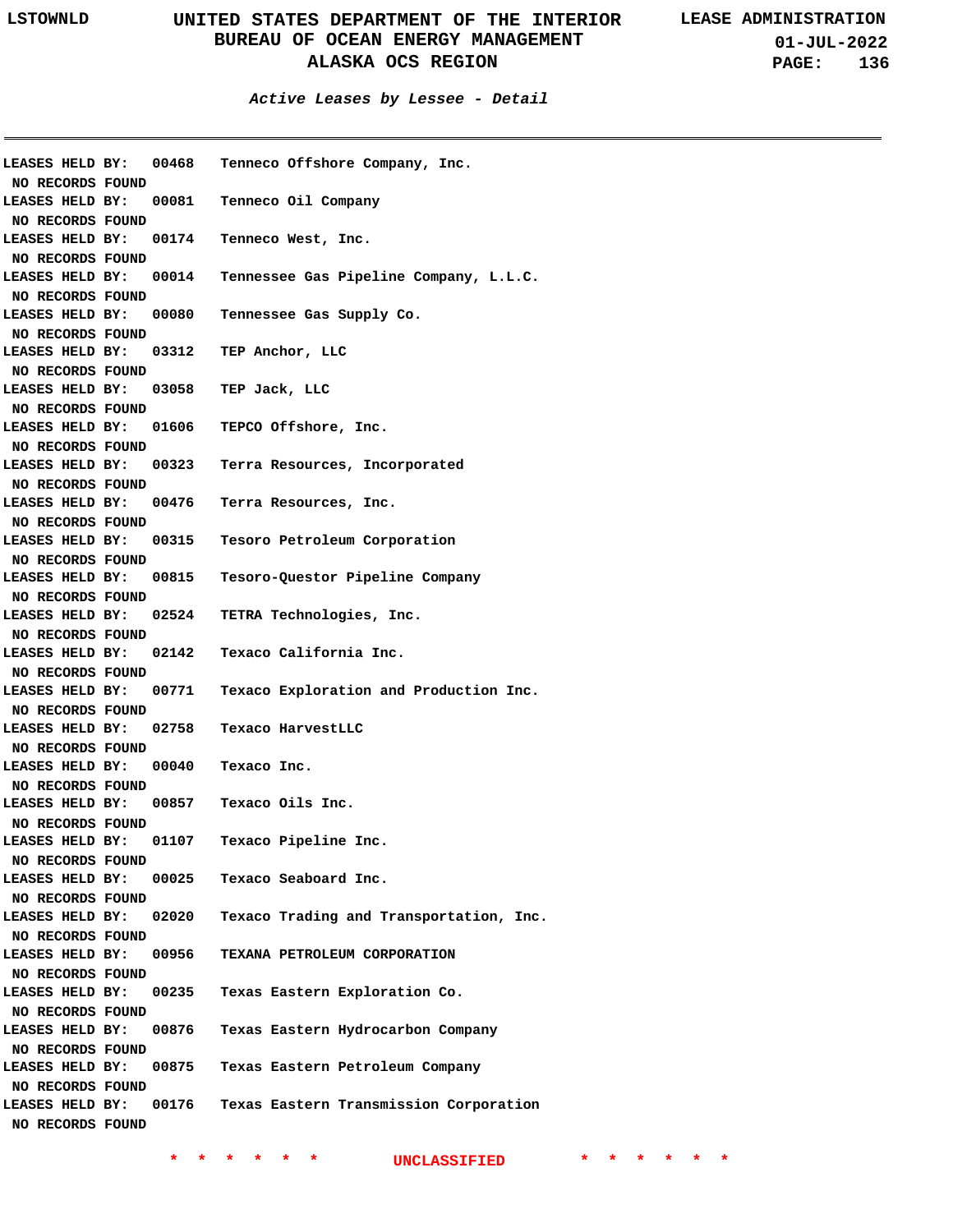**Active Leases by Lessee - Detail**

|                       |       | LEASES HELD BY: 00070 Texas Gas Exploration Corporation            |
|-----------------------|-------|--------------------------------------------------------------------|
| NO RECORDS FOUND      |       |                                                                    |
| LEASES HELD BY: 00032 |       | Texas Gas Transmission Corporation                                 |
| NO RECORDS FOUND      |       |                                                                    |
| LEASES HELD BY: 00719 |       | Texas General Petroleum Corporation                                |
| NO RECORDS FOUND      |       |                                                                    |
| LEASES HELD BY: 00249 |       | Texas International Petroleum Corporation                          |
| NO RECORDS FOUND      |       |                                                                    |
| LEASES HELD BY: 02040 |       | Texas Longboat Energy Corporation                                  |
| NO RECORDS FOUND      |       |                                                                    |
| LEASES HELD BY: 02212 |       | Texas Meridian Resources Exploration, Inc.                         |
| NO RECORDS FOUND      |       |                                                                    |
|                       |       | LEASES HELD BY: 03275 Texas OG Holdings, LLC                       |
| NO RECORDS FOUND      |       |                                                                    |
| LEASES HELD BY: 00186 |       | Texas Oil and Gas Corporation                                      |
| NO RECORDS FOUND      |       |                                                                    |
|                       |       | LEASES HELD BY: 02620 Texas Oil Distribution and Development, Inc. |
| NO RECORDS FOUND      |       |                                                                    |
|                       |       | LEASES HELD BY: 03430 Texas Oil Production, LLC                    |
| NO RECORDS FOUND      |       |                                                                    |
|                       |       | LEASES HELD BY: 00278 Texas Pacific Oil Company, Inc.              |
| NO RECORDS FOUND      |       |                                                                    |
|                       |       | LEASES HELD BY: 03399 Texas PetroEnergy, LLC                       |
| NO RECORDS FOUND      |       |                                                                    |
|                       |       | LEASES HELD BY: 00399 The Texas Pipe Line Company                  |
| NO RECORDS FOUND      |       |                                                                    |
|                       |       | LEASES HELD BY: 00229 Texas Production Company                     |
| NO RECORDS FOUND      |       |                                                                    |
| LEASES HELD BY: 00802 |       | Texas Ranger, Inc.                                                 |
| NO RECORDS FOUND      |       |                                                                    |
| LEASES HELD BY: 03476 |       | Texas South Energy, Inc.                                           |
| NO RECORDS FOUND      |       |                                                                    |
| LEASES HELD BY: 02983 |       | Texas Standard Oil & Gas, LP                                       |
| NO RECORDS FOUND      |       |                                                                    |
| LEASES HELD BY: 02555 |       | Texas Standard Oil Company                                         |
| NO RECORDS FOUND      |       |                                                                    |
| LEASES HELD BY:       | 02984 | Texas Standard Oil Operating Company                               |
| NO RECORDS FOUND      |       |                                                                    |
| LEASES HELD BY:       | 01363 | Texas-Ohio Producing Company                                       |
| NO RECORDS FOUND      |       |                                                                    |
| LEASES HELD BY:       | 00716 | Texas/Arkansas Petroleum Company                                   |
| NO RECORDS FOUND      |       |                                                                    |
| LEASES HELD BY:       | 00129 | Texasgulf Inc.                                                     |
| NO RECORDS FOUND      |       |                                                                    |
| LEASES HELD BY:       | 01228 | Texasgulf Minerals and Metals, Inc.                                |
| NO RECORDS FOUND      |       |                                                                    |
| LEASES HELD BY:       | 00536 | Texfel Petroleum Corporation                                       |
| NO RECORDS FOUND      |       |                                                                    |
| LEASES HELD BY:       | 02051 | Texican Energy Corporation                                         |
| NO RECORDS FOUND      |       |                                                                    |
| LEASES HELD BY:       | 01757 | Texican Natural Gas Company                                        |
| NO RECORDS FOUND      |       |                                                                    |
|                       |       |                                                                    |
|                       |       |                                                                    |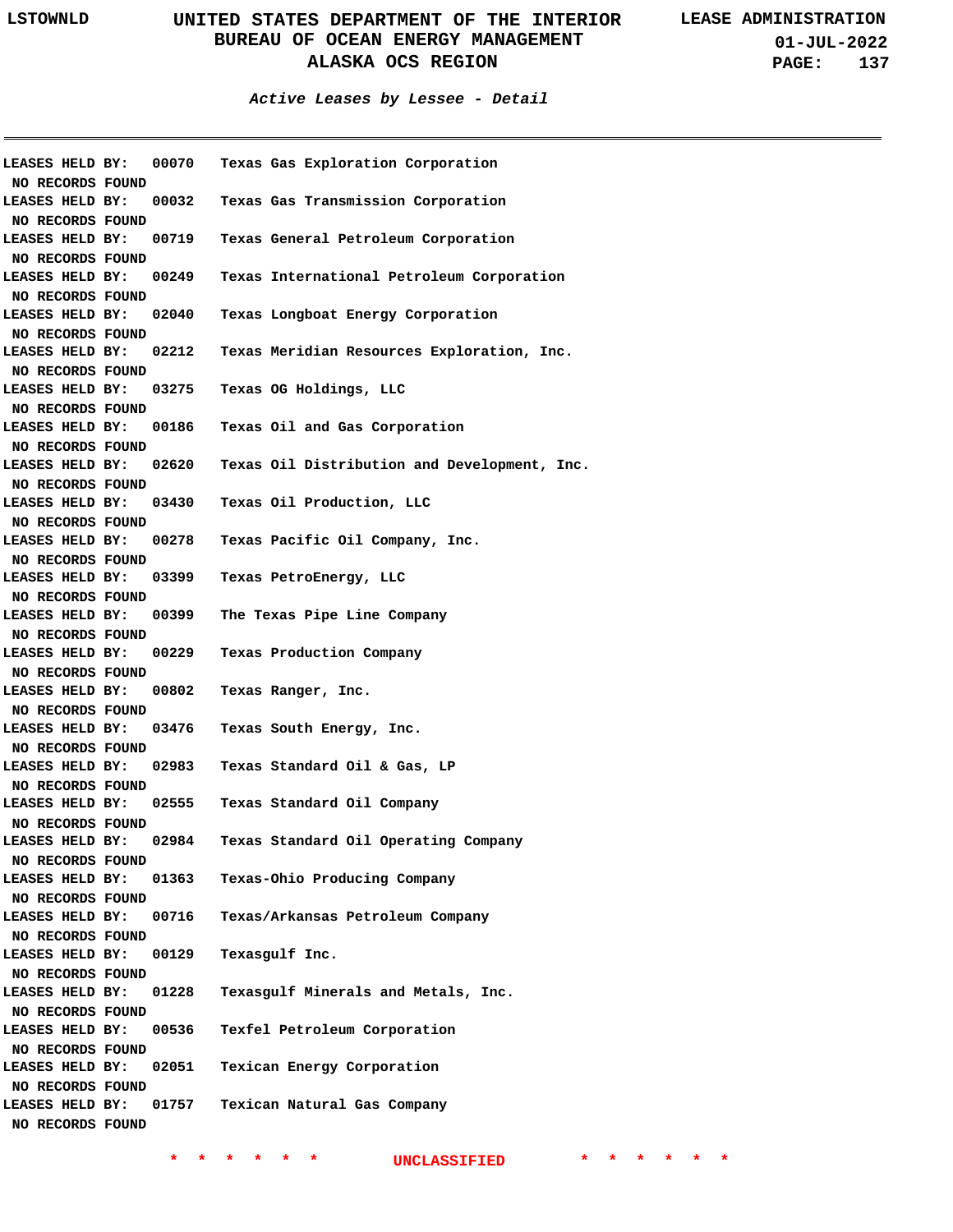**01-JUL-2022 PAGE: 138**

#### **Active Leases by Lessee - Detail**

| LEASES HELD BY:                     | 00539 | Texoma Production Company               |
|-------------------------------------|-------|-----------------------------------------|
| NO RECORDS FOUND<br>LEASES HELD BY: |       | 00669 Texon Energy Corporation          |
| NO RECORDS FOUND                    |       |                                         |
| LEASES HELD BY:                     |       | 01140 Texona Associates Limited         |
| NO RECORDS FOUND                    |       |                                         |
| LEASES HELD BY:                     |       | 01655 TexStar North America, Inc.       |
| NO RECORDS FOUND                    |       |                                         |
| LEASES HELD BY:                     |       | 01058 Willis W. Thames (individual)     |
| NO RECORDS FOUND                    |       |                                         |
| LEASES HELD BY:                     |       | 15052 The Narragansett Electric Company |
| NO RECORDS FOUND                    |       |                                         |
| LEASES HELD BY:                     | 00163 | The Offshore Company                    |
| NO RECORDS FOUND                    |       |                                         |
| LEASES HELD BY:                     | 03487 | The University of Texas at Austin       |
| NO RECORDS FOUND                    |       |                                         |
| LEASES HELD BY:                     |       | 00440 Thermal Power Company             |
| NO RECORDS FOUND                    |       |                                         |
| LEASES HELD BY:                     |       | 03455 Theseus Energy, LLC               |
| NO RECORDS FOUND                    |       |                                         |
| LEASES HELD BY:                     |       | 00621 3300 Corporation                  |
| NO RECORDS FOUND                    |       |                                         |
| LEASES HELD BY:                     |       | 02501 Thistlewood Energy, L.L.C.        |
| NO RECORDS FOUND                    |       |                                         |
| LEASES HELD BY:                     | 03564 | Thomas M. Clarke                        |
| NO RECORDS FOUND                    |       |                                         |
| LEASES HELD BY:                     | 02570 | Thompson Brothers Ventures, LLC         |
| NO RECORDS FOUND                    |       |                                         |
| LEASES HELD BY:                     | 02550 | Thompson Gas Corporation                |
| NO RECORDS FOUND                    |       |                                         |
| LEASES HELD BY:                     | 00813 | Thomson-Monteith                        |
| NO RECORDS FOUND                    |       |                                         |
| LEASES HELD BY:                     |       | 01541 Three R Limited Partnership       |
| NO RECORDS FOUND                    |       |                                         |
| LEASES HELD BY:                     | 03527 | Throckmorton Energy, LLC                |
| NO RECORDS FOUND                    |       |                                         |
| LEASES HELD BY:                     | 02170 | Thunder Resources, L.L.C.               |
| NO RECORDS FOUND                    |       |                                         |
| LEASES HELD BY:                     |       | 00126 Tidal, Inc.                       |
| NO RECORDS FOUND<br>LEASES HELD BY: |       | 00197 Tidal Transmission Co.            |
| NO RECORDS FOUND                    |       |                                         |
| LEASES HELD BY:                     |       | 01629 Tidewater Oil Company             |
| NO RECORDS FOUND                    |       |                                         |
| LEASES HELD BY:                     |       | 00116 Timbuck Company                   |
| NO RECORDS FOUND                    |       |                                         |
| LEASES HELD BY:                     |       | 00775 TINCO, LTD.                       |
| NO RECORDS FOUND                    |       |                                         |
| LEASES HELD BY:                     |       | 00234 Tipperary Corporation             |
| NO RECORDS FOUND                    |       |                                         |
| LEASES HELD BY:                     |       | 02125 Titan Minerals & Energy, Inc.     |
| NO RECORDS FOUND                    |       |                                         |
|                                     |       |                                         |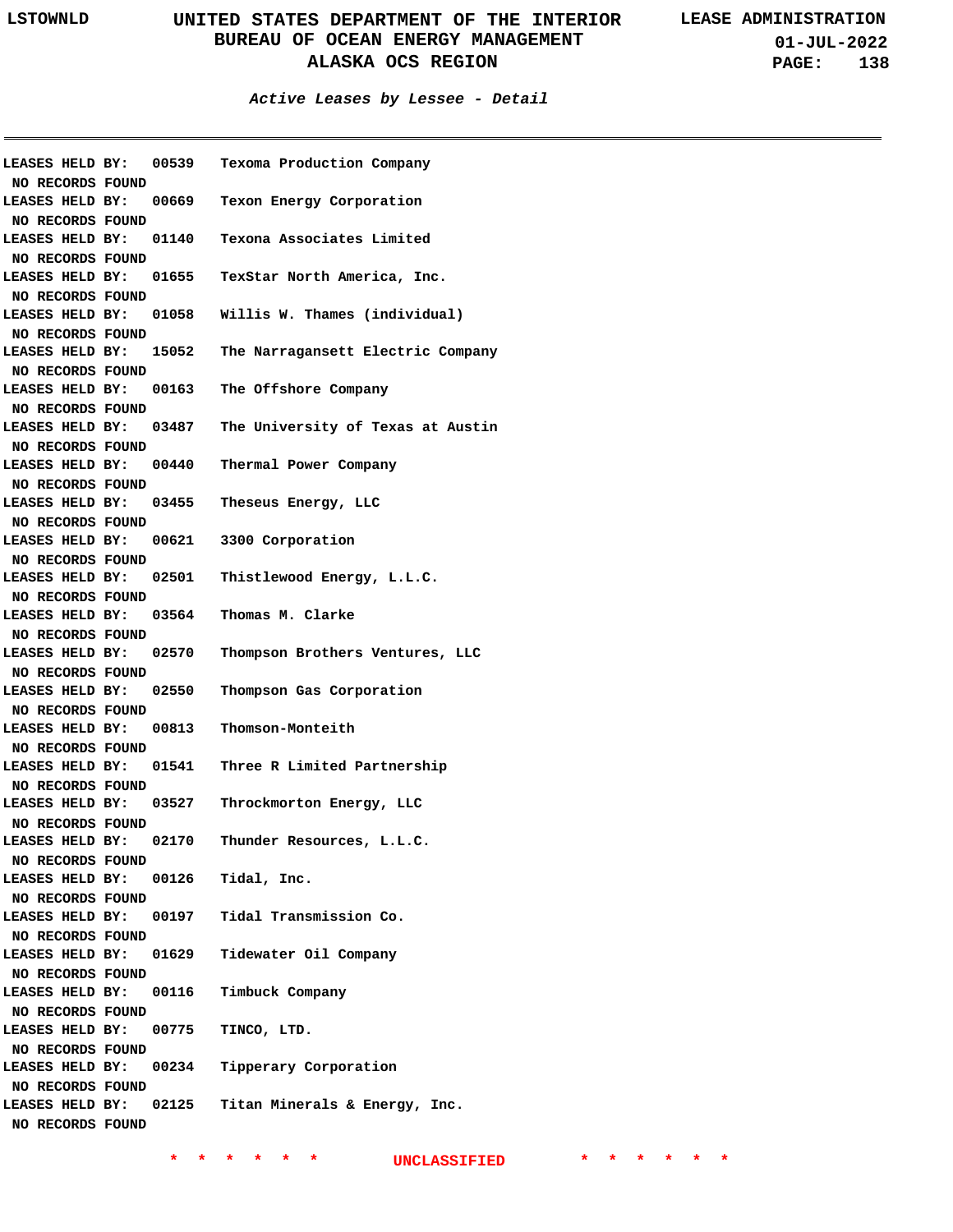**01-JUL-2022 PAGE: 139**

**Active Leases by Lessee - Detail**

| LEASES HELD BY:        | 02158 | Titan Offshore, Inc.                   |
|------------------------|-------|----------------------------------------|
| NO RECORDS FOUND       |       |                                        |
| LEASES HELD BY:        | 02126 | Titan Offshore Operating, Inc.         |
| NO RECORDS FOUND       |       |                                        |
| LEASES HELD BY:        | 00396 | TMT Corp.                              |
| NO RECORDS FOUND       |       |                                        |
| LEASES HELD BY:        | 01317 | TOC-Gulf of Mexico Inc.                |
| NO RECORDS FOUND       |       |                                        |
| LEASES HELD BY:        | 01341 | TOC-Pacific Coast Inc.                 |
| NO RECORDS FOUND       |       |                                        |
| LEASES HELD BY:        | 01507 | TOGCO Offshore Inc.                    |
| NO RECORDS FOUND       |       |                                        |
| LEASES HELD BY:        | 01682 | Tomkat Energy, Inc.                    |
| NO RECORDS FOUND       |       |                                        |
| LEASES HELD BY:        | 00641 | Tomlinson Offshore, Inc.               |
| NO RECORDS FOUND       |       |                                        |
| LEASES HELD BY:        | 03587 | TOPCO ENERGY, LLC                      |
| NO RECORDS FOUND       |       |                                        |
| LEASES HELD BY:        | 03586 | TOPCO HOLDINGS, LLC                    |
| NO RECORDS FOUND       |       |                                        |
| LEASES HELD BY:        | 03472 | TOPCO OFFSHORE, LLC                    |
| NO RECORDS FOUND       |       |                                        |
| LEASES HELD BY:        | 02187 | Torch E&P Company                      |
| NO RECORDS FOUND       |       |                                        |
| LEASES HELD BY:        | 00850 | Torch Energy Associates                |
| NO RECORDS FOUND       |       |                                        |
| LEASES HELD BY:        | 01099 | Torch Energy Services, Inc.            |
| NO RECORDS FOUND       |       |                                        |
| LEASES HELD BY:        | 01953 | Torch Inland Company                   |
| NO RECORDS FOUND       |       |                                        |
| LEASES HELD BY:        | 01444 | Torch Oil & Gas Company                |
| NO RECORDS FOUND       |       |                                        |
| LEASES HELD BY:        | 02517 | Toreador Acquisition Corporation       |
| NO RECORDS FOUND       |       |                                        |
| LEASES HELD BY:        | 01164 | Torrid Energy Company                  |
| NO RECORDS FOUND       |       |                                        |
| LEASES HELD BY:        | 00313 | Total American, Incorporated           |
| NO RECORDS FOUND       |       |                                        |
| <b>LEASES HELD BY:</b> | 01500 | TOTAL E&P USA, INC.                    |
| NO RECORDS FOUND       |       |                                        |
| LEASES HELD BY:        | 02280 | TOTAL Exploration Production USA, Inc. |
| NO RECORDS FOUND       |       |                                        |
| LEASES HELD BY:        | 02754 | TOTAL Holdings USA, Inc.               |
| NO RECORDS FOUND       |       |                                        |
| LEASES HELD BY:        | 00898 | Total Minatome Corporation             |
| NO RECORDS FOUND       |       |                                        |
| LEASES HELD BY:        | 00312 | Total Petroleum, Inc.                  |
| NO RECORDS FOUND       |       |                                        |
| LEASES HELD BY:        | 15136 | TotalEnergies Renewables USA, LLC      |
| NO RECORDS FOUND       |       |                                        |
| LEASES HELD BY:        | 01307 | John V. Townsend (individual)          |
| NO RECORDS FOUND       |       |                                        |
|                        |       |                                        |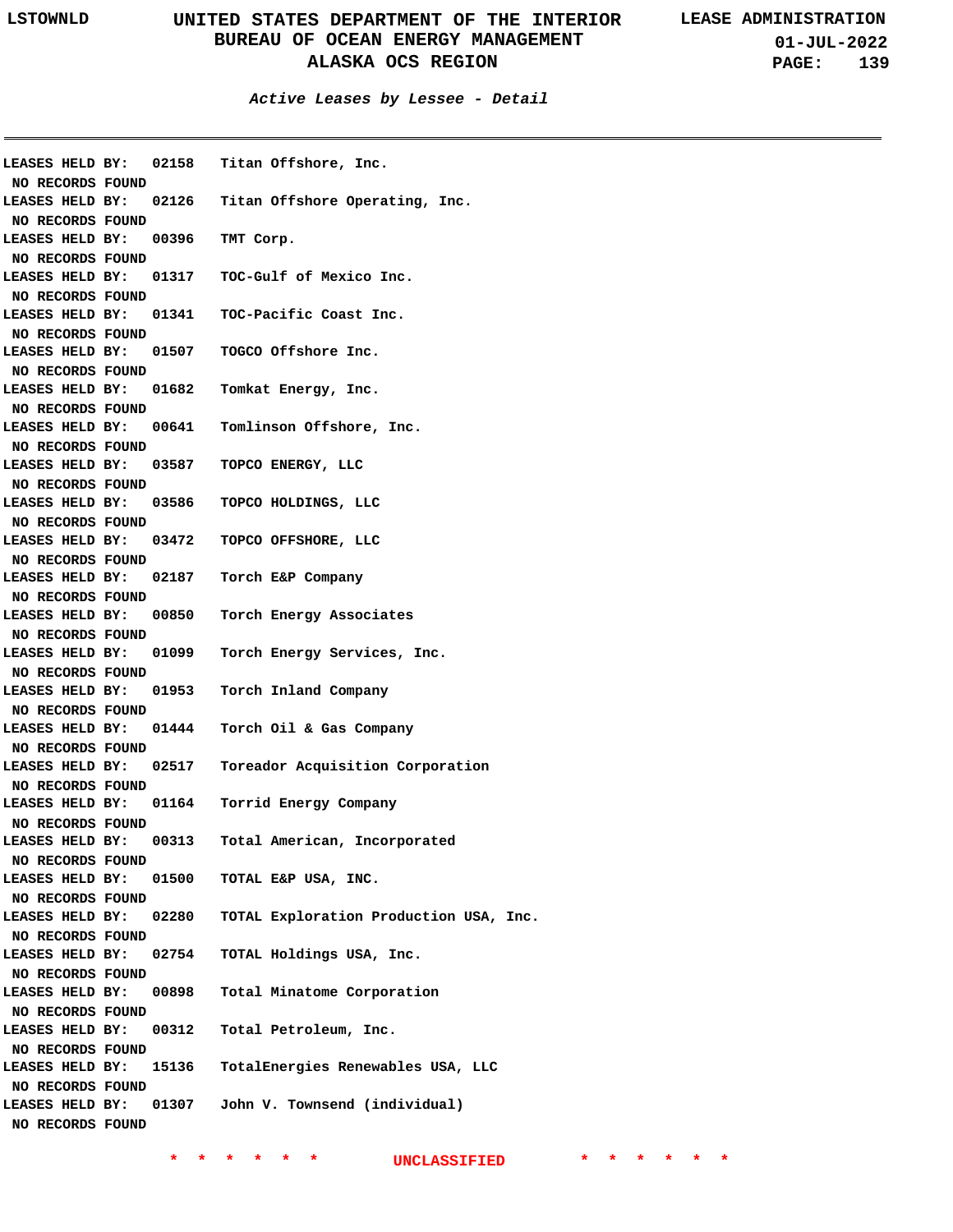**01-JUL-2022 PAGE: 140**

| LEASES HELD BY:        |       | 03102 Toyota Tsusho E&P GOM, LLC                                  |
|------------------------|-------|-------------------------------------------------------------------|
| NO RECORDS FOUND       |       |                                                                   |
|                        |       | LEASES HELD BY: 01168 TPC Corporation                             |
| NO RECORDS FOUND       |       |                                                                   |
|                        |       | LEASES HELD BY: 02240 TPC Services, Inc.                          |
| NO RECORDS FOUND       |       |                                                                   |
| LEASES HELD BY:        |       | 02241 TPC TOMCAT, Inc.                                            |
| NO RECORDS FOUND       |       | LEASES HELD BY: 02475 TR Offshore, LLC                            |
| NO RECORDS FOUND       |       |                                                                   |
| LEASES HELD BY:        |       | 02698 Tractebel Calypso Pipeline, LLC                             |
| NO RECORDS FOUND       |       |                                                                   |
| LEASES HELD BY:        |       | 00818    Trafalgar House Oil and Gas Inc.                         |
| NO RECORDS FOUND       |       |                                                                   |
| LEASES HELD BY:        |       | 02161    TransAtlantic Petroleum (USA) Corp.                      |
| NO RECORDS FOUND       |       |                                                                   |
|                        |       | LEASES HELD BY: 01374 Transco Exploration and Production Company  |
| NO RECORDS FOUND       |       |                                                                   |
|                        |       | LEASES HELD BY: 00274 Transco Exploration Company                 |
| NO RECORDS FOUND       |       |                                                                   |
| <b>LEASES HELD BY:</b> |       | 01736 Transco Exploration Projects Company                        |
| NO RECORDS FOUND       |       |                                                                   |
| <b>LEASES HELD BY:</b> |       | 00011 Transcontinental Gas Pipe Line Corporation                  |
| NO RECORDS FOUND       |       |                                                                   |
|                        |       | LEASES HELD BY: 02811 Transcontinental Minerals Corporation       |
| NO RECORDS FOUND       |       |                                                                   |
| LEASES HELD BY:        |       | 00182 TransOcean Oil, Inc.                                        |
| NO RECORDS FOUND       |       |                                                                   |
| LEASES HELD BY:        |       | 01370 TransTex Resources, Inc.                                    |
| NO RECORDS FOUND       |       |                                                                   |
|                        |       | LEASES HELD BY: 02355 TransTexas Gas Corporation                  |
| NO RECORDS FOUND       |       |                                                                   |
|                        |       | LEASES HELD BY: 02108 Transworld Exploration and Production, Inc. |
| NO RECORDS FOUND       |       |                                                                   |
|                        |       | LEASES HELD BY: 03166 Trek Resources, Inc.                        |
| NO RECORDS FOUND       |       |                                                                   |
| LEASES HELD BY:        | 00318 | Trend Exploration Limited                                         |
| NO RECORDS FOUND       |       |                                                                   |
| LEASES HELD BY:        |       | 02827 Trendsetter Resources, LLC                                  |
| NO RECORDS FOUND       |       |                                                                   |
| LEASES HELD BY:        |       | 02962 Tri-C Resources, Inc.                                       |
| NO RECORDS FOUND       |       |                                                                   |
| LEASES HELD BY:        |       | 03137 Tri-C Resources, LLC                                        |
| NO RECORDS FOUND       |       |                                                                   |
| LEASES HELD BY:        |       | 02070 Tri-Union Development Corporation                           |
| NO RECORDS FOUND       |       |                                                                   |
| LEASES HELD BY:        |       | 02392 Triangle Oil & Gas, Inc.                                    |
| NO RECORDS FOUND       |       |                                                                   |
| LEASES HELD BY:        |       | 00667 Tricentrol Resources Inc.                                   |
| NO RECORDS FOUND       |       |                                                                   |
| LEASES HELD BY:        |       | 00589 Tricentrol United States, Inc.                              |
| NO RECORDS FOUND       |       |                                                                   |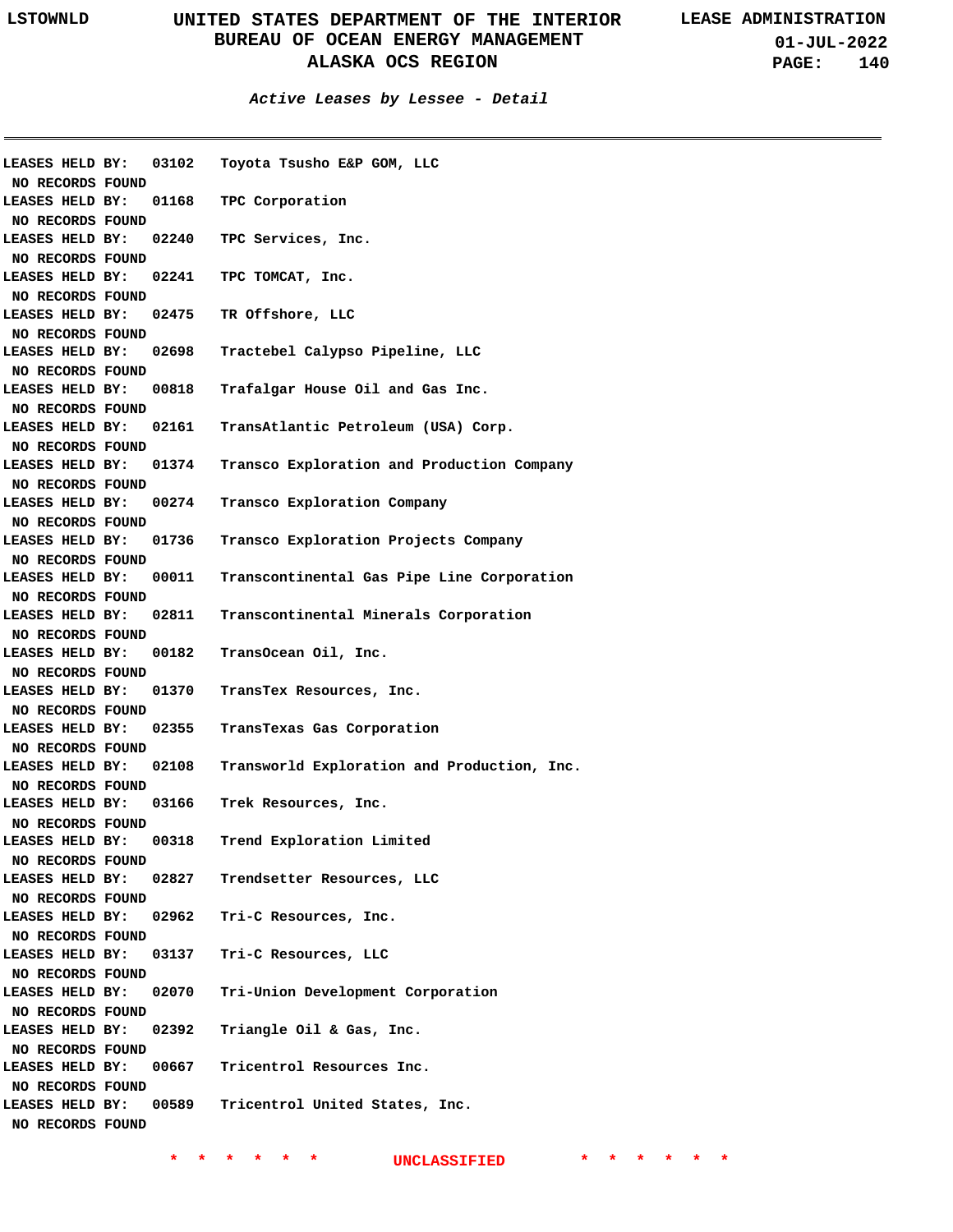|                       | LEASES HELD BY: 03403 Trident Exploration, LLC                |  |
|-----------------------|---------------------------------------------------------------|--|
| NO RECORDS FOUND      |                                                               |  |
|                       | LEASES HELD BY: 15055 Trident Winds LLC                       |  |
| NO RECORDS FOUND      |                                                               |  |
|                       | LEASES HELD BY: 02347 Trifecta Energy Services, Inc.          |  |
| NO RECORDS FOUND      |                                                               |  |
|                       | LEASES HELD BY: 03642 Trifecta Offshore, LLC                  |  |
| NO RECORDS FOUND      |                                                               |  |
|                       | LEASES HELD BY: 03029 Trifecta Oil & Gas, LLC                 |  |
| NO RECORDS FOUND      |                                                               |  |
|                       | LEASES HELD BY: 03028 Trifecta Operating, LLC                 |  |
| NO RECORDS FOUND      |                                                               |  |
|                       | LEASES HELD BY: 01409 Trinity Offshore Corporation            |  |
| NO RECORDS FOUND      |                                                               |  |
|                       | LEASES HELD BY: 01707 Trion Resources Corporation             |  |
| NO RECORDS FOUND      |                                                               |  |
|                       | LEASES HELD BY: 02400 Triton Gathering, LLC                   |  |
| NO RECORDS FOUND      |                                                               |  |
|                       | LEASES HELD BY: 02455 TRIUMPH ENERGY, L.L.C.                  |  |
| NO RECORDS FOUND      |                                                               |  |
|                       | LEASES HELD BY: 02101 M. E. Trowbridge, Sr. (individual)      |  |
| NO RECORDS FOUND      |                                                               |  |
|                       | LEASES HELD BY: 02378 TRT Holdings, Inc.                      |  |
| NO RECORDS FOUND      |                                                               |  |
|                       | LEASES HELD BY: 00372 True Oil Company                        |  |
| NO RECORDS FOUND      |                                                               |  |
|                       | LEASES HELD BY: 02568 Trunkline Deepwater Pipeline LLC        |  |
| NO RECORDS FOUND      |                                                               |  |
|                       | LEASES HELD BY: 02546 Trunkline Field Services LLC            |  |
| NO RECORDS FOUND      |                                                               |  |
|                       | LEASES HELD BY: 00030 Trunkline Gas Company                   |  |
| NO RECORDS FOUND      |                                                               |  |
|                       | LEASES HELD BY: 01508 Trustee Investments, Inc.               |  |
| NO RECORDS FOUND      |                                                               |  |
| LEASES HELD BY: 02669 | Tsar Energy, LLC                                              |  |
| NO RECORDS FOUND      |                                                               |  |
|                       | LEASES HELD BY: 01589 TTAM Corporation                        |  |
| NO RECORDS FOUND      |                                                               |  |
|                       | LEASES HELD BY: 01784 Tufts Oil and Gas-I Limited Partnership |  |
|                       |                                                               |  |
| NO RECORDS FOUND      | LEASES HELD BY: 01076 J. D. Tufts II (individual)             |  |
|                       |                                                               |  |
| NO RECORDS FOUND      |                                                               |  |
| LEASES HELD BY: 15004 | Turner Hunt Ocean Renewable LLC                               |  |
| NO RECORDS FOUND      |                                                               |  |
| LEASES HELD BY: 01029 | TXO Production Corp.                                          |  |
| NO RECORDS FOUND      |                                                               |  |
| LEASES HELD BY: 00800 | TXP Operating Company                                         |  |
| NO RECORDS FOUND      |                                                               |  |
|                       | LEASES HELD BY: 03063 UEG DEEPWATER PRODUCTION, INC.          |  |
| NO RECORDS FOUND      |                                                               |  |
|                       | LEASES HELD BY: 02997 UI Energy USA, Inc.                     |  |
| NO RECORDS FOUND      |                                                               |  |
|                       |                                                               |  |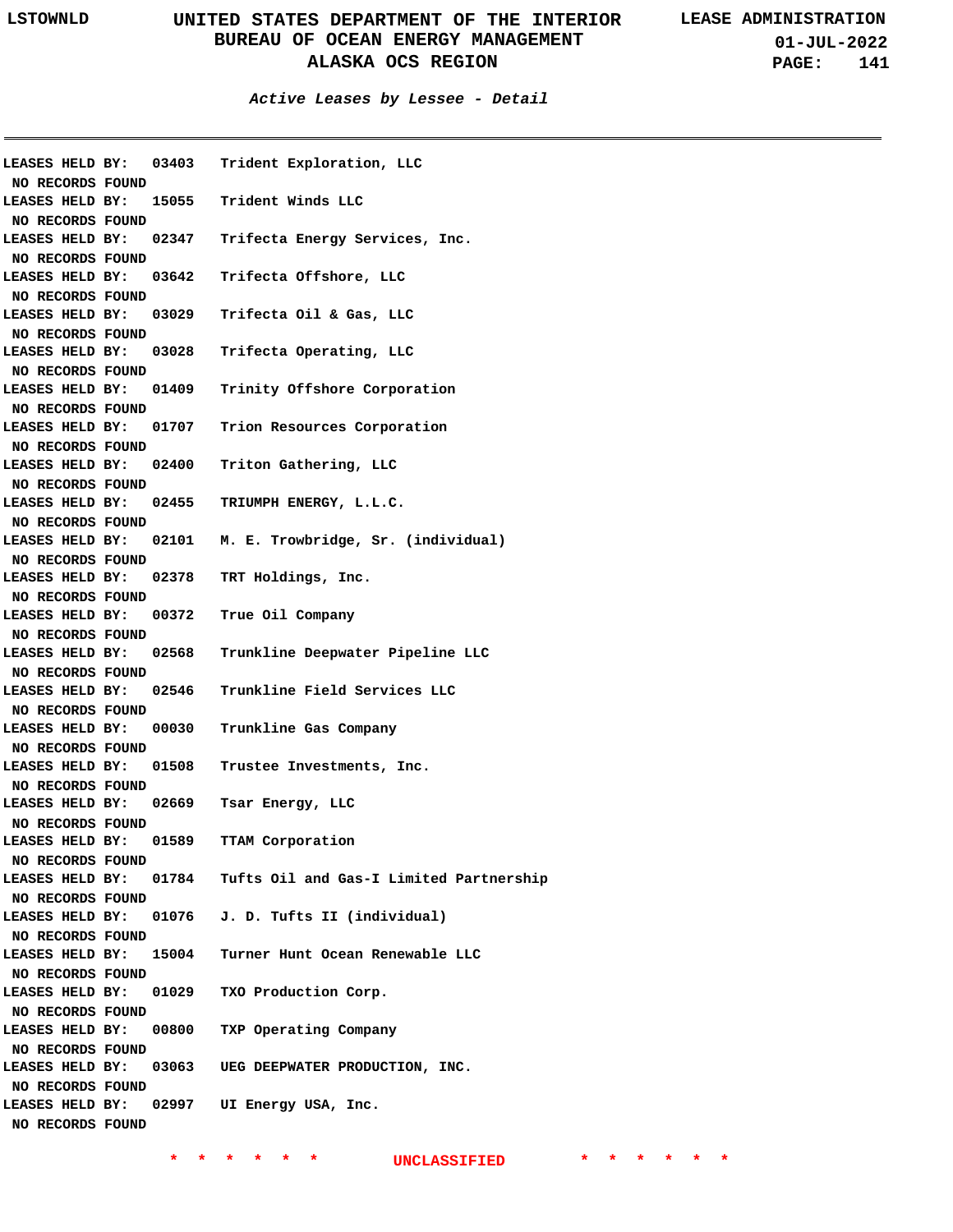#### **Active Leases by Lessee - Detail**

| LEASES HELD BY:        |       | 00831 UKP Oil Inc.                                 |
|------------------------|-------|----------------------------------------------------|
| NO RECORDS FOUND       |       |                                                    |
| LEASES HELD BY:        |       | 01522 Ultramar Production Company                  |
| NO RECORDS FOUND       |       |                                                    |
| LEASES HELD BY:        |       | 01455 UMC Petroleum Corporation                    |
| NO RECORDS FOUND       |       |                                                    |
| LEASES HELD BY:        |       | 01643 UMC Petroleum Corporation                    |
| NO RECORDS FOUND       |       |                                                    |
| LEASES HELD BY:        |       | 01644 UMC Pipeline Corporation                     |
| NO RECORDS FOUND       |       |                                                    |
| LEASES HELD BY:        |       | 00299 Unidel Oil Corporation                       |
| NO RECORDS FOUND       |       |                                                    |
| LEASES HELD BY:        | 00137 | Union Carbide Petroleum Corporation                |
| NO RECORDS FOUND       |       |                                                    |
| LEASES HELD BY:        | 01549 | Union Exploration Partners (Delaware),             |
|                        |       | Limited Partnership                                |
| NO RECORDS FOUND       |       |                                                    |
| LEASES HELD BY:        | 00985 | Union Exploration Partners, Ltd.                   |
| NO RECORDS FOUND       |       |                                                    |
| LEASES HELD BY:        | 00004 | Union Oil & Gas Corporation of Louisiana           |
| NO RECORDS FOUND       |       |                                                    |
| LEASES HELD BY:        | 00003 | Union Oil Company Of California                    |
| NO RECORDS FOUND       |       |                                                    |
| LEASES HELD BY:        |       | 01221 Union Pacific Oil and Gas Company            |
| NO RECORDS FOUND       |       |                                                    |
| LEASES HELD BY:        |       | 00148 Union Pacific Resources Company              |
| NO RECORDS FOUND       |       |                                                    |
| LEASES HELD BY:        |       | 02239 Union Pacific Resources Group Inc.           |
| NO RECORDS FOUND       |       |                                                    |
| <b>LEASES HELD BY:</b> | 01906 | Union Petroleum Company                            |
| NO RECORDS FOUND       |       |                                                    |
| <b>LEASES HELD BY:</b> | 02255 | Union Texas Alaska, LLC                            |
| NO RECORDS FOUND       |       |                                                    |
| LEASES HELD BY:        | 01533 | Union Texas Development Corporation                |
| NO RECORDS FOUND       |       |                                                    |
| <b>LEASES HELD BY:</b> | 00746 | Union Texas Exploration Corporation                |
| NO RECORDS FOUND       |       |                                                    |
| LEASES HELD BY:        | 00683 | Union Texas International Corporation              |
| NO RECORDS FOUND       |       |                                                    |
| LEASES HELD BY:        | 02067 | Union Texas Offshore Corporation                   |
| NO RECORDS FOUND       |       |                                                    |
| LEASES HELD BY:        | 00869 | Union Texas Offshore, Inc.                         |
| NO RECORDS FOUND       |       |                                                    |
| LEASES HELD BY:        | 01661 | Union Texas Petroleum Alaska Corporation           |
| NO RECORDS FOUND       |       |                                                    |
| LEASES HELD BY:        | 00968 | Union Texas Petroleum Corporation                  |
| NO RECORDS FOUND       |       |                                                    |
| LEASES HELD BY:        |       | 02797 Unit Petroleum Company                       |
| NO RECORDS FOUND       |       |                                                    |
| LEASES HELD BY:        | 00101 | United Carbon Company                              |
| NO RECORDS FOUND       |       |                                                    |
|                        |       | LEASES HELD BY: 00178 United Gas Pipe Line Company |
|                        |       |                                                    |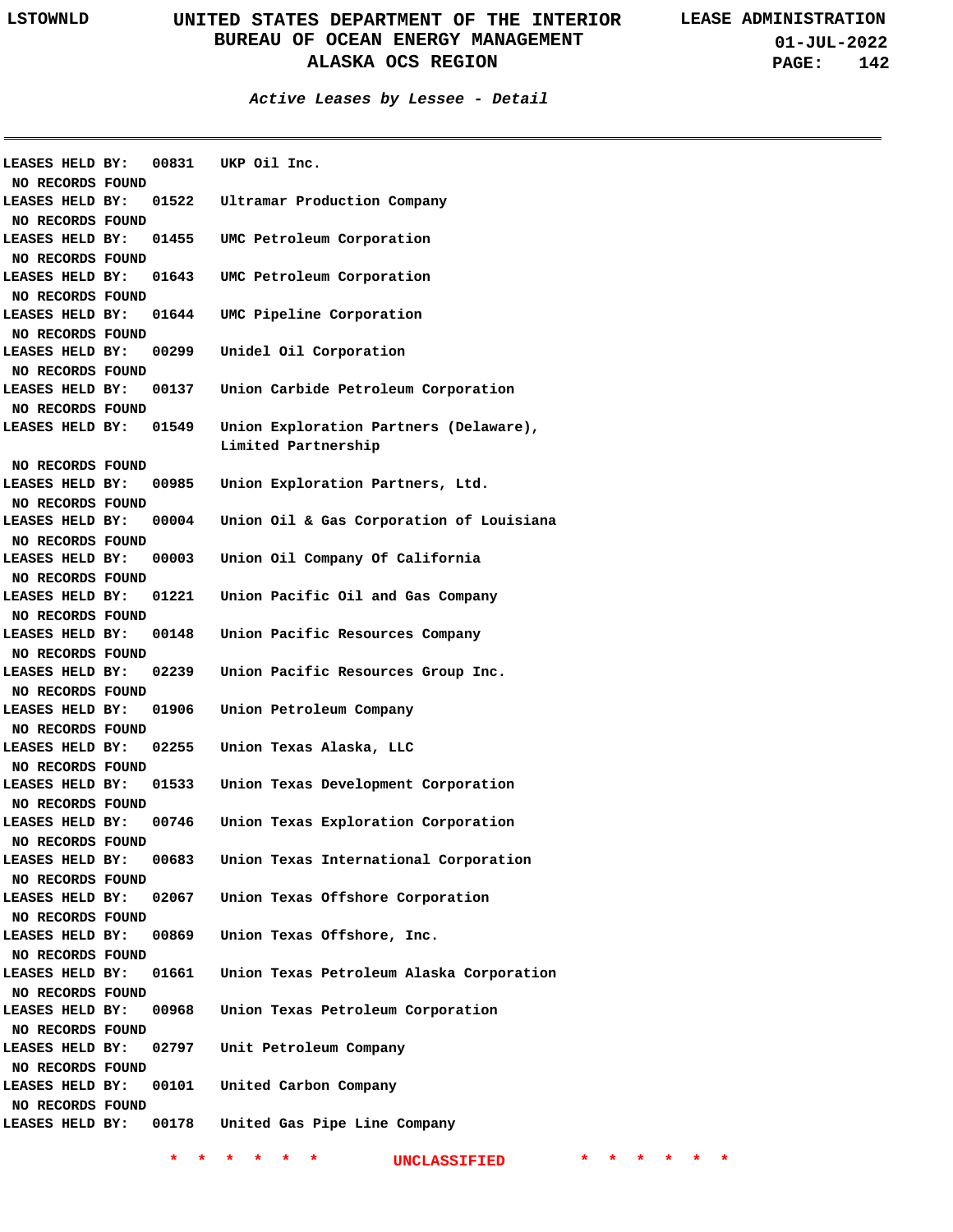**01-JUL-2022 PAGE: 143**

#### **Active Leases by Lessee - Detail**

| LEASES HELD BY:                     |       | 00178 United Gas Pipe Line Company                  |
|-------------------------------------|-------|-----------------------------------------------------|
| NO RECORDS FOUND                    |       |                                                     |
| LEASES HELD BY:                     |       | 02231 United Meridian Corporation                   |
| NO RECORDS FOUND                    |       |                                                     |
| LEASES HELD BY:                     |       | 00053 United Producing Company                      |
| NO RECORDS FOUND                    |       |                                                     |
| LEASES HELD BY:                     |       | 00419 United Refining Company                       |
| NO RECORDS FOUND                    |       |                                                     |
| LEASES HELD BY:                     |       | 00414 United States Steel Corporation               |
| NO RECORDS FOUND                    |       |                                                     |
| LEASES HELD BY:                     |       | 01350 United Trans-Western, Inc.                    |
| NO RECORDS FOUND                    |       |                                                     |
| LEASES HELD BY:                     |       | 01811 United Trans-Western, Inc.                    |
| NO RECORDS FOUND                    |       |                                                     |
| LEASES HELD BY:                     |       | 00261 Universal Resources Corporation               |
| NO RECORDS FOUND                    |       |                                                     |
| LEASES HELD BY:                     |       | 01550 Unocal Exploration Corporation                |
| NO RECORDS FOUND                    |       |                                                     |
| LEASES HELD BY:                     |       | 01113 Unocal Pipeline Company                       |
| NO RECORDS FOUND                    |       |                                                     |
| LEASES HELD BY:                     |       | 02684 UPSTREAM ENERGY, INCORPORATED                 |
| NO RECORDS FOUND                    |       |                                                     |
| LEASES HELD BY:                     |       | 03480 UPSTREAM PETROLEUM INC                        |
| NO RECORDS FOUND                    |       |                                                     |
| LEASES HELD BY:                     |       | 15120 US Mainstream Offshore Inc.                   |
| NO RECORDS FOUND                    |       |                                                     |
| LEASES HELD BY:                     |       | 15029 US Mainstream Renewable Power (Offshore) Inc. |
| NO RECORDS FOUND                    |       |                                                     |
| LEASES HELD BY:                     |       | 15089 US Mainstream Renewable Power Inc.            |
| NO RECORDS FOUND                    |       |                                                     |
| LEASES HELD BY:                     |       | 15023 US Wind Inc.                                  |
| NO RECORDS FOUND                    |       |                                                     |
| LEASES HELD BY:                     | 01989 | USAgas PIPELINE, INC.                               |
| NO RECORDS FOUND                    |       |                                                     |
| LEASES HELD BY:                     |       | 00383 Utah International Inc.                       |
| NO RECORDS FOUND                    |       |                                                     |
| LEASES HELD BY:                     | 01545 | The V-25 Company                                    |
| NO RECORDS FOUND                    |       |                                                     |
|                                     |       | LEASES HELD BY: 01054 V. S. Industries, Ltd.        |
| NO RECORDS FOUND                    |       |                                                     |
| LEASES HELD BY:                     |       | 01465 V. Saia Energy Interests, Inc.                |
| NO RECORDS FOUND                    |       |                                                     |
|                                     |       |                                                     |
| LEASES HELD BY:                     |       | 01957 VAALCO Energy, Inc.                           |
| NO RECORDS FOUND                    |       |                                                     |
| LEASES HELD BY:                     |       | 02136 VAALCO ENERGY (USA), INC.                     |
| NO RECORDS FOUND                    |       |                                                     |
| LEASES HELD BY:                     |       | 01438    Val Gas, L.P.                              |
| NO RECORDS FOUND                    |       |                                                     |
| LEASES HELD BY:                     |       | 00638 Vale & Company                                |
|                                     |       |                                                     |
| NO RECORDS FOUND                    |       |                                                     |
| LEASES HELD BY:<br>NO RECORDS FOUND |       | 01474 Vale Energy Corporation                       |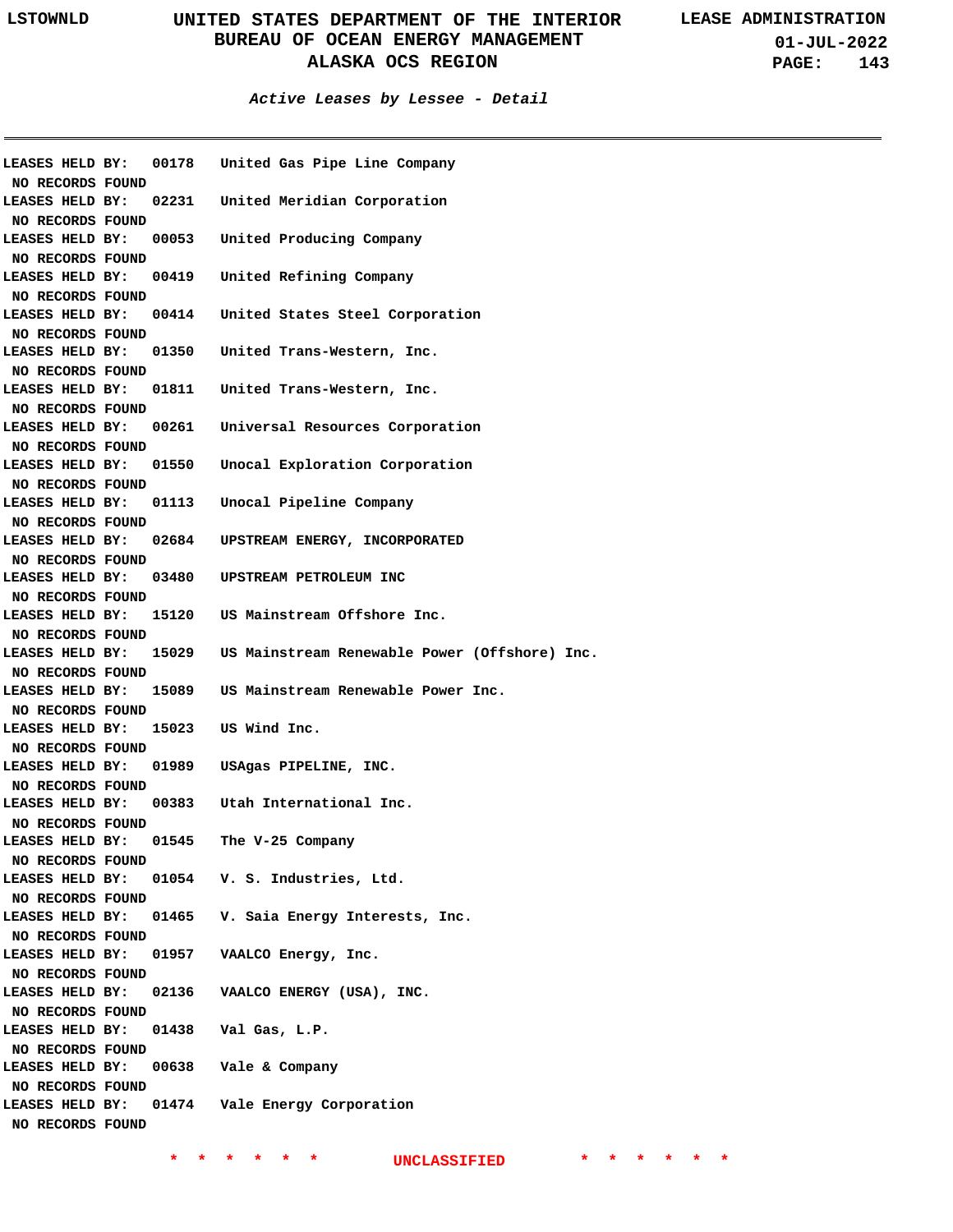**01-JUL-2022 PAGE: 144**

#### **Active Leases by Lessee - Detail**

|                        |                       | LEASES HELD BY: 00159 Valero Energy Corporation |
|------------------------|-----------------------|-------------------------------------------------|
| NO RECORDS FOUND       |                       |                                                 |
|                        |                       | LEASES HELD BY: 00710 Valero Producing Company  |
| NO RECORDS FOUND       |                       |                                                 |
|                        |                       | LEASES HELD BY: 00649 VALEX PETROLEUM INC.      |
| NO RECORDS FOUND       |                       |                                                 |
| LEASES HELD BY:        |                       | 00378 Valhi, Inc.                               |
| NO RECORDS FOUND       |                       |                                                 |
| LEASES HELD BY:        |                       | 02454 VALIANT ENERGY, L.L.C.                    |
| NO RECORDS FOUND       |                       |                                                 |
|                        |                       | LEASES HELD BY: 02821 Valkyries U.S.A. Limited  |
| NO RECORDS FOUND       |                       |                                                 |
| LEASES HELD BY:        |                       | 00640 Valso Investment Company                  |
| NO RECORDS FOUND       |                       |                                                 |
| LEASES HELD BY:        |                       | 00676 Van Petroleum, Inc.                       |
| NO RECORDS FOUND       |                       |                                                 |
| LEASES HELD BY:        |                       | 01484 Vanguard Offshore Corporation             |
| NO RECORDS FOUND       |                       |                                                 |
| LEASES HELD BY:        | 00996                 |                                                 |
|                        |                       | Vanguard Offshore Management Company            |
| NO RECORDS FOUND       |                       |                                                 |
| LEASES HELD BY:        | 00505                 | Varez Exploration Company                       |
| NO RECORDS FOUND       |                       |                                                 |
| LEASES HELD BY:        | 02316                 | Vastar Offshore, Inc.                           |
| NO RECORDS FOUND       |                       |                                                 |
| <b>LEASES HELD BY:</b> | 02317                 | Vastar Pipeline, LLC                            |
| NO RECORDS FOUND       |                       |                                                 |
| <b>LEASES HELD BY:</b> | 01855                 | Vastar Resources, Inc.                          |
| NO RECORDS FOUND       |                       |                                                 |
| <b>LEASES HELD BY:</b> | 02783                 | Velocity Energy Limited LLC                     |
| NO RECORDS FOUND       |                       |                                                 |
| <b>LEASES HELD BY:</b> | 02817                 | Velocity Energy Offshore LP                     |
| NO RECORDS FOUND       |                       |                                                 |
| <b>LEASES HELD BY:</b> | 02816                 | Velocity Energy Partners LP                     |
| NO RECORDS FOUND       |                       |                                                 |
|                        | LEASES HELD BY: 03228 | Venari Offshore LLC                             |
| NO RECORDS FOUND       |                       |                                                 |
| LEASES HELD BY: 02154  |                       | Venice Energy Services Company, L.L.C.          |
| NO RECORDS FOUND       |                       |                                                 |
| LEASES HELD BY:        |                       | 01808 Venice Gathering Company                  |
| NO RECORDS FOUND       |                       |                                                 |
|                        | LEASES HELD BY: 02450 | Venice Gathering System, L.L.C.                 |
| NO RECORDS FOUND       |                       |                                                 |
| LEASES HELD BY:        | 03287                 |                                                 |
|                        |                       | Venoco Energy Partners Operating, LLC           |
| NO RECORDS FOUND       |                       |                                                 |
| LEASES HELD BY:        | 02309                 | Venoco, LLC                                     |
| NO RECORDS FOUND       |                       |                                                 |
| LEASES HELD BY:        | 01740                 | Ventura Operating Company, Inc.                 |
| NO RECORDS FOUND       |                       |                                                 |
| LEASES HELD BY:        | 01739                 | Ventura Resources, Inc.                         |
| NO RECORDS FOUND       |                       |                                                 |
| LEASES HELD BY:        |                       | 02775 Venture Exploration Corporation           |
| NO RECORDS FOUND       |                       |                                                 |
|                        |                       |                                                 |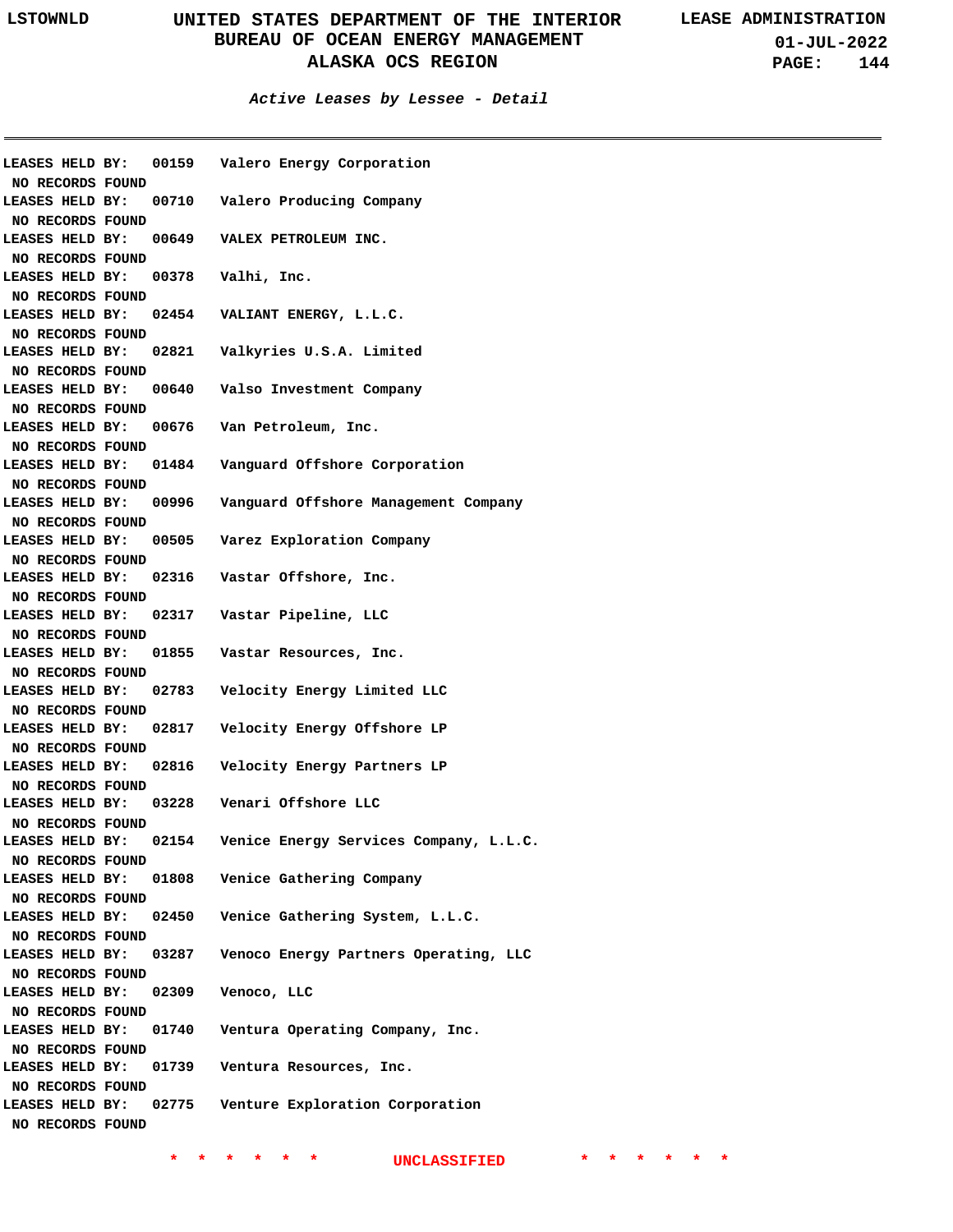**01-JUL-2022 PAGE: 145**

### **Active Leases by Lessee - Detail**

| LEASES HELD BY:<br>NO RECORDS FOUND | 01497 | Vermilion Bay Land Company                   |
|-------------------------------------|-------|----------------------------------------------|
| LEASES HELD BY:                     | 00636 | Vickers Energy Corporation                   |
| NO RECORDS FOUND                    |       |                                              |
| LEASES HELD BY:                     | 01865 | Victoria Gas Corporation                     |
| NO RECORDS FOUND                    |       |                                              |
| LEASES HELD BY:                     | 02556 | Victory Enterprises, Ltd.                    |
| NO RECORDS FOUND                    |       |                                              |
| LEASES HELD BY:                     | 15118 | Vineyard Mid-Atlantic LLC                    |
| NO RECORDS FOUND                    |       |                                              |
| LEASES HELD BY:                     | 15099 | Vineyard Northeast LLC                       |
| NO RECORDS FOUND                    |       |                                              |
| LEASES HELD BY:                     | 15097 | Vineyard Wind 1 LLC                          |
|                                     |       |                                              |
| NO RECORDS FOUND<br>LEASES HELD BY: |       | 15010 Vineyard Wind LLC                      |
|                                     |       |                                              |
| NO RECORDS FOUND                    |       |                                              |
| LEASES HELD BY:                     |       | 02918 Vinland Energy Capital I, L.P.         |
| NO RECORDS FOUND                    |       |                                              |
| LEASES HELD BY:                     |       | 02940 Vinland Energy Capital, L.L.C.         |
| NO RECORDS FOUND                    |       |                                              |
| LEASES HELD BY:                     |       | 02991 Vinland Energy Operations, LLC         |
| NO RECORDS FOUND                    |       |                                              |
| LEASES HELD BY:                     |       | 00906 Vintage Petroleum, Inc.                |
| NO RECORDS FOUND                    |       |                                              |
| LEASES HELD BY: 01944               |       | Viosca Knoll Gathering Company               |
| NO RECORDS FOUND                    |       |                                              |
| LEASES HELD BY: 02427               |       | Virgin Offshore U.S.A., Inc.                 |
| NO RECORDS FOUND                    |       |                                              |
| LEASES HELD BY:                     | 02429 | Virgin Oil Company, Inc.                     |
| NO RECORDS FOUND                    |       |                                              |
| LEASES HELD BY:                     | 03234 | The Virgin Oil Company, Inc. Plan Trust      |
| NO RECORDS FOUND                    |       |                                              |
| LEASES HELD BY:                     | 15042 | Virginia Electric and Power Company          |
| NO RECORDS FOUND                    |       |                                              |
| LEASES HELD BY: 00352               |       | Vivienne Petroleum Company                   |
| NO RECORDS FOUND                    |       |                                              |
| LEASES HELD BY:                     | 02600 | VK Deepwater Gathering Company, L.L.C.       |
| NO RECORDS FOUND                    |       |                                              |
| LEASES HELD BY:                     |       | 01982 VK-Main Pass Gathering Company, L.L.C. |
| NO RECORDS FOUND                    |       |                                              |
| LEASES HELD BY:                     |       | 03164 VOI, LLC                               |
| NO RECORDS FOUND                    |       |                                              |
| LEASES HELD BY:                     |       | 00466 Volvo Petroleum, Inc.                  |
| NO RECORDS FOUND                    |       |                                              |
| LEASES HELD BY:                     | 00587 | Voyager Petroleums, Inc.                     |
| NO RECORDS FOUND                    |       |                                              |
| LEASES HELD BY:                     | 00314 | Vsea, Inc.                                   |
| NO RECORDS FOUND                    |       |                                              |
| LEASES HELD BY:                     |       | 03148 W & T Energy VI, LLC                   |
| NO RECORDS FOUND                    |       |                                              |
| LEASES HELD BY:                     |       | 02146 W & T Holdings, L.L.C.                 |
| NO RECORDS FOUND                    |       |                                              |
|                                     |       |                                              |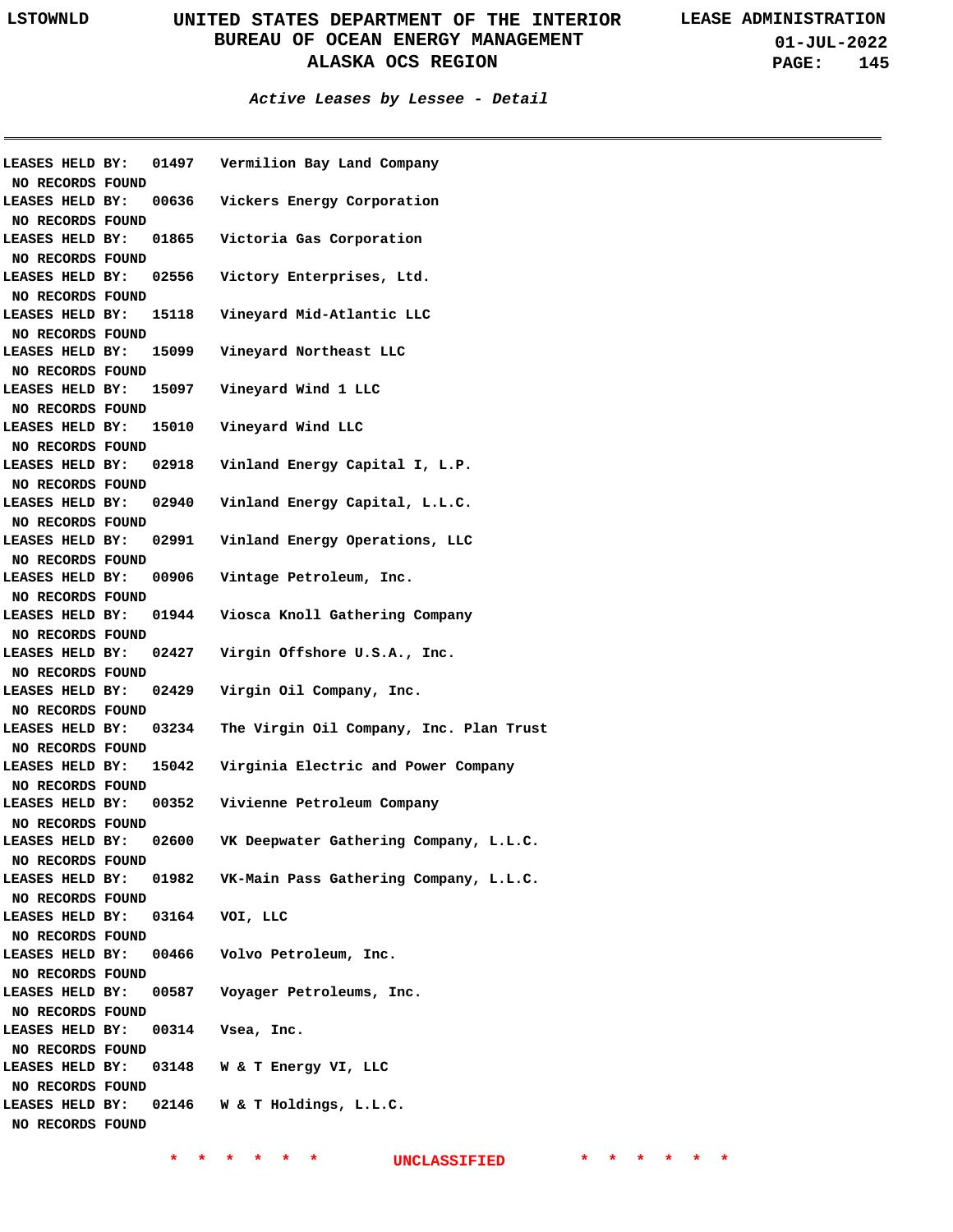**01-JUL-2022 PAGE: 146**

**Active Leases by Lessee - Detail**

|                  |       | LEASES HELD BY: 01284 W & T Offshore, Inc.     |
|------------------|-------|------------------------------------------------|
| NO RECORDS FOUND |       |                                                |
| LEASES HELD BY:  |       | 01854 W & T Offshore, L.L.C.                   |
| NO RECORDS FOUND |       |                                                |
| LEASES HELD BY:  |       | 01575 W.B. Offshore, Inc.                      |
| NO RECORDS FOUND |       |                                                |
| LEASES HELD BY:  |       | 02172 W B Oil & Gas, Inc.                      |
| NO RECORDS FOUND |       |                                                |
| LEASES HELD BY:  |       | 00342 W. P. Properties Corporation             |
| NO RECORDS FOUND |       |                                                |
|                  |       | LEASES HELD BY: 01210 Wacker Oil Inc.          |
| NO RECORDS FOUND |       |                                                |
| LEASES HELD BY:  |       | 02902 Wade Offshore L.L.C.                     |
| NO RECORDS FOUND |       |                                                |
|                  |       | LEASES HELD BY: 02889 Frank C. Wade            |
| NO RECORDS FOUND |       |                                                |
|                  |       | LEASES HELD BY: 01820 Wadi Petroleum, Inc.     |
| NO RECORDS FOUND |       |                                                |
| LEASES HELD BY:  |       | 01720 Wadi Petroleum/P II Limited Partnership  |
| NO RECORDS FOUND |       |                                                |
| LEASES HELD BY:  |       | 01721 Wadi Petroleum/P III Limited Partnership |
| NO RECORDS FOUND |       |                                                |
| LEASES HELD BY:  |       | 01722 Wadi Petroleum/P IV Limited Partnership  |
| NO RECORDS FOUND |       |                                                |
| LEASES HELD BY:  |       | 02060 Wages Gas, LLC                           |
| NO RECORDS FOUND |       |                                                |
|                  |       | LEASES HELD BY: 02452 Wagner Oil Company       |
| NO RECORDS FOUND |       |                                                |
|                  |       | LEASES HELD BY: 02415 WAH Royalty Company      |
| NO RECORDS FOUND |       |                                                |
| LEASES HELD BY:  |       | 00286 Wainco Oil and Gas Company               |
| NO RECORDS FOUND |       |                                                |
| LEASES HELD BY:  |       | 00608 Wainoco Oil & Gas Company                |
| NO RECORDS FOUND |       |                                                |
| LEASES HELD BY:  |       | 03687 Waldorf Production US, LLC               |
| NO RECORDS FOUND |       |                                                |
| LEASES HELD BY:  | 03007 | Walker Ridge Company, LLC                      |
| NO RECORDS FOUND |       |                                                |
| LEASES HELD BY:  |       | 00948 Robert F. Walker (individual)            |
| NO RECORDS FOUND |       |                                                |
| LEASES HELD BY:  | 01278 | Walter Development Corporation                 |
| NO RECORDS FOUND |       |                                                |
| LEASES HELD BY:  | 02825 | Walter E&P, Inc.                               |
| NO RECORDS FOUND |       |                                                |
| LEASES HELD BY:  | 01558 | Walter Energy Corporation                      |
| NO RECORDS FOUND |       |                                                |
| LEASES HELD BY:  | 02183 | Walter Fuels, Inc.                             |
| NO RECORDS FOUND |       |                                                |
| LEASES HELD BY:  | 02502 | Walter Hydrocarbons, Inc.                      |
|                  |       |                                                |
| NO RECORDS FOUND |       |                                                |
| LEASES HELD BY:  | 01475 | Walter Offshore, Inc.                          |
| NO RECORDS FOUND |       |                                                |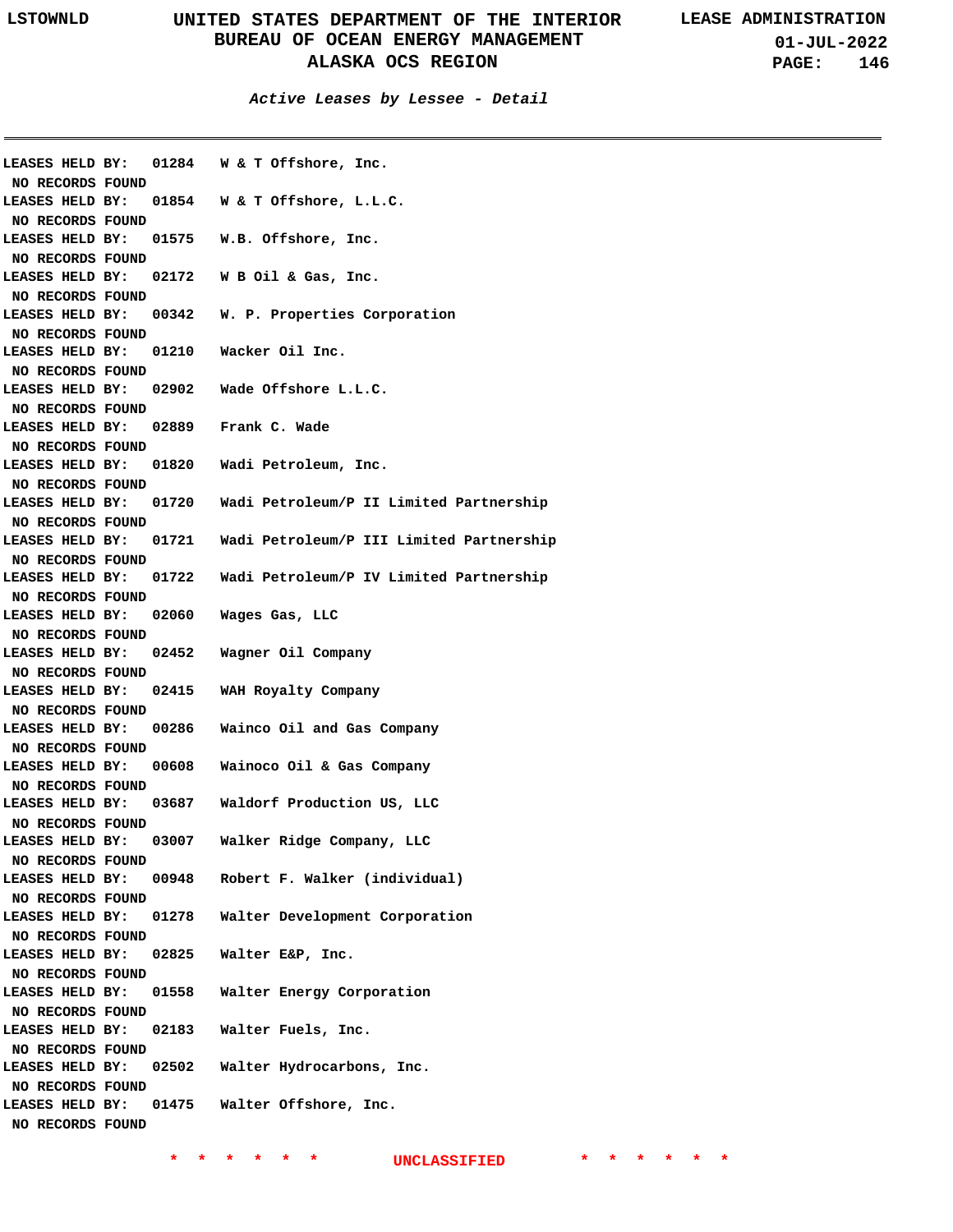**01-JUL-2022 PAGE: 147**

### **Active Leases by Lessee - Detail**

| <b>LEASES HELD BY:</b> |                       | 00730 Walter Oil & Gas Corporation                 |
|------------------------|-----------------------|----------------------------------------------------|
| NO RECORDS FOUND       |                       |                                                    |
| LEASES HELD BY:        |                       | 00729 Walter Oil & Minerals Corporation            |
| NO RECORDS FOUND       |                       |                                                    |
| LEASES HELD BY:        |                       | 02344 Walter Operating Corporation                 |
| NO RECORDS FOUND       |                       |                                                    |
|                        |                       | LEASES HELD BY: 01924 Walter Petroleum Corporation |
| NO RECORDS FOUND       |                       |                                                    |
| LEASES HELD BY:        |                       | 01748 Walter Production, Inc.                      |
| NO RECORDS FOUND       |                       |                                                    |
| LEASES HELD BY:        |                       | 01637 Walter Resources, Inc.                       |
| NO RECORDS FOUND       |                       |                                                    |
| LEASES HELD BY:        |                       | 01391 J. C. Walter III (Individual)                |
| NO RECORDS FOUND       |                       |                                                    |
| LEASES HELD BY:        |                       | 01390 J. C. Walter, Jr. (individual)               |
| NO RECORDS FOUND       |                       |                                                    |
| LEASES HELD BY:        |                       | 01277 Walter/NM Limited Partnership                |
| NO RECORDS FOUND       |                       |                                                    |
| LEASES HELD BY:        |                       | 02858 Warren American Offshore, LLC                |
| NO RECORDS FOUND       |                       |                                                    |
| LEASES HELD BY:        |                       | 01894 The Watermark Corporation                    |
| NO RECORDS FOUND       |                       |                                                    |
|                        | LEASES HELD BY: 02559 | WATSON ENERGY EXPLORATION & PRODUCTION,            |
|                        |                       | L.L.C.                                             |
| NO RECORDS FOUND       |                       |                                                    |
| LEASES HELD BY:        | 02519                 | WATSON ENERGY, L.L.C.                              |
| NO RECORDS FOUND       |                       |                                                    |
| LEASES HELD BY:        | 02604                 | WATSON EXPLORATION AND PRODUCTION L.L.C.           |
| NO RECORDS FOUND       |                       |                                                    |
| LEASES HELD BY:        | 01225                 | Wayman W. Buchanan, Inc.                           |
| NO RECORDS FOUND       |                       |                                                    |
| LEASES HELD BY:        | 02082                 | Wayne Laufer Trust for Bradley William Laufer      |
| NO RECORDS FOUND       |                       |                                                    |
| LEASES HELD BY:        | 02083                 | Wayne Laufer Trust for Brandie Lee Laufer          |
| NO RECORDS FOUND       |                       |                                                    |
| <b>LEASES HELD BY:</b> | 00585                 | Weeks Exploration Company                          |
| NO RECORDS FOUND       |                       |                                                    |
| LEASES HELD BY:        | 01309                 | Wentworth Energy, Inc.                             |
| NO RECORDS FOUND       |                       |                                                    |
| LEASES HELD BY:        | 03592                 | Werrus AquaMarine, LLC                             |
| NO RECORDS FOUND       |                       |                                                    |
| LEASES HELD BY:        | 00497                 | Wesco Pipe Line Company                            |
| NO RECORDS FOUND       |                       |                                                    |
| LEASES HELD BY:        | 02208                 | Wesdel 20, L.L.C.                                  |
| NO RECORDS FOUND       |                       |                                                    |
| LEASES HELD BY:        | 02406                 | WesPac Energy, LLC                                 |
| NO RECORDS FOUND       |                       |                                                    |
| LEASES HELD BY:        | 03270                 | West Cam, Inc.                                     |
| NO RECORDS FOUND       |                       |                                                    |
| LEASES HELD BY:        | 01386                 | West Delta Corporation                             |
| NO RECORDS FOUND       |                       |                                                    |
|                        |                       | LEASES HELD BY: 02351 West Delta Oil Company, Inc. |
|                        |                       |                                                    |
|                        |                       |                                                    |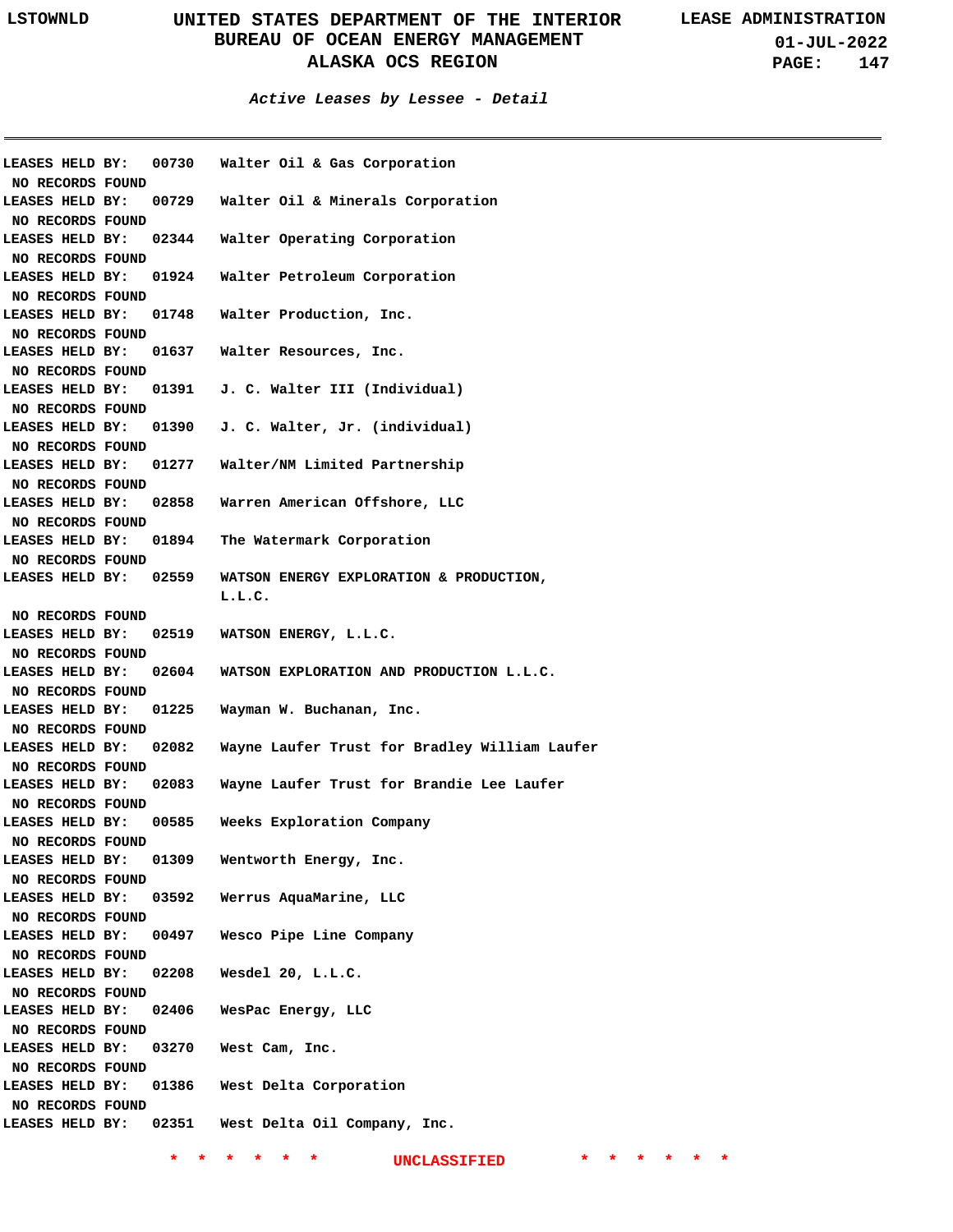**01-JUL-2022 PAGE: 148**

**Active Leases by Lessee - Detail**

|                                     | LEASES HELD BY: |       | 02351 West Delta Oil Company, Inc.                     |
|-------------------------------------|-----------------|-------|--------------------------------------------------------|
| NO RECORDS FOUND                    |                 |       |                                                        |
|                                     |                 |       | LEASES HELD BY: 03500 West Energy Offshore Ltd.        |
| NO RECORDS FOUND                    |                 |       |                                                        |
|                                     |                 |       | LEASES HELD BY: 01042 West India Line                  |
| NO RECORDS FOUND                    |                 |       |                                                        |
|                                     |                 |       | LEASES HELD BY: 00766 West Lake Arthur Corporation     |
| NO RECORDS FOUND                    |                 |       |                                                        |
|                                     |                 |       | LEASES HELD BY: 01237 West Timbers Limited Partnership |
| NO RECORDS FOUND                    |                 |       |                                                        |
|                                     |                 |       | LEASES HELD BY: 01119 Westar Drilling Venture Limited  |
| NO RECORDS FOUND                    |                 |       |                                                        |
| LEASES HELD BY:                     |                 |       | 01468 Westdelta Production Corporation                 |
| NO RECORDS FOUND                    |                 |       |                                                        |
| LEASES HELD BY:                     |                 |       | 00859 Western Oceanic Services, Inc.                   |
| NO RECORDS FOUND                    |                 |       |                                                        |
|                                     |                 |       | LEASES HELD BY: 01462 Westgate Partners                |
| NO RECORDS FOUND                    |                 |       |                                                        |
|                                     |                 |       | LEASES HELD BY: 01483 WestHall Associates, Inc.        |
| NO RECORDS FOUND                    |                 |       |                                                        |
|                                     |                 |       | LEASES HELD BY: 01502 WestHall Resources 1989, Ltd.    |
| NO RECORDS FOUND                    |                 |       |                                                        |
|                                     |                 |       | LEASES HELD BY: 02467 Westmount Resources, Inc.        |
| NO RECORDS FOUND                    |                 |       |                                                        |
| LEASES HELD BY:                     |                 | 00609 | Westover Oil Company                                   |
|                                     |                 |       |                                                        |
| NO RECORDS FOUND<br>LEASES HELD BY: |                 | 02148 | Westport Oil and Gas Company, L.P.                     |
|                                     |                 |       |                                                        |
| NO RECORDS FOUND                    |                 |       |                                                        |
|                                     |                 |       |                                                        |
| LEASES HELD BY:                     |                 |       | 02401 Westport Resources Corporation                   |
| NO RECORDS FOUND                    |                 |       |                                                        |
| LEASES HELD BY:                     |                 | 02525 | Westport Resources Corporation                         |
| NO RECORDS FOUND                    |                 |       |                                                        |
| LEASES HELD BY: 01406               |                 |       | Westran Corporation                                    |
| NO RECORDS FOUND                    |                 |       |                                                        |
| LEASES HELD BY: 00411               |                 |       | Wewoka Exploration Company                             |
| NO RECORDS FOUND                    |                 |       |                                                        |
| LEASES HELD BY: 01343               |                 |       | WEXCO of Delaware, Inc.                                |
| NO RECORDS FOUND                    |                 |       |                                                        |
| LEASES HELD BY:                     |                 | 01074 | WFS - Offshore Gathering Company                       |
| NO RECORDS FOUND                    |                 |       |                                                        |
| LEASES HELD BY:                     |                 | 03621 | WFS-Liquids LLC                                        |
| NO RECORDS FOUND                    |                 |       |                                                        |
| LEASES HELD BY:                     |                 | 01332 | Wheatley Natural Gas, Inc.                             |
| NO RECORDS FOUND                    |                 |       |                                                        |
| LEASES HELD BY:                     |                 | 01320 | Wheatley Offshore, Inc.                                |
| NO RECORDS FOUND                    |                 |       |                                                        |
| LEASES HELD BY:                     |                 | 02315 | Wheless Anderson L.L.C.                                |
| NO RECORDS FOUND                    |                 |       |                                                        |
| LEASES HELD BY:                     |                 |       | 01694 WHH Liquidating Trust                            |
| NO RECORDS FOUND                    |                 |       |                                                        |
| LEASES HELD BY:                     |                 | 03205 | Whistler Energy, LLC                                   |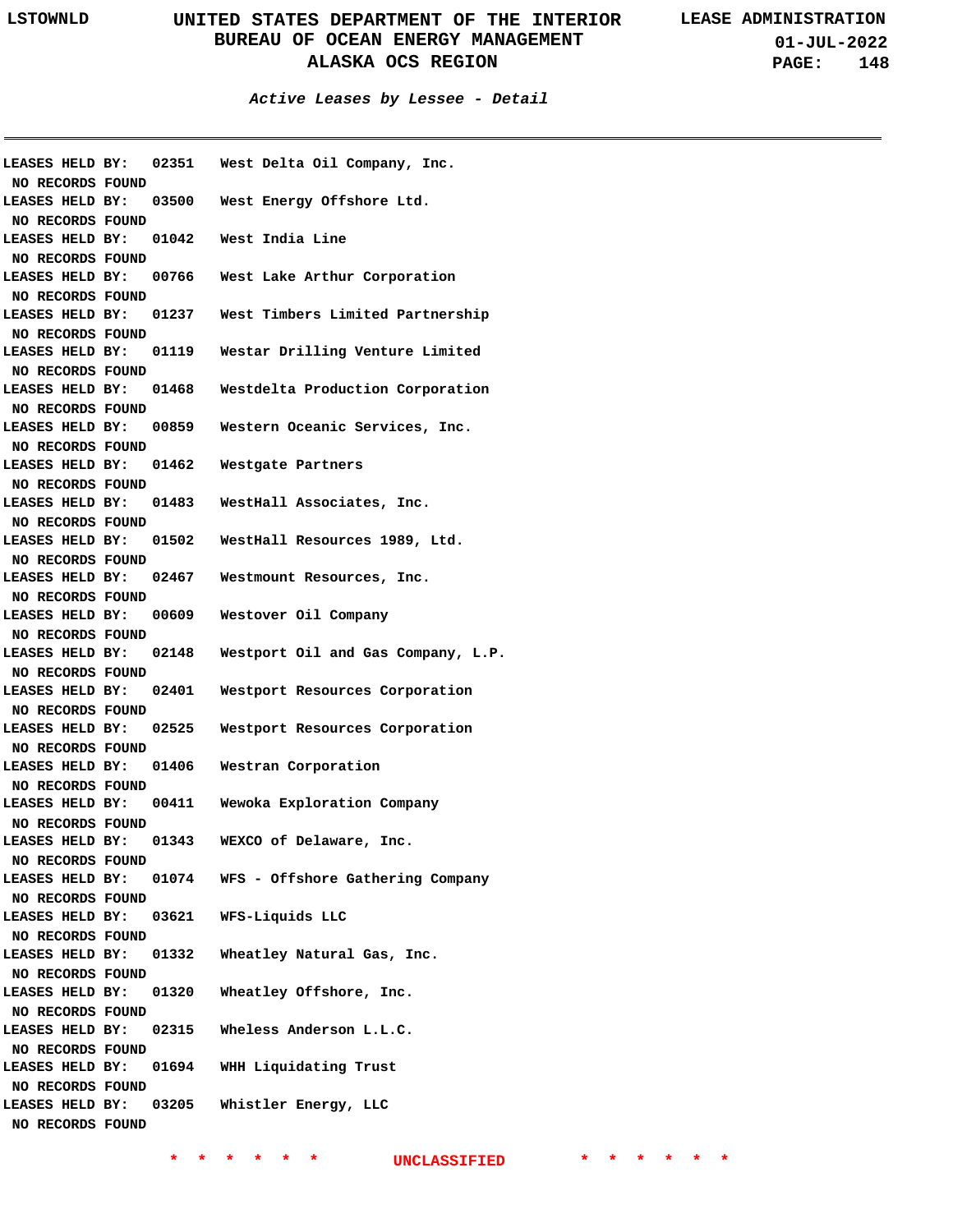**01-JUL-2022 PAGE: 149**

**Active Leases by Lessee - Detail**

|                                     | LEASES HELD BY: | 03623 | White Fleet Abandonment, LLC                 |
|-------------------------------------|-----------------|-------|----------------------------------------------|
| NO RECORDS FOUND                    |                 |       |                                              |
| LEASES HELD BY:                     |                 | 03670 | White Fleet Operating, LLC                   |
| NO RECORDS FOUND                    |                 |       |                                              |
| LEASES HELD BY:                     |                 | 01835 | White Lake, Inc.                             |
| NO RECORDS FOUND                    |                 |       |                                              |
| LEASES HELD BY:                     |                 | 03158 | White Marlin E&P, LLC                        |
| NO RECORDS FOUND                    |                 |       |                                              |
| LEASES HELD BY:                     |                 | 01949 | White Marlin Petroleum, LLC                  |
| NO RECORDS FOUND                    |                 |       |                                              |
| LEASES HELD BY:                     |                 | 02582 | White Oak Holdings Corp.                     |
| NO RECORDS FOUND                    |                 |       |                                              |
| LEASES HELD BY:                     |                 | 03222 | White Oak Operating Company, L.L.C.          |
| NO RECORDS FOUND                    |                 |       |                                              |
| LEASES HELD BY:                     |                 | 03223 | White Oak Resources VI, LLC                  |
| NO RECORDS FOUND                    |                 |       |                                              |
| LEASES HELD BY:                     |                 | 00226 | White Shield Exploration Corp.               |
| NO RECORDS FOUND                    |                 |       |                                              |
| LEASES HELD BY:                     |                 | 00199 | White Shoal Pipeline Corporation             |
| NO RECORDS FOUND                    |                 |       |                                              |
| LEASES HELD BY:                     |                 | 01421 | Whiting Oil and Gas Corporation              |
| NO RECORDS FOUND                    |                 |       |                                              |
| LEASES HELD BY:                     |                 | 01587 | Whiting-NAGIT Production Partnership, L.P.   |
| NO RECORDS FOUND                    |                 |       |                                              |
| LEASES HELD BY:                     |                 | 01561 | Whiting-Park Production Partnership, Ltd.    |
| NO RECORDS FOUND                    |                 |       |                                              |
| LEASES HELD BY:                     |                 | 01622 | Whiting-State Street Production Partnership, |
|                                     |                 |       | Ltd.                                         |
| NO RECORDS FOUND                    |                 |       |                                              |
|                                     |                 |       |                                              |
| LEASES HELD BY:                     |                 | 03368 | Whitney Oil & Gas, LLC                       |
| NO RECORDS FOUND                    |                 |       |                                              |
| LEASES HELD BY:                     |                 | 01623 | WHK, Inc.                                    |
| NO RECORDS FOUND                    |                 |       |                                              |
| LEASES HELD BY:                     |                 | 02160 | WI, Inc.                                     |
| NO RECORDS FOUND                    |                 |       |                                              |
| LEASES HELD BY:                     |                 | 02571 | Wichita Partnership, Ltd.                    |
| NO RECORDS FOUND                    |                 |       |                                              |
| LEASES HELD BY:                     |                 | 02998 | Wild Well Control, Inc.                      |
| NO RECORDS FOUND                    |                 |       |                                              |
| LEASES HELD BY:                     |                 | 01297 | Willbros Energy Services Company             |
| NO RECORDS FOUND                    |                 |       |                                              |
| LEASES HELD BY:                     |                 | 02587 |                                              |
|                                     |                 |       | The Williams Companies, Inc.                 |
| NO RECORDS FOUND                    |                 |       |                                              |
| LEASES HELD BY:                     |                 | 00307 | Williams Exploration Company                 |
| NO RECORDS FOUND                    |                 |       |                                              |
| LEASES HELD BY:                     |                 | 02385 | Williams Field Services - Gulf Coast Company |
|                                     |                 |       | LLC                                          |
| NO RECORDS FOUND                    |                 |       |                                              |
| LEASES HELD BY:                     |                 | 02951 | Williams Gulf Coast Gathering Company, LLC   |
| NO RECORDS FOUND                    |                 |       |                                              |
| LEASES HELD BY:<br>NO RECORDS FOUND |                 | 02521 | Williams Oil Gathering, L.L.C.               |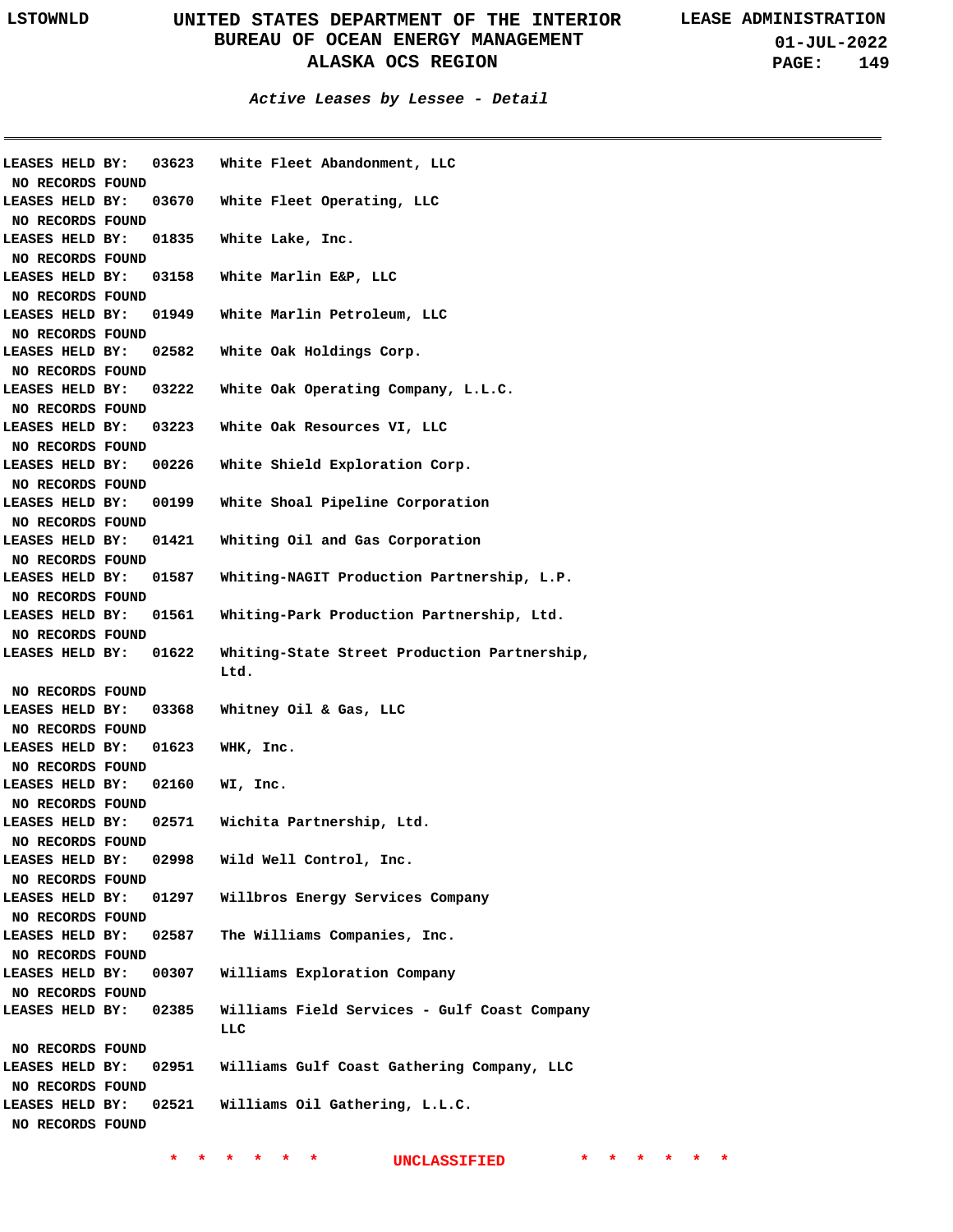**Active Leases by Lessee - Detail**

| <b>LEASES HELD BY:</b> | 02156 | Williams Production - Gulf Coast Company,<br>L.P. |
|------------------------|-------|---------------------------------------------------|
| NO RECORDS FOUND       |       |                                                   |
| LEASES HELD BY:        | 02535 | Williams Production RMT Company                   |
| NO RECORDS FOUND       |       |                                                   |
| LEASES HELD BY:        | 00949 | Robert I. Williams (individual)                   |
| NO RECORDS FOUND       |       |                                                   |
| LEASES HELD BY:        | 01069 | The Willoughby Family Revocable Trust             |
| NO RECORDS FOUND       |       |                                                   |
| LEASES HELD BY:        | 03143 | WillSource Enterprise, L.L.C.                     |
| NO RECORDS FOUND       |       |                                                   |
| LEASES HELD BY:        | 00487 | Wilshire Oil Company of Texas                     |
| NO RECORDS FOUND       |       |                                                   |
| LEASES HELD BY:        | 01913 | Craig A. Wilson (individual)                      |
| NO RECORDS FOUND       |       |                                                   |
| LEASES HELD BY:        | 01192 | Emmet C. Wilson (individual)                      |
| NO RECORDS FOUND       |       |                                                   |
| LEASES HELD BY:        | 01997 | Ron A. Wilson (Individual)                        |
| NO RECORDS FOUND       |       |                                                   |
| LEASES HELD BY:        | 15067 | Wind Future LLC                                   |
| NO RECORDS FOUND       |       |                                                   |
| LEASES HELD BY:        | 01229 | Wind Ridge Energy Corporation                     |
| NO RECORDS FOUND       |       |                                                   |
| LEASES HELD BY:        | 03050 | Windstar Energy, LLC                              |
| NO RECORDS FOUND       |       |                                                   |
| LEASES HELD BY:        | 02104 | Roger Wing (individual)                           |
| NO RECORDS FOUND       |       |                                                   |
| LEASES HELD BY:        | 02012 | Winnie Oil & Gas, Inc.                            |
| NO RECORDS FOUND       |       |                                                   |
| LEASES HELD BY:        | 01104 | Wintershall Corporation                           |
| NO RECORDS FOUND       |       |                                                   |
| LEASES HELD BY:        | 00927 | Wintershall Oil and Gas Corporation               |
| NO RECORDS FOUND       |       |                                                   |
| LEASES HELD BY:        | 00928 | Wintershall Petroleum Corporation                 |
| NO RECORDS FOUND       |       |                                                   |
| LEASES HELD BY:        | 02853 | Winwell, L.L.C.                                   |
| NO RECORDS FOUND       |       |                                                   |
| LEASES HELD BY:        | 02341 | WINWELL RESOURCES, INC.                           |
| NO RECORDS FOUND       |       |                                                   |
| LEASES HELD BY:        | 02470 | The Wiser Oil Company                             |
| NO RECORDS FOUND       |       |                                                   |
| LEASES HELD BY:        | 02274 | W.O.G.C. Company                                  |
| NO RECORDS FOUND       |       |                                                   |
| LEASES HELD BY:        | 02506 | Wolf Resources, L.P.                              |
| NO RECORDS FOUND       |       |                                                   |
| LEASES HELD BY:        | 02015 | Wood Energy Corporation                           |
| NO RECORDS FOUND       |       |                                                   |
| LEASES HELD BY:        | 03114 | Woodlands Oil & Gas, Inc.                         |
| NO RECORDS FOUND       |       |                                                   |
| LEASES HELD BY:        | 00187 | Woods Petroleum Corporation                       |
| NO RECORDS FOUND       |       |                                                   |
| LEASES HELD BY:        | 01714 | Woodsfield Exploration Inc.                       |
|                        |       |                                                   |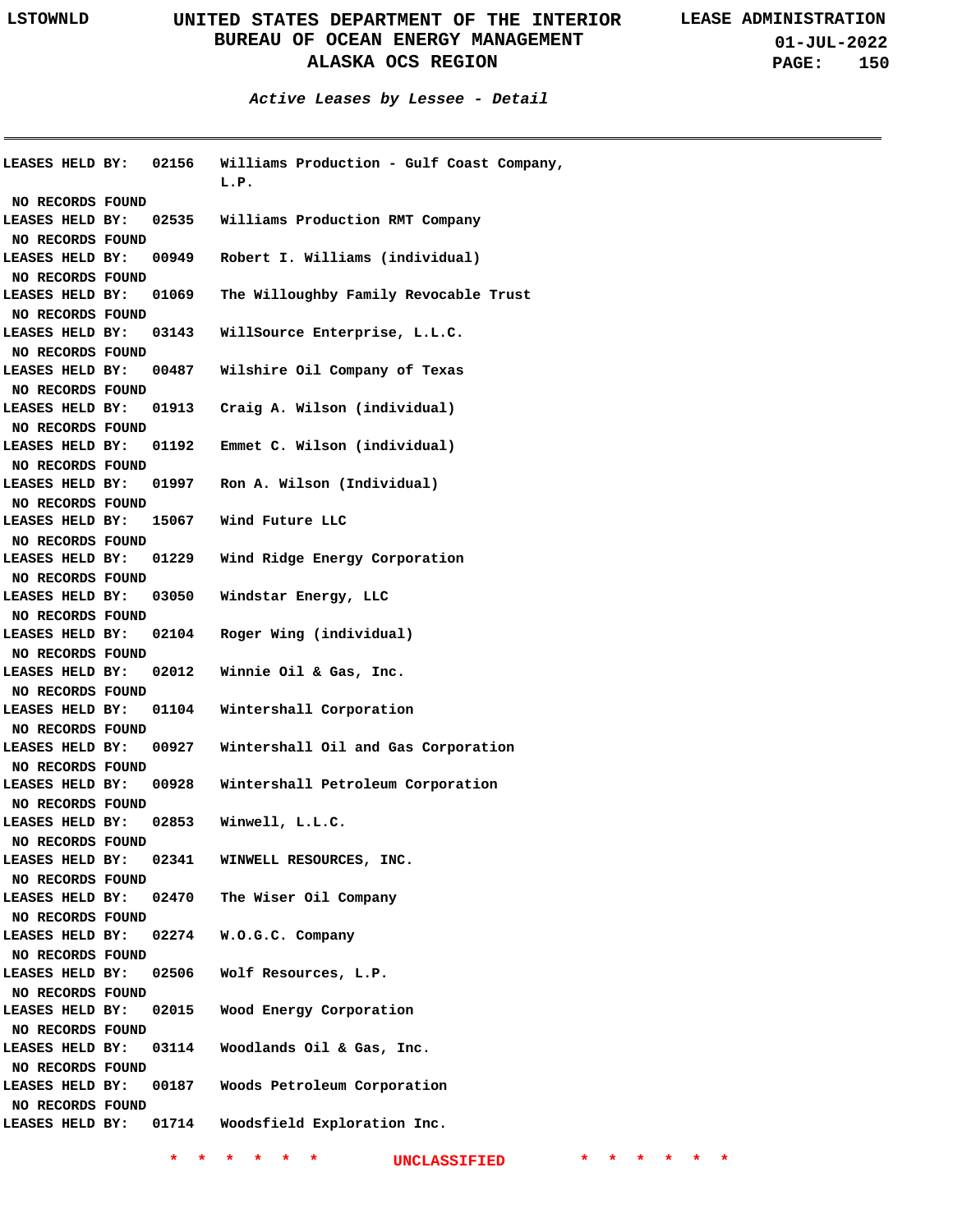**01-JUL-2022 PAGE: 151**

### **Active Leases by Lessee - Detail**

| LEASES HELD BY:  |       | 01714 Woodsfield Exploration Inc.              |
|------------------|-------|------------------------------------------------|
| NO RECORDS FOUND |       |                                                |
| LEASES HELD BY:  | 02903 | Woodside Energy Holdings (USA) Inc.            |
| NO RECORDS FOUND |       |                                                |
| LEASES HELD BY:  | 02407 | Woodside Energy (USA) Inc.                     |
| NO RECORDS FOUND |       |                                                |
| LEASES HELD BY:  | 02938 | Woodside Offshore LLC                          |
| NO RECORDS FOUND |       |                                                |
| LEASES HELD BY:  |       | 02024 Worldwide Exploration & Construction Co. |
| NO RECORDS FOUND |       |                                                |
| LEASES HELD BY:  | 15060 | wpd offshore Alpha LLC                         |
| NO RECORDS FOUND |       |                                                |
| LEASES HELD BY:  | 01918 | WHITING PROGRAMS, INC.                         |
|                  |       |                                                |
| NO RECORDS FOUND |       |                                                |
| LEASES HELD BY:  |       | 03106 WRIGHT'S OIL & GAS COMPANY, INC.         |
| NO RECORDS FOUND |       |                                                |
| LEASES HELD BY:  | 03375 | WTD Resources, LLC                             |
| NO RECORDS FOUND |       |                                                |
| LEASES HELD BY:  |       | 02174 Wynn-Crosby 1996, Ltd.                   |
|                  |       |                                                |
| NO RECORDS FOUND |       |                                                |
| LEASES HELD BY:  |       | 02864 WYNN-CROSBY PARTNERS I, LTD.             |
| NO RECORDS FOUND |       |                                                |
| LEASES HELD BY:  |       | 03346 WYNN-CROSBY PARTNERS III, LTD            |
| NO RECORDS FOUND |       |                                                |
| LEASES HELD BY:  | 01934 | XTO Energy Inc.                                |
| NO RECORDS FOUND |       |                                                |
| LEASES HELD BY:  | 01353 | Yarbco, Inc.                                   |
| NO RECORDS FOUND |       |                                                |
| LEASES HELD BY:  | 00588 | YKB Inc.                                       |
| NO RECORDS FOUND |       |                                                |
| LEASES HELD BY:  |       | 02199 York Resources Inc.                      |
| NO RECORDS FOUND |       |                                                |
| LEASES HELD BY:  | 01923 | YPF Exploration and Production Overseas, Inc.  |
| NO RECORDS FOUND |       |                                                |
| LEASES HELD BY:  | 02363 | Yuma Exploration and Production Company        |
| NO RECORDS FOUND |       |                                                |
| LEASES HELD BY:  | 01163 | Yuma Petroleum Corporation                     |
| NO RECORDS FOUND |       |                                                |
| LEASES HELD BY:  | 00140 | Zapata C&K                                     |
| NO RECORDS FOUND |       |                                                |
| LEASES HELD BY:  | 00016 | Zapata Corporation                             |
| NO RECORDS FOUND |       |                                                |
| LEASES HELD BY:  | 00464 | Zapata Exploration Company                     |
| NO RECORDS FOUND |       |                                                |
| LEASES HELD BY:  | 02685 | Zeneco, Inc.                                   |
| NO RECORDS FOUND |       |                                                |
| LEASES HELD BY:  | 02955 | Zenergy, Inc.                                  |
|                  |       |                                                |
| NO RECORDS FOUND |       |                                                |
| LEASES HELD BY:  | 03006 | Zenergy Offshore Operating Company, LLC        |
| NO RECORDS FOUND |       |                                                |
| LEASES HELD BY:  | 03005 | Zenergy Offshore Properties, LLC               |
|                  |       |                                                |
|                  |       | UNCLASSIFIED                                   |